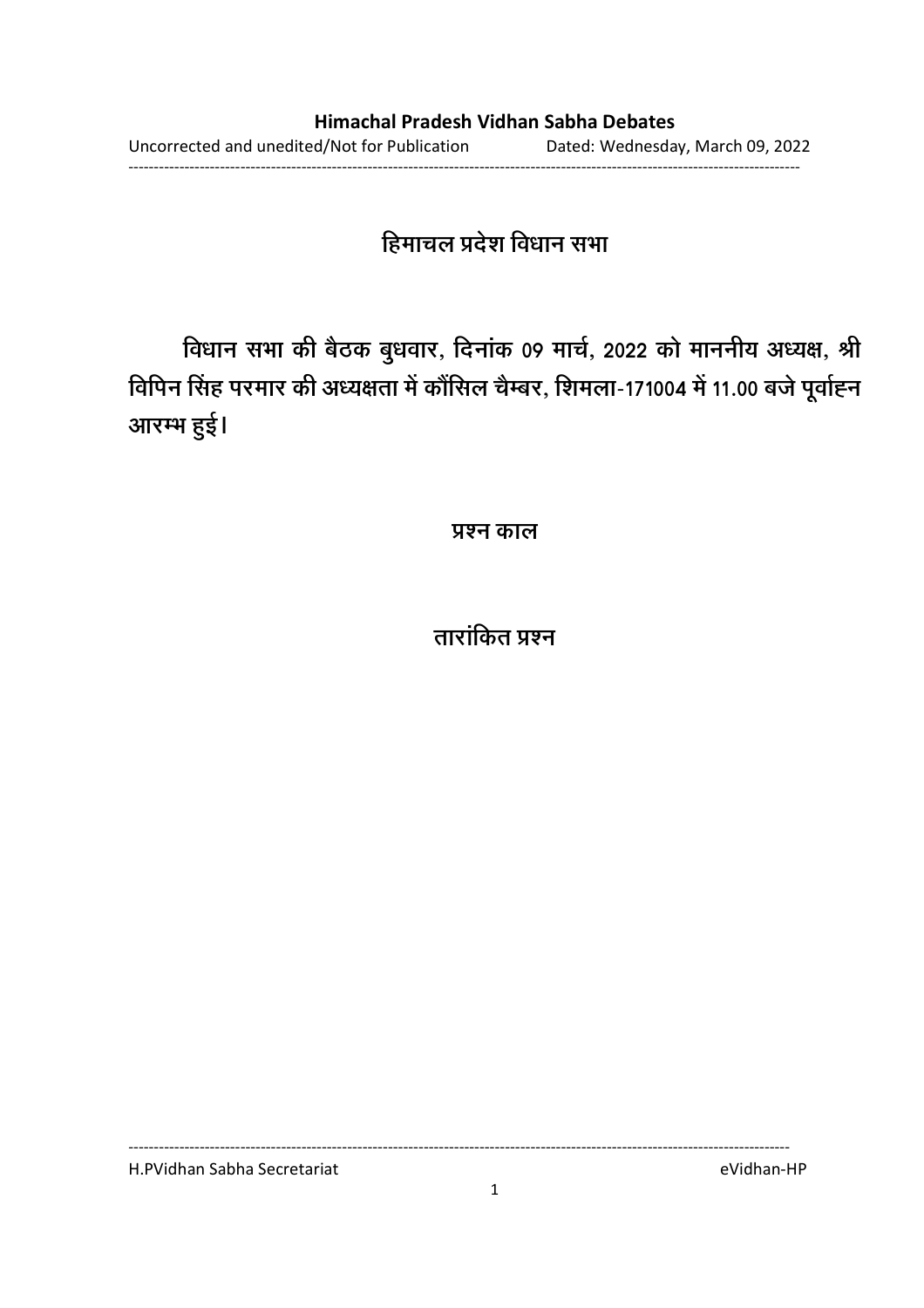Uncorrected and unedited/Not for Publication Dated: Wednesday, March 09, 2022 ------------------------------------------------------------------------------------------------------------------------------------

**09.03.2022/1100/KS/AS/1**

### <u>प्रश्न संख्याः ४९६२</u>

**श्री नरेन्द्र ठाकुरः** अध्यक्ष जी, वैसे तो माननीय मंत्री जी ने काफी डिटेल में सूचना रखी हैं | लेकिन में यह भी पूछना चाहूंगा कि जैसे कि उत्तर में बताया गया है कि 583 सौर ऊर्जा पैनल विभिन्न सरकारी कार्यालयों की छतों पर लगे हैं, उनको लगाने की टोटल इन्वैस्टमैंट कितनी आई है और जो ये सोलर पैनल आप लगा रहे हैं, इसकी ड्यूरेबिलिटी कितनी हैं? यह कितने समय तक चलेगा? इसके साथ ही मैं यह भी जानना चाहूंगा कि हमारे जो बेरोज़गार युवा है, क्या यह सोलर एनजी का बिजनैस शुरू कर सकते हैं? अगर कर सकते है तो इसमें शुरू में क्या इन्वैस्टमैंट है और सरकार उनमें काम करने के लिए क्या सहायता कर रही है?

**बहुद्देश्यीय परियोजनाएं एवं ऊर्जा मंत्रीः** अध्यक्ष महोदय, माननीय सदस्य ने जो जानना चाहा, 583 सरकारी कार्यालयों की छतों पर सौर ऊर्जा पैनल लगाए गए हैं। जिनकी क्षमता 5504.9 किलोवाट है। हमने पूरी डिटेल में बताया है कि हमने 1,24,94,891 युनिट बिजली का उत्पादन अभी तक किया है जिससे सरकारी खजाने में -5,87,25,988 रुपये की बचत हुई है। छतो पर जो सौर ऊर्जा पैनल लगे हैं, उनकी पूरी लागत 26 करोड़ रुपये हैं। जो पैनल लगाने का काम होता है इसमें टैंडर होते हैं। जो टैंडर में पार्टिसिपेंट करते हैं, कडिशन पूरी करने के बाद उन्हीं को यह काम आंबटित किया जाता है।

श्री ध्वाला जी अ0व की बारी में...

**09.03.2022/1105/av/as/1**

## प्रश्न संख्या : **4962 -------- क्रमाग**त

**श्री रमेश चंद ध्वाला** : अध्यक्ष महोदय, प्रदेश में बहुत सारे युवाओं ने आई0टी0आई0, डिप्लोमा या डिग्री की है, तो क्या विधान सभा क्षेत्रवाइज इन बेरोजगार युवाओं की कमेटी

H.PVidhan Sabha Secretariat eVidhan-HP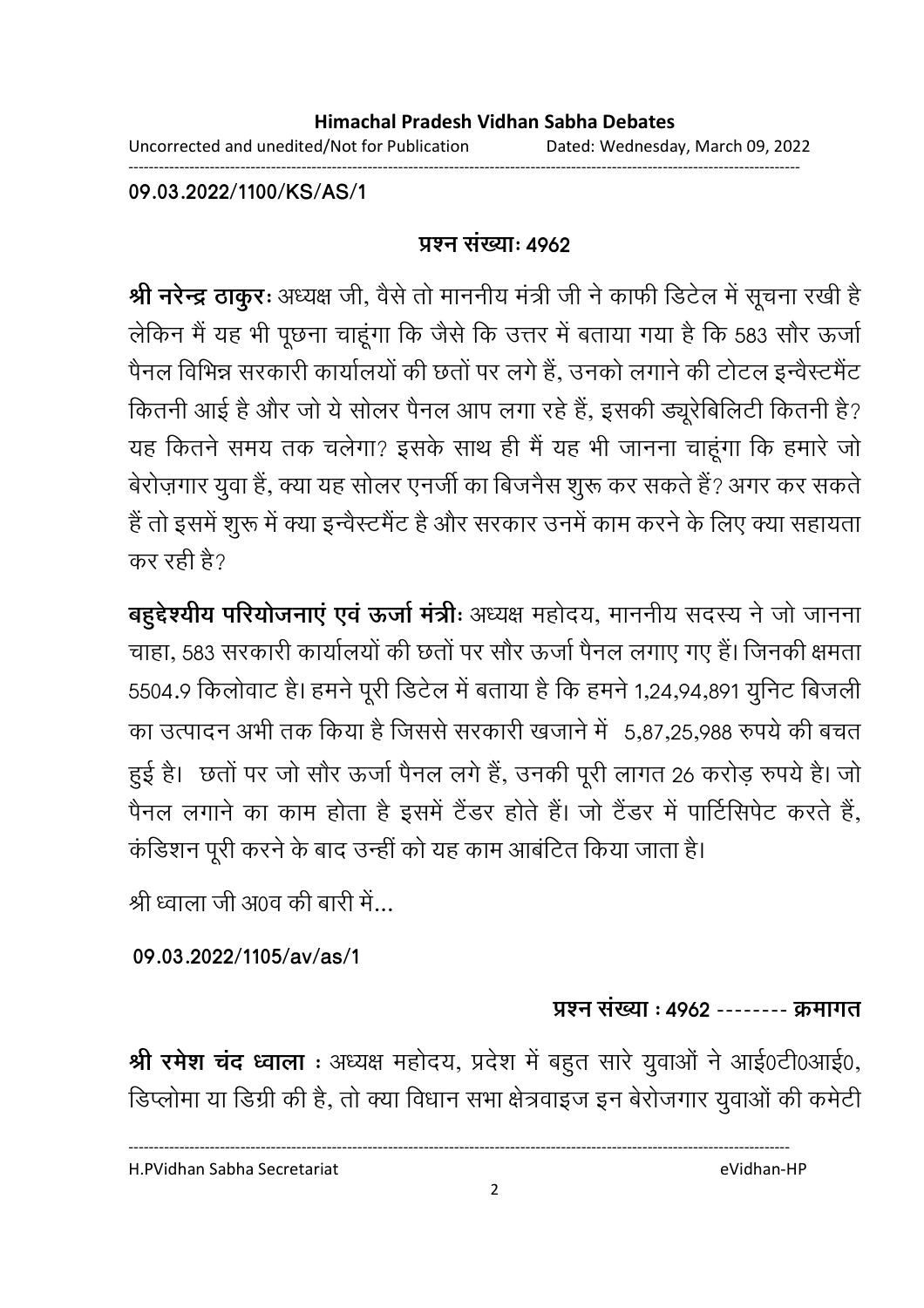Uncorrected and unedited/Not for Publication Dated: Wednesday, March 09, 2022

------------------------------------------------------------------------------------------------------------------------------------ बनाकर के किसी जिम्मेवार व्यक्ति को हिम ऊर्जा के प्रजिक्ट लगाने के लिए आवश्यक औपचारिकताएं पूर्ण करवाने की जिम्मेवारी दी जा सकती है? इन प्रजिक्ट्स को लगाने के लिए उन युवाओं को क्या सरकारी जमीन मिल सकती है? बेरोजगारी को मद्देनज़र रखते हुए प्रदेश की हर पंचायत में -2, 5 या 7 मैगावाट के प्रजिक्ट्स लग जाए तो इनसे बेरोजगार युवा को इंकम आएगी क्योंकि मेरे ख्याल से इनको लगाने का खर्चा भी ज्यादा नहीं होता। इसलिए मैं मंत्री जी से यह पूछना चाहता हूं कि क्या सरकार इसके लिए सब्सिडी का प्रावधान कर सकती है?

**बहुउद्देश्यीय परियोजनाएं एवं ऊर्जा मंत्री** ः अध्यक्ष महोदय, मैं माननीय सदस्य को बताना चाहता हूं कि अभी तो इस प्रकार की कोई पॉलिसी नहीं है **परंतु इस बारे में विचार किया जा सकता है।** 

**श्री नरेन्द्र ठाकुर** : अध्यक्ष महोदय, माननीय मंत्री ने मेरे प्रश्न का सही जवाब नहीं दिया है। मैंने यह पूछा था कि इनकी ड्यूरीबेलिटी कितनी है। इन सोलर पैनल को लगाने पर 26 करोड़ रुपये का खर्चा आया है। इसलिए मैं यह पूछ रहा था कि यह घाटे का सौंदा है या लाभ का सौंदा है। अगर यह घाटे का सौंदा है, तो इस बारे में सरकार क्या विचार कर रहीं। है? इसके अतिरिक्त मैंने यह भी पूछा था कि क्या हमारा बेरोजगार युवा इसको बिजनैस के तौर पर शुरू कर सकता है? अगर कर सकता है तो इसमें शुरू में कितनी इवैस्टमेंट करनी पड़ेगी और सरकार की ओर से इसमें क्या सहायता मिल सकती है?

# **09.03.2022/1105/av/as/2**

**बहुउद्देश्यीय परियोजनाए एव ऊर्जा मंत्री** : अध्यक्ष महोदय, पूर्व में लगे हिम ऊर्जा प्रजिक्ट्स से अभी तक 5,87,25,998/- रुपये की बचत हुई है और इसकी ड्यूरेशन लगभग 25 वर्ष है। मैं यह भी बताना चाहता हूँ कि यह घाटे का सौंदा नहीं है बल्कि लाभ का सौंदा हैं। दूसरा आपने जहां तक बेरोजगार युवाओं को इन प्रजिक्ट्स को लगाने के बारे में पूछा है ह '
 ह
 ह 0 ' ! ? " "  10 \$ 

H.PVidhan Sabha Secretariat eVidhan-HP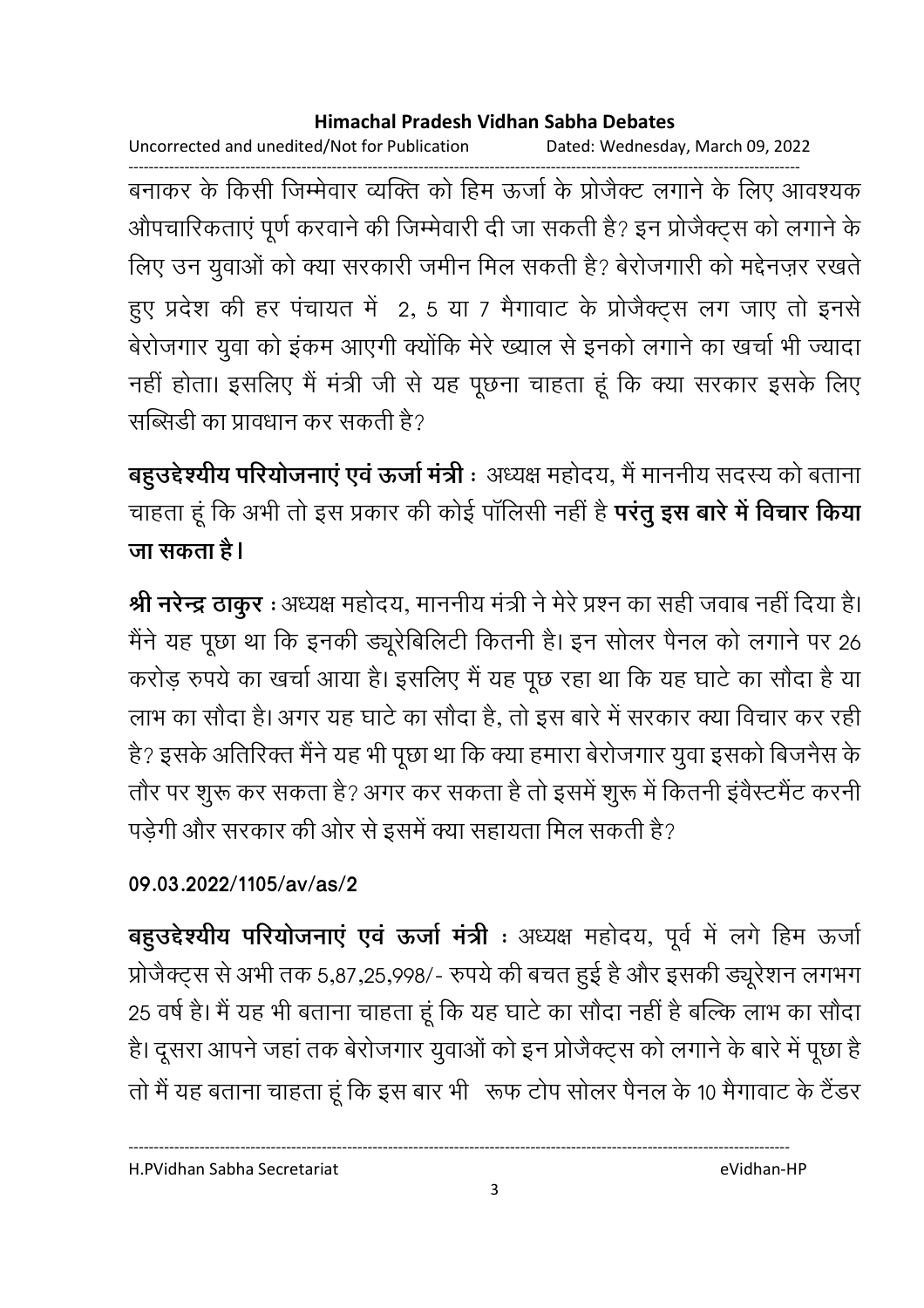Uncorrected and unedited/Not for Publication Dated: Wednesday, March 09, 2022

------------------------------------------------------------------------------------------------------------------------------------ किए जा रहे हैं। मगर उसका टैंडर केवल क्वालीफाईड व्यक्ति को ही मिल सकता है। सरकार ने हिम ऊर्जा की ओर प्रोत्साहित करने के लिए इस वर्ष के बजट में 3 किलोवाट प्रजिक्ट लगाने के लिए 6,000 रुपये प्रति किलोवाट की सब्सिडी का प्रावधान किया है। पिछली बार यह सब्सिडी 4,000 रुपये प्रति किलोवाट थी। अगर कोई व्यक्ति अपने घर की छत पर 3 किलोवाट का सोलर पैनल लगाएगा तो उसके लिए 40 प्रतिशत की सब्सिडी केंद्र सरकार की ओर से दी जाएगी और 6,000 रुपये प्रति किलोवाट की सब्सिडी राज्य सरकार की ओर से दी जाएगी। उससे ऊपर 10 किलोवाट तक 20 प्रतिशत तक सब्सिडी का प्रावधान है और उसमें भी प्रदेश सरकार 6,000 रुपये प्रति किलोवाट की दर से सर्बिडी देंगी। लेकिन 10 किलोवाट से ऊपर लगाए जाने वाले सोलर पैनल के लिए केंद्र सरकार की ओर से कोई भी सब्सिडी नहीं दी जाती हालांकि प्रदेश सरकार की ओर से उसके ऊपर सब्सिडी है। इसलिए कोई भी व्यक्ति यदि अपने घर की छत पर सोलर पैनल लगाना चाहता है तो वह लगा सकता है।

प्रश्न समाप्त

# <u> अगला प्रश्न टी सी द्वारा जारी</u>

09/03/2022/1110/टी0सी0वी0/डी0सी0/1

# **प्रश्न संख्या: 4963**

**PQ - B \$& / D :** - ह@, %& ! " " @ गया है।

## **प्र**ष्ट्या: ४९६४

**श्री राकेश जम्वाल** : अध्यक्ष महोदय, मैं मंत्री महोदय से यह जानना चाहूंगा कि इस पुल का कितना एस्टिमेट बनाया गया और इसको कब बी0बी0एम0बी0 के पास प्रेषित किया गया?

H.PVidhan Sabha Secretariat eVidhan-HP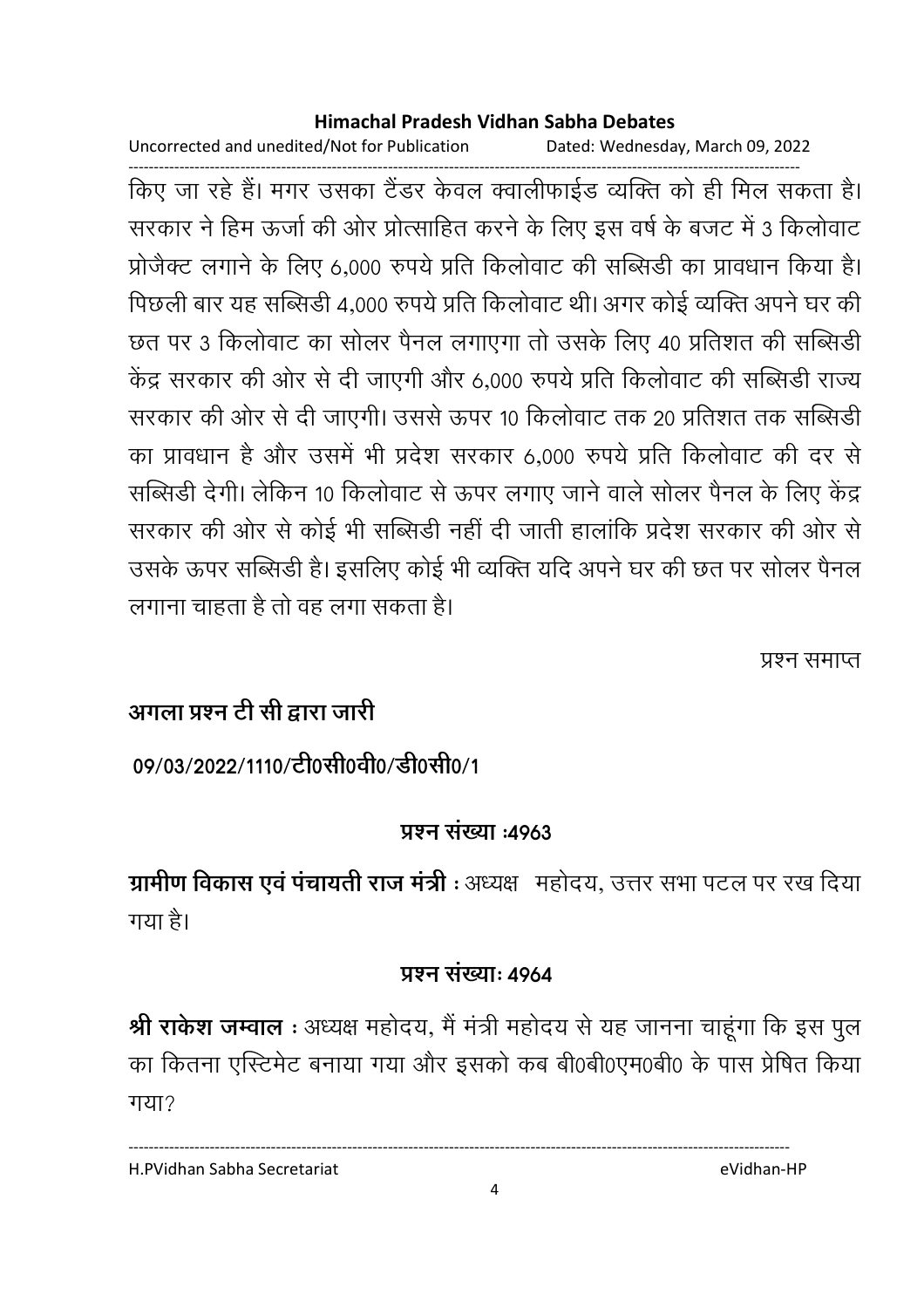Uncorrected and unedited/Not for Publication Dated: Wednesday, March 09, 2022

------------------------------------------------------------------------------------------------------------------------------------ **बहुउद्देश्यीय परियोजनाए एव ऊर्जा मंत्री** ः अध्यक्ष महोदय, मैं माननीय सदस्य को बताना चाहूंगा कि दिनांक 21-10-2011 को सुकेती खड्ड पर तीन जीप योग्य पुलों को स्वीकृति दी गई थी। इनमें से 60 मीटर का एक पुल बना दिया गया है और दिनाक 24-12-2019 को दो अन्य पुलों का लोक निर्माण विभाग द्वारा प्राक्कलन बना कर भेजा गया था। इसमें जमीन का विवाद था और जिलाधीश द्वारा दिनांक 08-03-2022 को यह सूचित किया गया है कि इसकी जांच की जा रही है ताकि यह विवाद खत्म हो सके। जैसे ही यह जमीन का विवाद खत्म हो जाएगा, इन दो पुलों के निर्माण का मामला भी बी0बी0एम0बी0 से उठाएंगे और इसका एस्टिमेंट तैयार करवाएंगे ताकि जनहित में ये दोनों ब्रिज बनाएं जा सकें।

**श्री राकेश जम्वाल** : अध्यक्ष महोदय, बेoिबेoिएमoबेoि प्रजिक्ट मेरे और नाचन विधान सभा क्षेत्र में लगा है। इस प्रजिक्ट में सुन्दरनगर की बहुत प्राइम लैंड गई है। हम समय-समय पर बी0बी0एम0बी0 से विभिन्न मुद्दे उठातें रहे हैं। इस प्रजिक्ट के कारण लोगों के खेत खराब हो रहे हैं। जैसा अभी माननीय मंत्री जी ने कहा कि तीन ब्रिज सैक्शन हुए थे जिनमें एक बनकर तैयार हो गया है और उसका उद्घाटन भी हो गया है। दूसरा ब्रिज भी बनकर तैयार है लेकिन मैं आपके माध्यम से माननीय सदन को जानकारी देना

# 09/03/2022/1110/<u>टी</u>0सी0वी0/डी0सी0/2

चाहता हूँ कि यह एक ऐसा ब्रिज बनाया गया है जिसके दोनों तरफ कोई सड़क नहीं हैं। उसका अभी उद्घाटन नहीं हुआ है। धानडा-तलवाली के पास जो जीप योग्य पुल बनना हैं, इसकी सैक्शन वर्ष 2011 में मिली थी और इसका कोई विवाद नहीं हैं लेकिन बी0बी0एम0बी0 द्वारा इसके लिए कोई धनराशि मुहैया नहीं करवाई गई। मैं मुख्य मंत्री जी से भी निवेदन करना चाहूँगा क्योंकि यह सारा विषय उनके ध्यान में भी है। मुख्य मंत्री जी बी0बी0एम0बी0 के चेयरमैन को बुलाए और हमारे विधान सभा क्षेत्र के विभिन्न लम्बित मुद्दो का समाधान करवाए। जिला शिकायत निवारण समिति की बैठक में मैंने मुद्दा उठाया था, जल शक्ति मंत्री जी ने इसकी अध्यक्षता की थी। इन्होंने एक समिति गठन की। हमने वहां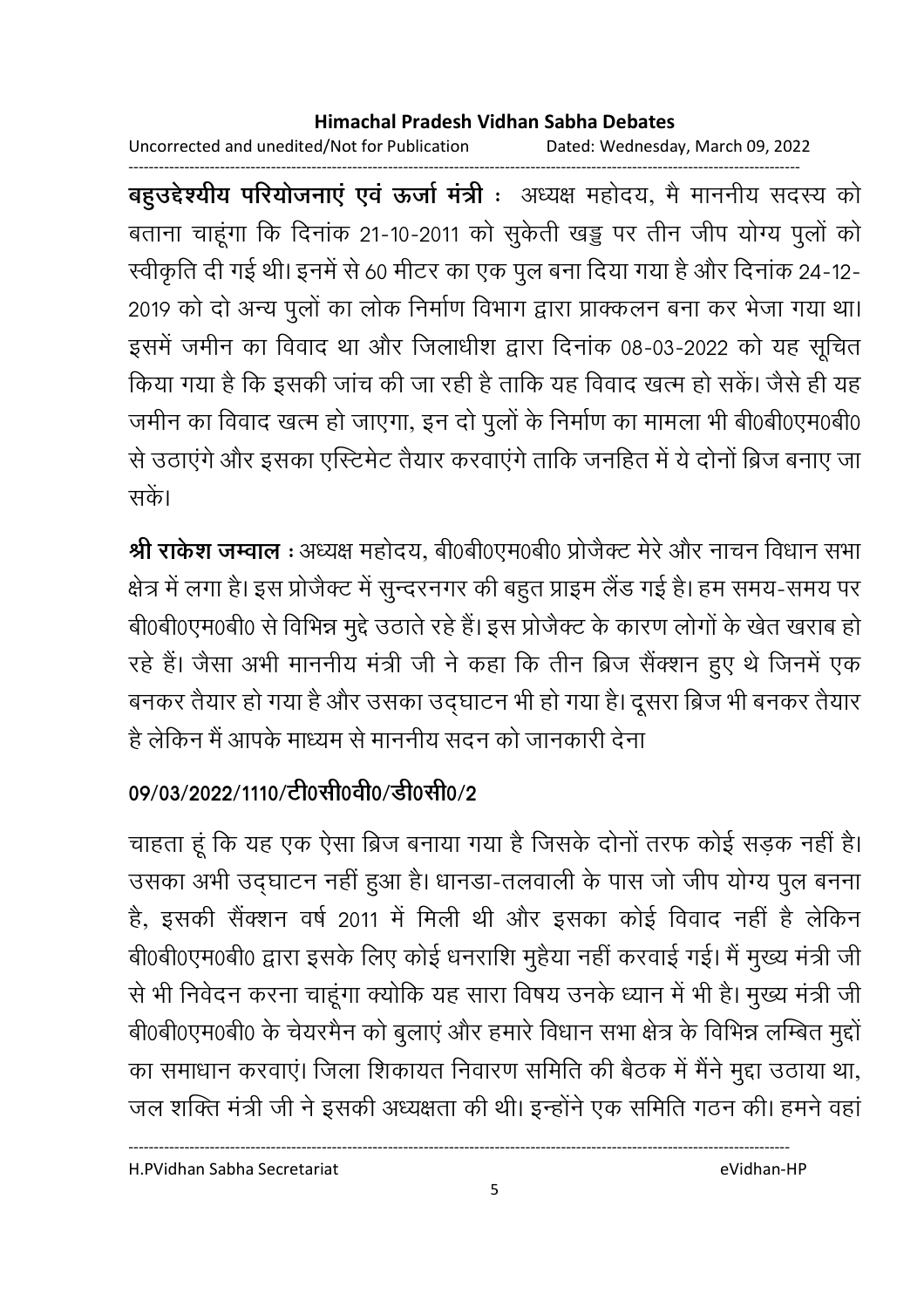Uncorrected and unedited/Not for Publication Dated: Wednesday, March 09, 2022

------------------------------------------------------------------------------------------------------------------------------------ विजिट किया जिसमें बें0बें10एम0बी0 और लोक निर्माण विभाग के सारे अधिकारी थे। उसके सारे एस्टिमेट्स बी0बी0एम0बी0 को भेज दिए गए हैं और लगभग 8 महीने का समय हो गया है लेकिन उस पर कोई कार्रवाई नहीं हुई है। मेरे विधान सभा क्षेत्र में सुन्दरनगर से कपाही की जो सड़क है उसकी हालत बहुत खस्ता है। इस ब्रिज की मजूरी भी वर्ष 2011 में बी0बी0एम0बी0 ने दी है और लोक निर्माण विभाग

एन0एस0 द्वारा जारी .....

09-03-2022/1115/NS/DC/1

प्रश्न संख्या : 4964 ....... क्रमागत

O  > U ........

ने इसका एस्टिमेंट बना करके बी0बी0एम0बी0 को संबमिट किया है लेकिन अभी तक इस ब्रिज की मजूरी नहीं मिल रही है। मैं, विशेष तौर से मुख्य मंत्री जी और मंत्री जी से निर्वेदन करना चाहूंगा कि बी0बी0एम0बी0 के साथ जो हमारे इश्यूज हैं आप उनको रिजोल्व करवाएं। आपके आशीर्वाद से जहां सुन्दरनगर में बाकी विकास कार्य तेजी से चल रहे हैं वहां बी0बी0एम0बी0 के कारण हमारे क्षेत्र में चल रहीं समस्याओं का भी समाधान होगा। मैं चाहूंगा कि इस पुल की हमें जल्दी-से-जल्दी मंजूरी मिले ताकि सुन्दरनगर और नाचन क्षेत्र की जनता को लाभ हो सके।

**बहुउद्देशीय परियोजनाए एवं ऊर्जा मंत्रीः** अध्यक्ष महोदय, मैंने पहले ही कहा है कि हम इस मामले को बी0बी0एम0बी0 से प्रभावशाली तरीके से उठाएंगे और उनको बुलाएंगे। माननीय सदस्य ने जो तीसरा पुल बनाने की बात है तो इस मसले को उनके साथ उठा कर इस पुल को कैसे बनाया जा सकता है, इसका समाधान करने की कोशिश करेंगे।

**मुख्य मंत्री** : अध्यक्ष महोदय, जो प्रश्न श्री राकेश जम्वाल जी ने किया है। इस प्रश्न का उत्तर मंत्री जी ने काफी विस्तार से दें दिया है। सही बात यह है कि बी0बी0एम0बी0 के साथ एक बार नहीं इस तरह के अनेक बार प्रयास हुए हैं लेकिन इसके बावजूद भी वे इस विषय को गर्भीरता से नहीं ले रहे हैं। ऐसे में एक बार नहीं बल्कि अनेक बार उनके चेयरमैन और आंधकारियों के साथ बातचीत हुई है। अभी जो बेoिबीoएम0बी0 के नए चेयरमैन बने हैं मैंने

H.PVidhan Sabha Secretariat eVidhan-HP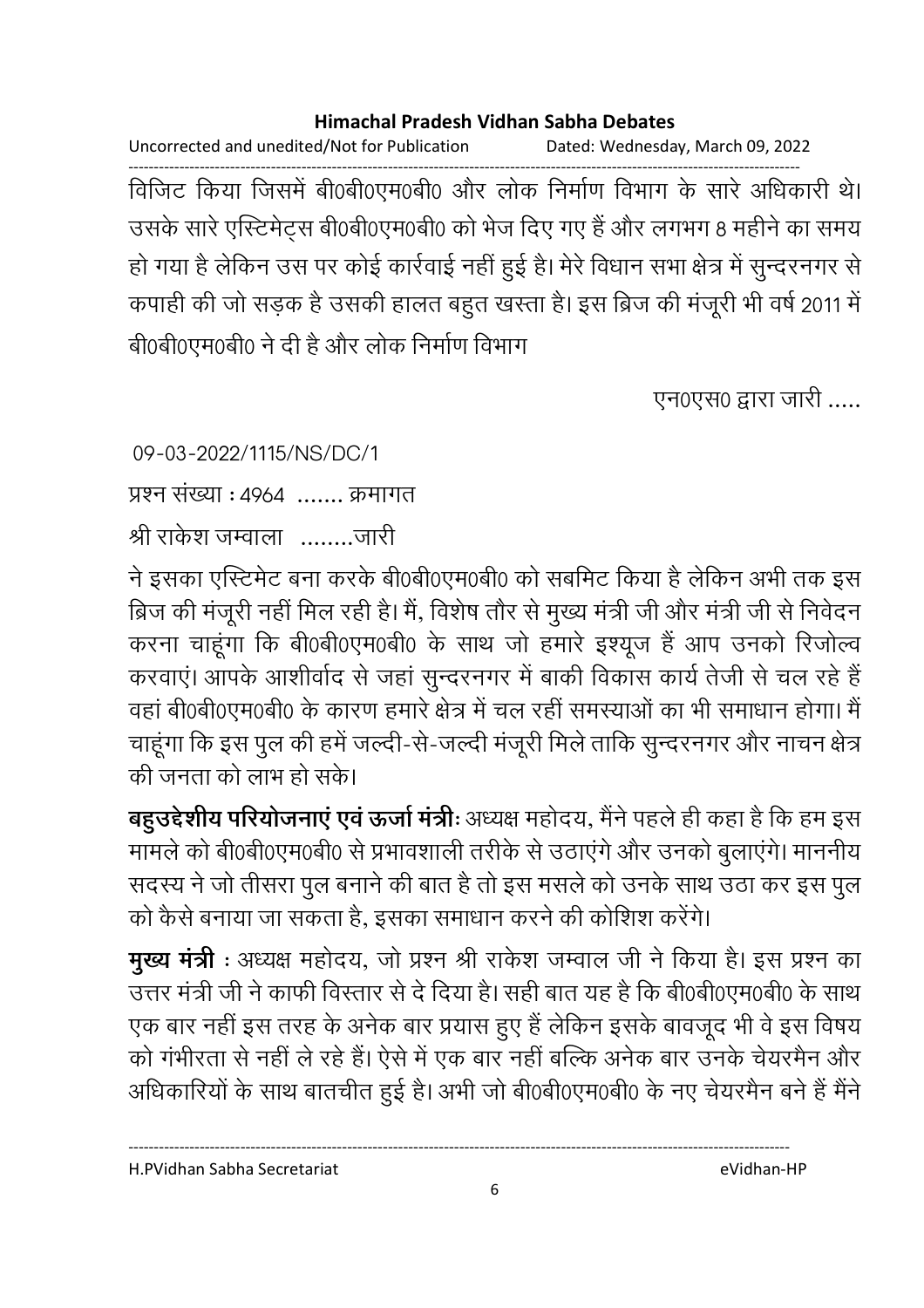Uncorrected and unedited/Not for Publication Dated: Wednesday, March 09, 2022

------------------------------------------------------------------------------------------------------------------------------------ उनसे भी कहा है कि हमारे कुछ मामले हैं इसमें चाहे सिल्ट या अन्य मसले हैं और इनको आपके साथ डिसकस करना है। सुन्दरनगर, बल्ह और नाचन क्षेत्र में इससे बहुत तबाही हुई है। इन विधान सभा क्षेत्रों के विकास के छोटे-छोटे प्रजिक्ट्स बें0बी0एम0बी0 का सकारात्मक दृष्टिकोण न होने के कारण सहयोग न देने की मंशा के साथ लंबित पड़े हुए हैं। जो मामले बी0बी0एम0बी0 से संबंधित है जिनके कारण लोगों को परेशानी हो रही हैं-और वर्षों से क्रोनिक इश्यू बने हुए हैं और इनका समाधान बार-बार कहने के बाद भी नहीं हों पा रहा है और इसके अतिरिक्त विकास के जो प्रजिक्ट्स है जैसे रास्तें और सड़कों का ज़िक्र किया गया है इस तरह के तमाम इश्यूज को ले करके हम प्लान कर लेगे और एक मीटिंग करेंगे ताकि इन समस्याओं का हम समाधान

## 09-03-2022/1115/NS/DC/2

# कर सके। <u>मैं, माननीय सदस्य को आश्वस्त करना चाहूगा कि बहुत जल्दी हम</u> <u>बी0बी0एम0बी0 के चेयरमैन को बुला करके इन सारे मामलों का समाधान करेंगे। </u>

**श्री राकेश जम्वाल** : मैं, मुख्य मंत्री जी का धन्यवाद करना चाहूगा और निर्वेदन करना चाहूंगा कि जब आप बी0बी0एम0बी0 के चेयरमैन और अधिकारियों को यहां बुलाए तो सुन्दरनगर, नाचन और बल्क क्षेत्र के विधायकों को भी बुलाएं ताकि हम अपने मामले वहां पर रख सकें।

**मुख्य मंत्री** : अध्यक्ष महोदय, इस बात को हम सुनिश्चित करेंगे। विशेष तौर से तीन विधान .<br>सभा क्षेत्र के विधायक तो होंगे ही लेकिन 4 विधायक और भी हैं तो इन सबको बुलाने की कोशिश करेंगे। हमारे अधिकारी इस बात को सुनिश्चित कर लेंगे। बी0बी0एम0बी0 से संबंधित जितने भी विधान सभा क्षेत्र प्रभावित हैं उन सबको बुलाएंगे और इस पर चर्चा करेंगे ताकि इनका समाधान हो सके।

अगला प्रश्न ........श्री बी0 एस0 द्वारा जारी।

09.03.2022/1120/बी.एस./एच0के0/-1

### <u>प्रश्न संख्याः ४९६५</u>

H.PVidhan Sabha Secretariat eVidhan-HP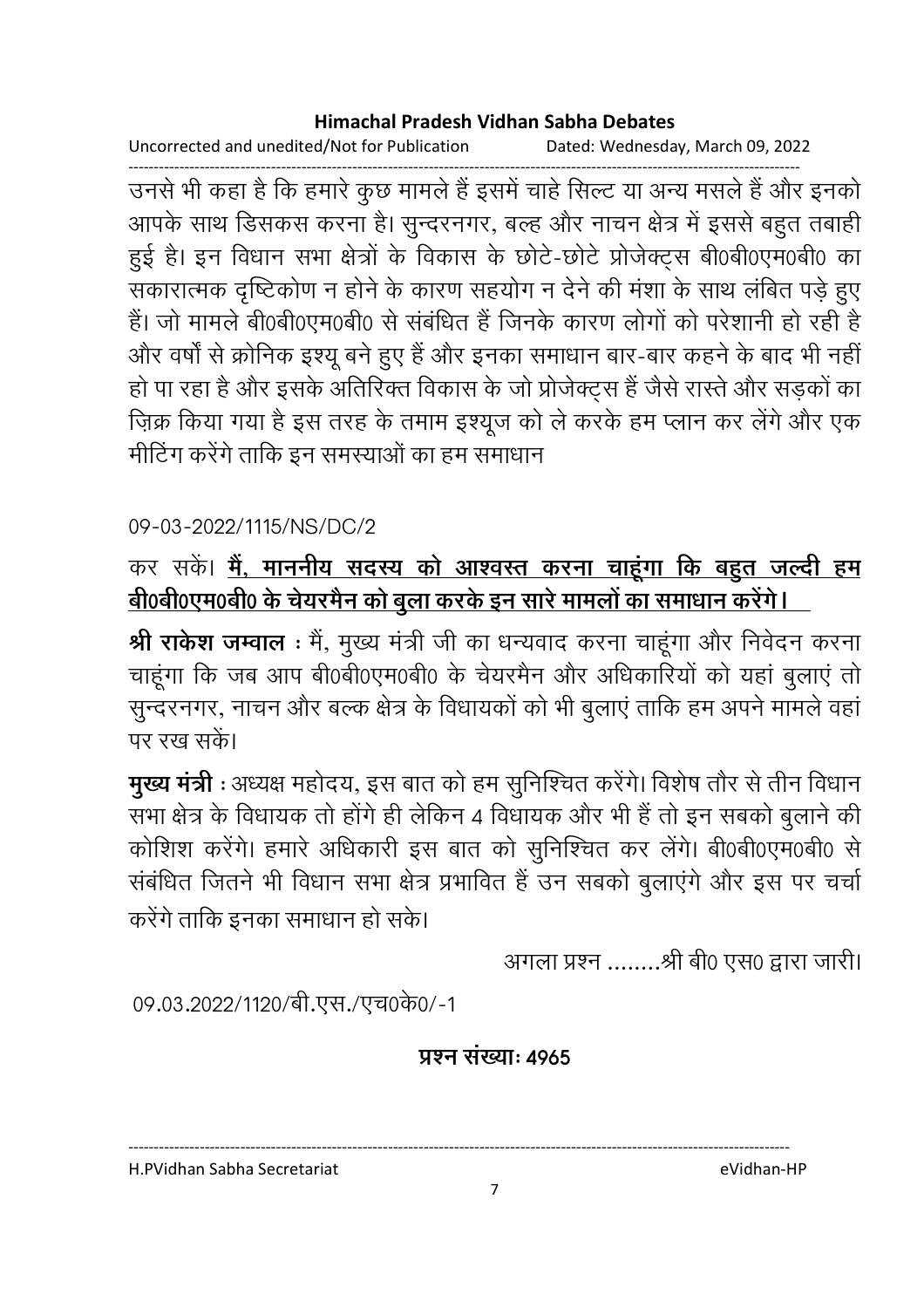Uncorrected and unedited/Not for Publication Dated: Wednesday, March 09, 2022

------------------------------------------------------------------------------------------------------------------------------------ **श्री जिया लाल** : अध्यक्ष जी, जो सूचना सभा पटल पर रखी गई है, उसके मुताबिक इस भवन का निर्माण कार्य जून महीने तक पूर्ण कर लिया जाएगा। परंतु जिस भवन की अभी तक छत ही नहीं बनी है और वहां पर कार्य ही शुरू नहीं हुआ है तो वह जून तक कैसे पूरा हो जाएगा। मैं माननीय मुख्य मंत्री जी से भी आग्रह करना चाहता हूं कि लोक निर्माण विभाग भी इन्हीं के पास है, इस कार्य का जो एंग्रेमिट हुआ था वह 05.09.2020 को हुआ था। अब तक यह कार्य पूर्ण हो जाना चाहिए था। हमारे कॉलेज के बच्चे एक सरांय में या वरिष्ठ माध्यमिक स्कूल, भारमौर में अपनी शिक्षा ग्रहण कर रहे हैं। मुख्य मंत्री जी अधिकारियों को आदेश करें कि यह कार्य जल्दी पूरा हो सके।

**शिक्षा मंत्री** : अध्यक्ष जी, जो माननीय सदस्य ने कहा है कि इसका काम बहुत धीमी गति | से चल रहा है, मैं कहना चाहता हूं कि इस महाविद्यालय के लिए 14 करोड़ रुपए की प्रशासनिक स्वीकृति दे दी गई है और उसमें से 12 करोड़ 24 लाख रुपए लोक निर्माण विभाग को जारी कर दिए गए है। मुझे लगता है कि कार्य में देरी नहीं होनी चाहिए। हम इस बात को सुनिश्चित करेंगे की लोक निर्माण विभाग इस कार्य में तेजी लाए। लेकिन जो सूचना है, उसमें यह कहा गया है कि 65 प्रतिशत कार्य पूर्ण हो गया है और बचे कार्य को जून, 2022 तक पूर्ण कर लिया जाएगा और जो टाइम लाइन दी है यह भी लोक निर्माण विभाग ने दी है। यदि कहीं कोई कमी है, तो उसे सहीं से सुनिश्चित करें, क्योंकि इसमें धन का भी पूरा प्रावधान है।

प्रश्न समाप्त/

09.03.2022/1120/बी.एस./एच0के0/-2

# **प्रश्न संख्याः ४९६६**

**श्री भवानी सिंह पठानिया** : महोदय, जो सूचना सभा पटल पर रखी है, यही सूचना लगभग 7-8 महीनों से आ रही हैं। मैं इस भवन के बारे में बताना चाहता हूं कि यह वर्ष 2016-17 में मुख्य मंत्री जी की घोषणा भी है। इस भवन का टैंडर हो चुका है और इसके बाद इश्यू यह हैं-कि एक विभाग ने दूसरे विभाग को क्लीयरेस प्रदान करनी ।है। प्रदेश सरकार के दोनो

H.PVidhan Sabha Secretariat eVidhan-HP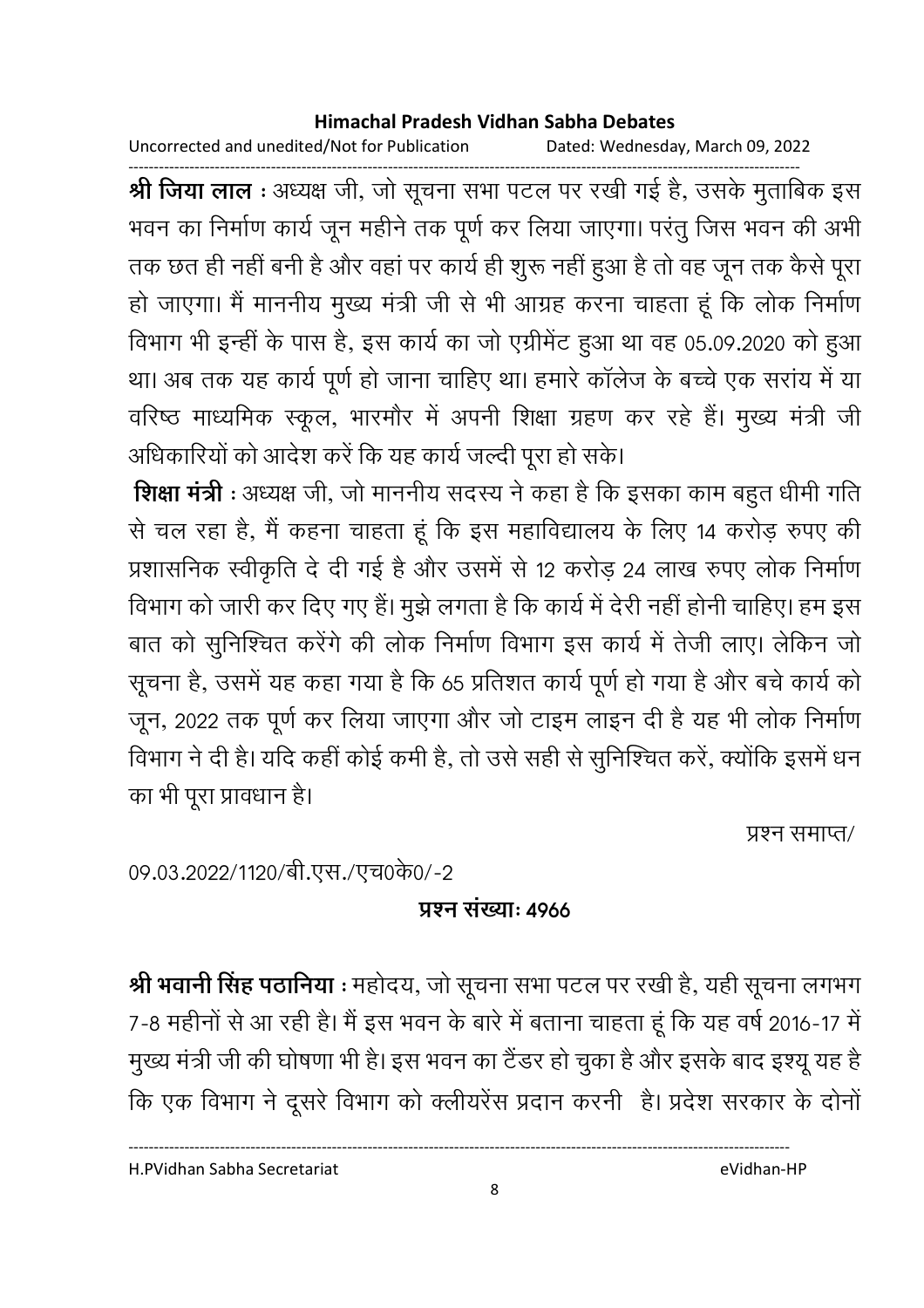Uncorrected and unedited/Not for Publication Dated: Wednesday, March 09, 2022

------------------------------------------------------------------------------------------------------------------------------------ विभाग है, आपसे निवेदन है कि इस कार्य में थोड़ा तेजी लाए। कुछ प्रोजैक्ट्स ऐसे होते हैं जो पार्टी विशेष से संबंधित नहीं होते हैं, जन भावनाओं से संबंधित होते हैं। मेरी इच्छा है कि इसे चुनाव से पहले पूरा करके इसका उद्घाटन माननीय मुख्य मंत्री जी से करवाना चाहता हूं।

**जल शक्ति मंत्री** : अध्यक्ष जी, माननीय सदस्य जी ने कहा कि 7-8 महीनों से यही उत्तर मिल रहा है। मुझे तो इस प्रकार से ध्यान नहीं है कि ऐसा उत्तर दिया होगा। जो स्थिति हैं वह इस प्रकार से हैं:-

फतेहपुर में जो हमारा मिनी सचिवालय बहुउद्देश्यीय भवन का निर्माण होना है उसके लिए लोक निमार्ण विभाग द्वारा इसकी प्रशासनिक अप्रूवल प्रदान कर दी गई थी। पहले लोक निर्माण विभाग इसकी नोडल एजेंसी थी लेकिन अब उस नोडल एजेंसी को बदल करके उसे राजस्व विभाग कर दिया गया है। मैं माननीय सदस्य को बताना चाहता हूं कि इस भवन का निर्माण कार्य होना है इसके लिए जमीन का खसरा नम्बर 730,634,590,487,733,687,637 एवं 488 रक्बा तादादी- 70 हैक्टेयर किस्म चरागाह, दरखतान भूमि चयन की थी। लेकिन भूमि वन विभाग की होने के कारण उसमें एफ0सी0ए0 लगता है और उसकी स्वीकृति उच्चतम न्यायालय से मिलती है।

श्री एन0 जी0 द्वारा जारी...

09-03-2022/1125/एच.के.-एन.जी. /1

प्रश्न संख्या - 4966 <u>......जारी</u>

# जल शक्ति मंत्री..... जारी

वन विभाग की भूमि होने के कारण उसमें एफ.आर.ए./एफ.सी.ए. लगता है। अब तो एफ.सी.ए. की स्वीकृति माननीय सर्वोच्च न्यायालय से प्राप्त होती है। इसमें बड़ा लम्बा समय लग सकता है इसलिए विभाग नई भूमि की ओर आगे बढ़ रहा है। नई भूमि के लिए

H.PVidhan Sabha Secretariat eVidhan-HP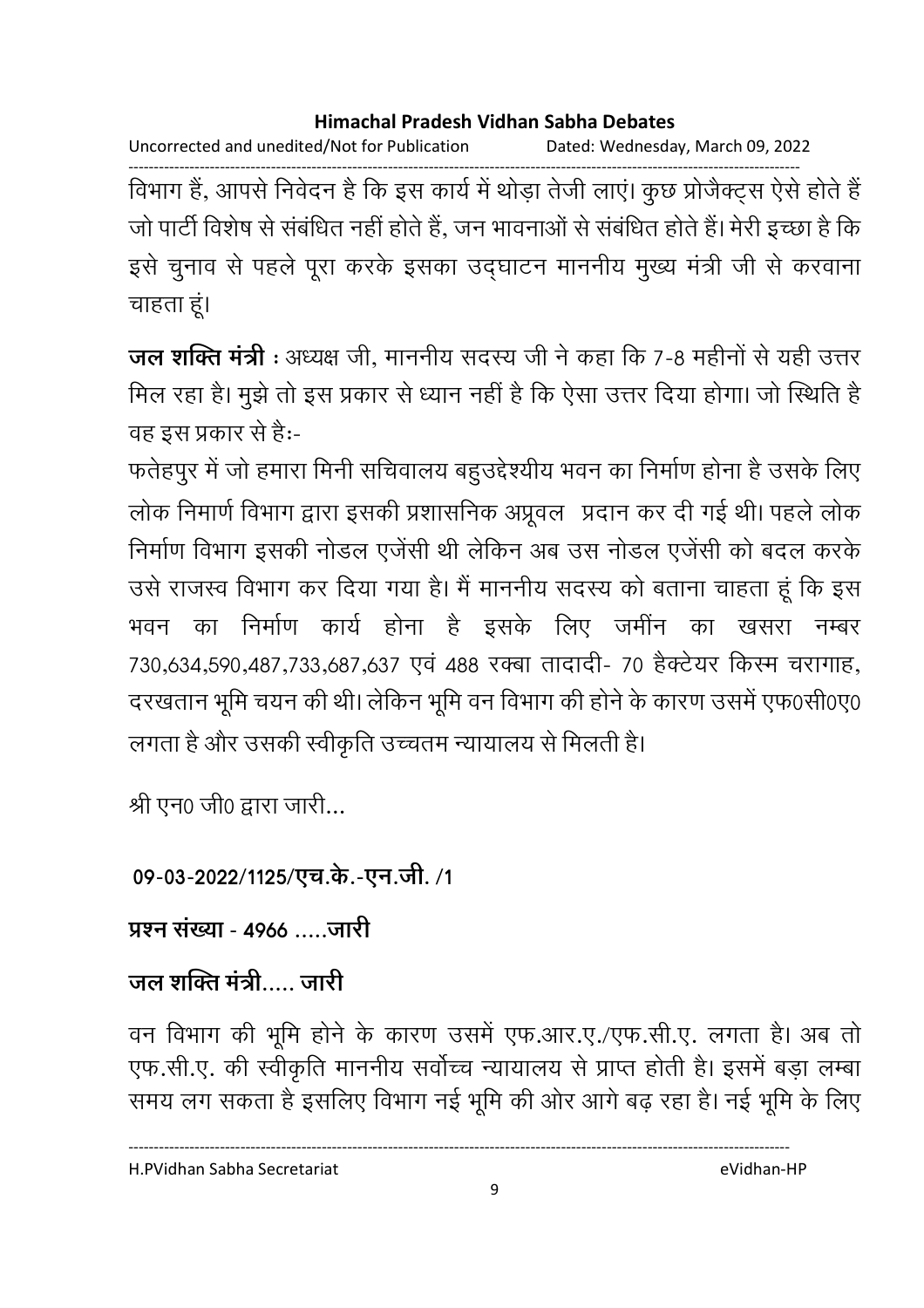Uncorrected and unedited/Not for Publication Dated: Wednesday, March 09, 2022

------------------------------------------------------------------------------------------------------------------------------------ खसरा नम्बर 734, 687, 637 व 488/2, रकबा तादादी 0-24-87 हैक्टर गैर मुमोर्कन खड्ड का चयन किया गया है। अब इस भूमि के लिए एन.ओ.सी. प्राप्त करने हेतु उपायुक्त, कांगड़ा ने विभिन्न विभागों को लिखा है जिनमें वन विभाग, लोक निर्माण विभाग, बिजली बोर्ड व जल शक्ति विभाग शामिल है। दिनाक 14-02-2022 को यह पत्र जारी किया गया हैं। जैसे ही इन सभी विभागों से अनापत्ति प्रमाण पत्र प्राप्त होते हैं तब इस भूमि पर कार्य शुरू किया जा सकता है। माननीय सदस्य के क्षेत्र में जो मिनि सचिवालय का भवन बन रहा है उसके लिए माननीय मुख्य मंत्री जी ने एक करोड़ रुपये पहले ही दे दिए थे और दिनाक 03-03-2022 को एक करोड़ रुपये और जारी कर दिए गए हैं। इस प्रकार कुल दो करोड़ रुपर्य की धनराशि इस भवन निर्माण के लिए हमारे पास उपलब्ध है। अभी इस भवन के निर्माण के लिए Expenditure Sanction दी जानी शेष है। अभी केवल Administrative Approval ही दी गई है। मैं माननीय सदस्य जी को यह भी बताना चाहता हूं कि इस मिनि सचिवालय भवन में कौन-कौन से विभागों के कार्यालय प्रस्तावित हैं। इसमें उप मण्डलाधिकारी, फतेहपुर का कार्यालय, तहसील कार्यालय, डी.एस.पी., बाल विकास परियोजना अधिकारी, खण्ड विकास अधिकारी, खाद्य, नागरिक आपूर्ति एवं उपभोक्ता मामले विभाग, सहकारिता विभाग, उद्योग विभाग, चुनाव आयोग का कार्यालय और पुस्ताकालय होगा। इन 10 विभागों की ओर से लिखित रूप में आया है कि हमें इस भवन के अंदर स्थान दिया जाए। मैं पुनः कहना चाहूंगा कि **जैसे ही भूमि का हस्तातरण हो जाता है** उसके उपरांत लोक निर्माण विभाग आगामी प्रकिया करेगा। इसके लिए 2 करोड़ रुपये दे दिए गए हैं और Expenditure Sanction भी दे देंगे। उसके बाद इसका टेण्डरिंग प्रोसेस शुरू होगा और फिर इसके निर्माण कार्य को आगे बढ़ाया जा सकता है।

प्रश्न समाप्त/-

09-03-2022/1125/एच.के.-एन.जी. **/2** 

### <u> प्रश्न संख्या - 4967</u>

**श्री रमेश चंद ध्वाला (ज्वालामुखी**) : अध्यक्ष महोदय, मेरा विधान सभा क्षेत्र ज्वालामुखी हैं | और विकास खण्ड क्षेत्र (ब्लाक) देहरा है। इस विकास खण्ड में लगभग 79 पंचायतें

H.PVidhan Sabha Secretariat eVidhan-HP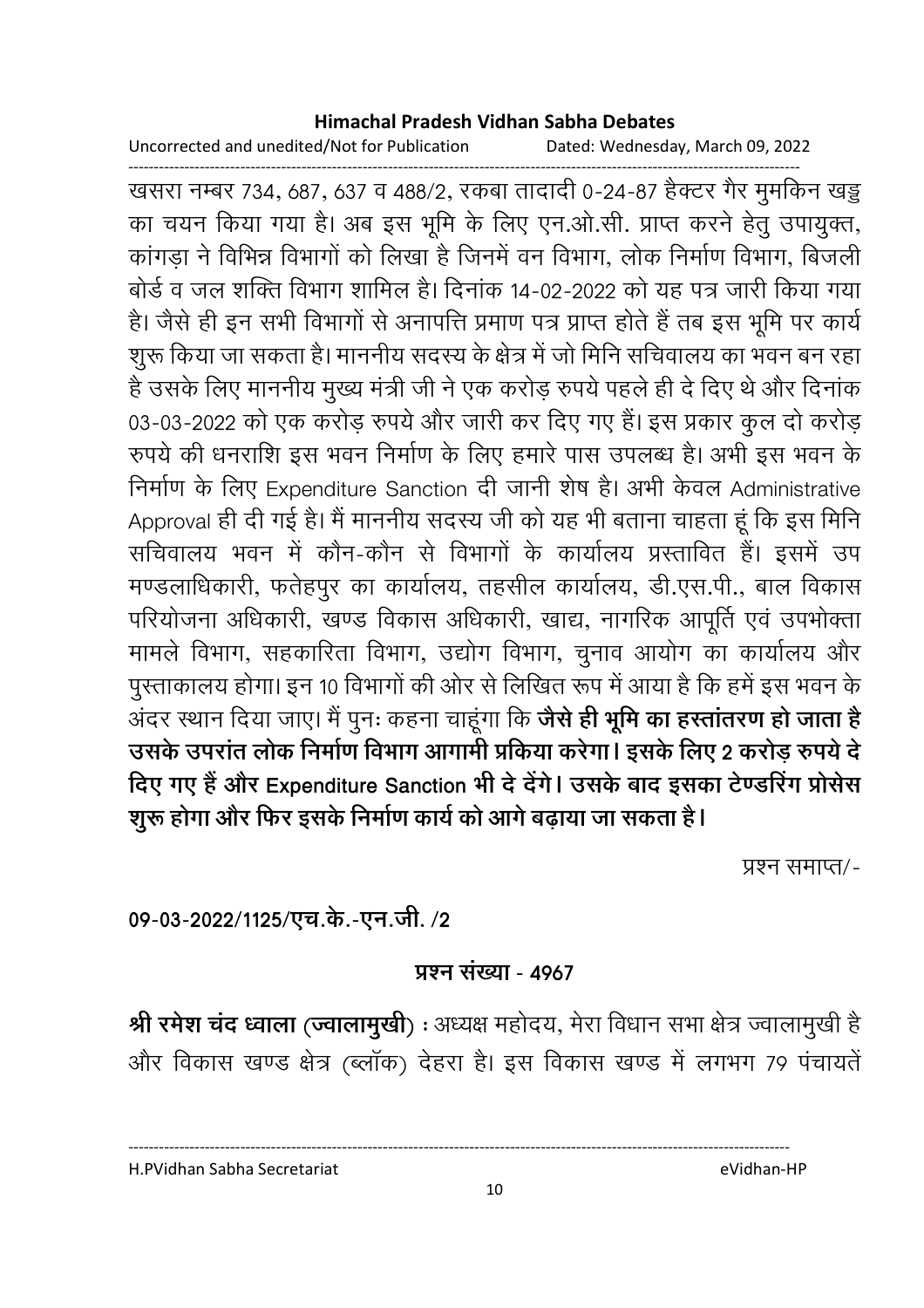Uncorrected and unedited/Not for Publication Dated: Wednesday, March 09, 2022 ------------------------------------------------------------------------------------------------------------------------------------

शामिल हैं। मैं माननीय मंत्री जी से आश्वासन चाहता हूं कि क्या आप ज्वालामुखी में एक नया ब्लॉक बनाने की स्वीकृति प्रदान करेंगे?

**ग्रामीण विकास एवं पचायती राज मंत्री** : अध्यक्ष महोदय, माननीय सदस्य जी ने जो प्रश्न किया उसका उत्तर विस्तृत रूप से दिया जा चुका है। ज्वालामुखी विधान सभा क्षेत्र के टिहरी तथा खुडिया में नए विकास खण्ड खोलने की मांग प्राप्त हुई है। इस सदर्भ में दोनों मामले उपायुक्त, कांगड़ा को मामलों की व्यवहारिता की जांच करने व प्रस्तावना विभाग को भेजने बारे क्रमशः दिनाक 03-12-2021 व 14-02-2022 को लिखा गया है। अध्यक्ष महोदय, माननीय सदस्य जी ने **अभी ज्वालामुखी के लिए कहा है तो हम इसे एग्ज़ामिन** कर लेंगे और जहां पर भी सम्भावना होगी तो उसे करने पर विचार करेंगे।

अगला वक्ता....श्री जे.एस. द्वारा जारी........

**09.03.2022/1130/JS/YK/1**

<u> प्रश्न संख्याः ४९६७:-----जारी-----</u>

**श्री रमेश चन्द ध्वालाः** माननीय अध्यक्ष जी, माननीय मंत्री जी आश्वासन दे दें। वह कार्यालय कहा पर बनना है, उसके बारे में प्रधानों की सहमति से देखा जाए कि उस कार्यालय को बनाने का केन्द्र बिन्दू कहा पर है, वहां पर उस कार्यालय को खोलने की स्वीकृति इनकी तरफ से प्रदान होनी चाहिए।

**अध्यक्षः** माननीय सदस्य, माननीय मंत्री जी ने उत्तर तो दे दिया है। यह मैटर एग्जामिन हो रहा है।

**ग्रामीण विकास एवं पंचायती राज मंत्रीः** अध्यक्ष महोदय, जिलाधीश की तरफ से जो भी रिपोर्ट आएगी उसके अनुसार कार्रवाई करेंगे।

**श्री परमजीत सिंहः** माननीय अध्यक्ष जी, मेरा भी इसमें प्रश्न संख्याः 4988 लगा हुआ हैं | लेकिन वह बहुत पीछे लगा हुआ है और इसी से संबंधित है। मेरा माननीय मंत्री जी और

H.PVidhan Sabha Secretariat eVidhan-HP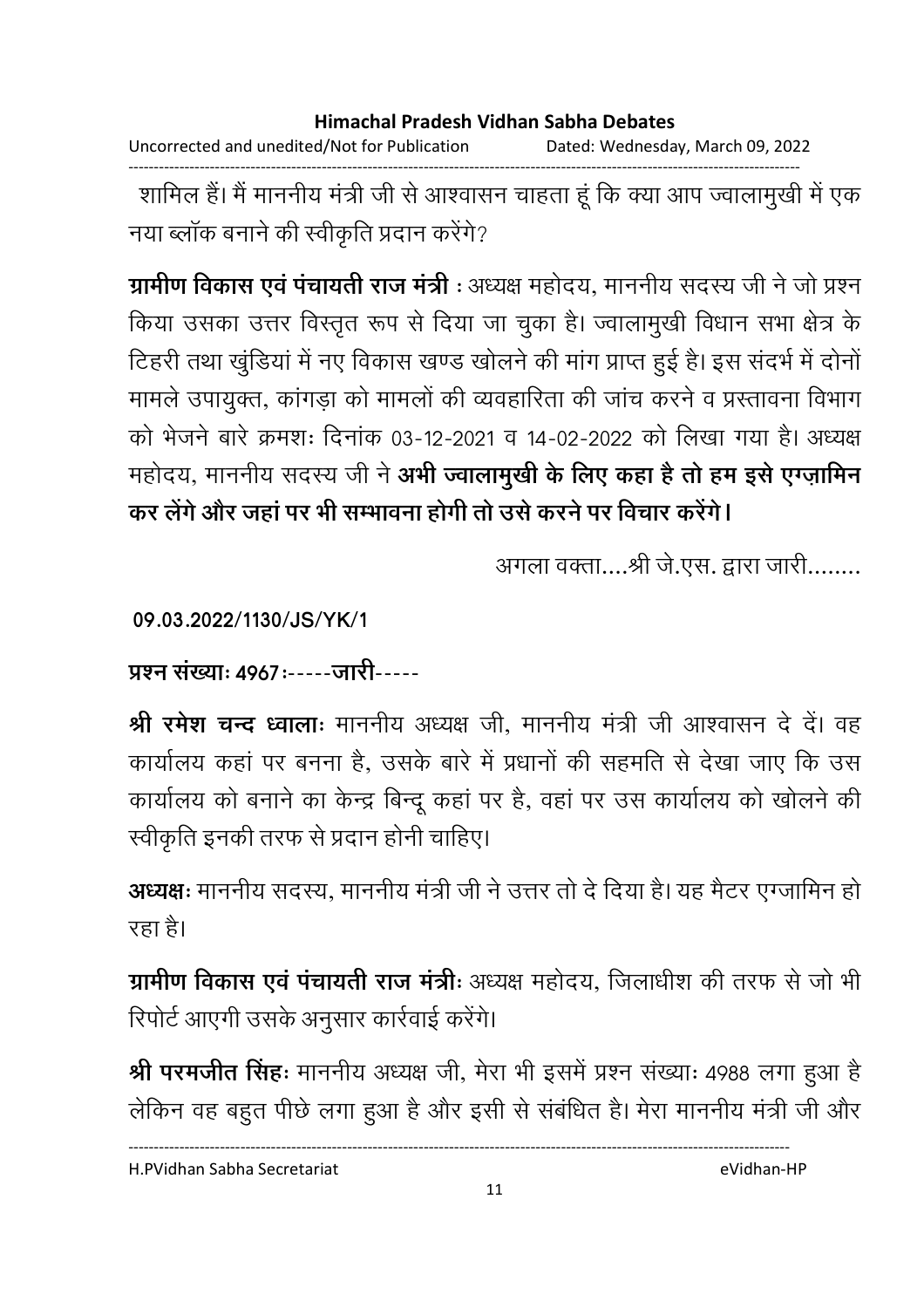Uncorrected and unedited/Not for Publication Dated: Wednesday, March 09, 2022

------------------------------------------------------------------------------------------------------------------------------------ मुख्य मंत्री जी से निवेदन हैं कि कई विधान सभा क्षेत्रों में दो-दो बी.डी.ओ. कार्यालय खुले हैं, मैं उनकी खिलाफ़त नहीं कर रहा हूं। मेरा आपके माध्यम से निवेदन है कि मेरे विधान सभा क्षेत्र, दून में यह ऑफिस खोला जाए। इसकी कृपया स्वीकृति दे दें, इसके लिए मेरा आपर्स विनम्र अनुरोध है। कई जगह दो-दो आफिस खुले हैं लेकिन हम उसके खिलाफ नहीं। हैं।

**ग्रामीण विकास एवं पंचायती राज मंत्रीः** माननीय अध्यक्ष जी, यह बात बिल्कुल ठीक है कि कांगड़ा में पालमपूर, ज्वालामूखी और सोलन में दून) ये तीन ऐसे विधान सभा क्षेत्र हैं, जहां पर बी.डी.ओ. आफिस नहीं हैं। **माननीय सदस्य ने जो यहां पर कहा है इस पर गम्भीरता** से विचार करेंगे और जल्दी से इसके ऊपर कोई निर्णय लेंगे।

## **09.03.2022/1130/JS/YK/2**

**श्री आशीष बुटेलः** माननीय अध्यक्ष जी, मैं माननीय मंत्री जी से जानना चाहूंगा कि जिलाधीश कांगड़ा से ज्वालाजी के लिए रिपोर्ट मांगी है। क्या जिलाधीश कांगड़ा से पालमपुर विकास खण्ड कार्यालय खोलने की आपके पास रिपोर्ट आई है? दूसरे, आपके कार्यकाल में कितने विकास खण्ड कार्यालय पूरे प्रदेश भर में खुले हैं? ऐसे कौन से मापदंड हैं, जो पालमपुर, ज्वालामुखी और दून विधान सभा क्षेत्र पूरा नहीं करते हैं? मैं, माननीय मुख्य मंत्री जी से आग्रह करूंगा कि आप होली के दौरान पालमपुर जाएंगे तो कृपया इस कार्यालय की भी आप घोषणा कर दें।

**ग्रामीण विकास एवं पचायती राज मंत्रीः** माननीय अध्यक्ष जी, माननीय सदस्य ने जो कहा, उसके बारे में मैं यह कहना चाहता हूं कि जब हिमाचल प्रदेश बना था तो उस वक्त 38 विकास खण्ड थे। वर्ष 2000 तक आते-आते तीन विकास खण्ड खुले। वर्ष 2018 में भी खोले और 2020 में एक विकास खण्ड खोला गया। वर्ष 2021 में विकास खण्ड कार्यालय सात खोले और अब इनकी कुछ संख्या 88 हो गई है। माननीय सदस्य ने जानना चाहा है कि इस कार्यालय को खोलने के क्या मापदंड होते हैं? तो भौगोलिक परिस्थितियों और आम जनता

H.PVidhan Sabha Secretariat eVidhan-HP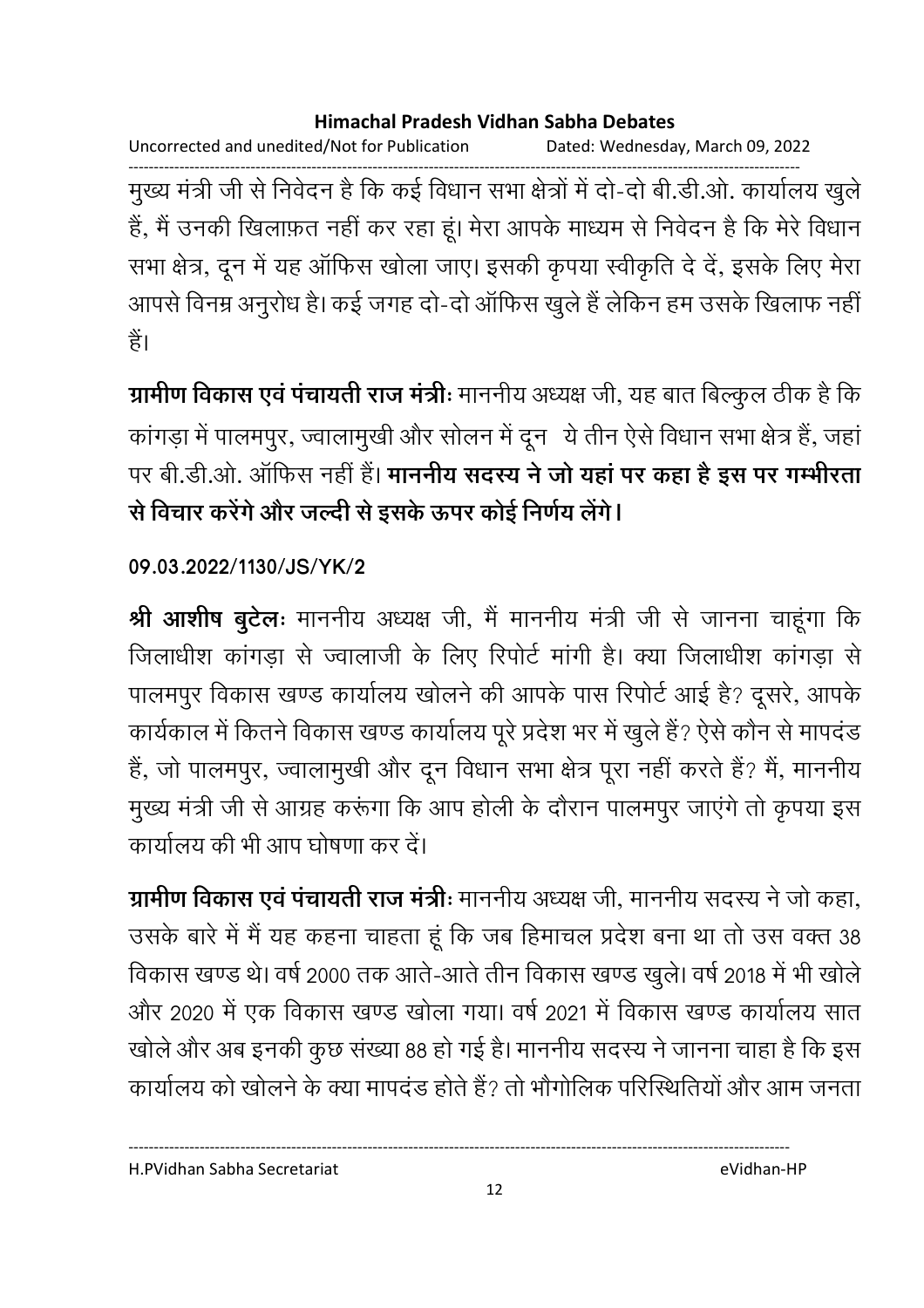Uncorrected and unedited/Not for Publication Dated: Wednesday, March 09, 2022 ------------------------------------------------------------------------------------------------------------------------------------ की जन सुविधाओं को मध्यनज़र रखते हुए विकास खण्ड खोले जाते हैं। माननीय सदस्य ने पालमपुर के बारे में कहा और मैंने कहा कि यह मैंटर हमने इंग्जामिन करने के लिए भेजा है, जैसे ही जिलाधीश से जो भी उत्तर प्राप्त होगा, इस पर विचार करेंगे।

श्री एस.एस. द्वारा जारी-----

### **09.03.2022/1135/SS-YK/1**

## **प्रश्न संख्या: 4968**

**श्री विनय कुमार** : अध्यक्ष महोदय, जो सगडाह विकास खंड है उसमें 44 पंचायते हैं और आपने जो मनरेगा का तीन वर्ष का डाटा दिया है वह लगभग 9-10 पचायतों का है। आपने जो उत्तर दिया है आप इसमें यह देखिए कि एक पंचायत एक करोड़ से ऊपर मनरेगा में काम कर रही है और बाकी 34 पंचायते में एक लाख से 3 लाख के छोटे-छोटे कार्य है। तीसरी बात यह है कि जो इंटरलाक टाइल्स के 30-30 लाख रुपये के कार्य चल रहे हैं | इसमें स्किल्ड लेबर लगती है। हमारे लोगों को कार्य नहीं मिल रहा है। टेक्निकल लोग बाहर से आते हैं, बिहार से आते हैं और इंटरलॉक टाइलें लगाते हैं और लगाकर चले जाते हैं। आप सिर्फ खानापूर्ति के लिए हमारे लोगों की हाज़रियां लगाते हैं। एक तो यह विसंगति हो रही है।

दूसरी बात यह है कि कई जगह मनरेगा में कम्प्लेट्स आई है और कार्यों में जे0सी0बी0 मशीन का प्रयोग हुआ है। क्या आप इन सभी बातों को चैक करके कार्रवाई करेंगे?

**ग्रामीण विकास एवं पचायती राज मंत्री** : अध्यक्ष जी, वैसे तो उत्तर विस्तृत रूप से रख दिया है लेकिन जैसे इन्होंने कहा कि 44 पंचायतें इसमें आती हैं, वित्त वर्ष 2019-20 में विकास खंड संगडाह में 390 कार्य पिछले वर्ष के थे। उसको स्पिल ऑवर करके 389 नए कार्य इसमें जोड़ दिए गए हैं। उसमें से 383 कार्य पूर्ण कर लिए हैं। इसी प्रकार 2020-21 में 396 कार्य पिछले बचे थे। उसको स्पिल ऑवर करके 1333 नए कार्य थे। उनमें से 481 कार्य पूर्ण कर लिए हैं। इसके साथ-साथ 2021-22 में 1248 कार्य पिछले बचे थे और 1077 नए

H.PVidhan Sabha Secretariat eVidhan-HP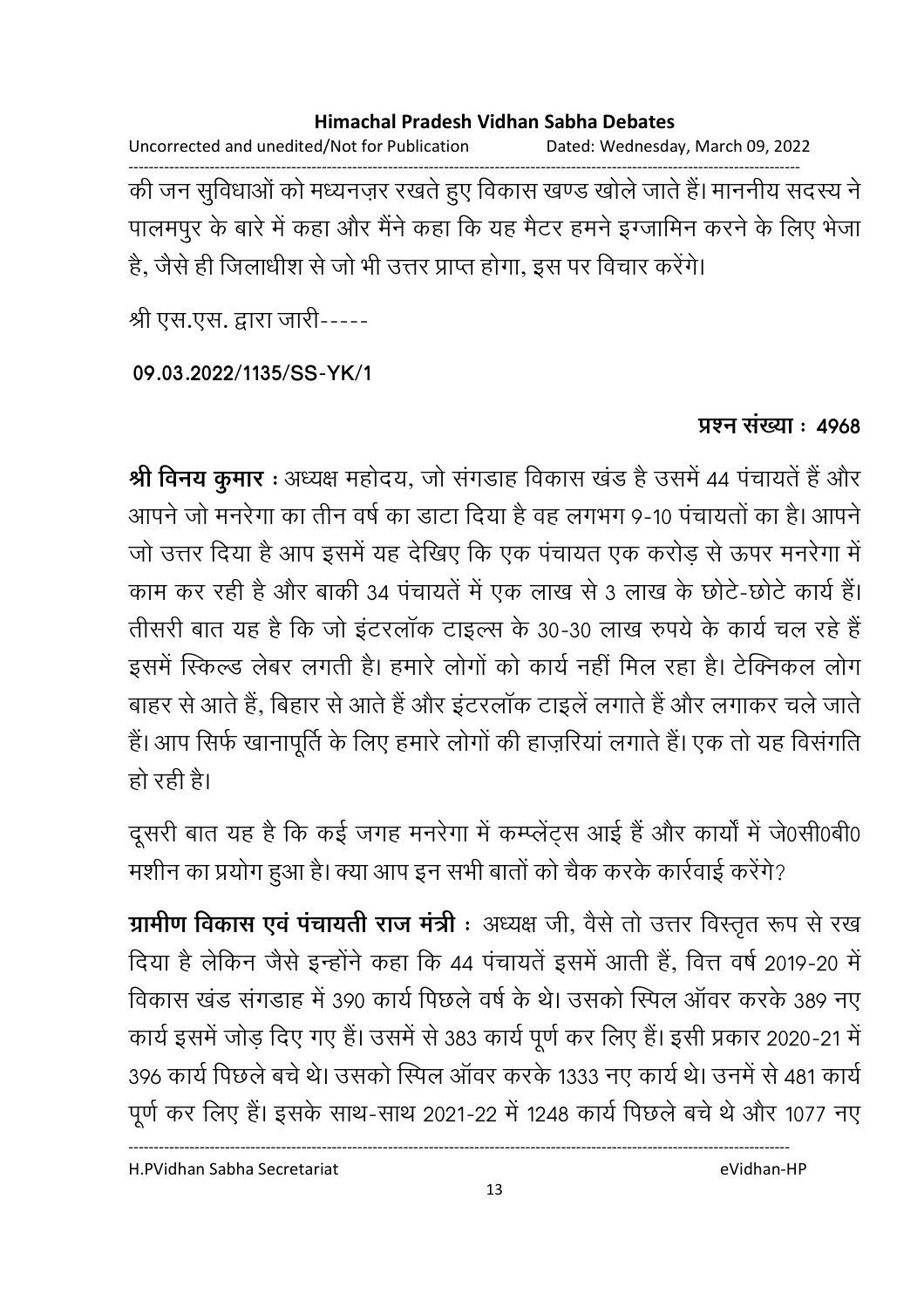Uncorrected and unedited/Not for Publication Dated: Wednesday, March 09, 2022

------------------------------------------------------------------------------------------------------------------------------------ कार्य इसमें ऐंड हुए हैं। उनमें से 491 कार्य पूर्ण कर लिए गए हैं। अब आपने जो 5 लाख से ऊपर के कार्यों की बात कहीं है वे 1834 कार्य है जिनमें कार्य प्रगति पर है। जहां तक आपने कहा कि टाइल्स लग रही है, बड़े-बड़े काम हो रहे हैं तो यह अच्छी बात है। लेकिन साथ में आप यह भी शिकायत कर रहे हैं कि जे0सी0बी0 और बाहर की लेंबर का प्रयोग हो रहा है। इसमें दो पार्ट है। एक तो 100 परसैट मनरेगा से हैं वहां पर बाहर की लेंबर काम नहीं कर सकती हैं और

## **09.03.2022/1135/SS-YK/2**

जे0सी0बी0 का प्रयोग नहीं हो सकता है। लेकिन जहां काम कवरजैस में हैं, इसको वित्तायोग के साथ कर रहे हैं या विधायक निधि या सांसद निधि के साथ कर रहे हैं वहां पर इसका प्रयोग हो रहा है। **लेकिन अगर फिर भी आपको लगता है कि कही पर ऐसी कोई** <u>विशेष पंचायत है तो आप लिखकर दें हम उसमें कार्रवाई करेंगे।</u>

**श्री विनय कुमार** : अध्यक्ष महोदय, मैं यह कहना चाह रहा था कि आपने जो यहां डाटा दिया है या तो आप पूरा उत्तर दीजिए जोकि आपने बोला है। आपने बहुत छोटा-सा उत्तर | दिया है वह सब के सामने हैं, सभापटल पर है। आपने सिर्फ 10 पंचायतों का ज़िक्र किया है। मैंने आपर्स सिर्फ 5 लाख रुपये से ऊपर के कार्य की बात कही है। इसमें आपने 10 पंचायते | टच की हैं, क्या बाकी 33 पंचायतों में कार्य नहीं हो रहे हैं?

दूसरी बात है कि मनरेगा के तहत कुछ लोगों ने अपने निजी आवास के लिए 20 से 30  $\,$ लाख रुपये की टाइले लगा ली है। क्या आप इसको चैक करके उनके खिलाफ कार्रवाई करेंगे? इसके अलावा क्या आप मनरेगा के वेजिज बढाएंगे या नहीं?

# ग्रामीण विकास एवं पंचायती राज मंत्री : अध्यक्ष जी, मैंने माननीय सदस्य को कह दिया है कि मुझे लिख कर दे दो। जहां पर गलत हुआ है वहां पर कार्रवाई करेंगे।

प्रश्न समाप्त

H.PVidhan Sabha Secretariat eVidhan-HP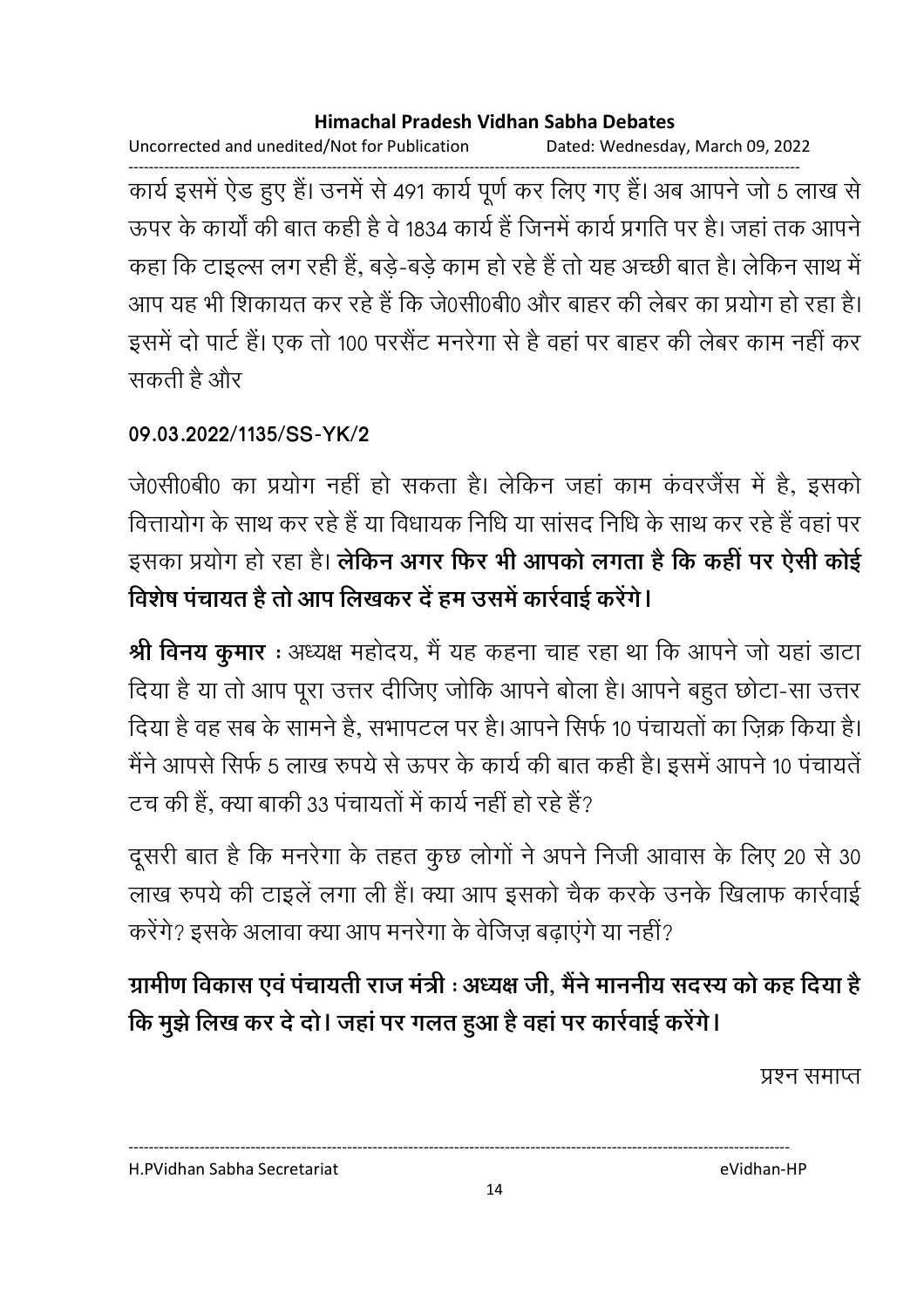Uncorrected and unedited/Not for Publication Dated: Wednesday, March 09, 2022 ------------------------------------------------------------------------------------------------------------------------------------

**09.03.2022/1135/SS-YK/3**

### <u>प्रश्न संख्या : ४९४९</u>

**श्री अरुण कुमार** : अध्यक्ष महोदय, मेरा प्रश्न छात्रों के साथ जुड़ा हुआ प्रश्न है और थोड़ा विस्तरपूर्वक है तो

जारी श्रीमती के0एस0

**09.03.2022/1140/KS/AS/1**

प्रश्न संख्या: 4969 जारी

श्री अरुण कुमार जारी---

मैं माननीय मंत्री जी को बताना चाहता हूं कि नगरोटा विधान सभा क्षेत्र का महाविद्यालय उत्कृष्ट महाविद्यालय की श्रेणी में आ गया है। हिमाचल प्रदेश उच्चतर शिक्षा विभाग की अधिसूचना संख्या: EDN-A-Kha(6)10/95 P+111 creation जो थी, जो कि दिनांक 6 अगस्त,2006 को जारी की गई थी के माध्यम से प्राचार्य सहित विभिन्न श्रीणेयों के 34 पद स्वीकृत किए थे जिनमें कम्प्यूटर एप्लीकेशन का एक पद, जियोलॉजी के 2 पद शामिल थे जिनकी कापी मैं माननीय मंत्री महोदय को दे रहा हूं। परन्तु बाद में यहां जैसे-जैसे पढ़ने वाले छात्रों की संख्या बढ़ती गई, इस चीज़ को नज़रअंदाज करते हुए यहां से 6 पदों को जिनमें कम्प्यूटर एप्लीकेशन का 1 पद, जियोलॉजी का एक पद, अर्थशास्त्र का 1, जनैलिज्म एण्ड मास कम्युनिकेशन का १, जियोग्राफी १, टूरिज्म एण्ड ट्रैवल का १ पद शामिल हैं, को अन्य महाविद्यालयों को रिज़र्व पूल के माध्यम से शिफ्ट कर दिया जो कि दुर्भाग्यपूर्ण है। जैसे-जैसे यहां छात्रों की संख्या बढ़ती गई, मौजूदा समय में 3200 के करीब छात्र यहां पढ़ रहे हैं, वैसे-वैसे यहां पर शिक्षकों के पद कम होते गए। मौजूदा समय में प्राचार्य सहित कुल 29 पद ही वहां रह गए हैं। अब जबकि महाविद्यालय के छात्र-छात्राओं की संख्या 3200 के पार है, तो क्या शिक्षा विभाग दोबारा से इन पर्दों को इस महाविद्यालय

H.PVidhan Sabha Secretariat eVidhan-HP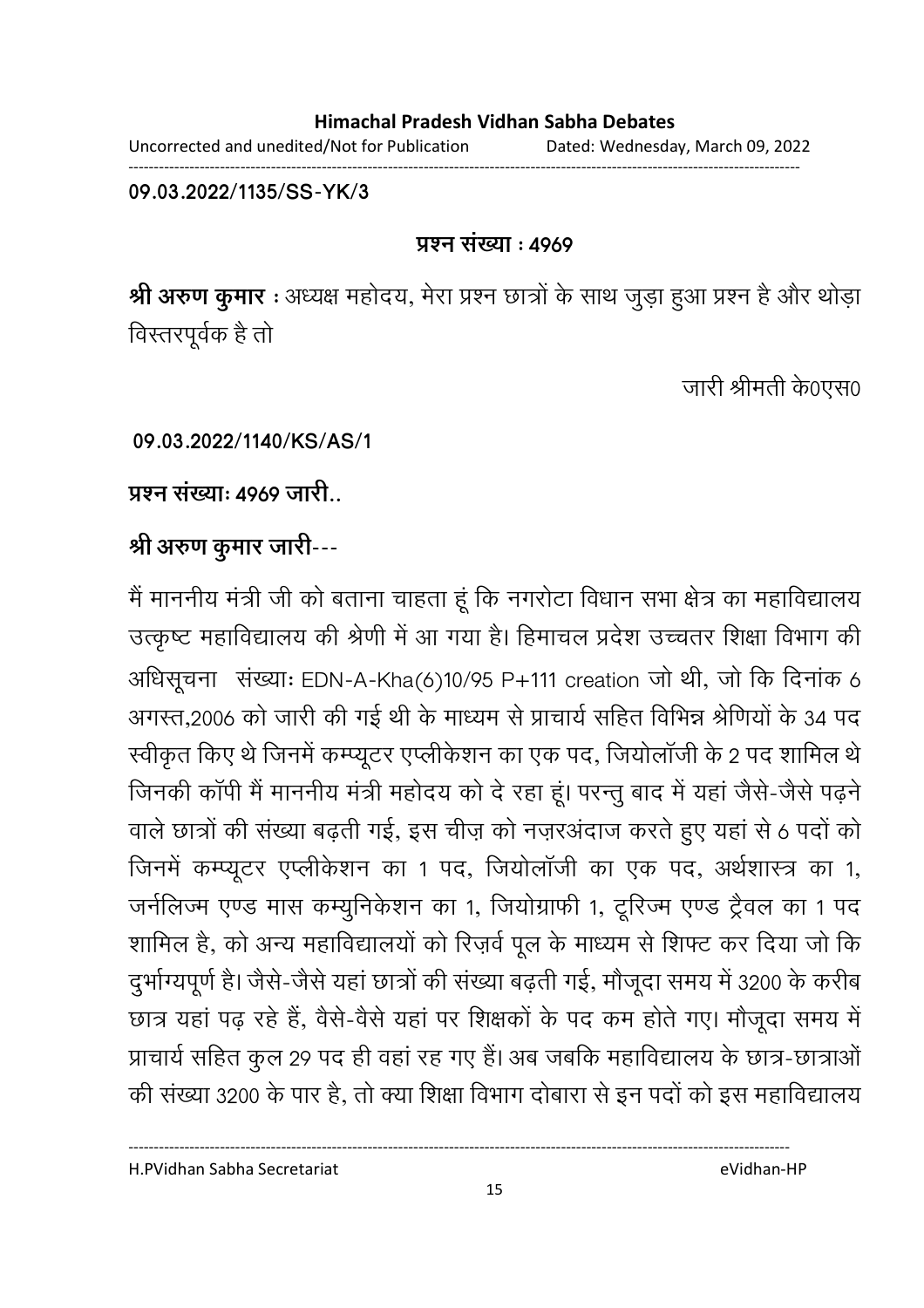Uncorrected and unedited/Not for Publication Dated: Wednesday, March 09, 2022 ------------------------------------------------------------------------------------------------------------------------------------ में शिफ्ट करने का विचार कर रहा है? क्योंकि बहुत से ऐसे छात्र है जो इन विषयों में शिक्षा ग्रहण करना चाहते हैं। उनके पसदीदा पाठ्यक्रम जिनमें उनकी रुचि हैं, वे इन विषयों के क्षेत्र में उच्च शिक्षा ग्रहण कर अपना भविष्य बनाना चाहते हैं।

**अध्यक्षः** माननीय सदस्य, जो आप पूछना चाहते हैं वह मंत्री जी के ध्यान में बात आ गई हैं।

### **09.03.2022/1140/KS/AS/2**

**श्री अरुण कुमारः** अध्यक्ष महोदय, आज के समय में कम्प्यूटर हमारे जीवन का एक अभिन्न अंग हैं और आज के समय में छात्र- छात्राओं को इस विषय का ज्ञान होना आवश्यक भी है। इस समय नगरोटा बगवा महाविद्यालय जो कि उत्कृष्ट महाविद्यालय बन चुका है, में बेसिक विषयों के पद न होना बड़े अचरज की बात है। मेरा माननीय मंत्री महोदय से यह एक विनम्र निर्वेदन है कि छात्रों की संख्या को देखते हुए, क्योंकि इसकी वजह से उनको या कांगड़ा जाना पड़ता है या धर्मशाला जाना पड़ता है। जब सरकार ने वहां पर इतनी अच्छी सहूलियत दी है, तो कृपा करके इन विषयों के पदों को भरा जाए।

इसके साथ-साथ इसी विद्यालय के सम्बन्ध में मेरा एक और प्रश्न संख्या 5003 भी लगा है । उसमें मैंने कुछ पदों के बारे में पूछा है। मैं दोनों प्रश्नों के बारे में ये कागज़ात माननीय मंत्री महोदय को दे देता हूं और इनसे विनम्र गुजारिश भी करुंगा क्योंकि छात्रों के भविष्य का प्रश्न है इसलिए इसमें ये अवश्य कार्रवाई करें। धन्यवाद।

**शिक्षा मंत्रीः** अध्यक्ष महोदय, माननीय सदस्य ने जो कहा है, एक तो इनको बधाई देता हू कि माननीय मुख्य मंत्री श्रीमान जय राम ठाकुर जी ने नगरोटा महाविद्यालय को उत्कृष्ट महाविद्यालय बना दिया है और उसके लिए एक करोड़ रुपये की अतिरिक्त राशि प्रदान की है। नगरोटा महाविद्यालय में 65 पद स्वीकृत थे जिनमें 35 पद शिक्षक और 30 नान टीचिंग स्टाफ के थे। वर्ष 2009 में रेशनलाइजेशन हुई और उस समय वहां पर छात्र और छात्राओं की संख्या कम होने के कारण से 4 पद असिस्टैट प्रोफैसर के थे उनको सरप्लस पूल में स्थानांतरित किया गया। इसके अतिरिक्त रेशनलाइजेशन में 2 पद और किए गए लेकिन जैसे कि -माननीय सदस्य ने कहा, उसके बाद वर्तमान में लगभग 3000 से ऊपर

H.PVidhan Sabha Secretariat eVidhan-HP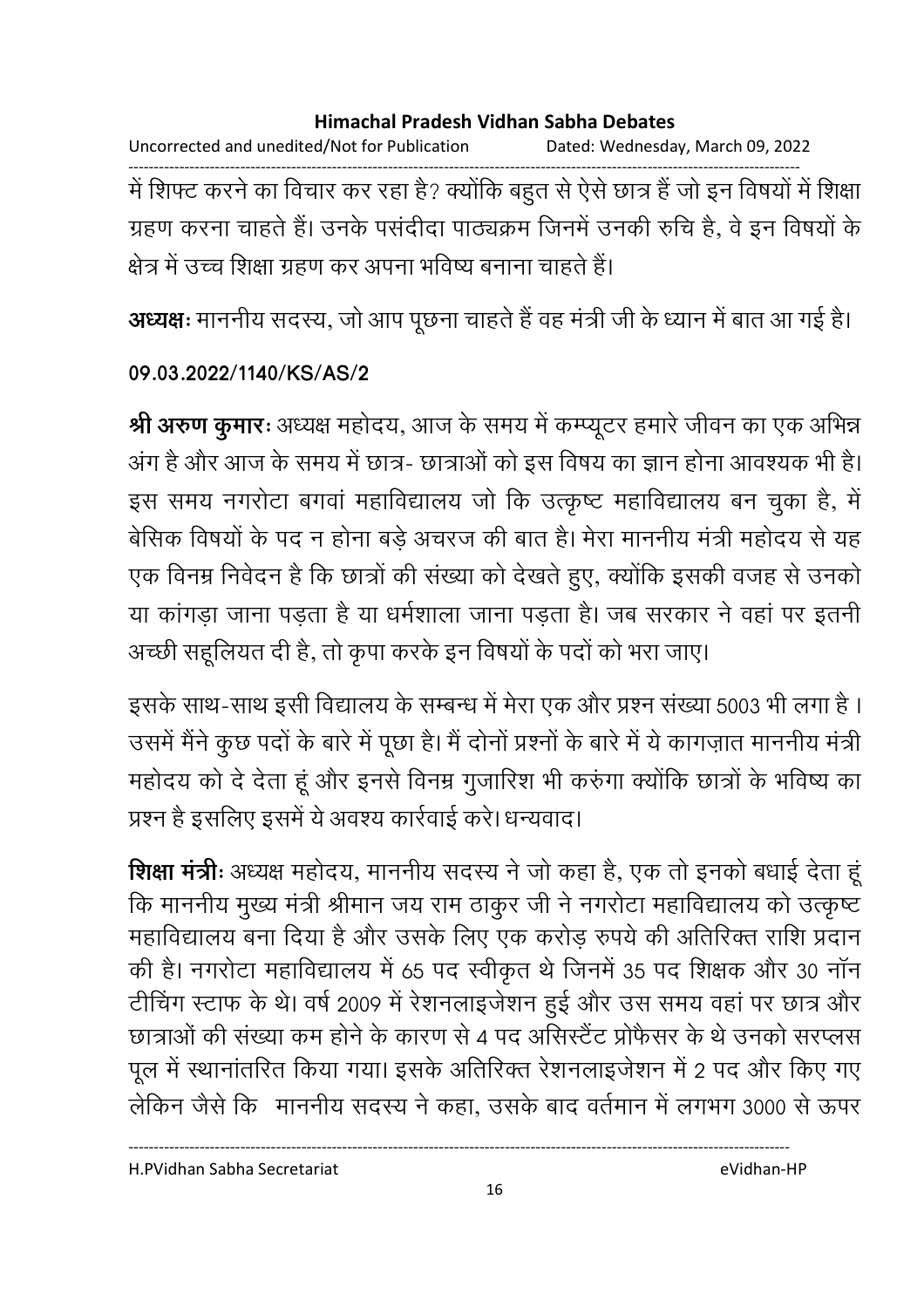Uncorrected and unedited/Not for Publication Dated: Wednesday, March 09, 2022

------------------------------------------------------------------------------------------------------------------------------------ छात्र-छात्राए नगरोटा महाविद्यालय में हो गए हैं। छात्रों की बढ़ती संख्या को देखकर **में** इन्हें आश्वस्त करता हूं कि जिन-जिन विषयों की इनको आवश्यकता है, उसके मुताबिक हम आगामी कार्रवाई करेंगें और इन पदों को दोबारा से भर देंगे। माननीय सदस्य इस बारे में निश्चिंत रहे।

**yaxa** समाप्त

<u> अगला प्रश्न अ0व0 की बारी में---</u>

**09.03.2022/1145/av/as/1**

## **9 प्रश्न संख्या : 4970**

**श्री मोहन लाल ब्राक्टा** : अध्यक्ष महोदय, मैंने मंत्री महोदय से यह जानना चाहा था कि क्या एस0डी0एम0 कार्यालय रोहड़ू व डोडरा-क्वार में प्राकृतिक आपदाओं (Natural) Calamities such as fire, accidents and other death cases etc.)  
  भुगतान हेतु लंबित हैं; नाम व पते सहित ब्यौरा दें। मंत्री महोदय द्वारा सभा पटल पर रखी गई सूचना के अनुसार एस0डी0एम0 कार्यालय रोहंडू के अंतर्गत 19 मामले लंबित हैं तथा डोंडरा-क्वार में कोई नहीं हैं। लिखित सूचना के अनुसार आपने ज्यादांतर केंसिज में 10,000 रुपये की फौरी राहत दी है, केवल क्रमांक संख्या 15 पर आपने 20,000 रुपये की फौरी राहत प्रदान की है। इसमें क्रमांक संख्या 4, 5, 6, 8, 9, 10, 14 और 19 से संबंधित मामलों में आपने कोई फौरी राहत नहीं दी हैं; मैं मंत्री महोदय से यह जानना चाहता हूं इन मामलों में फौरी राहत न देने के क्या कारण हैं? मैं मंत्री महोदय से यह भी आग्रह करना चाहूंगा कि भविष्य में ऐसे मामलों में जल्दी-से-जल्दी फौरी राहत प्रदान करने और राशि को बढ़ाने की कृपा करें। इसके अतिरिक्त मेरा मंत्री महोदय से अनुरोध रहेगा कि लिखित सूचना में शेष 74,80,000/-रुपये की राशि के शीघ्रातिशीघ्र भुगतान हेतु आदेश करने की कुपा करें।

H.PVidhan Sabha Secretariat eVidhan-HP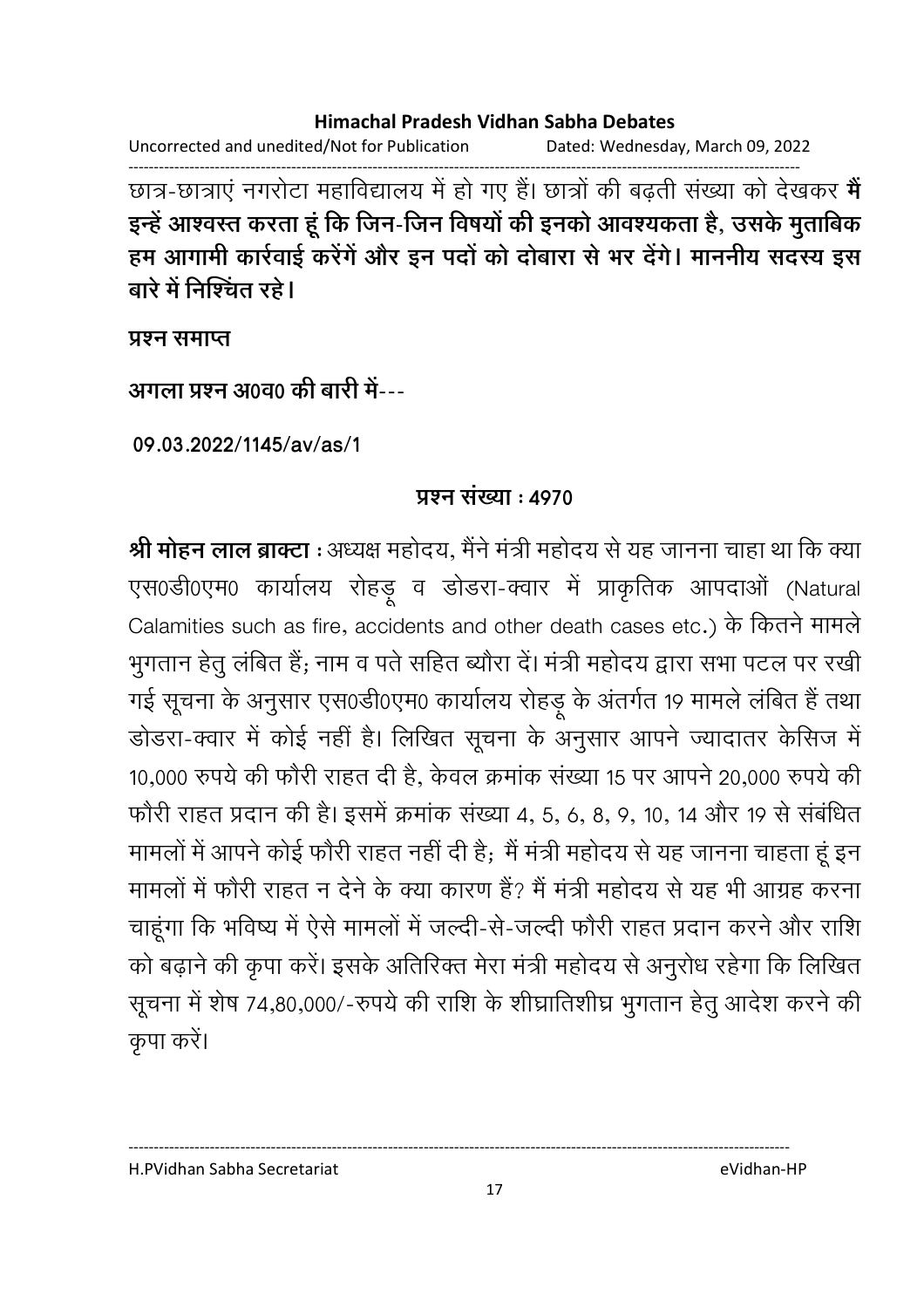Uncorrected and unedited/Not for Publication Dated: Wednesday, March 09, 2022

------------------------------------------------------------------------------------------------------------------------------------ **जल शक्ति मंत्री** : अध्यक्ष महोदय, मैं माननीय सदस्य को बताना चाहता हूं कि एस0डी0एम0 कार्यालय रोहडू के अंतर्गत दिनाक 20 फरवरी, 2022 तक कुल 19 मामले लंबित है और डोंडरा-क्वार में आपदा राहत के तहत कोई भी मामला लंबित नहीं है। मैं यह भी बताना चाहता हूं कि इन लंबित मामलों का निपटारा इसी वित्तीय वर्ष में कर दिया जाएगा और इसके लिए विभाग द्वारा जिलाधीश शिमला को दिनांक 2 मार्च, 2022 को 5 करोड़ रुपये की राशि प्रदान कर दी गई है। इसके अतिरिक्त, माननीय सदस्य ने यह पूछा है कि कुछ मामलों में 10-10 हजार रुपये की राशि भी नहीं दी गई है और सरकार इस राशि को बढ़ाने बारे विचार करे। मैं सदन को अवगत करवाना चाहता हूं कि कई बार ऐसे गरीब परिवार होते हैं जहाँ बोडी को लाने या ले जाने के लिए भी उनके पास पैसा नहीं होता। इसलिए संबंधित एस0डी0एम0

## **09.03.2022/1145/av/as/2**

और तहसीलदार को यह कहा गया है कि आप ऐसे मामलों में फौरी राहत तुरंत प्रदान करें। ऐसे मामलों में प्रश्न रोहड़ू या डोंडरा-क्वार का नहीं है बल्कि पूरे जिला शिमला का है और जहां-जहां पर भी ऐसे मामले होंगे उनके लिए जिलाधीश शिमला को 5 करोड़ रुपये की राशि प्रदान कर दी गई है। जिलाधीश शिमला उस राशि को आगे सभी उप मण्डलाधिकारी (नागरिक) को देंगे और शेष लंबित मामलों में सारी-की-सारी राशि का भुगतान कर दिया जाएगा।

**श्री मोहन लाल ब्राक्टा** : अध्यक्ष महोदय, मैंने यह पूछा था कि शेष बचे मामलों में अभी तक फौरी राहत न देने के पीछे क्या कारण रहे हैं।

**जल शक्ति मंत्री** : अध्यक्ष महोदय, मैं पहले ही बता चुका हूँ कि कुछ मामलों में जैसे कोई गरीब व्यक्ति हैं; तो

# टी सी द्वारा जारी

---------------------------------------------------------------------------------------------------------------------------------- H.PVidhan Sabha Secretariat eVidhan-HP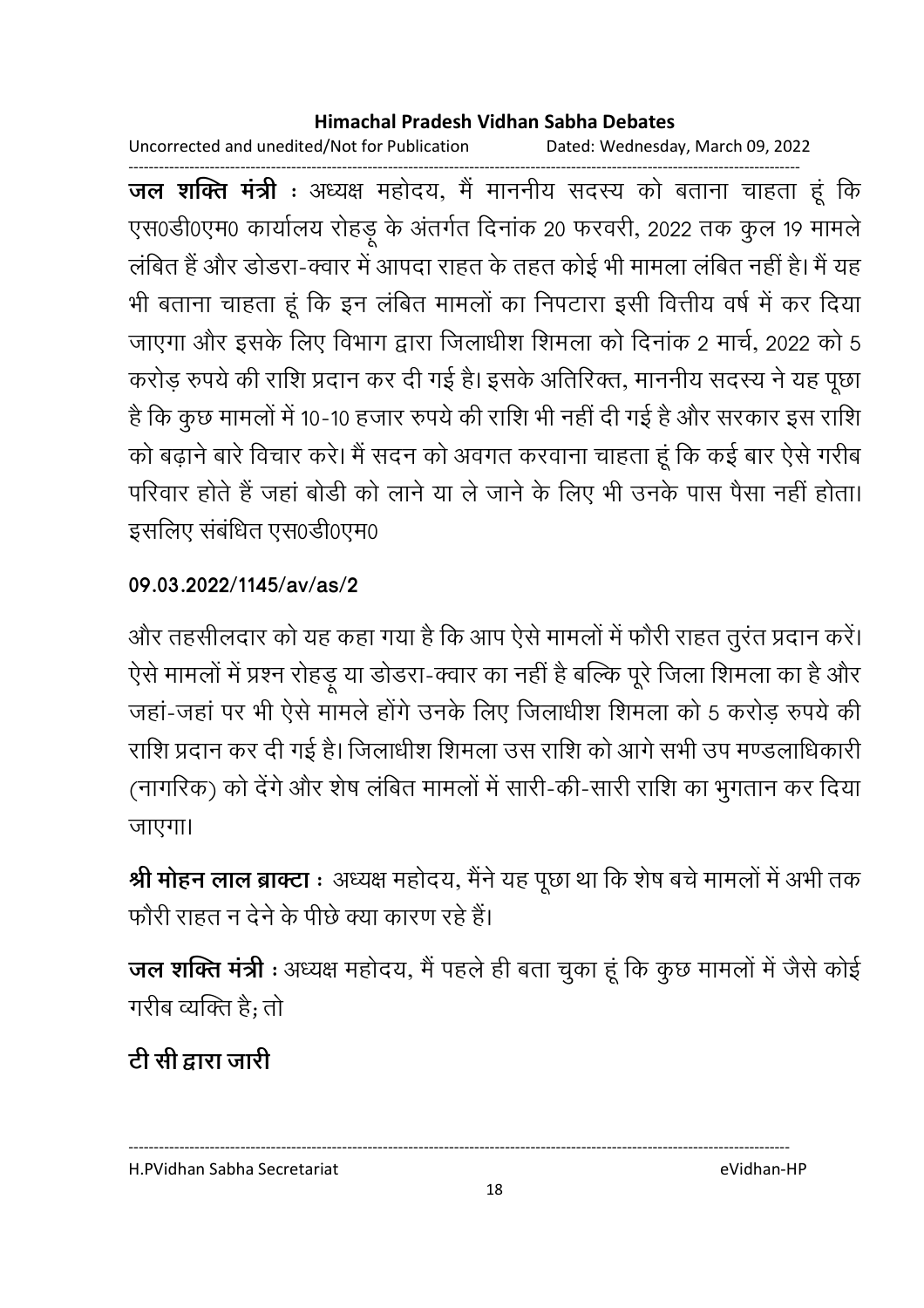------------------------------------------------------------------------------------------------------------------------------------

09/03/2022/1150/टी0सी0वी0/डी0सी0/1 प्रश्न संख्या : 4970 ... क्रमागत <u>श्री जल शक्ति मंत्री .. जारी</u>

एन0डी0आर0एफ0 और एस0डी0आर0एफ0 के अंतर्गत आने वाले जो केसिज हैं उनमें से जब कोई मृत्यु होती है तो उनके अभिभावक यह चाहते हैं कि हमें तुरत कुछ राशि दी जाए तों वह उसी व़क्त दें दी जाती है। जो ऐसी इच्छा जाहिर नहीं करते हैं, उनको यह राशि नहीं दी जाती हैं **लेकिन मैने कहा कि 4-4 लाख रुपये की राशि सभी को 31 <b>मार्च, 2022 से** पहले-पहले दे दी जाएगी।

**अध्यक्ष** : माननीय सदस्य, इस प्रश्न का मंत्री जी ने बड़े विस्तार से उत्तर दें दिया है। श्री अनिरुद्ध सिंह जी आप बोलिए।

**श्री अनिरुद्ध सिंह** : अध्यक्ष महोदय, मैं आपके माध्यम से मुख्य मंत्री जी को बताना चाहूंगा कि यह प्रैक्टिकल प्रोब्लम है और यह प्रोब्लम जिला शिमला की ही नहीं बल्कि पूरे हिमाचल प्रदेश की है। जैसे जिला शिमला में 20 लाख रुपया एस0डी0एम0 ग्रामीण के पास आता है परंतु अब ंडथ केस में अधिकतम राशि 4 लाख कर दी गई है और हाउस व आग लगने पर जो राशि दी जाती है उसकी अधिकतम राशि अभी भी 70-75 हजार रुपये ही है। पहले 20 लोगों को एक लाख रुपये से पेमेंट हो जाती थी लेकिन आज सिर्फ उससे 5 लोगों को ही भुगतान हो रहा है। इसलिए पेंडेंसी बढ़ती जा रही है। मेरा मुख्य मंत्री जी से आग्रह हैं | कि इस रिलीफ अमाउंट को बढाया जाए ताकि पेंडेंसी शीघ्र खत्म हो सके।

**जल शक्ति मंत्री** : अध्यक्ष महोदय, माननीय सदस्य की चिंता वाजिब है लेकिन मैं माननीय सदन को अवगत करवाना चाहूंगा कि एन0डी0आर0एफ0 और एस0डी0आर0एफ0 के तहत निम्न प्राकृतिक आपदा के कारण होने वाली मृत्यू के लिए ही राहत राशि जारी की जाती हैं:-

H.PVidhan Sabha Secretariat eVidhan-HP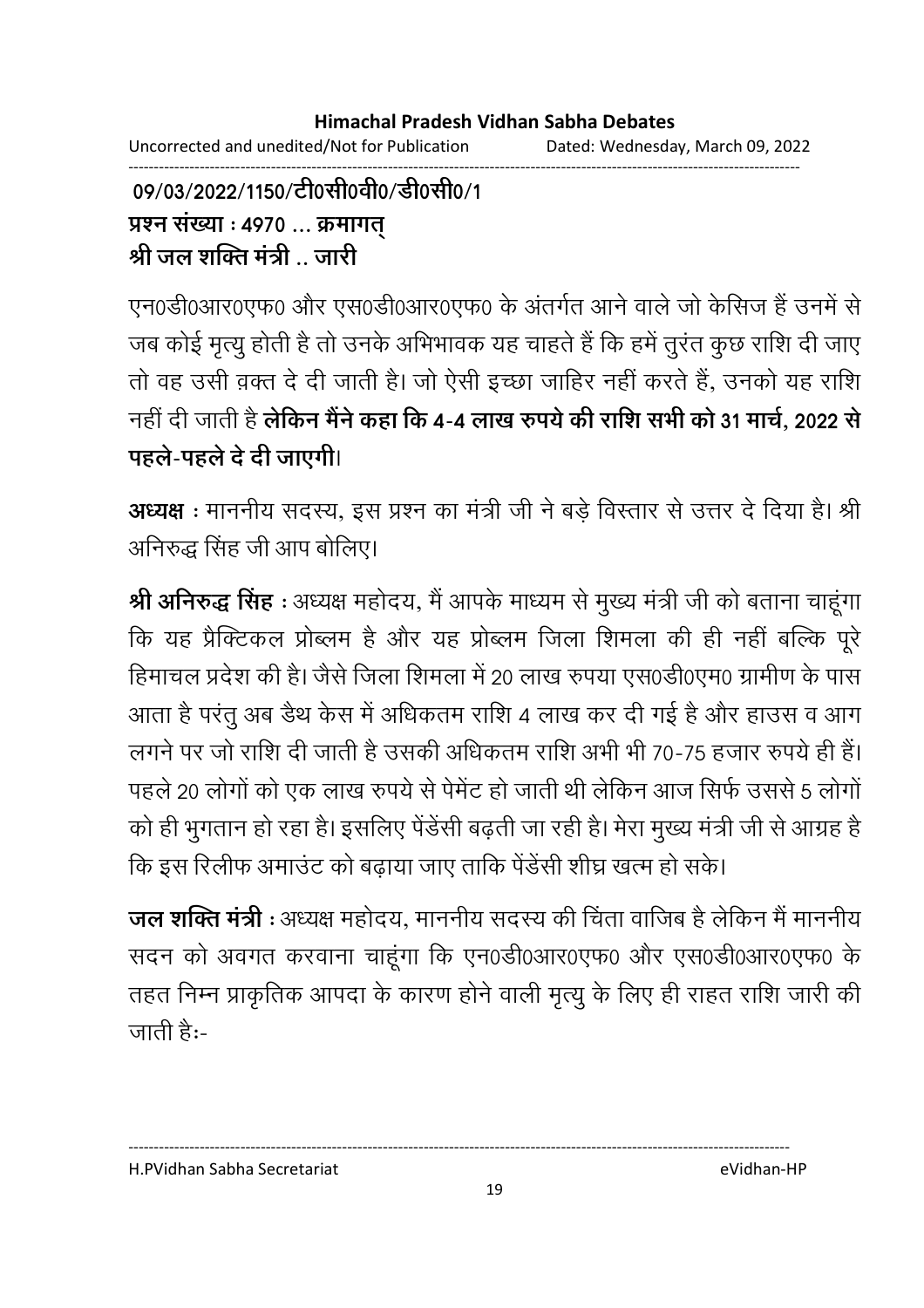Uncorrected and unedited/Not for Publication Dated: Wednesday, March 09, 2022 ------------------------------------------------------------------------------------------------------------------------------------

# 09/03/2022/1150/टी0सी0वी0/डी0सी0/2

- 1. आग के कारण मृत्यू/घायल
- 2. बाढ़ के कारण मृत्यू/घायल
- 3. आसमानी बिजली गिरने के कारण मृत्यू/घायल
- 4. भूकम्प आने के कारण मृत्यू/घायल
- 5. जमीन धंसने के कारण मृत्यू/घायल
- 6. हिम स्खलन के कारण मृत्यू/घायल
- 7. बर्फ के पिघलने के कारण मृत्यु/घायल
- 8. सूखा पड़ने के कारण मृत्यु/घायल
- 9. महामारी फैलने के कारण मृत्यु/घायल
- 10. चक्रवात के के कारण मृत्यू/घायल
- 11. अत्यधिक बारिश के कारण मृत्यू/घायल
- 12. बादल के फटने के कारण मृत्यू/घायल
- 13. ओलावृष्टि के कारण मृत्यू/घायल

इसके अतिरिक्त प्रदेश सरकार, निम्न कारणों से होने वाली मृत्यु पर भी राहत राशि जारी कर रही है :-

- वाहन दुर्घटना के कारण मृत्यु/घायल
- नाव दुर्घटना के कारण मृत्यु/घायल
- विषैले भोजन के कारण मृत्यु/घायल
- पेड़ या चट्टान से गिरने के कारण मृत्यू/घायल
- 
- 
- 
- 
- 
- 
- 
- 
- 
- 
- गैर-विस्फोटक के कारण मृत्यु/घायल
- सर्पदंश के कारण मृत्यू/घायल
- आवारा/पालतू पशु के हमने से मृत्यु/घायल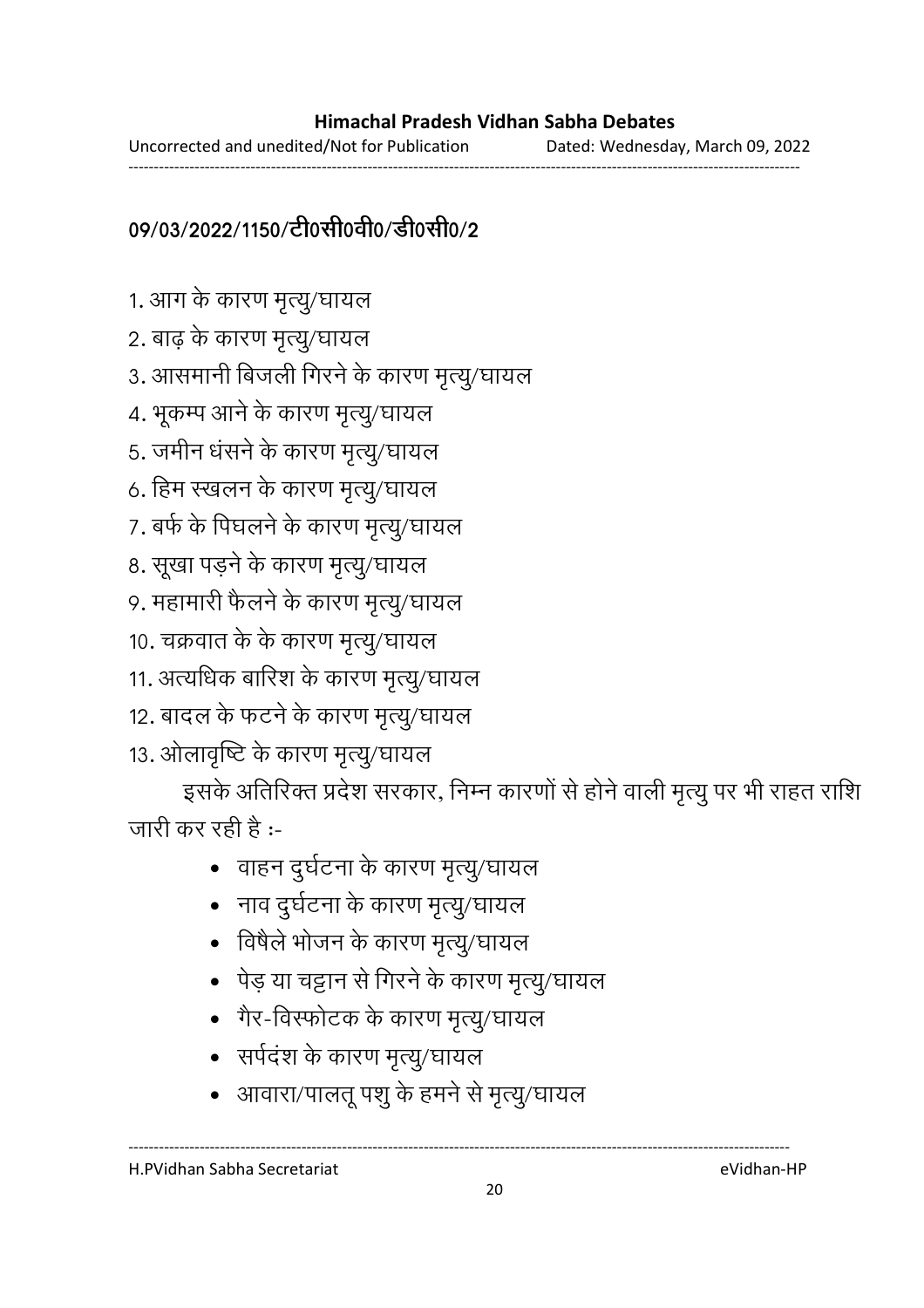Uncorrected and unedited/Not for Publication Dated: Wednesday, March 09, 2022

------------------------------------------------------------------------------------------------------------------------------------ • बिजली का करंट लगने से मृत्यु/घायल

# 09/03/2022/1150/टी0सी0वी0/डी0सी0/3

भारत सरकार द्वारा जारी मापदण्ड सूची में प्रमुख रूप जिन मदों में राहत राशि जारी की जाती है, वह निम्न प्रकार से हैं:?

- 1. मृत्यु होने पर अनुग्रह राशि- मु0 4.00 लाख रुपये
- 2. 40 प्रतिशत से 60 प्रतिशत अपंग होने पर मू0 59,100 रुपये
- 3. 60 प्रतिशत से अधिक अपंग होने पर मु0 2.00 लाख रुपये
- 4. पक्का/कच्चा मकान पूर्ण रूप से क्षतिग्रस्त होने पर मु0 1,01900 रुपये
- 5. कच्चा मकान आंशिक रूप से क्षतिग्रस्त होने पर मु0 10,000 रुपये
- 6. दुकान/पशुशाला की क्षति पर मु0 10,000 रुपये
- 7. दुकान के समान की क्षति पर मु0 25,000 रुपये
- 8. बड़े पशु की मृत्यु पर मु0 30,000 रुपये
- 9. छोटे पशु की मृत्यु पर मु0 30,000 रुपये
- 10.कृषि भूमि के नुकसान पर मु0 12,200 रुपये प्रति हैक्टेयर
- 11. भूस्खलन/हिमस्खलन के कारण कृषि भूमि के नुकसान पर मू0 37,500 रुपये प्रति हैक्टेयर
- 12.स्कूल के नुकसान पर मु0 2.00 लाख रुपये प्रति स्कूल
- 13.प्राथमिक स्वास्थ्य केन्द्र के लिए मु0 2.00 लाख रुपये प्रति केन्द्र
- 14.पंचायत घर/आंगनबाड़ी/महिला मंडल/युवा केन्द्र/सामुदायिक भवन पर मु0 2.00 लाख रुपये
- 15.राज्य मार्ग/ प्रमुख जिला मार्ग पर 1.00 लाख रुपये प्रति किलोमीटर
- 16. ग्रामीण सड़कों व पुलों पर मु0 60,000 रुपये प्रति किलोमीटर/प्रति पुल।

----------------------------------------------------------------------------------------------------------------------------------

अध्यक्ष : आप द्वारा दी गई सूचना से माननीय सदस्य पूर्ण रूप से संतुष्ट हो गए हैं।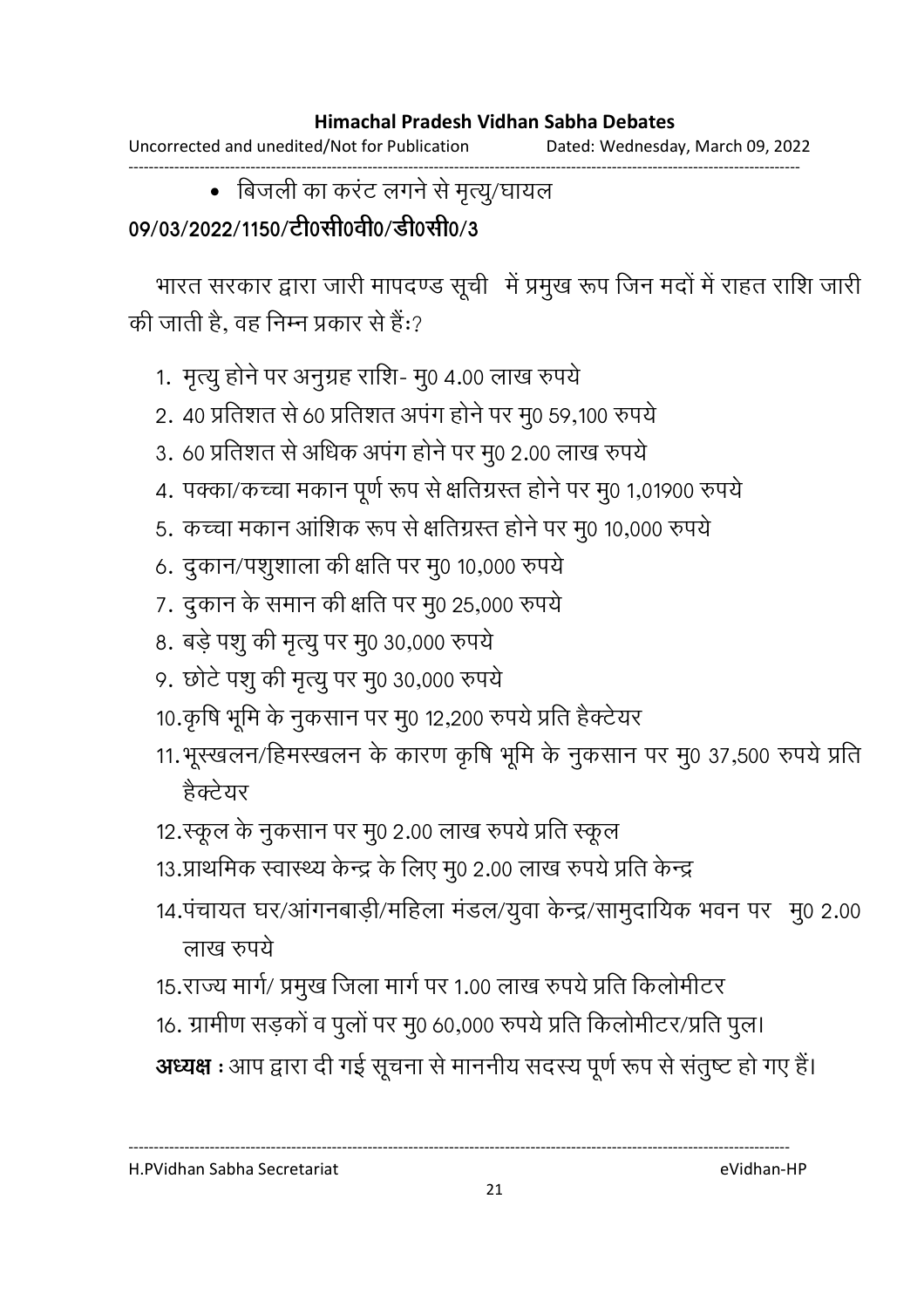Uncorrected and unedited/Not for Publication Dated: Wednesday, March 09, 2022

------------------------------------------------------------------------------------------------------------------------------------

**जल शक्ति मंत्री** : अध्यक्ष महोदय, इन्होंने यह सारी जानकारी चाहिए थी। इसलिए मैंने यह सदन में रख दी है।

## 09/03/2022/1150/टी0सी0वी0/डी0सी0/4

**श्री रविन्द्र कुमार** : अध्यक्ष महोदय, मंत्री जी ने बड़े विस्तार से उत्तर दिया है। इन्होंने कहा है कि 5 करोड़ रुपये की राशि जिला शिमला के लिए जारी की गई है लेकिन बाकी जिलों में भी बहुत सारे केसिज पेंडिंग हैं। क्या इन्होंने जिलावार फंड़ज जारी किए है? मैं यह भी जानना चाहता हूं कि यह अनहोंनी घटना हुई होती है, जो राहत राशि प्रदान की जाती है क्या उसके लिए कोई समय सीमा निर्धारित करेंगे?

एन0एस0 द्वारा जारी .....

09-03-2022/1155/NS/DC/1

प्रश्न संख्या : ४९७० ....... क्रमागत

श्री रविन्द्र कुमार .......जारी

**श्री रविन्द्र कुमार** : एक अनहोंनी घर में हुई होती है और जो राहत राशि प्रदान करते हैं | उसे टाइम बाउंड किया जाए। क्या मंत्री जी इसके लिए कोई टाइम फ्रेम फिक्स करेंगे?

**जल शक्ति मंत्री** : अध्यक्ष महोदय, माननीय सदस्य ने चिंता जाहिर की है और मैंने प्रश्न के उत्तर में कहा है कि शिमला जिले के लिए अभी हमने मार्च माह में लगभग 5 करोड़ रुपयें की राशि जारी की है और इसी प्रकार से अन्य जिलों के लिए भी राशि जारी की है। वर्ष 2021-22 में जो राशि आंबेटित की है अगर अध्यक्ष महोदय आपकी अनुमति हो और माननीय सदन जानना चाहे तो मैं इसको पढ़ देता हूं। मैं माननीय सदन की सहमति से इस प्रति को सभा पटल पर उप स्थापित करता हूं।

09-03-2022/1155/NS/DC/2

### <u> प्रश्न संख्या : 4971</u>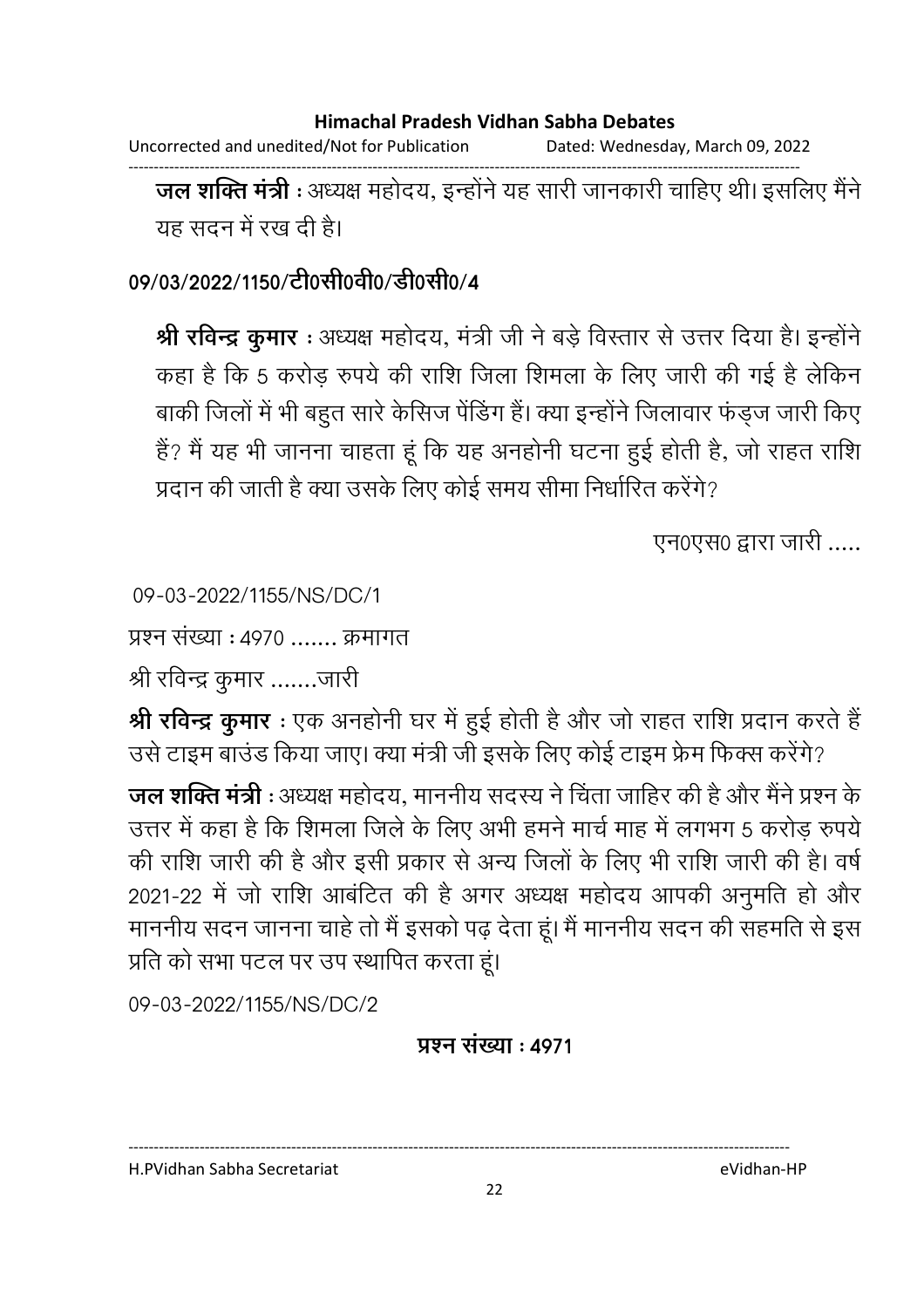Uncorrected and unedited/Not for Publication Dated: Wednesday, March 09, 2022

------------------------------------------------------------------------------------------------------------------------------------ **श्री बिक्रम सिंह जरयाल** : अध्यक्ष महोदय, मैं आपके माध्यम से मंत्री जी को अवगत करवाना चाहता हूं। मेरे क्षेत्र में राजकीय प्राथमिक पाठशाला, चक्की है और यह स्कूल सड़क से 13 किलोमीटर दूर है। इस स्कूल के आज से 30 वर्ष पहले कमरे बने थे और इसकी छत उड़ गई है और वहां पर विद्यार्थी बैठ नहीं सकते हैं तथा उनको मिंडल स्कूल में बिठाया जा रहा है। मंत्री जी इसके लिए धनराशि स्वीकृत करने की कृपा करें। अध्यक्ष महोदय, मेरे क्षेत्र की राजकीय प्राथमिक पाठशाला, बसोल्दा भारी बरसात के कारण ढह गई है। छात्रों को मिंडल स्कूल में बिठाया जा रहा है। इसके लिए भूमि की व्यवस्था हो गई हैं। मेरा मंत्री जी से आग्रह है कि वहां पर दो कमरें बनाने के लिए धनराशि स्वीकृत करें ताकि स्टूडैंट्स शिक्षा ग्रहण कर सकें। इसके अतिरिक्त राजकीय प्राथमिक पाठशाला, जुगला जोकि एजुकेशन ब्लाक, चुवाड़ी के अंतर्गत आता है। यहां पर कोई भी कमरा नहीं | हैं। दो कमरे थे और वे गिर चुके हैं। इस स्कूल में छात्रों की संख्या भी ज्यादा है। आपने एक कमरा बनाने के लिए 3.15 लाख रुपये की राशि दी है। अगर आप एक और कमरे के लिए धनराशि स्वीकृत कर दें तो मंत्री जी की बड़ी कृपा होगी। राजकीय प्राथमिक पाठशाला, बर्डई के लिए आपने 15.39 लाख रुपये की धनराशि दी है और यह स्कूल सड़क से 9 किलोमीटर दूर है और यह स्कूल बेकवर्ड पंचायत में पड़ता है। आप इसकी कप्लीशन के लिए लगभग 5 लाख रुपये की राशि और स्वीकृत करें तभी इस स्कूल के तीन कमरें तैयार हो सकते हैं। इसके अतिरिक्त राजकीय प्राथमिक पाठशाला, बिहाली के लिए भी धनराशि स्वीकृत करें। मैं मंत्री जी से इन स्कूलों के निर्माण के लिए धनराशि स्वीकृत करने का आश्वासन चाहता हूं।

# **शिक्षा मंत्री** : अध्यक्ष महोदय, <u>माननीय सदस्य ने चक्की, बर्साल्दा, जुगला और बिहाली व</u> <u>बडेई स्कूलों के नाम लिए है और इन स्कूलों में जिस भी धनराशि की आवश्यकता पड़ेगी</u> <u>उसे आपको उपलब्ध करवा दिया जाएगा ताकि इन स्कूलों के भवनों का निर्माण पूरा हो </u> <u>सके।</u>

09-03-2022/1155/NS/DC/3

### <u>प्रश्न संख्या : ४९७२</u>

**श्री जगत सिंह नेगी** : अध्यक्ष महोदय, मैं केवल यह कहना चाहूंगा कि बागवानी विभाग किसी समय में बहुत ही बढ़िया विभाग था। अब इसमें जंग लग चुका है। जो मैंने प्रश्न पूछा

H.PVidhan Sabha Secretariat eVidhan-HP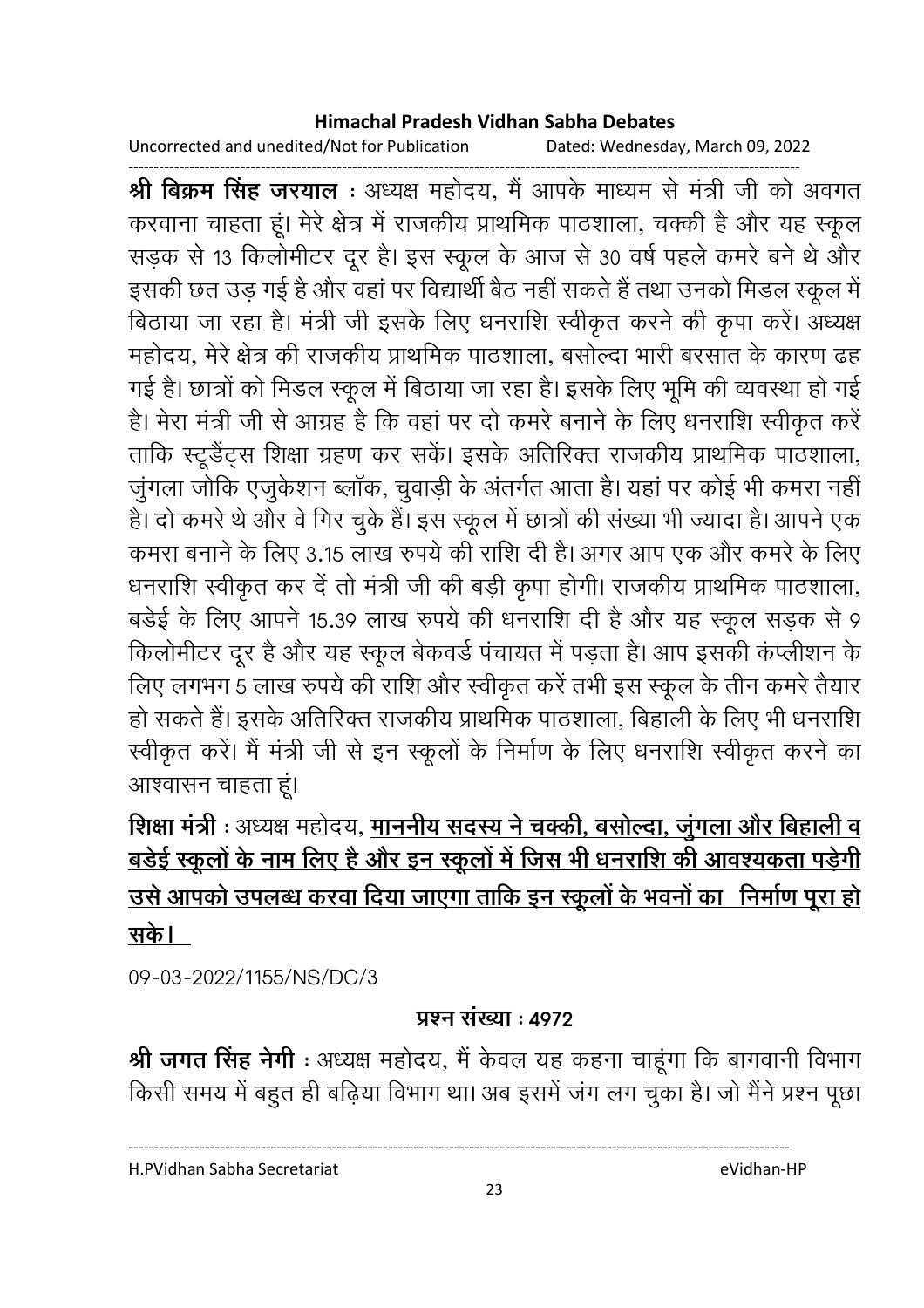Uncorrected and unedited/Not for Publication Dated: Wednesday, March 09, 2022

------------------------------------------------------------------------------------------------------------------------------------ है उन सारी स्कीमों में प्रूनिंग कैची और पाईपे बाटने के सिवाय कोई काम नहीं किया है। मैं, मंत्री जी से जानना चाहता हूं कि प्लांट मटीरियल और जो स्कीमें आपने दी हैं तो क्या विभाग इनको दोबारा से सक्रिय करेगा?

जल शक्ति मंत्री ......श्री बी0 एस0 द्वारा जारी।

09.03.2022/1200/बी.एस./एच0के0/-1

**जल शक्ति मंत्री** : अध्यक्ष जी, मैं प्रदेश के मुख्य मंत्री जी और देश के प्रधान मंत्री जी का भी धन्यवाद करना चाहूंगा कि केवल और केवल मात्र जिला किन्नौर के लिए एक ऐसी बड़ी योजना जिसका शुभारभ मुख्य मंत्री जी ने किया है, आंदरणीय नेगी जी, आज तक शायद जिला किन्नौर के लिए इतना पैसा नहीं मिला होगा, भारत सरकार से 50 करोड़ रुपए की राशि स्वीकृत हो करके आई है और इसमें 100 प्रतिशत फंडिंग भारत सरकार की ही है। प्रदेश को इसमें कुछ नहीं देना है। आप 50 करोड़ रुपए मिलने पर भी कह रहे हैं कि विभाग को जग लग गया है। आपको तो मुख्य मंत्री जी का और माननीय प्रधान मंत्री जी का धन्यवाद करना चाहिए। मैं यह कहना चाहता हूं कि सबसे ज्यादा राशि किन्नौर जिला को दी गई है।

### <u>प्रश्न काल समाप्त</u>

09.03.2022/1200/बी.एस./एच0के0/-2

### <u>व्यवस्था का प्रश्न</u>

अध्यक्ष : माननीय सदस्य श्री राजेन्द्र राणा जी कुछ कहना चाहते हैं।

**श्री राजेन्द्र राणा** : माननीय अध्यक्ष जी, मैं सबसे पहले आपका धन्यवाद करना चाहता हू कि आपने मुझे बोलने का मौका दिया। मैं आपके माध्यम से शहरी विकास मंत्री जी के ध्यान-में विषय लाना चाहता हूं, आज भी सभी समाचार पत्रों की सुखिया बना है कि नगर परिषद बद्दी के नौ पारषदों में से पांच पारषदों ने 2 फरवरी, 2022 को अविश्वास प्रस्ताव पारित करके उपायुक्त, सोलन को दिया और वे पांचों शारीरिक रूप से वहां मौजूद रहे हैं। उन्होंने बाद 15 फरवरी को फिर रिमाइंडर दिया कि वे अध्यक्ष और उपाध्यक्ष के खिलाफ अविश्वास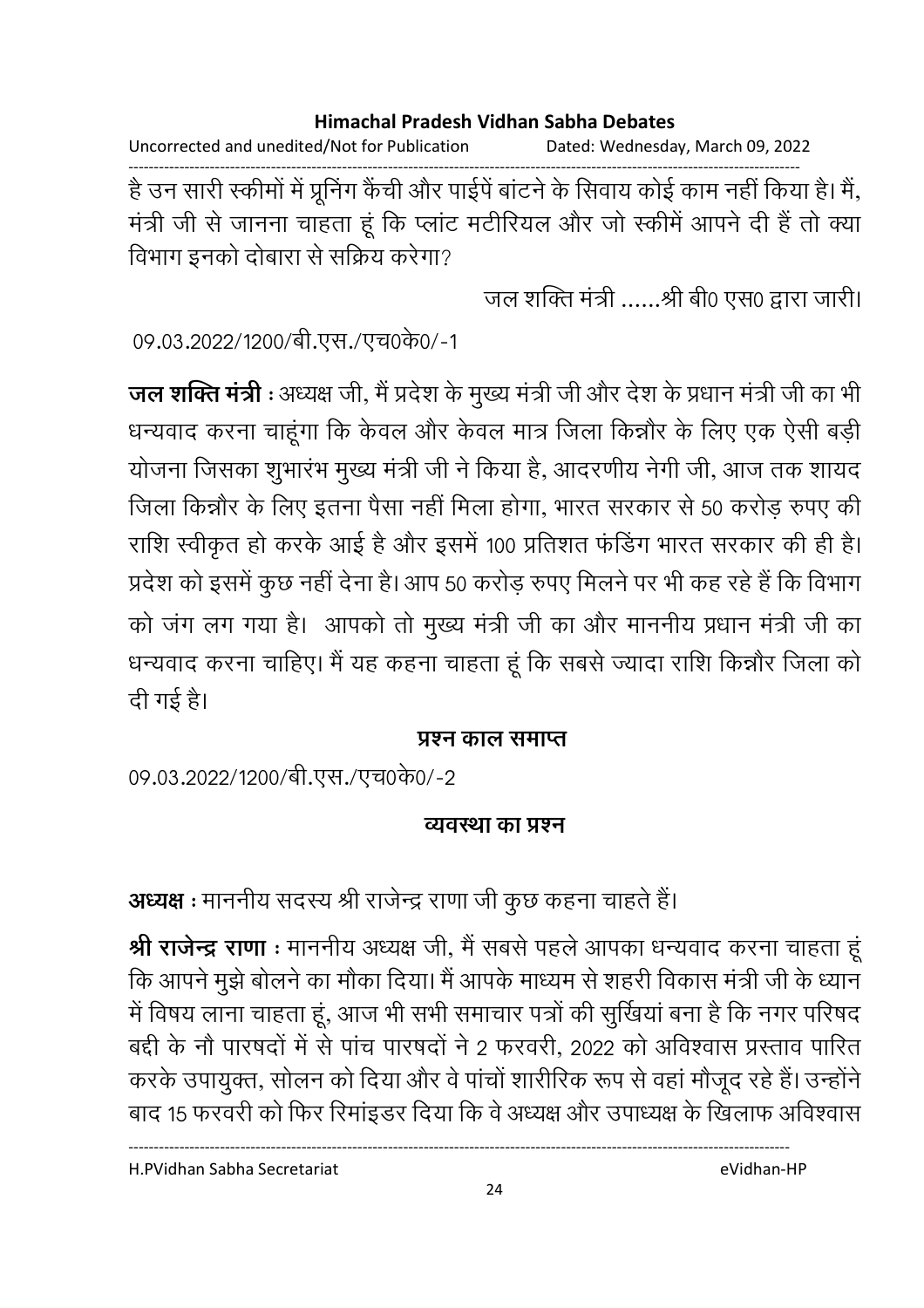Uncorrected and unedited/Not for Publication Dated: Wednesday, March 09, 2022

------------------------------------------------------------------------------------------------------------------------------------ प्रस्ताव ले करके आए हैं। इन्होंने का कि अध्यक्ष और उपाध्यक्ष को नोटिस जारी किया जाए कि वे फिर से विश्वास हासिल करें और 22 फरवरी को ए0डी0सी0 के माध्यम से वहां के जो पांच पारषद, जिन्होंने अविश्वास प्रस्ताव दिया था,उनमें से एक तरसेम चौधरी को नोटिस जारी होता है कि आपने लगातार तीन मीटिंग अटेंड नहीं की हैं, इसलिए क्यों न आपकी सदस्यता रद्द कर की जाए? महोदय, मैं आपके माध्यम से मंत्री जी के ध्यान में लाना चाहता हूँ कि जो तीन मीटिंगों का हवाला दिया जा रहा है उसमें से दो में गणपूर्ति का अभाव था और दूसरा यह कि यहां पर भेदभाग साफ -साफ नजर आ रहा है कि इसमें से बार्ड न0-4 के पार्षद सतोष जी है, उन्होंने लगातार चार मीटिंग अटेंड नहीं की हैं और उन्हें कोई नोटिस नहीं दिया गया है। मैं दिनाक का हवाला भी दे रहा हूं। दिनाक 16 जुलाई, 17 सितम्बर, 20 नवम्बर और 17 दिसम्बर, ये चार दिन वे भी बैठकों में उपस्थित नहीं रहे हैं। अब मैं आपके माध्यम से कहना चाहता हूं कि कल सैकड़ों की संख्या में लोग ने बंदी से नालागढ़, एस0डी0एम0 के समक्ष जा करके प्रदर्शन किया है। वहां पर बाजार बंद हुआ और सरकार की भी फ़र्जिहत हो रही है। मेरा यह कहना है कि जब कानूनी तौर पर 15 दिन के अंदर विश्वास हासिल करना है, इस मामले को राजनीतिक दबाव के कारण दबाने की कोशिश की जा रही है, इस मामले को लटकाने की कोशिश की जा रही है। मैं मंत्री जी से निवेदन करना चाहता हूं कि आप इस पर अपना वक्तव्य दें। क्योंकि जो विश्वास मत हासिल करेगा, वह अपना अधिकार ले ले। इसमें कोई किन्तु और प्रन्तु वाला विषय नहीं हैं।

09.03.2022/1200/बी.एस./एच0के0/-3

**शहरी विकास मंत्री** : अध्यक्ष जी, माननीय सदस्य ने सदन के ध्यान में लाया है कि बंदी नगर परिषद में कोई अविश्वास प्रस्ताव आया है या कोई नोटिस किसी को गया है। यह बात हमारे सज्ञान में नहीं हैं, यह डायरेक्टर लैवल तक या डी0सी0 के पास गया होगा। यदि माननीय सदस्य वास्तव में इसमें नियम-62 के अन्तर्गत नोटिस देते तो मैं सारी   @ '

 **5 R L / 0J Z K**  बाद माननीय सदस्य को अवगत करवा दूंगा।

श्री एन0 जी0 द्वारा जारी...

H.PVidhan Sabha Secretariat eVidhan-HP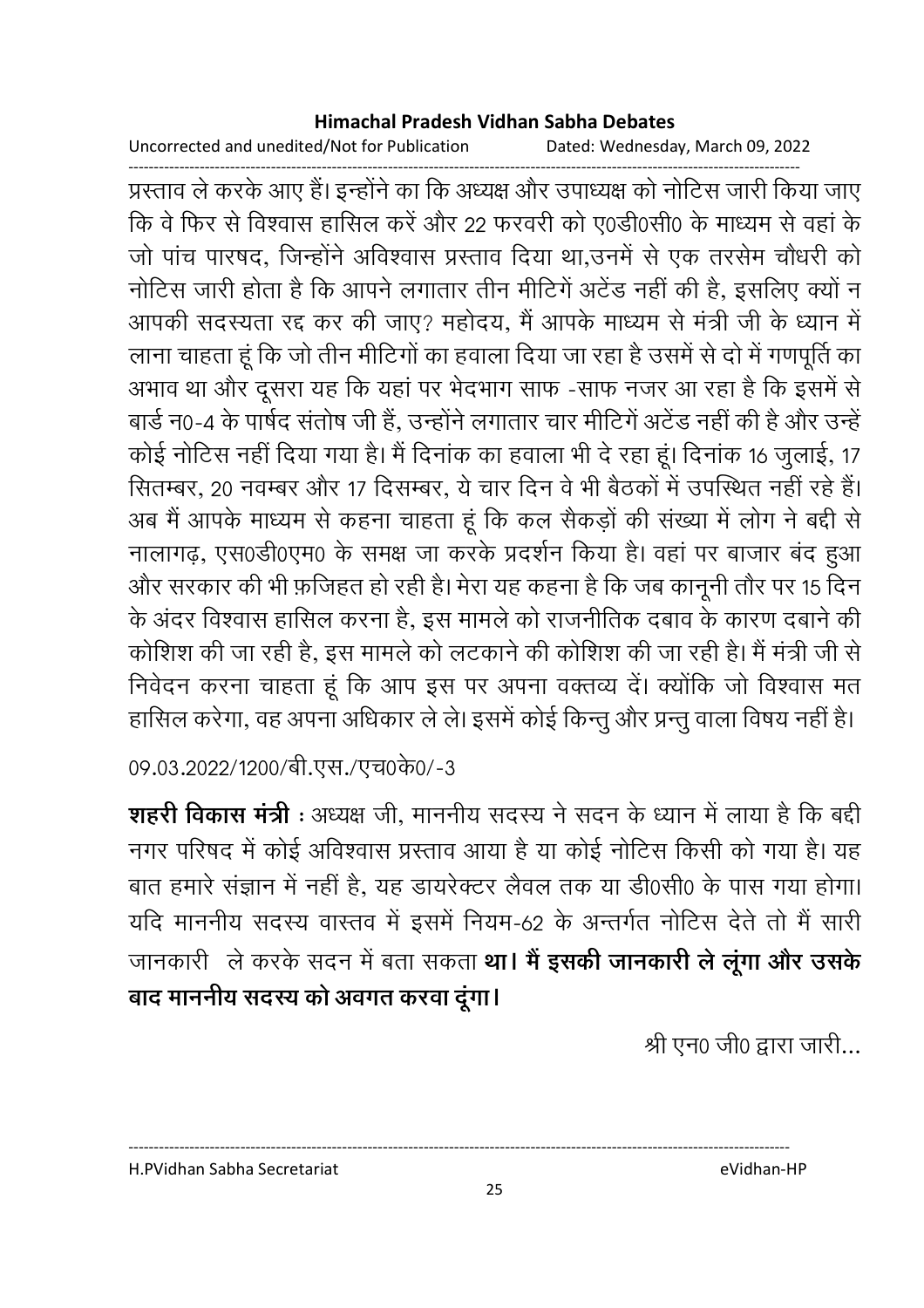09-03-2022/1205/एच.के.-एन.जी./1

अध्यक्ष जारी..... जारी

माननीय सदस्य श्री परमजीत सिंह जी कुछ कहना चाहते हैं।

**श्री परमजीत सिंह (दून)** : अध्यक्ष महोदय, बद्दी से हमीरपुर काफी दूर है। माननीय सदस्य श्री राजेन्द्र राणा जी ने यहां पर गलत कहा है और यह राजनीतिक षड़यत्र है। श्री तरसेम चौंधरी लगातार 7 माह से नहीं आ रहा था। वहां पर जो अविश्वास प्रस्ताव दिया गया हैं | उससे पहले पार्षदों ने कम्पलेट की है। वहां पर सभी लोग, चाहे वे कांग्रेस के थे या भाजपा के उनकी अटैंडेस लगी हुई और श्री तरसेम चौधरी ही है जो 7 माह से लगातार नहीं आ रहा था। दून विधान सभा क्षेत्र में यह केवल राजनीतिक मुद्दा बनाने की कोशिश की जा रही है और यह केवल सरकार को बदनाम करने की कोशिश है। माननीय सदस्य श्री राजेन्द्र राणा जी आपको इसके बारे में पूरा पता नहीं है और जिसने भी आपको यह फीडबैंक दिया। है वह बहुत गलत दिया है, वे लोग अपनी राजनीतिक रोटिया सेक रहे हैं और इस मामलें में ऐसा कुछ नहीं है।

09-03-2022/1205/एच.के.-एन.जी./2

# <u>कागज़ात सभा पटल पर</u>

अध्यक्ष : अब माननीय ग्रामीण विकास एवं पंचायती राज मंत्री कागज़ात सभा पटल पर रखेंगे।

**ग्रामीण विकास एवं पचायती राज मंत्री** : अध्यक्ष महोदय, मैं आपकी अनुमति से महात्मा गान्धी राष्ट्रीय ग्रामीण रोजगार गारंटी अधिनियम, 2005 के अन्तर्गत महात्मा गान्धी राष्ट्रीय ग्रामीण रोजगार गारंटी योजना के सोशल लेखा प्रतिवेदन, वर्ष 2017-18 व 2018-19 (विलम्ब के कारणों सहित) की एक-एक प्रति सभा पटल पर रखता हूं।

H.PVidhan Sabha Secretariat eVidhan-HP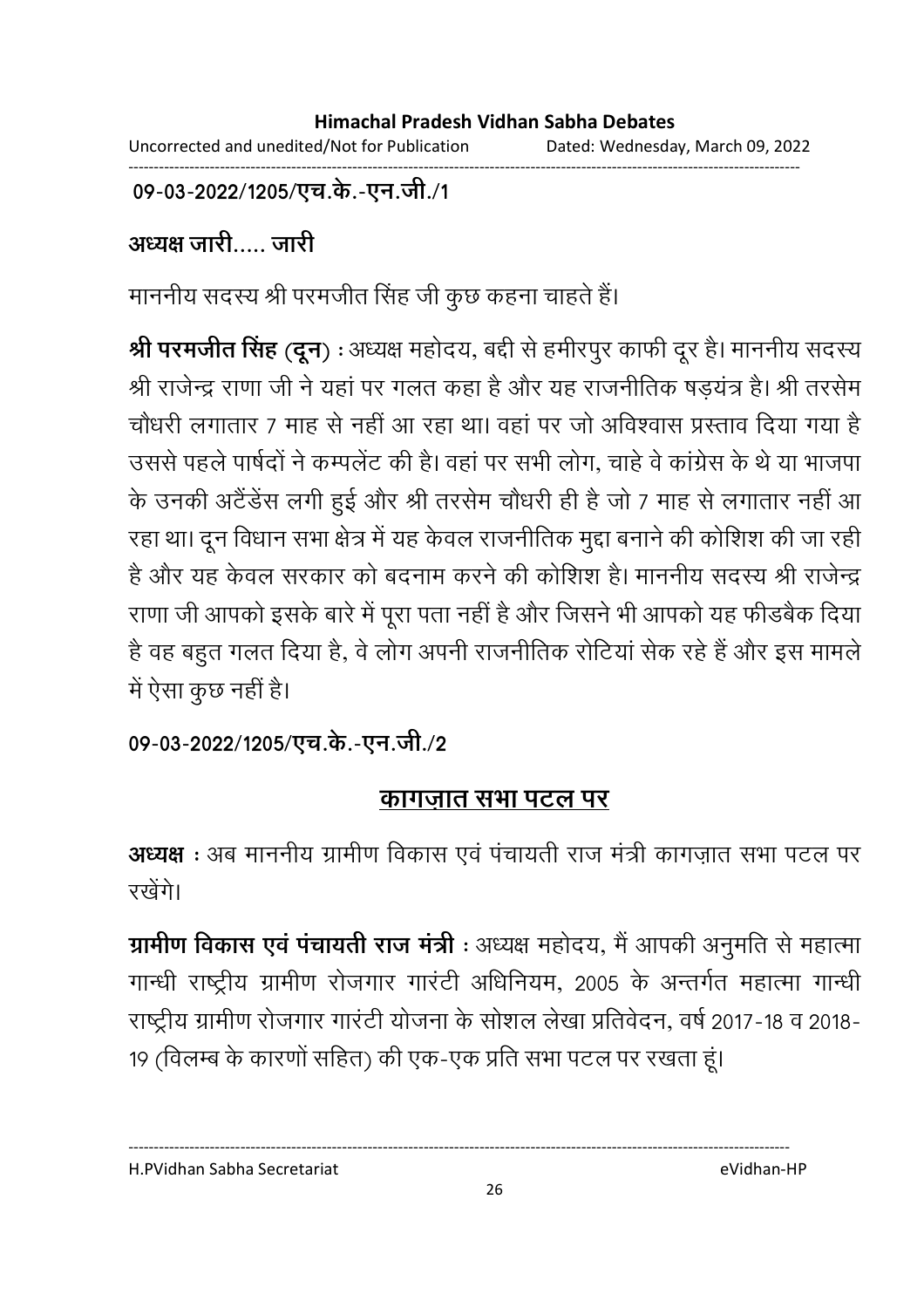Uncorrected and unedited/Not for Publication Dated: Wednesday, March 09, 2022

------------------------------------------------------------------------------------------------------------------------------------ अध्यक्ष : अब माननीय बहुउद्देश्यीय परियोजनाएं एवं ऊर्जा मंत्री कागज़ात सभा पटल पर रखेंगे।

**बहुउद्देश्यीय परियोजनाएं एवं ऊर्जा मंत्री** : अध्यक्ष महोदय, मैं आपकी अनुमति से संस्था अधनियम, 1860 के अन्तर्गत हिमऊर्जा (हिमाचल प्रदेश ऊर्जा विकास अभिकरण) हिमाचल प्रदेश का वार्षिक प्रशासनिक प्रतिवेदन, वर्ष 2020-21 की प्रति सभा पटल पर रखता हूं।

# 09-03-2022/1205/एच.के.-एन.जी./3

# सदन की समितियों के प्रतिवेदन

अध्यक्ष : अब श्रीमती आशा कुमारी, सभापति, लोक लेखा समिति, समिति के निम्न प्रतिवेदनों की एक-एक प्रति सभा में उपस्थापित करेंगी तथा सदन के पटल पर रखेंगी।

**श्रीमती आशा कुमारी** : अध्यक्ष महोदय, मैं आपकी अनुमति से लोक लेखा समिति के निम्न प्रतिवेदनों की एक-एक प्रति सभा में उपस्थापित करती हूं तथा सदन के पटल पर रखती हूं।

- i. समिति का 210वां मूल प्रतिवेदन (तेरहवीं विधान सभा) जोकि भारत के नियन्त्रक एवं महालेखापरीक्षक के प्रतिवेदन वर्ष 2011-12 (राज्य के वित्त/राजस्व क्षेत्र) पर आधारित तथा आबकारी एवं कराधान विभाग से सम्बन्धित है;
- ii. समिति का 211वां मूल प्रतिवेदन (तेरहवीं विधान सभा) जोकि भारत के नियन्त्रक एवं महालेखापरीक्षक के प्रतिवेदन वर्ष 2012-13 (राज्य के वित्त/राजस्व क्षेत्र) पर आधारित तथा आबकारी एवं कराधान विभाग से सम्बन्धित है; और
- iii. समिति का 212वां मूल प्रतिवेदन (तेरहवीं विधान सभा) जोकि भारत के नियन्त्रक एवं महालेखापरीक्षक के प्रतिवेदन वर्ष 2013-14 (राज्य के वित्त/राजस्व क्षेत्र) पर आधारित तथा आबकारी एवं कराधान विभाग से सम्बन्धित हैं ।

H.PVidhan Sabha Secretariat eVidhan-HP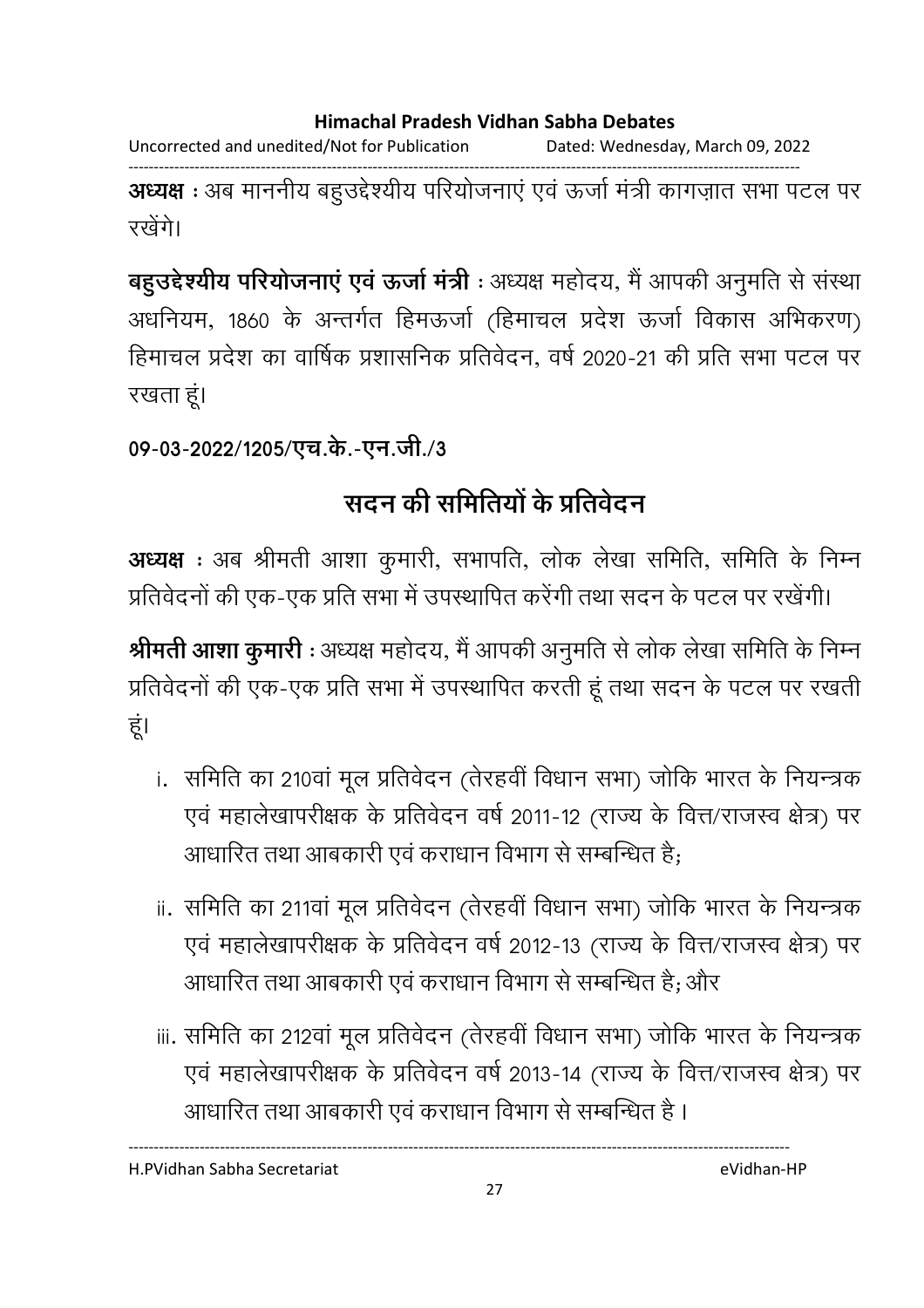Uncorrected and unedited/Not for Publication Dated: Wednesday, March 09, 2022

------------------------------------------------------------------------------------------------------------------------------------ **अध्यक्ष** : अब कर्नल इन्द्र सिंह, सभापति, लोक उपक्रम समिति, समिति के निम्न प्रतिवेदनों की एक-एक प्रति सभा में उपस्थापित करेंगें तथा सदन के पटल पर रखेंगें।

**कर्नल इन्द्र सिंह** : अध्यक्ष महोदय, मैं आपकी अनुमति से लोक उपक्रम समिति के निम्न प्रतिवेदनों की एक-एक प्रति सभा में उपस्थापित करता हूं तथा सदन के पटल पर रखता हूं।

09-03-2022/1205/एच.के.-एन.जी./4

- i. समिति का 53वां कार्रवाई प्रतिवेदन (तेरहवीं विधान सभा) जोकि समिति के 18वें मूल प्रतिवेदन (तेरहवीं विधान सभा) (वर्ष 2019-20) में अन्तर्विष्ट सिफारिशों पर आधारित तथा हिमाचल प्रदेश राज्य विद्युत निगम सीमित से सम्बन्धित है; और
- ii. समिति का 54वां कार्रवाई प्रतिवेदन (तेरहवीं विधान सभा) जोकि समिति के 13वें मूल प्रतिवेदन (तेरहवीं विधान सभा) (वर्ष 2018-19) में अन्तर्विष्ट सिफारिशों पर आधारित तथा सावड़ा कुँडडु हाईड्रो इलैक्ट्रिक प्रजिक्ट से सम्बन्धित है ।

**अध्यक्ष** : अब श्री रमेश चन्द ध्वाला, सभापति, प्राक्कलन समिति, समिति के निम्न प्रतिवेदनों की एक-एक प्रति सभा में उपस्थापित करेंगे तथा सदन के पटल पर रखेंगे।

**श्री रमेश चन्द ध्वाला** : अध्यक्ष महोदय, मैं आपकी अनुमति से प्राक्कलन समिति का 21वां मूल प्रतिवेदन (तेरहवीं विधान सभा) जोकि प्रदेश में महिला एवं बाल विकास विभाग द्वारा चलाई जा रही विभिन्न योजनाओं/कार्यों एवं आय-व्ययक प्राक्कलनों की संवीक्षा पर आधारित तथा महिला एवं बाल विकास विभाग से सम्बन्धित की प्रति सभा में उपस्थापित करता हूं तथा सदन के पटल पर रखता हूं।

09-03-2022/1205/एच.के.-एन.जी./5

वित्तीय वर्ष 2022-2023 के लिए बजट अनुमान पर सामान्य चर्चा एवं समापन ।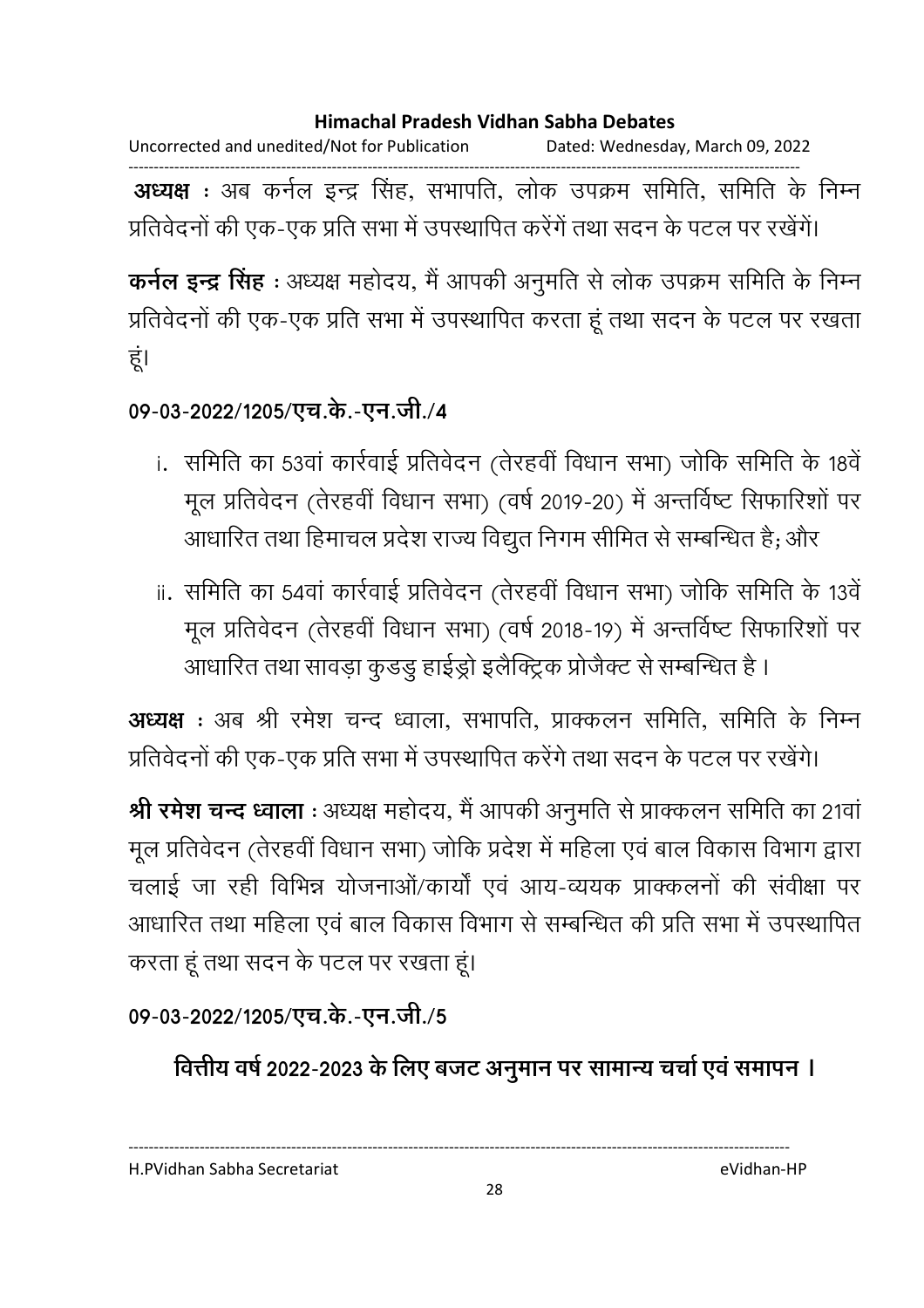Uncorrected and unedited/Not for Publication Dated: Wednesday, March 09, 2022

------------------------------------------------------------------------------------------------------------------------------------ **अध्यक्ष** : अब वित्तीय वर्ष 2022-2023 के लिए बजट अनुमानों पर सामान्य चर्चा होगी। आज ही चर्चा का समापन माननीय मुख्य मंत्री जी के उत्तर से होगा। इसलिए मेरा सभी माननीय सदस्यों से निर्वेदन हैं कि जो समय आवर्टित किया गया है, 13 से 15 मिनट के बीच, इस व्यवस्था को ध्यान में रखे। आज 7 माननीय सदस्य विपक्ष की ओर से और 5 सदस्य सत्तापक्ष की ओर से बोलने वाले हैं। उसके बाद माननीय मुख्य मंत्री जी इस चर्चा का उत्तर भी देंगे। मुझे बार-बार यहां से ऐसा न कहा पड़े कि वाइंडअप कर दीजिए या बैल बजानी पड़े।…व्यवधान.. इसमें बाइंडिंग की कोई बात नहीं है। ऐसे तो पिछले कल सत्र रात्रि 09.10 | बर्ज तक चला है। सत्तापक्ष से काफी सदस्य बोलने वाले थे तथा विपक्ष की ओर कोई नहीं। था और आपके केवल दो ही सदस्य यहां पर बैठे हुए थे। एक ऊना के माननीय सदस्य थे और एक कांगड़ा के माननीय सदस्य थे। पिछले कल शाम को भी यही तय हुआ था कि चाहे यह सत्र 10.00 बजे तक चले। लेकिन विपक्ष की ओर से कोई नहीं मौजूद था। जब इस माननीय सदन में बजट रखा गया था तब भी मैंने कहा था कि आवंटित समय में ही बात रखनी है। अब इस चर्चा में माननीय सदस्य श्री रोहित ठाकुर जी भाग लेगे। उससे पहले माननीय मुख्य मंत्री जी कुछ कहना चाहते हैं।

**मुख्य मंत्री** : अध्यक्ष महोदय, आपने जो यह व्यवस्था दी है

श्री जे.एस. द्वारा जारी.........

**09.03.2022/1210/JS/YK/1**

# मुख्य मंत्रीः---जारी-----

इस बजट पर जो माननीय सदन में चर्चा हुई उसका मुझे उत्तर भी देना है। सभी सदस्य अगर समय की सीमा का पालन करें तो मैं समझता हूं कि अच्छा रहेगा। पार्टिसिपेशन सबका हो, हमें इसमें कोई आपत्ति नहीं है। पिछले कल शाम तक आपकी ओर से, विपक्ष की ओर से यहां पर संख्या नहीं थी और शायद ज्यादा सदस्य बोलने वाले नहीं थे। सदन तो

H.PVidhan Sabha Secretariat eVidhan-HP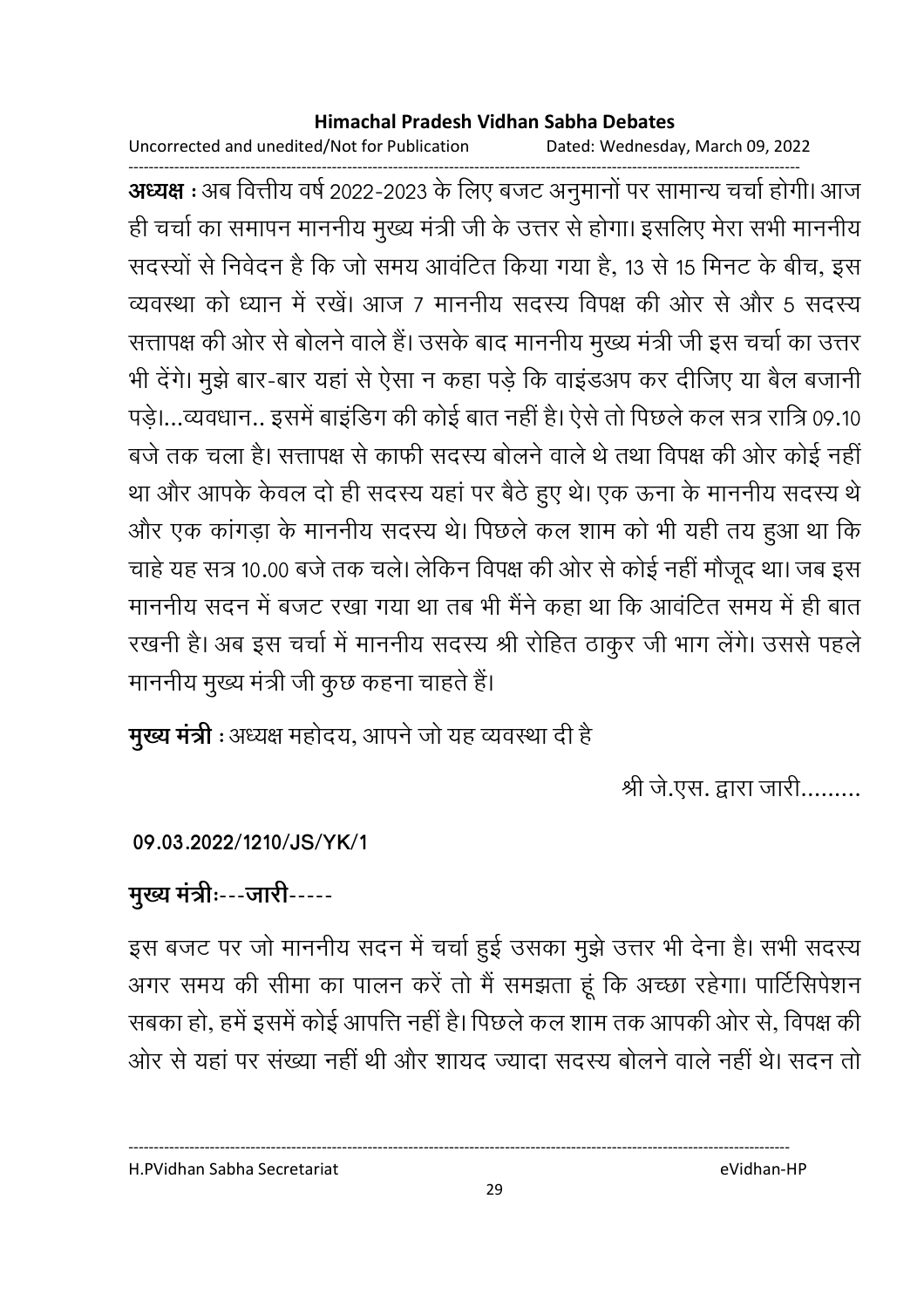Uncorrected and unedited/Not for Publication Dated: Wednesday, March 09, 2022 ------------------------------------------------------------------------------------------------------------------------------------ रात के 9.10 बर्ज तक चला। मुकेश अग्निहोत्री जी आप तो जल्दी सो जाते हैं। अध्यक्ष महोदय, यदि आपकी अनुमति हो तो मैं युक्रेन वाली स्टेटमैंट को यहां पर पढ़ता हूं।

अध्यक्ष महोदय, आपका बहुत-बहुत धन्यवाद। अध्यक्ष महोदय, युक्रेन से संबंधित जो इस सदन में जानकारी देने का क्रम लगातार बना हुआ है वह इसलिए बना हुआ है कि हिमाचल प्रदेश के सभी लोग इस बात से चिंतित थे कि जो बच्चे वहां पर फंसे हुए थे वे संकुशल वापिस आने चाहिए। इसलिए जब भी जो सूचना हमें प्राप्त होती हैं तो उस सूचना के माध्यम से मैं सदन को भी अपर्डट करता हूं, उसके बाद मीडिया के माध्यम से लोगों तक भी वह जानकारी पहुचाई जाती है।

अध्यक्ष महोदय, मैं यह स्टेटमैंट यहां पर पढ़ता हूं। युक्रेन में युद्ध की स्थिति से उत्पन्न संकट में वहां पर फंसे प्रदेश के छात्रों की सकुशल वापसी के बारे में मैं नियमित रूप से सदन को अवगत करवाता रहा हूं, उसी क्रम में आज भी वक्तव्य देना चाहूंगा। मुझे कहते हुए सतोष हो रहा है कि प्रदेश के 441 छात्र अब सकुशल वापिस आ चुके हैं। 8 छात्र ऐसे हैं, जो युक्रेन के पड़ौसी देशों में सुरक्षित पहुंच गए हैं तथा अपनी इच्छा से फिलहाल भारत वापिस नहीं आना चाहते हैं। अब प्रदेश के केवल 9 छात्र वापिस आने शेष हैं, इनमें से 7 पोलैंड अथवा रोमानिया पहुंच चुके हैं। यूक्रेन के सुमी शहर में प्रदेश के 2 ही छात्र फंसे थे। विदेश मंत्रालय की सूचना के अनुसार सुमी क्षेत्र में फंसे सभी भारतीयों को वहां से निकाल दिया गया है और पश्चिमी सीमा की ओर ले जाया जा रहा है। उन्हें भी आप्रेशन गंगा के तहत विशेष उड़ानों द्वारा वापिस भारत पहुंचाया जाएगा। अतः शेष बचे 9 प्रदेशवासी शीघ्र ही

## **09.03.2022/1210/JS/YK/2**

वापिस पहुंच जाएंगे। केन्द्र सरकार के अथक प्रयासों से ऑप्रेशन गंगा अपने अंतिम चरण में हैं। केन्द्र सरकार द्वारा युक्रेन और रूस दोनों देशों से बातचीत की जाती रही हैं। भारत सरकार के भरसक प्रयासों के द्वारा भारतीयों की संकुशल वापसी सुनिश्चित हो रही है। मैं

H.PVidhan Sabha Secretariat eVidhan-HP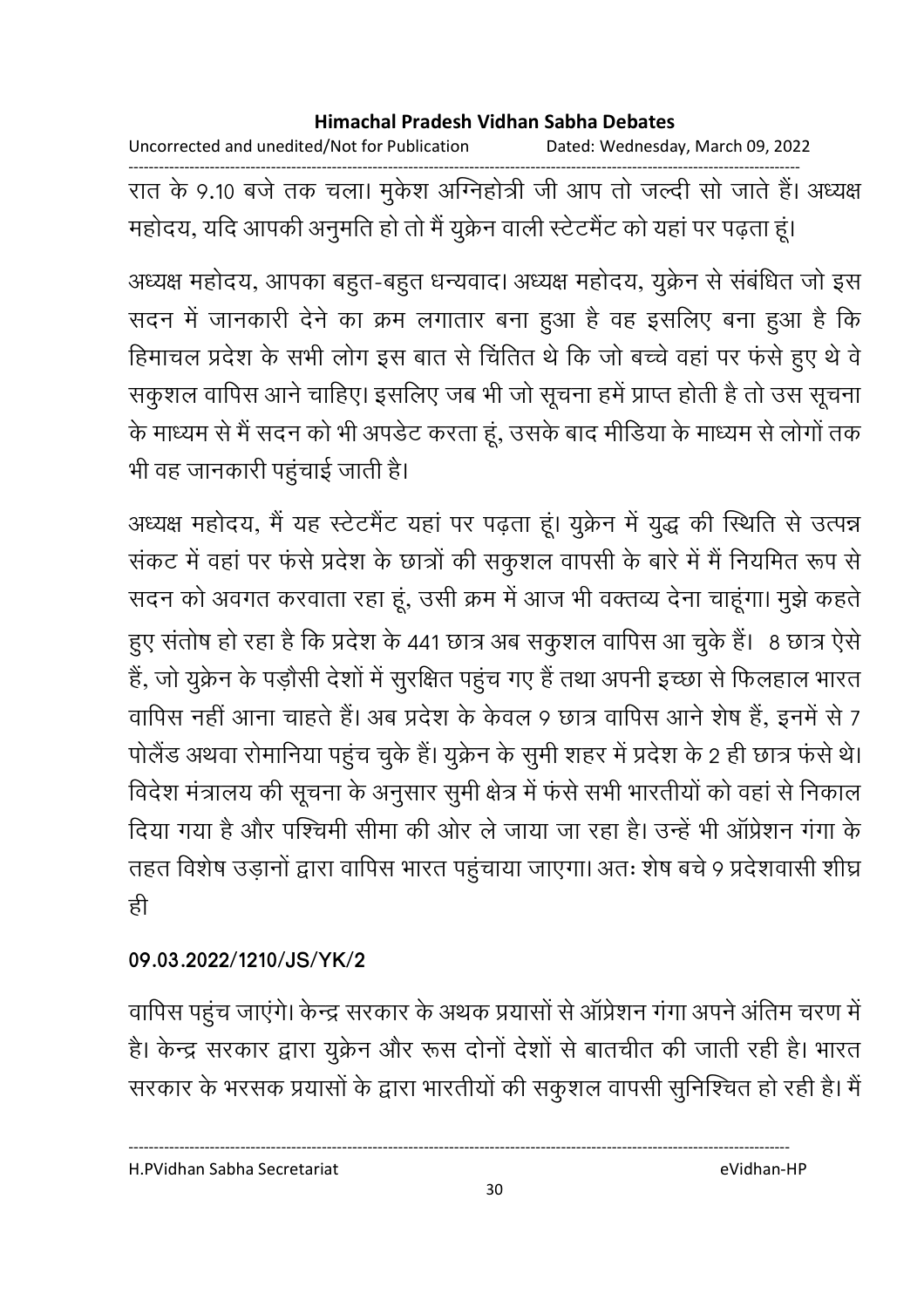Uncorrected and unedited/Not for Publication Dated: Wednesday, March 09, 2022 ------------------------------------------------------------------------------------------------------------------------------------

इसके लिए केन्द्र सरकार का आभार प्रकट करता हूं। इस सन्दर्भ में प्रदेश सरकार, विदेश मंत्रालय और युक्रेन व पड़ौसी देशों में फंसे प्रदेश के छात्रों व उनके परिवारों से लगातार सम्पर्क में हैं। यह सकटकाल शीघ समाप्त हो, ऐसी मैं कामना करता हूं। धन्यवाद।

### **09.03.2022/1210/JS/YK/3**

अध्यक्षः अब माननीय सदस्य, श्री रोहित ठाकुर जी चर्चा में भाग लेंगे।

**श्री रोहित ठाकुर (जुब्बल-कोटखाई**)ः अध्यक्ष महोदय, जो माननीय मुख्य मंत्री, श्री जय राम ठाकुर जी ने 4 मार्च, 2022 को इस माननीय सदन में वर्ष 2022-23 के बजट अनुमान

प्रस्तुत किए हैं, उस पर चर्चा चली है, मैं भी अपने आपको इसमें शामिल करता हूं।

अध्यक्ष महोदय, चुनावी वर्ष है। स्वाभाविक है जनता को रीझाने का, लुभाने का प्रयास किया गया है। मैंने ये पूरा बजट पढ़ा है। मात्र एक-दो क्षेत्र को छोड़ कर अगर आप सम्पूर्ण प्रदेश के जो महत्वपूर्ण भाग है, उनके बजट में कटौती की गई है। सामाजिक क्षेत्र में अवश्य आपने बढ़ौत्तरी की है उसके लिए मैं आपको बधाई देता हूं। इससे भी जो आपकी महत्वपूर्ण योजना थी, जिसे एक तरह से आपका फ्लैगोशैप प्रोग्राम भी कहा जा सकता था "मुख्य मंत्री सहारा योजना" इसमें भी जिस तरह से आपने अन्य घटकों में बढ़ोत्तरी की लेकिन इसमें बढ़ोत्तरी नहीं हुई। मैंने अपने राज्यपाल अभिभाषण में इस ओर भी आपसे आग्रह किया था। साथ-ही-साथ आपने इन्कम क्राइटेरिया में जो रिलैक्सेशन दी यह भी स्वागत योग्य है लेकिन मैं समझता हूँ कि जो हमारा असहाय वर्ग होता है, उसमें विधवा बहने होती हैं, अपंग होते हैं उनमें भी इन्कम क्राइटेरिया में रिलैक्सेशन हो। यह भी मैं समझता हूं कि यह मानवता की एक बहुत बड़ी सेवा होगी। यहां पर अन्य जिन क्षेत्रों में कार्य हुआ है।

श्री एस.एस. द्वारा जारी-----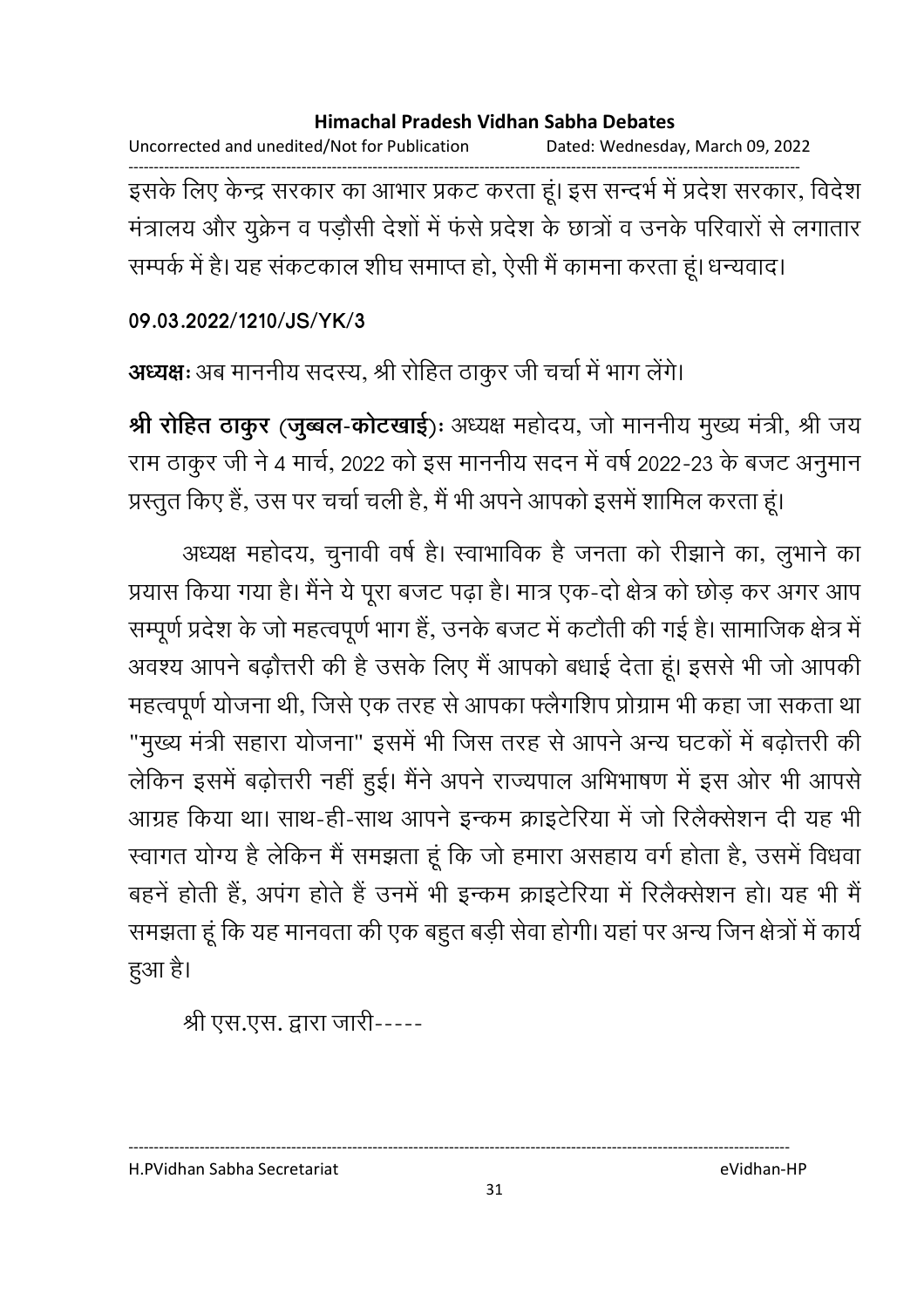**09.03.2022/1215/SS-YK/1**

# श्री रोहित ठाकुर क्रमागत ः

उदाहरण के तौर पर मैं विधायक निधि की अवश्य बात करूंगा। प्रो0 प्रेम कुमार धूमल जी ने विधायक निधि को वर्ष 1999 में मात्र 15 लाख रुपये से प्रारम्भ किया था। हालांकि उस वक्त के 15 लाख रुपये भी काफी हुआ करते थे। 15 लाख रुपये से यह यात्रा आपकी प्रारम्भ हुई। हालांकि एक वर्ष तक वह विधायक निधि चली थी। उसके उपरांत वर्ष 2003 में वीरभद्र सिंह जी की सरकार ने पून: विधायक निधि 15 लाख रुपये से प्रारम्भ की थी और जो हमारा अंतिम बजट 2017-18 का था उसमें इसे 1.10 करोड़ रुपये के आस-पास तक लाए हैं। फिर आपने विधायक निधि को 2 करोड़ रुपये तक बढ़ाया है। इसके लिए आपको बहुत-बहुत बधाई है। स्वैच्छिक निधि भी जो कांग्रेस कार्यकाल के दौरान 2 लाख रुपये से प्रारम्भ हुई थी आज वह 12 लाख रुपये तक पहुंची है। मैं समझता हूं कि चाहे पक्ष या विपक्ष की बात हो, यह पूरे प्रदेश के हित की बात है।

तीसरा, आपने यहां पर विशेष रूप से बात रखी है कि जो हमारी नाबांडे के माध्यम से डी0पी0आजे0 जाती है उसकी सीलिंग 135 करोड़ रुपये से 150 करोड़ रुपये की है। अगर आप इस 150 करोड़ का अध्ययन करेंगे तो इसमें 80 करोड़ वह है जो 2014 से 2017 के बीच कांग्रेस सरकार के कार्यकाल के दौरान सीलिंग रखी गई थी। आपके कार्यकाल के दौरान यह 70 करोड़ रुपये बढ़ी है। यह हमारा पहाड़ी क्षेत्र है, जिस तरह से आपका क्षेत्र है, 15 करोड़ रुपये में मुश्किल से सिर्फ एक डी0पी0आर0 बनती है। सैंट्रल रोड फंड में हमारे | क्षेत्र को पैसा नहीं मिला। प्रधान मंत्री ग्रामीण संड़क योजना के तहत भी हमारे क्षेत्र वर्चित रहे। वर्ल्ड बैंक के तहत भी हमारे क्षेत्र की कोई योजना नहीं आई है। चूंकि अभी आपने उत्तर-देना है इसलिए मेरा आपसे आग्रह रहेगा कि वर्तमान में 70 करोड़ रुपये की जो सीलिंग हैं-इसको 100 करोड़ रुपया किया जाए। 150 करोड़ रुपये से 180 करोड़ रुपया किया जाए। भौगोलिक दृष्टि से जो हमारा क्षेत्र है उससे आप भलीभाति परिचित है। मैं लोक निर्माण विभाग की बात कर रहा था। सड़कें हमारे पहाड़ी क्षेत्र की भाग्य रेखाएं हैं। अगर आप 2021-22 और 2022-23 के बजट अनुमानों की तुलना करेंगे तो जहां 2021-22 में इसमें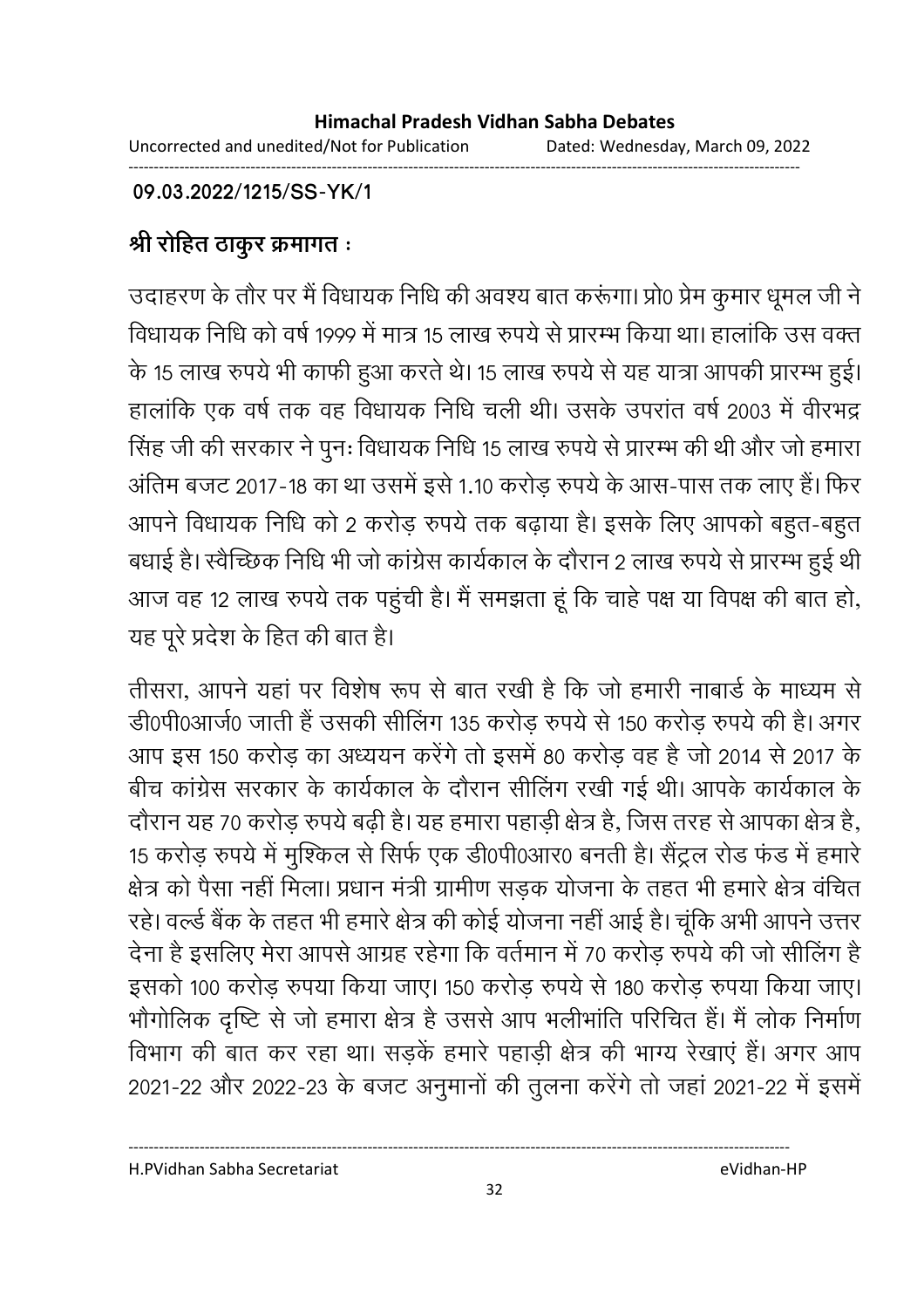Uncorrected and unedited/Not for Publication Dated: Wednesday, March 09, 2022

------------------------------------------------------------------------------------------------------------------------------------

4502 करोड़ रुपर्य का प्रावधान रखा गया था वहीं वर्तमान में यह घटाकर 4373 रखा गया है।

### **09.03.2022/1215/SS-YK/2**

इसमें लगभग 150 करोड़ रुपये क कटौती हुई है। मैं समझता हूं कि यह बहुत चिंताजनक बात है क्योंकि सड़के हमारी जीवन रेखाए हैं। आने वाले समय में एयर कनैक्टिविटी हमारे | प्रदेश में हो, वह अच्छी बात है। लेकिन धरातल पर क्या है वह हम सभी जानते हैं। हिमाचल प्रदेश में रेल कनैक्टिविटी हो। आज मैं कह सकता हूं कि हिमाचल प्रदेश की 90.9 परसैंट जो means of communication है वे सड़के हैं। अगर हम सड़कों के लिए बजटरी अलॉटमैंट घटाएंगे तो हिमाचल प्रदेश का विकास सम्भव नहीं होगा। आपकी बहुत-सी महत्वपूर्ण पोस्टें रिक्त चली हैं। तीन चीफ इंजीनियर की पोस्टें रिक्त चली हैं। हमारी एस0ई0 की 11 पोस्टे रिक्त चली है। अगर मैं अपने रोहंडू वृत की बात करूंगा तो वहां पर एक वर्ष से एस0ई0 नहीं हैं। आपके सैकड़ों एक्सियन के पद खाली पड़े हैं। यह भी मैं समझता हूँ कि हम सब के लिए चिंता का विषय है। पीछे निर्तिन गडकरी जी का बयान आया था कि हिमाचल प्रदेश के लिए लगभग 5600 करोड़ रुपये के 13 रोपवे स्वीकृत हुए। .<br>मुझे उनके नेशनल हाईवे भी याद आए। उस वक्त उन्होंने हिमाचल प्रदेश के लिए 69 नए नेशनल हाईवे घोषित किए थे। अगर आप इन चार वर्ष का मूल्यांकन करेंगे तो एक भी राष्ट्रीय उच्च मार्ग प्रदेश के लिए इन चार वर्षों में स्वीकृत नहीं हुआ है। इसी बजट में अगर आप पी0ंडब्ल्यू0डी0 की बात करेंगे तो कही पर भी टनल्स का विवरण नहीं है। क्योंकि हमारा पहाड़ी क्षेत्र है आपकी आल वैदर कनैक्टिविटी के लिए आने वाले समय में टनल्स का निर्माण अत्यत महत्वपूर्ण है। इसका कही पर विवरण नहीं है। मैं समझता हूं कि जहां टनल्स के माध्यम से डिस्टैंस शार्ट होंगे वहां साथ-ही-साथ पर्यावरण की रक्षा होंगी और आपको आल वैदर कनैक्टिविटी पहाड़ी क्षेत्र में मिलेगी। ए0एम0पी0 में आपने जो हमारे टूरिज्म की दृष्टि से क्षेत्र विकसित है वहां पर स्पैसिफिकेशन 5 वर्ष से 3 वर्ष की है वह स्वागत योग्य है। लेकिन जो हमारे स्नो बाउंड क्षेत्र है वहां पर भी यह मापदंड लागू किया जाए। वर्तमान में वित्तीय वर्ष 2022-23 के लिए जो आपने ए0एम0पी0 की एप्रूवल दी है वह प्रति निर्वाचन क्षेत्र लगभग 30 मीटर के आस-पास है। अगर आप हमारे पहाड़ी क्षेत्र की बात करेंगे या चौपाल रहिड़ू की बात करेंगे तो हमारे क्षेत्र में लगभग 1200 किलोमीटर सड़के हैं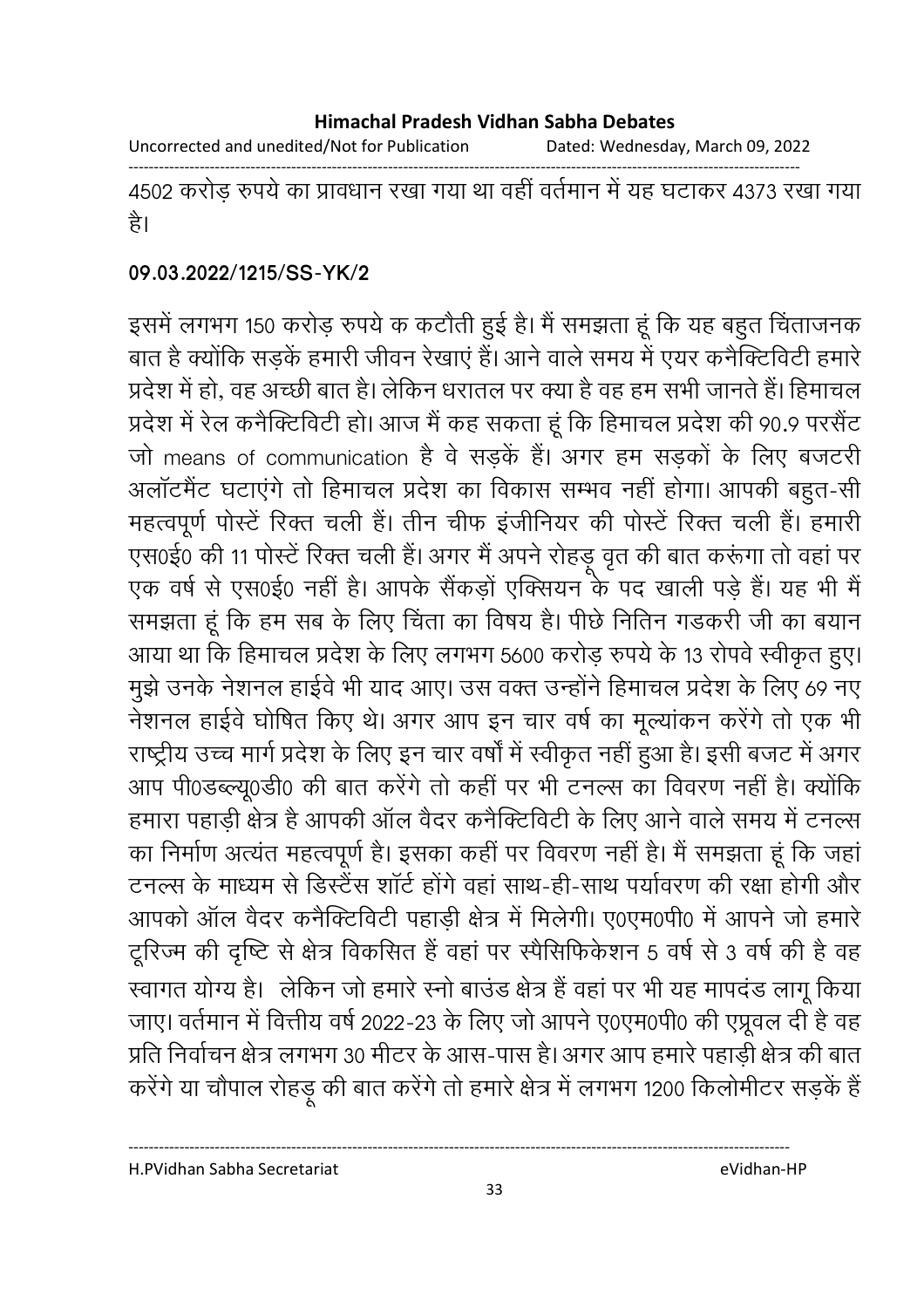#### **Himachal Pradesh Vidhan Sabha Debates**  Uncorrected and unedited/Not for Publication Dated: Wednesday, March 09, 2022 ------------------------------------------------------------------------------------------------------------------------------------ इसको बढ़ाने की आवश्यकता है। मुझे याद है कि 2016-17 में अगर मैं अपने क्षेत्र की बात करूं तो कोई 80 किलोमीटर के आस-पास

जारी श्रीमती के0एस0

### **09.03.2022/1220/KS/AS/1**

# <u>श्री रोहित ठाकुर जारी---</u>

AMP की अप्रूवल्ज़ उस दौरान मिला करती थी। आपने स्पेसिफिकेशन बढ़ाई है पहले 18-20 एम.एम. के लगभग हुआ करती थी अब 30 एम.एम. है जो कि एक स्वागत योग्य कदम है लेकिन जो 30 किलोमीटर आपने कम कर दिया, मैं समझता हूं कि वह ऊंट के मुंह में जीरा है। इसको भी बढ़ाने की आवश्यकता है। AMP जितनी आपकी कसीच्युएसी में आपकी रोड़ लैथ है उसका कम से कम 10 प्रतिशत के आसपास उसकी स्वीकृति मिले, यह महत्वपूर्ण है।

अध्यक्ष महोदय, स्वास्थ्य क्षेत्र बहुत ही महत्वपूर्ण है लेकिन दुर्भाग्यवंश कोविंड काल में आपने बजटरी अलाटमैंट में इस क्षेत्र में भी कटौती की है। लगभग 8.7 परसेट के आसपास कटौती हुई है। जो वर्ष 2021-22 में 3016 के आसपास था, आज वह घटकर 2752 रह चुका हैं। यह भी स्वास्थ्य क्षेत्र के प्रति हमारी सोच को दर्शाता है। पीछे इस बारे में एक प्रश्न लगा था, अगर आप हैल्थ वर्कज़े की बात करे, चाहे मेल और फीमेल हैल्थ वर्कज़े की बात है, हिमाचल प्रदेश में लगभग 1100 पोस्टें खाली हैं। 60 परसेंट हमारे सब सैंटर्ज बिना मेल और फीमेल हैल्थ वर्कज़े के हैं। एम्ज़ की तो खैर बड़ी बात है। आने वाले समय में वह भी खुले लेकिन जो स्वास्थ्य संस्थान का बेसिक युनिट होता है, उसकी दशा आप सभी के सामने हैं।

अध्यक्ष महोदय, 15 करोड़ रुपये का प्रावधान आपने एम्बुलैसिज़ के लिए किया है, यह स्वागत योग्य है लेकिन पहले की जो एम्बुलैसिज़ है, उनमें ड्राईवर्ज़ नहीं हैं। मैं चौपाल का उदाहरण सुन रहा था, शिमला ग्रामीण का उदाहरण सुन रहा था। ड्राईवर्ज़ की बहुत सी पोर्स्टें रिक्त पड़ी हैं। मैं पीछे स्वास्थ्य विभाग के एक वरिष्ठ अधिकारी का कथन पढ़ रहा था

H.PVidhan Sabha Secretariat eVidhan-HP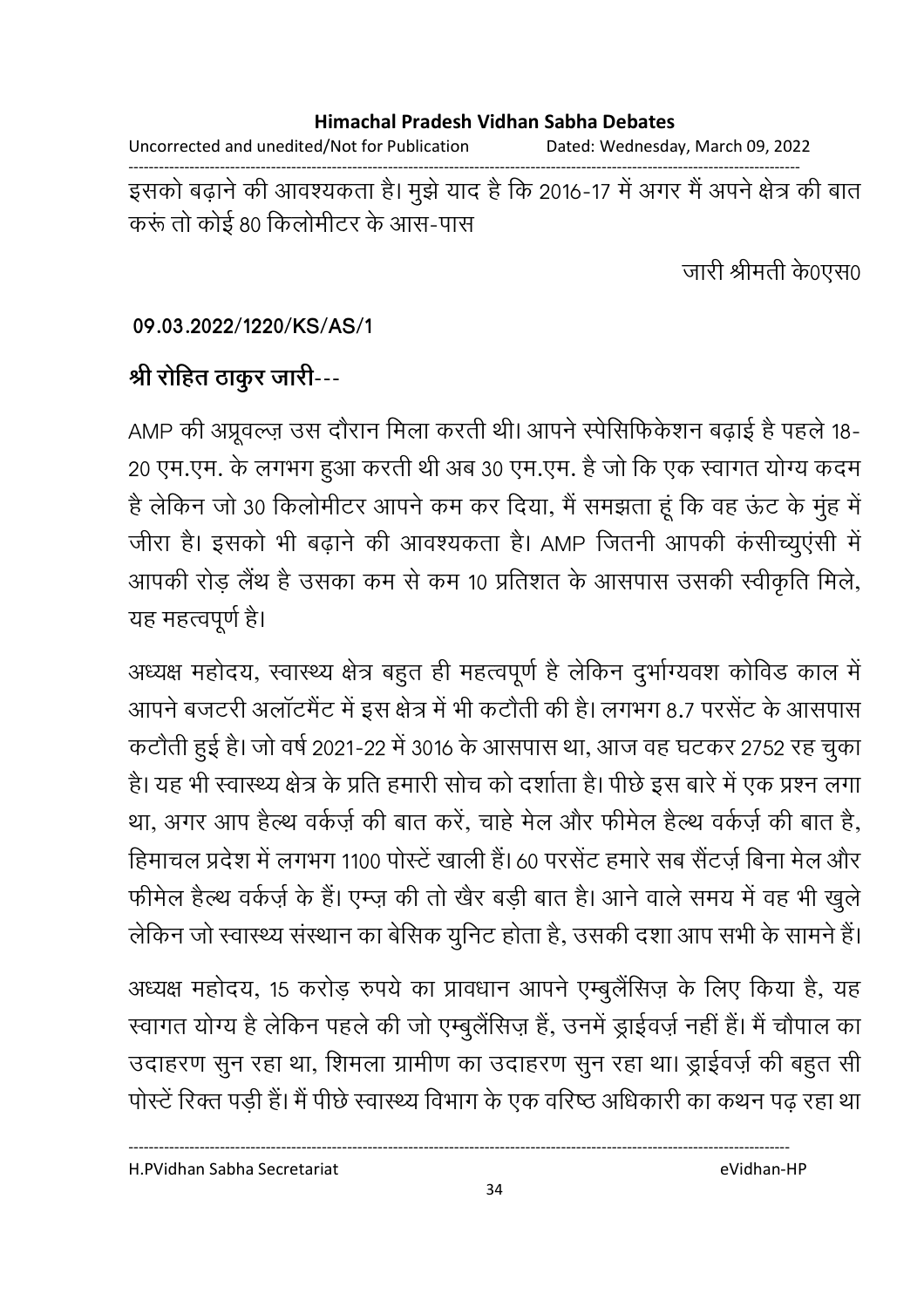Uncorrected and unedited/Not for Publication Dated: Wednesday, March 09, 2022 ------------------------------------------------------------------------------------------------------------------------------------ कि यहां पर स्वास्थ्य विभाग में डाक्टज़े की ज़ीरों वेकैसीज़ है। अगर मैं अपने क्षेत्र की बात करुं, धर्मशाल के सत्र के दौरान मैंने माननीय सदन में प्रश्न उठाया था, उस वक्त मूझे बताया गया था कि 3 प्राईमरी हैल्थ सैंटर खाली थे, आज वह

### **09.03.2022/1220/KS/AS/2**

संख्या बढ़कर 7 हो चुकी है। चाहे रेणुका की बात हो, शिलाई की बात हो, जितने भी हमारे | दुर्गम क्षेत्र है, वहां पर स्वास्थ्य सुविधा का बहुत अभाव है। चुनाव के समय में अवश्य ट्रामा सैंटर का चार वर्ष के बाद इस सरकार ने शिलान्यास किया। वर्ष 2018 में इसकी घोषणा हुई थी और चुनाव के दौरान इसका शिलान्यास किया गया लेकिन मैं समझता हूं कि डाक्टर के नाम पर, पैरा मैडिकल स्टाफ के नाम पर एक भी व्यक्ति की आज तक कोटाखाई हास्पिटल में ज्वाइनिंग नहीं हुई है। यह दर्शाता है कि कहीं न कहीं सोच में कमी है।

अध्यक्ष महोदय, जो हमारे होटिकल्चर और कृषि क्षेत्र है, ये बहुत महत्वपूर्ण क्षेत्र है। कोविड काल के दौरान भी हमारी प्रोग्रेस बाकी प्रदेशों से बेहतर हैं उसका कारण यही हैं | कि हमारे एंग्रीकल्चर और होटिकल्चर सैक्टज़े ने अच्छा प्रदर्शन किया था लेकिन होटिकल्चर सैक्टर में भी वर्तमान में लगभग 3 करोड़ के आसपास की कटौती हुई है। अगर आप पिछले वर्ष से तुलना करेंगे, वर्ष 2021-22 में लगभग 543 करोड़ के लगभग प्रावधान था आज वह घटकर 540 करोड़ रह चुका है। लगभग 65 पोस्टे एची.डी.ओज़. की समस्त हिमाचल प्रदेश में रिक्त पड़ी है। इस तरह से आगे कैसे हमारा होटिकल्चर विभाग चल पाएगा? नुकसान का आकलन समय पर नहीं होता और राहत तो खैर दूर की बात है। जो भी उसमें विवरण दिया गया, चाहे प्रसिसिंग प्लाट की बात हो, सी.ए.स्टोज़े की बात हो, ग्रेडिंग/पैकिंग लाइन्ज़ की बात हो, ये सभी की सभी आपका जो 1134 करोड़ रुपये का जो होटिकल्चर का प्रजिक्ट था, जो कांग्रेस सरकार की, वेरिभंद्र सिंह जी की, मैंडम विद्या स्टोक्स जी की देन थी, उसके माध्यम से इसकी स्वीकृति प्राप्त हुई थी। इसी प्रकार कृषि क्षेत्र भी बहुत ही महत्वपूर्ण क्षेत्र है। जिस तरह से हमारे राष्ट्र के प्रथम प्रधान मंत्री कहा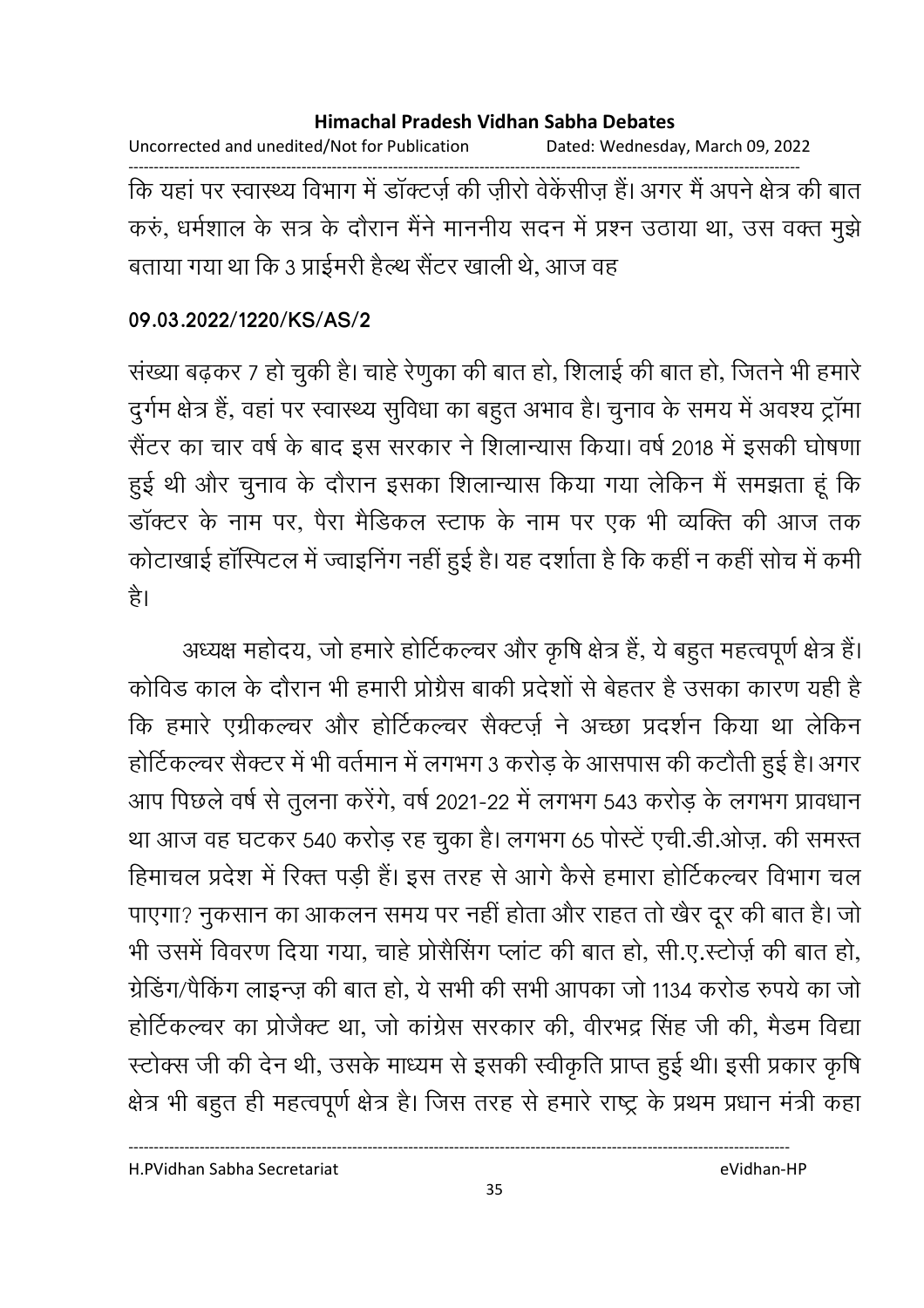Uncorrected and unedited/Not for Publication Dated: Wednesday, March 09, 2022 ------------------------------------------------------------------------------------------------------------------------------------ करते थे कि "Everything can wait, but not agriculture'. मैं समझता हूं कि वर्तमान बजट में कृषि क्षेत्र की अनदेखी भी हुई है। लगभग 2/3 परिटें

### **09.03.2022/1220/KS/AS/3**

ए.डी.ओज़. की हैं। वर्तमान में वे रिक्त चली हैं। जहां हमारा एक नारा हुआ करता था कि वर्ष 2022 में हमने किसानों की आय दोगुना करनी हैं, वह दोगुना तो नहीं हुई लेकिन आपने खादों के मूल्य अवश्य दो गुना हो चुके हैं। जो खाद का कट्टा पोटाश का साढ़े आठ सों का मिला करता था, उसकी कीमत बढ़कर 1700 हो चुकी है। यही दशा 12-32-16, 15-15 सुफ़ला खाद, कैल्शियम नाइट्रेंट की है। ये सब बातें भी वर्तमान में देखनी होगी। यहां एक टारगेट दिया गया कि आने वाले समय में हमारे प्रदेश में प्राकृतिक खेती होगी। वह तो खुद ही हो चुकी है जब हमें खाद नहीं मिल रही है। फफूद नाशक, कीटनाशक जो अनुदान पर दवाइयां मिला करती थीं, वो भी वर्तमान में रुक चुकी हैं। इसी तरह से अगर आप केंद्र के बजट की भी बात करेंगे तो जो भी जनता-जनार्दन से जुड़ी हुई योजनाएं हुआ करती थीं, चाहे फसल बीमा योजना की बात हो, मनरेगा की बात हो, फर्टिलाइजुर सबसिडी की बात हो, पैट्रोलियम संबसिडी की बात हो हर जगह उसमें भी कटौती की गई है।

अध्यक्ष महोदय, पशु-पालन के बारे में सिंघा साहब ने यहां पर बड़े विस्तार से पिछले कल बात रखी है।

श्रीमती अ0व0 द्वारा जारी---

**09.03.2022/1225/av/as/1**

# <u>श्री रोहित ठाकुर -----जारी</u>

इस बजट में 'सबका साथ और सबका विकास' की बात कहीं गई है। लेकिन मैं चाहता हू कि सबका साथ और सबका विकास केवल चुनाव तक सीमित न हो। मेरे चुनाव क्षेत्र में भी माह जुलाई, 2021 में जुब्बल और कोटखाई में उप मण्डल खोलने की घोषणा की गई थी।

H.PVidhan Sabha Secretariat eVidhan-HP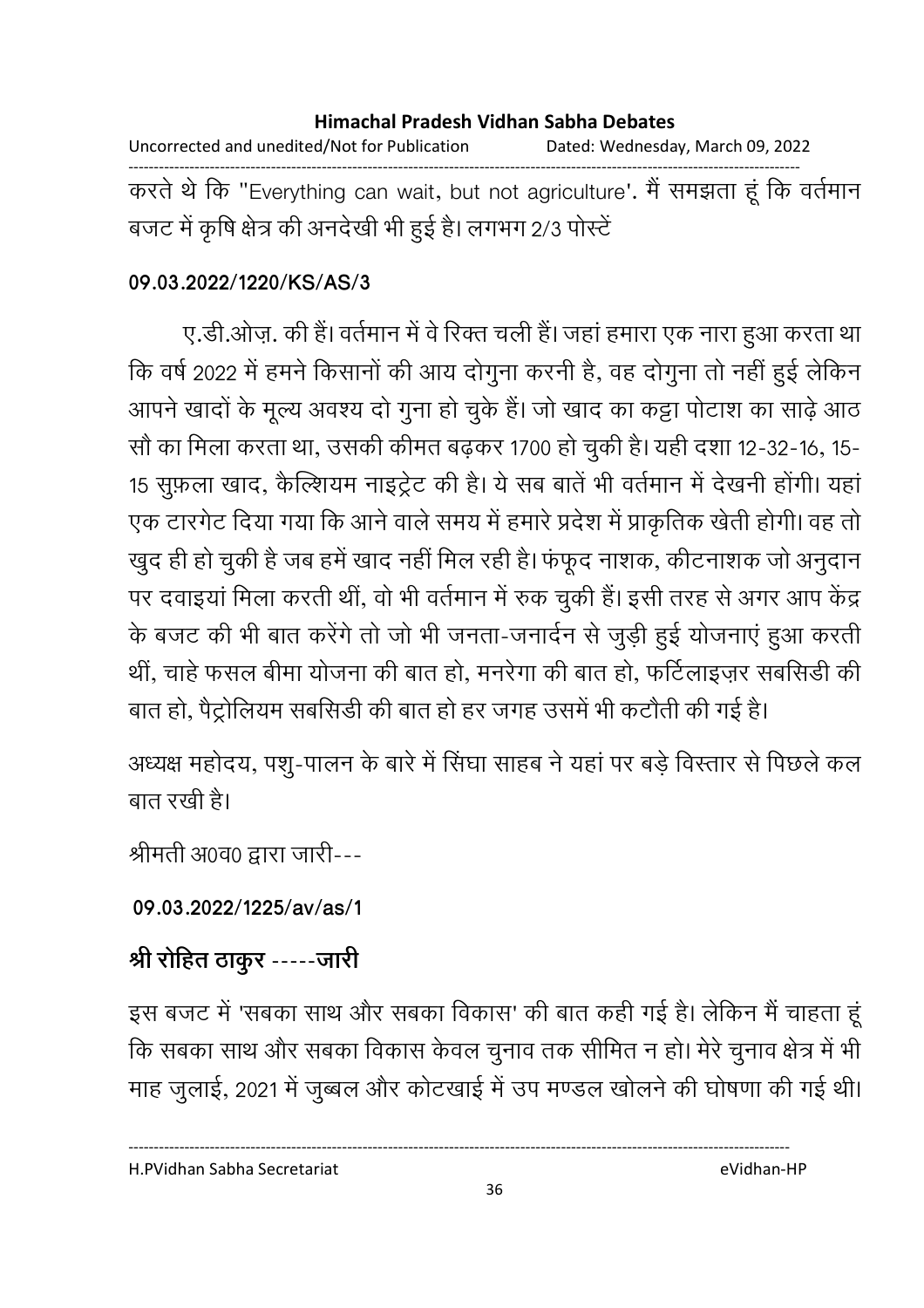Uncorrected and unedited/Not for Publication Dated: Wednesday, March 09, 2022

------------------------------------------------------------------------------------------------------------------------------------ हमने उसका स्वागत किया और उसके बारे में नोटिफिकेशन भी हुई। उस नोटिफिकेशन के अनुसार दोनों जगह के लिए 15-15 पोस्ट्स भी क्रिएट की गईं परंतु वहां आप स्टाफ से ज्वाईन करवाने में असमर्थ रहें। इस प्रकार की घोषणाएं करने के बारे में प्रदेश की जनता सब जानती है और आने वाले चुनाव में आपको वह सही जवाब देंगी। यहां पर रोजगार देने | की बात कही गई जिसमें पिछले और इस वर्ष यानी दोनों बार 30-30 हजार रोजगार देने की बात कहीं गई है। लेकिन राज्यपाल महोदय के अभिभाषण में गत तीन वर्षों में वर्तमान सरकार द्वारा दिए गए रोजगार के सही आंकड़ें सामने आए हैं जिसके अनुसार पिछले तीन वर्षा में मात्र 23,000 लोगों को रोजगार प्राप्त हुआ है। अगर इसको प्रति वर्ष के हिसाब से देखा जाए तो आपकी सरकार एक वर्ष में केवल 8000 रोजगार देने में समर्थ रही हैं। आज की डेट में प्रदेश का हर तीसरा स्नातक युवा बेरोजगार हो चुका है जोकि हम सबके लिए चिंता का विषय है। वर्तमान में सेवानिवृत्ति ज्यादा हो रही है और रोजगार कम मिल रहा है। मैं पिछले कल माननीय सदस्य श्री विनय कुमार का भाषण सुन रहा था जिसमें इन्होंने कहा था कि इनके चुनाव क्षेत्र में पड़ने वाली शिक्षा संस्थानों में लगभग 250 पोस्ट्स खाली हैं। इसी तरह से हमारे निर्वाचन क्षेत्र में भी विभिन्न शिक्षा संस्थानों में 511 पोस्ट्स खाली हैं। इस प्रकार की स्थिति वर्तमान सरकार की शिक्षा के प्रति अपनी सोच को दर्शाती है। ...व्यवधान... यहां पर जो कर्मचारियों के बारे में बात रखी गई थी तो उसके बारे में भी सरकार ने चुप्पी सांधी हुई है। यहां पर ओ0पी0एस0 और आउटसोर्स का विषय हो या करूणामूलक आधार पर मिलने वाले रोजगार का विषय हो; सरकार किसी की बात नहीं सुन रही है। करूणामूलक आधार पर नौकरी पाने के लिए लोग पिछले एक साल से भूख हडताल

### **09.03.2022/1225/av/as/2**

पर बैठे हुए हैं मगर उनको कोई नहीं सुन रहा है। यहां पर सरकार द्वारा एस0एम0सी0 की बात कही गई है। अभी तक तो उनके भविष्य पर तलवार लटकी हुई थी मगर अब जब सरकार का जाने का समय आ गया है तो आप 5वें वर्ष एस0एम0सी0 पालिसी लाने की बात

H.PVidhan Sabha Secretariat eVidhan-HP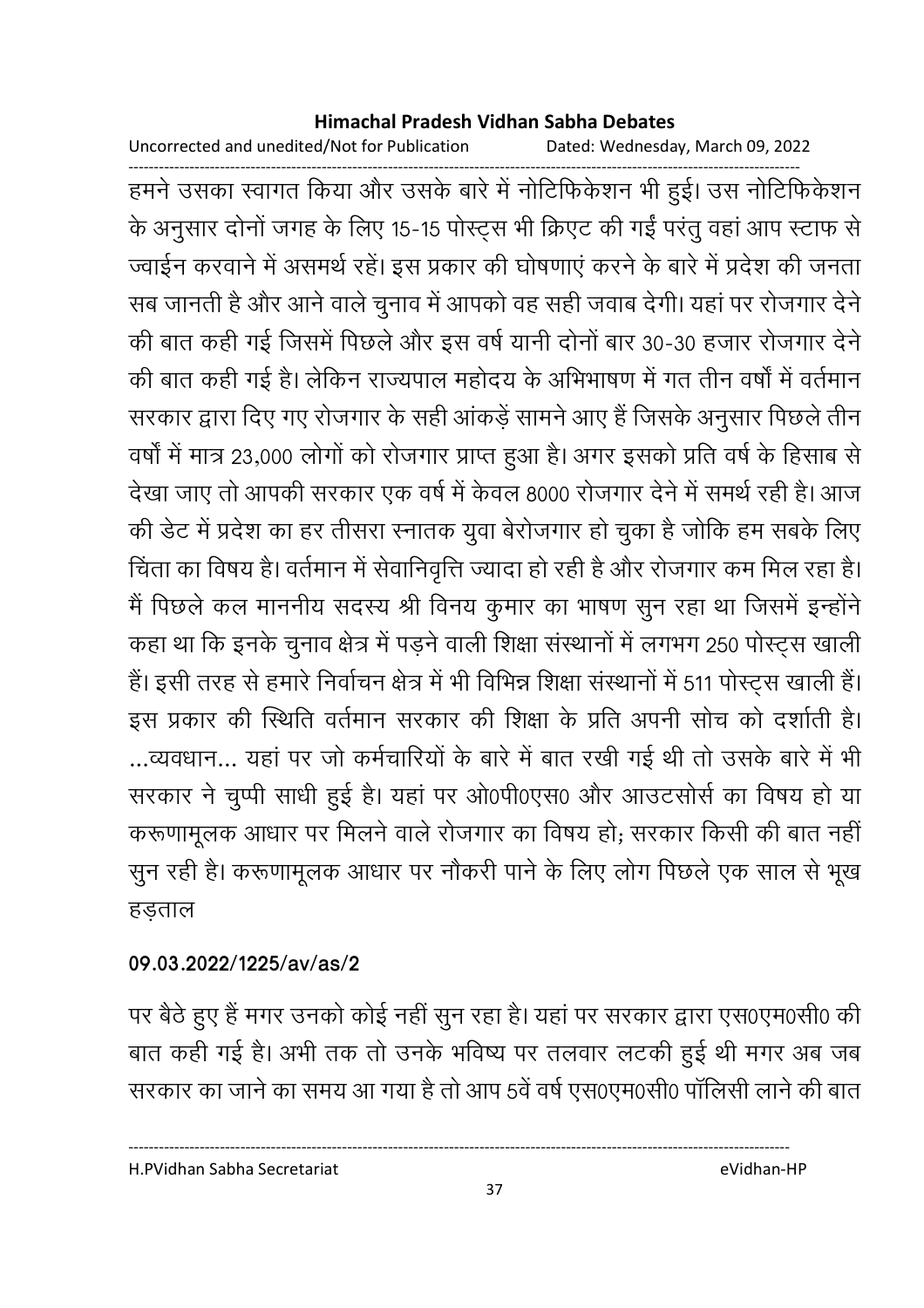Uncorrected and unedited/Not for Publication Dated: Wednesday, March 09, 2022

------------------------------------------------------------------------------------------------------------------------------------ कर रहे हैं। हालांकि पूर्व मुख्य मंत्री श्री प्रेम कुमार धूमल के समय में इसमें कुछ नियुक्तिया हुई थीं। इसके अतिरिक्त, आने वाले वर्ष में आपके लोन पेमैंट की राशि दोगुनी हो जाएगी। पहले वह राशि 6.64 प्रतिशत थी जोकि अब बढ़कर 11 प्रतिशत तक पहुंच गई है। विकास के लिए आपके पास वर्तमान बजट में लगभग 43 प्रतिशत पैसा था जोकि अब घटकर 29 | प्रतिशत रह जाएगा। यहां पर माननीय सदस्य श्री हर्षवर्धन चौहान, श्री आशीष बुटेल और श्री भवानी सिंह पठानिया ने इस बारे में सारे आंकड़ें पेश किए हैं। आंकड़ों के अनुसार इसी वित्तीय वर्ष में हिमाचल प्रदेश के हर व्यक्ति पर लगभग 96,000 रुपये लोन होगा जो अगले वित्तीय वर्ष 2022-23 में बढ़कर 1.08 लाख रुपये हो जाएगा। आपकी पर कैंपिटा इकम 2.01 लाख रुपये हैं। आप चाहे केंद्र सरकार द्वारा चलाई जा रही योजनाओं की बात करें; आपकी इस प्रकार की असमानता बढ़ती जा रही है। अगर भारतीय जनता पार्टी के पिछले 5 वर्षों के कार्यकाल को देखें तो देश में लगभग 23 करोड़ लोग बी0पी0एल0 में आए हैं जोंकि चिंता का विषय है। इसके अतिरिक्त, सरकार द्वारा रिसोर्स मोबलाईजेशन के सदर्भ में कोई बात नहीं रखी गई है। यहां पर माननीय मुख्य मंत्री ने अपने बजट भाषण में कई शेर पढ़ें और सत्ता पक्ष व विपक्ष के बहुत सारे साथियों ने भी अपनी-अपनी बात रखते हुए कई शेर पढ़ें। मैं भी एक किसान-बागवान हूं इसलिए मैं भी अपनी बात एक शेर पढ़कर समाप्त करना चाहता हू जोकि इस प्रकार है :-

> फसल काटने का मतलब किसानों से पूछो, पर्सीना बनकर बंदन से लहू निकलता है। ज़मीन और मुक़दर की एक फितरत है, जों भी बोया है, वहीं हूं-ब-हूं निकलता है।।

### **09.03.2022/1225/av/as/3**

आपकी सरकार बोने में कुछ कमी रख रही है और आपके समक्ष इसके परिणाम वर्षे 2022 में होने वाले विधान सभा चुनाव के दौरान आएंगे जब कांग्रेस पार्टी प्रचंड बहुमत के साथ जीतकर आएगी। अध्यक्ष महोदय, आपने मुझे बोलने का समय दिया, आपका धन्यवाद।

----------------------------------------------------------------------------------------------------------------------------------

H.PVidhan Sabha Secretariat eVidhan-HP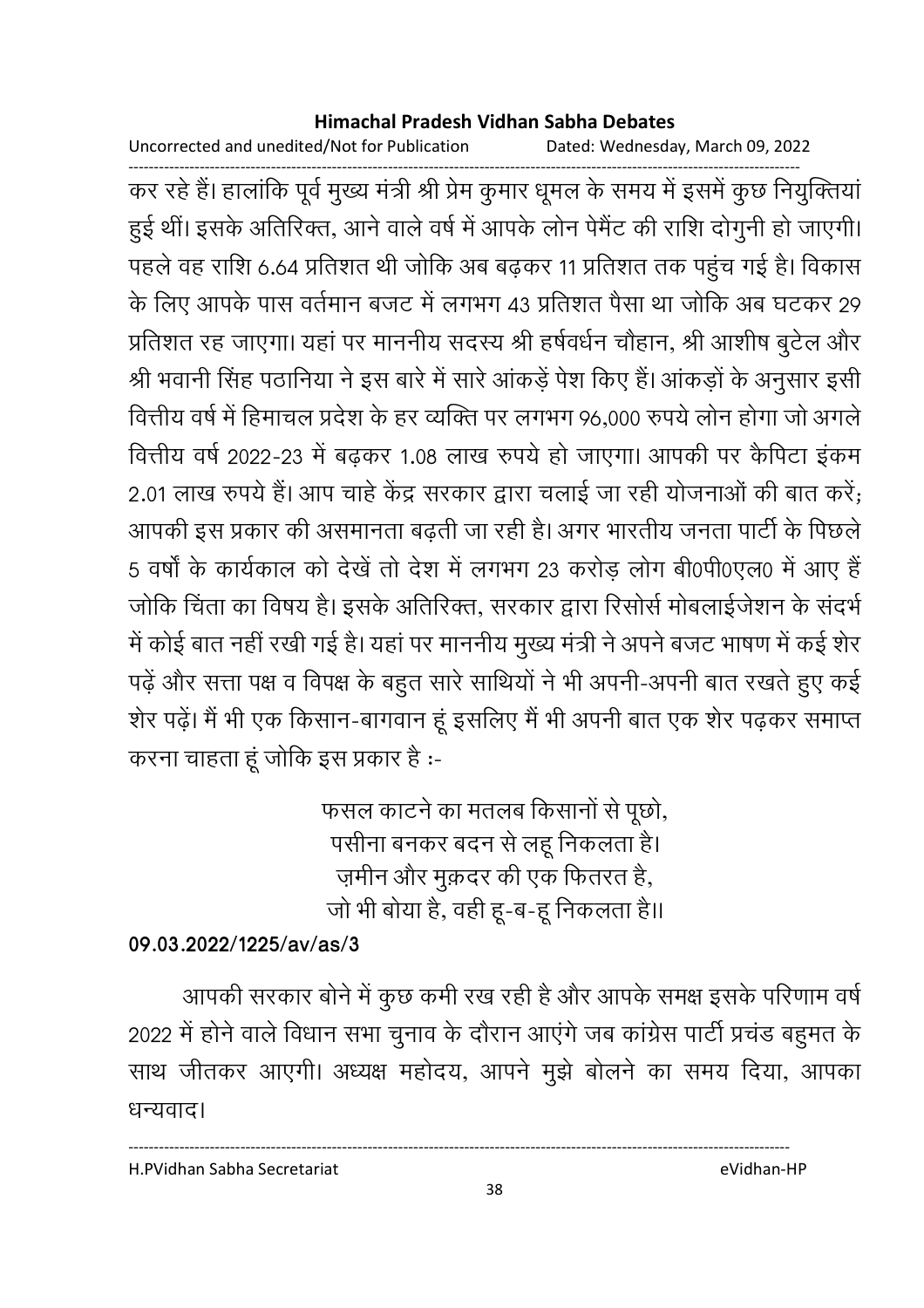समाप्त

**अध्यक्ष** : माननीय सदस्य, आपने निर्धारित समय के अदर अपनी बात समाप्त की है इसलिए आपका भी धन्यवाद। अब इस चर्चा में माननीय सदस्य श्री अरुण कुमार भाग लेंगे।

## श्री अरुण कुमार**टी सी द्वारा जारी**

## 09/03/2022/1230/टी0सी0वी0/डी0सी0/1

**श्री अरुण कुमार** : अध्यक्ष महोदय, 4 मार्च, 2022 को मुख्य मंत्री, श्री जय राम ठाकुर जी ने इस माननीय सदन में 5वां बजट रखा। इससे पहले भी चार बजट इस माननीय सदन में रखे हैं। प्रदेश के गरीब व वर्चित वर्गा को प्रतीक्षा होती है कि आने वाले बजट में मुख्य मंत्री जी उनके लिए क्या-क्या देने वाले हैं? मैं विपक्ष के माननीय सदस्यों के लिए कुछ पंक्तियां कहना चाहता हूं ?

# <u>फ़र्क बहु</u>त है तुम्हारी और मेरी राजनैतिक तालीम में, तुमने परिवावाद से सीखा है और मैने हालातों से।

अध्यक्ष महोदय, हमारे बुजुर्ग कहते थे कि सुबह का सपना सच होता है। आज सुबह मैंने सपना देखा कि विपक्ष से आधे सदस्य गायब हैं। आप लोग तो जागती आंखों से सपने देख रहे हैं। मैं तो यहां पर सीखने के लिए आया हूं और मुझे इन चार वर्षों में बहुत कुछ सीखने को मिला। मैंने मुख्य मंत्री जी के पांच बजटों का अध्ययन किया और पूर्व में रहे हमारे मुख्य मंत्री, स्वर्गीय श्री वीरभंद्र सिंह जी के बजटों का भी अध्ययन किया। आज उनके आशीर्वाद से बहुत-सारे लोग इस माननीय सदन (पक्ष/विपक्ष) में हैं। उनकी लोकप्रियता के कदमों पर चलकर आज मुख्य मंत्री, श्री जय राम ठाकुर जी इस माननीय सदन में हैं। मुझे वह समय याद है, जब श्री जय राम ठाकुर जी प्रदेश के मुख्य मंत्री बने और राजा वीरभंद्र सिंह जी के घर गए तथा उन्होंने उनके साथ प्रदेश के हालातों के बारे में चर्चा की। मैंने पिछले बजट का अध्ययन किया और पाया कि विपक्ष हमेशा बजट को नकारात्मक दृष्टि से देखता है। आज प्रदेश के जो हालात है, उनके अनुसार आज बहुत सारी योजनाए गरीब और वर्चित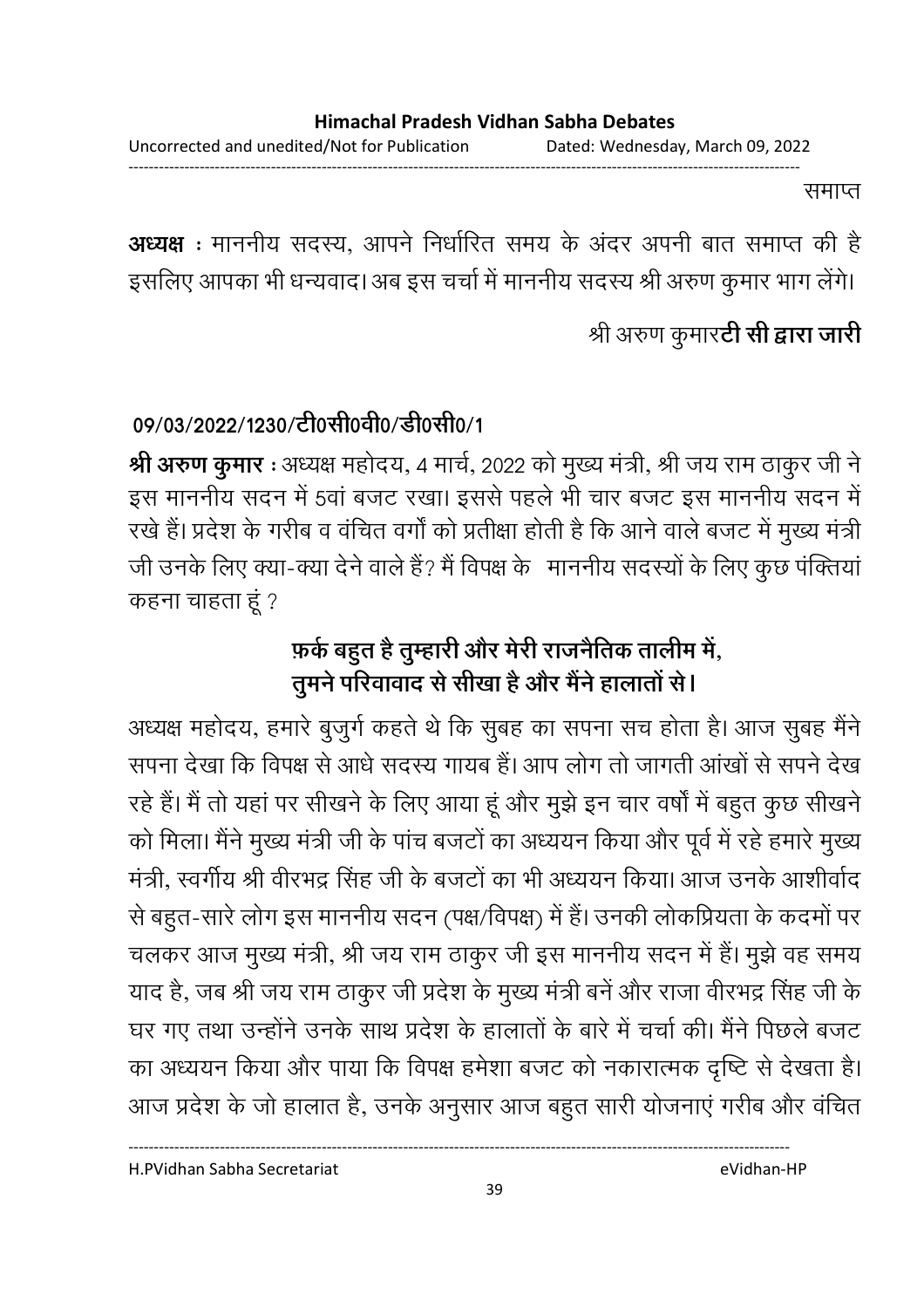Uncorrected and unedited/Not for Publication Dated: Wednesday, March 09, 2022

------------------------------------------------------------------------------------------------------------------------------------ वर्ग के लिए शुरू की गई है। विपरीत परिस्थितया होते हुए भी महिलाओं, बुजुर्गा और विकलांगजनों व समाज के सभी वर्गों के लिए सामाजिक सुरक्षा पेंशन की आयु सीमा 60 वर्ष की है। अगर आप आकड़ों पर जाएंगे तो आपको पता चलेंगा कि कितना अमाउंट बढ़ाया है। हर वह वर्ग जो इस बजट की प्रतीक्षा करता है चाहे वह कर्मचारी वर्ग है, चाहें वह हमारे बुजुर्ग हैं, चाहे पंयाचती राज संस्थाओं में प्रधान, उपप्रधान या पंच हैं, सभी हमारी तरह ही अपने-अपने क्षेत्र में सेवा देते हैं। राजा वीरभद्र सिंह जी के समय में आंगनबाड़ी कार्यकर्ताओं

## 09/03/2022/1230/टी0सी0वी0/डी0सी0/1

को मू0 2600 रुपये मिलता था। इन 5 वर्षों में मुख्य मंत्री जी ने उनका मानदेय मू0 9000 रुपर्य किया है। पिछले दो सालों में हिमाचल प्रदेश ही नहीं पूरा देश व दुनिया कोरोना वायरस की चर्पेंट में आई हैं। ऐसे समय में हम रिसोर्सिज कहा से पैदा करेंगे और प्रदेश को कैसे आर्थिक आधार पर मजबूत करेंगे? क्योंकि हिमाचल प्रदेश एक छोटा-सा प्रदेश हैं। इस प्रदेश के अंदर 70 प्रतिशत जंगल हैं।

एन0एस0 द्वारा जारी .....

09-03-2022/1235/NS/DC/1

श्री अरुण कुमार ........जारी

हमारी अर्थव्यवस्था कहां से होगी? कल श्री भवानी जी यहां पर बता रहे थे तो सून कर अच्छा लगा क्योंकि इन्होंने कंपनी में एम0डी0 के तौर पर काम किया है। इन्होंने यहां पर बताया कि उद्योगपति और बिजनसमैन उसी समय काम करता है। अगर इंडस्ट्री घाटे में चल रही हो तो वह मैन पावर कम कर देगा। उस विषय को श्री रविन्द्र कुमार जी ने कपाइल करके बताया। अध्यक्ष महोदय, सत्ता और राजनीति में ऐसा नहीं होता है। हम जिस काम के लिए इस सदन में बैठे हैं यहां पर ऐसा नहीं कर सकते हैं चाहे साधन हो या न हों। हमें उन वर्गों के लिए प्रयास करने हैं और ये करने ही पड़ेंगे। जो राजनीतिक हालात बनते जा रहे हैं और ये हालात पूरे देश के अंदर बने हुए हैं न कि हिमाचल प्रदेश में बने हुए

H.PVidhan Sabha Secretariat eVidhan-HP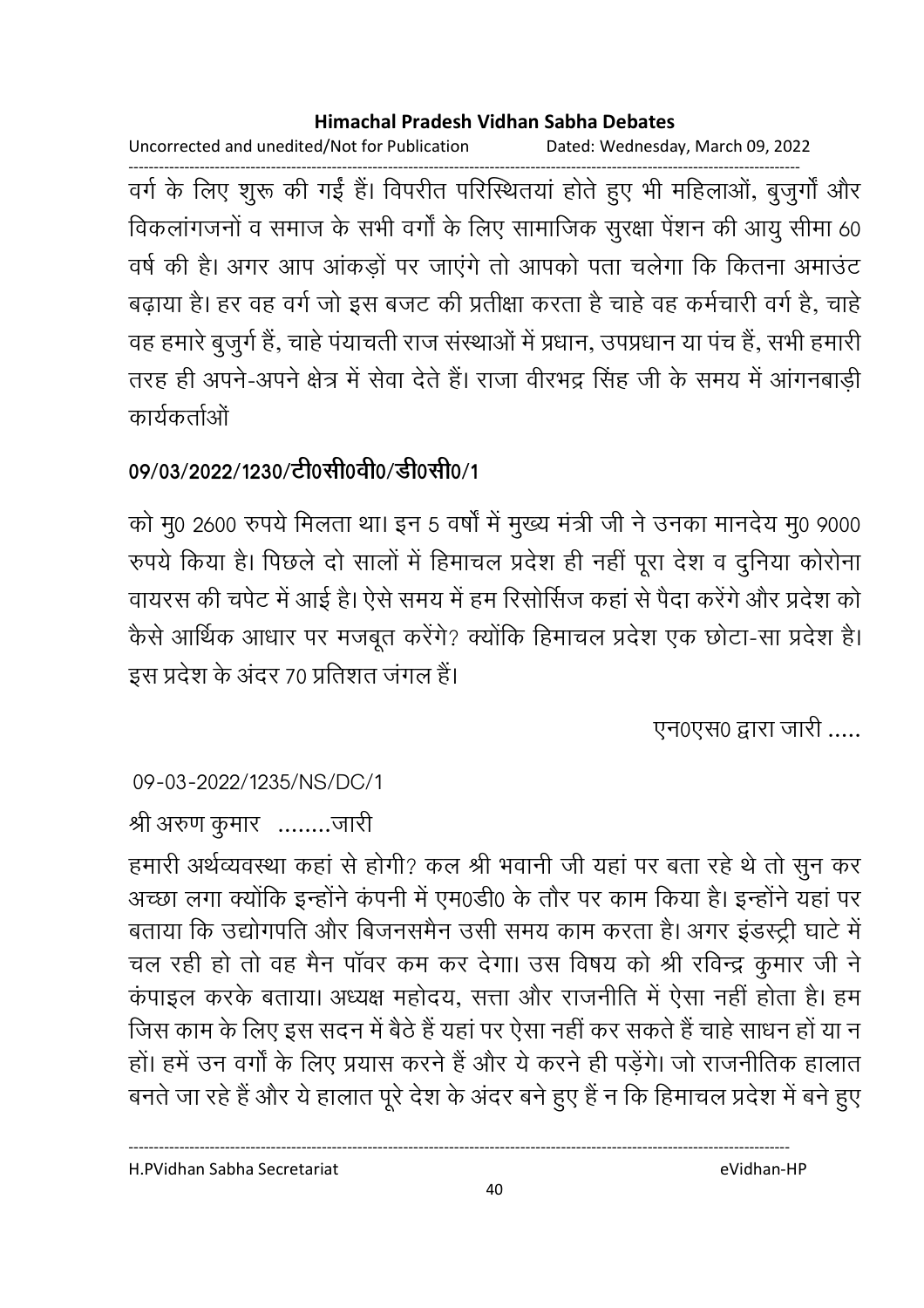Uncorrected and unedited/Not for Publication Dated: Wednesday, March 09, 2022

------------------------------------------------------------------------------------------------------------------------------------ हैं । लोगों ने बहुत सोच समझ कर हमें इस सदन में भेजा है और हम जिम्मेदार व्यक्ति हैं। मुझे इस सदन में आने का पहली बार सौभाग्य प्राप्त हुआ है। हमें यह सुनिश्चित करना चाहिए कि हम ऐसा कोई काम न करें जिससे कल प्रदेश को और आने वाली पीढ़ी को सकट पैदा हो। मुख्य मंत्री सभी का काम करना चाहते हैं। ये पहले मुख्य मंत्री है जो हर वर्ग की सुनते हैं और अपने अधिकारियों को आदेश करते हैं कि इनका समाधान करना है। मुख्य मंत्री जी ओ0पी0एस0 के बारे में सोच रहे हैं। अध्यक्ष महोदय, मुख्य मंत्री जी के पास हर वर्ग उम्मीद लेकर आता है। यहां तक कि विपक्ष के माननीय सदस्य भी मुख्य मंत्री जी के पास उम्मीद लेकर जाते हैं। हम लोगों को ऐसे मुख्य मंत्री सौभाग्य से प्राप्त हुए हैं। सारा प्रदेश इनके सरल स्वभाव के बारे में जानता है। इन्होंने हर व्यक्ति का काम करने की पूरी कोशिश की है और आगे भी करेंगे।

अध्यक्ष महोदय, यहां पर श्री मुकेश अग्निहोत्री जी , श्री जगत सिंह नेगी जी और श्री हर्षवर्धन चौहान जी ने जिस तरीके से इस बजट को बताया है तो यह बजट उस तरीके से नहीं हैं। आप ईमानदारी के साथ बताएं कि क्या आपके जो भी क्षेत्र है उनमें चार वर्षों के अंदर विकास नहीं हुआ? मैं आपको खुले मन से चैलेज करता हूं। मैं यहां पहली बार चुन कर आया हूं लेकिन आप लोग इतने लंबे समय से राजनीति में हैं और आज इतना समय व्यतीत हो जाने के बाद भी गांवों में पानी, बिजली की व्यवस्था और सड़कें नहीं हैं। हमने इन सब विषयों पर काम किया है।

09-03-2022/1235/NS/DC/2

आपकी सरकार के समय में 60 वर्षों के अंदर 7 लाख नलकों के कर्नेक्शन लगे हैं | और मुख्य मंत्री जी और जल शक्ति मंत्री के सहयोग से पूरे प्रदेश में नलकों के 8.35 लाख कनैक्शन्ज़ लगे हैं। अध्यक्ष महोदय, यहां पर पाइपों के बारे में कहा गया। मैं आपको कहना चाहूंगा कि पहले पाइपें बिछेंगी फिर नलके लगेंगे और उसके बाद पानी का प्रावधान होगा। पाइपें ऐसे ही नहीं डाली जा रही हैं। हमने भी एक वर्ष के अंदर चुनाव लड़ने हैं। अगर हम पानी पहुंचाएंगे तभी लोगों के पास जाएंगे। आप इसकी चिंता न करें। आपको मुख्य मंत्री जी और मंत्री जी का धन्यवाद करना चाहिए। मुझे पता है और मैं स्वयं चुनावों के दौरान श्री जी0 एस0 बाली जी के साथ 15 सालों तक रहा हूं। उनके पास जब चुनावों के दौरान लोग आते थे तो वे दो पाइपें उठा कर दे देते थे। आज गरीब लोगों को 25-30 पाइपें दी जा रहीं हैं। गरीब वर्ग इन पाइपों को देखता था और जिंदगी में सोच नहीं सकता था उन लोगों के

H.PVidhan Sabha Secretariat eVidhan-HP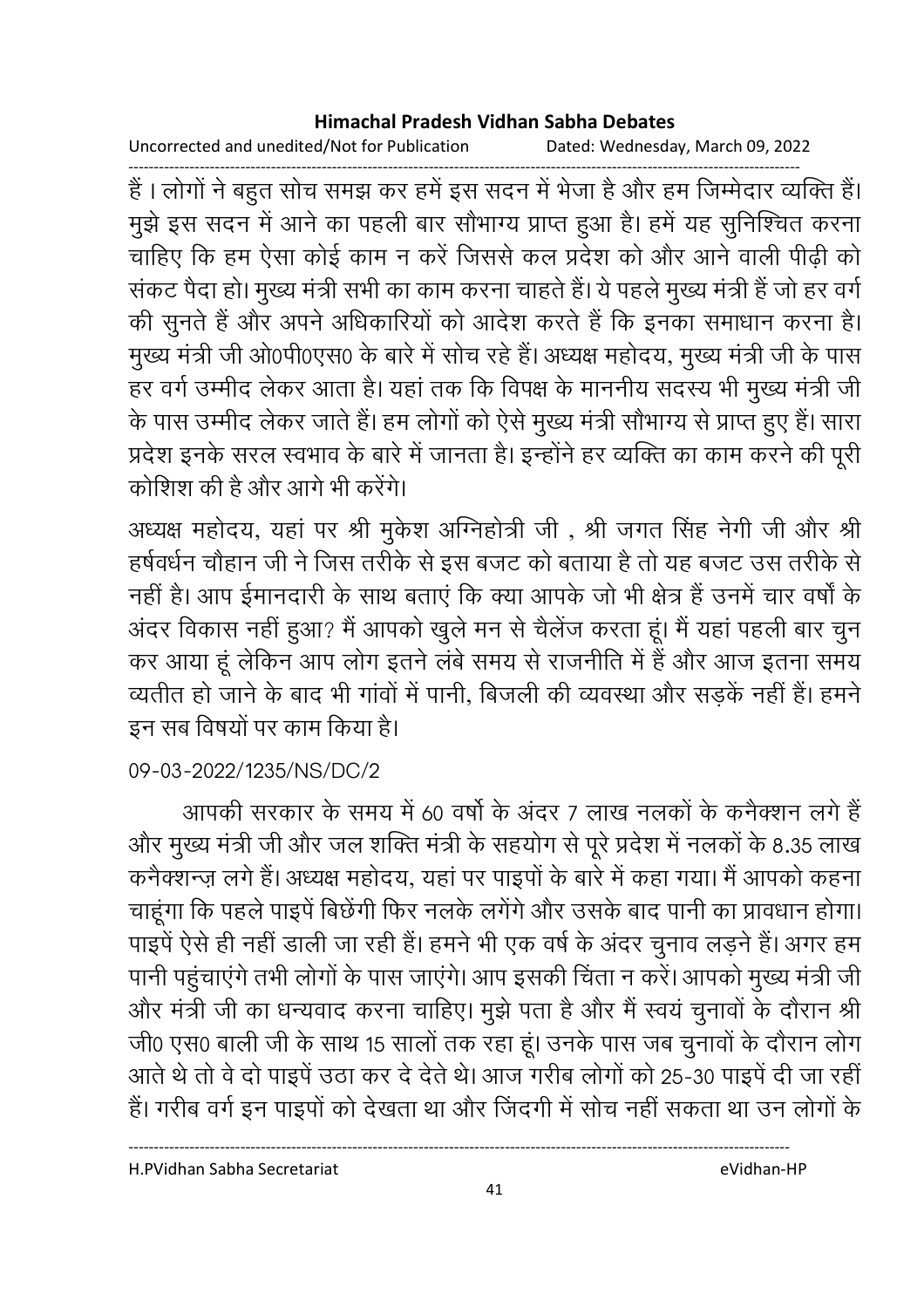Uncorrected and unedited/Not for Publication Dated: Wednesday, March 09, 2022

------------------------------------------------------------------------------------------------------------------------------------ घरों तक पाइपे पहुंचेगी। आज मुख्य मंत्री जी और मंत्री जी के आशीर्वाद से ये संभव हुआ हैं। पाइपों की फिटिंग का सारा मटीरियल सरकार ने मुहैया करवाया है। इस प्रकार के कई विकास के काम हो रहे हैं। कांग्रेस की सरकार ने 60 सालों में कोई काम नहीं किए हैं। अध्यक्ष महोदय, यहां पर बेरोज़गारी की बात कहीं गई है। मैं इसके कुछ आकड़े यहां पर रखना चाहूंगा जोकि विभाग के माध्यम से आए हैं। वर्ष 2011-12 में रिसेशन 08.39 लाख थी और इसमें इंप्लॉयमेंट 11,620 दी गई।

श्री आर0 के0 एस0 द्वारा जारी।

09.03.2022/1240/बी.एस./एच0के0/-1

## श्री अरुण कुमार जारी...

जो वर्ष 2012-13 था, उसमे 8,61,314 थी और हमारे समय में 8,82,269 हैं, जिसमें हमने 15-20 हजार नौकरियां दी हैं, इसके बावजूद कूछ नौकरियों के मामले कोर्ट में फंसे हैं। हम 30 हजार और लोगों को नौकरिया देने जा रहे हैं। आदरणीय वीरभद्र सिंह जी के समम के अंतिम बजट में आपने 150 करोड़ रुपए बेरोजगारी भत्ते के लिए रखे थे और उसमें कहा कि आप 1500 रुपए के हिसाब से बेरोजगारों को भत्ता देंगे। उस वक्त 12 लाख से ऊपर प्रदेश में बेरोजगार थे अगर अपनी घोषणा के हिसाब से आप पैसा देते तो आपको 84 करोड़ 85 लाख रुपया एक महीने में देना पडना। आप कहां पर लोगों को भ्रमित करते हैं। अगर आप 12 लाख बेरोजगारों को भत्ता देते तो 120 करोड़ रुपया एक महीने में चला जाना था। हमने इंवेस्टर मीट की उसके अन्दर जो ग्राउंड ब्रेकिंग हुई उसमें हमारे 703 एम0ओ0यू0 साइन हुए हैं और इसमें हमारे एक लाख 98 हजार नौजवानों को नौकरी मिलनी थी, आज आप सरकारी सैक्टर में इतना रोजगार नहीं दें सकते हैं। आप लोगों को गुमरा मत कीजिए। हमें हर हाल में प्राइवेंट सैक्टर की तरफ जाना पड़ेगा। हमने ये सारे आकड़े आदरणीय मुकेश जी को दें दिए हैं, आप इसे पढ़ें कि आपके समय में क्या था। अभी समय की कमी है, क्योंकि आंदरणीय मुख्य मंत्री जी ने आज विस्तारपूर्वक आपको सारी चीजे बतानी है। आप फिजूलखर्ची की बात करते हैं, आपने मुख्य मंत्री जी के बजट को सरकारी कार्यक्रम बताया हैं। मैं आपके कार्यकाल की बात करना चाहता हूं। आपकी जिला ऊना में दिनाक 25.6.2015 को रैली हुई, उसमें 501 बर्स गई, उसका साढ़ें पांच करोड़ रुपए बना, दिल्ली में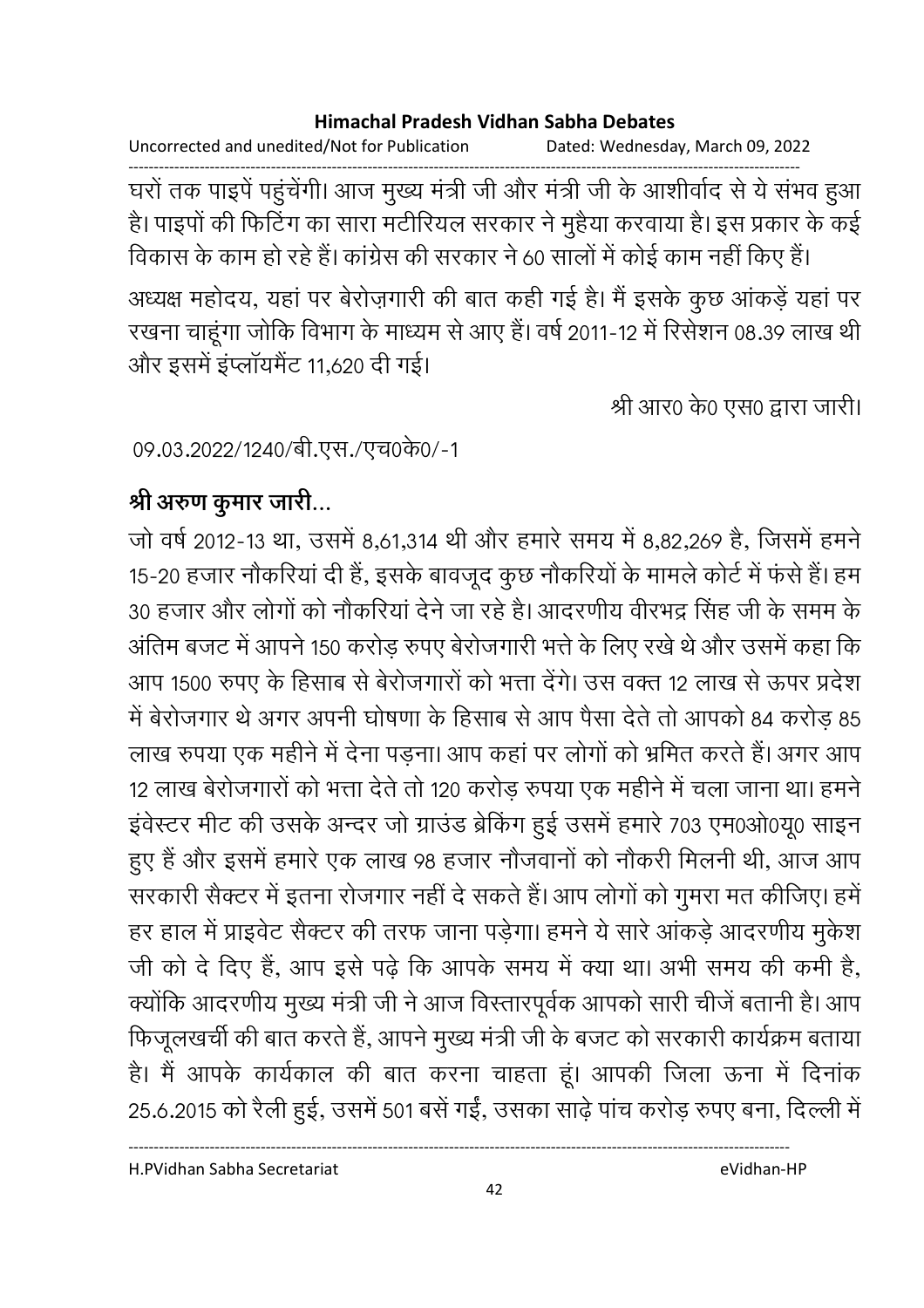Uncorrected and unedited/Not for Publication Dated: Wednesday, March 09, 2022

------------------------------------------------------------------------------------------------------------------------------------ आपकी बसें बईं, उसमें आपका दो लाख 56 हजार 614 रुपए बना, टोटल आपके 9,79,04,031 रुपए बर्ने, जिसमें आपने कितने पैसे दिए? आठ करोड़ 50 हजार रुपया दिया। और अभी तक आपने 12 लाख 54 हजार रुपया सरकार को देना था। आपने चैक दिया, कांग्रेस पार्टी चैक देती है और वह चैक आपका वाउस हो जाता है। आप झूठा चैक सरकार को दे रहे हैं। मण्डी में 7 अक्तूबर, 2017 को आदरणीय राहुल जी आए थे, वे तो कोई केन्दीय मंत्री नहीं थे।

```
अध्यक्ष : माननीय सदस्य कृपया समाप्त करें।
```

```
09.03.2022/1240/बी.एस./एच0के0/-2
```
<mark>श्री अरुण कुमार</mark>: जिसमें 72,12,617 रुपए आपने देने थे, वह आपने नहीं दिए। अभी हाल हीं मैं मुख्य मंत्री जी का धन्यवाद करना चाहूंगा कि इन्होंने वह पैसा जमा करवाया है।

# चलो आज थोड़ा सा मुस्कुराया जाए, बिना माचिस के कुछ लोगों को जलाया जाए॥

इस प्रदेश के अन्दर आज जो परिस्थितियां बनी हैं, उन परिस्थितियों के लिए कांग्रेस पार्टी पूरी तरह से जिम्मेवार है। आज अगर देश और प्रदेश में बेरोजगार रोजगार की तलाश में भटक रहा है तो वह आपकी वजह से हैं। आज आप उनकी चिंता कर रहे हैं। आप सबसे लम्बे समय तक सत्ता में रहे हैं। आपने इस देश को दोनों हाथों से नहीं लूटा होता तो प्रदेश की दशा कुछ और होती। मैं आपको मोटा-मोट आंकड़ा बताना चाहता हूं। आपने 6,99,92,4,000 करोड़ रुपए का घपला किया है, आपने - मोर्ट-मोर्ट घपले किए हैं। मैं -आपको ये दस्तावेज दे दूँगा और इसमें लिखा है कि कांग्रेस के किन-किन नेताओं ने घपले किए हैं।

श्री एन0 जी0 द्वारा जारी...

H.PVidhan Sabha Secretariat eVidhan-HP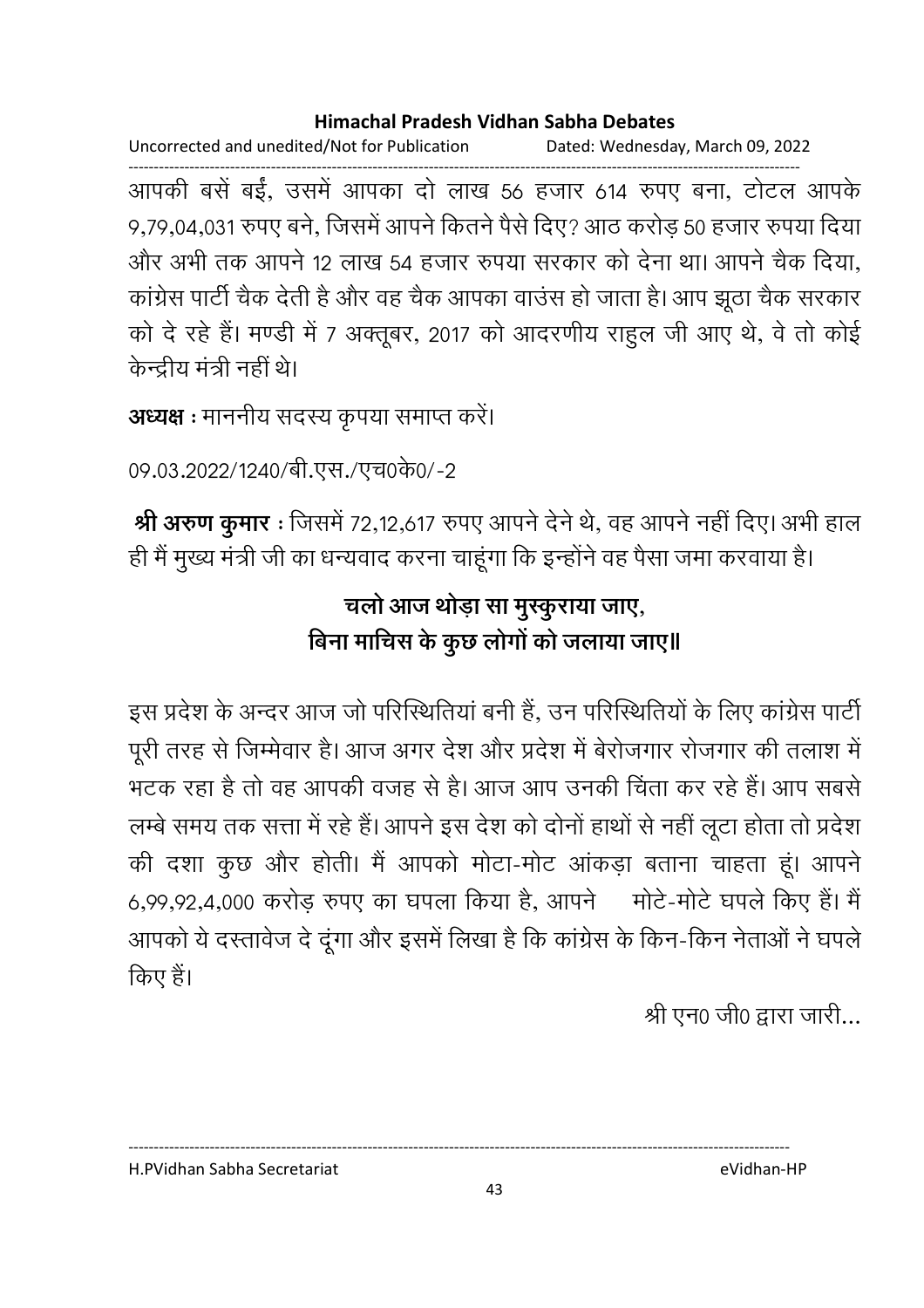Uncorrected and unedited/Not for Publication Dated: Wednesday, March 09, 2022 ------------------------------------------------------------------------------------------------------------------------------------

09-03-2022/1245/एच.के.-एन.जी. /1

श्री अरुण कुमार ..... जारी

आप के नेताओं ने लगभग 7 लाख करोड़ रुपये के घोटाले किए हैं।

**अध्यक्ष**: माननीय सदस्य अब वाइंडअप कर दीजिए। विपक्ष के माननीय सदस्य ने अच्छी शूरूआत करते हुए अपनी बात को केवल 15 मिनट में पूरा किया था। अभी बोलने वालों की लम्बी सूची है और माननीय मुख्य मंत्री जी ने 4.00 बजे इस चर्चा का उत्तर भी देना है। अब बहुत हो गया, अब वांइडअप कर दीजिए।

**श्री अरुण कुमार** : अध्यक्ष महोदय, मैं कहना चाहता हूं कि :-

औकात नहीं है आख से आख मिलाने की, और बात करते हैं हमारा नाम मिटाने की। समय गूगा नहीं बस मौन हैं, वक्त आने पर बता देगा, किसका कौन है। ऐसा अब और नहीं होगा कि वे दिल लगाकर हमारे दिलों से खेलते रहें. हम सिर झूकाकर हर सित्तम को झेलते रहें।

मेरा विपक्ष के लोगों को कहना है कि आप लोग जितना मंजी जुमलेबाजी की बातें करतें रहें।

**अध्यक्ष** : माननीय सदस्य अब बहुत हो गया है। सभी के लिए समय निर्धारित है। यदि आप ज्यादा समय लेंगे तो विपक्ष के माननीय सदस्य भी ज्यादा समय देने की बात करेंगें। माननीय सदस्य आधा मिनट में अपनी बात वाइंडअप कर दीजिए।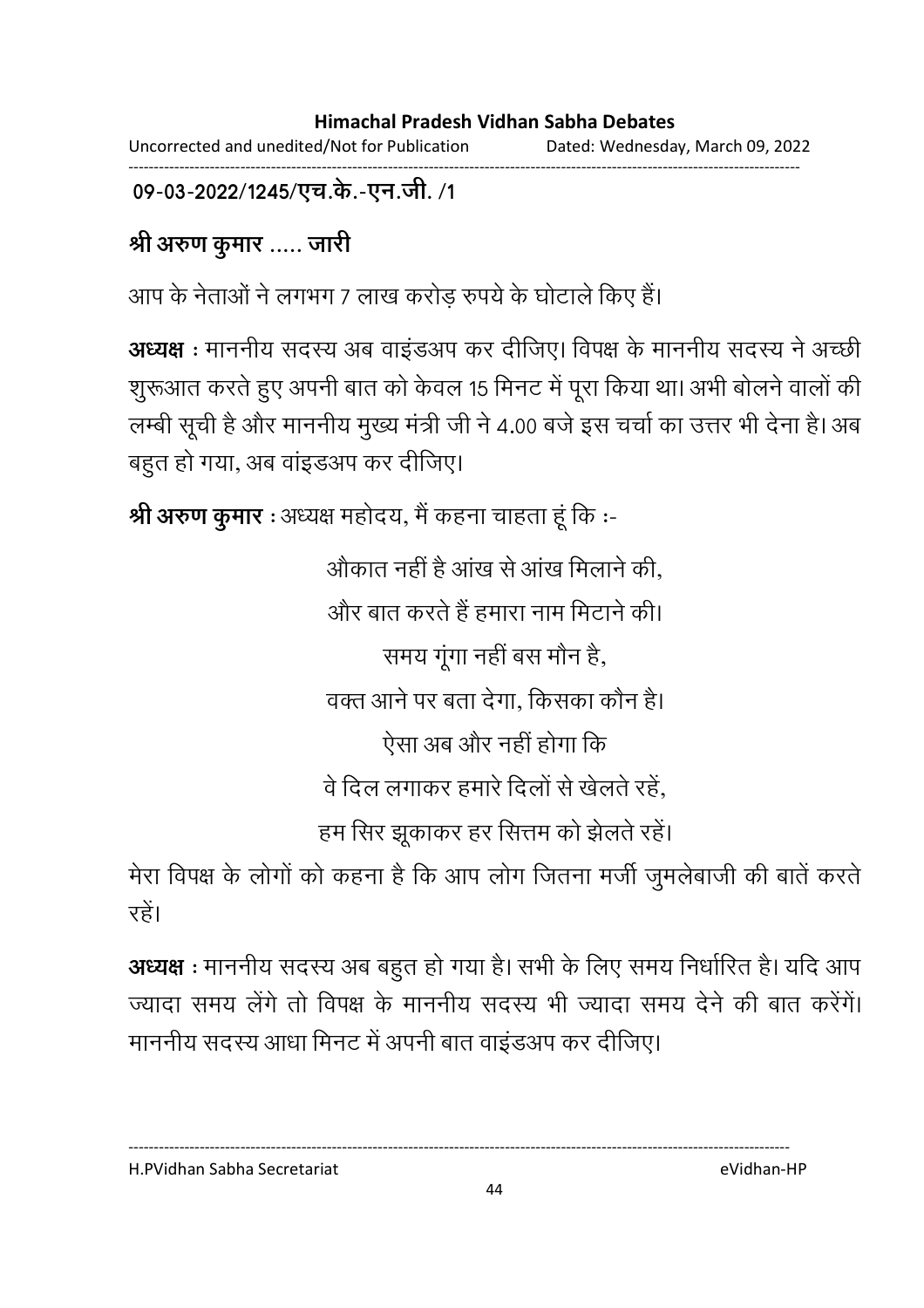### 09-03-2022/1245/एच.के.-एन.जी. /2

**श्री अरुण कुमार** : अध्यक्ष महोदय, मैं विपक्ष के लोगों के लिए बहुत सारे कांगज़ लेकर आया था। यहां पर माननीय श्री मुकेश अग्निहोत्री जी ने बहुत सारी बातें की हैं। ...व्यवधान... मैं आपको दिखा रहा हूं कि (न्यूज़ कटिंग दिखाते हुए) यह वर्ष-2003 में आपके द्वारा किया गया कडक्टर भर्ती घोटाला है। आप लोगों ने ऐसे बस अड्डे नीलाम कर दिए जिनसे एक करोड़ रुपये प्रति माह पैसा आता था और आपने उन्हें 40 लाख रुपये में नीलाम कर दिया। ...व्यवधान... माननीय सदस्य श्री रोहित ठाकुर जी आपके तो नेता भी इटली से आते हैं और सेब के पौधे भी इटली से आते थे। मुझे यदि बोलने के लिए पांच मिनट का समय और देंगे तो मैं सेब के ऊपर भी बता सकता हूं। प्रदेश में एंटी हेलनेट माननीय प्रो0 प्रेम कुमार धूमल जी लेकर आए थे। …व्यवधान… मैंने बहुत स्टर्डी की है और मैं आप लोगों की हर बात का जवाब देने के लिए तैयार हूं। मैं जो भी बोलूगा तथ्यों सहित बोलूगा। मेरे जिले में कांगड़ा से लेकर बरोट तक का आलु चिप्स फैक्टरी में जाता है। लेकिन मैंने आपके नेता की आलु से सोना बनाने वाली बात सुनी तो मैं थोड़ा रुक गया कि अब चिप्स फैक्टरी में आलु क्यों भेजना, अब तो सनि के लिए भेजेंगे। …व्यवधान… बजट के लिए तो आपको पूरी किताब दे दी है।

अध्यक्ष : माननीय सदस्य श्री अरुण कुमार जी कृपया अपनी बात आधे मिनट में समाप्त कीजिए।

**श्री अरुण कुमार** : अध्यक्ष महोदय, मैं विपक्ष के लोगों को एक अतिम बात कहना चाहता हू कि :-

> कब्र पर बैठा हूँ अब्र होकर, जमीन भी मिली तो गज होकर. ख्वाहिश तो थी आसमां होने की. पर आसमां भी मिला तो सफेद कफन होकर।

H.PVidhan Sabha Secretariat eVidhan-HP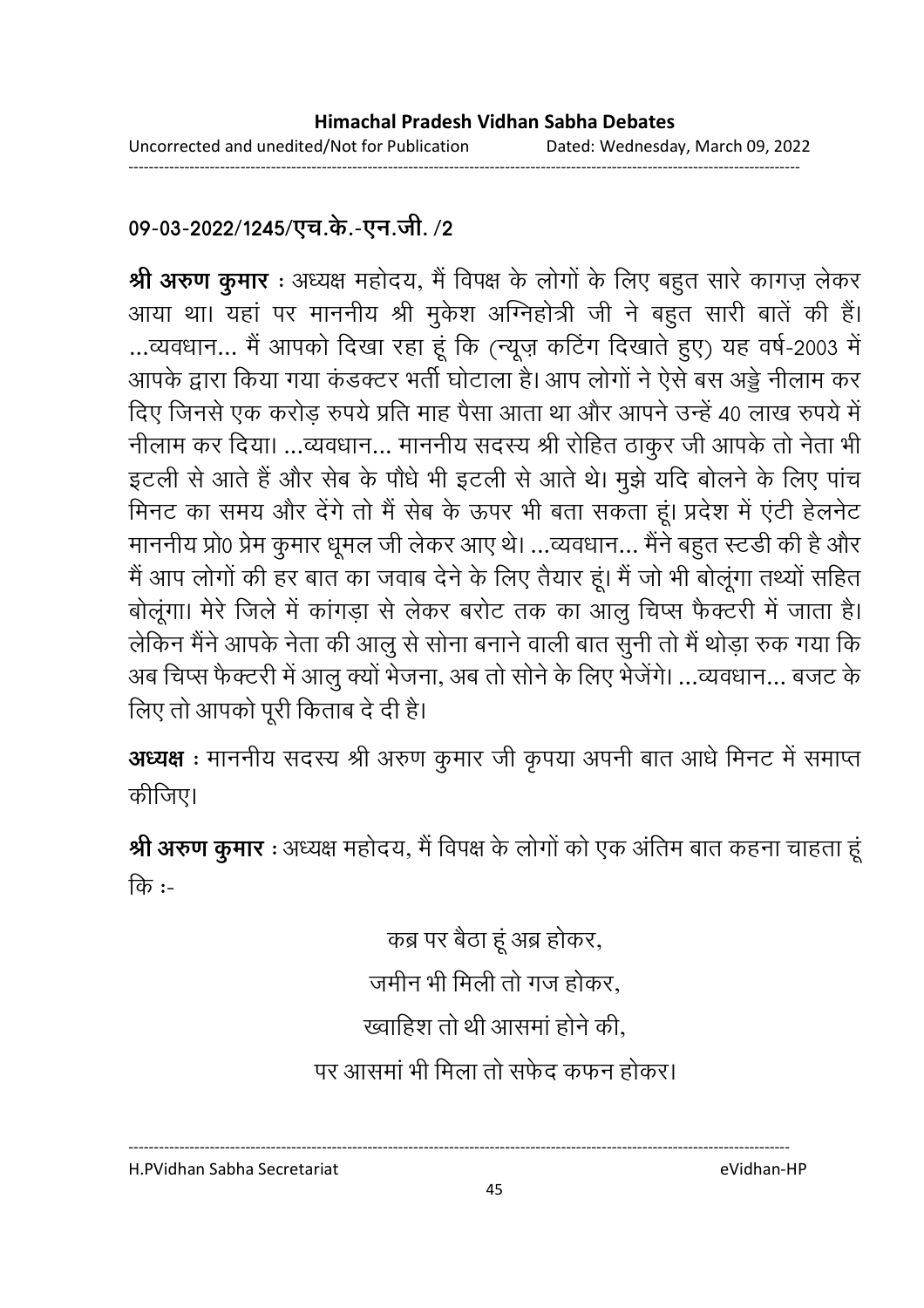Uncorrected and unedited/Not for Publication Dated: Wednesday, March 09, 2022 ------------------------------------------------------------------------------------------------------------------------------------

### 09-03-2022/1245/एच.के.-एन.जी. **/3**

आप लोग जो जागते हुए स्वपन देख रहे हैं वे कभी भी पूरे नहीं होंगे। अध्यक्ष महोदय, आपने मुझे बोलने का समय दिया और इस माननीय सदन में सभी ने मेरी बातें बहुत अच्छे तरीके से सुनी, मैं सभी का धन्यवाद करता हूं। इस प्रदेश की आर्थिक स्थिति को मजबूत करने के लिए यदि विपक्ष के लोग सुझाव देंगे तो अच्छा होगा। आप लोग इस बजट की प्रशंसा अपने दिल से तो कर रहे हैं लेकिन आप अपने मुख से भी इसकी प्रशंसा करेंगे तो

बेहतर होगा। अध्यक्ष महोदय, मैं इस बजट का पूरी तरह से समर्थन करता हूं। धन्यवाद। समाप्त/-

**अध्यक्ष** : अब इस चर्चा में माननीय सदस्य श्री इन्द्र दत्त लखनपाल जी भाग लेंगे।

श्री इन्द्र दत्त लखनपाल ....श्री जे.एस. द्वारा जारी.........

**09.03.2022/1250/JS/YK/1**

**श्री इन्द्र दत्त लखनपाल (बड़सर):** अध्यक्ष महोदय, वर्ष 2022-23 के लिए माननीय मुख्य मंत्री महोदय ने जो बजट अनुमान यहां पर प्रस्तुत किए, उसमें सामान्य चर्चा में बोलने के लिए मैं भी अपने आपको शामिल करता हूं। आपने बोलने का समय दिया, आपका बहुत-बहुत धन्यवाद।

अध्यक्ष महोदय, बजट सत्र पर काफी लम्बी चर्चा हो गई है। यह चर्चा 3-4 दिन से लगातार चली है। एक अनुमान था कि सत्ता पक्ष की ओर से जो बजट चुनावी वर्ष में प्रस्तुत होना है, वहीं देखने को मिलेगा। अगर देखा जाए तो इस बजट में कोई नया नहीं है। पिछले बजट में माननीय मुख्य मंत्री जी ने "नई राहें नई मंजिलें योजना" चलाई थी। उस सन्दर्भ में मैं यही कहना चाहूंगा कि सत्ता पक्ष के लोग नई मंजिलों की ओर बढ़े लेकिन वे राहों में भटक गए और वापिस वहीं पहुंच गए। उनको न कोई मंजिल मिली न कोई राह मिली। दूसरे, आज

----------------------------------------------------------------------------------------------------------------------------------

46

H.PVidhan Sabha Secretariat eVidhan-HP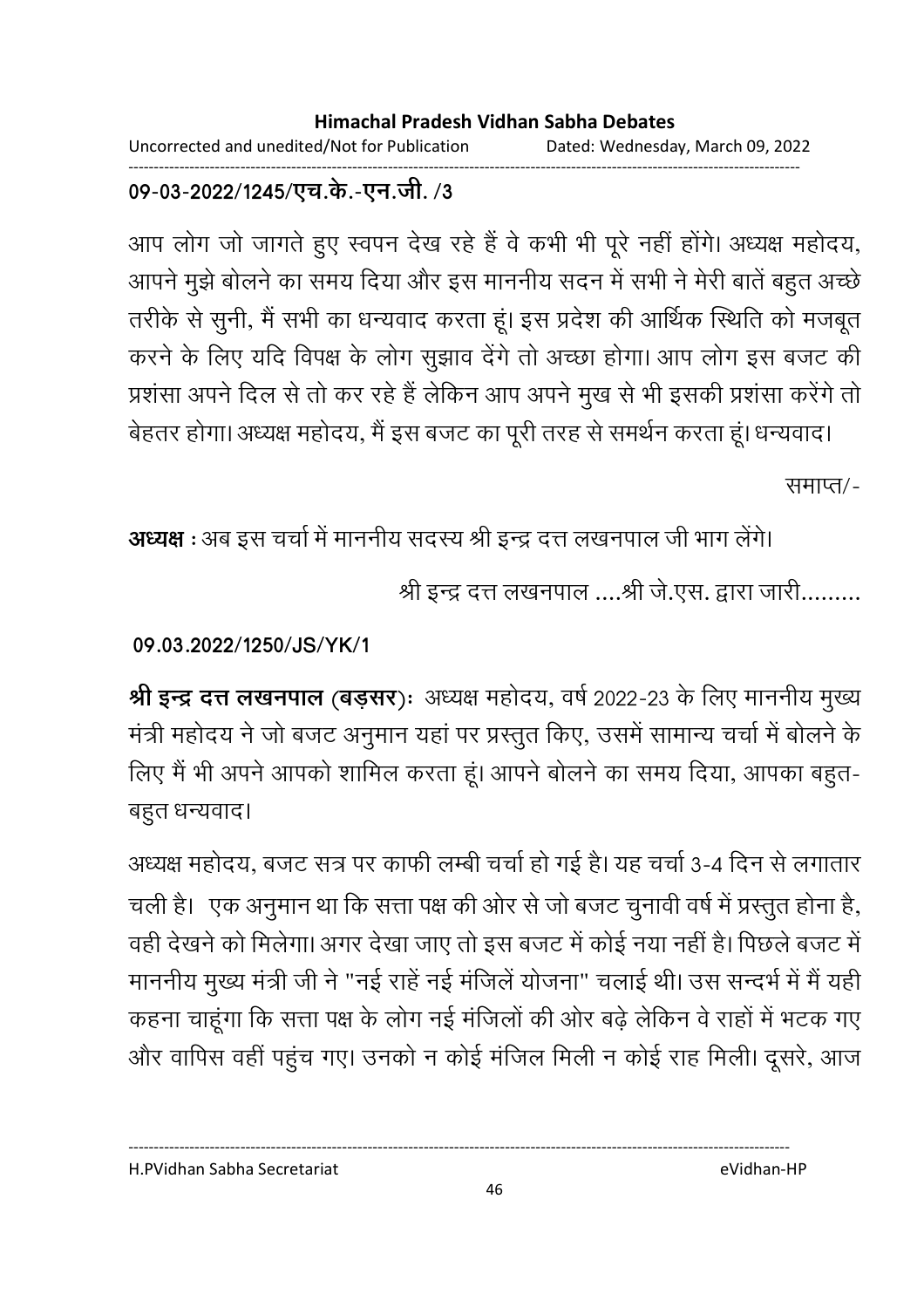Uncorrected and unedited/Not for Publication Dated: Wednesday, March 09, 2022 ------------------------------------------------------------------------------------------------------------------------------------

अरुण कुमार जी बड़े जोर-जोर से बोल रहे थे, राष्ट्रीय और प्रादेशिक बात इन्होंने यहां पर कही। इस सन्दर्भ में मैं इतना ही कहना चाहूंगा कि:-

# सियासत इस कंदर आवाम पे एहसान करती हैं, पहले आंखें छीन लेती है, फिर चश्में बांटती है।

यह आप लोगों का काम है। मैं शायर तो नहीं हूं। माननीय मुख्य मंत्री महोदय ने पिछले चार वर्षों में बजट भाषणों में इतने शेर बोल दिए कि ये सदन चर्चा/परिचर्चा का सदन न होते हुए शेरो-शायरी की गोष्ठी हो गया। शेरो-शायरी से इस प्रदेश की जनता का भला होने वाला नहीं हैं। ये सारे शैर ही गातें रहेंगे, क्या करें जब खाने को नहीं मिलेगा,नौकरी नहीं मिलेगी तो शेर ही गुनगुनाएंगे।

माननीय अध्यक्ष जी, मैं यहां पर ज्यादा बात नहीं करूंगा क्योंकि समय भी कम है। बजट में आपने कुछ अच्छी चीजें दी हैं, उनका हम स्वागत करते हैं। विधायक निधि आपने बढ़ाई, उसके लिए धन्यवाद। लेकिन विधायक निधि आपने जिस रेशों से बढ़ाई है, आज महंगाई कहा पर पहुंच गई है? हम सब लोग यहां पर विधायक है,

## **09.03.2022/1250/JS/YK/2**

आप लोग भी विधायक हैं। हमारी जिम्मेदारियां भी जनता के प्रति बहुत होती हैं। आप देखिये पीछे कोविड काल में हमारा जो नुकसान हुआ, हमारी विधायक निधि जारी नहीं हुई और जो हमारे अधूरे काम पड़े हुए हैं, उन अधूरे कामों के लिए हम लोगों ने और आप लोगों ने पैसा आबंटित करना है, क्या वे काम अब पूरे हो जाएंगे? आपने एक वर्ष के अन्दर 2 करोड़ रुपये देने हैं। ज्यादा-से-ज्यादा चुनावी वर्ष में हमें दो किश्तें ही मिल पाएंगी। आप एकमुश्त में इस राशि को जारी कर दें। अप्रैल माह में सरकार घोषणा करें, अधिसूचना जारी करें कि जो भी विधायक निधि दी गई है वह अप्रैल में मिल जाएंगी ताकि जो हमारें अधूरे काम पड़े हुए हैं, जिनको हमने पैसे दिए हुए हैं। कोई महिला मण्डलों के भवन है, कोई सामुदायिक भवन हैं, कोई शमशानघाट हैं, कोई अधूरी सड़कें पड़ी हुई हैं और ग्रामीण सड़कें हैं, उनके काम पूरे हो सकें। मैं समझता हूं कि यह कम-से-कम 3 करोड़ रुपये तक होना चाहिए था। जिस प्रकार से हमारे जो काम चले हुए हैं और जिस प्रकार से

H.PVidhan Sabha Secretariat eVidhan-HP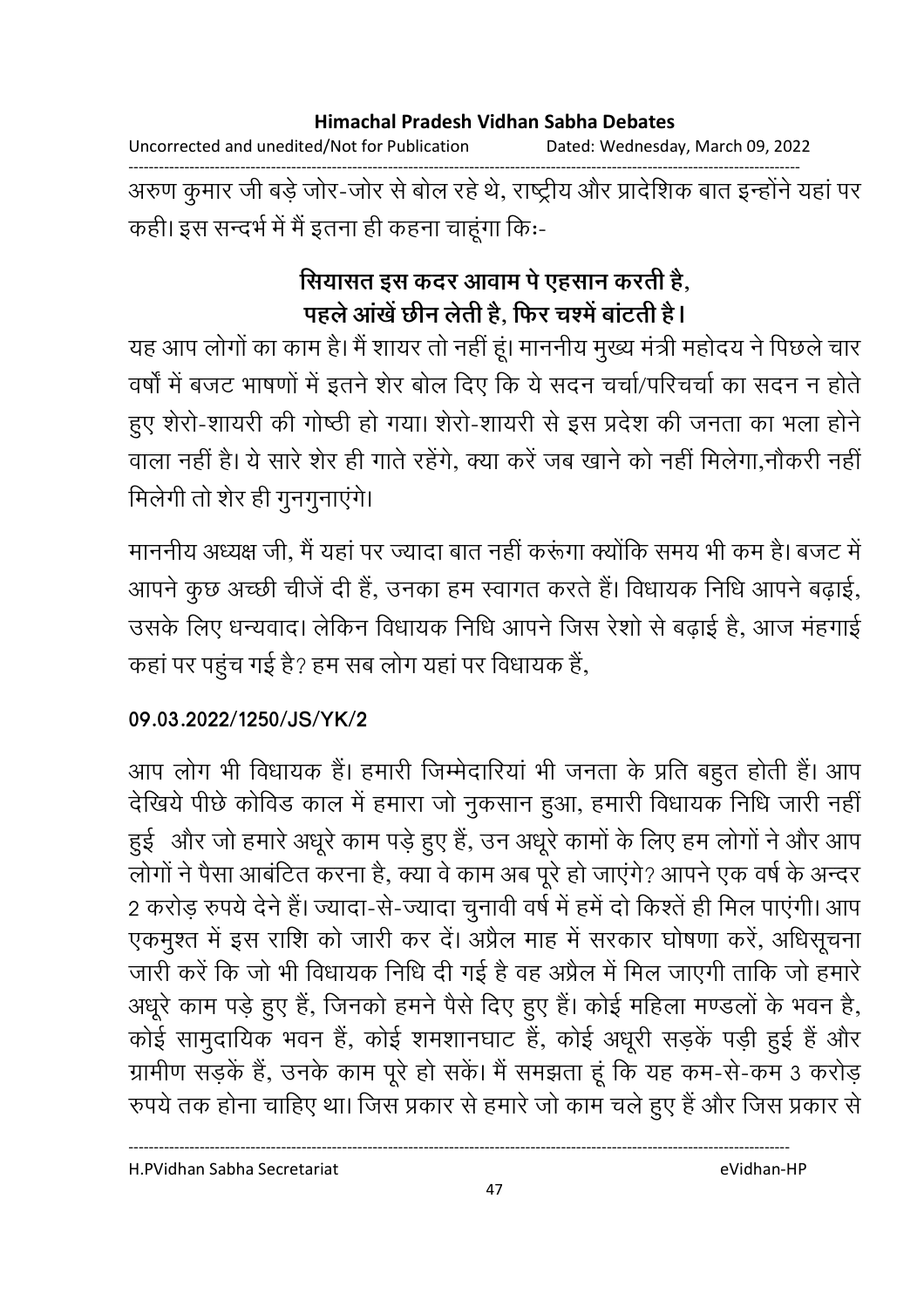Uncorrected and unedited/Not for Publication Dated: Wednesday, March 09, 2022

------------------------------------------------------------------------------------------------------------------------------------ अभी रूस और यूक्रेन का युद्ध चला हुआ है, उससे आप लोगों को तो बहाना हो गया कि अब तेल मंहगा हो जाएगा, मंहगाई हो जाएगी। अब तो सब कुछ ही मंहगा हो जाएगा। तब तों यह पैसा किसी भी काम नहीं आएगा। इस बारे में आपको गम्भीरता से चर्चा करनी चाहिए और इसको और ज्यादा बढ़ाए जाने की कोशिश की जानी चाहिए। अगर आप इसे 3 करोड़ नहीं करना चाहते तो कम-से-कम इसे ढाई करोड़ तक करें। दूसरे, आपने हमारी ऐच्छिक निधि बढ़ाई, उसके लिए भी हम आपको बधाई देते हैं और आपका धन्यवाद भी करते हैं। आपने 12 लाख रुपये किए, ये भी कम हैं। वैसे तो जितनी मज़ी बढ़ाते जाओं इच्छा पूरी नहीं होती लेकिन व्यवहारिक समस्या क्या है? आपने देखा होगा और हम तो रोज़ ही | देखते हैं कि इतने लोग बीमार हो रहे हैं, उनमें सबसे ज्यादा कैंसर के पेशैंट हैं। उनके %" !-! " \$
 ह A   @-P
@ '}
 जा रहे हैं।

श्री एस.एस. द्वारा जारी----

**09.03.2022/1255/SS-YK/1**

## <u>श्री इन्द्र दत्त लखनपाल क्रमागत ः</u>

किसी को पैरालाइज हो रहा है। उनके अभिभावक जो गरीब होते हैं या उनके साथ परिवार के सदस्य होते हैं वे हमारे पास आते हैं तो हम उनको मात्र 10 हजार से 20 हजार रुपया दे पाते हैं। इसलिए मैं चाहता हूं कि हमारी ऐच्छिक निधि 20 लाख रुपये तक होनी चाहिए। इसमें और भी बहुत से काम समेंटे जाते हैं। कोई मंदिर, खेल मैदान या व्यक्तिगत रिटेनिंग वाल के लिए पैसा मांगता है तो वह पैसा कम पड़ता है।

अध्यक्ष महोदय, दूसरी जितनी भी सर्विधाएं आपने यहां पर दी है चाहे आगनबाड़ी कार्यकर्ताओं, आशा वर्कजे, पंचायत चौकीदारों, जल शक्ति विभाग के अंदर पैरा फीटर्ज, पम्प आपरेटर, वाटर कैरियर और वाटर गार्ड इत्यादि की दी; वे सुविधाए नाममात्र है। अगर आप पूरा बजट देखें तो जो एलोकेशन आपने बजट की है उसमें सारा बजट आपने। काट दिया है। हमारी स्कीमों के लिए बजट के अदर जो पहले प्रावधान थे उनसे आपने

H.PVidhan Sabha Secretariat eVidhan-HP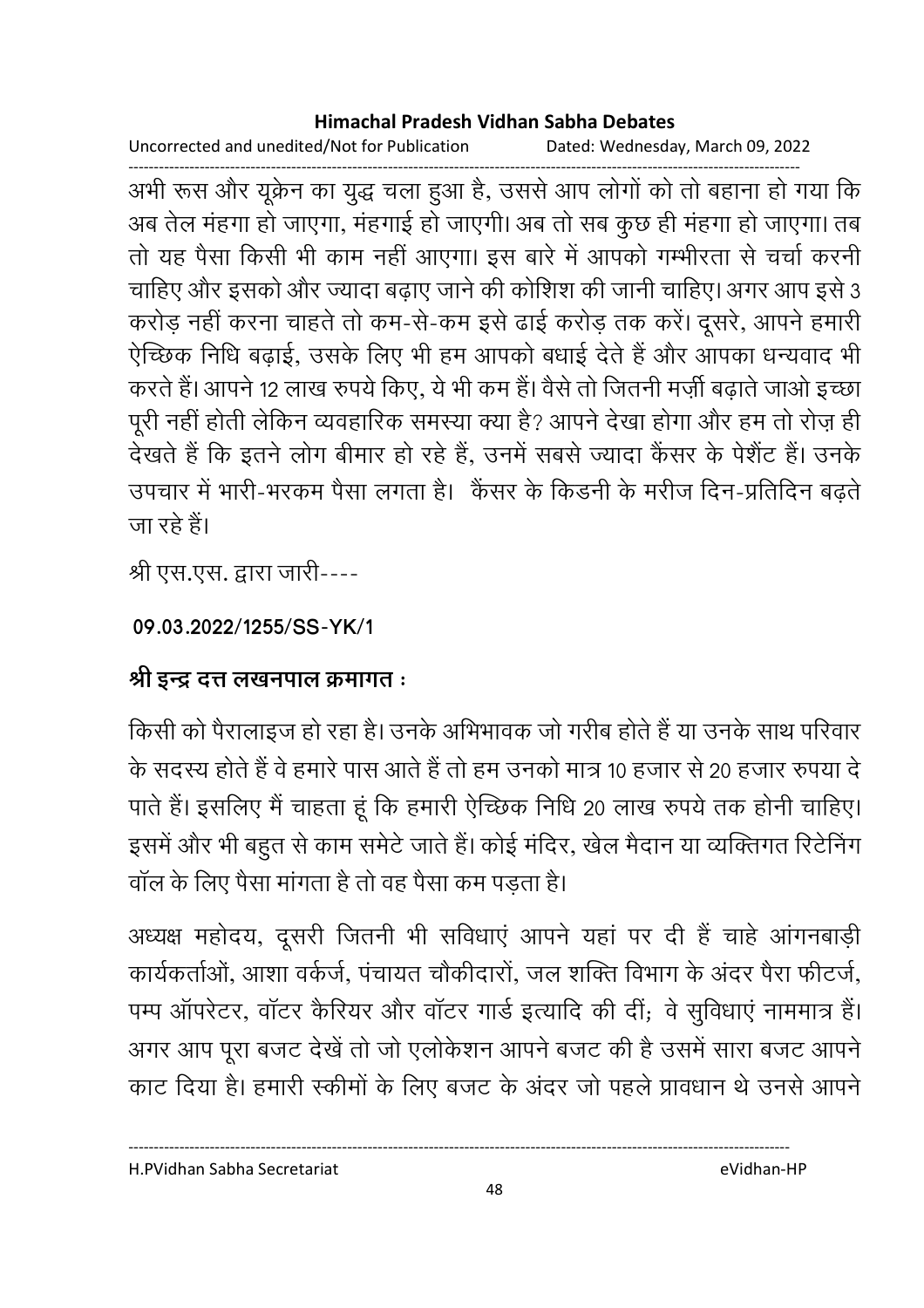Uncorrected and unedited/Not for Publication Dated: Wednesday, March 09, 2022

------------------------------------------------------------------------------------------------------------------------------------ सारा पैसा काट करके इस तरफ को बढ़ा दिया। फिर आपने बजट में नया क्या किया? आपकी डबल इजन की सरकार है इसलिए होना यह चाहिए था कि आप कोई स्पेशल बजट या पैकेज दिल्ली से लाते तब तो हम आपको मानते। जो आपने यहां पर बजट प्रस्तुत | किया है उसमें आपने सारी स्कीमों में जहां हमें 1 लाख रुपया बजट मिलता था वहां 25 हजार रुपये दे दिए। जिस स्कीम के लिए 1 करोड़ रुपया मिलना चाहिए था वहां 25 लाख रुपये कर दिए। जहां 25 लाख रुपये मिलने थे वहां पर 5 लाख रुपये कर दिए। अगर आप इस सारे बजट को पढ़ेंगे तो आपको पता लगेगा कि जो आपने प्रावधान किए हैं वे कम हैं। जनता की वाहवाही लूटने के लिए जो आपने कुछ घोषणाएं की हैं उसमें एक तरफ आपने बजट बढ़ा दिया और दूसरी तरफ कम कर दिया है। बाकी इस बजट में कोई नई बात नहीं | हैं। केन्द्र सरकार से आप क्या लेकर आ रहे हैं उसकी इसमें कोई चर्चा नहीं है। जल शक्ति मंत्री जी सामने बैठे हैं और अभी अरुण कुमार जी बड़े जोर से बोल रहे थे कि हमने 7 लाख नलके लगा दिए। आपको इसके लिए बधाई हो। लेकिन जब उन

## **09.03.2022/1255/SS-YK/2**

नलकों में पानी आएगा तब हम आपसे बात करेंगे। उनमें पानी नहीं आएगा। नल विदाउट जल होगा। आपने जनता के साथ जो छल किया है उसका आपको नतीजा भुगतना पड़ेगा। अध्यक्ष महोदय, मेरे विधान सभा क्षेत्र में 52 पंचायते और एक नगर पंचायत है तथा लगातार आप उसमें पाइपें बिछा रहे हैं। हम भी चाहते हैं कि पानी की लाइनें बिछनी चाहिएं, नलके लगने चाहिएं। आप बोल रहे हैं कि पहले 74 वर्षों में कुछ नहीं हुआ। 25 वर्ष आपकी सरकार को भी हो गए हैं। आप लोग तो हिमाचल प्रदेश को बनाना भी नहीं चाहते थे। आप इस बात को छोड़िए। आप लोग 'स्टेट हुड मारो ठूड' बोला करते थे। आप उस बात को याद करिए। जिस समय यह प्रदेश बना था उस समय क्या हालात थे उनके बारे में सबको पता है। आप (श्री अरुण कुमार) नए हैं इसलिए आपको इसके बारे में कुछ पता नहीं। है। आप रटी-रटाई और सीखी-सिखाई बातें यहां पर बोलते हैं।

H.PVidhan Sabha Secretariat eVidhan-HP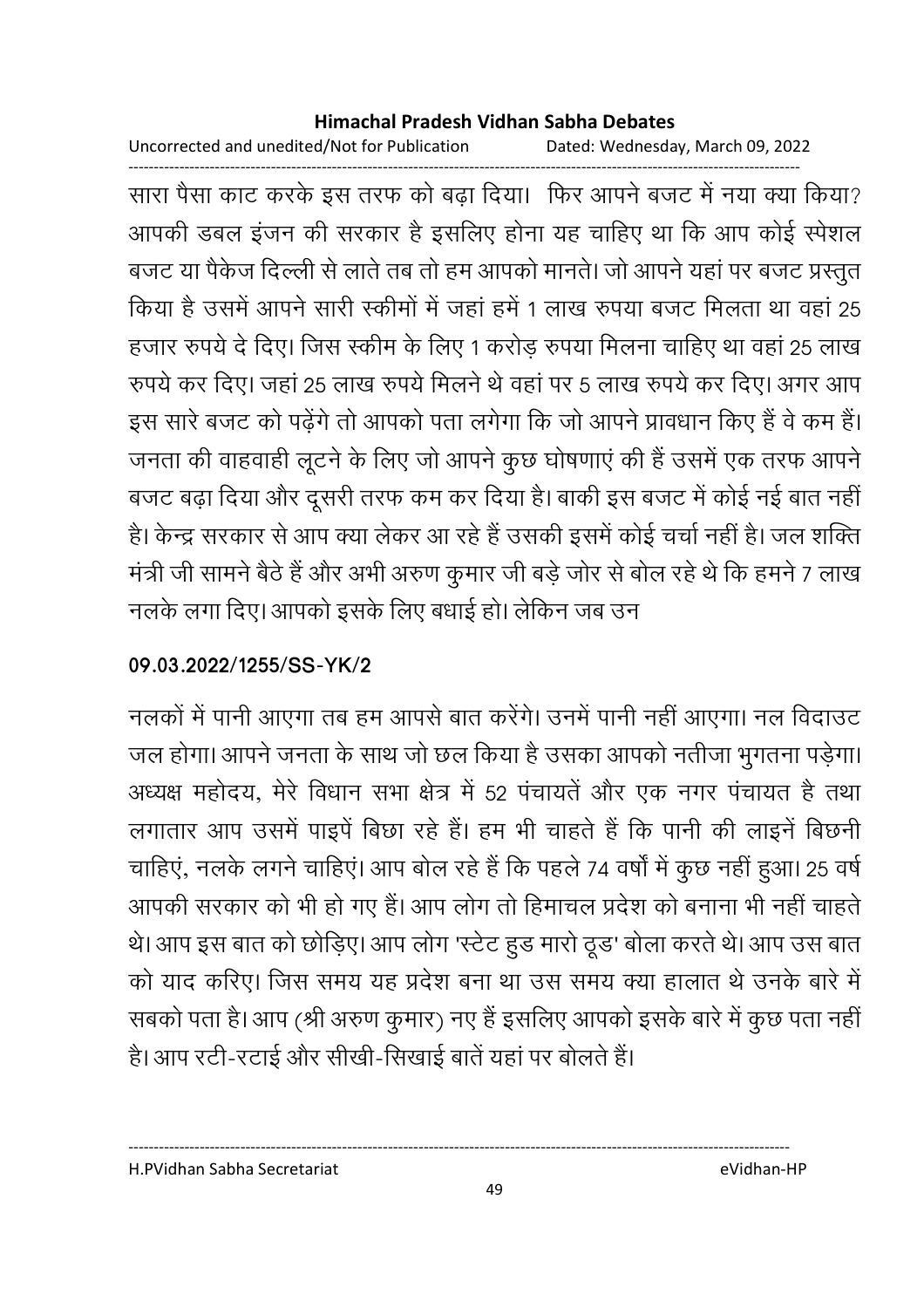Uncorrected and unedited/Not for Publication Dated: Wednesday, March 09, 2022

------------------------------------------------------------------------------------------------------------------------------------ मंत्री महोदय, हमारे गांव में आज भी 5-5 और 6-6 दिन पानी नहीं आता है। हमारे विधान सभा क्षेत्र के अंदर 4 जे0ई0 नहीं हैं। वहां पर एक जे0ई0 6 महीने से ज्यादा समय नहीं काटता है। उसका क्या कारण है? 6 महीने के बाद जब जे0ई0 आएगा और पूरे इलाके में घूमेगा तो उसे पता नहीं लगेगा कि लाइन कहा बिछ रही है, क्या करना है और क्या नहीं | करना है। मैं यह नहीं कहता कि आपकी योजना बुरी है या आपकी मशा बुरी है लेकिन धरातल पर क्या हो रहा है आप इसको चैक करिए। बहुत बुरे हाल है। भ्रष्टाचार पूरी चरमसीमा पर है। 5-5 लाख रुपये के काम 10-10 लाख रुपये में अवार्ड हो रहे हैं। आप आनलाइन टैंडरिंग करते हैं उसके अंदर पूलिंग हो रही है और तीन-चार चहेते ठेकेदारों को काम दिए जा रहे हैं

जारी श्रीमती के0एस0

## **09.03.2022/1300/KS/AS/1**

## <u>श्री इंद्र दत्त लखनपाल जारी----</u>

और गुणवत्ता के बारे में देखिए। जो उस लाइन की डिगिंग होनी चाहिए, वह नहीं हो रही है। कहीं पाइपें हवा में ही लटकाई जा रही हैं। आप इसके बारे में देखिए। अगर आपको पाइपें मिल गई हैं तो उनका दुरुपयोग मत करिए। जब 5-6 साल के बाद जब आपकी भण्डारण क्षमता बढ़ेगी, उनमें पानी आएगा तो वे टूट जाएंगी, उनमें जंग लग जाएगा, सड़ जाएंगी। हमारे क्षेत्र में ब्यास से जो पानी की स्कीम आ रही है, चार-पांच साल पहले उसकी पाइपें बिछ गईं, पानी की स्कीम बाद में शुरू हुई तो वे जगह-जगह से फट रही हैं, ब्लॉक हो गई हैं, कहीं उनमें पत्थर फंस गए हैं। इस प्रकार आप लाइनें बिछाने में जोर मत दें। पहले भण्डारण क्षमता बढाएं, टैंक बनाए। आपकी स्टोरेज केपेसिटी ज्यादा होनी चाहिए। उसके बाद आप बिछाए, हमें कोई आपत्ति नहीं है लेकिन जो इसकी आड़ में, आप बोलते हैं कि हम 40-40 पाइपे दे रहे हैं, विभाग के पास जब आम व्यक्ति जाता है तो उसको कहा जाता है कि आपको सिर्फ 5 पाइपे मिलेगी बाकी अपनी जेब से लाओ। इसी विधान सभा में इस

H.PVidhan Sabha Secretariat eVidhan-HP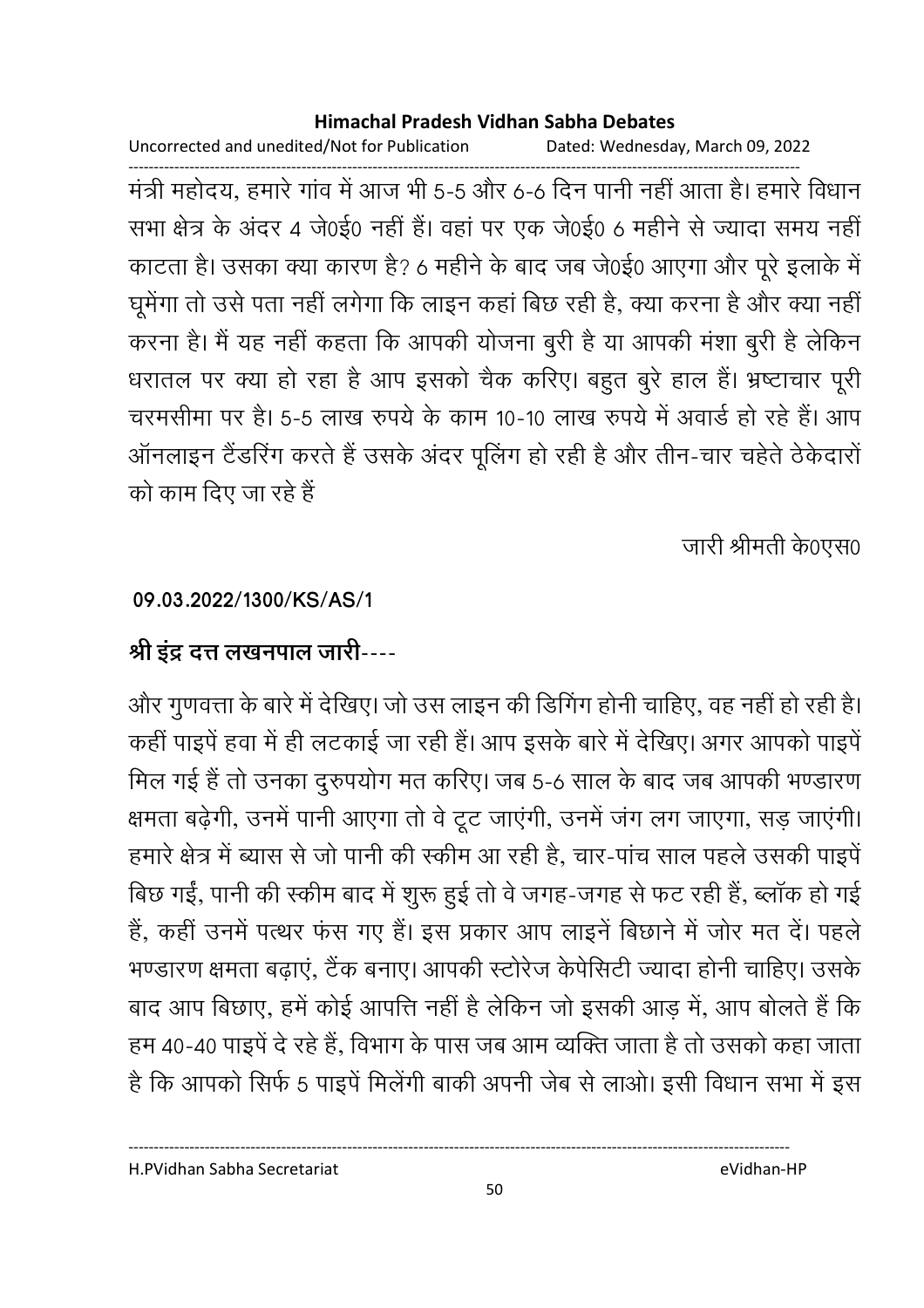Uncorrected and unedited/Not for Publication Dated: Wednesday, March 09, 2022

------------------------------------------------------------------------------------------------------------------------------------ बारे में जब मैंने प्रश्न किया था, मुझे बताया गया था कि जितनी भी पाइपें लगेंगी, हम देंगे लेकिन आज भी नहीं मिल रही है। सिर्फ उनको मिल रही है जिनके बारे में टैलीफोन चला जाता है कि इस व्यक्ति को 30 पाइपे, 35 पाइपे दें दो तो यह आपका कैसा एंडमिनिस्ट्रेशन है और किस प्रकार की आप लोगों को सुर्विधा दें रहे हैं, यह देखने वाली बात हैं। …व्यवधान…. कूका जी, अभी भी लोग ऐसे ही घूम रहे हैं। अभी भी बदरबाट ही हो रही है। ज्यादा श्रेय लेने की बात मत करें। जो सच्चाई हैं, मैं वहीं बता रहा हूं। अगर इसमें कोई कर्मी होगी तो मंत्री जी. आप मेरे विधान सभा क्षेत्र का दौरा कर लें। लेकिन मेरा यह निवेदन रहेगा कि आप वहां पर भेष बदलकर जाएं। फिर आपको सच्चाई का पता लगेगा। आज भी हमारे लोग टैकरों से पानी भर रहे हैं और अब गर्मी आने वाली है। हमारी जो पहले 5-6 पंचायतों के लिए ब्यास की स्कीम बनी थी, उसमें पानी सूख गया है। ब्यास का प्रवाह बदल गया है। पानी नहीं आ रहा है। कहने का

### **09.03.2022/1300/KS/AS/2**

मतलब यह है कि या तो आपके अधिकारी आपके पास सही तरीके से बात नहीं रखते या फिर आप लोग इसमें गम्भीर नहीं हैं।

अध्यक्ष महोदय, सड़कों के लिए एस.सी. कम्पनिट में जो पैसा मिलता था, जिस सड़क के लिए हमें 40 लाख रुपये चाहिए, वहां हमें 5 लाख रुपये दे रहे हैं। जिस सड़क के लिए 50 लाख रुपर्य चाहिए, वहां 50 हजार रुपर्य दे रहे हैं तो सड़के कैसे बनेगी?

रवास्थ्य विभाग में हमारे ग्रामीण क्षेत्रों के हैल्थ सब सैटज़ें में मेल व फीमेल हैल्थ वर्कज़े नहीं। हैं, ताले लगे हुए हैं। लगातार चार वर्षों से मुख्य मंत्री महोदय, मैंने आपके समक्ष भी यह बात रखी है कि हमारे जो आयुर्वदिक संस्थान है, उनमें तीन संस्थान हमारी पूर्व सरकार के समय में खुले थे, अभी तक उनमें फक्शनल पोस्टे ही नहीं है। न डाक्टर की पोस्ट हैं, न फामोसिस्ट की है और न अन्य पोस्टे हैं। ….व्यवधान… मुख्य मंत्री महोदय, यह तो कोई जवाब नहीं हुआ कि खोले क्यों थे? आप भी तो खोल रहे हैं तो कल को हम भी यही पूछेंगे

H.PVidhan Sabha Secretariat eVidhan-HP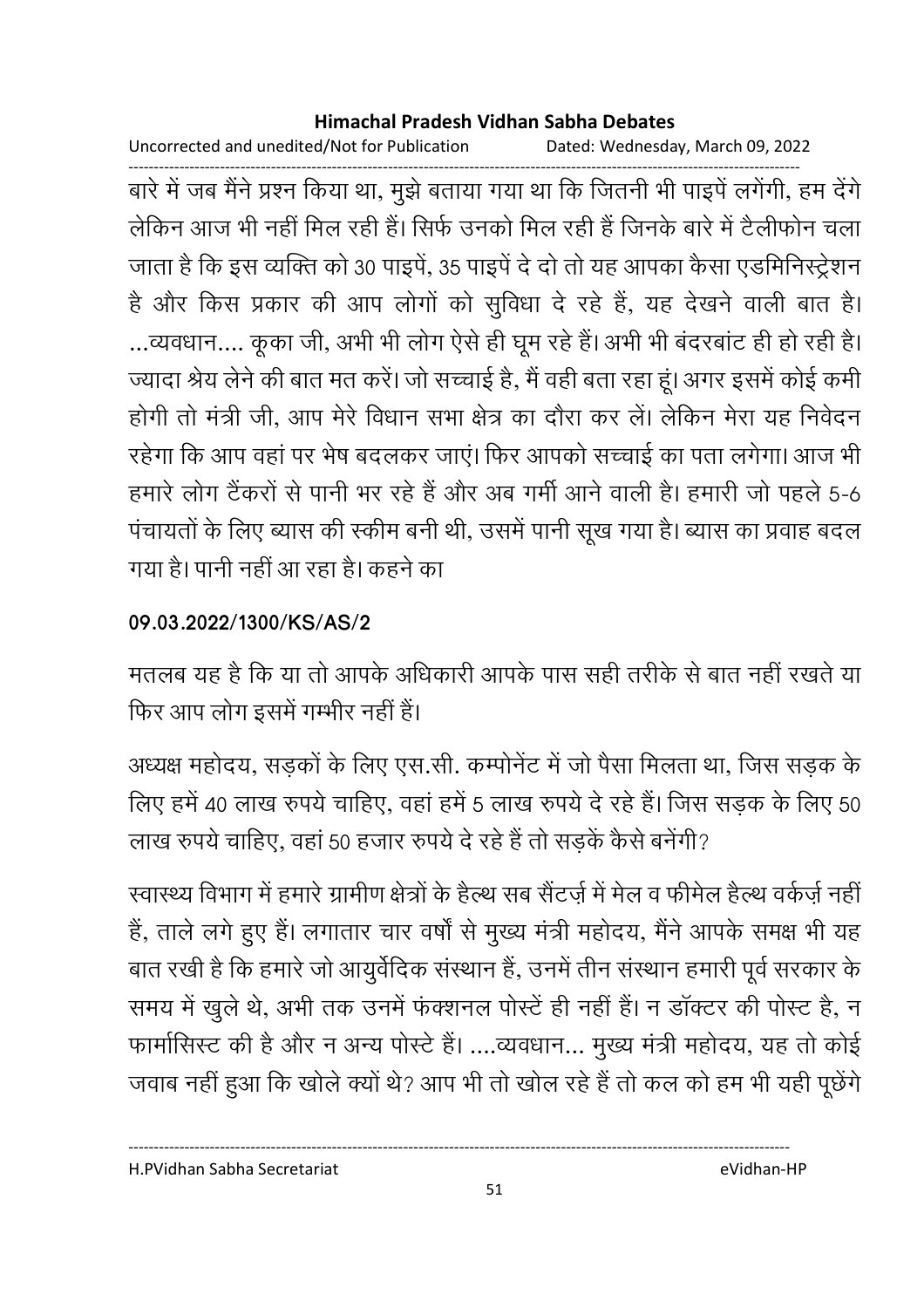Uncorrected and unedited/Not for Publication Dated: Wednesday, March 09, 2022

------------------------------------------------------------------------------------------------------------------------------------ कि आपने खोले क्यों थे? यह तो कोई जवाब नहीं दिया आपने कि खोले क्यों थे? जब उनको खोल दिया तो क्या उनको चलाना सरकार की जिम्मेवारी नहीं है? …व्यवधान… यह कोई जवाब नहीं है। यह जिम्मेवार सरकार का कोई जवाब है? आप क्या बात करते हैं। आपके समय में जो खुल रहे हैं क्या वहां पर सारी पोस्टें भर गई हैं? आप चुप रहिए। जब आप बोल रहे थे तो हमने बीच में कुछ नहीं बोला। हमने खोले थे तो उनको चलाइए। जब हमने उनके बारे में बात रखी तो उनको चला देना चाहिए था।

```
अध्यक्षः माननीय सदस्य, आधे मिनट में वाइंड अप करें।
```
**श्री इन्द्र दत्त लखनपालः** अध्यक्ष महोदय, सत्ता पक्ष की तरफ से माननीय सदस्य 20-20 मिनट बोल रहे हैं, मेरे तो अभी 15 मिनट भी नहीं हुए।

**अध्यक्षः** सभी ने समय का ध्यान रखा है। आप आर्ध मिनट में वाइंड अप करें।

**09.03.2022/1300/KS/AS/3**

**श्री इन्द्र दत्त लखनपालः** आप किसी भी विभाग में देख लीजिए हर जगह अफरा-तफरी पड़ी हुई है। आप पी.डब्ल्यू.डी. विभाग में देखिए। पिछले चार वर्षा से मैं लगातार जो हमारे | क्षेत्र में रैस्टहाउसिज़ बने हुए हैं, उनके जीणोद्धार की बात कर रहा हूं। विधायक प्राथमिकता में हम उसके बारे में लिख कर भेजते हैं लेकिन पता नहीं वह कहां गुम हो जाते हैं? रैस्ट हाउसों की इतनी बूरी हालत है कि आज तक वहां फनिचर चेंज नहीं हो रहा है। वहां पर सोने लायक स्थिति नहीं है। हम यह नहीं समझ रहे हैं कि आप योजना किस प्रकार से बनाते हैं, किस प्रकार से बजट एलोकेशन करते हैं? विधायक जो प्लानिंग की मीटिंग में आपके सामने चर्चा करते हैं, विधायक प्राथमिकता में लिखित में देते हैं, उसके ऊपर तो काम ही नहीं होता।

श्रीमती अ0व0 द्वारा जारी---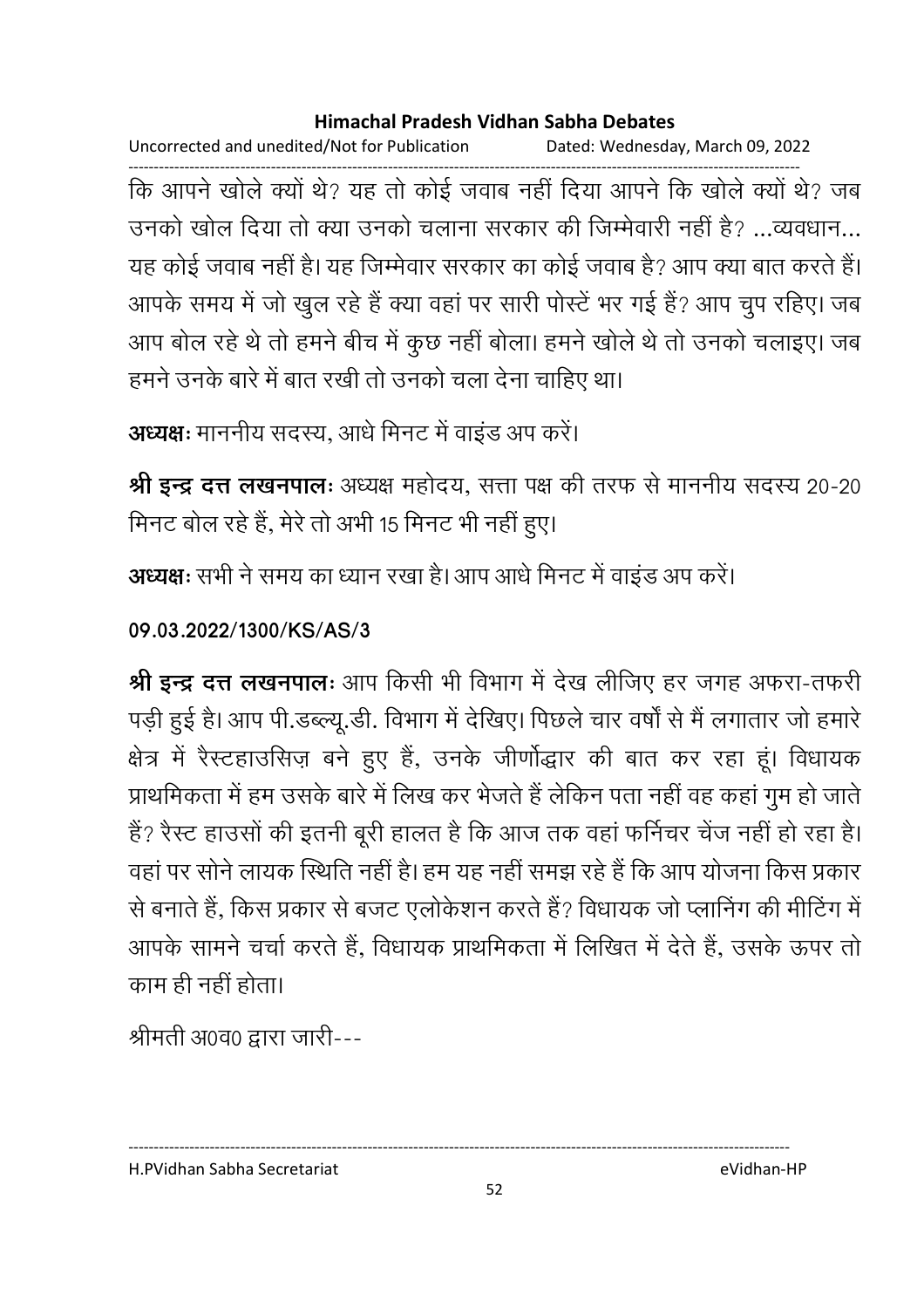------------------------------------------------------------------------------------------------------------------------------------

**09.03.2022/1305/av/as/1**

## श्री इन्द्र दत्त लखनपाल-----जारी

आपने मेरे निर्वाचन क्षेत्र में 6 रूट्स पास किए हुए हैं मगर आपकी सारी बसिज बंद हैं। उन रूट्स पर एक भी बस नहीं चल रही है। उन रूट्स पर दो दिन बस चलाई जाती है और तीसरे दिन बोल दिया जाता है कि पैसा नहीं है तथा आर0एम0 द्वारा उस बस को बंद कर दिया जाता है। …व्यवधान… माननीय मुख्य मंत्री जी, आप मेरे निर्वाचन क्षेत्र से संबंधित समस्याओं पर गंभीरता से विचार करें। वैसे तो आपका समय निकल ही गया है क्योंकि 2-3 महीनें आपने नगर निगम शिमला के चुनाव में लगा देने। उसके बाद विधान सभा चुनाव की आचार संहिता लग जाएगी तो इस प्रकार से आपने जितनी भी घोषणाएं की हैं; ये सारी-की-सारी बजट बुक में ही रह जाएंगी। इसलिए मैं यह कहना चाहता हूं कि आपका यह बजट दिशाहीन है। आपने लोगों की वाहवाही लूटने के लिए इसमें जो थोड़ी-बहुत बढ़ोतरिया की है; वे नाकाफी हैं। प्रदेश की जनता आपसे खुश नहीं है, आपने चाहें आंगनबाड़ी कार्यकर्ताओं का मानदेय बढ़ाया या आशा वर्कर्ज का बढ़ाया; इसमें सबका यही कहना है कि हमें 400-500 रुपये की बढ़ोतरी नहीं चाहिए बल्कि सरकार की नियमित नोंकरी चाहिए। आपने बजट में वर्किशनल टीचर्स के बारे में तो कोई बात ही नहीं कहीं हैं। ...घंटी... मैं इस बजट का समर्थन करने में असमर्थ हूं क्योंकि इसमें प्रदेश की जनता के लिए कुछ भी नहीं दिया गया है। अध्यक्ष महोदय, आपने मुझे बोलने का समय दिया, आपका धन्यवाद।

### **09.03.2022/1305/av/as/2**

**अध्यक्ष** : माननीय जल शक्ति मंत्री, आप कुछ कहना चाहते हैं?

**जल शक्ति मंत्री** : अध्यक्ष महोदय, माननीय सदस्य ने अपनी बात में यह कहा है कि इनके चुनाव क्षेत्र में कोई काम नहीं हो रहे हैं। मैं इनको आश्वस्त करना चाहता हूं कि मैं निश्चित तौर पर आपके निर्वाचन क्षेत्र में आऊंगा तथा वहां पर जितनी भी स्कीम्ज चलाई गई हैं

H.PVidhan Sabha Secretariat eVidhan-HP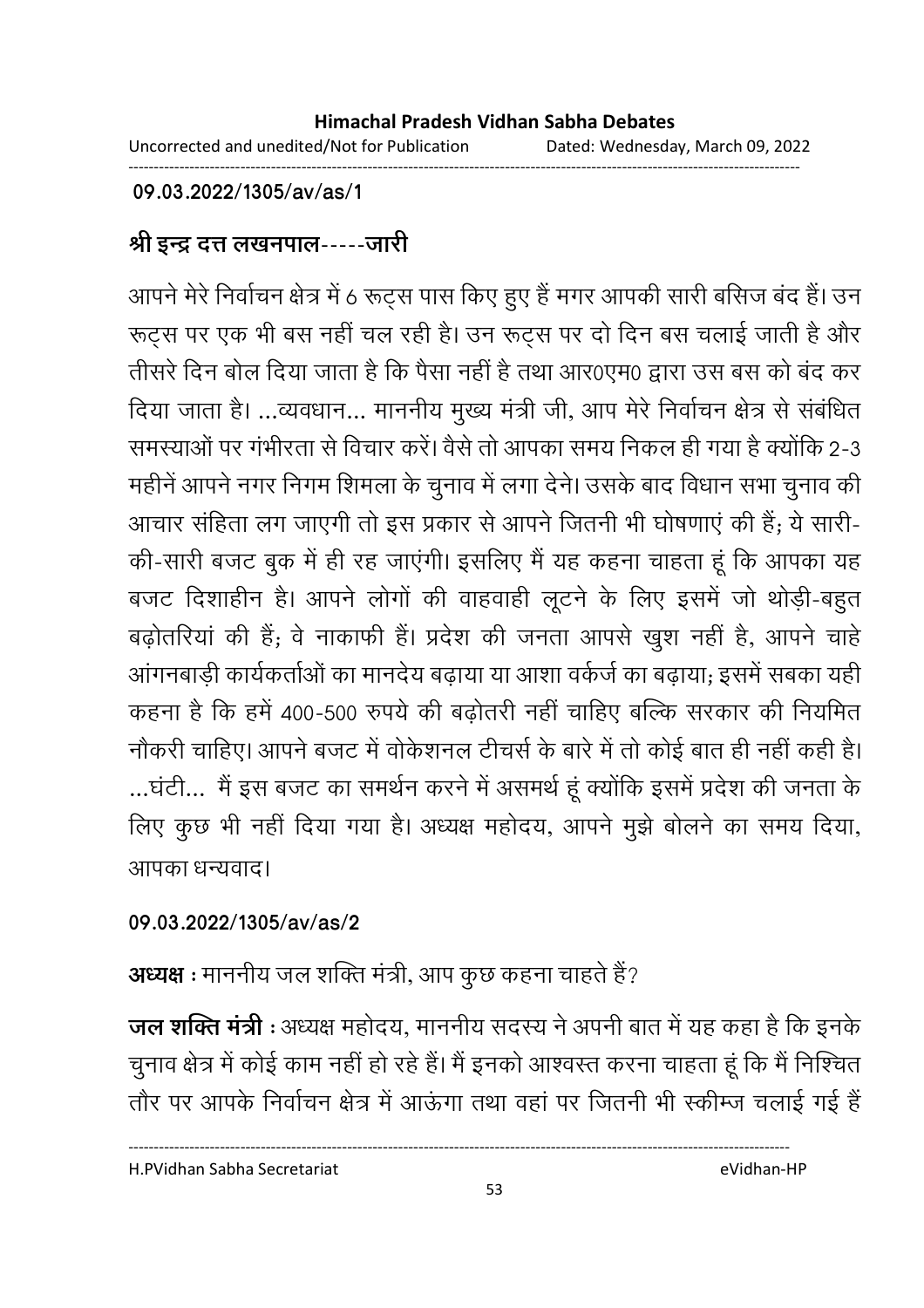Uncorrected and unedited/Not for Publication Dated: Wednesday, March 09, 2022

------------------------------------------------------------------------------------------------------------------------------------ उनका निरीक्षण करूंगा और वहां पर आम लोगों से मिलूंगा। वहां पर जितनी भी स्कीम्ज चलाई गई हैं उनका निरीक्षण करने के साथ-साथ मैं वहां की जनता को यह भी बताऊंगा कि आपके यहां ये-ये काम किए जा रहे हैं। अध्यक्ष महोदय, इनके निर्वाचन क्षेत्र में एक बहुत बड़ी स्कीम बनकर उद्घाटन के लिए तैयार है। हम उसके लिए माननीय मुख्य मंत्री से समय लेंगे और उसका उद्घाटन करवाएंगे। इसके अतिरिक्त, वहां के लिए हमने ए0डी0बी0 से एक बड़ी योजना स्वीकृत करवाई हुई है और उसी दिन माननीय मुख्य मंत्री | के कर-कमलों द्वारा उसका भी शिलान्यास करवाएंगे।

समाप्त

अध्यक्ष : माननीय सदस्य श्री अरुण कुमार, बोलिए। ...व्यवधान... आप बोलिए।

**श्री अरुण कुमार (नगरोटा)** : अध्यक्ष महोदय, मैं यह कहना चाहूगा कि इस बजट में मेरे विपक्ष के साथियों को अच्छी किरम के चश्में देने का भी प्रावधान किया जाए।

**अध्यक्ष** : अब इस माननीय सदन की बैठक दोपहर के भोजनावकाश के लिए 02.00 बजे (अपराह्न) तक स्थगित की जाती है।

09/03/2022/1415/टी0सी0वी0/डी0सी0/1

(माननीय सदन की बैठक दोपहर के भोजनोपरान्त 2.15 बज़े अपराह्न पुनः आरम्भ हुई ) **अध्यक्ष** : अब इस चर्चा में माननीय सदस्य, श्री रमेश चंद ध्वाला जी भाग लेंगे।

**श्री रमेश चंद ध्वाला (ज्वालामुखी) :** अध्यक्ष महोदय, मुख्य मंत्री जी द्वारा प्रस्तुत बजट का आकार मु0 51,365 करोड़ रुपये प्रस्तावित हैं। वर्ष 2021-22 के दौरान प्रदेश की -अर्थव्यवस्था में 8.3 प्रतिशत की वृद्धि होने का अनुमान है। वर्ष 2021-22 के दौरान सकल घरेलू उत्पाद (जी0डी0पी0) 9.2 प्रतिशत रहने का अनुमान है। वर्ष 2021-22 में प्रति व्यक्ति आए मु0 2,01,854 रुपये आकी गई है जोकि राष्ट्रीय स्तर पर अनुमानित प्रति व्यक्ति आय से मु0 51,528 रुपये अधिक है। मुख्य मंत्री जी ने लोगों की दुःखती नब्ज पकड़ी है और वे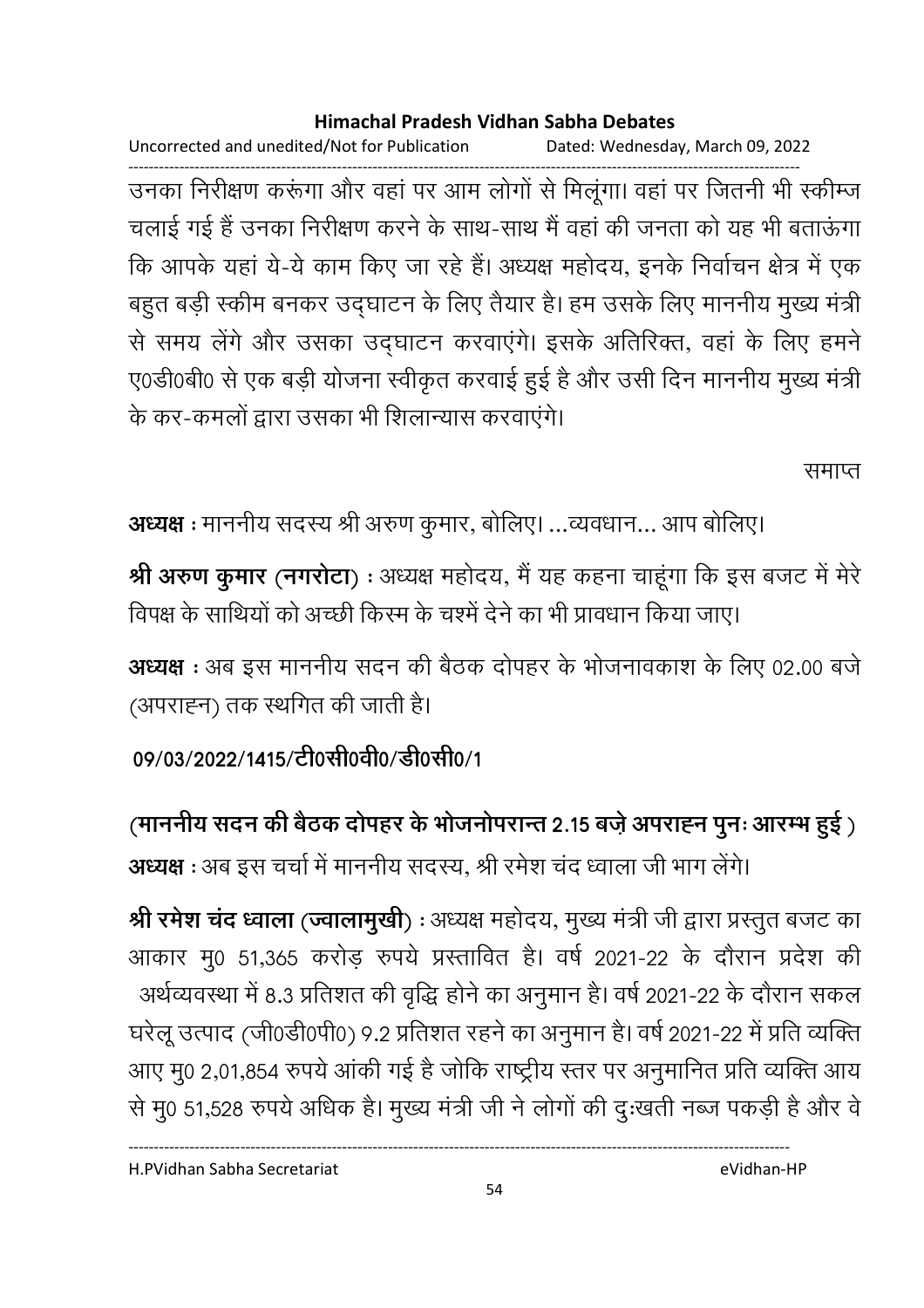Uncorrected and unedited/Not for Publication Dated: Wednesday, March 09, 2022

------------------------------------------------------------------------------------------------------------------------------------ लोगों की समस्याओं के प्रति पहले से ही संजग व सर्वेदनशील हैं। इसके लिए मैं इनका धन्यवाद करता हूं। प्रदेश में जब आपदा आती है तो सभी का नैतिक कर्त्तव्य बनता है कि हम उसका मुकाबला इकट्ठे होकर करें। आप सभी माननीय सदस्यों ने भी अपनी सैलरी में  30 P
>
 > 0 '  "  < < 
 @ ह A 0 लिए आपका धन्यवाद। बजट भाषण पर चर्चा में आप सभी ने विभिन्न विषयों पर इस माननीय सदन में अपने विचार रखें। हमारे प्रधान मंत्री जी ने यूक्रेन से 18,000 बच्चों को वापिस लाकर बहुत बड़ा काम किया है। …व्यवधान… ऐसा नहीं है, छह घंटे युद्ध बन्द करके, बसे लगा करके उन बच्चों को हैलेपिड से घर-घर पहुचाया है। मैडम जी, पाकिस्तान के बच्चे भी हिन्दुस्तान के झण्डे तले हिन्दुस्तान में आए हैं। आप न माने तो हम उसमें कुछ नहीं कर सकते। लेकिन अपने-अपने लेंडिर पर विश्वास होता है।

एन0एस0 द्वारा जारी ...

### 09-03-2022/1420/NS/DC/1

श्री रमेश चंद ध्वाला.........जारी

आज पूरे विश्व में हमारे यशस्वी प्रधान मंत्री जी की प्रशंसा हो रही है। ये आपके भी प्रधान मंत्री हैं लेकिन आप मानते नहीं हैं। आप उसको मानते हैं जिसने राजस्थान में घोषणा की थी कि मैं सभी का कर्ज़ माफ़ कर दूँगा। क्या आपने आज तक ये कर्ज़ माफ़ किए? अध्यक्ष महोदय, 40 सालों से भूतपूर्व सैनिकों की पेशन का 'वन रेक, वन पेशन' मुद्दा कई वर्षों से चला हुआ था। जो भूतपूर्व सैनिक 2900 रुपये पेंशन लेते थे वे आज 29,000 रुपये पेंशन ले रहे हैं। डा0 मनमोहन सिंह जी ने जो किया है उस बारे में आप सभी जानते हैं कि आपको 15 सालों में मेचिंग ग्रांट नहीं मिली। इसे भी हमारी सरकार ने किया है। आपको 15 सालों तक 60:40, 80:20 और 70:30 की रेशो से राशि नहीं मिलती थी और कोई विकास नहीं होता था। माननीय प्रधान मंत्री जी ने हमारे पहाड़ी प्रदेशों को 90:10 की रेशो से मेचिंग ग्रांट दी हैं। आपने जो घोषणाएं की है उसके लिए मैं आपको एक चुटकुला सुनाने जा रहा हूं। एक बड़ा अमीर आदमी था और एक गरीब आदमी था। किसी ज्योतिषी ने उसे चक्र में डाल दिया कि आप समुद्र के किनारे जाओ और वहां जा करके शंखनाद की पूजा कीजिए। वह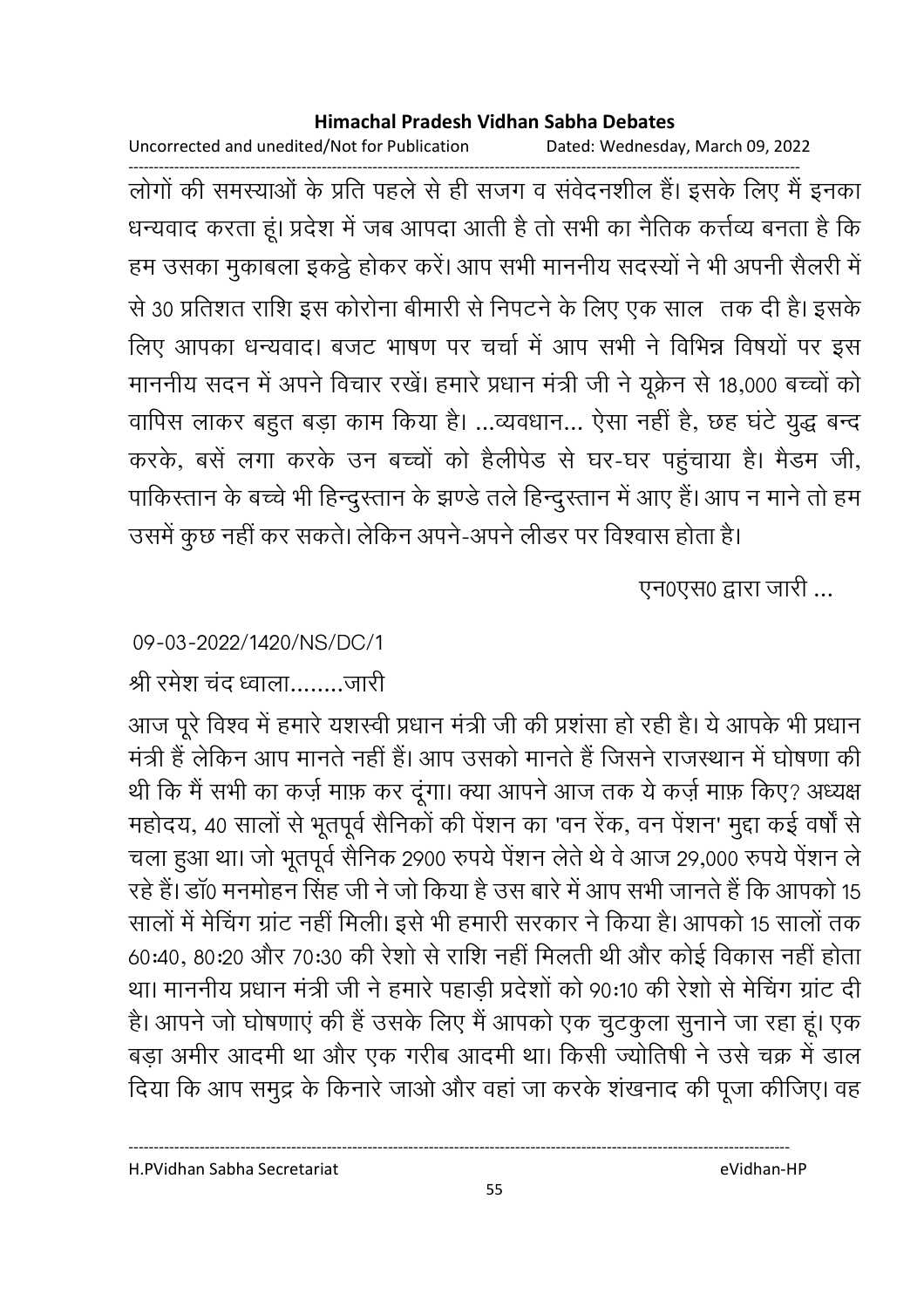Uncorrected and unedited/Not for Publication Dated: Wednesday, March 09, 2022

------------------------------------------------------------------------------------------------------------------------------------ हरिद्वार के किनारे चला गया और वहां पर बहुत दिनों तक शंखनाद की पूजा करता रहा। बहुत दिनों के बाद शंखनाद जी प्रचंड हुए और बोले, मांगों क्या चाहते हो? तब उसने बोला कि मुझे पैसे चाहिए। शखनाद ने कहा कि कितने पैसे चाहिए? तब उसने कहा कि मुझे चार लाख रुपये चाहिए। शंखनाद ने कहा कि और मांगों तब उसने कहा कि आठ लाख रुपये। इस पर शंखनाद ने कहा कि और मांगों और उसने 10 लाख बोला। तब शंखनाद ने कहा कि और मांगो तब उसने 15 लाख रुपये बोल दिए। तब उसने कहा शंखनाद जी आप देंगे भी कि आश्वासन ही करते रहेंगे। तब शखनाद ने बोला कि मैं तो गप्पोड़ शख हूं। अध्यक्ष महोदय, ये भी गप्पोड़ शंख थे। आपने कुछ नहीं दिया। इसलिए मैं यह कहना चाहूंगा कि सूखे दरख्त का पक्षी भी परित्यांग करके चले जाते हैं। आज आपके पास क्या है? जिसके लिए आप यहां पर हाय-तौबा कर रहे हैं यह सत्ता का नशा है और यह नशा शराब के नशे से भी ज्यादा होता है। आपको अब सत्ता का नशा लगा है। इसलिए आप उथल-पुथल कर रहे हैं। मैं आपसे इतना ही निवेदन करना चाहूंगा कि आप ठीक को ठीक कहें और गलत को गलत कहे। अध्यक्ष महोदय, इनकी पार्टी लेडिरलैस पार्टी है इसलिए आपके साथ कौन चलेगा? जब श्रीमती इन्दिरा गांधी का देहांत हुआ था तब श्री राजीव गांधी ने 486

## 09-03-2022/1420/NS/DC/2

एम0पीज0 के साथ सरकार बनाई थी। आज 44 एम0पी0 रह गए हैं। इसका क्या कारण है, कोई-न-कोई कमी तो होगी? ...व्यवधान... हम दो थे और अब 303 एम0पी0 बन गए हैं। आप घंट रहे हैं और हम बढ़ रहे हैं। अध्यक्ष महोदय, ये इनके लेंडिरों की कमज़ोरी हैं। ...व्यवधान... मुख्य मंत्री जी ने आपकी दुखती नब्ज़ पकड़ी है। आप बताओं जिसको बीमारी के इलाज के लिए 5 लाख रुपये मिलेगा वह आपके साथ क्यों चलेगा?

श्री आर0 के0 एस0 द्वारा जारी।

## 09.03.2022/1425/RKS/एचके-1

श्री रमेश चंद ध्वाला…जारी

प्रधानमंत्री किसान सम्मान योजना के तहत किसानों को 6 हजार रुपये मिल रहे हैं। क्या किसान इस चीज को भी भूल जाएंगे?...व्यवधान... श्री जगत सिंह नेगी जी मेरे परम मित्र हैं। मेरे कहने का मतलब यह है कि सरकार द्वारा जो सुर्विधा उपलब्ध करवाई जा रही है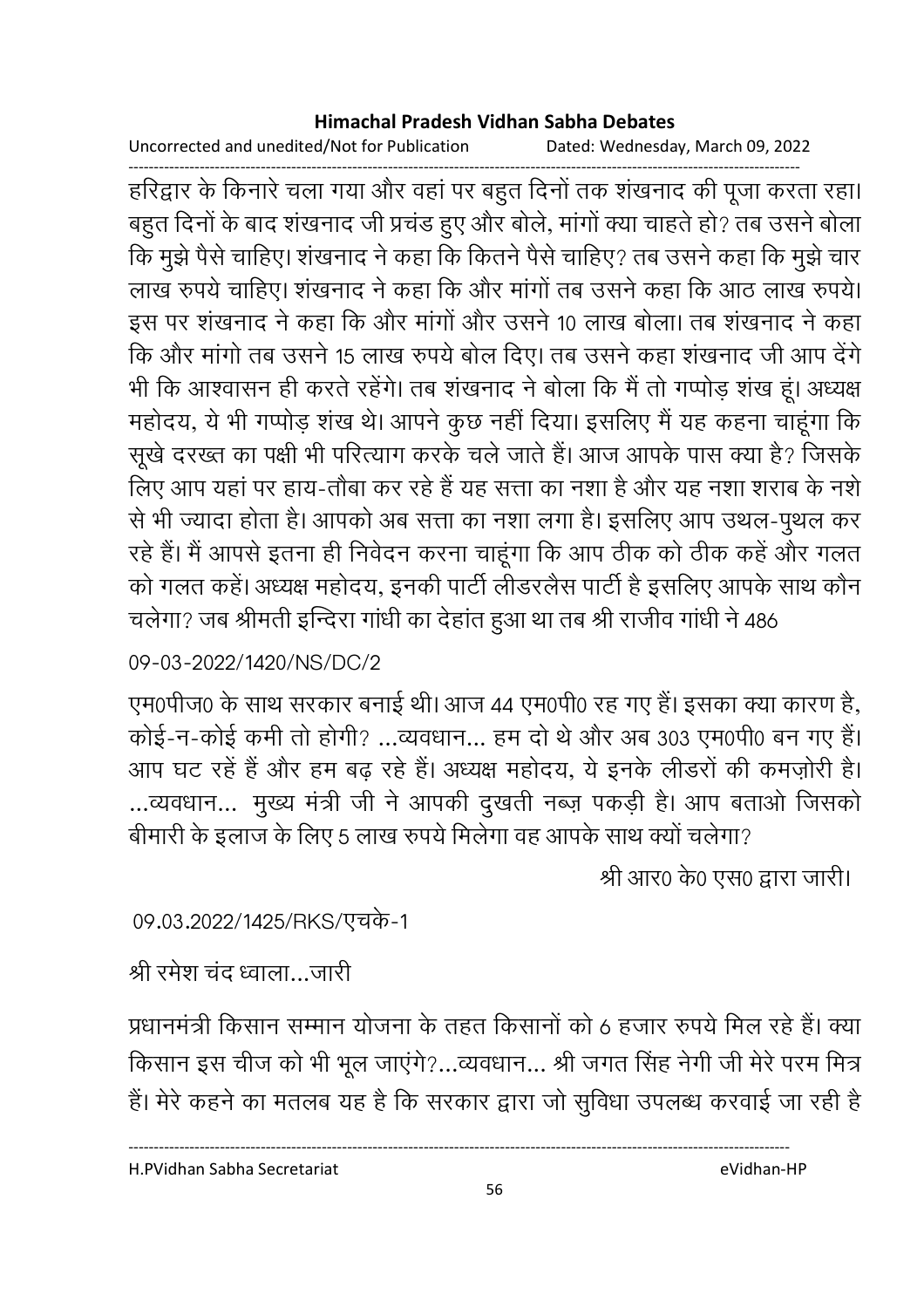Uncorrected and unedited/Not for Publication Dated: Wednesday, March 09, 2022

------------------------------------------------------------------------------------------------------------------------------------ उसके लिए लोग हमें कभी नहीं भूल सकते। जब कोई गृहिणी अपने गैस चूल्हें को जलाएंगी तो वह जरूर याद करेगी कि यह सौगात हमें माननीय प्रधान मंत्री और माननीय मुख्य मंत्री द्वारा प्रदान की गई है। अगर आपकी दृष्टि सही काम न करें तो हम कुछ नहीं कह सकते। लेकिन हमेशा सही को सही और गलत को गलत कहना चाहिए। अगर कोई कमियां होंगी तो उन्हें हम आपके सहयोग से दूर करने का प्रयास करेंगे। आप कह रहे हैं कि बेरोज़गारी का आकड़ा 16 लाख के पार हो गया है। क्या आप 16 लाख लोगों को एक साथ रोज़गार दे सकते हैं? इसके लिए हमें अपने रिसोर्स जनरेट करने होंगे। हमें अपने राजस्व को बढ़ाने के लिए संसाधन तलाशने होंगे। आज प्रदेश को भारी कर्ज का बोझ उठाना पड़ रहा है। हमें इसकी चिंता करने की आवश्यकता है। माननीय वन मंत्री जी ने खैर के पेड़ों को कांटने की अनुमति का आश्वासन दिया है। अगर हमें खैर के पेड़ों को कांटने की अनुमति मिल जाती है तो इससे भी हम अपना आधा कर्ज़ चुका सकते हैं। हम अपने संसाधनों को जनरेट करकें प्रदेश की आर्थिकी को सुदृढ़ कर सकते हैं। मैंने स्वर्गीय श्री वीरभद्र सिंह को कहा था कि मैं आपको समर्थन तो दे दू लेकिन यह सरकार कैसे चलेगी? जगह-जगह मजदूर व कर्मचारी नारे लगा रहे हैं। उन्होंने कहा कि आप इसकी चिंता मत कीजिए, मैं आय के साधन बढाने के लिए देवदार के पेड़ो को काटने की अनुमति शुरू कर दूंगा। इस बजट में माननीय मुख्य मंत्री जी ने कमजोर वर्ग को छूआ है। विभिन्न श्रीणेयों के डेढ़ लाख कर्मचारियों का मानदेय बढ़ाया गया है। क्या यह भी झूठ है? बजट तो अपने घर के लिए भी बनाया जाता है। एक प्लान बजट होता है और दूसरा नान प्लान। नान प्लान बजट वह होता है जब किसी रिश्तेदार की शादी आ जाए और उसमें हमें पैसा खर्च करना पड़ जाए। जो बजट हमने '

## 09.03.2022/1425/RKS/एचके-2

अपने बेटे की शादी और मकान के लिए बनाया था उसके अलावा हमें इस शादी के लिए और पैसों का इतजाम करना पड़ेगा। यह हमारे घर का बजट होता है। इसी तरह इस बजट में भी कई प्रकार के प्रावधान किए गए हैं। नौजवानों को सही मार्ग दर्शन देना हमारा कत्तेव्य है।

H.PVidhan Sabha Secretariat eVidhan-HP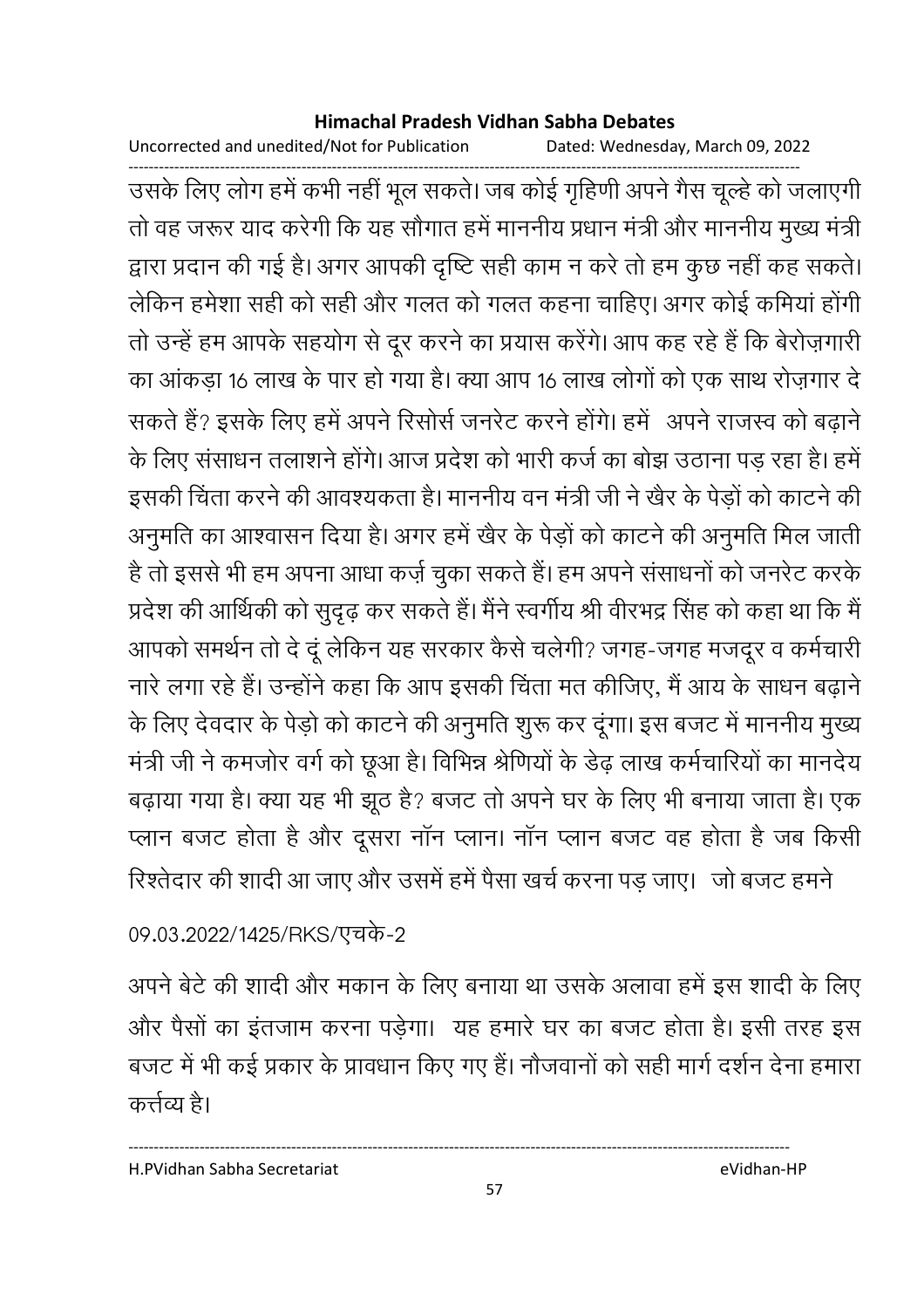#### **Himachal Pradesh Vidhan Sabha Debates**  Uncorrected and unedited/Not for Publication Dated: Wednesday, March 09, 2022

------------------------------------------------------------------------------------------------------------------------------------

### **अध्यक्ष** : माननीय सदस्य कृपया समय का ध्यान रखे।

**श्री रमेश चंद ध्वाला** ः अध्यक्ष महोदय, मैं इनको एक शेर सुनाना चाहूगाः-

दर्द दिल में हो तो दवा दीजिए. <u>दिल ही जब दर्द हो तो क्या कीजिए।</u>

अगर आपके दिल में खोट है तो हम कुछ नहीं कर सकते। हमें बच्चों को सही मार्ग दर्शन देना होगा। अगर हम सड़कों के किनारे फलदार पेड़ लगवा दें तो इससे भी हमारे बच्चों को रोजगार के साधन खुलेंगे।

श्री बी.एस. द्वारा... जारी

09.03.2022/1430/बी.एस./एच0के0/-1

## <u>श्री रमेश चंद ध्वाला जारी…</u>

अगर हम इन सड़कों के किनारे प्लांट लगा दें, फलदार पेड़ लगा दें, पहले भी वे पेड़ होते थे। अगर इनमें बच्चों का 50-50 हो जाए, तो वे मान जाएंगे। मैं कहना चाहता हूं कि बेरोजगारी की आने वाले समय में बहुत भंयकर आग होगी। वे हमारी ओर देख रहे हैं कि हमें कौन नौकरी देंगे? इसलिए युवाओं को कुछ काम धंधा करना ही पड़ेगा। हमारा कृषि क्षेत्र सिकुड़ता जा रहा है, आज पशु सड़कों पर घूम रहे हैं, हमारी आर्थिकी इनसे चलती थी। एक लड़के से मैंने पूछा तो उसने बताया कि उसने 15 भैंसे एक गाय और पांच उनके बच्चे पाले हैं। उसने दो सालों में 16 लाख रुपए कमाया है। क्या हम बच्चों को ऐसी शिक्षा नहीं दे सकते? हमारा भी यह दायित्व बनता है कि बच्चों का मार्गदर्शन अवश्य करे, चाहें यह कृषि क्षेत्र में हो, चाहे उद्यान क्षेत्र में हो। मैं ठाकुर साहब का धन्यवाद करना चाहता हूं कि मेरे वहां भी इन्होंने शिवा प्रजिक्ट लगाया है। इस प्रजिक्ट के द्वारा जो भी पौधे लगाएं गए हैं वे सभी सरवाइव कर गए हैं और वे सभी फलदार पौधें हैं। वहां उनकी ड्रिप इरिगेशन के द्वारा पानी दिया जा रहा है। यदि हम आज बच्चों को रोजगार नहीं दिला पाए तो वे दिन दूर नहीं जब हम पेंशन ले करके जाएंगे तो वे रास्ते में खड़े हो जाएंगे और कहेंगे कि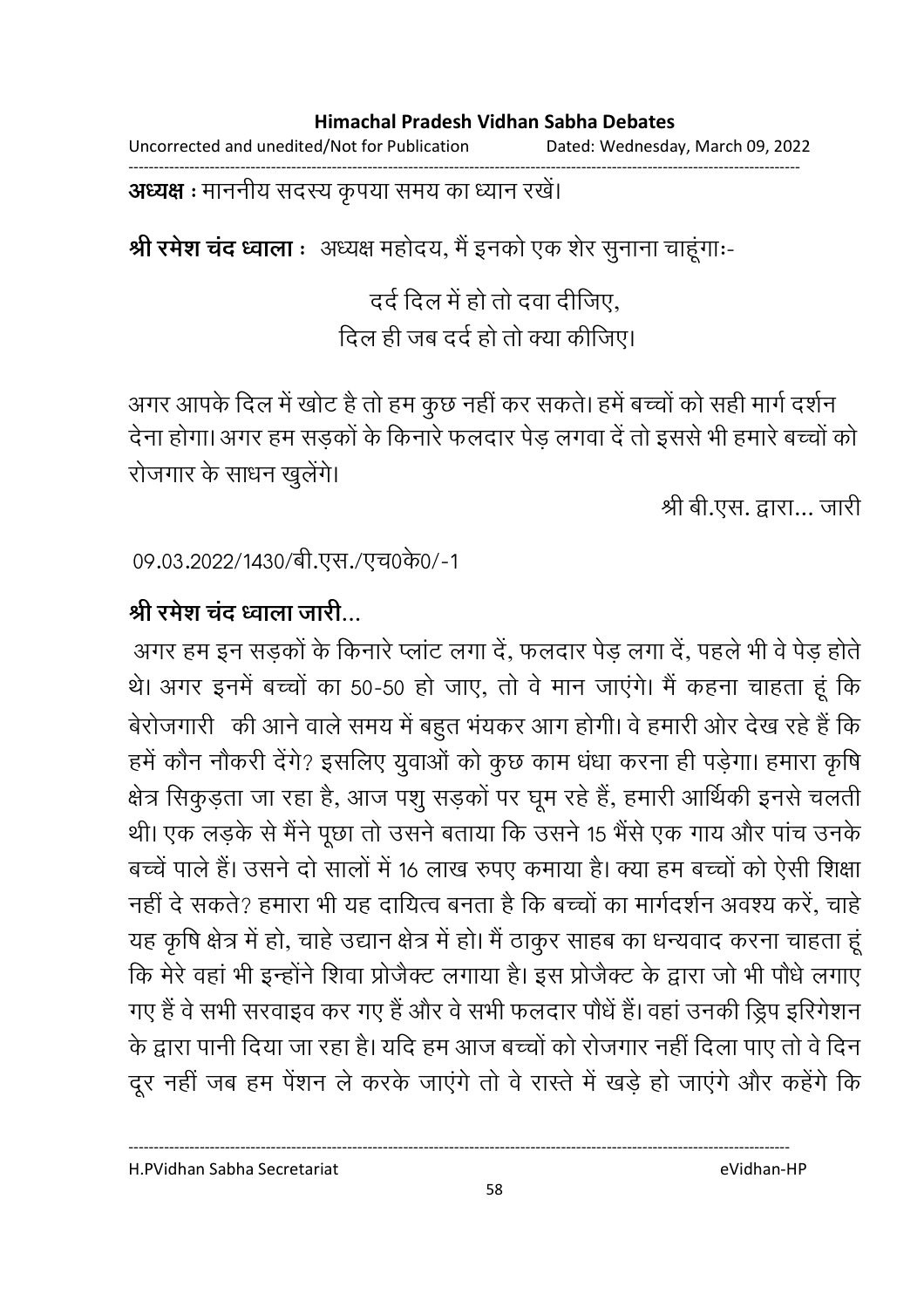Uncorrected and unedited/Not for Publication Dated: Wednesday, March 09, 2022

------------------------------------------------------------------------------------------------------------------------------------ निकालों जेब में कितने पैसे हैं? यह मुद्दा बड़ा गंभीर है, इसपर हम सभी को बैठ करके चर्चा करनी चाहिए कि इस समस्या का हल कैसे हो सकता है।

**अध्यक्ष** : माननीय सदस्य कृपया समाप्त करे, जो चर्चा के लिए निर्धारित समय है, वह समाप्त हो चुका है।

## <u>श्री रमेश चंद ध्वाला</u> :

# <u>मरहम लगा सको तो किसी गरीब के जख्मों में लगा देना, </u> हकीम बहुत है बाजार में, अमीरों के इलाज के लिए॥

लोकतंत्र लोगों की राय से चलता है, इसमें किन्तु, प्रन्तु जरूरी | है। मैं अंत में एक और शेर अर्ज कर रहा हूं।

09.03.2022/1430/बी.एस./एच0के0/-2

# **भला बूरा नहीं होता है, कोई,** रूप से नजर का भेद ही गुण दोष को बताता है॥ कोई कमल की कली देखता है कीचड़ में, और किसी को चांद में भी दाग नजर आता है॥

इस बजट में किसी भी वर्ग को नहीं छोड़ा गया है, जिनके लिए माननीय मुख्य मंत्री जी ने प्रयास नहीं किया है। यह ठीक है कि यह वन विभाग, उद्यान विभाग, कृषि विभागों में रोजगार बढ़ाने होंगे। परंतु यहां से कहा जाता है कि हम आते ही आपको नौकरिया दे देंगे। क्या यह सभव है? माननीय अध्यक्ष जी आपने समय दिया आपका बहुत-बहुत धन्यवाद॥

09.03.2022/1430/बी.एस./एच0के0/-3

**अध्यक्ष** : अब माननीय सदस्या श्रीमती आशा कुमारी जी चर्चा में भाग लेंगी।

H.PVidhan Sabha Secretariat eVidhan-HP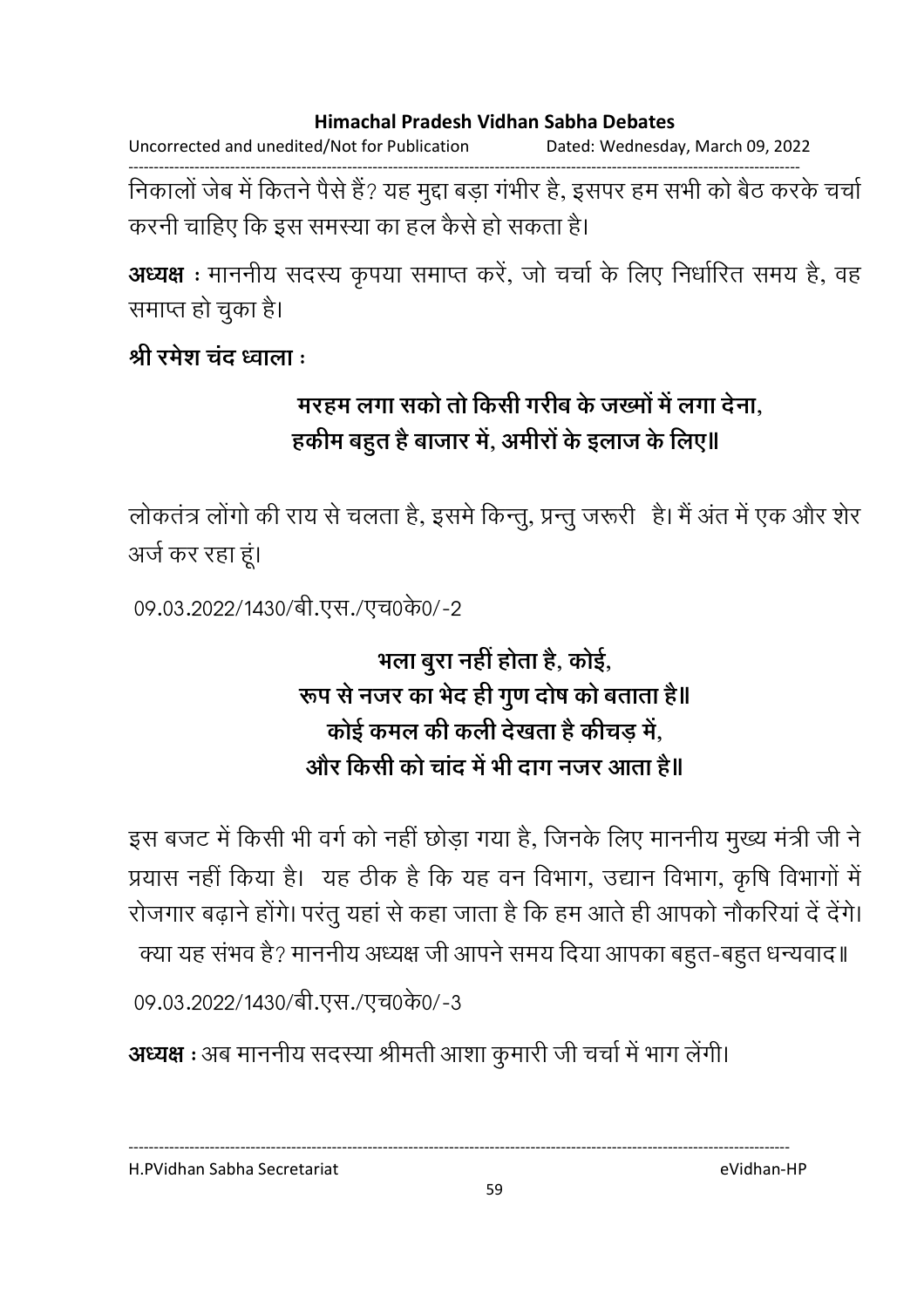Uncorrected and unedited/Not for Publication Dated: Wednesday, March 09, 2022 ------------------------------------------------------------------------------------------------------------------------------------ **श्रीमती आशा कुमारी, डलहोजी** : अध्यक्ष महोदय, 18 मिनट आदरणीय ध्वाला जी ने बोला हैं, कल अन्तर्राट्रीय दिवस था, मैं कल निजी कारणों से हाउस में नहीं थी। मुझे उम्मीद है कि आप मुझे 18 मिनट तक तो नहीं रोकेंगे। मैं यहां पर अकेली महिला हूं।

श्री एन0 जी0 द्वारा जारी...

09-03-2022/1435/वाई.के.-एन.जी. /1

## श्रीमती आशा कुमारी ..... जारी

सत्तापक्ष की ओर तो मेरी बहुत बहने बैठी है। अध्यक्ष महोदय, वित्तीय वर्ष 2022-2023 के बजट अनुमानों को माननीय मुख्य मंत्री जी ने दिनांक 04-03-2022 को इस माननीय सदन में प्रस्तुत किया था और आज मैं उसकी चर्चा में भाग लेने के लिए खड़ी हुई हूं। आपने मुझे बोलने का समय दिया आपका बहुत-बहुत धन्यवाद। अध्यक्ष महोदय, इस बजट अनुमान के मुताबिक revenue expenditure is expected to be 40,278 crores, revenue receipts 36,375 crores, revenue deficit जो बजट एस्टिमेट में हैं i.e. 3,903 crores and fiscal deficit 9,602 करोड़ रुपये हैं। यानि की it is expected to be 4.98 of the GSDP.

अध्यक्ष महोदय, माननीय मुख्य मंत्री जी ने जो बजट भाषण पढ़ा है उसमें उन्होंने पैरा नम्बर-213 में कहा है कि भारत सरकार ने सभी राज्यों को Fiscal Responsibility and Budget Management (FRBM) Act में संशोधन करके GDP के 3 प्रतिशत से आंधेक ऋण लेने की अनुमति प्रदान की है। अध्यक्ष महोदय, इस माननीय सदन में पिछली | बार FRBM Act को संशोधन करने के लिए प्रस्ताव लाया गया था और हमने उसका विरोध किया था। हमने उस वक्त भी कहा था कि आगे की borrowings के लिए यह बुनियाद रखी जा रही है। आप पिछले साल पहले से ही 4.05 प्रतिशत का fiscal deficit कर चुके हैं | जबकि आपको अनुमति केवल 3 प्रतिशत की है। उसके बाद अब आप प्रस्ताव लेकर आ रहे। है कि FRBM Act को संशोधन करना है। माननीय मुख्य मंत्री जी के भाषण में यह पेज नम्बर-60 के पैरा नम्बर-213 पर लिखा हुआ है। आपने borrowing पहले कर ली है और

H.PVidhan Sabha Secretariat eVidhan-HP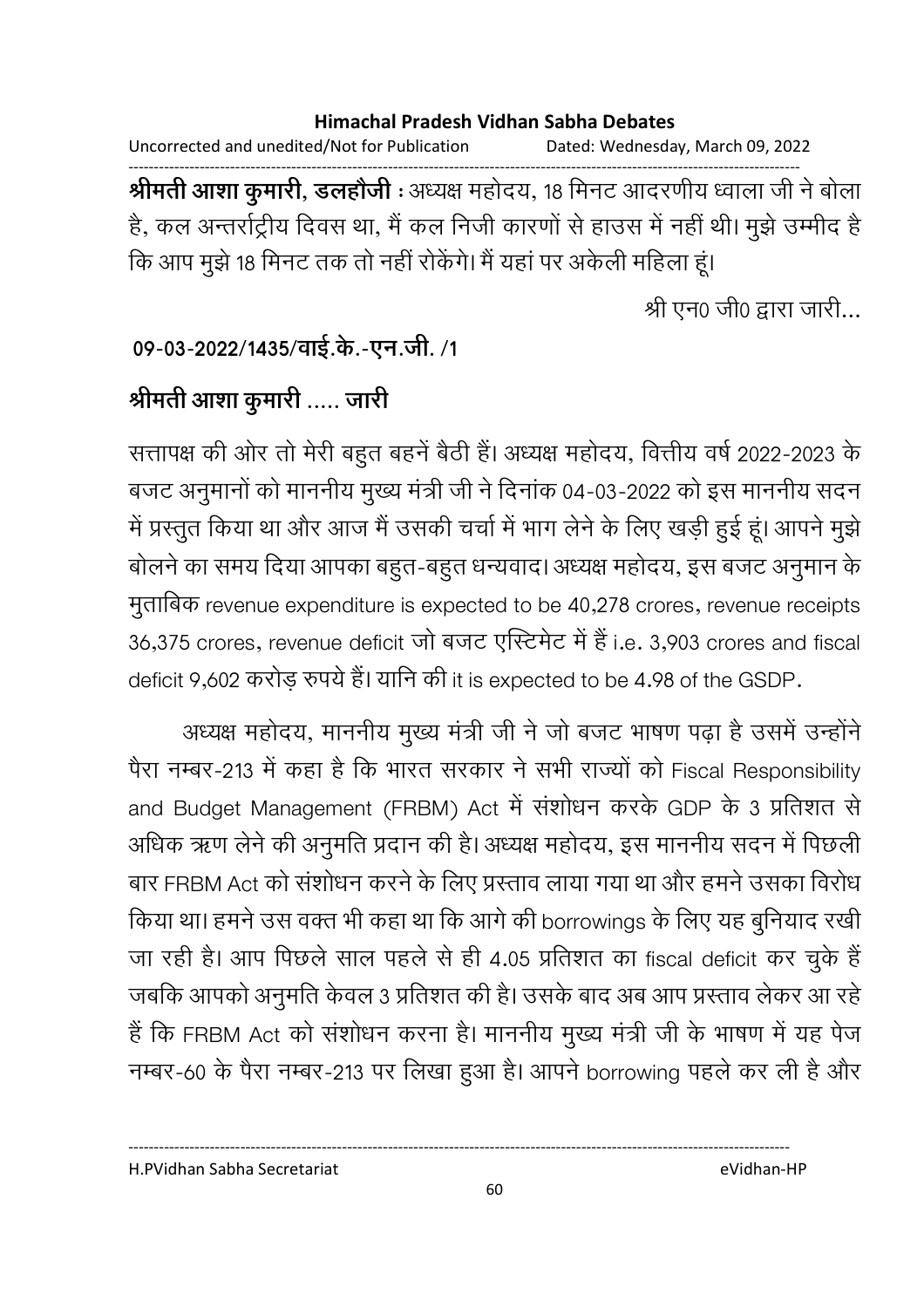#### **Himachal Pradesh Vidhan Sabha Debates**  Uncorrected and unedited/Not for Publication Dated: Wednesday, March 09, 2022 ------------------------------------------------------------------------------------------------------------------------------------

अब आप हाऊस में लेकर आ रहें हो कि हमारी borrowings पर अपना ठप्पा लगा दीजिए। आप इसे पास भी कर देंगे क्यों कि आपकी सदन में brute majority हैं।

## 09-03-2022/1435/वाई.के.-एन.जी. /2

आप मुझे यह बताइए कि your borrowings is expected to be higher. Why did you not bring this Act before the Budget? Why you are brining it after the Budget? And in the Budget you have a projection of 4.98 per cent and in subsequent years, it will go up to 7.5 per cent. अध्यक्ष महोदय, मैं सारे कांगज़ात निकाल कर फिर से यहां पर रखू तो उसका कोई सैस नहीं बनता है। Budget brief in the Budget documents में आप देखेंगे तो तीन साल का fiscal plan होता है। In that it is projected to be 7.5 per cent. अभी माननीय श्री मुकेश अग्निहोत्री जी ने भी कहा कि इससे आप की borrowings कहां पर जाएंगी। आपने यहां पर लगभग 63,000 करोड़ रुपये का फिगर दिया है। यहां पर आपने without giving the revised estimate by saying that we will remain within the FRBM और यह नहीं कहा है कि FRBM का क्या होगा? क्योंकि आप अभी संशोधन लाने वाले हैं। आप संशोधन लाएंगे और borrowings को बढ़ाने का काम करेंगे। निश्चित तौर पर इस current Financial Year में 69 से 70 हज़ार करोड़ रुपये कर्ज जाएगा। जब आप सरकार छोडेंगे और जनता आपसे छूड़वाएगी तब आप यहां जो छोड़ कर जाएंगे percentage it will exceed और उसके बाद आप फिर से FRBM में संशोधन लेकर आएंगे। क्या आप हर बार ऐसा ही करेंगे? आप खर्चा कर लेते हैं, आप borrowings कर लेते हैं और फिर माननीय सदन को कहते हैं कि इस पर ठप्पा लगा दो। This is bad fiscal management. And I am sorry to say, it is not in the interest of the State. Question is not of a Congress or BJP, question is of Himachal Pradesh. हिमाचल प्रदेश के लिए यह बहुत बुरा ट्रेंड है। मैं नहीं समझती की इसे इस प्रकार से करना चाहिए। आपने इस बजट में कैंपिटल आऊटले 20 per cent decrease कर दिया। आप इसे लगभग 7 हज़ार करोड़ रुपये कम करके 5,647 करोड़ पर ले आए।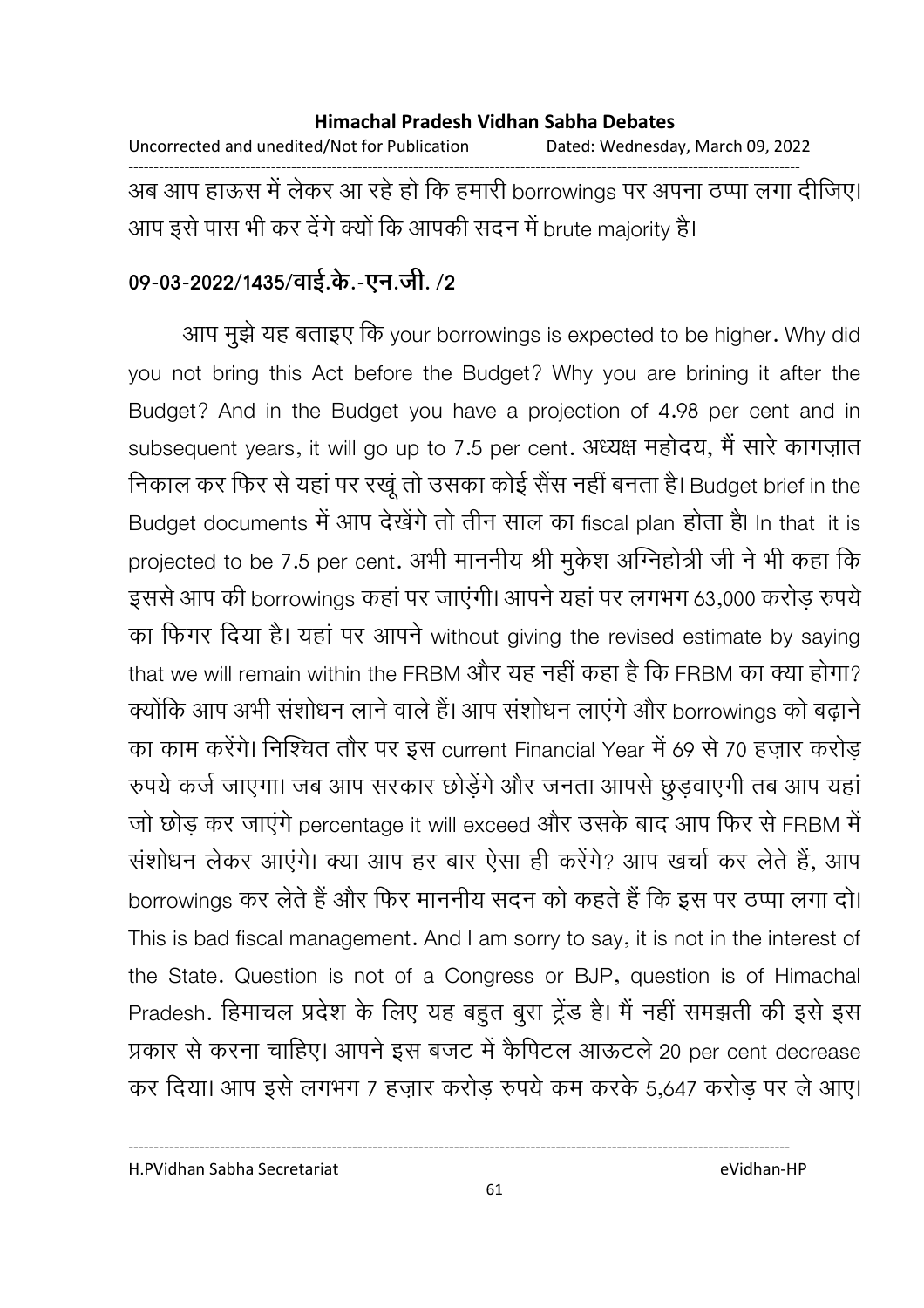Uncorrected and unedited/Not for Publication Dated: Wednesday, March 09, 2022

------------------------------------------------------------------------------------------------------------------------------------ इससे प्रदेश में स्कूल, अस्पताल, सड़के बननी है और जितने भी विकासात्मक कार्य होने हैं | वे सभी इसी पैसे से किया जाना है और आपने इसे 20 per cent decrease कर दिया, यह मैं नहीं बोल रही हूं,

## 09-03-2022/1435/वाई.के.-एन.जी. /3

आपका डाक्यूमेंट बोल रहा है। आप लोगों ने इसे पढ़ा ही नहीं है। माननीय सदस्य श्री अरुण कुमार जी ने तो बिलकुल भी नहीं पढ़ा है और इन्हें जो पकड़ा दिया गया उसे ये यहां पर लहराने लग पड़े। राज्यपाल महोदय के अभिभाषण की चर्चा के समय भी ये इसी प्रकार कर रहे थे और आज भी यही कर रहे हैं। यह हिमाचल प्रदेश की आर्थिकी का सवाल है। आप आर्थिकी की बात करते हैं today the dollar is Rs. 77, highest ever in the history of the Country, Rs. 77 to a dollar,

श्री जे.एस. द्वारा जारी.........

## **09.03.2022/1440/JS/YK/1**

# श्रीमती आशा कुमारीः-----जारी------

बैरल जो अंक्रूड आयल का आज 135 डालर पहूच गया है। आप क्या सोचते हैं कि उसका हम पर असर नहीं होगा। उसका एक ही तरीका है कि आप लोग अपने यशस्वी प्रधान मंत्री | को कहें कि जो ऑयल रिजर्व, उसको रिलीज किया जाए। Please, don't disturb me. अध्यक्ष महोदय, मेरा इनर्स निवेदन है कि ये गवर्नमैंट आफ इण्डिया को सजैशन दें कि जो आयल रिजर्व में हैं, उसको अभी रिलीज किया जाए क्योंकि जिस तरह से अमेरिका ने सैक्शन्ज लगा दी है, जिससे आयल की कीमते और ऊपर जाएगी। ये जो पेट्रोल और डीजल की कीमतें इसलिए नहीं बढ़ी क्योंकि पांच राज्यों के चुनाव थे और जो चार सीटें हम हिमाचल प्रदेश में जीत कर लाए हैं उसका असर हुआ। उसकी वज़ह से पेट्रोल-डीजल की कीमते कम हुई। मगर यह पता नहीं है कि अगले पाच-सात दिनों में क्या होने वाला है? इसका पूरे देश में असर होता है। मण्डी पालियामेंट से 4 लाख कवर करके हम जीत

H.PVidhan Sabha Secretariat eVidhan-HP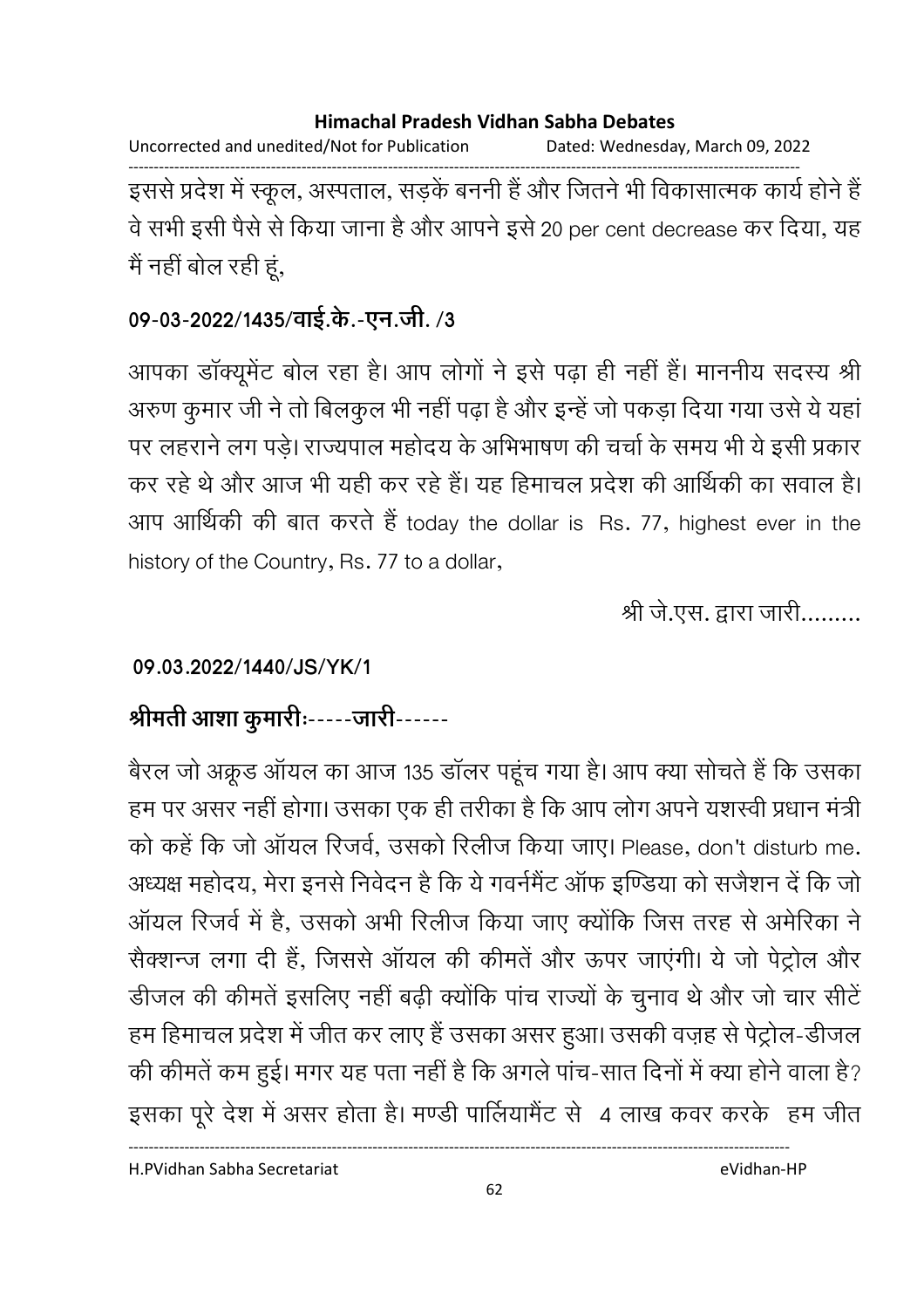Uncorrected and unedited/Not for Publication Dated: Wednesday, March 09, 2022 ------------------------------------------------------------------------------------------------------------------------------------

करके आए we are proud of our Party. यहां पर कूका जी कह रहे थे और मैं आपको यह कहना चाहती हूं। यह कांग्रेस के बारे में मैं यह कह रही हूं। यह अल्लामा इकबाल का शेर हैं:-

## कुछ बात है हस्ती मिटती नहीं हमारी,

# संदियों रहा है, दुश्मन हमारा।

ये कांग्रेस है। We are proud of our leadership. We are proud of our Party. You don't have to tell me whoever was saying from here that we are Leader less. जैसी आपकी लिंडरशिप हैं, वैसी लिंडरशिप हमको नहीं चाहिए। We are proud of our leadership. अध्यक्ष महोदय, बड़े दुख की बात है कि किन सेक्टर्ज में बजट कम हुआ है। हमारे सदस्य, श्री आशीष बुटेल जी ने कहा था कि स्वास्थ्य के सेक्टर में -5 प्रतिशत, एग्रीकल्चर सेक्टर में -6 प्रतिशत, water supply and sanitation -23 प्रतिशत, आप यह कहेंगे कि जल शक्ति मिशन का पैसा अलग से आ रहा है, इसलिए हुआ है। ऐसा नहीं है, सैनिटेशन भी इसी में हैं, सीवरेज सिस्टम भी इसी में हैं और जो रूरल वाटर सप्लाई है, वह

### **09.03.2022/1440/JS/YK/2**

भी इसी में हैं। आकड़ों का जाल बिछा करके आप दुनिया को ठंग नहीं सकते हैं। आपने अबेन डवल्पमेंट में -14 प्रतिशत कर दिया। स्मार्ट सिटी आज नहीं आई है। स्मार्ट 'सिटी के प्रोग्राम बहुत पहले से चल रहे हैं। माननीय मंत्री, श्री सुरेश भारद्वाजा जी मेरे मामा जी हैं, अभी वे यहां पर नहीं हैं। पहले जे.आर.यू.एम. में आया था उसके बाद कन्वर्ट हो करके इसमें आया। कोई AMRUT भी आ रहा है और आपका -14 प्रतिशत हो गया। अध्यक्ष महोदय, पैशन के बारे में मैं इसलिए नहीं बोलूगी कि इसमें पूरी चर्चा हो चुकी हैं। बार-बार एक ही बात को रिपीट करना ठीक नहीं है मगर जो मेरे साथी सदस्यों ने कहा मैं उनके साथ बिल्कुल सहमत हूं। पैशन का स्लैब एक ही होना चाहिए वह चाहे किसी भी स्कीम में हो। मेरा मुख्य मंत्री महोदय से यह आग्रह जरूर रहेगा कि जो "सहारा योजना" आपने चलाई है, उसमें आप 3 हजार से बढ़ा करके 5 हजार करते तो अच्छा होता। अभी भी आप

H.PVidhan Sabha Secretariat eVidhan-HP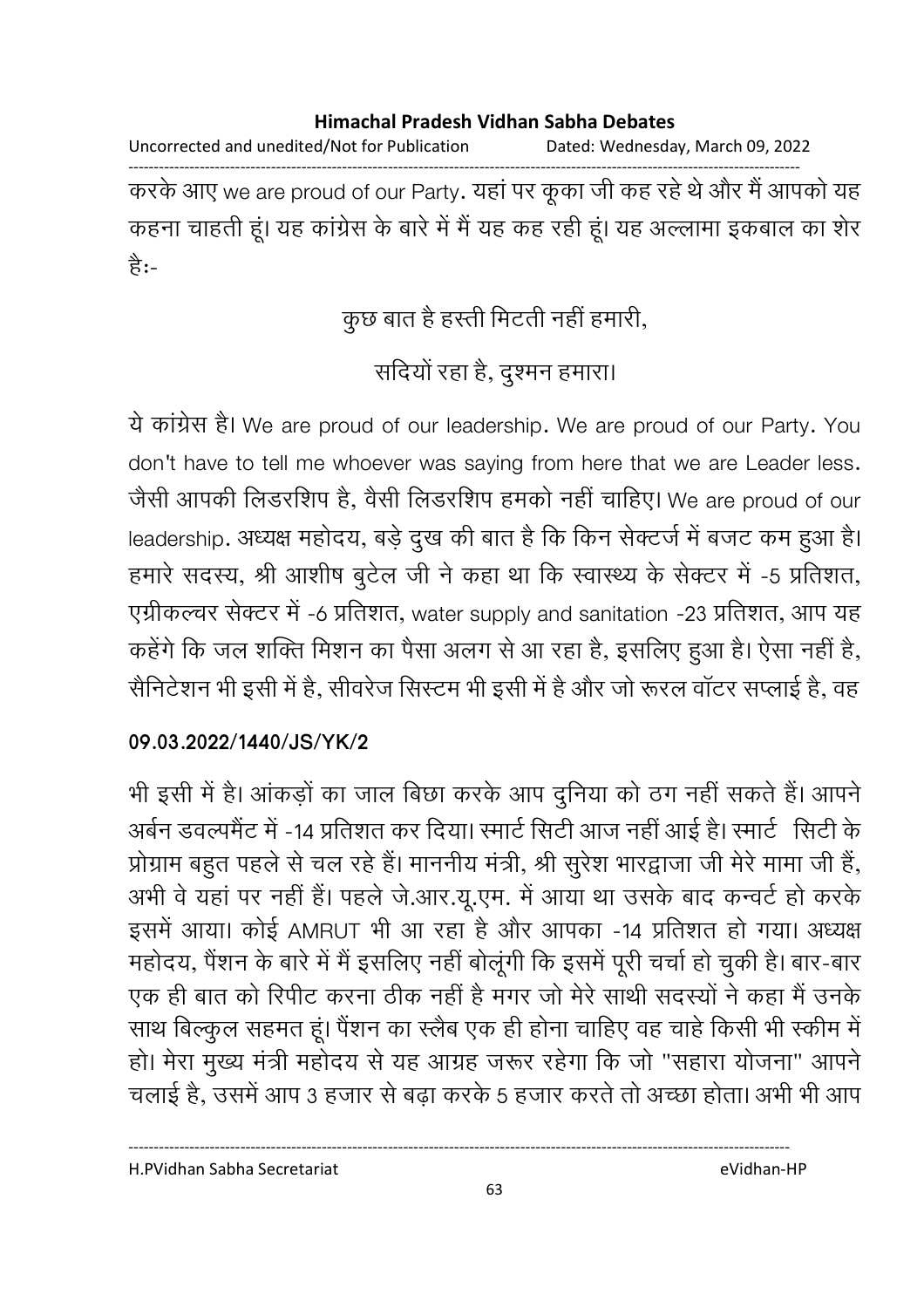Uncorrected and unedited/Not for Publication Dated: Wednesday, March 09, 2022

------------------------------------------------------------------------------------------------------------------------------------ कर सकते हैं। हम आपको उसके लिए आग्रह करते हैं। यह अच्छी योजना है। इस योजना में अगर आप धन बढ़ाएंगे तो it is good because असहारा लोगों के लिए हैं। माननीय स्वास्थ्य एवं परिवार कल्याण मंत्री जी यहां पर बैठे हुए हैं। आपका धन्यवाद वह एम.आर.आई. की मशीन मेरे वहां पर पहुंच गई है। सिटी स्कैन भी शायद आपने चालू कर दिया है मगर समस्या यह है कि वहां पर स्टाफ ही नहीं है। रेडियोग्राफर नहीं हैं। गाइनाक्लोजिस्ट नहीं है। अरूण कुमार जी आप क्यों बोल रहे हैं। आपसे कोई बात भी नहीं | कर रहा है। Why you are talking, who are you to say anything to me. मत्री जी आपका धन्यवाद आपकी वह मशीन पहुंच गई। मेरा आपसे आग्रह रहेगा कि वहां पर स्टाफ की बहुत ज्यादा कर्मी है। नामेल एक्स्ने भी होते हैं, नामेल सिटी स्कैन के लिए भी लोग आते. हैं। एक-एक, दो-दो महीने की देर होगी तो जिन लोगों को सीरियस बीमारियां हैं, उनको फिर प्राइवेंट में ही जाना पड़ेगा। लेकिन आप जो बैनिफिट देना चाहते हैं उससे लोगों को कोई फायदा नहीं हो रहा है। अभी अखबारों में आपने देखा होगा। आप मंत्री हैं, आप तक वह अखबार भी पहुंची होगी। जो आपके विभाग के बारे में कहा जाता है, वह आपको पुट अप होता ही होगा। मेरा तो यही एक्सपीरियस रहा है जब मैं मंत्री थी तो जब हमारे विभाग के बारे में छपता था वह अच्छा हो या बुरा वह हमें

## **09.03.2022/1440/JS/YK/3**

पुट अप होता था। चम्बा में गाइनोक्लोजिस्ट की कर्मी | होने के कारण वे मरीज टांडा रैफर | होते हैं। टाडा में भी इन्क्युवेटर्ज नहीं है यदि कोई प्री-मैच्योर बेबी पैदा होता है वहां न इन्क्युवेटर्ज नहीं है फिर वे पी.जी.आई. रैफर होते हैं। पी.जी.आई. में यदि वे यूज़ में हो तो वे कहते हैं कि 16 सेक्टर में जाओ, 32 सेक्टर में जाओ। कम-से-कम यह बेसिक सुविधा जो गर्भवती महिलाओं के लिए हैं या इसको प्रदान करने का मेरा आपसे आग्रह रहेगा कि इसको आप करें। अध्यक्ष महोदय, मेरा प्रश्न 8 मार्च को लगा हुआ था कि मेरे चुनाव क्षेत्र में हैल्थ इस्टिच्युशन को ले करके लगा हुआ था। मेरे चुनाव क्षेत्र में 35 हैल्थ इस्टिच्युशन्ज है।

श्री एस.एस. द्वारा जारी-----

H.PVidhan Sabha Secretariat eVidhan-HP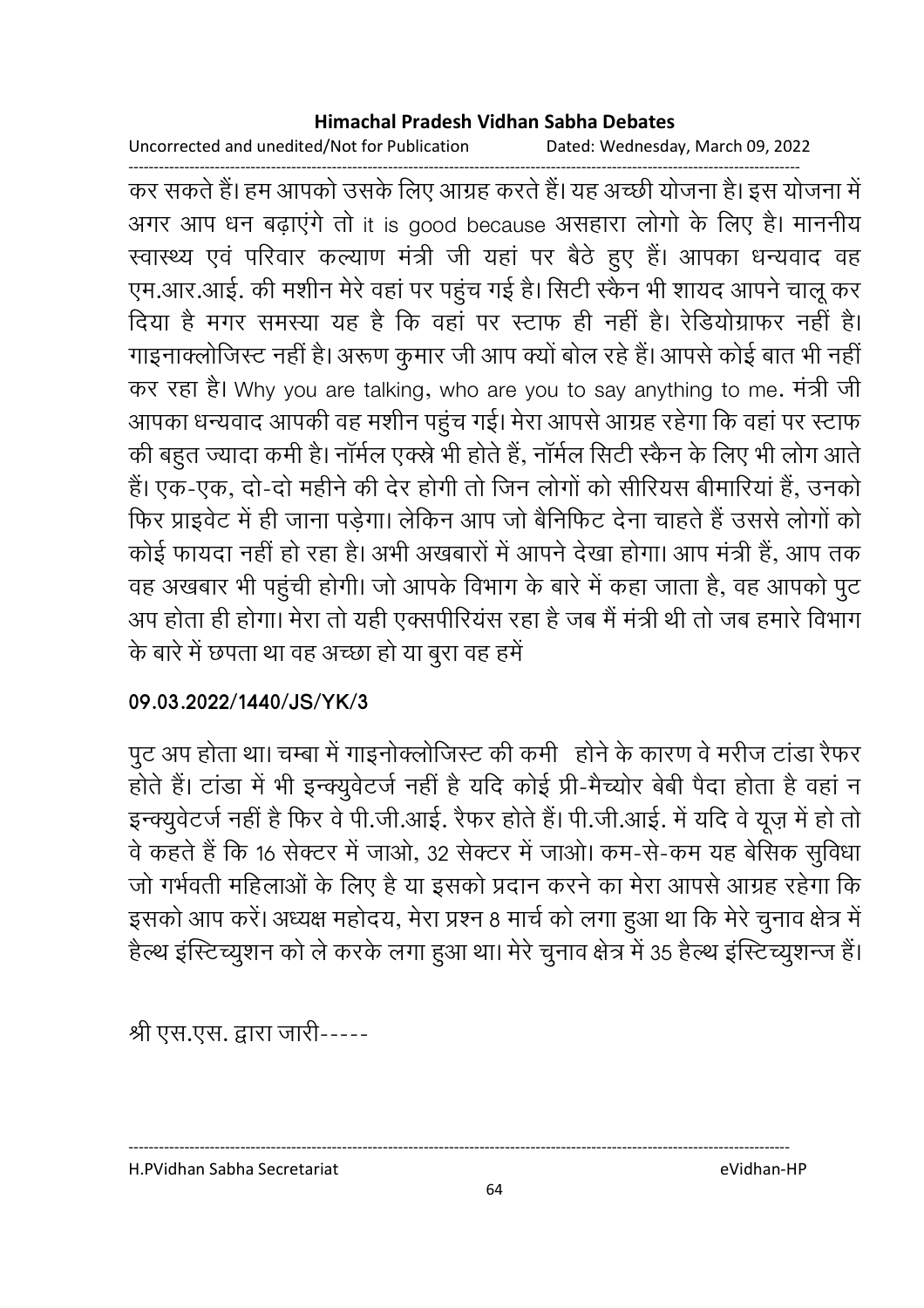Uncorrected and unedited/Not for Publication Dated: Wednesday, March 09, 2022 ------------------------------------------------------------------------------------------------------------------------------------

### **09.03.2022/1445/SS-AG/1**

# श्रीमती आशा कुमारी क्रमागत**ः**

आपने हर हास्पिटल में डाक्टर दे रखे हैं। परन्तु आपके कुछ ऐसे प्राईमरी हैल्थ सेंटर्ज हैं | जहां पर सिर्फ डाक्टर्ज ही है। वहां पर क्लास-IV भी नहीं है। नसिज नहीं है। आपका यह रिप्लाई है कि इन 35 इस्ट्टियूशन्ज़ में 274 पोस्टों में से 156 पोस्टे खाली हैं। मेरा आपसे आग्रह रहेगा कि अगर लोगों को सुविधा देनी है खास करके जो सब-सेंटर्ज है वहां पर पोस्टें भरी जाएं। मेरे चुनाव क्षेत्र में 22 सब-सेंटर्ज हैं। 22 सब-सेंटर्ज में से 18 सब-सेंटर्ज में मेल हैल्थ वर्कजे वेकैट है। 14 सब-सेंटजे में फॉर्मेल हैल्थ वर्कजे वेकैट हैं। आप मुझे बताइए कि ये सब-सेंटर्ज खुले हैं या नहीं खुले हैं?

अध्यक्ष महोदय, मैंने पिछले बजट स्पीच भी सुनी है। पिछली स्पीचिज में मुख्य मंत्री जी ने कहा कि 30 हजार भर्तियां होंगी। आपके आंकड़े यह कहते हैं कि 5 साल में आपने कुल 29000 भीतेया की है। यह बात आपका बजट कहता है, मैं नहीं कह रही। आप हर बार 30  $\,$ हजार कहते हैं लेकिन करते कुछ नहीं हैं। मैं मुकेश जी की बात को दोहराती हूं कि तीस मारखां हैं। कर्मचारी सड़कों पर हैं। मैं अशोक गहलोत जी का धन्यवाद करना चाहूंगी जिन्होंने राजस्थान में ओल्ड पेंशन स्कीम दी। आज छत्तीसगढ सरकार का धन्यवाद करना चाहूंगी जिन्होंने छत्तीसगढ़ में भी ओल्ड पेंशन स्कीम लागू कर दी। मैं इसलिए भी धन्यवाद करना चाहूंगी क्योंकि मेरे भाई भी उस कैबिनेट में मंत्री हैं। आज यहां पर मामा जी (श्री) सुरेश भारद्वाज जी) नहीं हैं लेकिन जुब्बल वाले उपस्थित हैं। जुब्बल वालों के हम भांजे-भांजी हैं। We are proud of our Himachali blood also. ...व्यवधान... Will you stop it? अध्यक्ष महोदय, इन्होंने जो 30 हजार भतियों की बात की, मेरा एक प्रश्न एंग्रेकिल्चर पर लगा हुआ था। संबंधित माननीय मंत्री जी यहां पर बैठे हैं। आपने उसका जवाब दिया कि 50 प्रतिशत से ज्यादा पोस्टें खाली हैं। क्या ये जो 30 हजार भर्तियां हो रही हैं इसमें आपका विभाग भी कसींडर होगा? एंग्रेकिल्वर एक्सटेशन आफिसर की यह हालत है कि अगर उनकी 7 पोस्टें हैं तो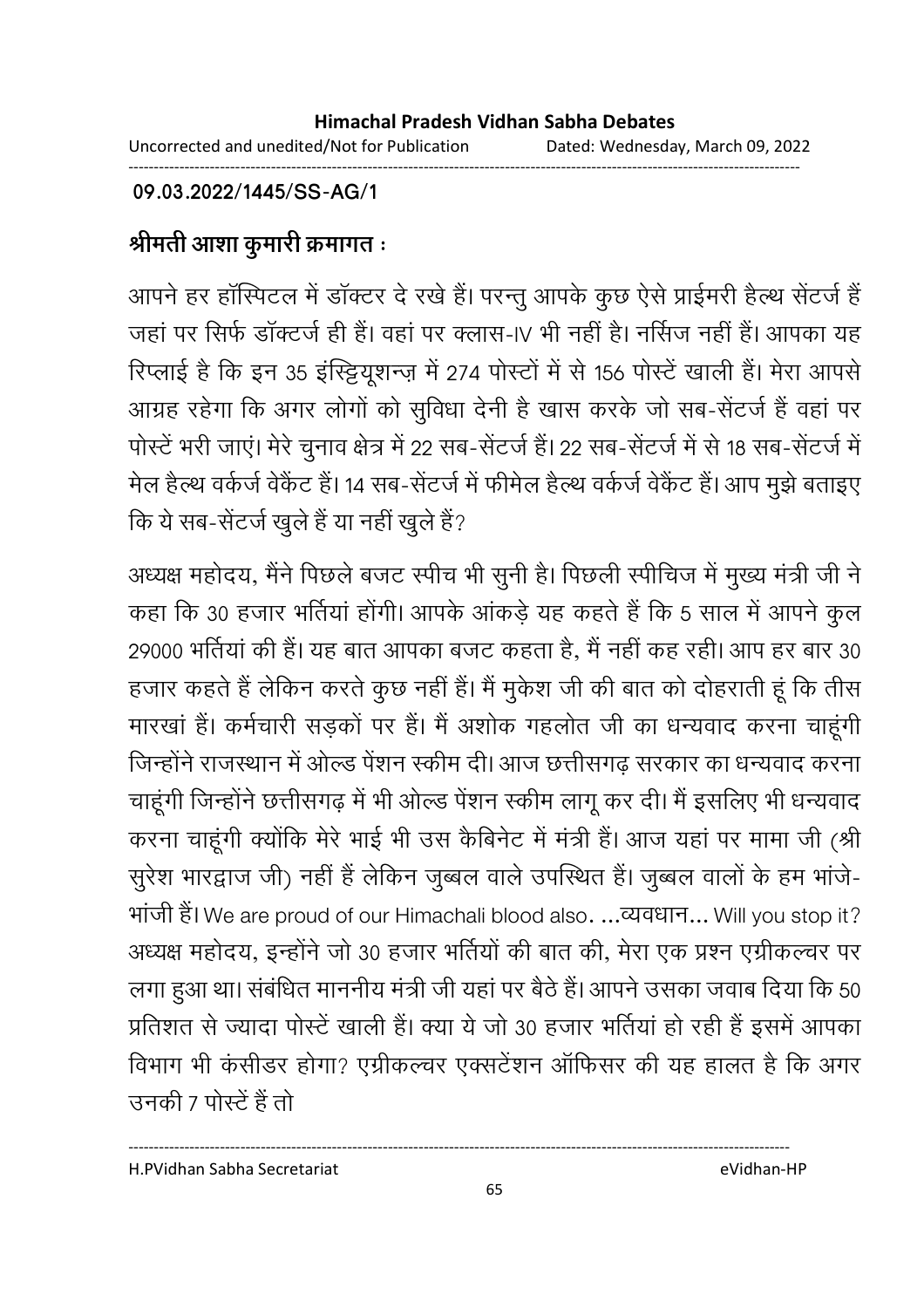Uncorrected and unedited/Not for Publication Dated: Wednesday, March 09, 2022 ------------------------------------------------------------------------------------------------------------------------------------

### **09.03.2022/1445/SS-AG/2**

सारी ही वेकैट है। यह सलूणी और तीसा में हालत है। मुझे नहीं मालूम कि आज हमारे उपाध्यक्ष महोदय कहा है। मगर तीसा में यही हाल है। सात पोस्टे हैं और सातों वेंकैट हैं। क्या ऐसे आपका एग्रीकल्चर डिपार्टमैंट चलेगा? निश्चित तौर पर आप माइनस में जाएंगे। निश्चित तौर पर आपकी ग्रोथ घटेगी।

अध्यक्ष महोदय, इसी तरह से मुकेश अग्निहोत्री जी ने एक बात कहीं कि फ्लावर मर्डी के नाम पर परवाणू में एक कमरा बनाया है। इस तरह का भद्दा मजाक हिमाचल प्रदेश के साथ मत करिए। ध्वाला जी ने ठीक बोला कि अगर हम युवाओं और ग्रामीणों को प्रोत्साहित करेंगे और उनकी इंकम एश्योर्ड होगी चाहे फूल लगाने की बात हो, चाहे पौधे लगाने की बात या सीड़स की बात हो परन्तु अगर हम उनको प्रोत्साहित करेंगे तब ही लोग हमारे साथ आगे आएंगे। अब आप एक कमरा बनाकर बोल दें कि फ्लावर मंडी बन गई तो ऐसे काम नहीं बनेगा।

**ग्रामीण विकास एवं पचायती राज मंत्री** : आप सैशन के बाद वहां पर घूमकर आना। मैं | उसका उद्घाटन करके आया हूं। वहां पर एक कमरा नहीं बल्कि 10 कमरे बने हुए हैं।

**श्रीमती आशा कुमारी** : मैं उस रास्तें रोज़ ही जाती हूं। अध्यक्ष महोदय, मंत्री जी का टाइम मेरे टाइम में से काट लिया जाए। मंत्री जी, आप एग्रीकल्चर की पोस्टें भरो, बाकी बाद में बात करेंगे।

अध्यक्ष महोदय, मुख्य मंत्री महोदय ने कहा कि लोकल व्हीट और मेज़ को प्रोत्साहित करने। के लिए 5 करोड़ रुपये से 10 करोड़ रुपये की राशि बढ़ाई गई है। मैं इनसे आग्रह करना चाहूंगी, वैसे मैंने प्रश्न पहले एंग्रीकल्चर पर लगाया था लेकिन जो स्कीम जी0आई0 स्टेट्स के लिए गई हुई है चम्बा में हमारा भादल का इलाका है, लाल कुकड़ी, सफेंद कुकड़ी, उसको ऊंची बोलते हैं, दो-तीन तरह की मेज़ की वैराइटीज़ है उनको for variety of seed

H.PVidhan Sabha Secretariat eVidhan-HP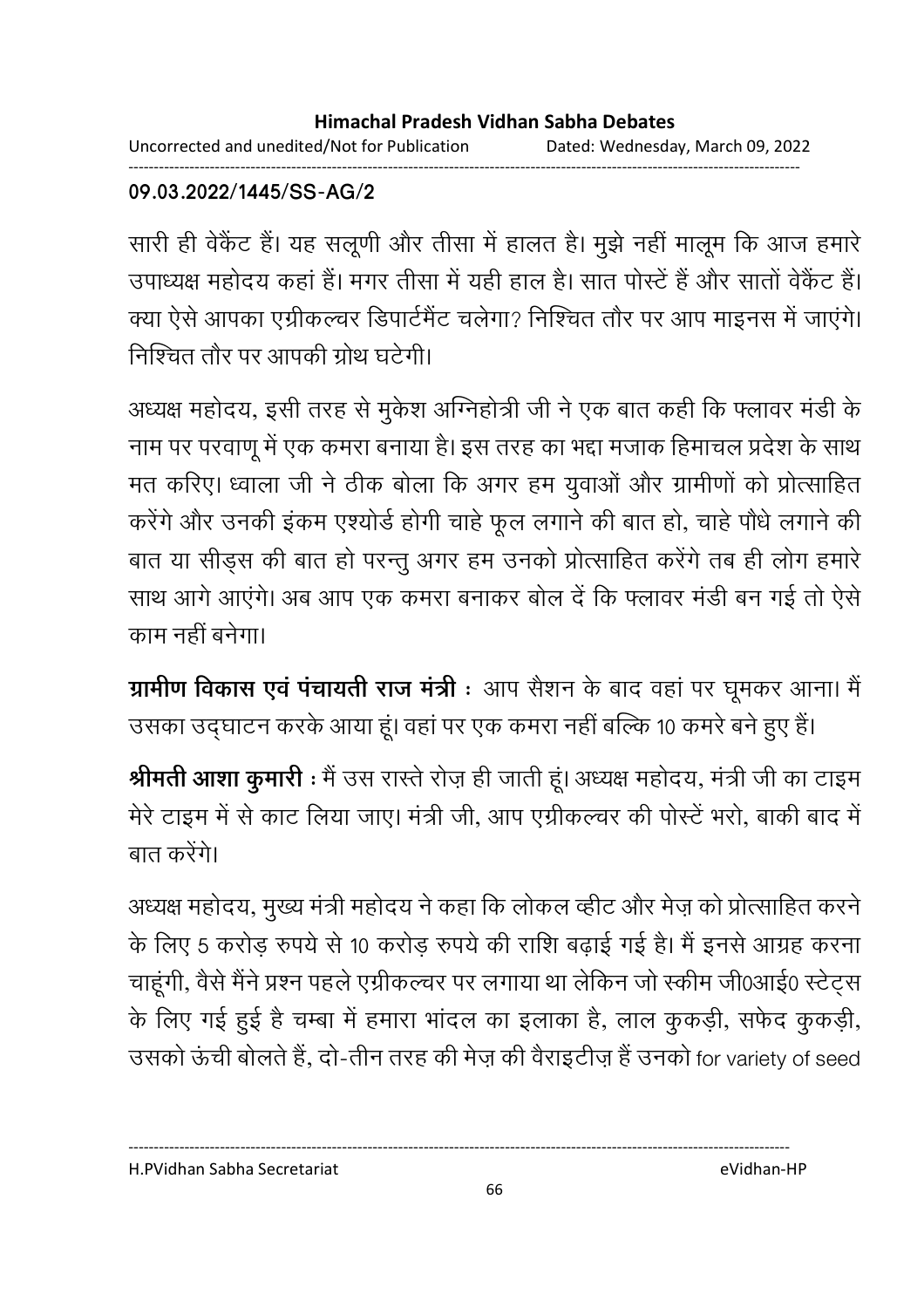Uncorrected and unedited/Not for Publication Dated: Wednesday, March 09, 2022 ------------------------------------------------------------------------------------------------------------------------------------

के लिए नेशनल अवार्ड मिला। जी0आई0 स्टेट्स के लिए हमारा चेन्नई में केस पैंडिंग है। मुख्य मंत्री जी उपस्थित नहीं है तो माननीय मंत्री।

### **09.03.2022/1445/SS-AG/3**

श्री महेन्द्र सिंह जी मौजूद है। हिमकास्ट करके आपका आई0टी0 का एक विग है उसके थ्रू यह चेन्नई जी0आई0 स्टेट्स के लिए गया है। अगर आपको जी0आई0 स्टेट्स मिल जाता हैं। तो निश्चित आपके यहां के सींड्स ब्राडिड हो जाएंगे। वे रैकोंग्नाइज्ड हो जाएंगे। इसमें आप हमारी मदद करें और इसको करवाएं।

```
अध्यक्ष : माननीय सदस्या अब वाइंड अप करिए।
```
**श्रीमती आशा कुमारी** : अध्यक्ष महोदय, महेन्द्र सिंह जी से तो हम कट मोशन पर बात कर लेगे। उसमें मुझे नहीं बोलना है। लेकिन एक-दो बातों पर मुझे बहुत जरूरी बोलना है आप मुझे अलाऊ करेंगे।

जारी श्रीमती के0एस0

**09.03.2022/1450/KS/AG/1**

# श्रीमती आशा कुमारी जारी---

मैं तो सिर्फ बजट पर बोल रही हूं। मैं बी.जे.पी. या औरों के बारे में नहीं बोल रही हूं।

**अध्यक्षः** प्लीज़ आशा जी, वाइंड अप करिए।

**श्रीमती आशा कुमारीः** अध्यक्ष महोदय, दो मिनट प्लीज़। मेरा यह भी निवेदन है कि आफ सीज़न वेजिटेबल्ज़ के लिए आप चम्बा के सैटर के एरिया में जैसे देवीदेरा है, वहां नहीं बनाना है क्योंकि वह मेरा चुनाव क्षेत्र पड़ता है तो नैनीखड्ड या तुनुहट्टी आदि जगह पर बना दें ताकि जहां से लोग अपनी सब्जियां ले कर आते हैं तो उनको कष्ट न हो। आढ़ती अमृतसर और नीचे के इलाकों से आते हैं।

----------------------------------------------------------------------------------------------------------------------------------

H.PVidhan Sabha Secretariat eVidhan-HP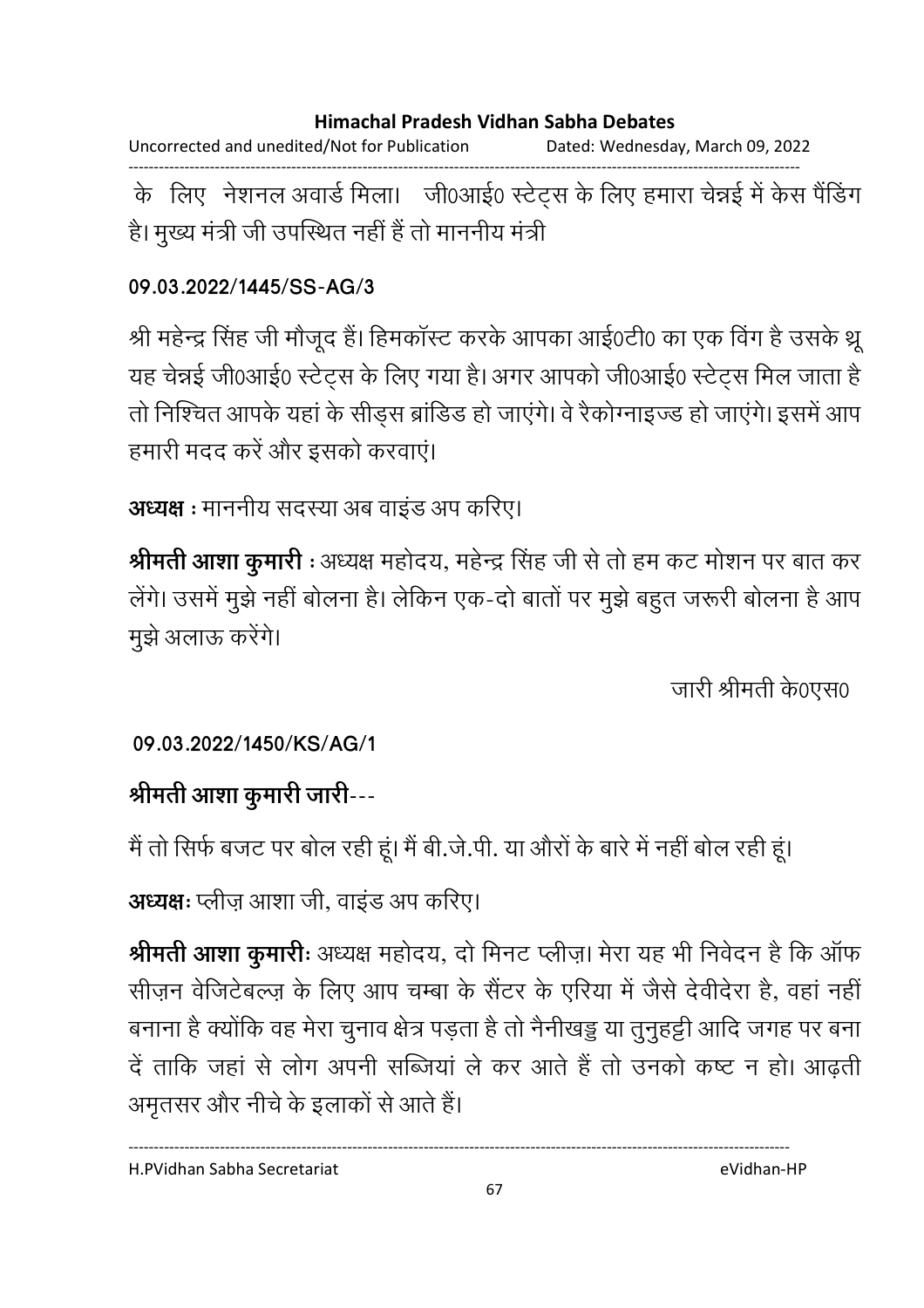Uncorrected and unedited/Not for Publication Dated: Wednesday, March 09, 2022

------------------------------------------------------------------------------------------------------------------------------------ अध्यक्ष महोदय, मैं ग्राम रोज़गार सेवकों के बारे में एक बहुत जरूरी बात करना चाहूंगी। ग्राम रोज़गार सेवकों को तीन-तीन महीने से सैलरी नहीं मिली हैं। आप जानते हैं कि मनरेगा का काम, सर्टिफिर्केट्स बनाने का काम, सारा काम वे ही करते हैं। उनको सैलरी नहीं मिलेगी तो वे काम क्यों करेंगे? आपका यह कहना है कि मनरेगा के फंड सैंटर से नहीं। आ रहे हैं। सैंटर से कहां से आएंगे जब वहां पर कट लगा दिया? सैंटर ने मनरेगा पर कट लगा दिया है और मंत्री जी को अच्छी तरह से पता है कि मनरेगा ही वह स्कीम है जिसकी वजह से हम डॉ0 मनमोहन सिंह और सोनिया गांधी जी के फिर धन्यवादी हैं कि उन्होंने मनरेगा लाया और उसकी वजह से ही कोरोना काल में लोगों को कुछ रोज़गार मिला और मेरा आपसे भी निवेदन रहेगा कि आपने मजदूरों की दिहाड़ी 50 रुपये बढ़ाई हैं। आप जितना भी बढ़ाओं हमेशा अच्छी बात होती है मगर यह बात बताओं कि आप मनरेगा में बढ़ाएंगे या नहीं? आज सबसे ज्यादा लेबर मनरेगा में हैं। उसकी दिहाड़ी महज 203 रुपये है। क्या आप उसको बढ़ाएगे?

अध्यक्ष महोदय, मुझे दो बाते और कहनी है। एक स्ट्रे कैटल की बात आई थी। बलबीर सिंह वर्मा जी और डॉ0 राजीव बिन्दल जी आज दोनों ही यहां पर नहीं हैं.

### **09.03.2022/1450/KS/AG/2**

उन्होंने कहा कि पहली बार, मैं सिर्फ इस बात को करैकट करने के लिए बोल रही हूं कि पहली बार जो इस हाउस में एक्ट लाया था, माननीय मुख्य मंत्री शांता कुमार जी ने 1979 में लाया था और दूसरी बार जो पॉलिसी लाई थी 6 जून, 2014 को उस समय के माननीय मुख्यमंत्री राजा वीरभद्र सिंह जी ने लाई थी। तो पहली बार कहां हो गया? आप शांता कुमार जी और वीरभंद्र सिंह जी की सोच को आगे ले जाए, अच्छी बात है लेकिन यहां पर गलत बातें नहीं रखे। वर्ष 1979 में मेरे ख्याल में वे ही चीफ मिनिस्ट थे तो पहली बार कैटल को ले कर शांता कुमार जी के समय में एक्ट आया था।

H.PVidhan Sabha Secretariat eVidhan-HP

68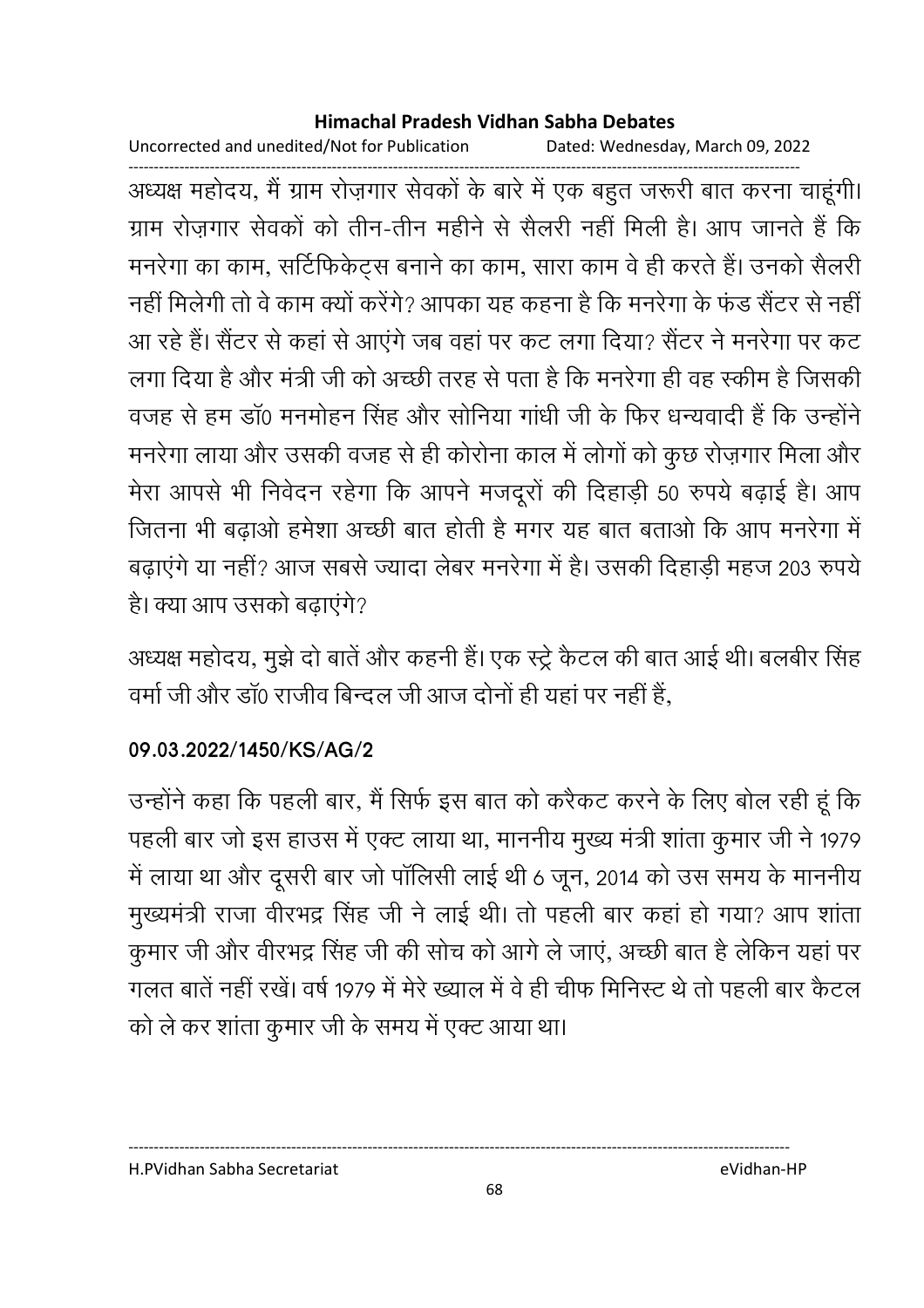Uncorrected and unedited/Not for Publication Dated: Wednesday, March 09, 2022

------------------------------------------------------------------------------------------------------------------------------------ अध्यक्ष महोदय, एक बहुत ज़रूरी बात करना चाहूंगी। खाद्य, नागरिक आपूर्ति एवं उपभोक्ता मामले मंत्री जी यहां नहीं हैं। घटिया क्वालिटी का राशन राशन की दुकानों में मिल रहा है। एक तोता नामक तेल जिसकी ये चर्चा कर रहे थे कि सरसों का तेल 225 नहीं, हम 170 रुपये में दे रहे थे। तोता उड़, चिड़िया उड़ बीच में गंधा उड़। अगर अध्यक्ष जी, आप मूझे अलाउ करें तो मैं सचिव, विधान सभा के जरिए यहां पर हाउस में उस विडियों को जो कि नूरपुर का है, जब उस तेल को एक मलमल का कंपड़ा लगाकर साफ किया जा रहा है तो उसमें चबी जैसी कोई चीज़ ऊपर आ रही है और पैकेट आफ्टर पैकेंट आ रही है। यह कौन सा तोता आया है? पी. मार्का तेल आप क्यों नहीं देते? क्यों आप standardized तेल दे रहे है? लोगों को क्यों मार रहे हैं। नमक डालों पीली दाल वैसे ही काली हो जाती है। आपका राशन सब स्टैंडर्ड है।

**अध्यक्षः** माननीय सदस्या, कृपया वाइंड अप करें।

**श्रीमती आशा कुमारीः** बस दो मिनट अध्यक्ष महोदय। मेरा आपसे यह निर्वेदन रहेगा कि आप सरसों का तेल सही क्वालिटी का दें और आपने उज्ज्वला योजना में गैस के तीन

### **09.03.2022/1450/KS/AG/3**

सिलेंडर देने हैं चार देने हैं, जो मर्जी दीजिए मगर राहत देने के लिए गैस सिलेंडर पर सबसिडी दीजिए।

अध्यक्ष महोदय, वाटर सप्लाई पर मैं नहीं बोलूगी। आपने रोड्ज़ पर 150 करोड़ की बात कही। हमें उम्मीद है कि आप हमारे चुनाव क्षेत्रों की डी.पी.आज़े. भी बनवाएंगे। मेरा एक प्रश्न लगा था, पिछले कई सालों से हमारे डलहौजी डिविज़न में माननीय साथी सदस्यों की डी.पी.आज़े. तो बन रही है, हमारी नहीं बन रही है। तो मेरा निवेदन है कि हमारी डी.पी.आर्ज़. भी बनवाई जाए।

टूरिज्म के बारे में मुझे एक बात कहनी थी कि ए.डी.बी. बैंक के साथ आप जो 2098 करोड़ रुपर्य का प्रजिक्ट कह रहे हैं, इसमें चबा को भी उचित स्थान मिलेगा। इसी तरह से आर्ट

----------------------------------------------------------------------------------------------------------------------------------

H.PVidhan Sabha Secretariat eVidhan-HP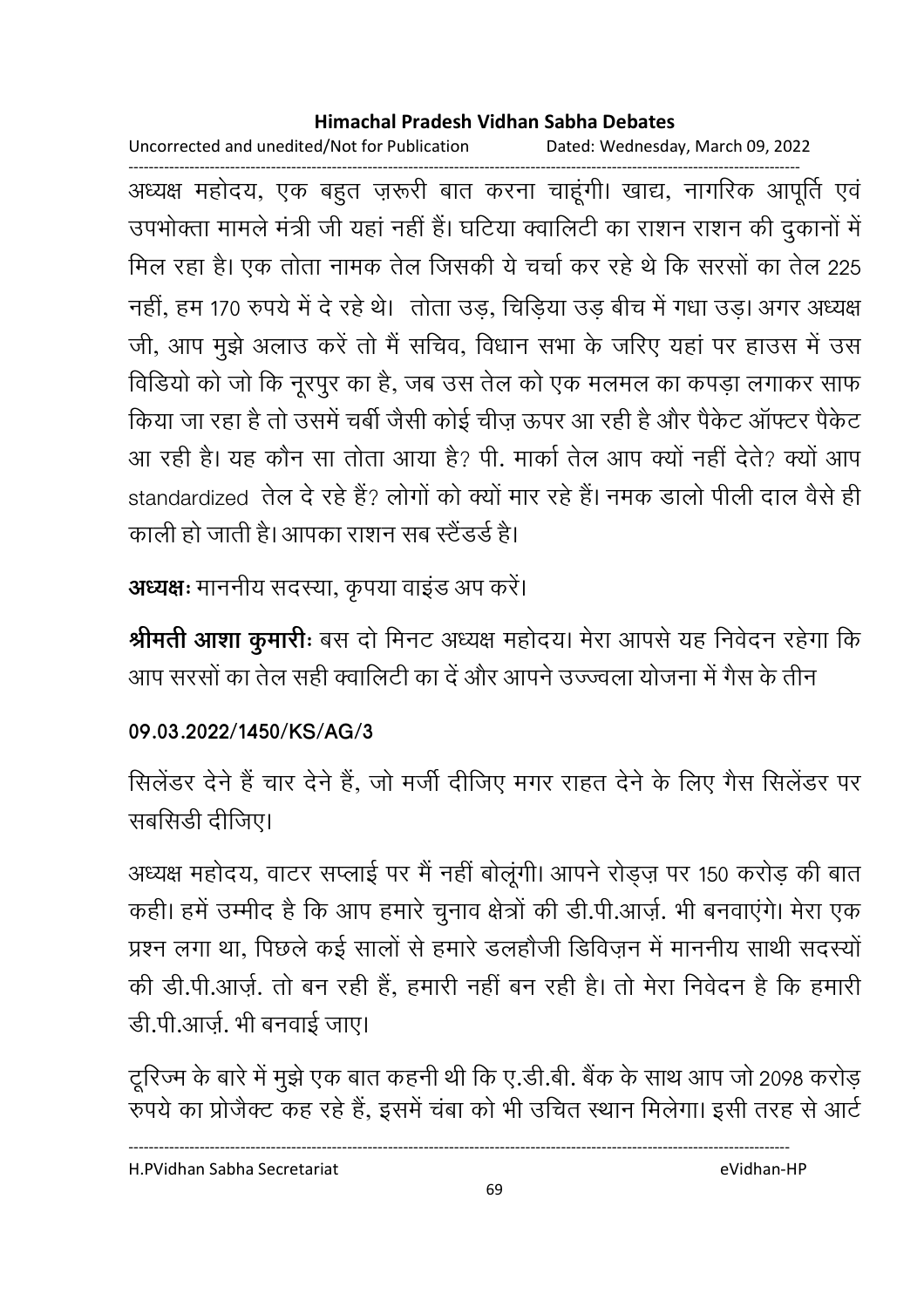Uncorrected and unedited/Not for Publication Dated: Wednesday, March 09, 2022

------------------------------------------------------------------------------------------------------------------------------------ गैलरी कांगड़ा की चर्चा हुई। जो आर्ट गैलरी बनी, उसकी बिल्डिंग का आपने उद्घाटन कर दिया उसमें आर्ट गैलरी का तो कुछ लगाया ही नहीं। What sort of art gallery it is? It is just a building. आप उसका क्या करेंगे?

अध्यक्ष महोदय, अगर हमने टूरिज्म को बढ़ावा देना है, मेरे भाई सुन्दर ठाकुर जी भी यहाँ बैठे हैं, Film City and Film Policy 2019 में लाई गई थी, उसका क्या हुआ? मेरा प्रश्न लगा हुआ था उसके जवाब में आया कि अभी कोई सूचना या प्रपोज़ल नहीं है। आपने तो उसके लिए कमेटी बनानी थी corpus बनाने के लिए, आपने तो कमेटी भी नोटिफाई नहीं की। वह चीफ सैक्रेटरी की अध्यक्षा में बननी थी, वर्ष 2019 से 2022 आ गया, आपके जाने का समय आ गया, अगर आप फिल्म सिटी बनाने की कोशिश कुल्लू या मनाली, चम्बा,

डलहौजी, सुलह या पालमपुर में करेंगे, कम से कम उससे टूरिज्म को बढ़ावा मिलेगा।

श्रीमती अ0व0 द्वारा जारी--

### **09.03.2022/1455/av/as/1**

## श्रीमती आशा कुमारी-----जारी

I am seriously saying this. मैं अब युवा सेवाएं एवं खेल के बारे में बोलना चाहूंगी। आपने बजट में क्रिकेट, कबड्डी के बारे में बात की है। हमारे हिमाचल प्रदेश के नवयुवक श्री वरुण कुमार ने ओलोम्पेक्स में यहाँ ब्रान्ज मैंडल जीतकर लाया। अभी यहाँ पर मंत्री जी बैठे नहीं है मगर हमने आपसे पहले भी निवेदन किया था कि प्रदेश में हाकी को भी प्रोत्साहन दिया। जाए। जिला चम्बा में जनरेड़ा नामक स्थान पर स्थानीय युवाओं ने खुद एक बहुत बड़ा खेल मैदान बनाया है। इसलिए मैं यह पूछना चाहती हूँ कि क्या सरकार चम्बा में भी एक हाकी फील्ड बनाने का विचार रखती है? मैं जनरेड़ा की बात इसलिए कर रही हूं क्योंकि वहां पर लैंड उपलब्ध है। मैं अब अपना लास्ट प्वाइट रखना चाहती हूं। यहां पर ट्राइबल प्लान की बात की गई है 'for the welfare of tribal in non-tribal area' एक्शन प्लान बनाएंगे। मेरा यह कहना है कि एक्शन प्लान की बात नहीं है बल्कि आपको बजट देना चाहिए। मेरा आपसे निवेदन रहेगा कि हमें माननीय सदस्य श्री जगत सिंह नेगी का ट्राइबल का बजट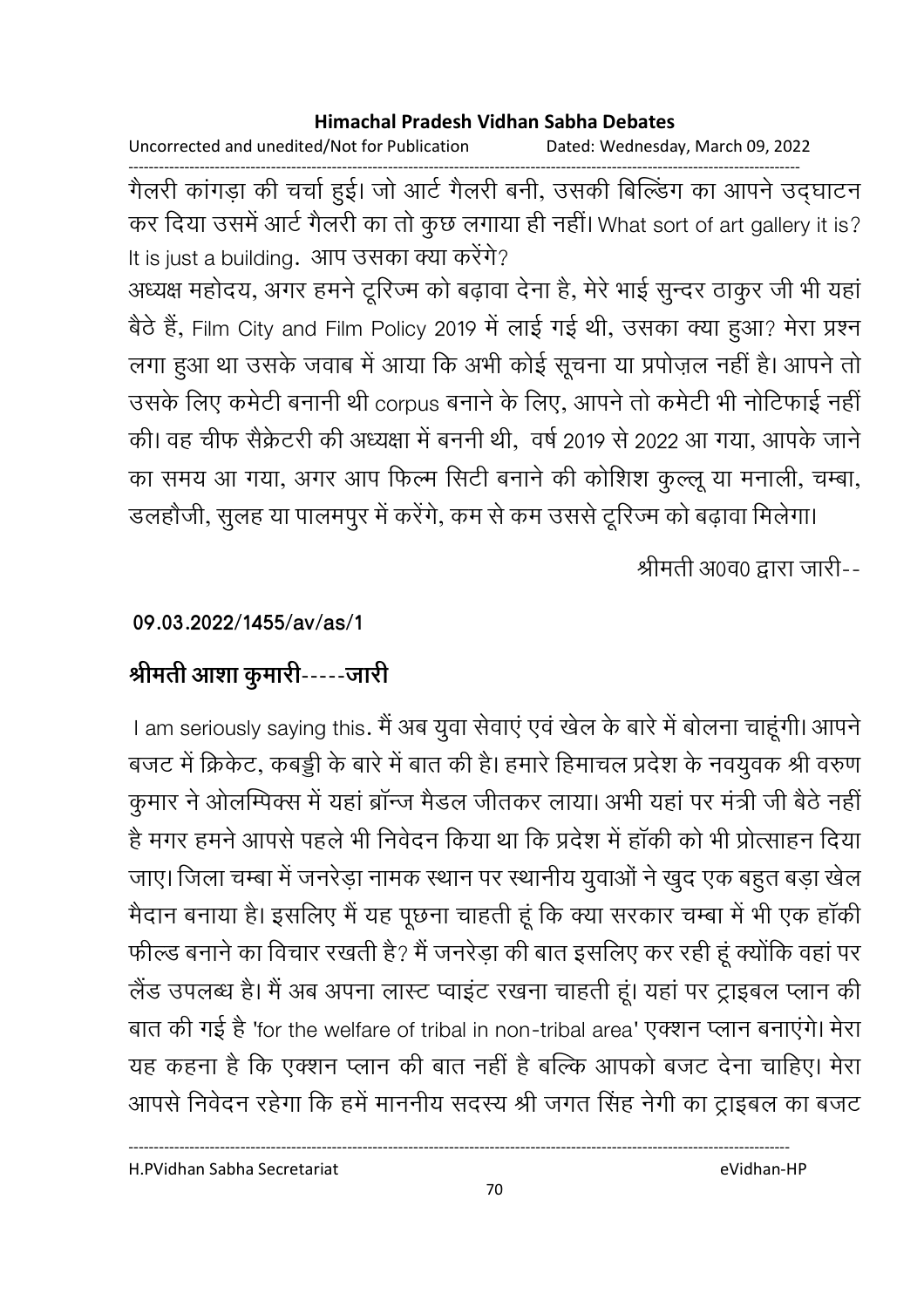Uncorrected and unedited/Not for Publication Dated: Wednesday, March 09, 2022

------------------------------------------------------------------------------------------------------------------------------------ काटकर न दिया जाए, हमें एडिशनल बजट दिया जाए for tribal living in non tribal area के लिए। ऐसा न करें कि ट्राइबल का बजट काट कर हमें दे दिया जाए और उसमें लड़ाई वाली बात हो जाए। सबसे ज्यादा tribal living in non tribal area माननीय सदस्य श्री बिक्रम सिंह जरयाल और मेरे चुनाव क्षेत्र में हैं। इसलिए हमारा निवेदन रहेगा कि इसको जरूर पूरा किया जाए। अध्यक्ष महोदय, यहा बजट पढ़ते वक्त माननीय मुख्य मंत्री और दूसरे कई माननीय सदस्यों ने अपने-अपने भाषण में काफी शैरो-शायरी की हैं। वैसे तो माननीय सदस्य श्री इन्द्र दत्त लखनपाल ने एक अच्छा सुझाव दिया है कि इसके लिए आप एक अलग से सैशन बुला लीजिए; उसमें संगोष्ठी कर लेंगे। अगर आपने शैरी-शायरी ही करनी थी तो आप अपनी पार्टी के पूर्व मुख्य मंत्री श्री प्रेम कुमार धूमल जी से कर लेते। श्री प्रेम कुमार धूमल जी एक अच्छे शायर हैं। अंत में, मैं यह कहना चाहती हूं कि इस बजट के बारे में चर्चाएं बहुत थीं। इसलिए मैं भी यहां पर ग़ालिब का एक शेर पेश करना चाहूंगी जोकि इस प्रकार है :-

### **09.03.2022/1455/av/as/2**

थी खबर गर्म कि ग़ालिब के उड़ेंगे पुर्जे। देखने हम भी गए थे तमाशा, पर तमाशा ही न हुआ॥

एक और शेर कहना चाहूँगी जो कि शौक बहराइची ने लिखा है। बहराइची जगह गुजरात राज्य में पड़ती है और ये वहां के शायर थे। उनका असली नाम तो रियासत हुसैन रिज़र्वी था। मैं चाहूंगी कि यहां पर कोई भी मेरी बात का बुरा नहीं मानेंगे परंतु यहां पर जिस तरह से आपकी ब्यूरक्रिसी एंडवाइस दे रही है और जिस तरह से आपका इन-पुट हैं; मैं उसके बारे में यह कहना चाहूंगी कि:-

> 'बर्बाद गुलिस्ता करने को बस एक ही उल्लू काफ़ी है। हर शाख पे उल्लू बैठे हैं, अजाम-ऐ-गुलिस्ता क्या होगा॥

H.PVidhan Sabha Secretariat eVidhan-HP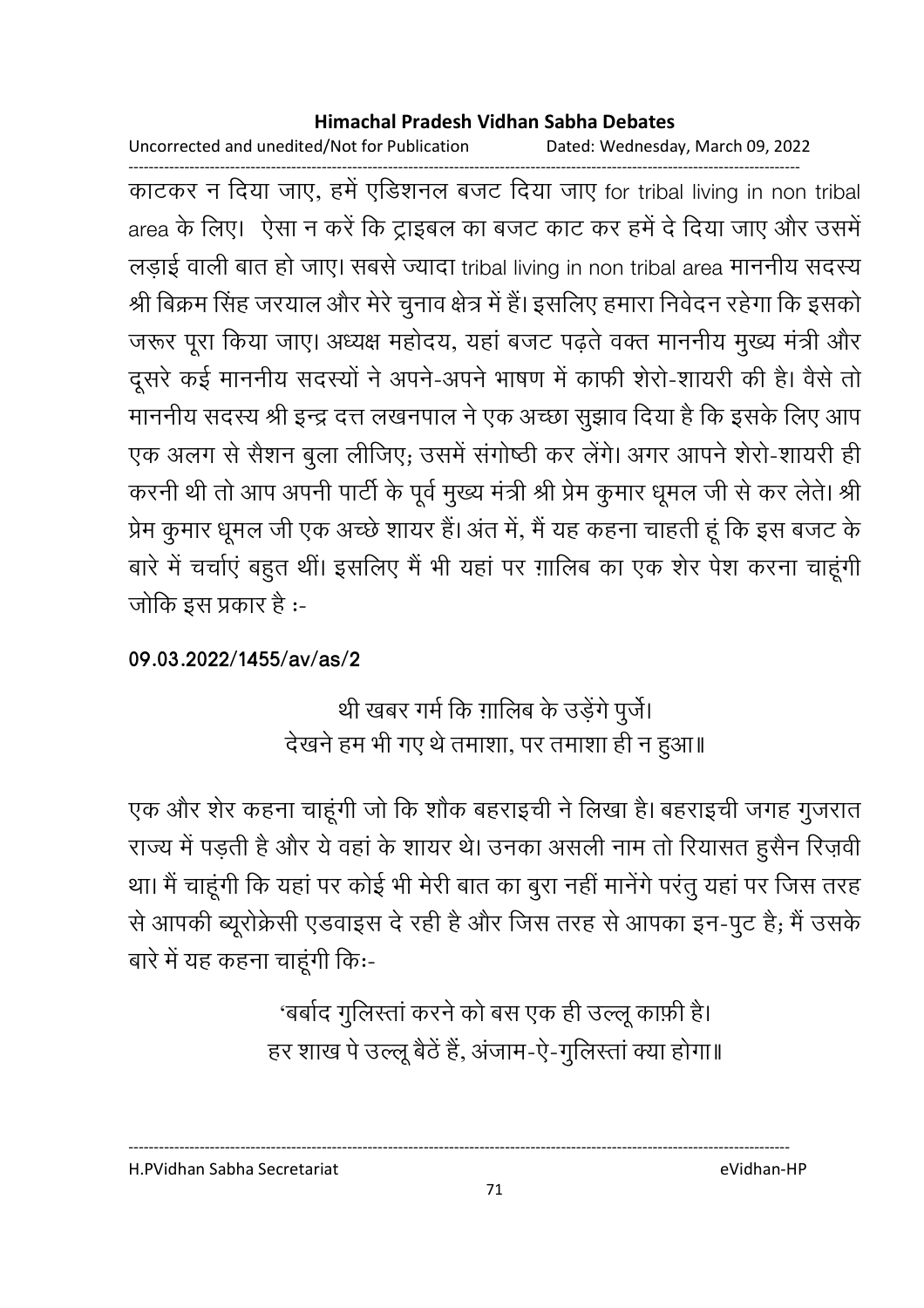Uncorrected and unedited/Not for Publication Dated: Wednesday, March 09, 2022

------------------------------------------------------------------------------------------------------------------------------------ अभी माननीय मुख्य मंत्री सदन के अंदर नहीं बैठे हैं। आजकल मुख्य मंत्री जी को बहुत गुस्सा आता है, इसलिए मैं यहां पर उनके लिए एक शेर पढ़ना चाहती हूं कि :-

> हमने देखा है ज़माने का बदलना। लेकिन उनके बदले-बदले तेवर हमसे देखे नहीं जाते॥

अध्यक्ष महोदय, आपने मुझे बोलने का समय दिया, आपका धन्यवाद।

समाप्त

**अध्यक्ष :** अब माननीय सदस्य श्री बिक्रम सिंह जरयाल चर्चा में हिस्सा लेंगे। अगले वक्ता टी सी द्वारा जारी

09/03/2022/1500/टी0सी0वी0/डी0सी0/1

**श्री बिक्रम सिंह जरयाल, भोर्टयात :** अध्यक्ष महोदय, 4 मार्च, 2022 को हमारे आदरणीय मुख्य मंत्री, श्री जय राम ठाकुर जी ने मु0 51,365 करोड़ रुपये का बजट पारित किया। उसकी पूरा प्रदेश भूरि-भूरि प्रशंसा कर रहा है। विपक्ष का रोल इस प्रकार से हैं:--

# 'जैसे नई नर्वेली दुल्हन की तरह सरकार पकवान रूपी बजट पेश करती है, लेकिन विपक्ष सासू मा की तरह बहुत-सारी खामिया निकलता है l'

अध्यक्ष महोदय, आदरणीय मुख्य मंत्री जी ने जो बजट पेश किया है उससे आगनबाड़ी, आशा वर्कर्ज, मिड-डे मील वर्कर्ज, आउटसोर्स कर्मचारी, चौकीदार और एस0एम0सी0 शिक्षकों की बल्ले-बल्ले हुई है और मुख्य मंत्री जी की चर्चा आज पूरे हिमाचल प्रदेश में हो रही है। माननीय सदस्या, मेरी बड़ी बहन (श्रीमती आशा कुमारी जी की ओर इशारा करते) हुए) कह रही थी कि बिक्रम सिंह जरयाल की डी0पी0आर्ज0 बहुत बन रहीं हैं लेकिन डी0पी0आर्ज0 बनाने के लिए हमें खुद भी कोशिश करनी चाहिए। मेरे चुनाव क्षेत्र में एफ0आर0ए0 के 48 केस सैंक्शन होकर आए हैं। यहां पर लीडरशिप की बात हो रही थी। इनके लीडर कहते हैं कि हम आलू से सोना निकालेंगे। एक तरफ से आलू डालेंगे और

---------------------------------------------------------------------------------------------------------------------------------- H.PVidhan Sabha Secretariat eVidhan-HP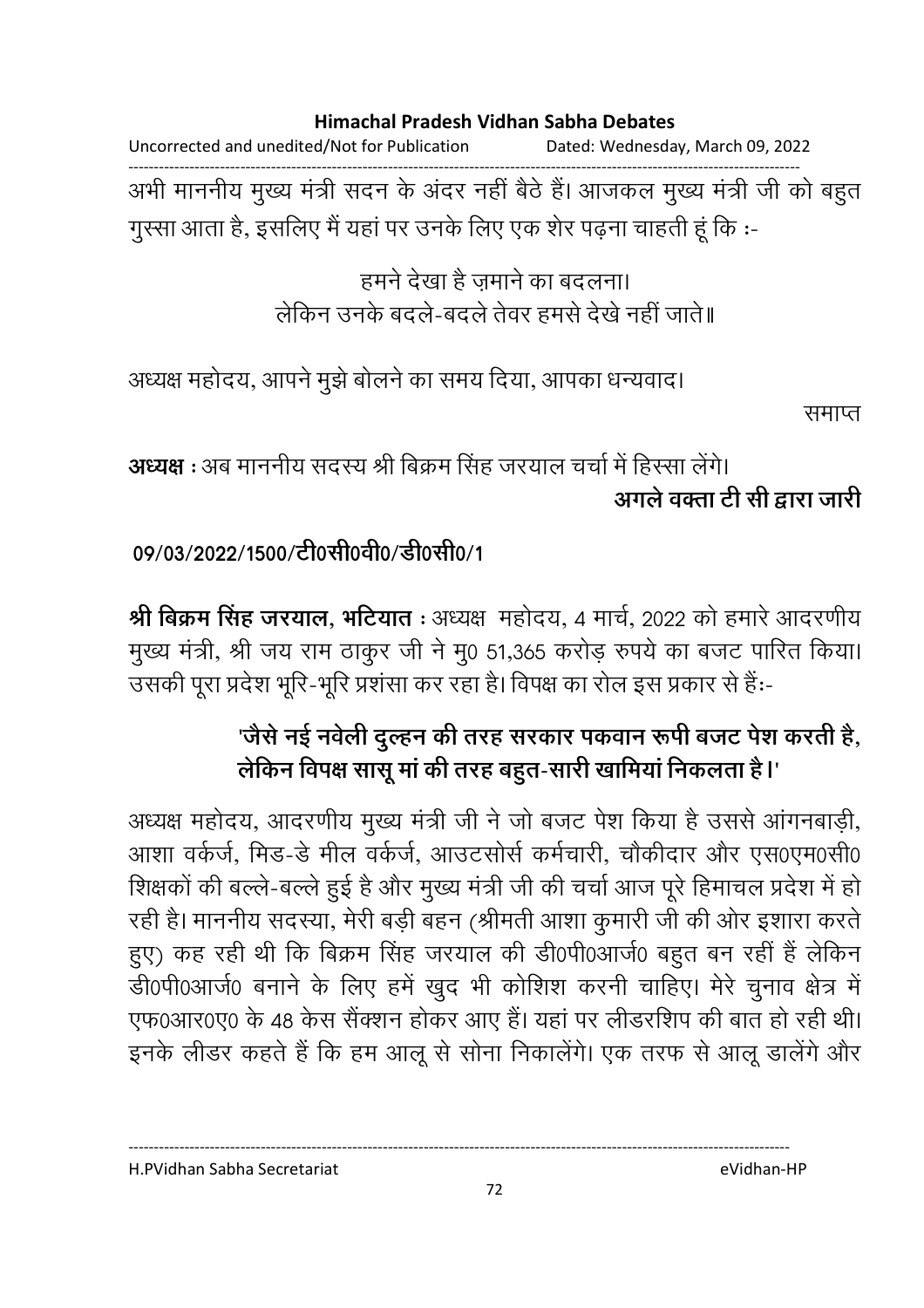Uncorrected and unedited/Not for Publication Dated: Wednesday, March 09, 2022

------------------------------------------------------------------------------------------------------------------------------------ दूसरी तरफ से सोना निकलेगा। मनरेगा कांग्रेस के समय में शुरू हुआ था लेकिन आज प्रधान मंत्री, आदरणीय नरेन्द्र मोदी जी ने मनरेगा शहरी क्षेत्रों में भी शुरू कर दिया

# (माननीय सभापति, कर्नल इन्द्र सिंह पदासीन हुए)

है और उसकी रेशों 60:40 से बढ़ाकर 80:20 कर दी है। श्री जय राम ठाकुर जी ने अतिम पक्ति में जो व्यक्ति खड़ा है उसके लिए यह बजट प्रस्तुत किया है। मैं लेडिरशिप की बात करना चाहूंगा क्योंकि बजट पर सभी ने बोल दिया है।

अगर आपका राष्ट्र नेता मजबूत नहीं है तो शरणार्थी बनने में देर नहीं लगती। महंगाई कोई मुद्दा नहीं है, सुरक्षा और राष्ट्र सबसे बड़ा मुद्दा है। जब हम रहेंगे तो महंगाई की मार झेलेंगे, जब रहेंगे ही नहीं तो महंगाई की मार कौन झेलेगा।

**एन0एस0 द्वारा जारी..** 

09-03-2022/1505/NS/DC /1

श्री बिक्रम सिंह जरयाल........जारी

हम तो खुशिया उधार देने का कारोबार करते हैं साहिब,

<u>कोई वक्त पर लोटाता नहीं जैसे आप नहीं लोटाते,</u>

इसलिए घाटे में चल रहे हैं।

जिंदगी के सफ़र से बस इतना ही सीखा है, सहारा कोई नहीं देता।

जैसे मुख्य मंत्री जी गरीबों को सहारा दे रहे हैं,

धक्का देने के लिए आप जैसे बहुत खड़े हैं।

सभापति महोदय, बजट सभी का बढ़ाया गया है चाहे वे पचायत चौकीदार हो। मुख्य मंत्री जी ने बजट में सब वर्गा को छुआ है। यहां पर विपक्ष वाले बोल रहे थे कि कहा है? आप बहस या चर्चा तब करो अगर यह लागू नहीं होता। मैं यहां पर कुछ कहना चाहूंगा कि

# जैसे उबलते पानी में कभी परछाई नहीं दिखती

ठीक उसी प्रकार इस बजट में विपक्ष को कुछ नहीं दिखता।

----------------------------------------------------------------------------------------------------------------------------------

H.PVidhan Sabha Secretariat eVidhan-HP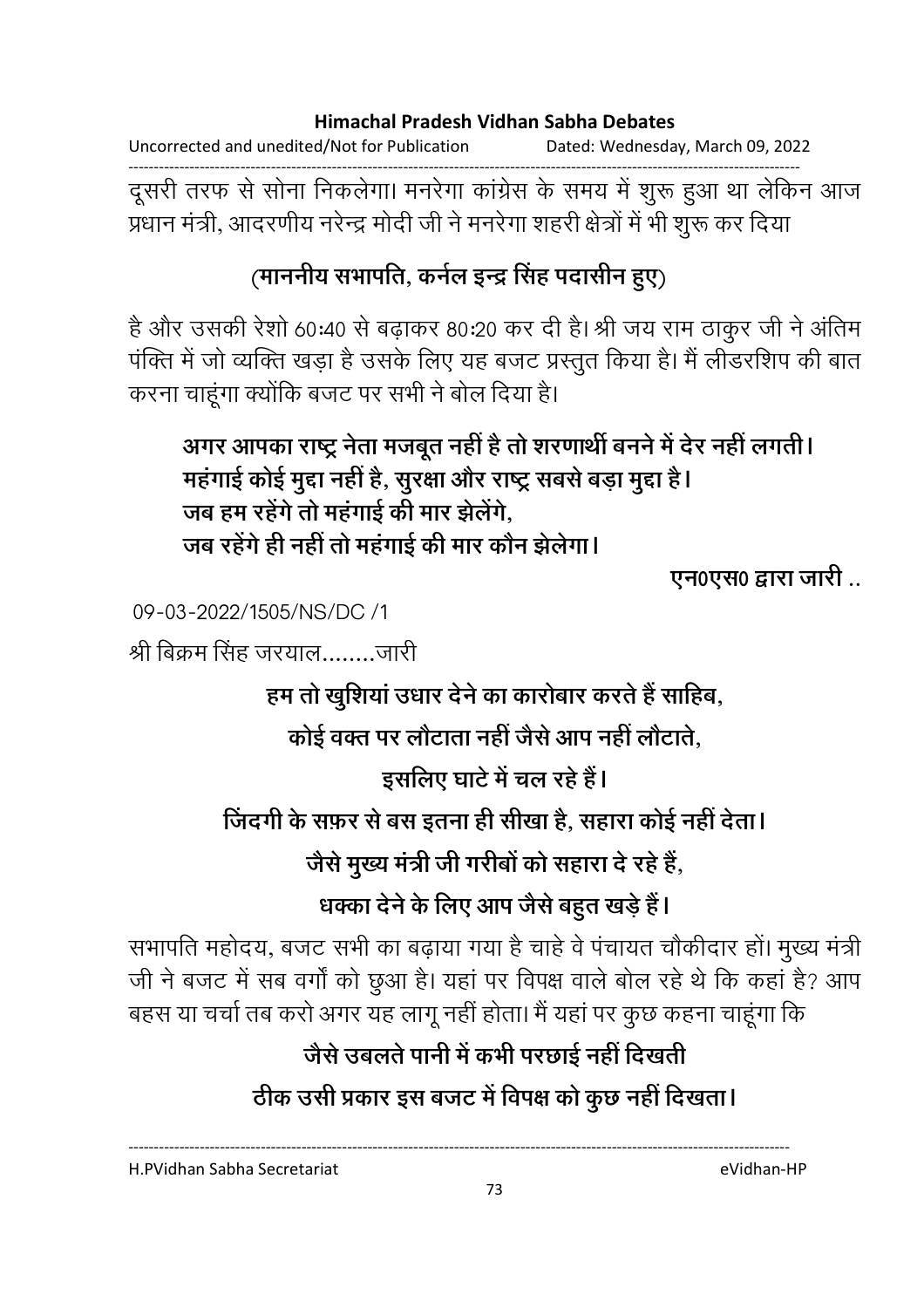#### ------------------------------------------------------------------------------------------------------------------------------------ शांत होकर देखिए, सभी समस्याओं का हल हो जाएगा।

सभापति महोदय, यहां पर स्कीमों के बारे में भी कहा गया। मैं, मूख्य मंत्री जी और उनके सभी सहयोगी मंत्रियों का धन्यवाद करता हूं। पिछले चार वर्षों में 97 नई योजनाएं प्रदेश में लागू हुई है। यहां पर माननीय सदस्यों ने बताया है कि बढ़ी हुई पेशन से सभी खुश हैं। गौवश का भी हमारी सरकार ने ध्यान रखा है। सरकार हमारी गायों के लिए भी उत्कृष्ठ फार्म स्थापित करने जा रही है। गाय के चारे के लिए 500 से 700 रुपये प्रति गाय चारे में बढ़ौतरी की है। इसके लिए शराब की बोतल पर टैक्स एक रुपये से बढ़ा करके दो रुपये प्रति बोतल किया गया है। गरीब लोगों का तो इस बजट में ध्यान रखा ही गया है लेकिन बेजुवान पशुओं का भी ध्यान रखा गया है।

सभापति महोदय, यहां पर कहा गया कि हम कर्मचारियों का ध्यान नहीं रखते हैं। कर्मचारी सड़कों पर हैं और रो रहे हैं तथा किल्ला रहे हैं। हमारी सरकार ने कर्मचारियों के लिए पंजाब के पे-स्केल के हिसाब से 15 प्रतिशत बढ़ौतरी की है। पहले

## 09-03-2022/1505/NS/DC /2

किसी भी स्टेट में ऐसा नहीं हुआ है। इसके लिए मैं मुख्य मंत्री जी का धन्यवाद करता हूं। हमारी सरकार ने दूध के दाम भी बढ़ा दिए हैं। इसके अतिरिक्त 4.50 लाख लोगों के बिजली यूनिट कम किए हैं। लोगों को 60 यूनिट तक बिजली मुफ्त मिलेगी और कोई बिल नहीं आएगा, उनका मीटर बिल भी नहीं आएगा। इसके साथ ही जो उपभोक्ता 125 यूनिट तक बिजली कर्ज्यूम करता है उसका 1.90 रुपये से घटा कर रैट 1.00 रुपये कर दिया गया है। किसानों की बिजली का रेंट प्रति यूनिट 30 पैसे कर दिया है जोकि पहले 50 पैसे होता था। सबसे बड़ी बात गरीब और वृद्ध लोग पेशन के लिए हाथ फैलाते थे और पटवारी 35,000 रुपये से नीचे इनकम नहीं लिखता था। इस क्रायटेरिया को बढ़ा कर मुख्य मंत्री जी ने 50,000 रुपये कर दिया है। इसके लिए मैं मुख्य मंत्री जी का धन्यवाद करता हूं।

सभापति महोदय, ग्रोथ आफ एंग्रीकल्चर 3.9 से बढ़ कर 9.0 तक पहुंच गई है। इसके लिए मैं मंत्री जी का धन्यवाद करता हूं। सभापति महोदय, यहां पर 'जल शक्ति मिशन' और वैक्सीन की बात कर रहे थे। इतनी बड़ी महामारी में मुफ्त में वैक्सीन सिर्फ़ हिन्दुस्तान में लगी है। मेरे विधान सभा क्षेत्र की एक पंचायत में लोगों ने वैक्सीन लगवाने. और टैस्ट करवाने से मना कर दिया। मैंने पूछा कि आप ऐसा क्यों कह रहे हैं? इस पर वे

H.PVidhan Sabha Secretariat eVidhan-HP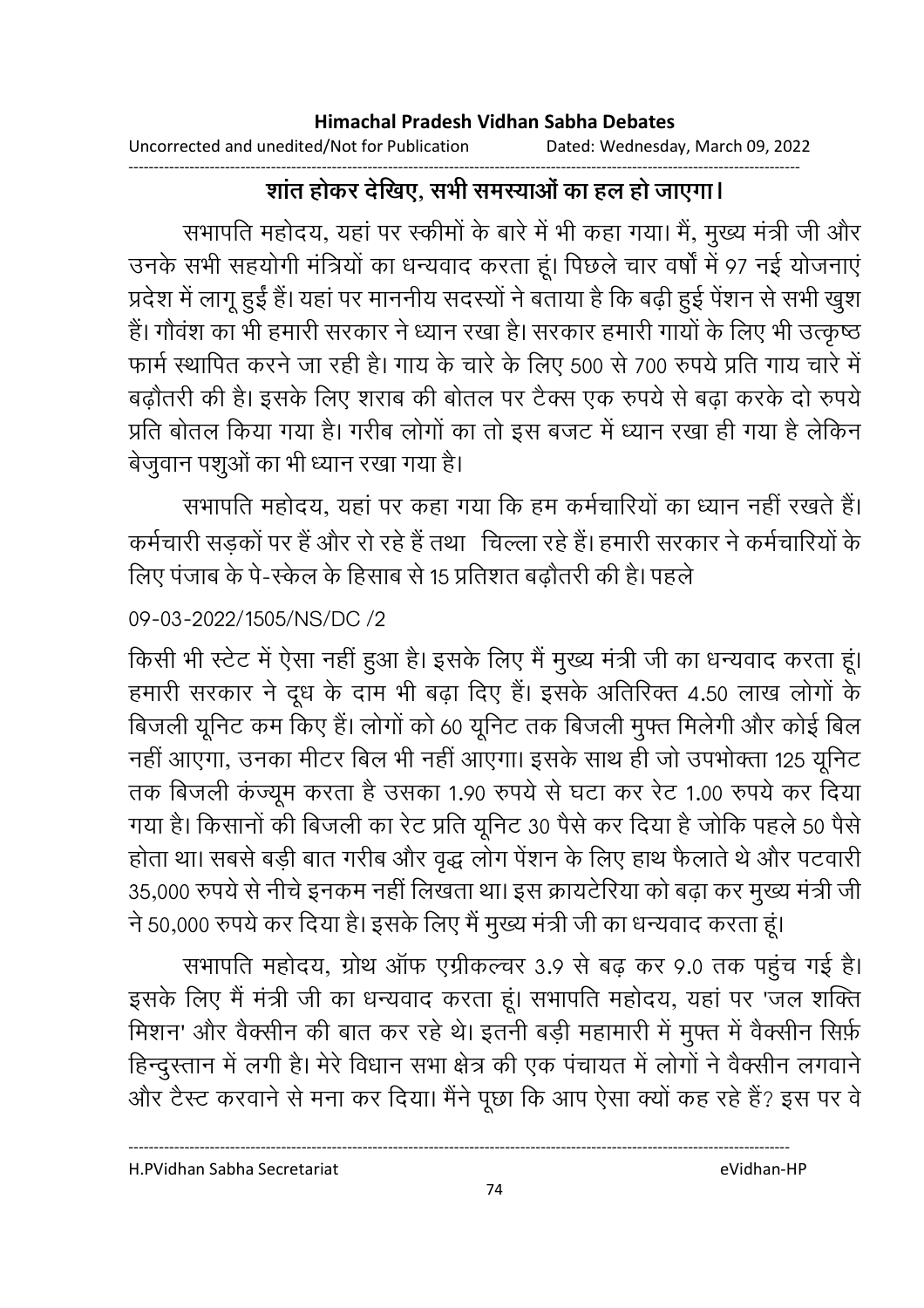Uncorrected and unedited/Not for Publication Dated: Wednesday, March 09, 2022

------------------------------------------------------------------------------------------------------------------------------------ कहने लगे कि मोदी जी टैस्ट करेंगे और हमें कोरोना पोजिटिव निकालेंगे, अस्पताल में दाखिल करेंगे और मार देंगे। ऐसी-ऐसी भ्रातिया कांग्रेस ने फैलाई थी। जब से वैक्सीन निकली वहीं लोग सबसे पहले वैक्सीन लगवाने आए और बोलें कि हमें वैक्सीन पहले लगाओं कहीं हम मर न जाए। पूरे भारत वर्ष में हिमाचल प्रदेश इसमें प्रथम रहा है और इसके लिए में, मुख्य मंत्री जी को बधाई देता हूं।

सभापति महोदय, हिमकेयर योजना के कार्ड की तीन साल तक वेलिडिटी होगी और हर साल व हर दिन यह कार्ड रिन्यू होगा।

श्री आर0 के0 एस0 द्वारा जारी।

09.03.2022/1510/RKS/डीसी-1

श्री बिक्रम सिंह जरयाल... जारी

इसके लिए मैं श्री जय राम ठाकुर जी का धन्यवाद करता हूं। मुख्यमंत्री सहारा योजना के अंतर्गत लोगों को घर बैठे तीन हजार रुपये मिल रहे हैं। सासद मोबाइल वैन के माध्यम से घर-घर जाकर 40 टैस्ट मुफ्त करवाए जा रहे हैं। मुख्यमंत्री मोबाइल क्लिनिक योजना के अंतर्गत प्रदेश के प्रत्येक विधान सभा क्षेत्र में एक मोबाइल क्लिनिक चलाया जाएगा जिससे गरीब लोगों को बहुत बड़ी राहत मिलेगी। कई बड़े स्वास्थ्य संस्थान प्रदेश में स्थापित किए गए हैं। 300 दवाइया और 56 टैस्ट मुफ्त करवाए जा रहे हैं। आप प्रदेश में क्रियान्वित योजना के तहत पांच लाख रुपये तक फ्री ट्रीटमेंट करवा सकते हैं। आधुनिक आंगनवाड़िया, उत्कृष्ट विद्यालय और महाविद्यालय स्थापित किए जा रहे हैं। हर स्कूल में पर्याप्त स्टाफ है। इस सरकार द्वारा प्रदेश में प्री-नर्सरी व नर्सरी की कक्षाएं भी शुरू कर दी हैं ताकि गरीब लोग भी अपने बच्चों को सरकारी स्कूल में प्री-नर्सरी व नर्सरी की शिक्षा दे सके। गृहिणी सुर्विधा योजना के तहत 5 लाख मुफ्त कर्नेक्शन दिए गए हैं। अब हम इस योजना के तहत तीन मुफ्त सिलेंडर दे रहे हैं। मुख्य मंत्री आवास योजना के तहत 20,000 नये भवन बनाए जाएंगे। नई आंगनवाडियां स्थापित करने के लिए 70 करोड़ रुपये का

H.PVidhan Sabha Secretariat eVidhan-HP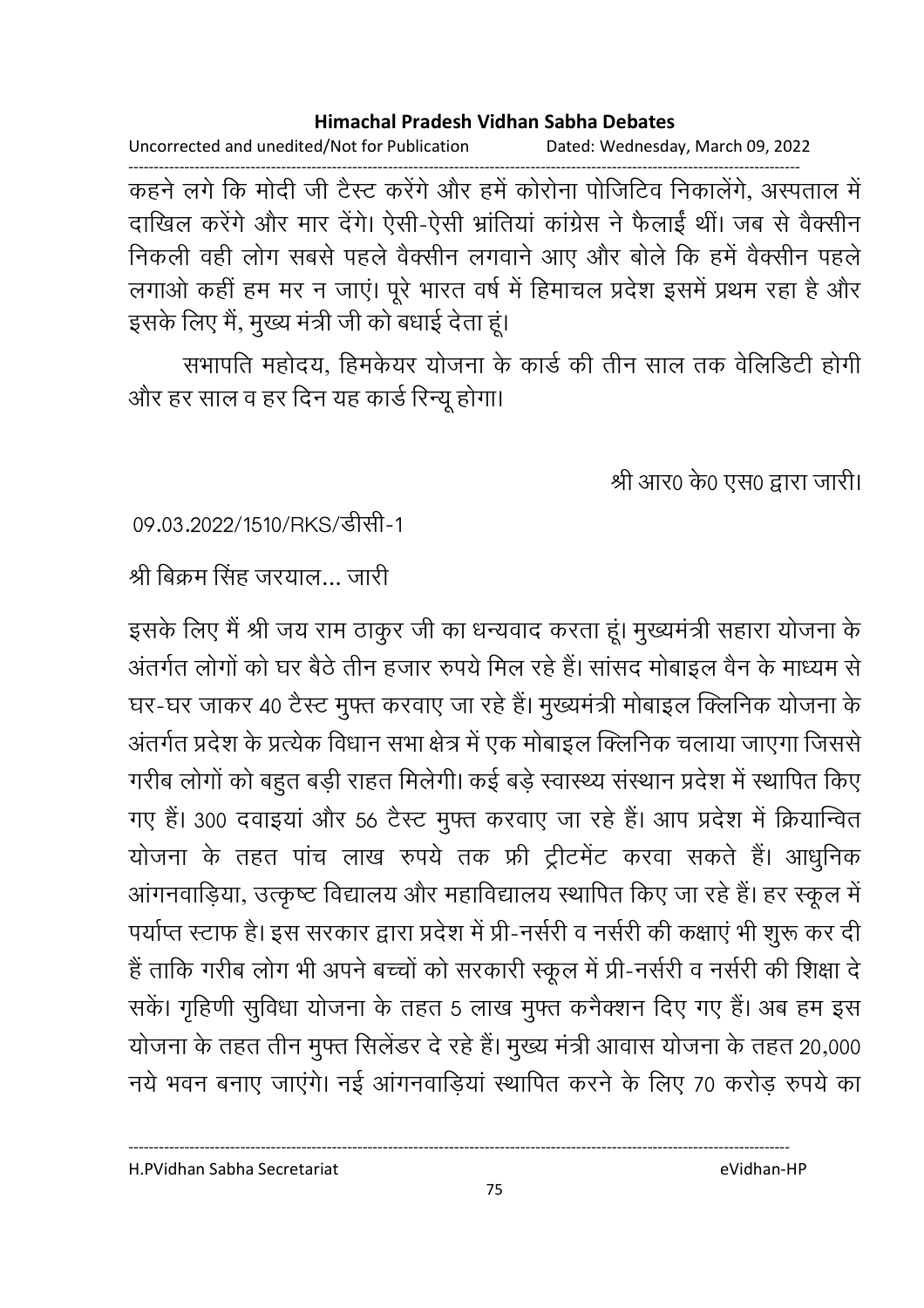Uncorrected and unedited/Not for Publication Dated: Wednesday, March 09, 2022

------------------------------------------------------------------------------------------------------------------------------------ बजट प्रावधान किया गया है। उन्नत और जैविक खेती के लिए 1.50 लाख किसानों को पर्जीकृत किया गया है। इस खेती को हर पंचायत में लागू किया जाएगा। स्वावलबन योजना के तहत 8 हजार नौजवानों ने अपना रोजगार स्थापित किया है और वे इसमें आगे और लोगों को भी रोजगार मुहैया करवा रहे हैं। इस योजना के तहत महिलाओं के लिए 35 प्रतिशत और एस.सी./एस.टी. व ओ.बी.सी. के लिए 30 प्रतिशत अनुदान राशि प्रदान की जा रही है। स्वयं सहायत समूह के लिए 25 हजार रिवोल्विंग फंड 4 प्रतिशत ब्याज में दिया जाएगा। जल जीवन मिशन के अंतर्गत 17,28,000 ग्रामीण परिवारों में से 15, 79,000 हजार परिवारों को पेयजल कर्नेक्शन्ज प्रदान कर दिए गए हैं। इस तरह जल शक्ति, पी.डब्ल्यू.डी, ऊर्जा और स्वास्थ्य विभाग में करोड़ों रुपये की योजनाएं चल रही हैं। कुछ लोग कह रहे थे कि

# 09.03.2022/1510/RKS/डीसी-2

नलकों में पानी नहीं आता। आप पानी ढूंढ रहे हैं लेकिन हमारी सरकार स्वच्छ जल उपलब्ध करवा रही है। एस.सी., एस.टी. और ओ.बी.सी. के लिए लिए जो कोपरिशन ऋण लेने के लिए 12 करोड़ रुपये का प्रावधान किया गया है उसे माफ करने की भी बात कहीं। गई है। पहले हमारे प्रदेश की जी.डी.पी. साढ़े तीन प्रतिशत थी जो अब बढ़कर 8.50 प्रतिशत हो गई है। पंचायती राज राजनीति की रीढ़ है। पंचायती राज में जिला परिषद् से लेकर सभी पंचायत प्रतिनिधियों के मानदेय को बढ़ाया गया है। आज वे सभी जन प्रतिनिधि खुश है। विधायक ऐच्छिक निधि को 10 लाख रुपये से बढ़ाकर 12 लाख रुपये कर दिया है। विधायक क्षेत्र विकास निधि योजना को 1.80 करोड़ रुपये से बढ़ाकर दो करोड़ रुपये किया गया है। मैं अंत में एक शेर कहना चाहूंगाः-

# कहने वालों को कहने दो कोई बड़ी बात नहीं, कहने वाले कहते जाएंगे क्योंकि इससे ज्यादा इनकी सोच नहीं।

सभापति महोदय, आपने मुझे बोलने का समय दिया, आपका धन्यवाद।

H.PVidhan Sabha Secretariat eVidhan-HP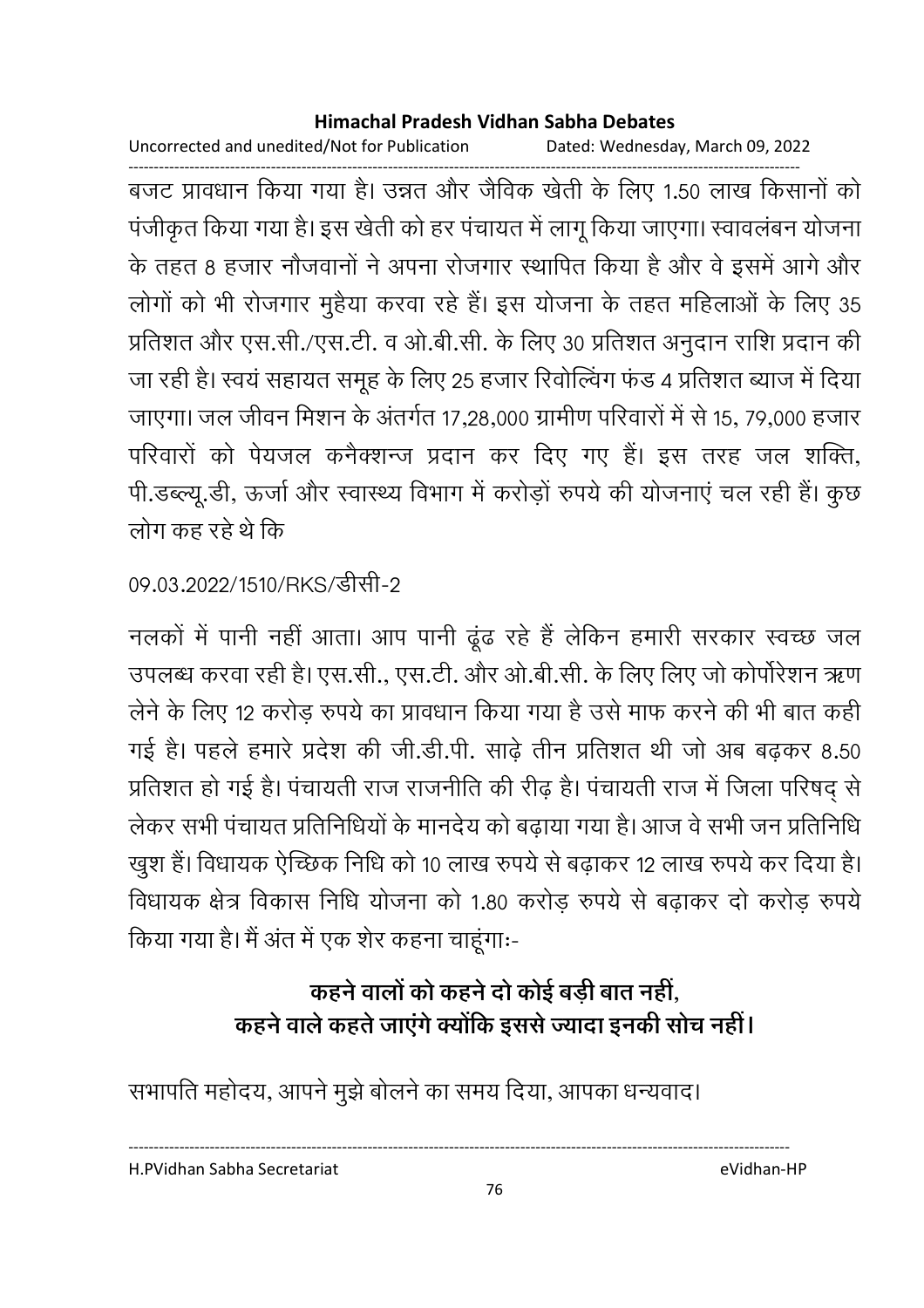Uncorrected and unedited/Not for Publication Dated: Wednesday, March 09, 2022

------------------------------------------------------------------------------------------------------------------------------------

**सभापति** ः अब माननीय सदस्य डा. (कर्नल) धनी राम शाडिल जी चर्चा में भाग लेंगे।

श्री बी.एस. द्वारा... जारी

09.03.2022/1515/बी.एस./एच0के0/-1

**डां0 (कर्नल) धर्नी राम शाडिल** : सभापति महोदय, मुख्य मंत्री जी द्वारा 4 मार्च, 2022 को जो बजट इस सम्माननीय सदन में प्रस्तुत किया गया है, उस पर बोलने के लिए मैं खड़ा हुआ हूं। आपने बोलने का समय दिया, आपका धन्यवाद। सभी माननीय सदस्यों ने यहां पर बात रखी है, यह बजट ऐसे समय में प्रस्तुत किया जा रहा है, जब चुनावी वर्ष है। मैं मुख्य मंत्री महोदय का धन्यवाद करता हूं कि इन्होंने विधायक क्षेत्र विकास निधि में एक करोड़ 80 लाख रुपए से बढ़ा करके इसे दो करोड़ रुपए कर दिया है और जो discretionary grant है उसे 10 लाख से 12 लाख कर दिया है। इस पर आज सुबह ही माननीय सदस्य लखनपाल जी ने कुछ सुझाव दिए थे और मैं समझता हूं कि आप के सन्दर्भ में अगर उन पर विचार किया जाए तो यह सब के हित में होगा। जहां हम इन सभी कदमों की प्रशंसा करने से चूक नहीं सकते वहीं सभापति महोदय, जब ध्यान से इस बजट को पढ़े तो यह प्रस्तुती करण बड़े सुन्दर तरीके से हुआ है और इसकी शैली भी मन लुभावनी शैली के रूप में पस्तुत हुई है। शैरो-शायरी की भी काफी महक रही है। But I feel that the overall Budget has presented a rosy picture which is slightly away from the facts on the ground. इसे जब दोबारा पढ़ा जाएगा और इसका अवलोकन दोबारा किया जाएगा तो कुछेक ग्लेयरिंग तथ्यों में लगता है कि उनमें आकड़ों का ही माया जाल है और वह सब नजर भी आता है। मान्यवर, पहली बात जो मैं इस मान्य सदन में बताना चाहता हूं कि किस प्रकार से केन्द्र सरकार से बजट आता है and how do we define it? It is a consolidated fund of India और उसमें हम सभी राज्य पूरे देश के अपनाप-अपना हिस्सा जरूर लेते हैं और जहां की जो भी भौगोलिक परिस्थितियां होती हैं, राजनीतिक, सामाजिक और आर्थिक परिस्थितियां होती हैं उनके अनुसार इस consolidated fund of India को हम हर राज्य में खर्च करते हैं। यहां इसके दो घटक बहुत महत्वपूर्ण होते हैं। एक

H.PVidhan Sabha Secretariat eVidhan-HP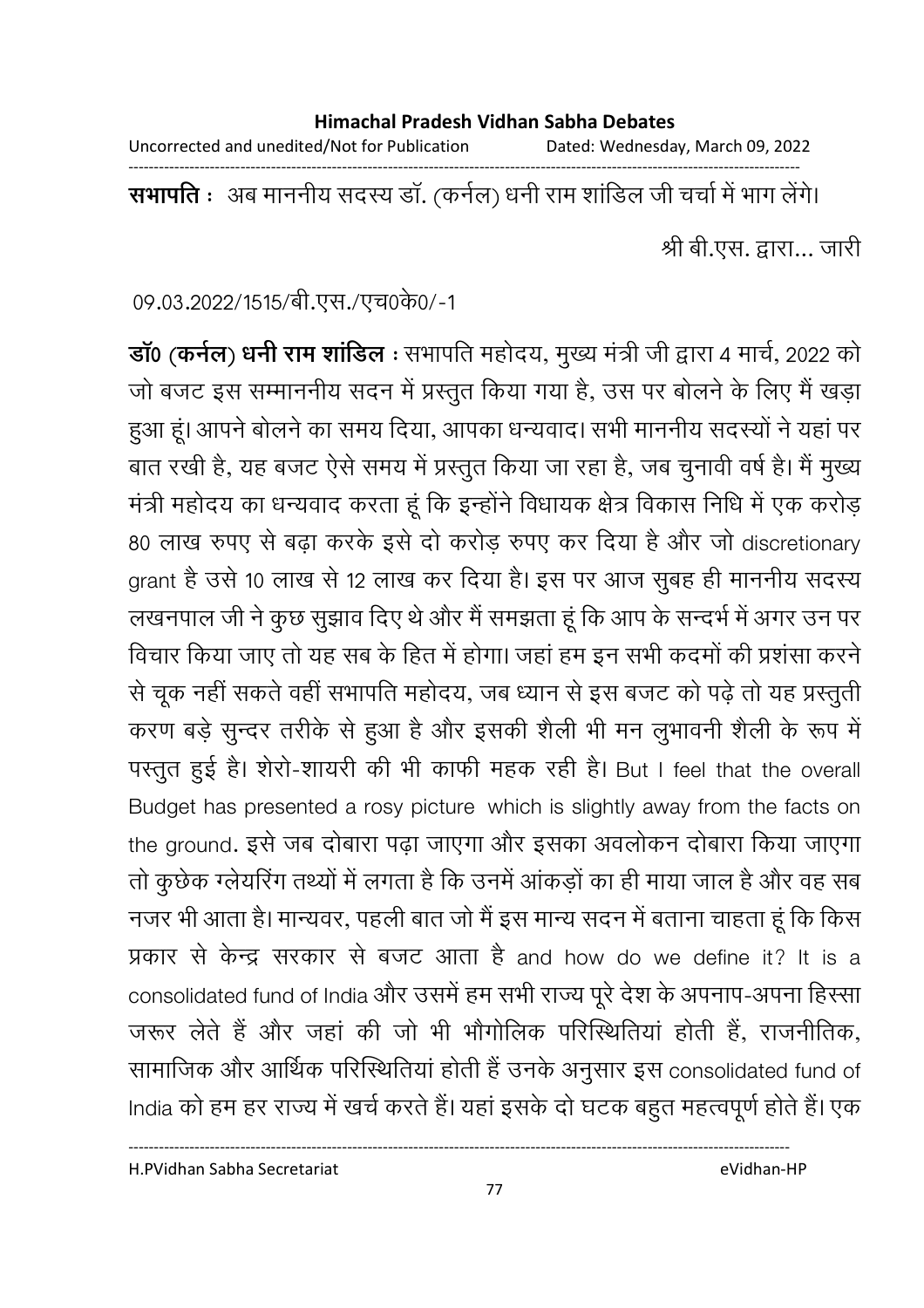Uncorrected and unedited/Not for Publication Dated: Wednesday, March 09, 2022

------------------------------------------------------------------------------------------------------------------------------------ रेवेन्यू और दूसरी केंपिटल साइंड। जब इसका थोड़ा गहन अध्ययन करेंगे और इसकी प्लानिंग और कैलुक्लेशन में जाएंगे तो इस बजट को ध्यान से पढ़ने के बाद लगेगा कि हम डवलपर्मेंट साइंड, जोकि आपका capital expenditure में आता है, वह सिर्फ 29

09.03.2022/1515/बी.एस./एच0के0/-2

प्रतिशत ही अलाटमेंट में आता है। बाकी का एक बड़ा हिस्सा revenue expenditure में चला जाता है। यह सतुलन कही-न-कहीं पूरे स्पेंट्रम को डिसटवें करता है। सभापति महोदय, मेरा यह मानना है कि इस विषय पर माननीय नेता प्रतिपक्ष ने बड़े विस्तार से चर्चा की है और यह भी सुझाया कि हमने वह कौन से कदम उठाए हैं what are our steps for resource generation? क्योंकि

श्री एन0 जी0 द्वारा जारी...

# 09-03-2022/1520/एच.के.-एन.जी. /1

# **डाॅ0 (कर्नल) धर्नी राम शाडिल ..... जारी**

जब तक आय में वृद्धि नहीं होगी, resource generation management को ध्यान में नहीं | रखा जाएगा तब तक मैं समझता हूं कि जी.डी.पी. ग्रोथ 9.2 प्रतिशत हो जाएगी तो ये तर्क से दूर है। सभापति महोदय, इस वैश्विक महामारी का हमारे समाज ने, हमारे देश ने और पूरे विश्व ने सामना किया है। इस महामारी के कारण पूरे विश्व की आर्थिकी नीचे हुई है। जो बहुत एंडवास देश है उन्होंने भी इसके दुष्प्रभावों का सामना किया है।

सभापति महोदय, मैं कर्ज को लेकर कहना चाहता हूं। हमारी सरकार के समय में कर्ज का आंकड़ा लगभग 35,000 करोड़ रुपये था। The present Government has taken it to Rs. 75000 crores. जब तक ये सरकार on the way out होगी तब यह आकड़ा 85,000 करोड़ रुपये को भी पार कर सकता है। यह आर्थिकी की अच्छी स्थिति नहीं हैं। इसे आर्थिकी की बदहाली भी कहा जा सकता है।

H.PVidhan Sabha Secretariat eVidhan-HP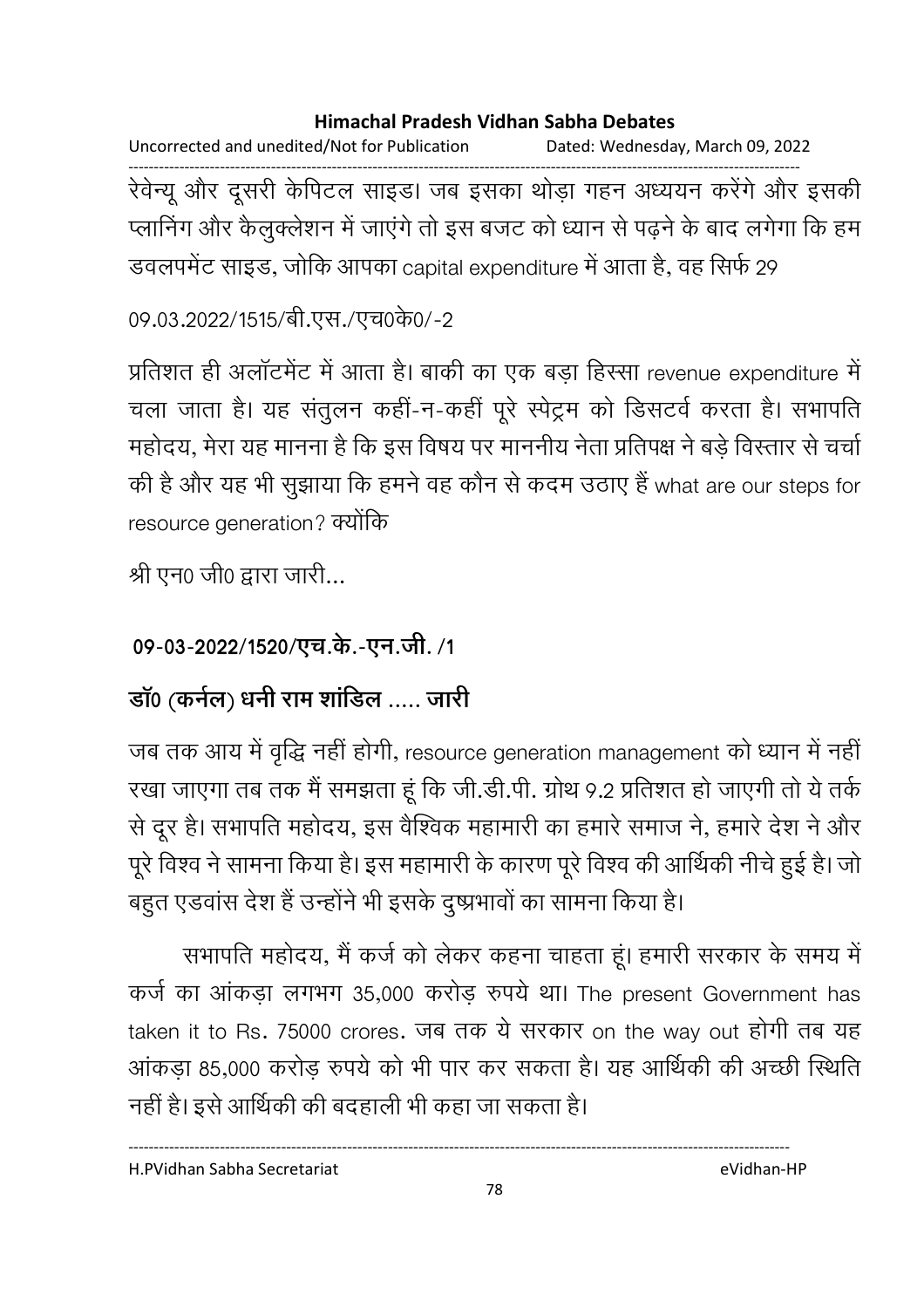Uncorrected and unedited/Not for Publication Dated: Wednesday, March 09, 2022

------------------------------------------------------------------------------------------------------------------------------------ सभापति महोदय, अब मैं कर्मचारियों की बात करना चाहता हूं। यहां पर सभी माननीय सदस्यों ने कहा कि डबल इंजन की सरकार ने जब कर्मचारियों को डील किया और जब उनकी समस्याओं को देखने का समय आया तब उनके हितों को नजरअंदाज कर दिया गया। मैंने राज्यपाल महोदय के अभिभाषण की चर्चा के दौरान भी कहा था कि आऊटसोर्स कर्मचारियों की एक ही मांग है कि वे इस महंगाई के दौर में अपना घर ठीक प्रकार से नहीं चला पा रहे हैं और उनके लिए एक पॉलिसी बनाई जाए। अब सरकार बहुत सारी भतिया आऊटसोर्स आधार पर ही कर रही है। उनकी एक मांग और भी है कि जब भी दैनिक वैतनभोगी का वेतन बढ़े तब उनका भी वेतन बढ़ना चाहिए। They will come some sort of stabilize form. इसी के साथ कुछ कर्मचारी ओ.पी.एस. की भी मांग कर रहे हैं। ओ.पी.एस. की मांग को लेकर विधान सभा परिसर के बाहर आए कर्मचारियों के साथ सौतेला व्यवहार किया गया है। उन पर पानी की बोछारे भी फैकी गई है। जब हम इसकी तुलना धर्मशाला के एपिसोड से करेंगे तो दोनों में बहुत अंतर मिलेगा। वहां पर सुरक्षा के सभी नियमों का कड़ा पालन करते हुए माननीय मुख्य मंत्री जी उनकी बात सुनने बाहर

# 09-03-2022/1520/एच.के.-एन.जी. **/2**

तक गए परंतु यहां पर ऐसा नहीं हुआ। मैंने स्वयं देखा है कि वे लोग काफी ठंड में शाम तक बाहर बैठे हुए थे और उनकी हालत भी ठीक नहीं थी। मैं समझता हूं कि यह अच्छी बात नहीं थीं। सबसे हैरानी की बात तो यह है कि बजट भाषण में ओ.पी.एस. के लिए एक भी शब्द पढ़ने को नहीं मिला। कर्मचारी वर्ग का हमारे साशन-प्रशासन में और हमारी सरकारों के सचालन में बहुत अहम योगदान होता है। यहां पर अधिकारी दीर्घा में हमारे बहुत ही वरिष्ठ अधिकारीगण बैठे हुए हैं और ये जानते हैं कि कर्मचारियों के बिना कोई भी सरकार आगे नहीं बढ़ सकती। कर्मचारियों के प्रति सरकार का जो रुख देखा गया है उसके लिए मैं कहना चाहता हूं कि इस सरकार ने कर्मचारियों के पक्ष में कदम नहीं उठाए हैं। इसी प्रकार जब करूणामूलक आधार पर नौकरियों की लिस्ट देखी गई तो यह भी एक चिंता का विषय है कि A very huge waiting list is there to be cleared and I feel that our attention

H.PVidhan Sabha Secretariat eVidhan-HP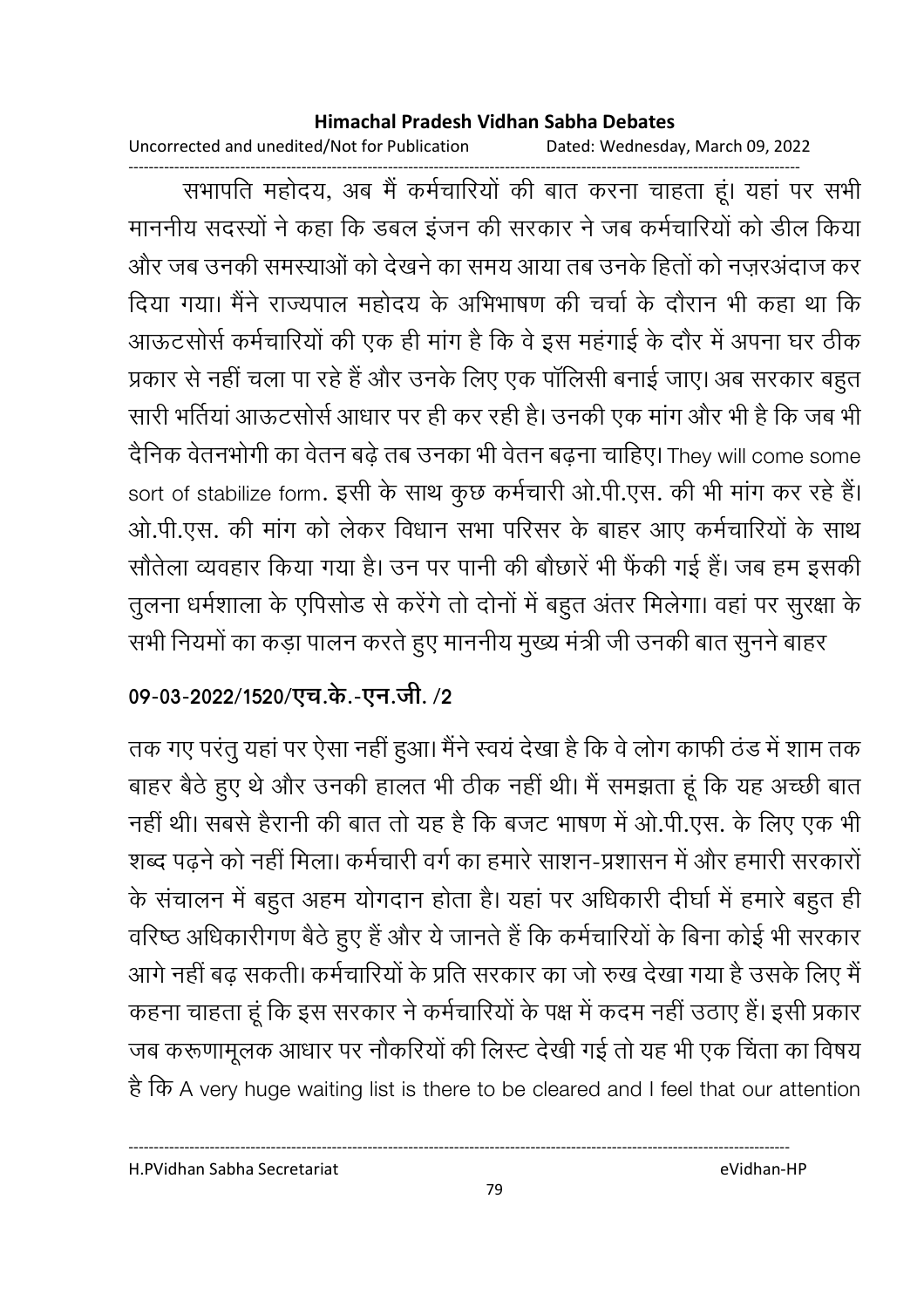Uncorrected and unedited/Not for Publication Dated: Wednesday, March 09, 2022 ----------------------------------------------------------------------------------------------------------------------------------- should be towards these people क्योंकि जो कर्मचारी वर्ग इस ससार में नहीं रहे हैं उन्होंने भी अपना योगदान किसी-न-किसी सरकार को चलाने में दिया है। यहां पर हमारे | भैया जी बैठे हैं, जहां हमारे माननीय मंत्री,

श्री जे.एस. द्वारा जारी.........

### **09.03.2022/1525/JS/YK/1**

## **डाॅ0 (कर्नल) धर्नी राम शाडिलः------जारी**------

श्री महेन्द्र सिंह जी यहां पर बैठे हैं। मैं स्वयं इनके पास 4 कर्मचारियों को लेकर गया था और इन्होंने वायदा भी किया था कि उनको कहीं-न-कहीं लगा लिया जाएगा। वहां पर उन्होंने 18 महीने काम भी किया। उन्हें न तो वहां पर पे मिली और न ही रखा गया। यह बड़े दुख से कहना पड़ रहा है। बेरोजगारों का आकड़ा 14 लाख से पार हो गया है। मैंने जो चार लोग इनके पास लाए थे उनको नौकरी नहीं मिली। I am sure Hon'ble Minister, Shri Mahender Singhji will take note of it. भीतेयो में पारदर्शिता होना बहुत जरूरी है। अगर भर्तियों में पारदर्शिता नहीं होगी तो लोग कन्फ्यूज़ करेंगे कि किसी दूसरे तरीके से भर्तियां हो। चोर दरवाजे से भर्तियां हो जाएंगी, जो मैं समझता हूं। यह किसी भी रूप से हमारे हित में नहीं हैं। मेहरबानी, बेरोजगारी और इस प्रकार का जो यह आलम बना हुआ हैं, इसमें यह तो बहुत ज्यादा है लेकिन घोषणाओं की भी साथ-साथ में कमी नहीं हैं। मैं देख रहा था कि छात्र-छात्राओं को लैप टाप भी नहीं मिले हैं। हैरानी की बात यह है कि पूरे बजट में बढ़ती मंहगाई और बेरोजगारी किस प्रकार से दूर की जाए, इसका यहां पर कोई जिक्र नहीं है। I have not found any word in this entire document that how we will deal with this serious condition. ये सब रिसोस जैनरेशन कैसे किए जाए और हम इससे किस प्रकार से निपट सकें, इसका होना बहुत जरूरी था। यहां पर पर्यटन के बारे में बहुत सी बातें होती है। मेरा मानना है कि अभी तक हम पर्यटन का इस नैसर्गिक में ज्यादा दोहन नहीं कर पायें हैं। यहां पर प्रकृति की कितनी ज्यादा महिमा है। मां प्रकृति का हमें

H.PVidhan Sabha Secretariat eVidhan-HP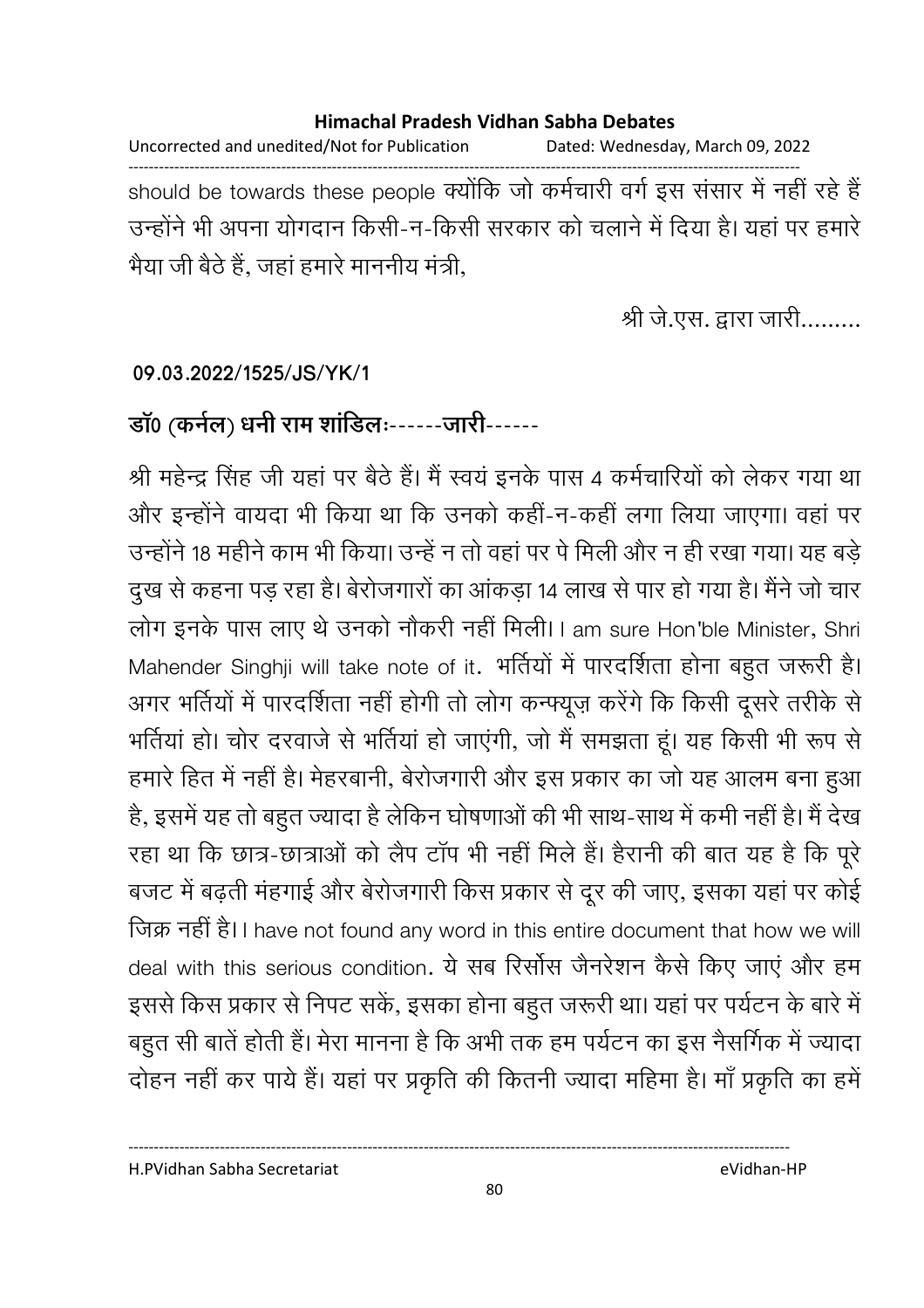Uncorrected and unedited/Not for Publication Dated: Wednesday, March 09, 2022 ------------------------------------------------------------------------------------------------------------------------------------ वरदान है, उसका बहुत कम प्रतिशत हम दोहन कर पाए है, ऐसा मेरा मानना है। धार्मिक सांस्कृतिक प्रोग्राम हो, एडवेंचर टूरिज्म हो, हर्बल टूरिज्म हो, ग्रामीण के परिवेश में टूरिज्म हों जिसका दोहन करना अनिवार्य है। वह भी इस बजट में देखने को नहीं मिला।

**Chairman**: Please, wind up.

#### **09.03.2022/1525/JS/YK/2**

**डां0 (कर्नल) धर्नी राम शाडिलः** समय की मांग है कि हम एक प्रफिशनल ट्रेनिंग सेन्टर बनाए और टूरिज्म का पूरा दोहन करके बेरोजगार युवकों को कुछ-न-कुछ अच्छे दिन दिखाने की ओर ले जाएं। Law & Order situation is also not very good. Last time we mentioned the number of rape cases and murder. Accidents are increasing in the State. Chairman, Sir, I also want to bring one more point into the notice of Hon'ble Chief Minister, because I was not given opportunity by the Hon'ble Speaker to speak under Rule-62. यह ध्यानाकर्षण मैर्ने इसलिए लाया था कि नगर निगम, सोलन में हमने कहा था कि 100 रुपये लेंगे जब तक एक उपभोक्ता 12,500 लीटर्ज़ पानी इस्तेमाल करेगा, उसके बाद उसे और लोगों की तरह ही पैसा देना होगा। परन्तु इसको बहुत ही अजीब तरीके से डायरेक्टर साहब ने संस्पेंड कर दिया, जो लोकहित में नहीं हैं। मेरी मंत्री महोदय से प्रार्थना है कि हमने जो यह काम किया था यह बड़े सोच-समझ करके किया था। बड़े डेलिबरेशन के बाद सोचा था कि पानी के लिए डिसिप्लेन होगा, पानी सबको मिलेगा और लोग प्रेरित होंगे कि हम उतना ही पानी इस्तेमाल करेंगे ताकि ज्यादा वेस्टेज़ न हो। इन सभी बातों को पूरा करने के लिए hoardings towers and various other things हम कैसे रिसोस जैनरेंट करेंगे। किस प्रकार से नगर निगम को 100 रुपर्य में पानी देंगे। मुझे ऐसा लगा कि राजनीतिक दबाव में यह काम किया गया है। This is not a very happy situation.

श्री एस.एस. द्वारा जारी----

H.PVidhan Sabha Secretariat eVidhan-HP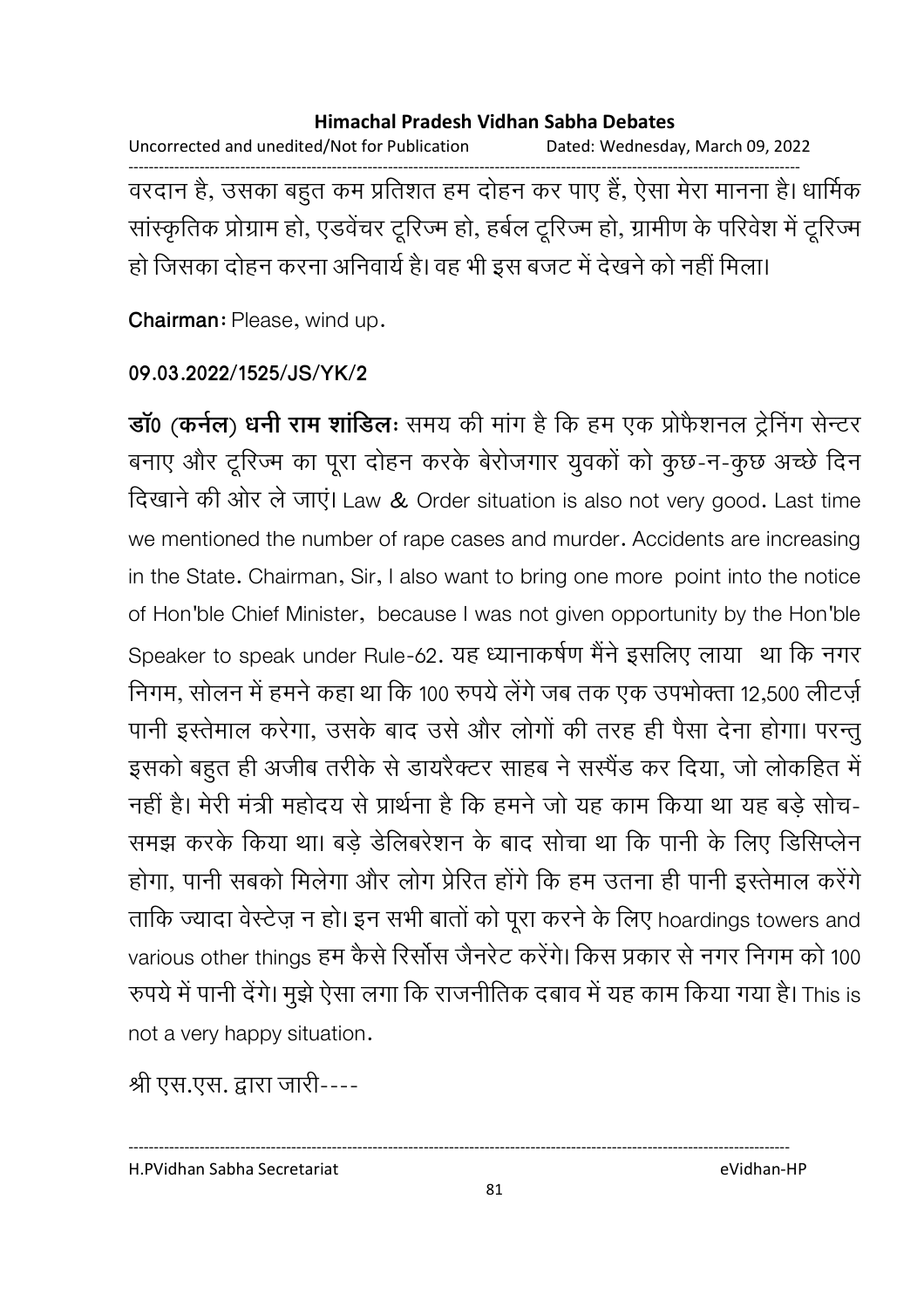Uncorrected and unedited/Not for Publication Dated: Wednesday, March 09, 2022 ------------------------------------------------------------------------------------------------------------------------------------

## **09.03.2022/1530/SS-YK/1**

# **डाँ0 (कर्नल) धर्नी राम शाडिल क्रमागत** :

Before I conclude, I want to once again say about Police Station Shyari Bungalow.यह पुलिस स्टेशन ब्रिटिश काल से लेकर बहुत अच्छे तरीके से चल रहा था, अब एक पुलिस पोस्ट के रूप में रख दिया। न जाने क्यों ऐसा किया? जबकि श्री संजय कुंडू, डी0जी0पी0 साहब स्वयं मेरे साथ गए। मैं समझता हूं कि he is a very efficient and capable officer. He visited that place with me and he also found that there is need of a Police Station. So before I conclude, Hon'ble Chairman, Sir, I wish Hon'ble Chief Minister will reconsider it. मैं अंत में यही कहूंगा कि सरकार खजाना खाली है। घाटे के इस बजट में लोगों को लुभाने का प्रयास किया गया है। कोरी घोषणाओं को कैसे पूरा किया जाएगा यह भविष्य के गर्भ में छुपा रहेगा। संसाधन और रिसोर्स मैनेजमैंट को हम किस प्रकार से जनरेंट करेंगे, इस ओर ध्यान देना होगा। 51365 करोड़ रुपये के इस बजट का मैं किस प्रकार से अनुमोदन करूं, इसी भ्रम में मैं पड़ा हूं। इसलिए मैं आपके इस बजट का समर्थन करने में असमर्थ हूं।

सभापति महोदय, आपका धन्यवाद, जय हिन्द, जय हिमाचल।

**09.03.2022/1530/SS-YK/2**

**कर्नल इन्द्र सिंह, सभापति** : अब इस चर्चा में माननीय सदस्य श्री जवाहर ठाकुर जी भाग त्नेंगे।

श्री जवाहर ठाकुर (दरंग) : सभापति महोदय, श्री जय राम ठाकुर जी की सरकार ने 4 मार्च, 2022 को वित्तीय वर्ष 2022-23 का 51365 करोड़ रुपये का बजट पेश किया है। मैं समझता हूं कि गरीब, मजदूर, महिलाएं, युवा, किसान, बागवान, कर्मचारी, चुने हुए जन प्रतिनिधि, हर क्षेत्र व हर वर्ग के लिए करमुक्त बजट पेश किया है। मैं इसके लिए मुख्य मंत्री जी का धन्यवाद करना चाहता हूं और पूरे प्रदेशवासियों को बधाई देना चाहता हूं।

H.PVidhan Sabha Secretariat eVidhan-HP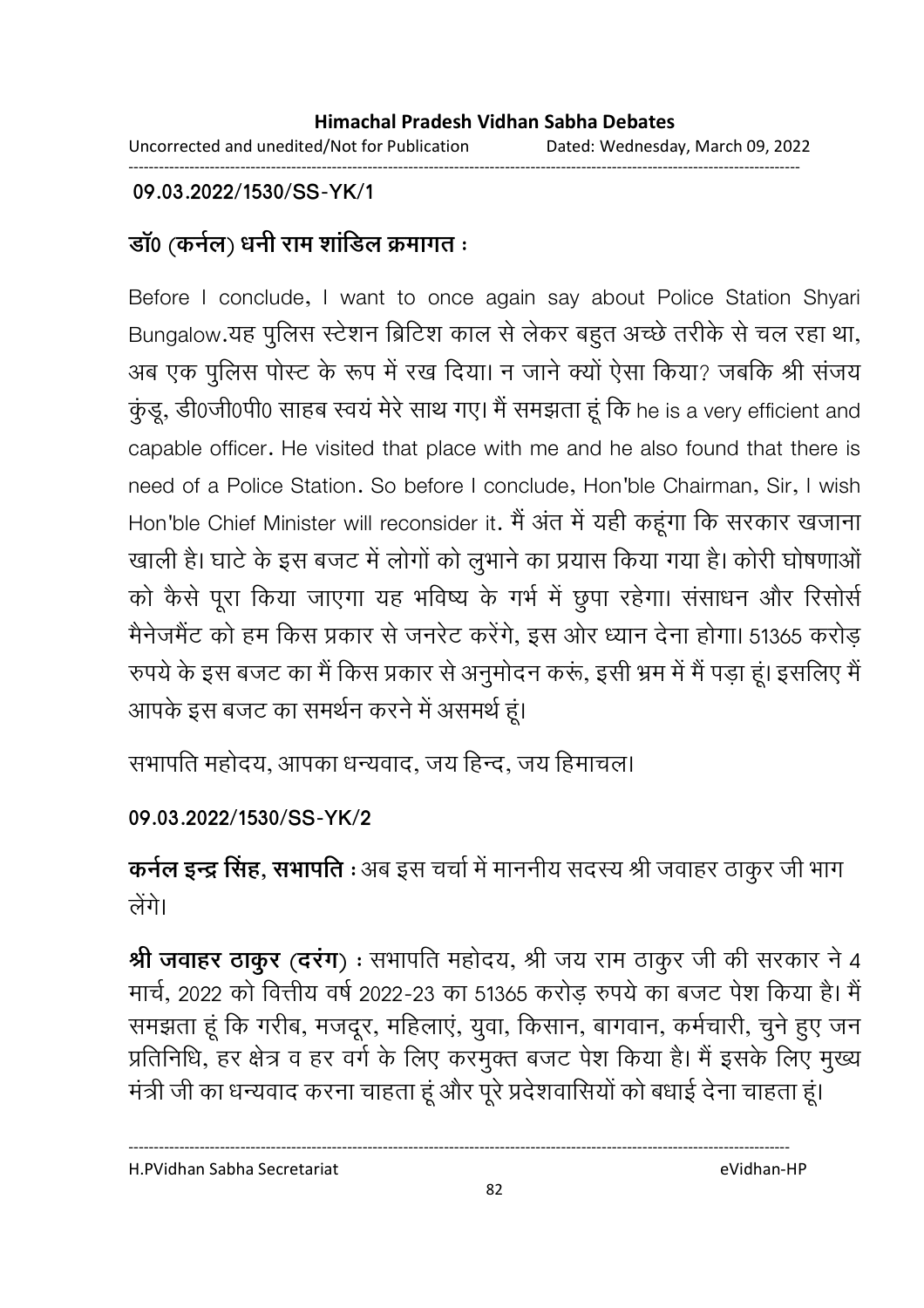Uncorrected and unedited/Not for Publication Dated: Wednesday, March 09, 2022

------------------------------------------------------------------------------------------------------------------------------------ सभापति महोदय, आर्थिक तौर पर सबसे कमजोर मजदूर होता है जो दिहाड़ी लगाकर अपने परिवार का पालन-पोषण करता है। उसकी बचत न के बराबर होती है। श्री जय राम ठाकुर जी की सरकार ने 50 रुपये की एफ0डी0 शुरू करके आज उन मजदूरों को मासिक 1500 रुपर्य का लाभ प्रदान किया है। प्रदेश में कोई ऐसा वर्ग नहीं है जो इस बजट से अछूता रहा है। उसमें वाटर कैरियर, पंचायतों के चौंकीदार, पैरा पम्प आपरेटर, राजस्व चौकीदार, सिलाई अध्यापिका, मिंड डे मील वर्कर, जल रक्षक, आगनबाड़ी सहायिका, नम्बरदार इत्यादि 10 ऐसी कैटेगिरीज है जिनको सीधे 900 रुपये की मासिक बढ़ोतरी हुई | हैं। मैं समझता हूं कि इसमें कई परिवार के लोगों को लाभ मिला है। इसके साथ आगनबाड़ी कार्यकर्ता, आशा वर्कर्ज जो गांव-गांव जाकर सरकार की योजनाओं का लाभ हर परिवार तक पहुंचाती हैं उसमें आंगनबाड़ी कार्यकर्ताओं को 1700 रुपये और आशा वर्कर को 1825 रुपर्य का मासिक लाभ होगा। इसके साथ-साथ जो हमारे एस0एम0सी0 के अध्यापक हैं | उनके लिए भी 1000 रुपये की बढ़ोतरी करके उनकी सेवा को बहाल रखा है। उसके लिए हम मुख्य मंत्री जी के धन्यवादी हैं।

सभापति महोदय, आज चाहे गांव की बात हो या शहर की बात हो, जितने भी हमारे चुने हुए प्रतिनिधि है उनको भी हमारी सरकार ने इस बजट में बहुत बड़ी सौगात दी है। नगर .<br>पंचायतों के मेम्बर को 500 रुपये बढ़ोतरी के साथ 3000 रुपया प्रतिमाह मिलेगा। प्रधान, नगर पंचायत को 1000 रुपये की बढ़ोतरी हुई है। साथ में नगर-निगमों में पार्षद से लेकर

महापोर के मानदेय भत्ते में 500 रुपये से 3000 रुपये प्रतिमाह की बढ़ोतरी हुई है। जारी श्रीमती के0एस0

# **09.03.2022/1535/KS/AG/1**

# श्री जवाहर ठाकुर जारी----

जिला परिषद सदस्यों, अध्यक्ष व उपाध्यक्षों की 1000 से 3000 रुपये की बढ़ौत्तरी हुई हैं। आउटसोर्स पर लगे हुए कर्मचारियों को भी हमारी सरकार ने 1500 रुपये मासिक की बढ़ौत्तरी की है मैं समझता हूं कि इससे उपरोक्त सभी वर्गा को बहुत बड़ी सौगात मिली है। इसके अलावा बेरोज़गार नौजवानों को लगभग 30,000 बेरोज़गारों को आने वाले समय में

H.PVidhan Sabha Secretariat eVidhan-HP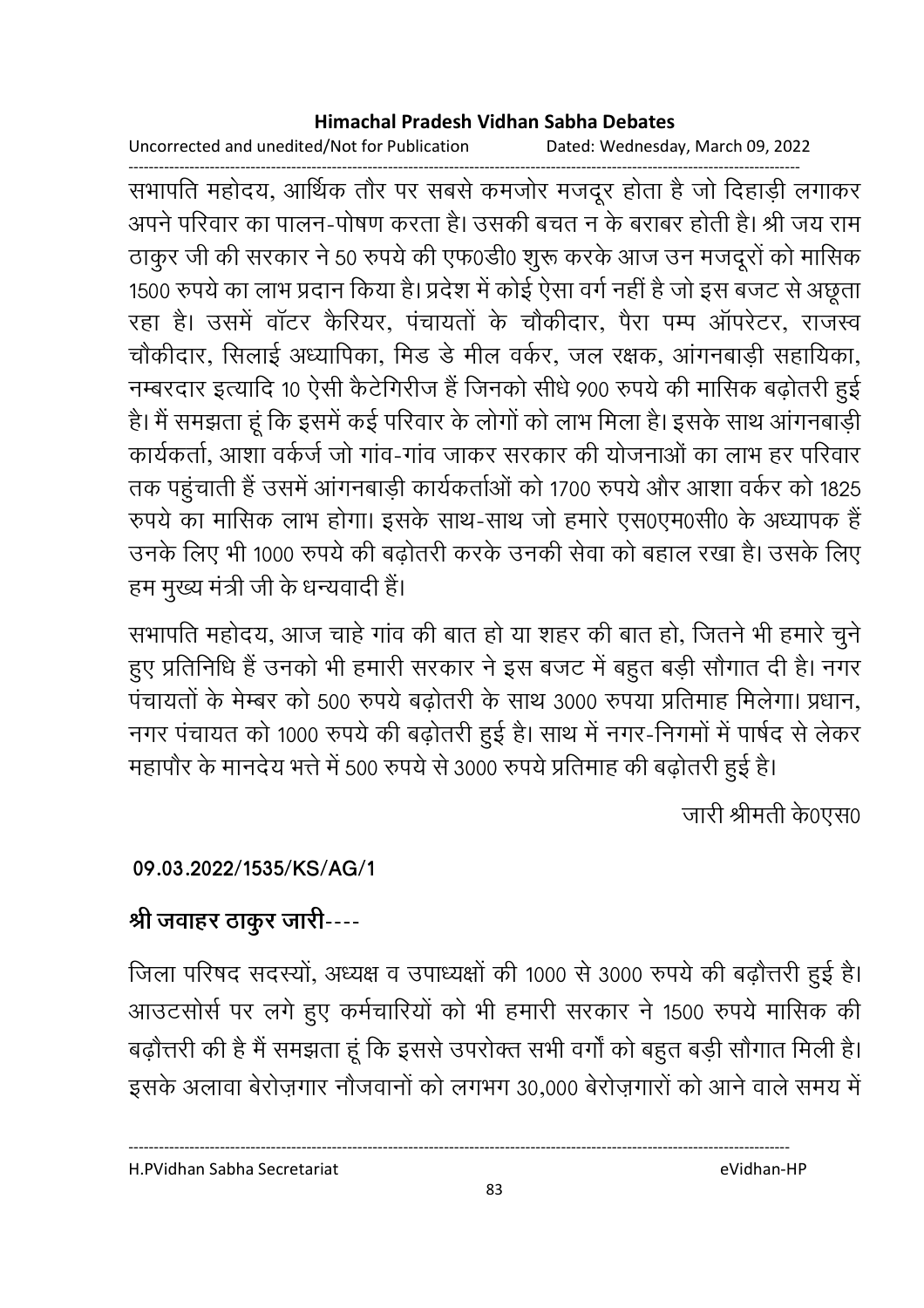Uncorrected and unedited/Not for Publication Dated: Wednesday, March 09, 2022

------------------------------------------------------------------------------------------------------------------------------------ कहीं न कहीं नौकरी का प्रावधान होगा और प्रदेश की सेवा करने का मौका मिलेगा। मैं समझता हूं कि जय राम जी की सरकार हमेशा गरीब, वृद्ध व महिलाओं और ऐसे वंचित लोग जो अपना जीवन बसर करने में असमर्थ होते हैं, सरकार ने वर्ष 2017 से आज तक ऐसे बहुत से लोगों की मदद की है। खासकर वृद्धावस्था पैशन के लिए आयु सीमा में छूट दी है। 80 वर्ष से 60 वर्ष किया है और आने वाले समय में 40000 पात्र लोगों को इसका लाभ मिलेगा। इस पैंशन में 1000 से 1500 और 1700 की वृद्धि करना श्री जय राम ठाकुर जी की सरकार ने एक बहुत ही पुण्य का काम किया है जिसके लिए मैं इनका धन्यवाद करना चाहता हूं।

सभापति जी, स्वास्थ्य के क्षेत्र में चाहे हिम केयर व आयुष्मान योजना गरीब मरीज लोगों को वरदान साबित हुई है। हिमकेयर में नए परिवारों का पंजीकरण अब पूरे वर्ष होता रहेगा साथ में नवीनीकरण की अवधि तीन साल बढ़ाई जाएगी। जो यह घोषणा हुई है यह बहुत अच्छा काम किया गया है। गाव में कुछ लोगों को पता नहीं होता था कि हमारा नवीनीकरण कब तक है, ऐसे लोगों को इस योजना का बहुत लाभ मिलेगा। इस योजना से 2 लाख 40 हजार लोगों के निशुल्क इलाज पर 218 करोड़ रुपये सरकार खर्च कर रही है। मैं केन्द्र सरकार का धन्यवाद करना चाहता हूं कि वर्ष 2021-22 में 419 करोड़ रुपये और वर्ष 2022-23 में 848 करोड़ रुपये को मिलाकर 1267 करोड़ रुपये की सहायता इस योजना के माध्यम से प्रदान की है। हमारा प्रदेश पहाड़ी प्रदेश है और

## **09.03.2022/1535/KS/AG/2**

भिन्न-भिन्न भौगोलिक परिस्थितियों में विभिन्न क्षेत्रों में हमारे लोग रहते हैं। मैं मुख्य मंत्री जी का धन्यवाद करना चाहता हूं कि आज एक नई योजना, खासकर दूर-दराज के क्षेत्रों में रहने वाले हमारे लोगों को मुख्य मंत्री मोबाइल क्लीनिक योजना शुरू हुई है, उससे स्वास्थ्य की दृष्टि से हमारे बेसहारा लोगों को बहुत लाभ मिलेगा।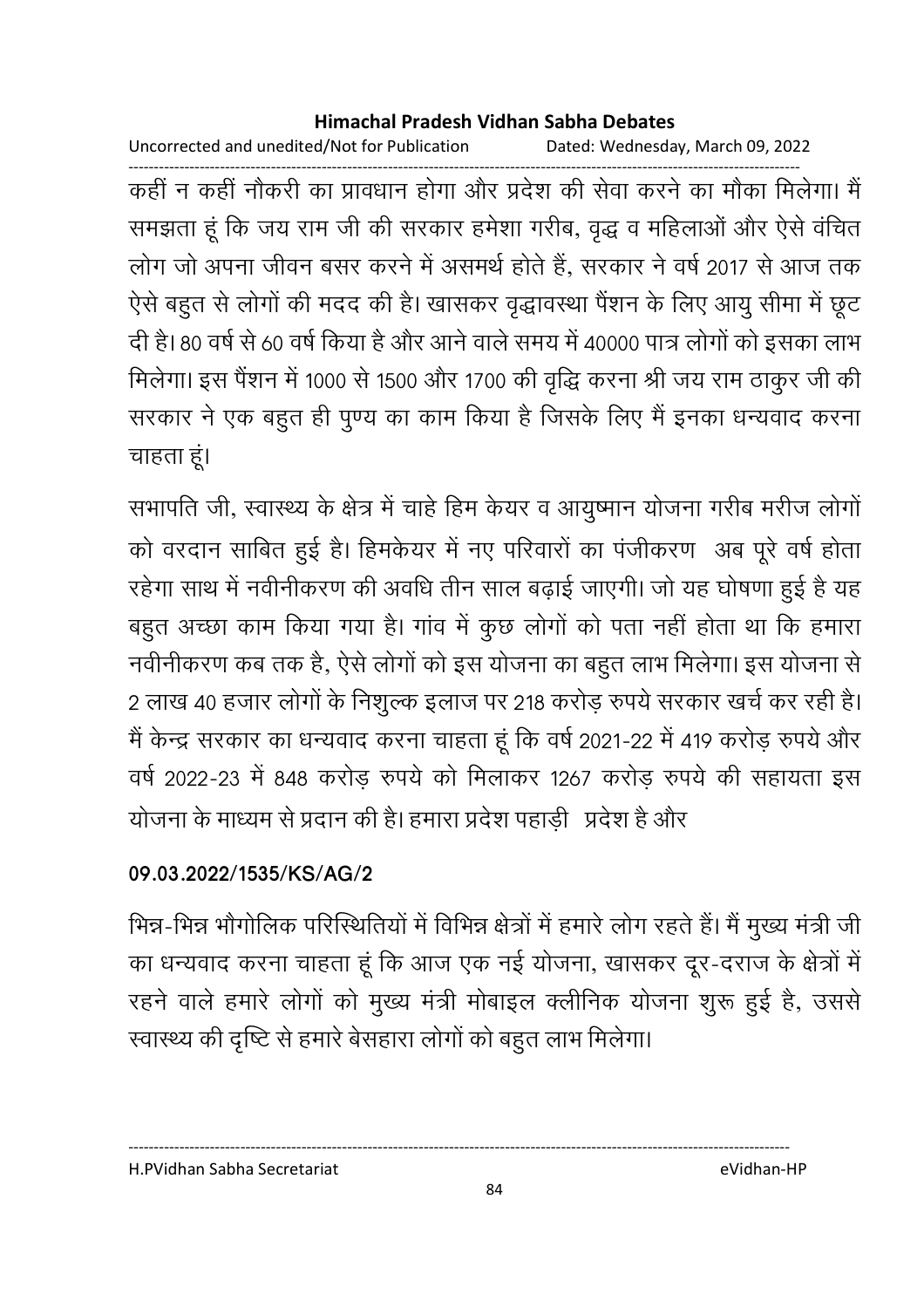Uncorrected and unedited/Not for Publication Dated: Wednesday, March 09, 2022

------------------------------------------------------------------------------------------------------------------------------------ सभापति महोदय, वर्ष 2022-23 में प्रत्येक स्वास्थ्य खंडों में एक मांडल प्राथमिक स्वास्थ्य केन्द्र खोला जाएगा और 50 नई एम्बुलेस खरीदने का भी प्रावधान किया गया है जिसके लिए 15 करोड़ रुपये खर्च किए जाएंगे। मैं समझता हूं कि 500 नए जो डॉक्टरों के पद भरे जा रहे हैं, जो बहुत सारे नए स्वास्थ्य संस्थान खुले हैं लेकिन डॉक्टरों की वजह से दूर-दराज के स्वास्थ्य संस्थान रिक्त चल रहे हैं, उसके लिए भी मुख्य मंत्री जी का धन्यवाद करते हैं कि वर्ष 2022-23 में 2772 करोड़ रुपये के बजट का प्रावधान किया है।

-मुख्य मंत्री रोशनी योजना के माध्यम से 12765 गरीब परिवार ऐसे हैं जिनको आने वाले समय में निशुल्क बिजली प्रदान की जाएगी। इस योजना के अंतर्गत वर्ष 2022-23 में 5000 परिवारों को कर्नेक्शन दिए जाएंगे। मैं समझता हूँ कि 1 अप्रैल, 2022 से गरीब परिवारों को 60 युनिट तक ज़ीरों बिल आने वाला है। इसके साथ 61-125 युनिट तक 1 रुपये प्रति युनिट की दर से बिजली का बिल देना पड़ेगा। मैं समझता हूं कि यह भी एक बड़ी सोगात गरीबों को मिली हैं।

श्रीमती अ0व0 द्वारा जारी...

**09.03.2022/1540/av/as/1**

## जवाहर ठाकुर-----जारी

मेरे निर्वाचन क्षेत्र में ज्यादातर लोग कृषि से जुड़े हुए हैं। इस बजट के अनुसार किसानों को अपनी खेती-बाड़ी में इस्तेमाल होने वाली बिजली के लिए 30 पैसे प्रति यूनिट के हिसाब से बिल आएगा, यह हमारी सरकार द्वारा एक महत्वपूर्ण निर्णय लिया गया है। इसी तरह से जल जीवन मिशन के अंतर्गत प्रदेश में 8.35 लाख नल के कनेक्शन दिए हैं। उसके बाद माह जनवरी, 2022 तक 17.28 लाख नल के कनेक्शन दे दिए जाएंगे और वर्ष 2022 के अंत तक प्रदेश के सभी परिवारों को पेयजल कनेक्शन दिए जाएंगे। इस योजना के अंतर्गत 1500 करोड़ रुपये की राशि व्यय की जाएगी। इस योजना को सफलतापूर्वक चलाने के लिए हिमाचल प्रदेश को पूरे भारतवर्ष में प्रथम स्थान मिला है। मैं इसके लिए मुख्य मंत्री जी

H.PVidhan Sabha Secretariat eVidhan-HP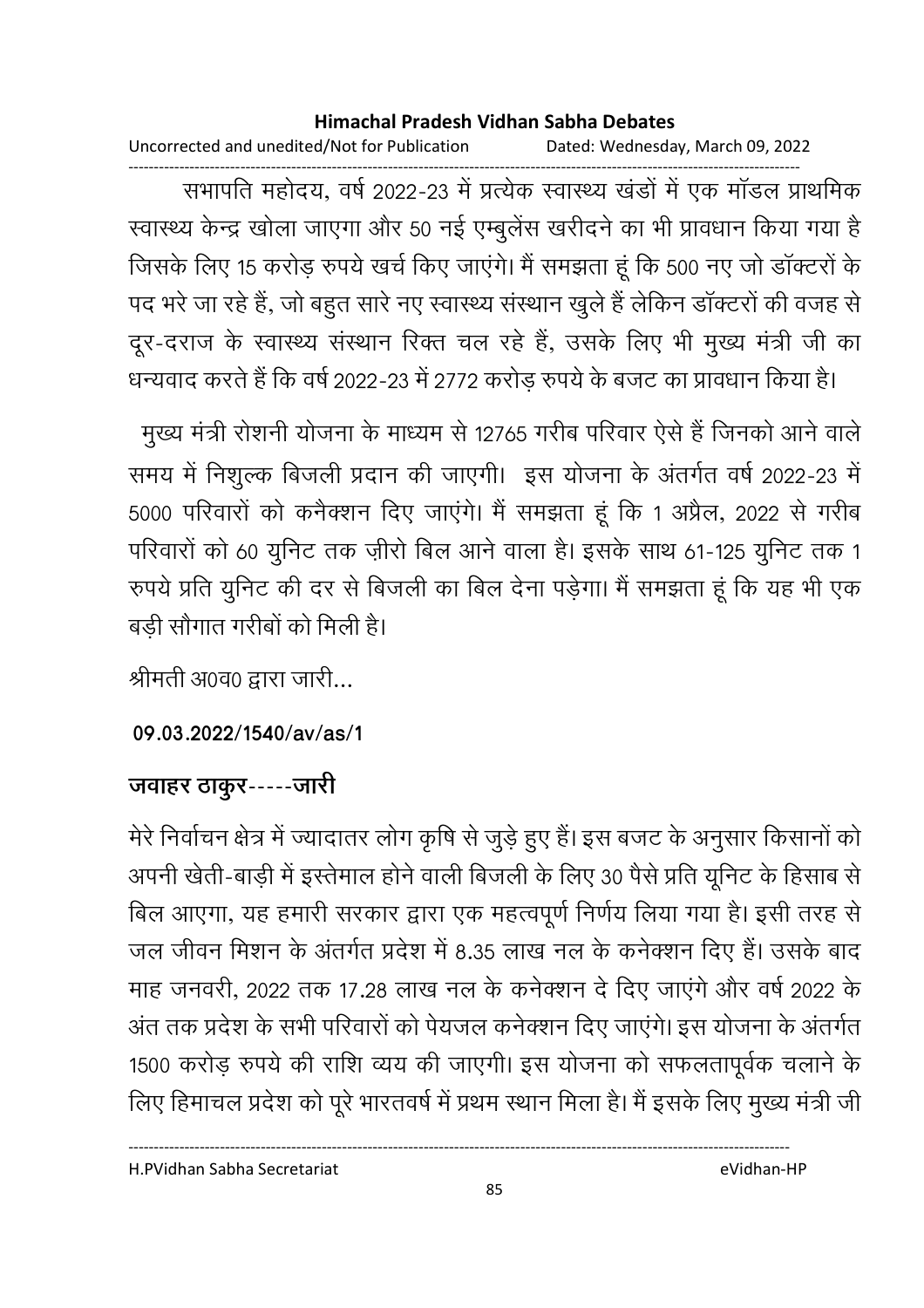Uncorrected and unedited/Not for Publication Dated: Wednesday, March 09, 2022

------------------------------------------------------------------------------------------------------------------------------------

और जल शक्ति मंत्री जी को बधाई देना चाहता हूं। प्रदेश में जल शक्ति विभाग के अंतर्गत सिंचाई योजनाओं के लिए वित्तीय वर्ष 2022-23 में 2,772 करोड़ रुपये का प्रावधान किया गया है। इसी तरह से प्रदेश में सड़कों के निर्माण और उनके रख-रखाव हेतु लोक निर्माण विभाग के अंतर्गत वित्तीय वर्ष 2022-23 में 4,373 करोड़ रुपये व्यय किए जाएंगे। इसके कारण आने वाले समय में 20 पंचायतों के अंतर्गत 80 गांवों को इस योजना से लाभ प्राप्त होगा। इसके अतिरिक्त, एच0आर0टी0सी0 के बेडे में 220 नई बसें जोड़ने का लक्ष्य रखा गया है जिसमें इलैक्ट्रोनिक बर्सिज भी शामिल होगी। इन बसों के चलने से प्रदेश के दूर-दराज के क्षेत्रों के लोगों को बहुत लाभ मिलेगा। हमें पर्यटन की दृष्टि से भी बहुत बड़ी सोंगात मिली है। इसके अतिरिक्त, गृहिणी सुर्विधा योजना को आगे भी चालू रखने के साथ-साथ इसके अंतर्गत अब तीन निःशुल्क गैस सिलेंडर देने का प्रावधान किया गया है। शिक्षा के क्षेत्र में बच्चों को गुणवत्ता पूर्ण शिक्षा प्रदान करने के लिए 8,422 करोड़ रुपये खर्च करने का लक्ष्य रखा गया है। मैं यहां पर कृषि और बागवानी क्षेत्र की बात भी करना चाहूंगा और खासकर जैविक खेती के बारे में क्योंकि इस बार के बजट में इसके लिए 583 करोड़ रुपर्य की राशि का प्रावधान किया गया है।

## **09.03.2022/1540/av/as/2**

और मैं इसके लिए मुख्य मंत्री जी का धन्यवाद करना चाहता हूं। मुझे इस बात की खुशी हैं | कि जब-जब भी भारतीय जनता पार्टी की सरकार चाहे केंद्र में आई या प्रदेश में बनती है; हमारी पार्टी की सरकार हमेशा ही जन-कल्याण की योजनाएं लाती हैं और उनका लोगों तक लाभ पहुंचता है। मैं समझता हूं कि इस देश और हमारे प्रदेश में गरीब जनता का कल्याण तभी होता है जब भारतीय जनता पार्टी की सरकार सत्ता में आती है। हमारे स्वर्गीय प्रधान मंत्री श्री राजीव गांधी जी ने एक बार कहा था कि हम केंद्र से किसी योजना के लिए अगर 1 रुपया भेजते हैं तो उसमें से गांव तक केवल 15 पैसे पहुंचते हैं। इनकी सरकार के समय में ऐसा होता होगा परंतु जब से केंद्र में माननीय श्री नरेन्द्र मोदी की सरकार बनी है तब से यदि 10 पैसे भी भेजते हैं तो वह सीधें हमारे गांवों तक पहुंचते हैं। हम इसके लिए माननीय प्रधान मंत्री का धन्यवाद करना चाहते हैं। मैं यहां यह भी कहना

----------------------------------------------------------------------------------------------------------------------------------

86

H.PVidhan Sabha Secretariat eVidhan-HP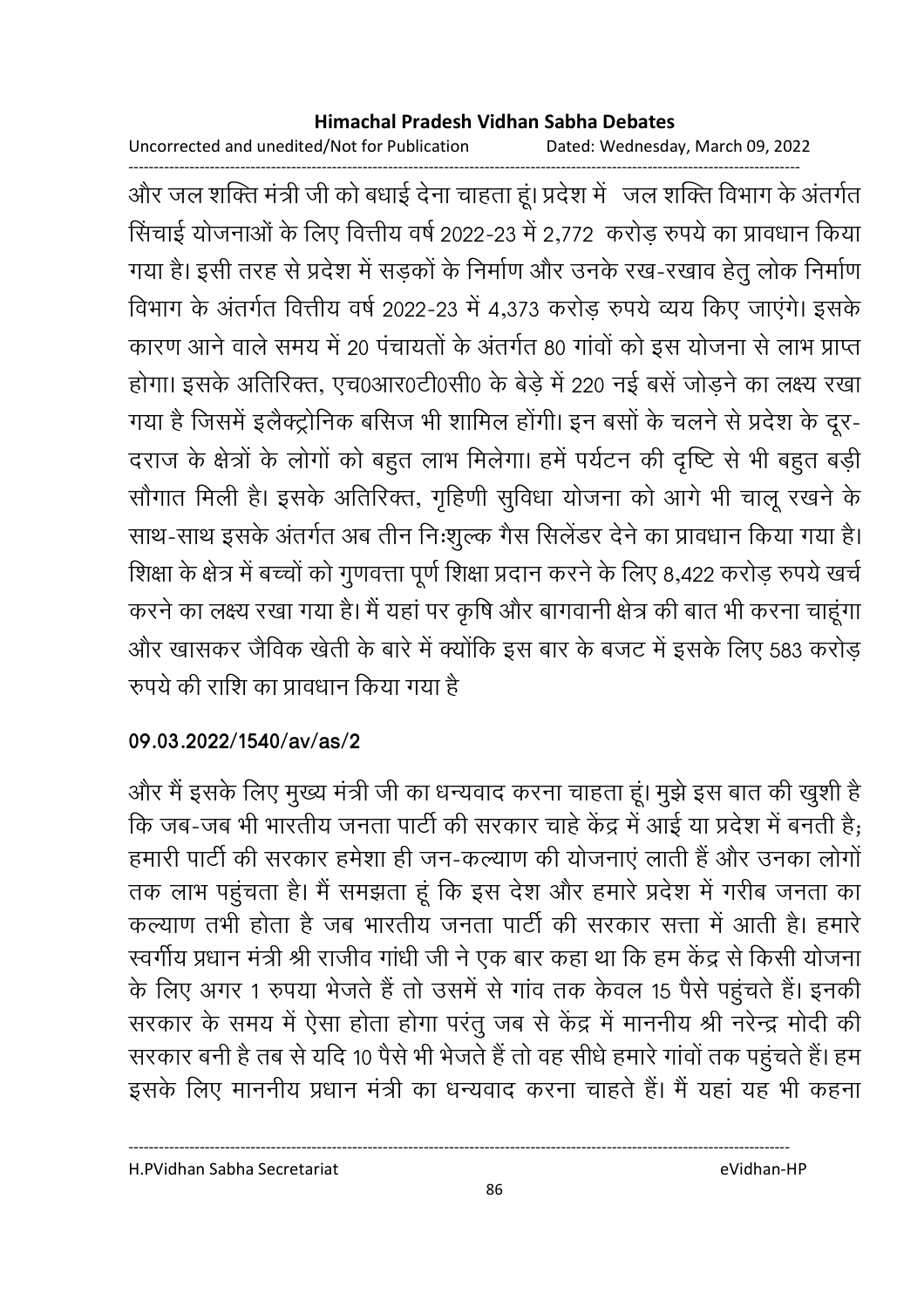Uncorrected and unedited/Not for Publication Dated: Wednesday, March 09, 2022

------------------------------------------------------------------------------------------------------------------------------------ चाहता हूँ कि पूर्व में रहे प्रधान मंत्री स्वर्गीय श्री अटल बिहारी वाजपेयी जी के भी हिमाचल प्रदेश से अच्छे संबंध थें और अब वर्तमान प्रधान मंत्री श्री नरेन्द्र मोदी का भी हमारे प्रदेश से विशेष लगाव है। हिमाचल प्रदेश में श्री नरेन्द्र मोदी जी एक बार नहीं बल्कि कई बार आ चुके हैं। मैं यहां यह भी कहना चाहता हूं कि पिछले 10 वर्षों तक लगातार आदरणीय श्री मनमोहन सिंह देश के प्रधान मंत्री रहें, परंतु मैं समझता हूं कि उनको तो पता भी नहीं होगा कि हिमाचल प्रदेश भी कोई स्टेट हैं। हमने उनको कभी हिमाचल प्रदेश आते नहीं देखा और न ही उन्होंने हमारे राज्य को कोई ऐसा तोहफा दिया जिसकी वजह से हम उन्हें याद करें। हमारी सरकार का नारा 'सबका साथ, सबका विकास' है जिसकी वजह से आज हम आगे बढ़ रहे हैं। हमें आज इस बात की खुशी है कि दिल्ली में एक बहुत बड़ा पावर ग्रिड हैं। और आदरणीय श्री नरेन्द्र मोदी जी उसका वहां से संचालन कर रहे हैं। उसी तरह से यहां हिमाचल प्रदेश में उस पॉवर ग्रिड का संचालन श्री जय राम ठाकुर कर रहे हैं। पॉवर ग्रिड से गांवों तक बिजली पहुंचाने का कार्य 33 के0वी0 के स्टेशन करते हैं और हम विधायक रूपी स्टेशन उस पॉवर को प्रदेश के गांव-गांव तक पहुंचा रहे हैं। मैं इस सदन की कार्यवाही को वर्ष 1977 से देख रहा हूं। मैंने ऊपर दर्शक दीर्घा से कई बार इस माननीय सदन की कार्यवाही देखी है। जब ठाकुर सेन नेगी जी अध्यक्ष हुआ करते थे तो मैंने उस दौरान भी कई बार इस सदन की कार्यवाही देखी है।

# टी सी द्वारा जारी

# 09/03/2022/1545/टी0सी0वी0/ए0एस0/1

# श्री जवाहर ठाकूर... जारी

उस समय के सत्र में और आज के सत्र में बहुत अंतर हैं। आज तो ऐसा लगता है जैसे हम कही दगल में बैठे हैं। मैं मुख्य मंत्री जी का धन्यवाद करना चाहता हूं कि जब पिछली सरकार के समय में हम गांव से आते थे, रातभर हम बसों में सफ़र करते थे और मुख्य मंत्री से मिलने के लिए सचिवालय में लाइन में खड़े रहना पड़ता था। आज ओक ओवर, विधान सभा और सर्चिवालय में गरीब लोगों के लिए बैठने का इतजाम है। विधान सभा के बाहर भी जब लोगों को पासिज नहीं मिलते थे तो उनको कई-कई घंटों खड़े रहना पड़ता था लेकिन अब यहां पर भी लोगों को बैठने की व्यवस्था की गई है। यहां पर जिक्र किया गया कि जो उपचुनाव हुए उसमें हमने चार सीटें जीती हैं। मैं यह कहना चाहूंगा कि इस उपचुनाव में स्वर्गीय श्री वीरभद्र सिंह जी के नाम पर श्रद्धाजंलि का आखिरी वोट जनता ने मण्डी

H.PVidhan Sabha Secretariat eVidhan-HP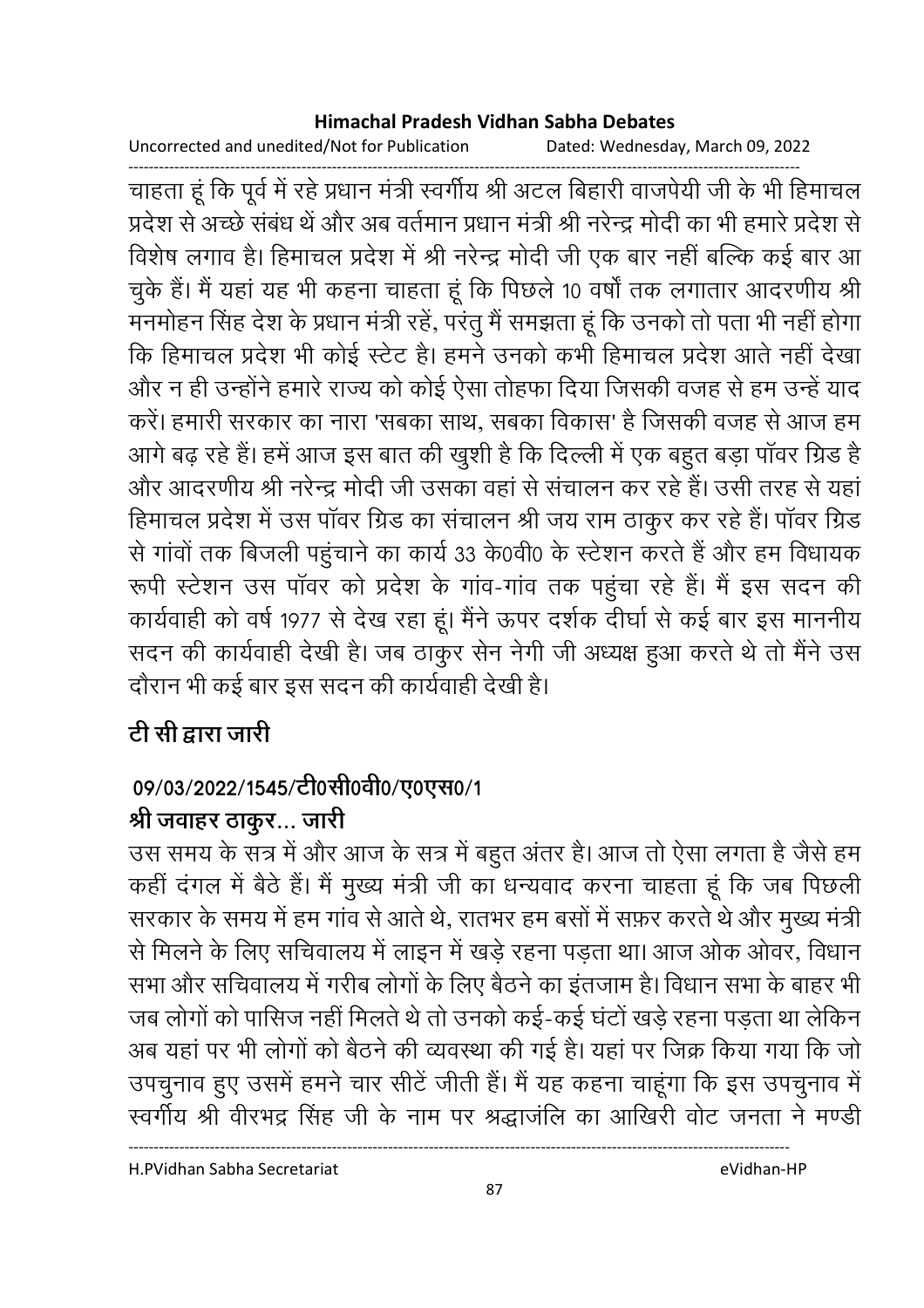Uncorrected and unedited/Not for Publication Dated: Wednesday, March 09, 2022

------------------------------------------------------------------------------------------------------------------------------------ संसदीय सीट के लिए दिया है। प्रदेश में जो और भी सीटे जीती है, उनकों भी श्रद्धाजलि का वोट मिला है। इनको इस पर ज्यादा खुश नहीं होना चाहिए। श्री जय राम ठाकुर जी ने जो बजट पेश किया है, वह एक ऐतिहासिक बजट है। मैं इस विधान सभा में पहली बार आया हूं लेकिन मैं पंचायत का मैंबर रहने के बाद प्रधान और जिला परिषद का सदस्य भी रहा हूं। राजनीति का मुझे पहले से अनुभव है। यह पहला ऐसा बजट है जिससे आम आदमी | को लाभ मिलेगा। मैं एक बात जरूर कहना चाहता हूं कि यहां पर स्टिरिंग श्री मुकेश आग्नेहोत्री जी के पास है लेकिन बाहर जाकर श्री सुखविन्द्र सिंह सुक्खु जी और श्री जगत-सिंह नेगी जी इनके टायर की हवा निकालते हैं। मैं इनको एक सुझाव देना चाहूंगा कि मण्डी में वर्ष 1977 मांडल के बहुत बड़े नेता है, उनको आगे करके अपनी नैया पा लगाने. का प्रयास करें। आने वाले समय में ऐसा विपक्ष और बने और श्री जय राम जी की सरकार को विकास के कार्य करने का मौका मिले।

सभापति महोदय, आपने मुझे बोलने के लिए समय दिया, आपका बहुत-बहुत धन्यवाद।

**सभापति :** माननीय सदस्य, धन्यवाद। अब इस चर्चा में माननीय सदस्य, श्री अनिरुद्ध सिंह जी भाग लेंगे।

# 09/03/2022/1545/टी0सी0वी0/ए0एस0/2

**श्री अनिरुद्ध सिंह, कंसुम्पर्टी** : सभापति महोदय, आपने मुझे वर्ष 2022-23 के बजट पर बोलने का मौका दिया, आपका धन्यवाद। मैं आपके माध्यम से सरकार और हिमाचल प्रदेश की जनता को बताना चाहूँगा कि यह जो बजट है यह सिर्फ आईवाश है। इसमें जो 8.3 प्रतिशत की अनुमानित बृद्धि बताई गई है, यह सिर्फ फिंगजे को मैन्यूप्लेट करने वाली बात है। बजट में आगनबाड़ी और पचायती राज संस्थाओं के प्रतिनिधियों के कुछेक मानदेय बढ़ाये गये हैं। इसके अलावा इस बजट में कोई ऐसी बात नहीं है जिससे लोगों को फायदा मिल सकें। मैं कुछेक सुझाव देना चाहूंगा और मुख्य मंत्री जी से आग्रह करना चाहूंगा कि इनको बजट में इनक्लूड किया जाए। जिस तरह से विधायकों को नाबार्ड में रोपवे के लिए इनक्लूड किया गया है उसी तरह से सीवरेज कनैक्टिविटी भी विधायकों के लिए अलाउड की जानी चाहिए। कुछेक ग्रामीण क्षेत्र ऐसे जहां सीवरेज कनैक्टिविटीज का कोई प्रावधान नहीं हैं। वे न तो टी0सी0पी0 में आते हैं और न ही कोई शहर है लेकिन वहां पर घनी

H.PVidhan Sabha Secretariat eVidhan-HP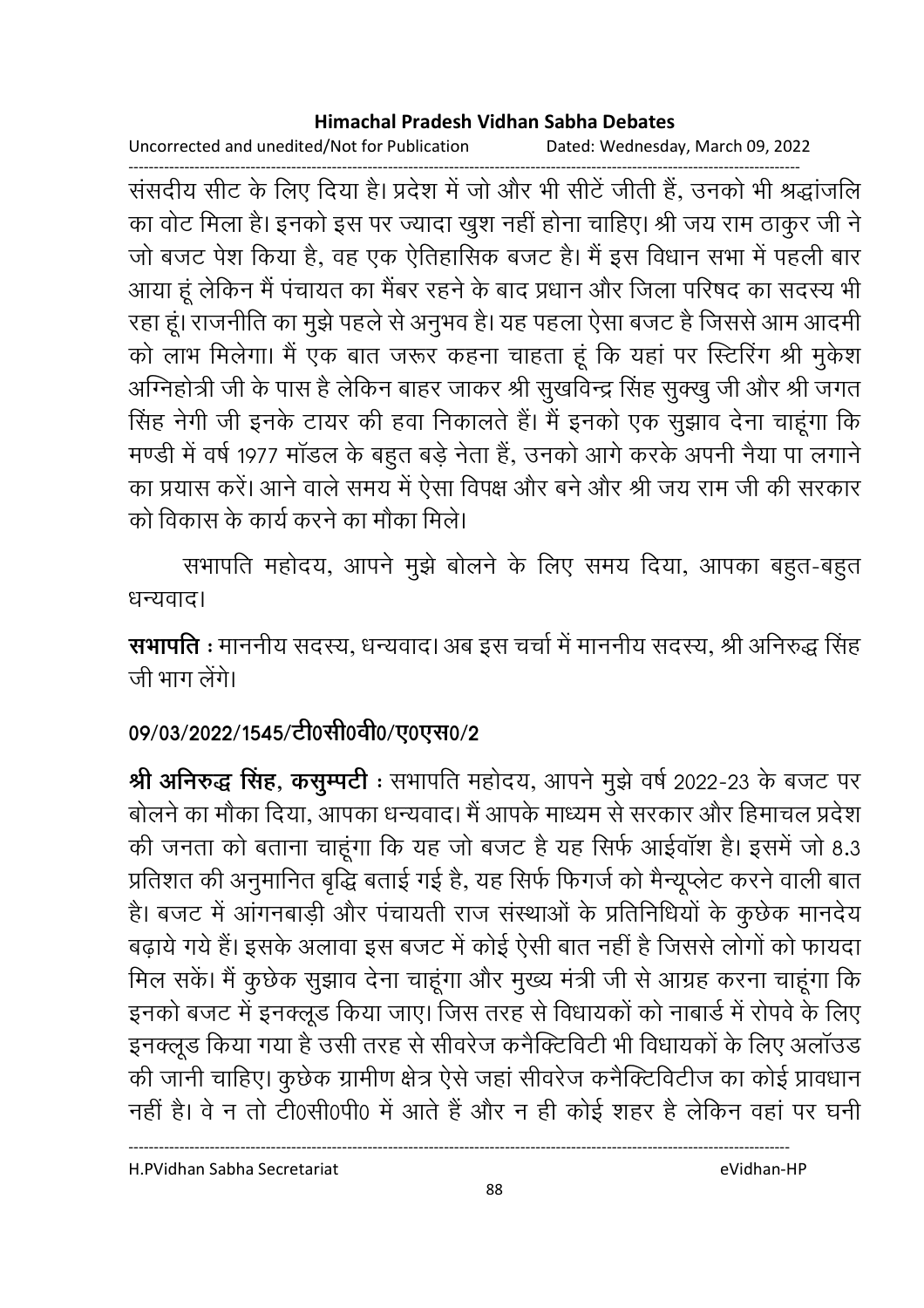Uncorrected and unedited/Not for Publication Dated: Wednesday, March 09, 2022

------------------------------------------------------------------------------------------------------------------------------------ आबादी है। 'शहदी द्वार' के लिए विधायक अपने विधायक क्षेत्र विकास निधि से फंड दे सकेंगे। यह बहुत अच्छी बात है और इसकी हम सराहना भी करेंगे।

## <u>एन0एस0 द्वारा जारी ...</u>

09-03-2022/1550/NS/AS/1

## श्री अनिरूद्ध सिंह ........जारी

हर विधान सभा क्षेत्र में विधायक को अपने फंड से गेट बनाने की अनुमति होनी चाहिए। मैं विभागवार आऊंगा क्योंकि डिपार्टमेंट के हिसाब से मुख्य मंत्री जी और सदन के सामने सच्चाई रखना बहुत जरूरी है। सभापति महोदय, मैं एंग्रीकल्चर डिपार्टमेंट की बात करना चाहूंगा। यहां पर इसके लिए लंबा-चौड़ा भाषण दिया गया कि एग्रीकल्चर और होर्टिकल्चर डिपार्टमैंट में हमने यह काम किया है। मैं कहना चाहता हूं मुख्य मंत्री जी यह काम ग्राउंड में जीरों हैं। स्कीमज़ अवलेबल हैं पर इसके लिए एक ही साल होता है। मैं यहां पर मशोबरा ब्लॉक की बात करूंगा और वहां पर फाइल्ज ही आगे नहीं भेजी जाती हैं। वे अपने पास रखते हैं और बोलते हैं कि अभी बजट ही नहीं है। बजट तो सरकार ने उपलब्ध करवाना है आप फाइल्ज तो आगे कीजिए। इसके ऊपर जरूर चैक होना चाहिए। अगर अधिकारी अपने पास ही फाइल दबा कर रखेंगे तो यह उचित नहीं है।

सभापति महोदय, मेरे क्षेत्र में सब्जी मर्डी, थरमटी कैची फांगू के समीप हैं। पिछली सरकार के समय में ही इस सब्जी मंडी का एफ0सी0ए0 हो गया था, पैसे अवलेबल थे और टैंडर बाद में लगाया गया था लेकिन यह आज तक नहीं खुली। इसके टैंडर हो गए थे,कटिंग कर दी, ऊपर से लैंडस्लाइड हुआ पेड़ गिर गए लेकिन अभी तक नहीं खुली। आप इसके ऊपर जरूर ध्यान दें। मैं मशोबरा ब्लाक और टूटू ब्लाक के बसतपुर की बात करना चाहूगा। पिछले वित्तीय वर्ष में होटिकल्चर में एक भी कैची और अन्य उपकरण जैसे सीढ़िया आदि नहीं मिली है। मुझे आशा है कि मंत्री जी इसके ऊपर चिंता व्यक्त करेंगे और ध्यान देंगे।

सभापति महोदय, अब मैं खाद की बात करूंगा। खाद डालने का सीजन अब निकल चुका है। खाद के रेट बढ़ चुके हैं। 12:32:16 खाद पहले 1400 रुपये बोरी थी अब 1700 रुपर्य की बोरी हो गई है। अभी तक खाद ब्लाक्स, हिमफैंड और सोसायटीज में उपलब्ध नहीं है। आप इसके ऊपर जरूर ध्यान दें।

H.PVidhan Sabha Secretariat eVidhan-HP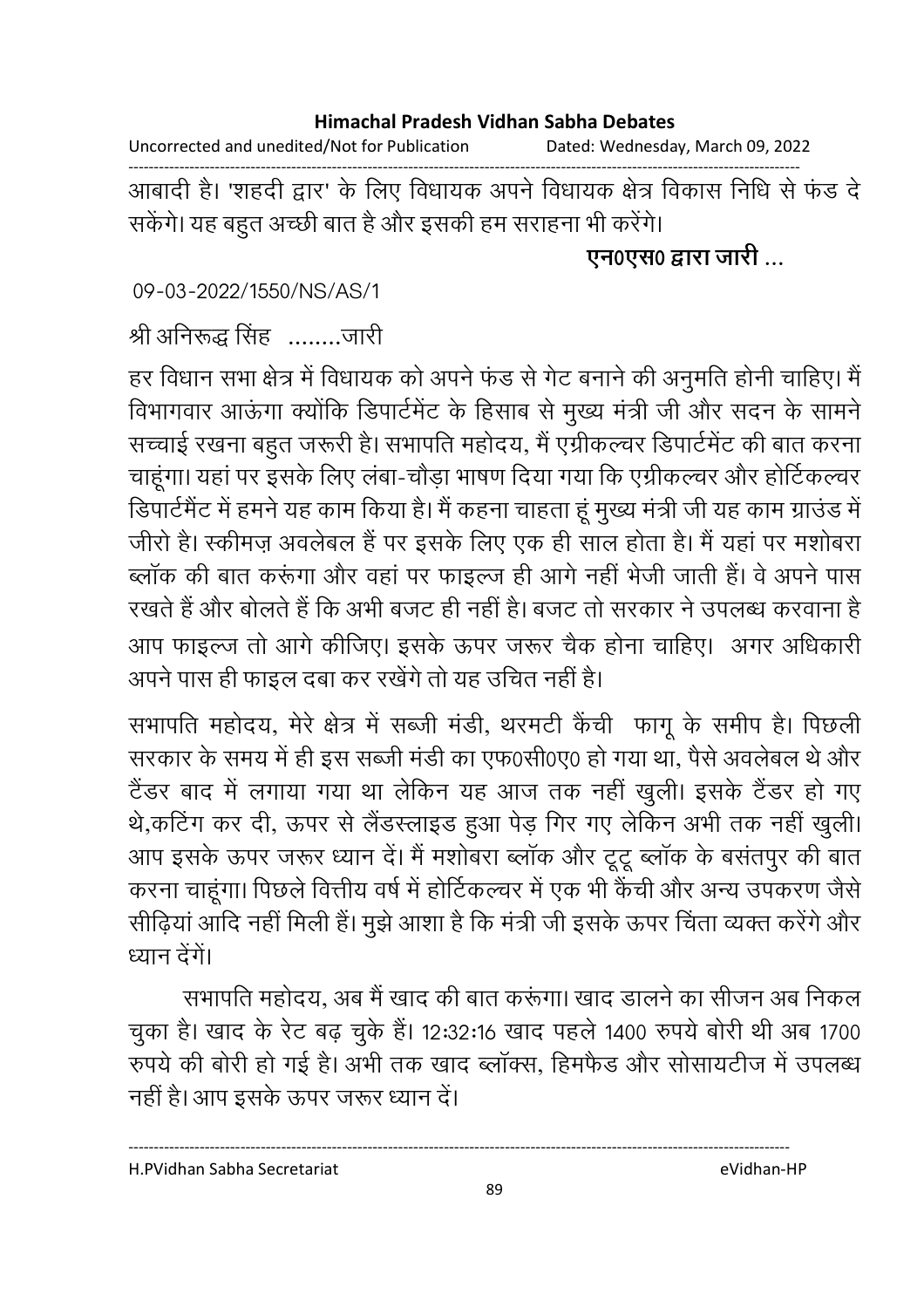Uncorrected and unedited/Not for Publication Dated: Wednesday, March 09, 2022

------------------------------------------------------------------------------------------------------------------------------------ सभापति महोदय, सीजन निकल जाता है और ब्लाक्स के पास एच0डी0 बी0 सेब के पौधे और अन्य पौधे बाद में पहुंचते हैं। ये पौधे समय रहते ब्लॉक्स में आने चाहिए ताकि बागवान इनका फायदा उठा सकें। जो पौधे आते भी हैं उनको खुले में रखा जाता

## 09-03-2022/1550/NS/AS/2

हैं। इसके लिए एक व्यवस्था बनाई जाए कि जब नर्सरीज़ से ये पौधे आए तो ब्लाक्स में इन पौधों को दबाया जाए, पानी डाला जाए ताकि ये सूखने से बच जाएं। मैं कहना चाहूंगा कि ये नर्सरीज़ श्री वीरभद्र सिंह जी और परमार साहब के समय से बनी हुई हैं और अच्छा काम कर रही हैं। सभापति महोदय, मैं बड़ी प्रेक्टिकल सी बात कर रहा हूं। सेल ऑफ प्लांट्स सबसे पहले क्लस्टर को दिए जाते हैं और फिर ब्लॉक्स की रिक्वायरमैंट के लिए कहा जाता है तब जा करके ओपन सेल में लगते हैं। मैं हाल ही में बजौरा की नर्सरी में जाकर आया हूं। यह बहुत अच्छी नर्सरी है और वहां पर स्टाफ भी बहुत अच्छा काम कर रहा है। मैंने उनसे पूछा कि वे किस तरह से काम कर रहे हैं? उन्होंने बताया कि सबसे पहले क्लस्टर को पौधे जाते हैं और फिर ब्लॉक्स को जाते हैं। मैंने ब्लॉक्स के हाल आपको बता दिए हैं वहां पर पौधे दबाने के लिए जगह नहीं हैं। जितने भी हमारे HDEO's लगे हैं और ये वैज्ञानिक है लेकिन आज ये दवाइया और बीज बेचने और फाइलों को फारवर्ड करने का काम कर रहे हैं। उनके पास फौल्ड में जाने का समय ही नहीं है। इसके अतिरिक्त जो Subject Matter Specialist (SMS) उसको अपना विषय ही भूल गया है और वह दूसरी लाइन पंकड़ चुका है। सरकार इसके ऊपर जरूर ध्यान दें। प्लाट्स के लिए ये open to ' all होना चाहिए और पहले आओ और पहले पाओ के आधार पर होना चाहिए। लगभग अढ़ाई लाख प्लांट्स एक नर्सरी में बेचे जा रहे हैं और अच्छे पौधे हैं। इसके ऊपर जरूर ध्यान दें।

मैं पंचायती राज*्* और रूरल डवलपमैंट की बात करूंगा

श्री आर0 के0 एस0 द्वारा जारी।

श्री बी0 एस0 द्वारा जारी।

09.03.2022/1555/RKS/डीसी-1

श्री अनिरूद्ध सिंह... जारी

H.PVidhan Sabha Secretariat eVidhan-HP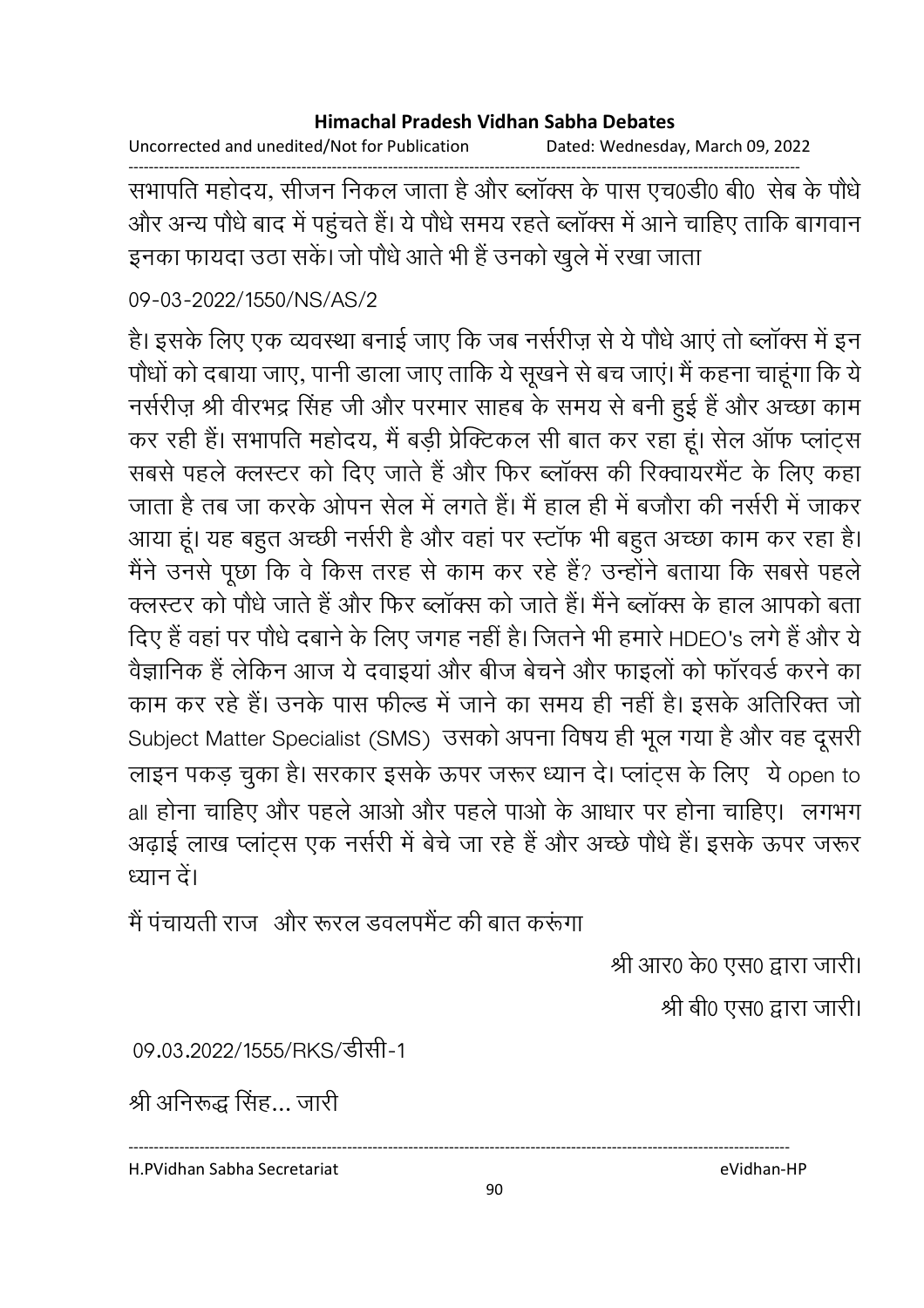Uncorrected and unedited/Not for Publication Dated: Wednesday, March 09, 2022

------------------------------------------------------------------------------------------------------------------------------------ मनरेगा वर्कसे की अभी भी बहुत पेमेंट लंबित है। माननीय मुख्य मंत्री ने अगले बजट के लिए मनरेगा की दिहाड़ी बढ़ाई है लेकिन जो उनकी पिछली पेमेंट पेंडिंग है उसका क्या होगा? तकरीबन 200 करोड़ रुपये की पेमेंट देना देना अभी भी शेष हैं। मेरा आग्रह है कि लोगों की पिछली पेमेंट जल्द-से-जल्द दी जाए। जो हम पंचायतों से मनरेगा की स्कीम्ज मांग रहे हैं, उन्हें हम गिनती में मांग रहे हैं। क्योंकि मनरेगा एक स्कीम नहीं हैं, मनरेगा रोज़गार देने का एक्ट है। हम यह नहीं कह सकते कि हम एक पचायत में एक आदमी को 10 या 15 दिन काम देंगे। मुझे मालूम है कि कुछ क्षेत्रों में लोग मनरेगा के तहत काम नहीं | करते। वे मस्ट्रोल में तो अपना नाम लिखवा देते हैं लेकिन अपना काम गोरखों से करवाते हैं। ऐसा हर जगह होता है। लेकिन मेरा मानना है कि पात्र व्यक्ति को ही काम मिलना चाहिए। अगर हम शिक्षा की बात करें तो मैं जानना चाहूंगा कि गत चार वर्षों में कितने स्कूल अपग्रेड हुए हैं? जो भवन सही हालत में नहीं हैं उनकी मरम्मत के लिए कितनी धनराशि दी गई? धाल स्कूल में जब बच्चे लंच कर रहे थे तो उस बिल्डिंग का एक पोल उसी समय नीचे गिर गया। उस स्कूल की छत पहले ही गिर चुकी है। इस पर ध्यान देने की आवश्यकता है। जो अनसेफ बिल्डिंग्स है उनकी समय पर इस्पेक्शन नहीं की जाती जबकि यह कार्य प्राथमिकता में होना चाहिए। इनकी रिपोर्ट समय में प्रस्तूत होनी चाहिए। मेरे विधान सभा के प्रश्न में उत्तर दिया गया था कि कोटी कॉलेज के भवन निर्माण के लिए 3 करोड़ की राशि पहले दी गई है और अभी और राशि का प्रावधान किया जा रहा है। लेकिन में पूछना चाहूँगा कि उस कार्लेज का काम क्यों नहीं शुरू हो रहा है? बच्चे शैंड में बैठकर कक्षाएं लगा रहे हैं, सरकार को इस पर जरूर ध्यान देना चाहिए। यह बजट अगले वित्तीय वर्ष के लिए हैं लेकिन हम पिछले बजट के कार्यों को क्यों छोड़ रहे हैं? जो आपने पिछले बजट में लोगों के लिए घोषणाएं की हैं, उनके बारे में आपको जरूर पढना चाहिए। क्यार-कोर्टि, चैड़ी, मशोबरा, जुनगा, बलंदया व पेरिन स्कूल के भवन भी अनसेफ घोषित किए हैं। मेरा आग्रह है कि इन

09.03.2022/1555/RKS/डीसी-2

स्कूलों के जीर्णोद्धार के लिए भी फंड्स दिए जाएं। कसुम्पटी में प्राइमरी स्कूल को अनसेफ घोषित करने के बाद गिरा दिया गया था। इस स्कूल के साथ राजस्व विभाग की भूमि भी लगती थी। इन दोनों विभागों की जमीन में अब एक शोपिंग काम्पलैक्स बना दिया गया है

H.PVidhan Sabha Secretariat eVidhan-HP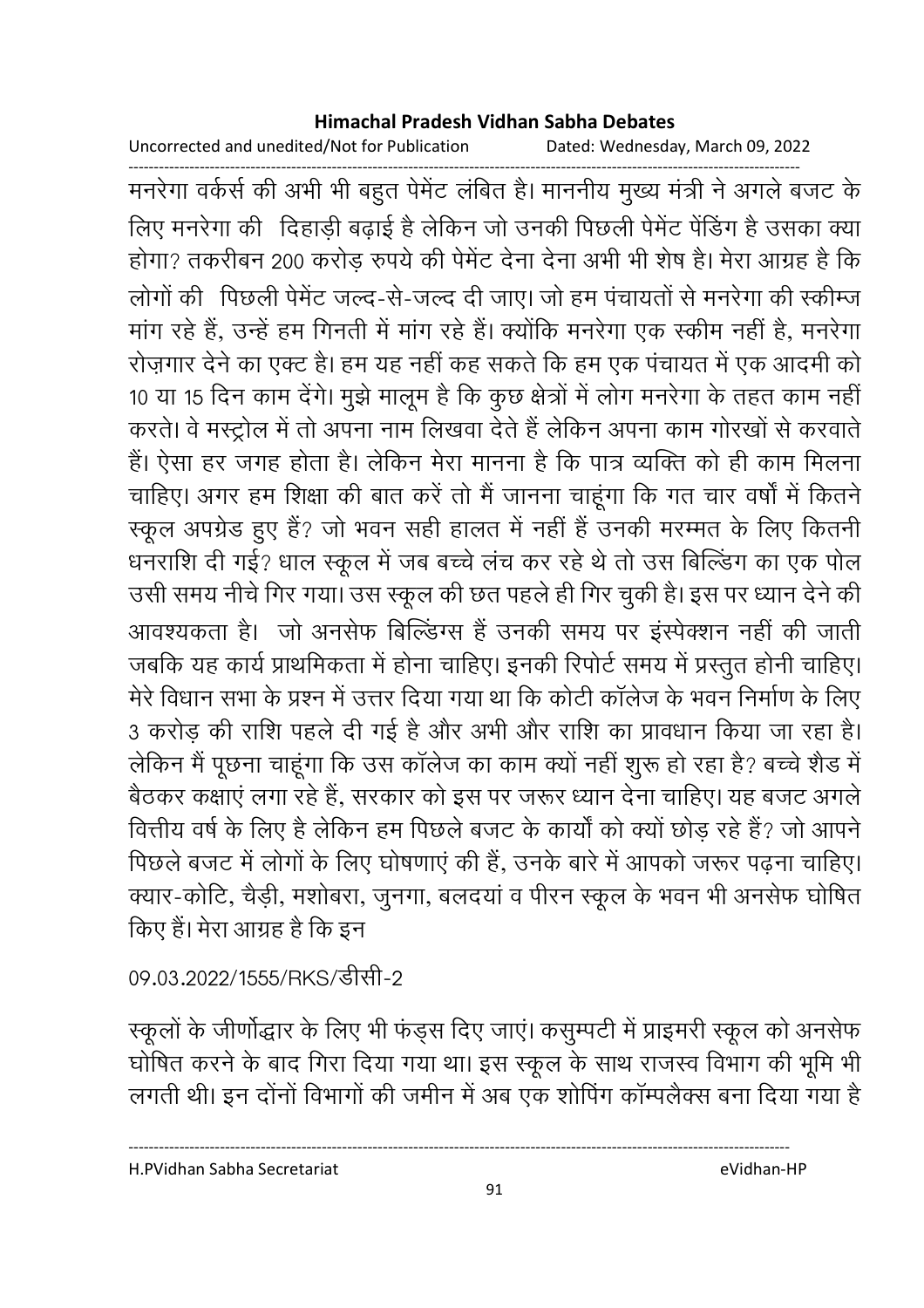Uncorrected and unedited/Not for Publication Dated: Wednesday, March 09, 2022

------------------------------------------------------------------------------------------------------------------------------------ जोंकि उचित नहीं हैं। अगर आप उस स्थान में पाकिंग की व्यवस्था करते तो इससे लोगों को सुविधा मिल सकती थी। दुकाने बनाने से बिजनैसमैन्स के अलावा किसी को फायदा नहीं हो रहा है। मैंने मलयाणा में कार्लेज खोलने का आग्रह किया है। वहां पर कार्लेज खोलने के लिए 25 बीघा भूमि भी उपलब्ध है। आपने आज तक कितनी पी.एच.सीज. को अपग्रेड किया है? आई.जी.एम.सी. में मशीनरी तो उपलब्ध है लेकिन उनको अप्रिट करने वाले तकनीशियन उपलब्ध नहीं हैं। कुछ करोड़ों की मशीनें धूल फांक रही हैं। दवाई के अभाव में ये मशीन नहीं चलाई जा रही हैं। जब मैंने उनसे पूछा तो यह कहा गया कि यह महंगी दवाई है और इसकी एक डोज 30,000 रुपये की आती है। इस मंशीन को चलाने वाले तकनीशियन भी नहीं है। हमारे पूरे प्रदेश में पी.एच.सीज और सी.एच.सीज. में क्या सुविधाएं हैं? आई.जी.एम.सी. फेज-॥ जो चमयाना और सुराला में बनाया गया है, वह कब शुरू होगा? आई.जी.एम.सी., शिमला में ओ.पी.डी. का बहुत बड़ा ब्लॉक बना दिया गया है।

श्री बी.एस. द्वारा... जारी

09.03.2022/1600/बी.एस./डी0सी0/-1

# श्री अनिरुद्ध सिंह जारी...

वह भी अब शुरू होने वाला है, कृपया देर न करें उसे दो-तीन महीनों में शुरू करें। वहां एक बैंड के ऊपर चार-चार लोगों को सुलाया जा रहा है और मरीज कोरिडोर में सो रहे हैं। वहां पर जब कोई मंत्री या मुख्य मंत्री जाता है तो सफाई करके उन्हें सब कुछ अच्छा ही। दिखाया जाता है। आप लोक सब कुछ जानते हैं कि सच्चाई क्या है आप भी विधायक से मंत्री बने हैं और आई0जी0एम0सी0 फैज-11 के लिए हमने आल्टरानेट रोड की बात की है, आज वहां पर इतना ट्रेफिक रहता है कि आप भट्ठाकुफर चौंक से अन्दर नहीं आ सकते। एन0एच0 जब आएगा तब आएगा, मुख्य मंत्री जी ने जवाब दिया था कि कैथली घाट से फोर नेल का कार्य आरंभ हो रहा है, परंतु वह कब शुरू होगा, उसके टैंडर कब होंगे? अभी तो उसमें land acquisition और हो रही है। उस पर पूरा काम नहीं हुआ है। मैंने मुख्य

H.PVidhan Sabha Secretariat eVidhan-HP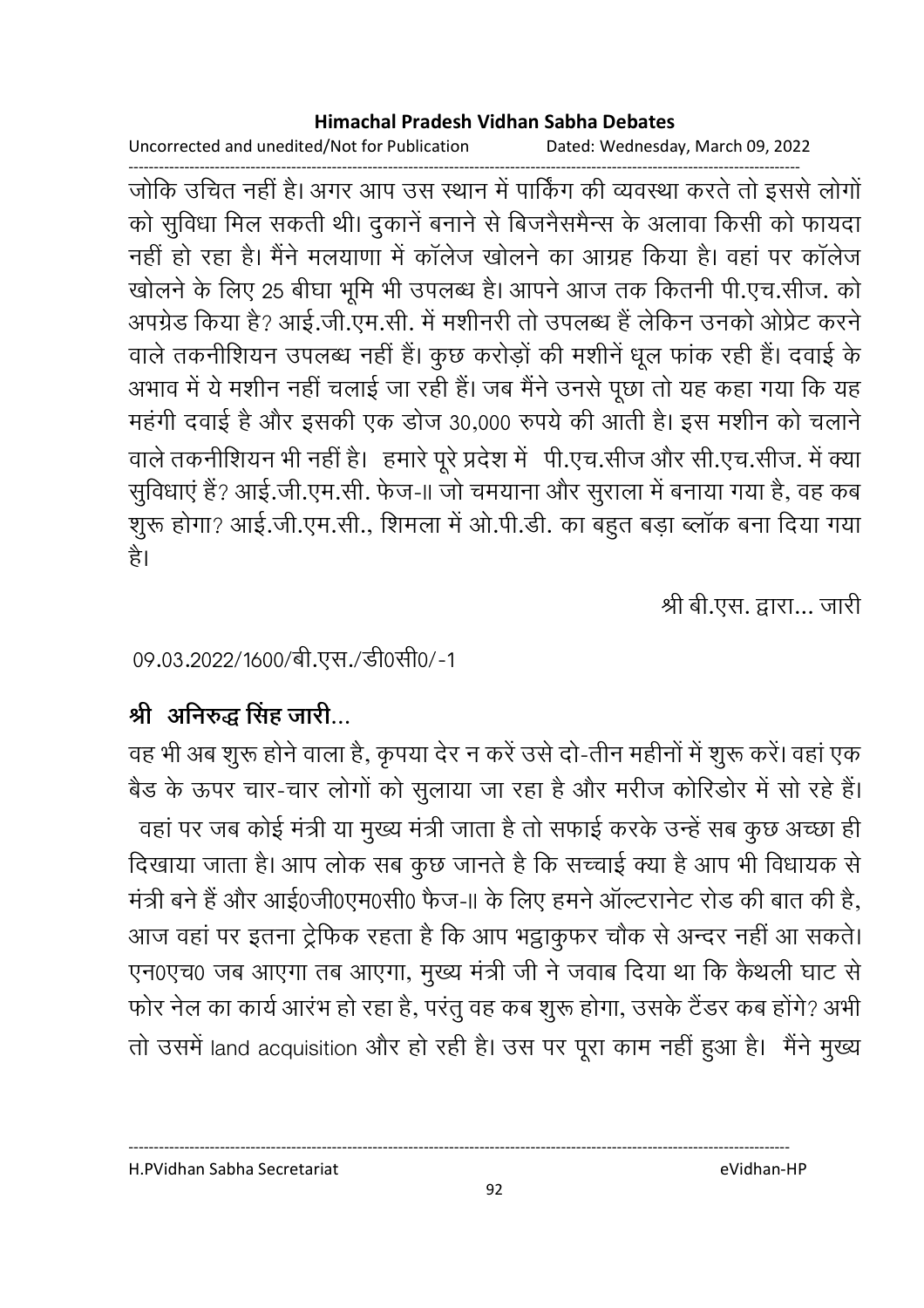Uncorrected and unedited/Not for Publication Dated: Wednesday, March 09, 2022

------------------------------------------------------------------------------------------------------------------------------------ मंत्री जी से निवेदन करना चाहता हूं कि आपने तो आई0जी0एम0सी0 के डाक्टजे को कटघरे में खड़ा कर दिया है।

**मुख्य मंत्री :** किन कारणों से?

**श्री अनुर्रिद्ध सिंह** : अखबारों के माध्यम से पता चला है कि मुख्य मंत्री जी को इजेक्शन से रिएक्शन हो गया था। I can show you,यह सब पेपर में हैं। एक मुख्य मंत्री को आई0जी0एम0सी0 के इर्जेक्शन से रिएक्शन हो रहा है तो डाक्टजे के ऊपर क्या कार्रवाई हुई है? या इंजेक्शन बनाने वालों के ऊपर क्या कार्रवाई हुई है? अब आप एम्ज, दिल्ली चेकअप के लिए जा रहे हैं। इससे हमारे प्रदेश के ऊपर एक प्रश्न उठता है, मैं किसी की आलोचना नहीं कर रहा हूं, अगर इस प्रकार से कुछ होगा तो लोग हम से प्रश्न पूछेंगे कि मुख्य मंत्री जी खुद दिल्ली जा करके इलाज करवा रहे हैं क्योंकि उन्हें रिएक्शन हो गया था। आप अंदाजा लगाइए कि आम आदमी का क्या हाल होगा?

**सभापति :** माननीय सदस्य कृपया अपनी बात समाप्त करें।

09.03.2022/1600/बी.एस./डी0सी0/-2

**श्री अनिरुद्ध सिंह** : मैं जल शक्ति विभाग की बात करूंगा, इसमें 7-8 पाइपे परिवार वाइज दी जा रही है। जिन लोगों के लिए फोन जा रहे हैं उनके लिए एक किलामीटर तक की लाइन भी बिछाई जा रही है। मैं यह भी नहीं बोलूगा कि अधिकारी काम नहीं कर रहे हैं। इस पर अवश्य चैक होना चाहिए। मशोबरा में एक सिवरेज प्लाट हैं, माननीय भारद्वाज जी उसका शिलान्यास करके आए हैं। वहां अभी तक काम नहीं हुआ है। पंथाघाटी में काम चला हुआ है परंतु मेन काम उसका भी शुरू नहीं हो पाया है।

में लोक निर्माण विभाग की बात करूंगा, जो ब्लैक स्पोर्ट्स है, उन्हें बढ़ाया जाए, ऐसा नहीं है कि इन पर काम नहीं हो रहा है, ये लग रहे हैं और हर सरकार में यह लगते हैं और बजट का प्रावधान भी होता है। जो नए क्रैश बेरियर नाहन में टैस्टिंग के लिए लगवा रहे हैं, आप उन्हें कम-से-कम शिमला शहर के नजदीक जरूर लगवाएं। जब सरकार बनी थी तो आपने 64 एन0एच0 रोड की बात की थी। आज वे रोड कहा है? इन्हें हम सपने में ही देख सकते हैं। उस वक्त इन रोड़ज की बड़ी-बड़ी बातें की गई थी। इसके ऊपर आप जरूर

H.PVidhan Sabha Secretariat eVidhan-HP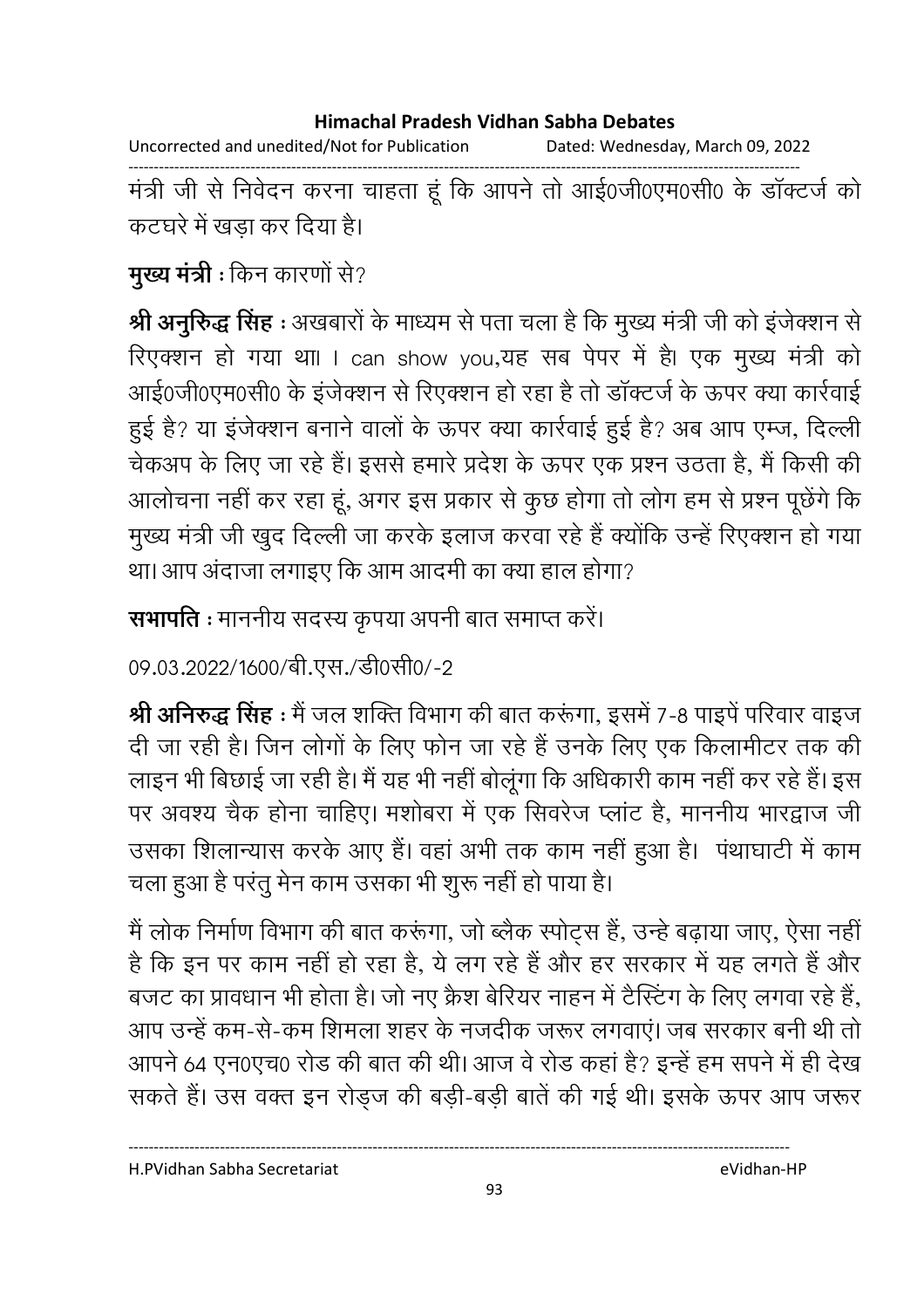Uncorrected and unedited/Not for Publication Dated: Wednesday, March 09, 2022

------------------------------------------------------------------------------------------------------------------------------------ ध्यान दे because these are important roads. हम हो हल्ला कर लेते है परतु काम नहीं | होता है और Annual Maintance Plan(AMP) हर चुनाव क्षेत्र के लिए होता है उसे बढ़ाना चाहिए यह बहुत कम है। मैंने पहले भी बोला था कि आप ए0एम0पी0 में हम ' एक-दो-दो' किलोमीटर सड़कों को ले रहे हैं। जब तक वह ठीक होती है तो आगे वाली खराब हो जाती हैं। अगर सड़क की लम्बई पांच किलामीटर की है तो वह पूरी-की-पूरी तैयार होनी चाहिए। आज सड़कों की हालत ठीक नहीं है, पहले हम ऊपरी शिमला की बात करते थे कि वहां की सड़के ठीक नहीं हैं, परंतु शिमला संकुलर रोड़ की बात करें तो ठीक हालत नहीं हैं।

**सभापति** : माननीय सदस्य कृपया समाप्त करें।

**श्री अनिरुद्ध सिंह** : अगर हम पर्यटन की बात करे, तो इसकी हालत बहुत खराब हो चुकी | हैं। इसका कारण यह है कि वह आपके पास है, आप इतने व्यस्त है कि उसके लिए समय ही नहीं दे पा रहे हैं। मैंने पहले भी कहा था कि आप इसे किसी अन्य मंत्री को दे दें। जो भी मुख्य मंत्री आता है, वह इस विभाग को अपने पास ही रखता है, मैं आपकी ही बात नहीं | करता हूं, क्यों इसे अपने पास रखते हैं? इसका पता नहीं है। यह विभाग अगल से किसी के पास होना चाहिए।

श्री एन0 जी0 द्वारा जारी...

# 09-03-2022/1605/एच.के.-एन.जी. /1

# <u>श्री अनिरूद्ध सिंह….. जारी</u>

अभी आपने ढ़ली हैलीपोर्ट का उद्घाटन किया और यह बहुत अच्छी बात है। इसका एफ.सी.ए. केस चार वर्ष पूर्व हो गया था और उस समय इसमें 7 करोड़ रुपये भी जारी हुए थे। उसके बाद इस सरकार ने भी इसके लिए धन का प्रावधान किया है। आज वह पूर्ण हो गया और यह बहुत अच्छी बात है। लेकिन इसमें फलाइट्स कैसे लैंड करेगी उस पर कोई काम नहीं हुआ है। कहा जाता है कि हवाई चप्पल वाला भी हवाई जहाज में बैठ सकेगा लेकिन वहां पर उड़ान योजना के तहत केवल 2 सीटों का ही प्रावधान है। वहां पर रेंगुलर

H.PVidhan Sabha Secretariat eVidhan-HP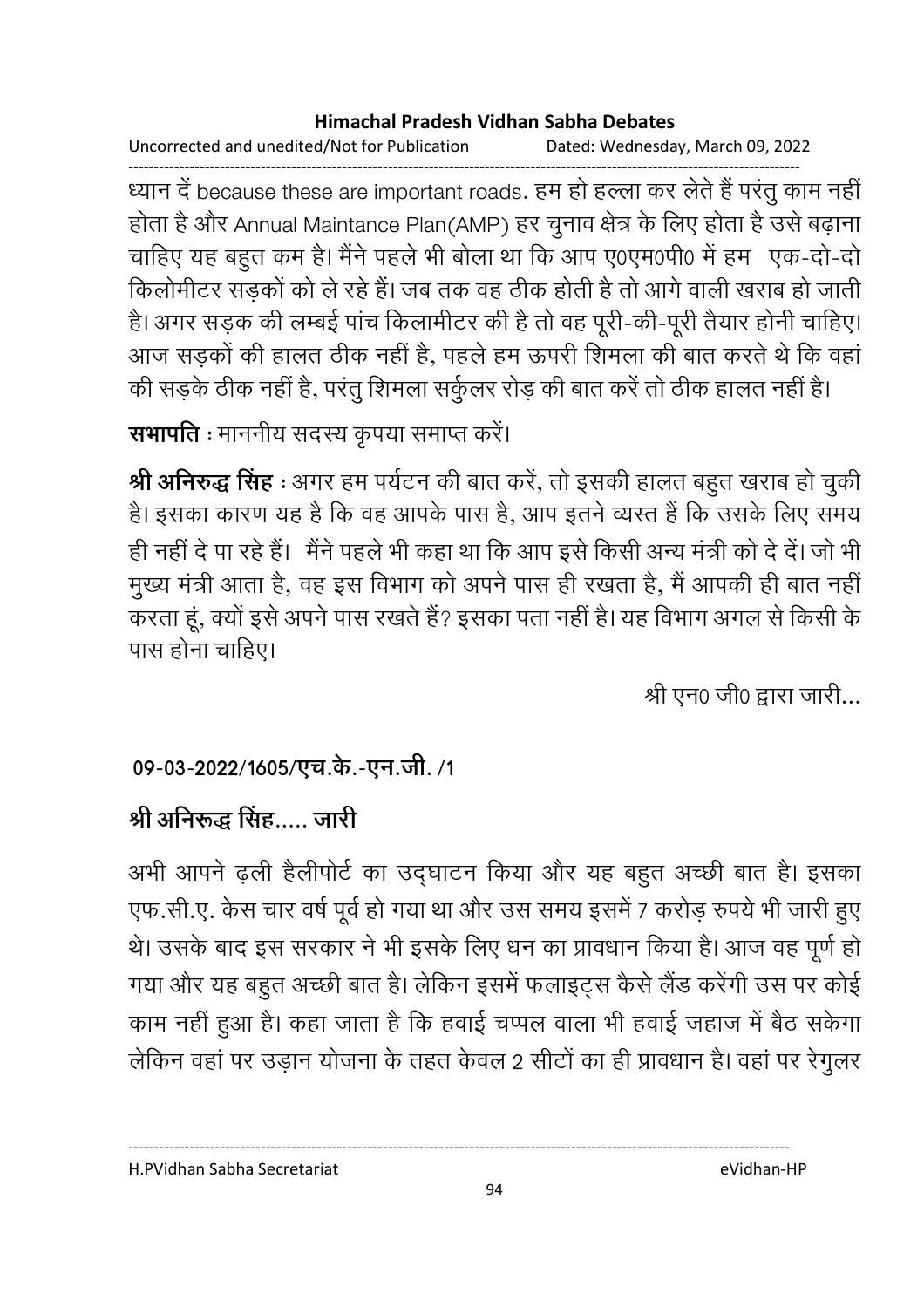| Uncorrected and unedited/Not for Publication | Dated: Wednesday, March 09, 2022 |
|----------------------------------------------|----------------------------------|
|----------------------------------------------|----------------------------------|

------------------------------------------------------------------------------------------------------------------------------------ फलाइट्स के बारे में भी ध्यान दिया जाए। नोथे-ईस्ट में सरकार लोगों को फलाइट बुर्किंग में सब्सिडी देती है उसी प्रकार यहां पर भी लोगों को सब्सिडी दी जानी चाहिए।

**सभापति** : माननीय सदस्य कृपया वाइडअप कर दीजिए।

**श्री अनिरूद्ध सिंह** : सभापति महोदय, हर सरकार अपने हिसाब से बजट प्रस्तुत करती है। लेकिन इस बजट में करूणामूलक आधार पर नौकरी देने की कोई बात नहीं की गई है और उनकी पालिसी की भी कोई बात नहीं की गई है। ओल्ड पैशन स्कीम देने की कोई बात नहीं | की गई है। आऊटससि कर्मचारियों को क्या लाभ देंगे उस पर भी कोई बात नहीं की गई है। पुलिस के जवानों को क्या देंगे उस पर भी कोई बात नहीं की गई है। वर्किशनल अध्यापकों | के लिए कोई बात नहीं की गई है। इसके अलावा हमारे प्रैस के लोगों के लिए भी कोई बात नहीं की गई है। रात को 2 बर्ज भी कहीं पर कोई घटना हो जाए तो प्रैस के लोगों को वहां पर आना पड़ता है। पूर्व की सरकारे भी उन्हें समय-समय पर विभिन्न लाभ देती रही हैं | लेकिन इस बजट में इनके लिए कोई बात नहीं की गई है। Administration of the Government is a total failure. यह क्यों है, इस पर आपको सोच-विचार करना होगा। It is a total failure. आज कोई भी कर्मचारी कार्यालायों में नहीं बैठता है और काम नहीं करना चाहता हैं।

## 09-03-2022/1605/एच.के.-एन.जी. **/2**

आज सुबह मुख्य सचिव महोदय को तो एक आर्डर इश्यू करना पड़ गया है क्योंकि आंधकारी विधान सभा में ही नहीं बैठ रहे हैं। आपको इस पर गहनता से चिंतन करना होगा। यह एक चुनावी वर्ष है और इस बजट में केवल मानदेय बढ़ाया गया है इसके अलावा लोगों को इस बजट का कुछ भी लाभ नहीं होने वाला है। सभापति महोदय, आपने मुझे बोलने का मौका दिया आपका बहुत-बहुत धन्यवाद।

## 09-03-2022/1605/एच.के.-एन.जी. **/3**

**सभापति** : अब इस चर्चा में माननीय सदस्य श्री राजे ठाकुर जी भाग लेंगे।

#### H.PVidhan Sabha Secretariat eVidhan-HP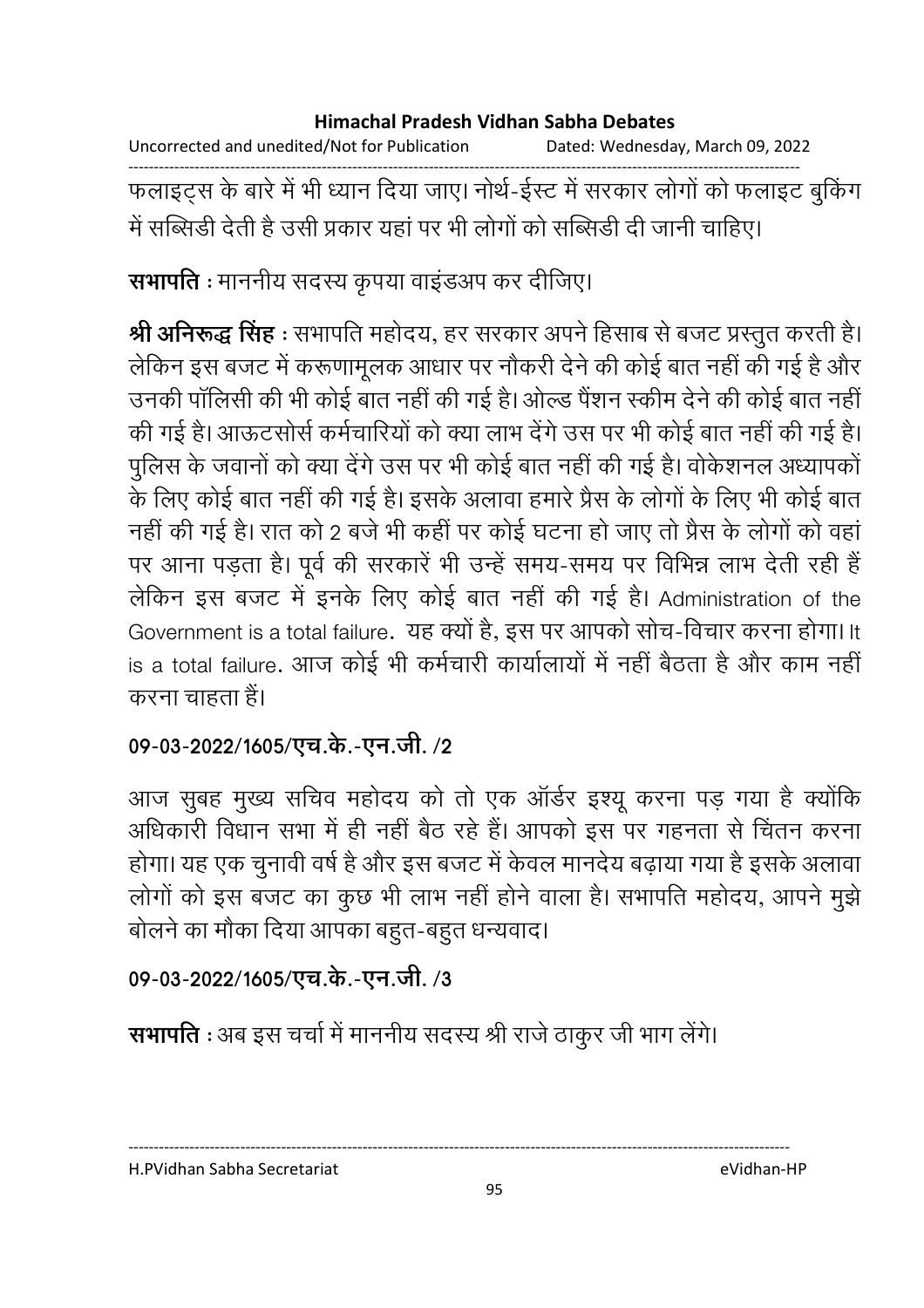Uncorrected and unedited/Not for Publication Dated: Wednesday, March 09, 2022

------------------------------------------------------------------------------------------------------------------------------------ **श्री राजेश ठाकुर (गगरेट)** : सभापति महोदय, आपने मुझे बजट पर चर्चा करने के लिए बोलने का समय दिया, आपका बहूत-बहूत धन्यवाद। माननीय मुख्य मंत्री श्री जय राम ठाकुर जी ने इस माननीय सदन में अपना 5वां बजट पेश किया है। मुझे याद है कि जब हम नए-नए विधायक बन कर आए थे तब माननीय मुख्य मंत्री जी का पहला बजट आया था। पहले बजट में हम सीखने वाले थे, यहां पर सारे माननीय विधायक बैठे हुए थे और विपक्ष के नेता माननीय श्री मुकेश अग्निहोत्री जी ने एक बात कही थी कि माननीय मुख्य मंत्री जी का स्टेरिंग किसी और के पास है, गेयर किसी और के पास है और अन्य बातों को लेकर भी इस माननीय सदन में चर्चा हुई थी।

# (अध्यक्ष महोदय पदासीन हुए।)

अध्यक्ष महोदय, माननीय मुख्य मंत्री जी के चार साल की बेहतरीन कारगुजारियों से चारोंखाने चित हुए विपक्ष की हालत और सरकार की ताकत का अंदाजा इस 5वें बजट से पता चल जाता है। यहां मुद्दों पर चर्चा न करके अंदर व बाहर की चर्चा होती रही। अभी रविवार के दिन माननीय मुख्य मंत्री जी ने सभी 68 विधान सभा क्षेत्रों में वचुंअल बैठक करके जनता को सम्बोधित किया और उन्हें बजट के बारे में विस्तार से बताया। उस बैठक के माध्यम से पता चलता है कि जनता ने माननीय मुख्य मंत्री जी के इस बजट को किस प्रकार से सराहा है। जनता ने माननीय मुख्य मंत्री जी के लिए दुआए दी है। वहां पर चाहें आंगनवाडी कार्यकर्त्ता हो, मिनि आंगनवाड़ी कार्यकर्त्ता हो, आंगनवाड़ी सहायिका हो, आशा वर्कज़े हो, पंचायत चौकीदार हो, सिलाई अध्यापिका हो, मिंड-डे-मील वर्कज़े हो, वाटर कैरियर हो, जल रक्षक हो, Multi Purpose Workers हो, पैरा फिटर या पम्प ऑपरेटर हो, राजस्व चौकीदार हो या नम्बरदार हो या दिहाडीदारों हो। अनेकों लोग वहां पर ऐसे आए हुए थे जिनको बुलाया ही नहीं गया था।

09-03-2022/1605/एच.के.-एन.जी. /4

H.PVidhan Sabha Secretariat eVidhan-HP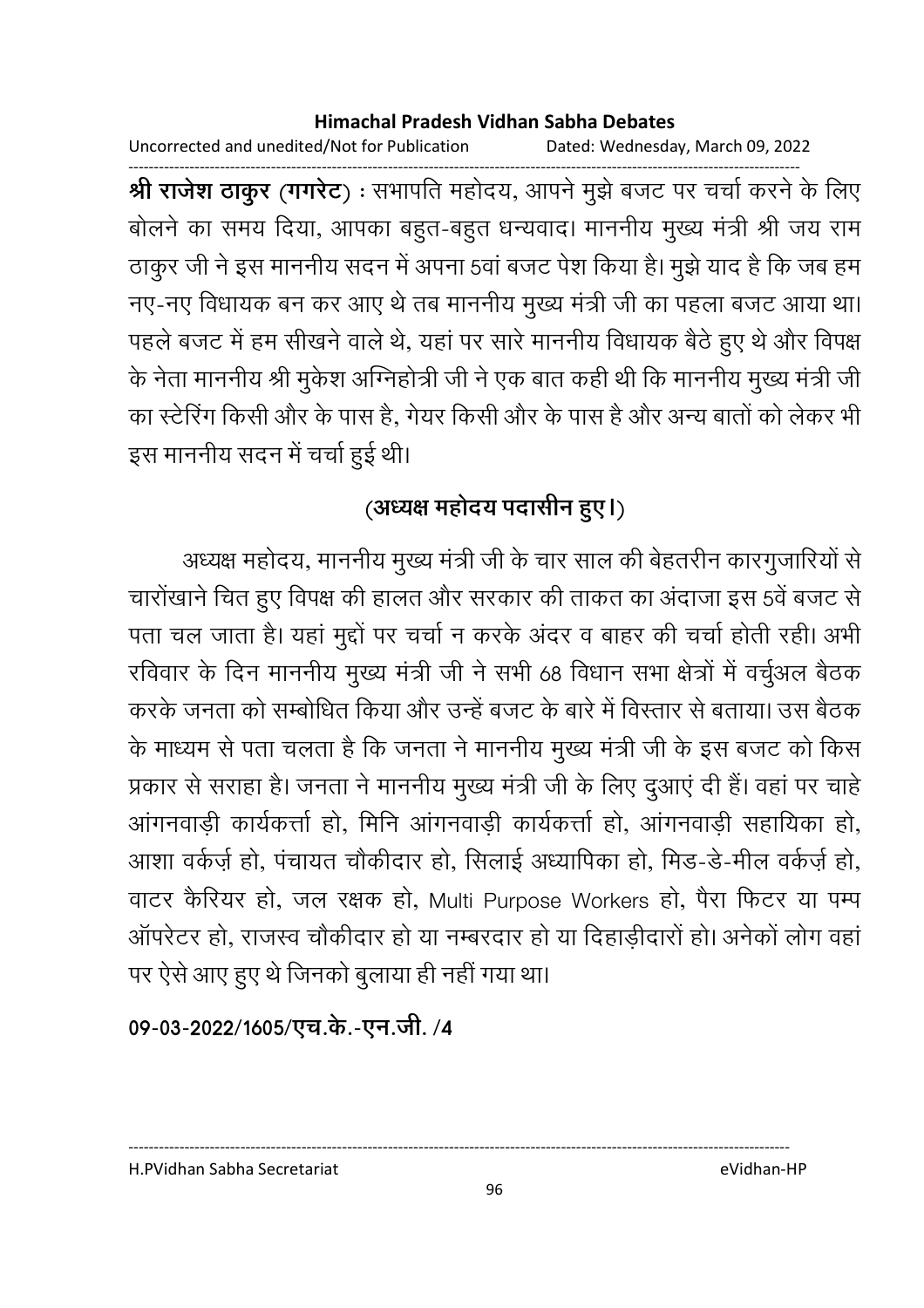Uncorrected and unedited/Not for Publication Dated: Wednesday, March 09, 2022

------------------------------------------------------------------------------------------------------------------------------------ मुझे प्रदेश के किसी भी सोशल मीडिया या अख़बारों में दिखा दीजिए जहां पर 100-200 लोग इक्कठा होकर कह रहे हो कि श्री जय राम ठाकुर जी का बजट अच्छा नहीं है। हर व्यक्ति ने यह कहा है कि श्री जय राम ठाकुर जी ने अपनी सरकार का अतिम बजट ऐसा दिया है जो हिमाचल प्रदेश को उम्मीद ही नहीं थी। इस बजट के कारण विपक्ष के लोगों को नजर आ रहा है कि उनका आने वाला समय ठीक नहीं है।

श्री जे.एस. द्वारा जारी.........

## **09.03.2022/1610/JS/YK/1**

# श्री राजेश ठाकुरः----जारी----

तो उस पर मैं एक बात बताना चाहता हूं, ये भी हमारे साथी है, हमें तो इनसे सीखना है। इन्होंने भी 10 मार्च 2017 में पिछली सरकार में एक बजट की घोषणा की थी, वह इनका 5वा बजट था। उसमें सिलाई अध्यापिका की पात्रता को देखते हुए प्रोमोशन दी जाएगी,जो कि पेज नम्बर 63 में हैं। आपने कुछ नहीं किया। परन्तु हमारी सरकार ने उनके लिए मानदेय भी बढ़ाया और 20 परसेंट प्रोमोशन कोटा दे करके पंचायत सेक्रेटरी बनाने का काम किया है। ये सिलाई अध्यापिका के लिए हमारी सरकार की उपलब्धि हैं। कर्मचारियो की एक मास के अन्दर संचित निधि बढाई जाएगी। इनके बजट में कोई नीति नहीं बनी लेकिन हमारी सरकार ने तीन मैम्बर्ज की कमेटी मंत्रि-मंडल में जल शक्ति मंत्री जी की अध्यक्षता में बनाई है। माननीय महेन्द्र सिंह ठाकुर जी उस कमेटी के अध्यक्ष है। आउटसोर्स के लिए हमारी सरकार ने काम किया है। अनुबन्ध कर्मचारियों का पिछली सरकार में जिनका 5 वर्ष का कार्यकाल था लेकिन हमारी सरकार ने उसको घटा कर दो वर्ष का किया। हमारी सरकार की उपलब्धिया बहुत है। इनका पता तब चलता है जब हम फील्ड में जाते हैं। हमारी डबल इजन की सरकार है। मैं, माननीय मुख्य मंत्री जी को बंधाई देना चाहता हूँ कि जहाँ रैलवे लाइन का विस्तार तलवाड़ा की ओर हो रहा है वहाँ सबसे बड़ा

H.PVidhan Sabha Secretariat eVidhan-HP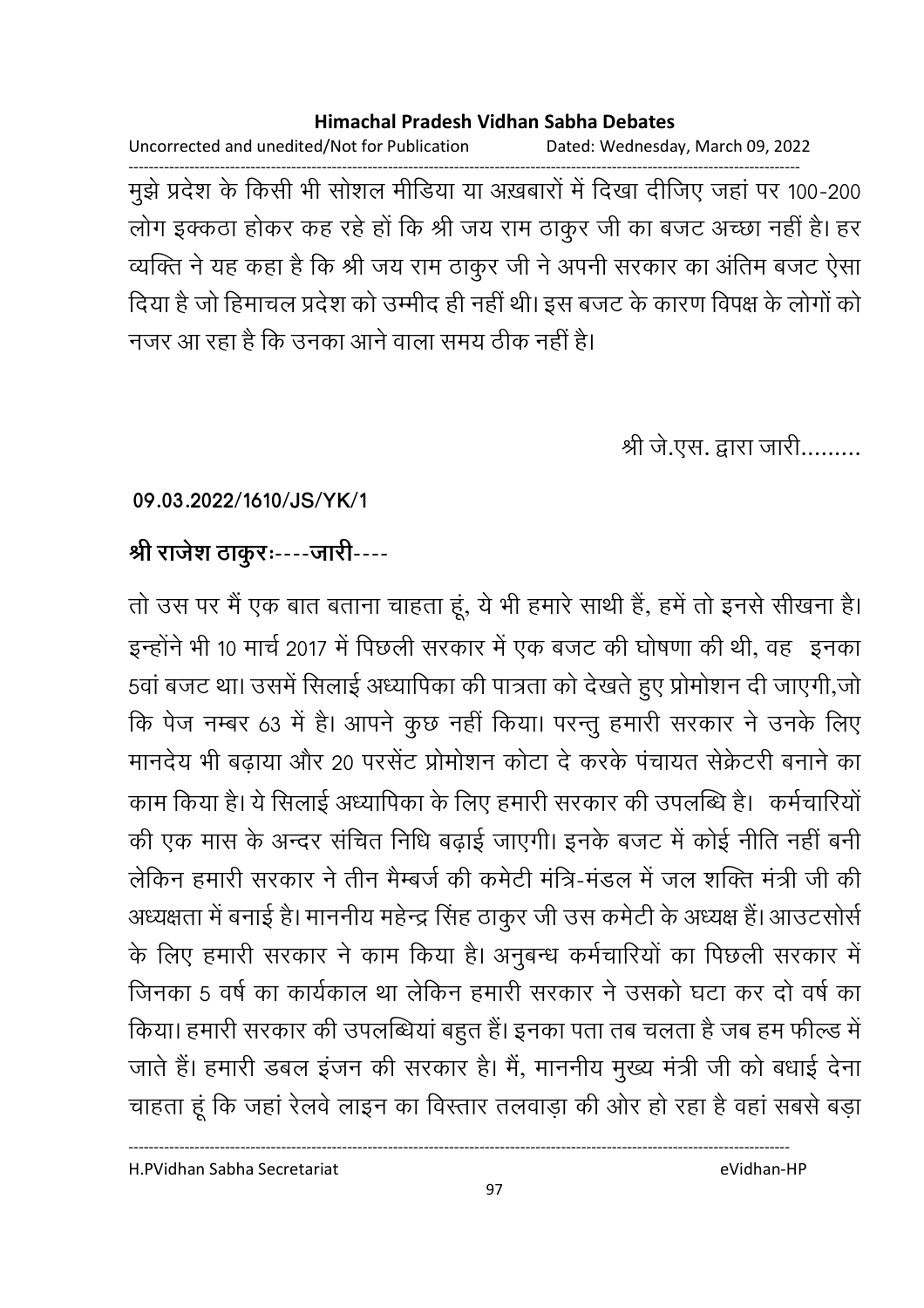Uncorrected and unedited/Not for Publication Dated: Wednesday, March 09, 2022

------------------------------------------------------------------------------------------------------------------------------------ पुल लोहारली-चरडु ब्रिज जहां से विपक्ष के नेता के क्षेत्र की बसें भी आती हैं उसको आज सैक्शन मिल चुकी है और वह कार्य अब टेंडर की ओर जा रहा है। जिसमें चिन्तपुरनी, गगरेट और हरोली को फायदा होने वाला है। यह तीन साल के अन्दर हुआ। हमारी यह डबल इजन की सरकार है। इनके बोलने से श्री जय राम जी की सरकार कमजोर होने वाली नहीं हैं। मैं यहां पर कहना चाहता हूं कि:-

औरों की राह पर कमजोर चला करते हैं.

आँधी हैं हम, रास्ता खुद बनाते हैं।

## **09.03.2022/1610/JS/YK/2**

श्री जय राम ठाकुर जी ने अपना रास्ता खुद बनाया। पांच बार जीतने के बाद हिमाचल प्रदेश के मुख्य मंत्री बने। माननीय अध्यक्ष जी, हमारी सरकार पर एक भी दांग नहीं है। यदि कोई दांग हैं तो बताए। हम यहां पर चुनाव क्षेत्रों की बात करके, ऊपर-नीचे की बात करके सदन का समय जितना मंजी बर्बाद कर दे परन्तु सरकार ने 5 साल काम किया है। हमारी सरकार जनता के दिलों के अन्दर है। जब हम अपने क्षेत्रों में जातें हैं तो एक-एक पंचायत में 400 से ऊपर लाभार्थी हैं। इसके लिए मैं श्री जय राम जी को बधाई देता हूं कि माननीय मुख्य मंत्री जी की भगवान लम्बी आयु करें। हम अगले 2022 के चुनाव में माननीय जय राम ठाकुर जी की अध्यक्षता में फिर सरकार बनाएंगे, यह हमें दिखने वाला है। यह ठीक है कि सारी सरकारें काम करती हैं इनके वक्त में भी काम हुए, हमारे वक्त में भी काम हुए लेकिन फैसला जनता करती है। जनता 2022 में फैसला करेगी। हमारे माननीय प्रधान मंत्री जी की जो गरिमा आज विश्व में बनी है और वह तिरंगा जिसको लगा करके युक्रेन से छात्रों की बसें भर कर आई और किसी भी तरह का उनका कोई नुकसान नहीं हुआ। इस तिरंगें की ताकत आज प्रधान मंत्री जी के कारण बनी है। इसके लिए भी हम बधाई देते हैं। यह डबल इजन की सरकार है। आज हमारे अनेको छात्रों के लिए चारों बार्डर पर हमारे मंत्री बैठे हैं | और केन्द्र की सरकार ने यह स्टैप लिया कि छात्रों को युक्रेन से निकाला जाए। यह हमारी केन्द्र की सरकार की सबसे बड़ी उपलब्धि है। इनके वक्त में क्या होता था? इनके वक्त में ज्यादा ताकत उन लोगों को दी जाती थी जो देश व प्रदेश को तोड़ने वाले होते थे। जैसे

H.PVidhan Sabha Secretariat eVidhan-HP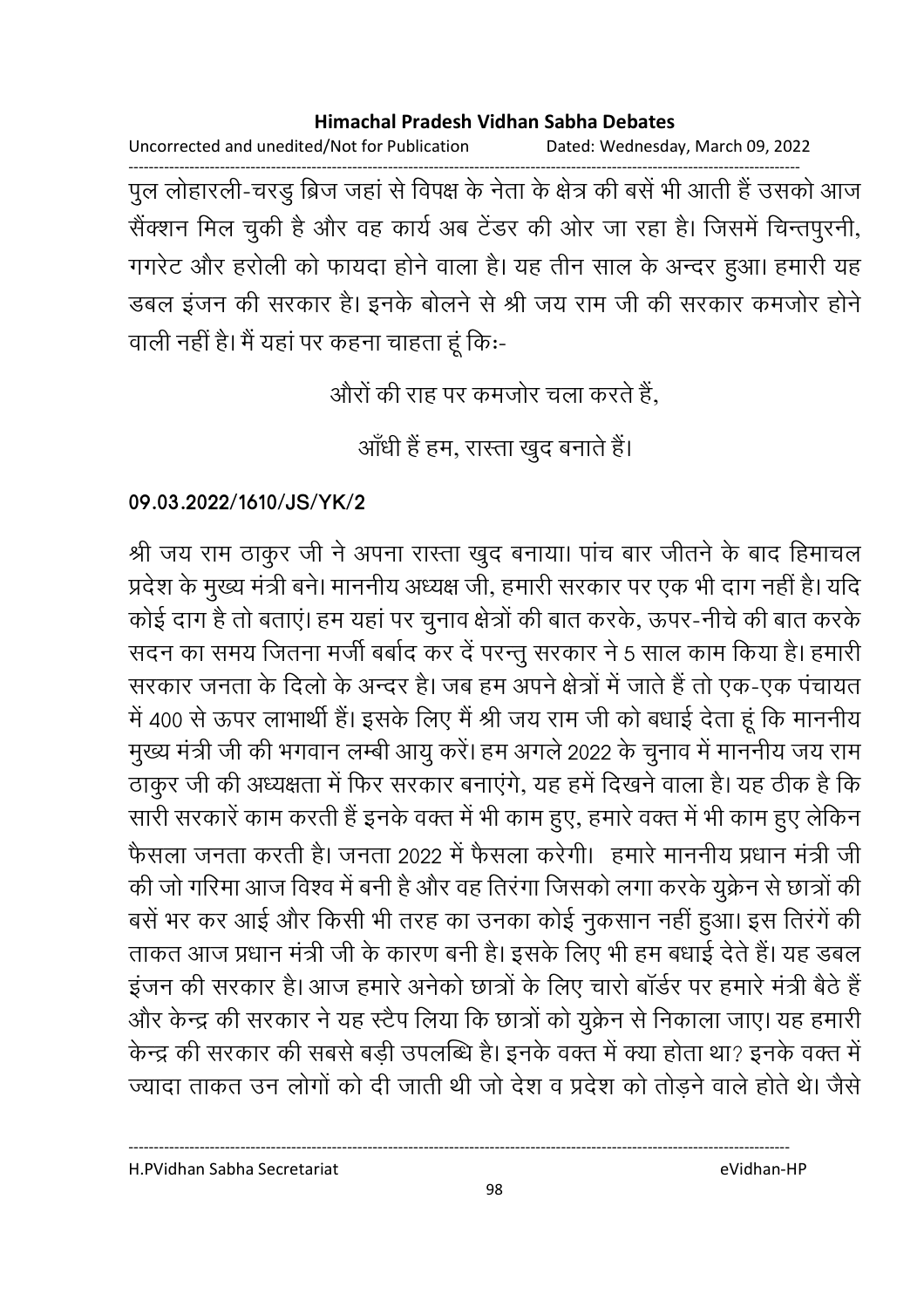Uncorrected and unedited/Not for Publication Dated: Wednesday, March 09, 2022

------------------------------------------------------------------------------------------------------------------------------------ हिजबुल मुजाहिदीन, आफिज़ शाहिद, मुहम्मद अंसारी, मुल्ला उमर आदि ऐस लोग जिनको कश्मीर से जहाज पर दिल्ली लाया जाता था। उन लोगों की खातिरदारी की जाती थी। जो 56 इच का सीना प्रधान मंत्री जी ने दिखाया है। वहां पर 370 धारा भी तोड़ी है और अब वे लोग नज़र नहीं आते हैं, जो लोग देश को तोड़ने की बात करते थे। यही हमारी उपलब्धि है। माननीय अध्यक्ष जी एक बात तो मैं साफ तौर पर कह देता हूं कि आज के युग में एक एम.पी. और एम.एल.ए. का वह सम्मान व इज्जत समाज में नहीं है। उसका कारण यही लोग है और 70 साल की राजनीति में जो भ्रष्टाचार, अलगाववाद, आतंकवाद आदि अनेकों कार्य इनके राज में हुए।

श्री एस.एस. द्वारा जारी-----

**09.03.2022/1615/SS-YK/1**

# श्री राजेश ठाकुर क्रमागत **:**

उनके कारण आज हमारे पर चुटकुले आते हैं। एक कवि चुटकुला सुना रहा था और 10 हजार की भीड़ थी। उसने कहा कि मेरे देश का व्यक्ति 5 हजार डालर कमाता है और 4 हजार डालर खर्च कर देता है। वह कहता है कि 4 हजार खर्च कर देता है तो क्या आपको सरकार पूछती नहीं। वह कहता कि हमें कोई सरकार नहीं पूछती। एक हिन्दुस्तानी इनका साथी वहां बैठा था। वह कहता है कि मेरे देश का एम0पी0 और एम0एल0ए0 10 हजार रुपया कमाता है और एक करोड़ रुपया खर्च कर देता है। वह कहता क्या इनको भी सरकार नहीं पूछती? तो कहता है कि यहां भी कोई सरकार नहीं पूछती। इसी के कारण हमारी बंदनामी हुई है। एम0पी0 और एम0एल0ए0 को ठीक नज़रों से देखा नहीं जाता। हमारा भ्रष्टाचार से मुक्त होने वाले देश बन चुका है। यह देश आज विश्व में अपना नाम कमाने जा रहा है। आज माननीय प्रधान मंत्री जी के 7 वर्ष और माननीय मुख्य मंत्री जी का 5वा वर्ष हमारे लिए प्रेरणादायक है। जिसके कारण आज हर विधायक की सोच व कद बढ़ा हैं। आज हम जब भी अपने गाव में जातें हैं तो हमें anti incumbency नज़र नहीं आती क्योंकि हमारे मुख्य मंत्री जी ने जोरदार काम किया है। 68 विधान सभाओं में जो घोषणाएं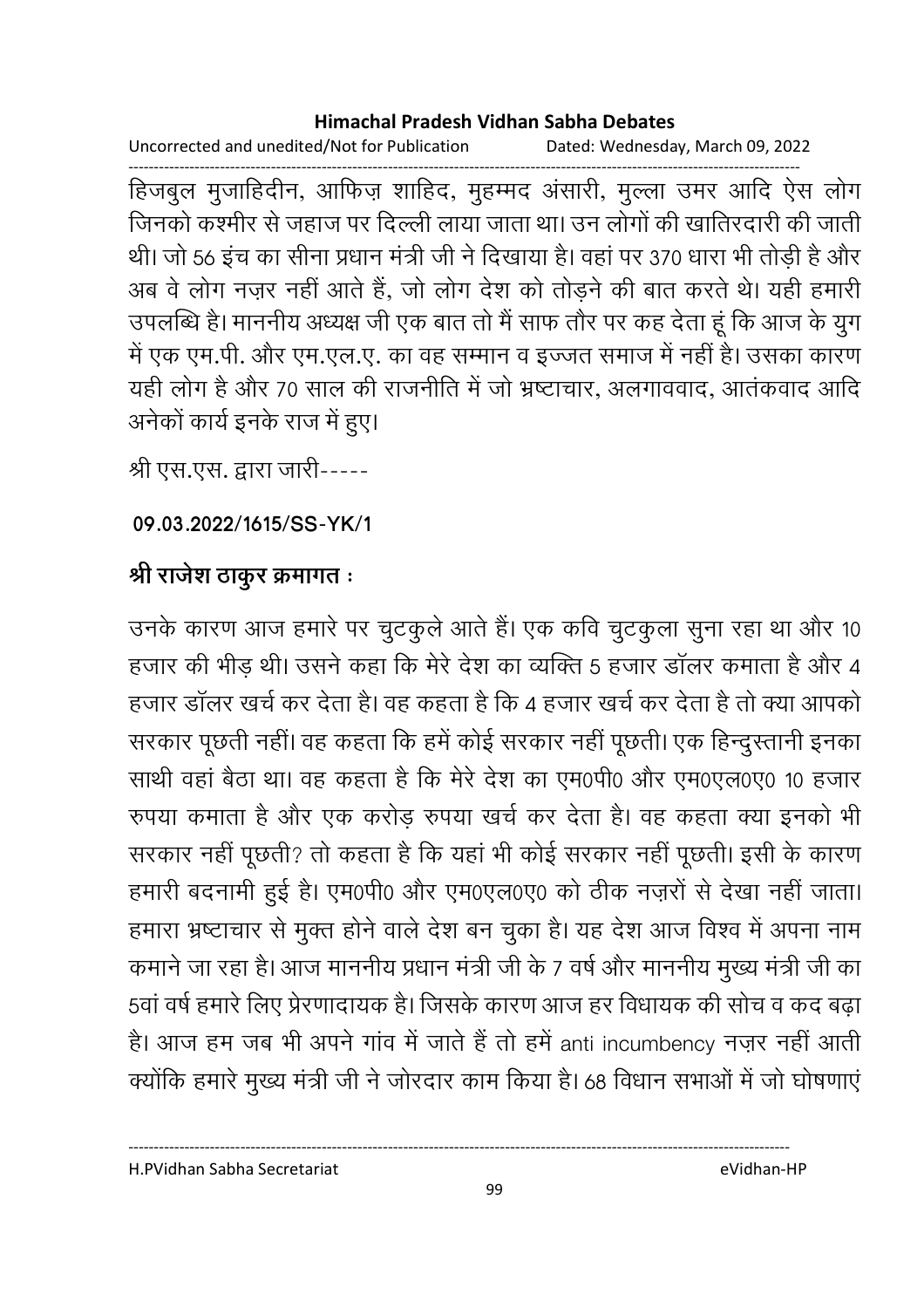Uncorrected and unedited/Not for Publication Dated: Wednesday, March 09, 2022

------------------------------------------------------------------------------------------------------------------------------------ की है वे हर गली व चौराहे तक पहुंची है। उसके कारण आज हमारे मुख्य मंत्री जी देश के ऐसे मुख्य मंत्री बने हैं जिनको टीकाकरण के मामले में प्रथम स्थान पर आने का इनाम मिला। यह भी हमारी एक उपलब्धि है। प्रदेश को काम का सम्मान मिलना बड़ी बात है। प्रदेश में मंडी में एक रैली हुई थी उसमें प्रधान मंत्री जी बोल कर गए हैं कि जो काम जय राम ठाकुर जी की सरकार ने किया वह उपलब्धियों भरा है। इस पाचवें साल के बाद सत्तापक्ष में कौन होगा और विपक्ष में कौन होगा, यह आने वाला समय तय करेगा। लेकिन मैं कहना चाहता हूं कि श्री जय राम ठाकुर जी के नेतृत्व में पुनः भारतीय जनता पार्टी की सरकार बनेगी।

अध्यक्ष महोदय, आपने मुझे बोलने का मौका दिया, उसके लिए आपका बहुत-बहुत धन्यवाद।

## **09.03.2022/1615/SS-YK/2**

**अध्यक्ष** : अब इस चर्चा में माननीय सदस्य श्री विक्रमादित्य सिंह जी भाग लेंगे।

**श्री विक्रमादित्य सिंह (शिमला ग्रामीण) :** अध्यक्ष महोदय, माननीय मुख्य मंत्री ने वित्तीय वर्ष 2022-23 के लिए जो बजट प्रस्तुत किया है उस पर बोलने के लिए मैं खड़ा हुआ हूं। हमारे सभी सम्माननीय सदस्यों ने इस पर विस्तारपूर्वक बात रखी है। इसलिए मैं ज्यादा डिटेल में नहीं जाना चाहूँगा। मगर अभी जैसे यहां ट्रेजरी बैचिज से बहुत से सदस्यों ने जो कुछ अच्छे कार्य इस बजट में किए गए हैं उनके ऊपर प्रकाश डाला। मैं उसके लिए सरकार को बंधाई देना चाहूंगा और जो मजबूरी सरकार की चुनावों के परिप्रेक्ष्य में हैं उसको समझते हुए मैं यही कह सकता हूं कि अब नहीं करते तो कब करते। यह आखिरी समय था, आखिरी बजट था, इसलिए जैसा नेता प्रतिपक्ष ने कहा कि एक अतिम अरदास प्रदेश सरकार व माननीय मुख्य मंत्री ने जनता के बीच में रखी। उसमें बहुत-सी घोषणाएं की गईं। आपने आंगनबाड़ी सहायक, आशा वर्कर, सिलाई टीचर, मिड डे मील वर्कर, वाटर गार्ड इत्यादि का मानदेय बढ़ाया। डेली वेज को बढ़ाया। पंचायत चौकीदार के लिए

H.PVidhan Sabha Secretariat eVidhan-HP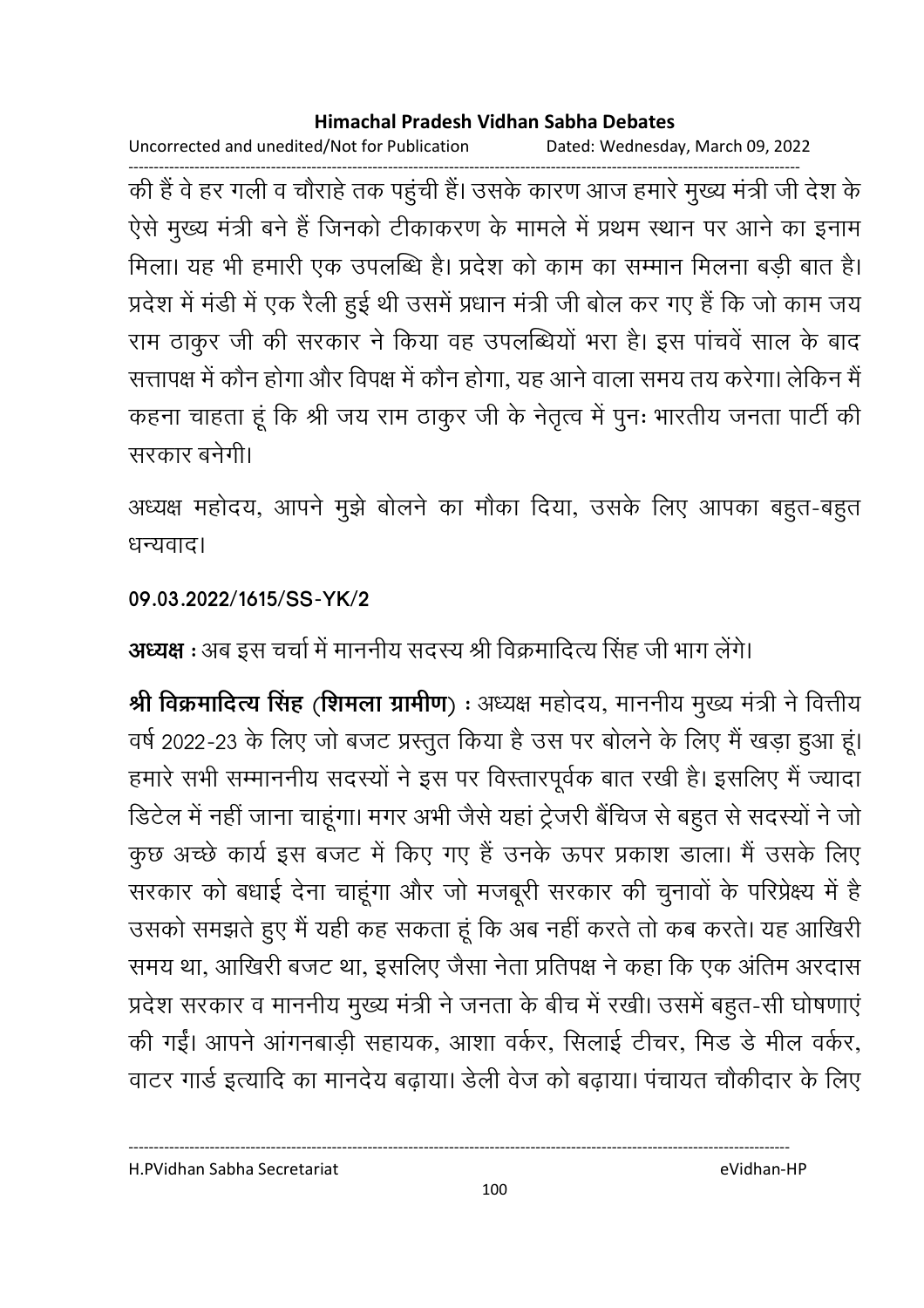Uncorrected and unedited/Not for Publication Dated: Wednesday, March 09, 2022 ------------------------------------------------------------------------------------------------------------------------------------ आपने पालिसी बनाने की बात कहीं और रेवेन्यू चौकीदार का भी मानदेय बढ़ाया। ये सब चीज़ें की गई हैं but we should also understand that all these employees and everybody in the State, we are not in living isolation. हमको उसको आज की जो हमारी वित्तीय परिस्थितिया है, हमारा इफ्लैशन आज आसमान छू रहा है, महगाई आज आसमान छू रही है particularly in the context of the COVID period that was there for the last two years.

जारी श्रीमती के0एस0

## **09.03.2022/1620/KS/YK/1**

# <u>श्री विक्रमादित्य सिंह जारी----</u>

जिस तरीके से आज महंगाई चरम सीमा पर हैं, अगर उस परिप्रेक्ष्य से हम इस इन्क्रीज़ को देखें, इन इमॉल्युमैंट्स को देखें तो कुछ रिलीफ हमारे अलग-अलग कर्मचारी वर्गों को देने का जो एक प्रयास किया गया है, मैं यह नहीं कहूँगा कि अच्छा नहीं है। It is a good initiative और ऐसा भी नहीं है कि out of the box thinking को करते हुए इस चीज़ को इम्पलीमेंट किया गया। सक्सीसेव गवर्नमैट्स के आप सारे पुराने बजट उठाकर देखे, सभी में थोड़ा-थोड़ा मानदेय बढ़ाया गया है। ठीक है, अच्छी बात है कि वह किया गया है, उसके लिए मैं बंधाई देना चाहूँगा मगर आपकी जो वित्तीय परिस्थिति हैं, उसके बारे में नेता प्रतिपक्ष, आशा जी और मेरे बड़े भाई भवानी पठानिया जी ने कल विस्तारपूर्वक ज़िक्र किया हैं, मैं उसके डिटेल में नहीं जाना चाहूंगा मगर यह एक हकीकत है कि आज प्रदेश का जो फिस्कल डैफिसिट है, Fiscal deficit for 2022-23 is targeted and Rs. 9,602 crore which is 4.98 per cent of the GSDP. In 2021-22 as a revised estimate Fiscal deficit is expected to be 4.05 per cent of GSDP, which is lower than the budgeted estimate of 4.52 per cent of GSDP. आपका जो कैंपिटल आउटले हैं, जो एक्सपैंडिचर आपने बिल्डिंग एंड इन्फ्रास्ट्रक्चर पर प्रदेश के अंदर करना है, मुख्य मंत्री

H.PVidhan Sabha Secretariat eVidhan-HP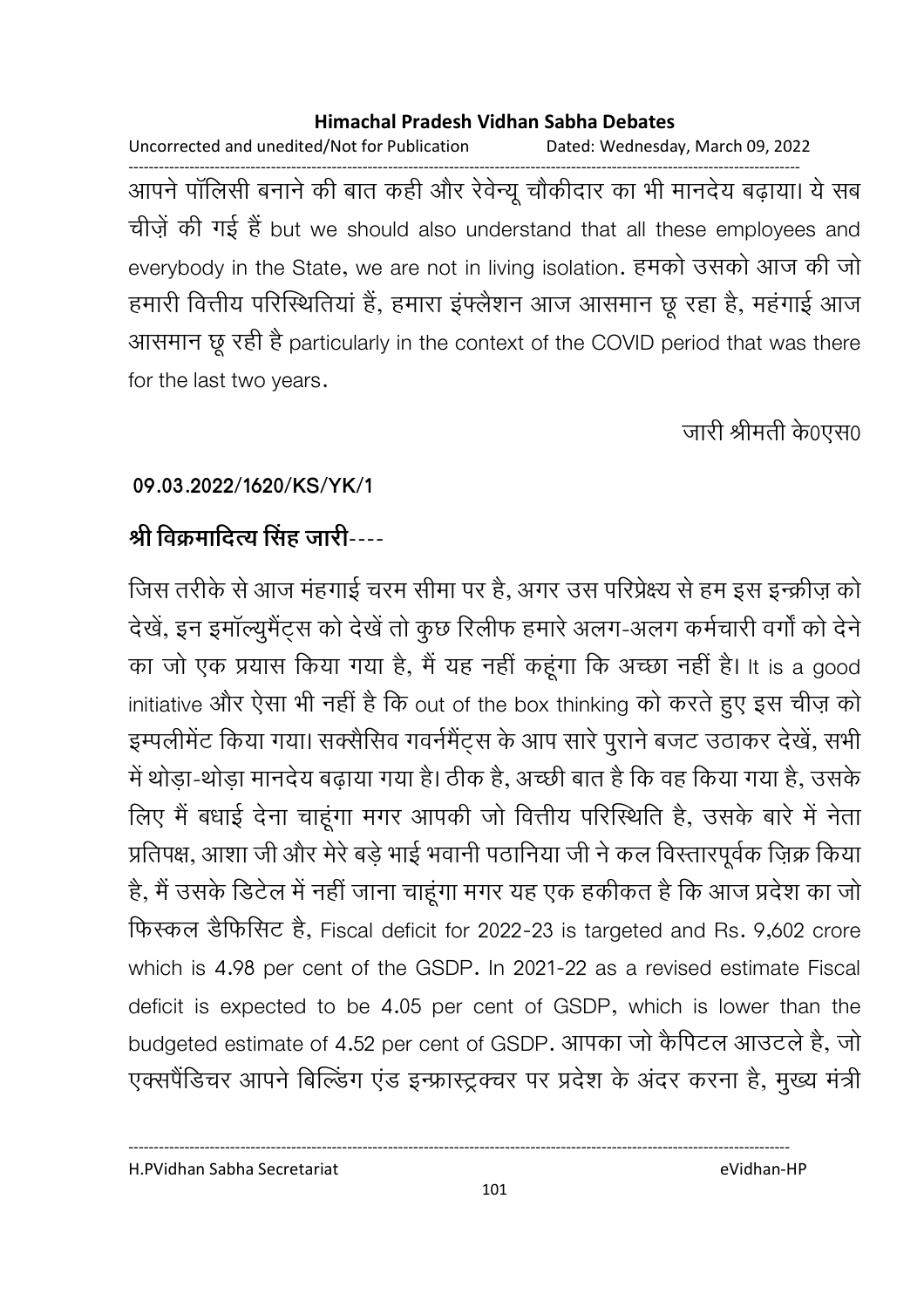Uncorrected and unedited/Not for Publication Dated: Wednesday, March 09, 2022

------------------------------------------------------------------------------------------------------------------------------------ महोदय, आपको जो याद रखा जाएगा in the times to come because everybody wants to have a place in history. जब आप चले जाएंगे, आपकी सरकार चली जाएगी तों आप चाहेंगे, हर व्यक्ति चाहता है कि हमको किसी न किसी चीज़ के लिए याद रखा जाए। हमने क्या बनाया, कौन से हॉस्पिटल्ज़ बनाएं, इन्फ्रास्ट्रक्चर बनाया या कौन सा तथाकथित एयरपोर्ट प्रदेश के अंदर बना या कौन सा हाईवेज़ बनाया। प्रदेश के अंदर 69 नेशनल हाईवेज़ हैं। Everybody wants to be remembered for the good works a person has done. परन्तु भइया जब आपका कैंपिटल आउटले ही आप कम कर रहे हैं तो आप किस तरीके से इन्फ्रास्ट्रक्चर बिल्डिंग के ऊपर ध्यान दे रहे हैं। Capital outlay in 2022-23 is estimated to be Rs. 5,647 crore, which is a decrease of a whopping 20 per cent over the revised estimate of 2021-22. आपका रेवन्यू एक्पैंडिचर बढ़ता

## **09.03.2022/1620/KS/YK/2**

जा रहा है। निश्चित रूप से कर्मचारियों को खुश करना है, जोर का झटका धीरे से लगा है तो रेवन्यू एक्सपैंडिचर तो बढ़ा रहे हैं मगर जो कैंपिटल एक्सपैंडिचर बढ़ाना चाहिए था, उसके ऊपर कोई ध्यान नहीं है। जैसे मैंने कहा कि वर्ष 2022-23 में 40,280 करोड़ रुपये आपका रेवन्यू एक्सपैर्डिचर है which is an increase of 9 per cent over the revised estimate of 2021-22 i.e. Rs. 37,034 crore जो पिछले साल का था। जिसमें आपकी सैलरीज़, पैशन, इंट्रस्ट पेमेंट्स, संबसिडी आदि-आदि आ गए जो आप प्रदेश के अंदर कर रहे हैं मगर इतना कुछ देने के बावजूद जो आप प्रयास कर रहे हैं, ठंडे दिमाग से सोचिए, आत्मचिंतन करते हुए सोचिए कि दावे के साथ आप कौन से वर्ग के लिए आज प्रदेश के अंदर कह सकते हैं कि यह वर्ग मुझसे खुश है। कौन सा वर्ग आज प्रदेश के अंदर हैं जो नारे | नहीं लगा रहा है? आज किसान जमीन के ऊपर है, बागवान धरना-प्रदर्शन कर रहे हैं, आज कर्मचारी तो आपने देख ही लिया है और मैं सरकार के लोगों को कहूंगा कि जो भावनाएं पहाड़ी dialect की हैं, उससे आप चिंतित न हो। पहाड़ की अलग-अलग dialects है, ओल्ड हिमाचल की अलग है, बुशैहर रियासत की अलग है, कुल्लू की अलग है, चम्बा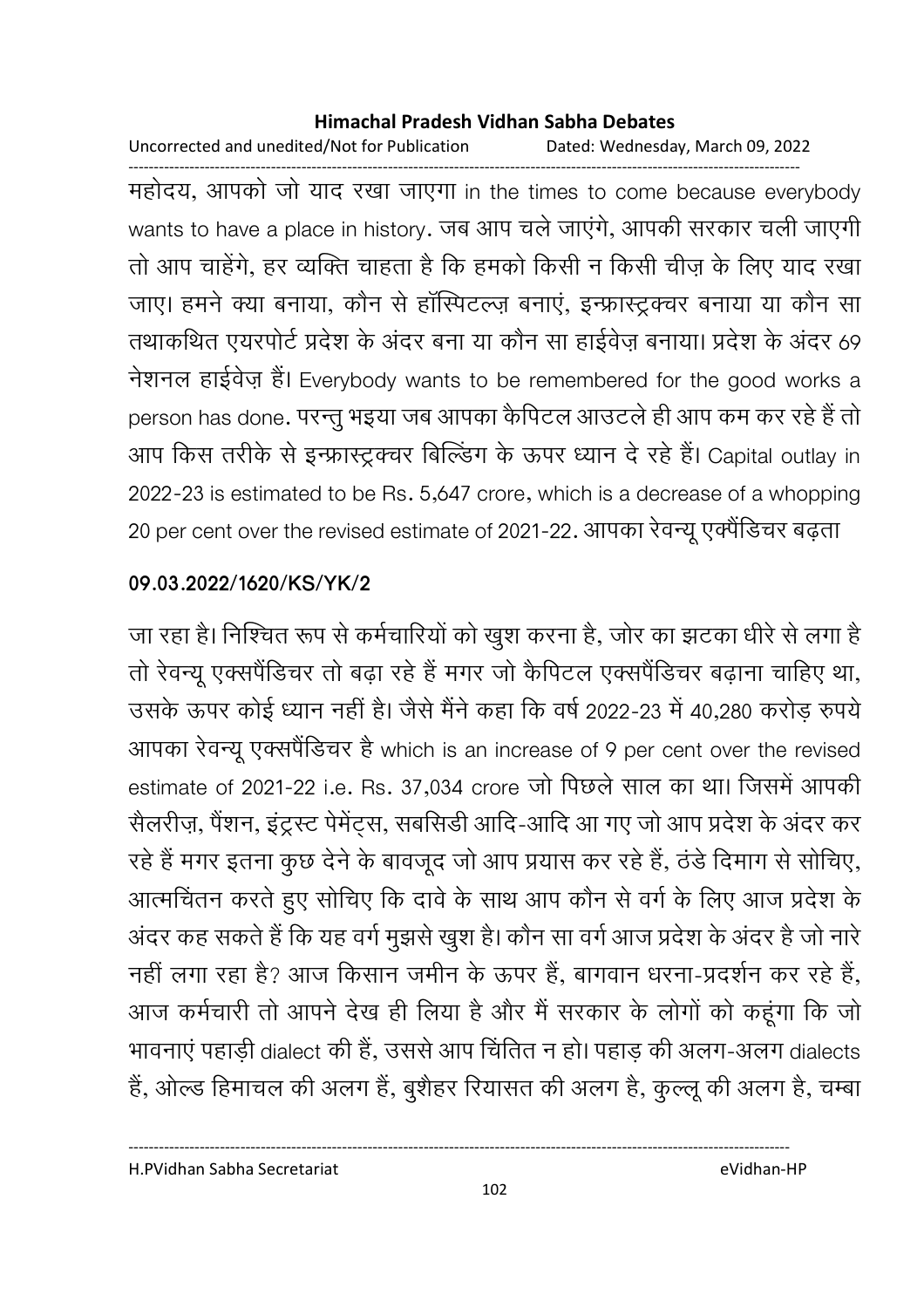Uncorrected and unedited/Not for Publication Dated: Wednesday, March 09, 2022 ------------------------------------------------------------------------------------------------------------------------------------ की अलग है उसमें अगर कोई शब्दावली का इस्तेमाल किया जाता है तो that has to be taken in a good humor उससे नाराज हो जाना उससे 'huff and puff' में डिसिजन लेना, उससे नोटिफिकेशन निकाल देना, उससे कर्मचारियों की आवाज को दबाने का प्रयास करना,

श्रीमती अ0व0 द्वारा जारी---

## **09.03.2022/1625/av/ag/1**

# <u>श्री विक्रमादित्य सिंह-----जारी</u>

यह प्रदेश के इतिहास में एक अच्छी परिपार्टी नहीं है। आप किसी को ऊपर से प्रैशराईज करने की बजाय प्रैशर कुकर की सिटी को निकालकर उनकी आवाज को सुने। लेकिन यहां पर धड़ाधड़ नोटिफिकेशन्ज निकाली जा रही हैं। आप कभी ओ0पी0एस0 के बारे में निकाल रहे हैं, कभी आप आउटसोर्स कर्मचारियों की मांगों को दबाने के लिए बातें कर रहे हैं। आप उनके बारे में सुनें, यदि माननीय मुख्य मंत्री नहीं सुन सकते तो अधिकृत माननीय मंत्री उसके बारे में सुने, मगर उनकी बातों की तरफ ध्यान दिया जाए। आप यहां पर क्लेम करते हैं कि प्रदेश के किसान-बागवान आपसे खुश हैं तो जो उनके द्वारा इतनी ज्यादा मांगें रखी गई हैं वह सदन के अंदर अच्छा बजट प्रस्तुत करने के बाद नहीं रखी जातीं। सभी फसलों के लिए न्यूनतम मूल्य तय करने के लिए कानूनी रूप से लागू होने की मांग और मण्डी मध्यस्थता योजना में ए0, बी0, सी0 ग्रेंड सेब की 60, 44 और 24 रुपयें प्रति किलोग्राम खरीदने की मांग हैं। आपके ए0पी0एम0सी0 को संख्ती से लागू करने और पर्द की बोली को रोकने की मांग रखी गई है। आपके बैरियर्ज पर ली जा रही मार्किट फीस को रिवाईज करने की मांग आई है। आपके आढ़ती लंदानियों के पास बकाया राशि के तुरंत भुगतान की मांग उठी है। आपके निजी कंपनियों के सी0ए0 स्टोर से बांगवानों का 25प्रतिशत सेब खरीदने की मांग को लागू करवाने, आपके सेब की पैकेजिंग में इस्तेमाल होने वाली कार्टन्ज और ट्रे की बढ़ती कीमतों के बारे में उठाई गई मांगें; जिनके बारे में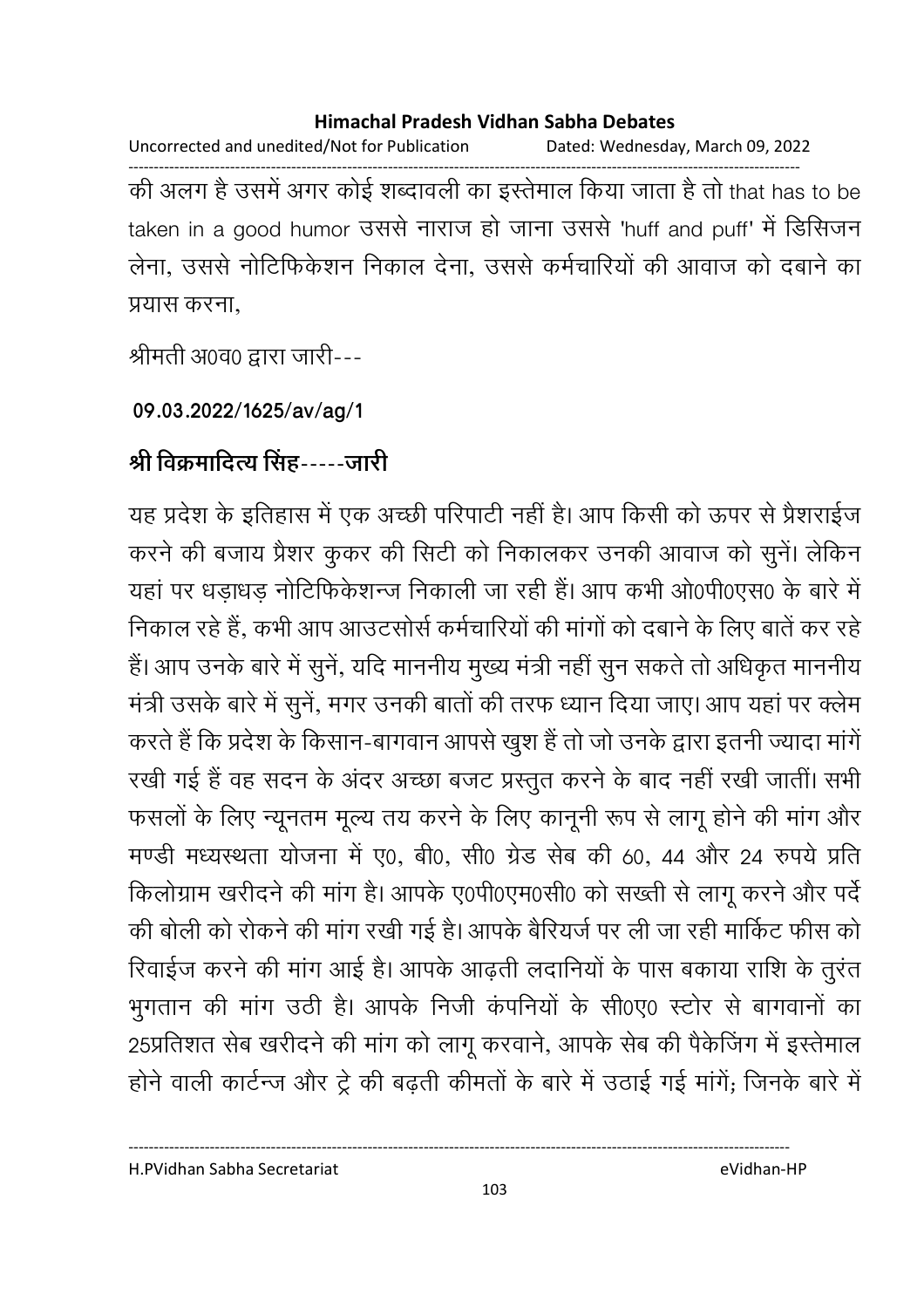Uncorrected and unedited/Not for Publication Dated: Wednesday, March 09, 2022

------------------------------------------------------------------------------------------------------------------------------------ पिछले साल बहुत हंगामा हुआ था। उसके बारे में प्रदेश सरकार ने इस बजट में कोई विचार विमर्श नहीं किया है। प्राकृतिक आपदा से हुए फसलों के नुकसान के मुआवर्ज की मांग आई हैं। प्रदेश में बढ़ती महंगाई और माल-भाड़े की बढ़ी हुई दरों को वापिस लेने की मांग भी उठी है। इसके अतिरिक्त, कीट नाशक दवाओं की सब्सिडी इस बजट में कम कर दी गई हैं, हालांकि उसके लिए तर्क यह दिया गया है कि हम प्रदेश में प्राकृतिक खेती की ओर बढ़ रहे हैं। मगर इसकी सब्सिडी जो कम की गई है, उसके लिए भी किसानो-बागवानों ने मांग रखी है। अतः इस ओर भी ध्यान देने की आवश्यकता है। आप खुद देखिए, महंगाई कहा जा रही है। प्रदेश में हरेक व्यक्ति ने

# **09.03.2022/1625/av/ag/2**

घर बनाना है। उसमें आशा वर्कजे, ओल्ड पैशन स्कीम की मांग करने वाले कर्मचारियों ने भी अपना-अपना मकान बनाना है। लेकिन आप देखिए रा मैटीरियल की कीमते कहा जा रही है। प्रदेश में सीमेंट के रेंट में एक महीने पहले बढ़ोतरी हुई हैं। प्रदेश में सीमेंट 425 प्रति प्रति बैग, 1,000 ईटे 10,000 रुपर्य, रेत की गाड़ी 18,000 रुपर्य तथा बजरी की गाड़ी 17,000 रुपये में मिल रही है। पिछले सप्ताह प्रति क्विटल सरिया 6,500 रुपये के हिसाब से मिल रहा था जिसकी कीमत अब बढ़कर 8,400 रुपये हो गई है। आपने एक तरफ तो बजट में मानदेय बढ़ाया है, आप लोग अलग-अलग ग्राट्स देने की कोशिश कर रहे हैं या किसानो-बागवानों को डायरैक्ट बेनिफिट देने की कोशिश कर रहे हैं लेकिन दूसरी तरफ महंगाई आसमान छू रही है। आपने पेछि पैट्रोल-डीज़ल के रेट तो चुनावों की वजह से कम किए हैं। कल चुनावों के परिणाम आएंगे और उसके बाद इनके दाम बढ़ेंगे तथा उसके लिए आप इंटरनेशनल क्राइसिज या रूस द्वारा यूक्रेन पर किए जा रहे आक्रमण का हवाला देंगे। यहां पर वरिष्ठ सदस्या श्रीमती आशा कुमारी ने डॉलर के मुकाबले हमारे रुपये की गिरती कीमत का हवाला दिया। आप खुद देख सकते हैं कि आज पूरे देश की ही नहीं बल्कि हमारे प्रदेश की अर्थ-व्यवस्था भी बिगड़ रही है। उसके बावजूद इस बार 8.2 प्रतिशत ग्रोथ दिखाने का प्रयास किया जा रहा है। यहां पर माननीय सदस्य श्री हर्षवर्धन चौहान ने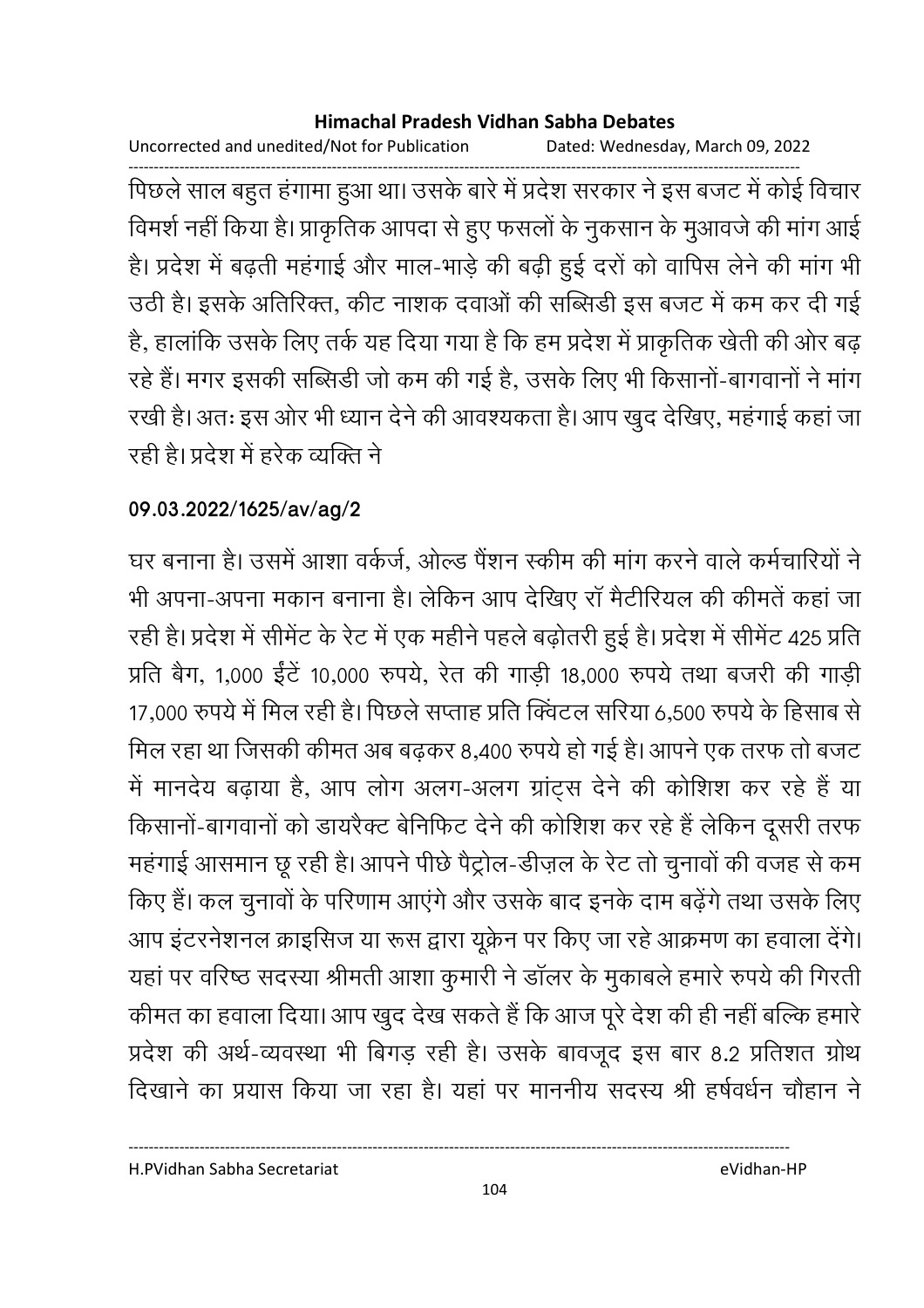Uncorrected and unedited/Not for Publication Dated: Wednesday, March 09, 2022

------------------------------------------------------------------------------------------------------------------------------------ बिल्कुल सही कहा कि वर्ष 2018-19 में हमारा इंडस्ट्री, ट्रूरिज्म, होटिकल्चर क्षेत्र इत्यादि पूरी तरह से हाईक पर थे और उस समय हमारा ग्रोथ रेट 4.2 प्रतिशत था। आज तो आपकी बैंड बजी हुई है, आपका इफ्रास्ट्रक्चर शून्य है। टूरिज्म क्षेत्र पिछले दो वर्षा से रिकवर कर रहा है। आपका होटिकल्चर के बारे में क्या हाल है

# <u>टी सी द्वारा जारी</u>

# 09/03/2022/1630/टी0सी0वी0/ए0जी01 श्री विक्रमादित्य सिंह... जारी

यह हमने डिमांडज के माध्यम से देख लिया है और आप कह रहे हैं कि हम प्रदेश के अंदर 8.3 प्रतिशत की ग्रोथ करेंगे। हम जानते हैं कि आप उस विचारधार से हैं जहां फेंकने में विश्वास रखते हैं लेकिन उतना फेंके जिसको प्रदेश के लोग डाइजैस्ट कर सके। हवा में बातें करना और कैसल्ज बनाना आपका काम है। मैंने एन0जी0टी में भी कहा कि castles in the air बनाए जा रहे हैं। वह एक समिति समय के लिए था लेकिन इसमें भी हमें वही चीज देखने को मिली है। मैं शिमला के वर्ल्ड बैंक के प्रजिक्ट के बारे में कहना चाहता हूं। शिमला राजधानी है, आपने भी पानी पीना है और हमने भी पानी पीना है। लेकिन ये राजनैतिक पानी ही पिलाई जा रहे हैं। जो शिमला बल्क वाटर सप्लाई प्रजिक्ट है, इसका शिलान्यास दिनांक 01-01-2020 को किया गया। The work has not been started after passage of two years and three months. 'सिस्टम इम्प्रूवमैंट प्लॉन' तीन बार देने के बावजूद भी अभी तक अप्रूव नहीं हुआ है। Staff from HPSEBL and HPPWD deputed in the Jal Prabandhan Nigam Limited, Shimla has no experience in water supplies. All R&P Rules are flouted to appoint Engineers who cannot decipher type of pipes and motor pump. That has to be implemented. Work was awarded for Rs. 331/- crores. Deviation proposed is Rs. 236/- crores without starting the work. Water is not being provided to Sunni and intermediate habitations. मैं यह कितनी बार कह चुका हूं कि जहां से पानी उठा रहे हैं, कम-से-कम दो बूंद पानी उन लोगों को भी दे दो। सुन्नी और उसके साथ लगती पंचायतें जहां से यह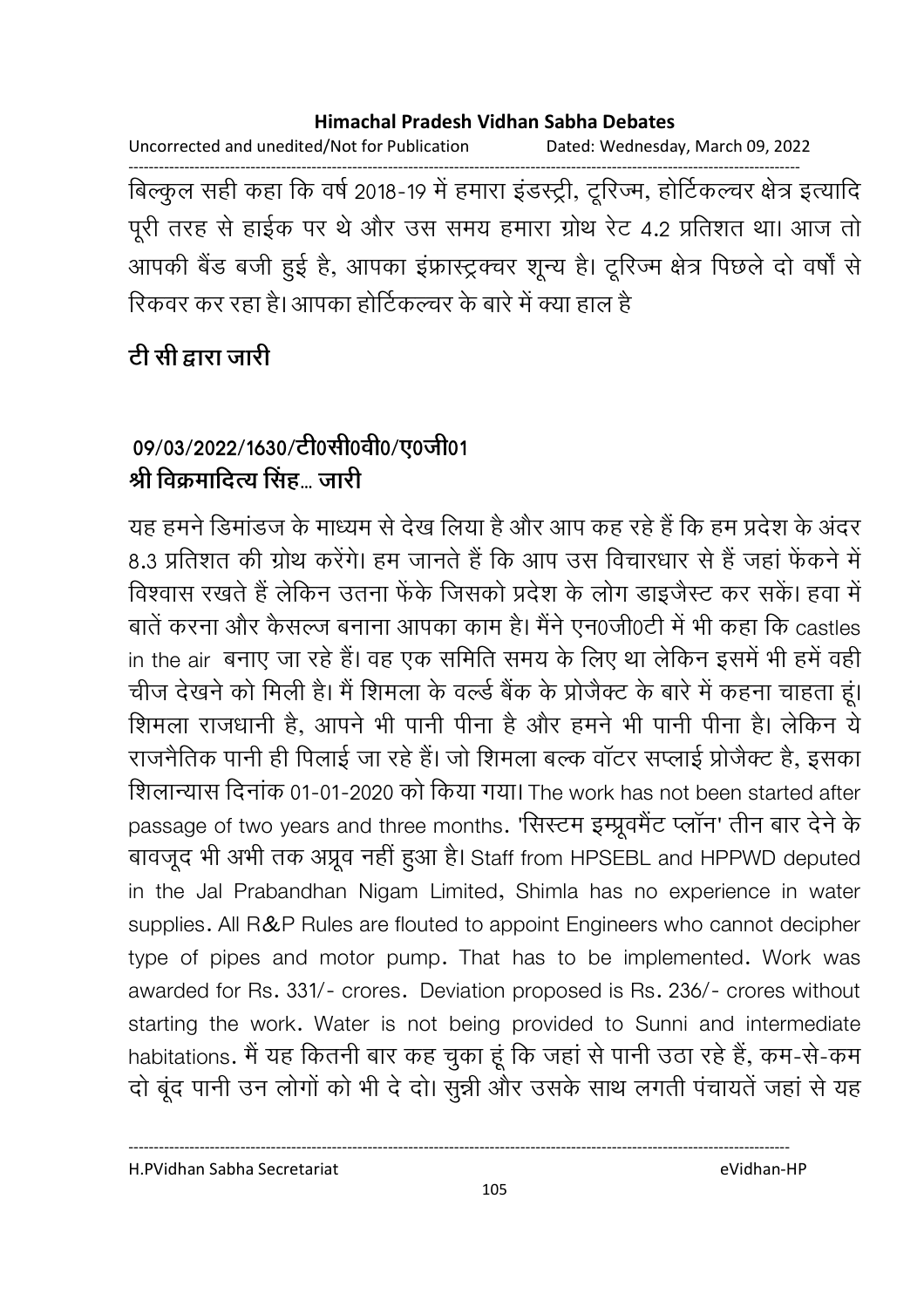Uncorrected and unedited/Not for Publication Dated: Wednesday, March 09, 2022

------------------------------------------------------------------------------------------------------------------------------------ पानी उठाया जा रहा है, at least some provision should be made for them. लेकिन वह नहीं हुआ। The CPD proposed will not be without water. If Bulk Water Project is not executed, the World Bank will not release single rupee from Rs. 12,000/- crores projects, as disbursement link indicators will not be achieved. आपका यह पैसा लैप्स हो जाएगा इसलिए मेरा जल शक्ति मंत्री जी से निवेदन है कि इस पर कार्य करें। ये बहुत वरिष्ठ माननीय मंत्री हैं। क्योंकि जिस तरह से पिछले साल शिमला को पानी की प्रोब्लम्ज फेस करनी पड़ी ऐसा न हो कि यह प्रोब्लम फिर से हो जाए। मेरी आपर्स करवद्ध प्रार्थना है कि इस पर कार्य किया जाए। Why penalty is not being imposed on contractor for delay of project? इनकी क्या दोस्ती है, क्या नहीं है, यह

# 09/03/2022/1630/टी0सी0वी0/ए0जी0-2

तों में नहीं जानता लेकिन उन पर क्यों कार्रवाई नहीं की जा रही हैं, यह मैं जानना चाहता हूं?

अतं में मैं आपसे कहूंगा कि कर्मचारियों की कुछ मांगें हैं और कर्मचारियों ने हाउस रेट की मांग की है। उनके हाउस रेट का इस बजट में कोई भी जिक्र नहीं किया गया है। दूसरा, सर्चिवालय कर्मचारियों को संचिवालय भत्ता देने का जिक्र किया गया है जबकि उसके समकक्ष कार्यालयों को छोड़ दिया गया है। यह नोटिफिकेशन वर्ष 2012 की नोटिफिकेशन की कार्टिन्यूशन में की गई है तो उसके अनुसार हिमाचल प्रदेश राज्य सचिवालय के समकक्ष जो कार्यालय हैं. उनमें कार्यरत सभी अधिकारियों व कर्मचारियों को भी "सचिवालय पे" मिलना चाहिए। मेरा हिमाचल प्रदेश के ऊर्जावान मुख्य मंत्री, श्री जय राम ठाकुर जी से निवेदन हैं कि कृपया इसे इम्प्लीमेंट करने का प्रयास करें।

**एन0एस0 द्वारा जारी ....** 

09-03-2022/1635/NS/AS /1 O t@H xह........

H.PVidhan Sabha Secretariat eVidhan-HP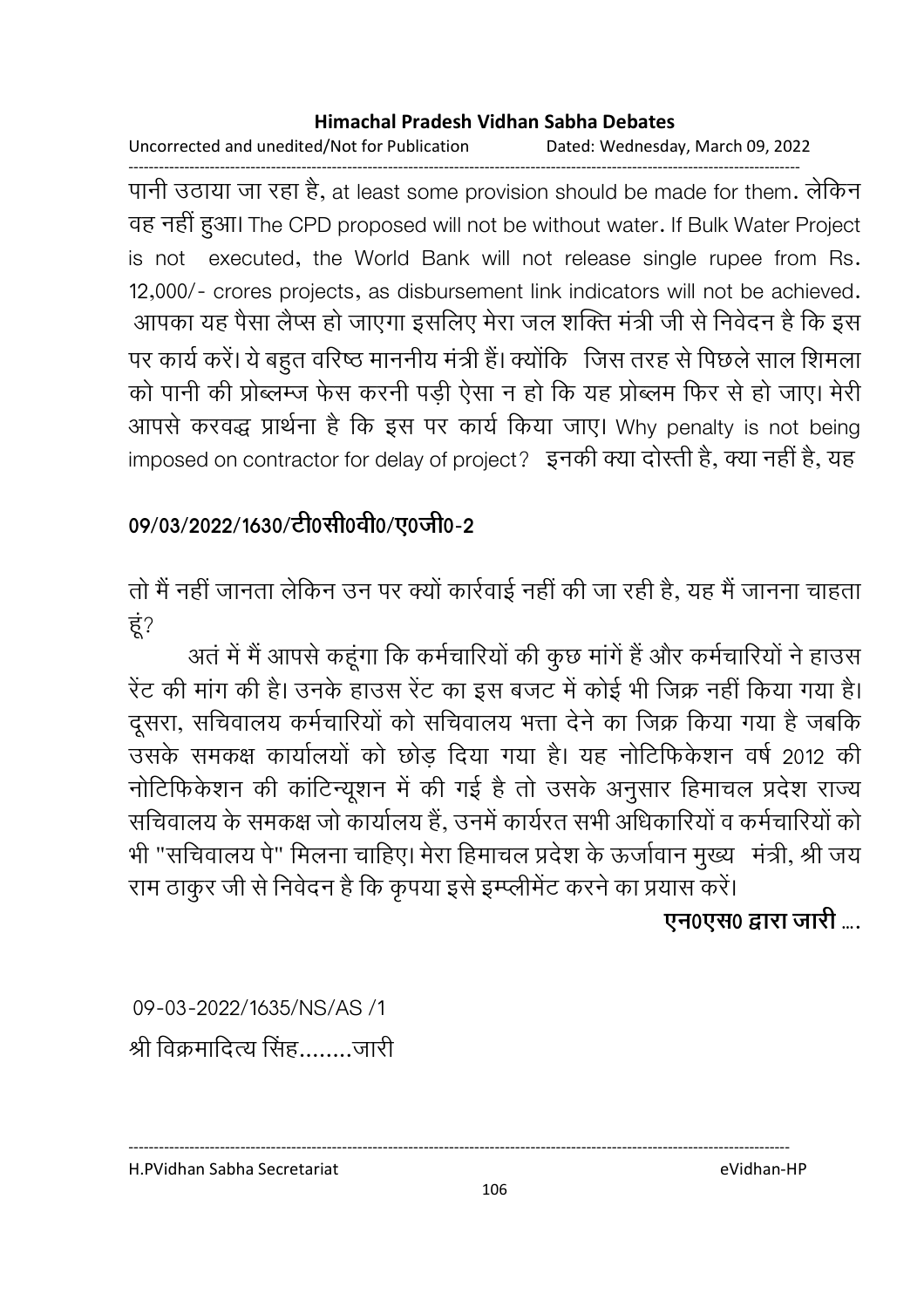Uncorrected and unedited/Not for Publication Dated: Wednesday, March 09, 2022

------------------------------------------------------------------------------------------------------------------------------------ अंत में कहना चाहूँगा कि सरकार ने इस बजट में कर्मचारियों के वेतन के एरियर के बारे में कोई भी ज़िक्र नहीं किया है। इसके लिए मुख्य मंत्री जी बताए कि एरियर कब तक क्लीयर कर दिया जाएगा? इन्हीं शब्दों के साथ, मैं धन्यवाद करता हूं और इसमें जो कार्य अच्छा किया गया है उसके लिए बधाई। मगर जैसा मैंने पहले कहा कि अगर आपको लग रहा है कि इसका राजनीतिक लाभ आपको मिलने वाला है तो वर्ष 2022 के चुनावों में पता चल जाएगा कि दूध का दूध और पानी का पानी कैसे होता है? अध्यक्ष महोदय, आपने बोलने का मौका दिया, आपका धन्यवाद। जय हिंद, जय हिमाचल।

09-03-2022/1635/NS/AS /2

अध्यक्ष : अब इस चर्चा में अंतिम सदस्य श्री सुखविन्द्र सिंह सुक्खु जी भाग लेंगे और आप समय का ध्यान रखे।

**श्री सुखर्विन्द्र सिंह सुक्खु, नदौन** : अध्यक्ष महोदय, जितना समय अन्य माननीय सदस्यो को दिया है उतना ही समय मुझे देना। मुख्य मंत्री जी ने वर्ष 2022-23 में लगभग 51,365 करोड़ रुपये का बजट प्रस्तुत किया है और यह मुख्य मंत्री जी का पाचवा बजट है तथा आपने अपनी रस्म अदायगी पूरी की है क्योंकि जाने वाला साल है। पांचों बजट में कहीं-न-कही नीतिगत सोच का अभाव है। सोचा हमने था कि डबल इजन की सरकार है। यहां पर सत्ता पक्ष के विधायक कह रहे थे कि डबल इजन की सरकार आई है। जब हमने 51,365 करोड़ रुपये के बजट को खंगाला कि कहीं-न-कहीं डबल इंजन की जो केंद्र सरकार आठ वर्ष से बैठी हुई है वह ग्राट-इन-ऐंड के रूप में 10,000 करोड़ रुपये देंगी। अध्यक्ष महोदय, लेकिन इसका कहीं उल्लेख नहीं हैं। मैं यह बात इसलिए कहना चाह रहा हूं क्योंकि जो बजट के आंकड़ें हैं और इन पर मैं चर्चा नहीं करूंगा। इस बजट में एक नीतिगत सोच जरूर दिखानी चाहिए थी कि आने वाले समय में हम किस प्रकार अपनी राजस्व प्राप्तियों को बढ़ायेंगे? आज हमारी राजस्व प्राप्तिया सारे टैक्स और नान टैक्स को मिला करके 15,000 करोड़ रुपर्य है। हमें 15वां वित्त आयोग हर साल 10,000 करोड़ रुपर्य देता है। इस वर्ष हमें 9,000 करोड़ दें रहा है और अगले साल 10,500 करोड़ रुपये दें रहा है। आने वालें समय में वित्त आयोग की रिकर्मेंडेशन है और जो पैसा हमें मिलना है वह कम होता जाएगा। वर्ष 2025-26 में सिर्फ 3,500 करोड़ रुपये रह जाएंगे।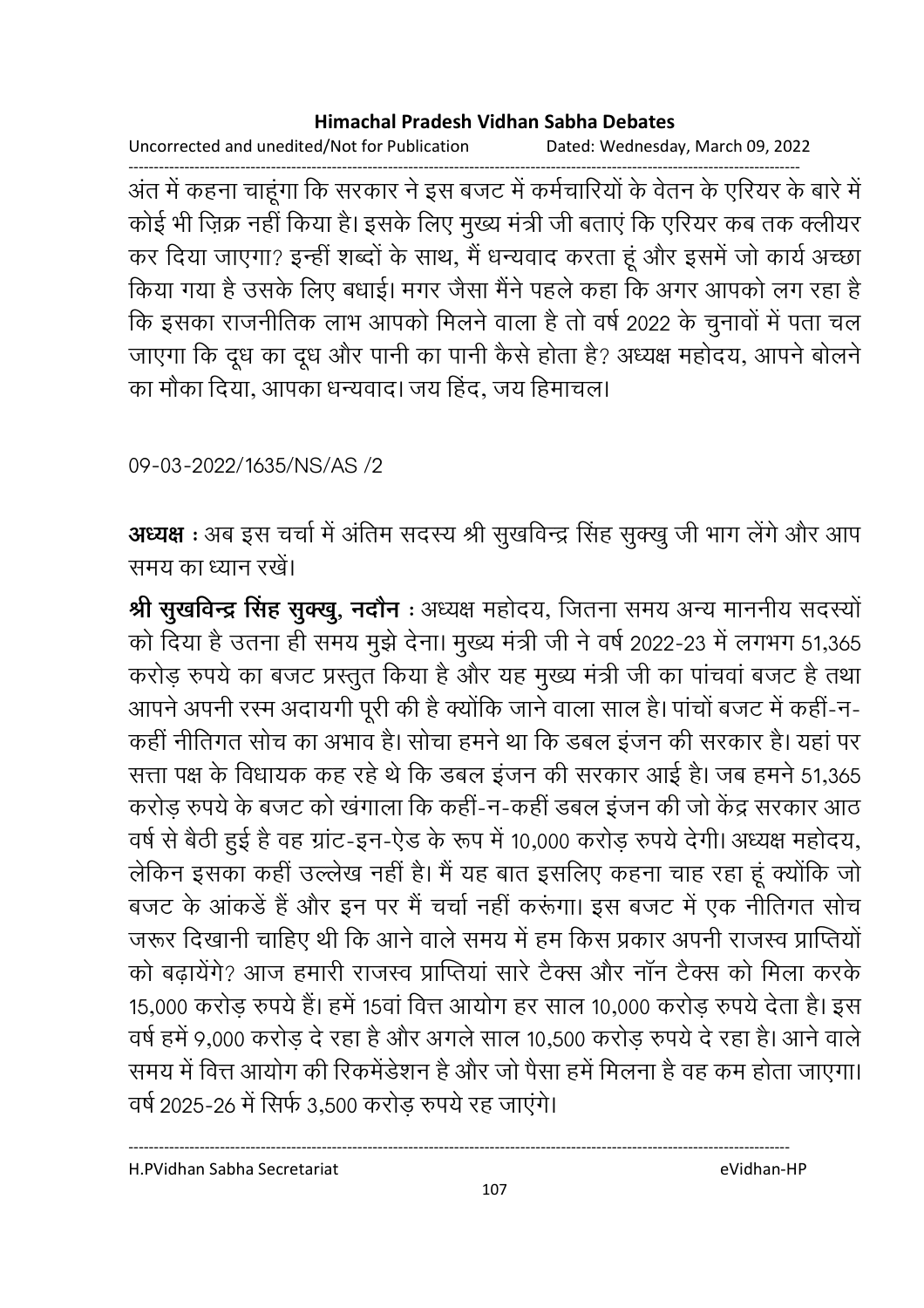Uncorrected and unedited/Not for Publication Dated: Wednesday, March 09, 2022

------------------------------------------------------------------------------------------------------------------------------------ अध्यक्ष महोदय, आप लोग जब विकास की बात करते हैं तो सही मायने में इस बजट का केपिटल एक्सपेडिचर 12 प्रतिशत के करीब है और इसमें 29 प्रतिशत दिखाया गया है। 17 प्रतिशत लोन लेकर विकास की स्कीमों में लगना है। अध्यक्ष महोदय, नीतिगत सोच की कर्मी इस सरकार में पिछले पांच साल में थी और आने वाले पांच साल में भी है। इसी महीने सरकार 3000 करोड़ रुपये कर्ज लेगी। आने वाले समय में इसी साल के अंत में हिमाचल प्रदेश पर 70,000 करोड़ रुपये का कर्ज होगा। इसका मतलब यह है कि 70 लाख की जनसंख्या में प्रत्येक व्यक्ति चाहे वह सदन में बैठा विधायक, अधिकारी, ऊपर प्रैस गैलरी में बैठे पत्रकार भाई और पुलिस के कर्मचारी हैं, प्रदेश के हर नागरिक पर एक लाख रुपयें का कर्ज चढ़ा होगा। इतना ही नहीं आने वाले दो वर्षों में जो बच्चे पैदा होंगे उन पर भी एक लाख रुपर्य का कर्ज चढ़ा होगा। यह डबल इजन सरकार की नीतिगत सोच है।

09-03-2022/1635/NS/AS /3

प्रदेश को कर्ज़ में छोड़ कर जा रहे हैं। हमारे माननीय सदस्य श्री भवानी सिंह पठानिया ने कल एक कहावत ठीक कहीं है कि दो राजा लड़ रहे होते हैं और जब राजा चारों तरफ से घिर जाता है तो भागने की कोशिश करता है। इस सरकार का भी वहीं हाल है और भागने की कोशिश कर रही हैं।

> श्री आर0 के0 एस0 द्वारा जारी। श्री बी0 एस0 द्वारा जारी।

09.03.2022/1640/RKS/TTH-1

श्री सुखविन्द्र सिंह सुक्खु... जारी

क्योंकि सत्तापक्ष के राजा सब तरफ से घिर चुके हैं। जब राजा भागने की कोशिश करता है तो अपने संसाधनों जैसे पानी के कुए और अन्न भंडारण इत्यादि में जहर डाल देता है ताकि जिस राजा ने उसका घेराव किया है उसे इसका फायदा न मिले। इसी तरह यह सरकार भी प्रदेश की जनता को कर्ज तले दबाकर नष्ट करने का प्रयास कर रही है। भारतीय जनता पार्टी की सरकार हिमाचल प्रदेश को बेचने का काम कर रही है। आने वाले वर्षों में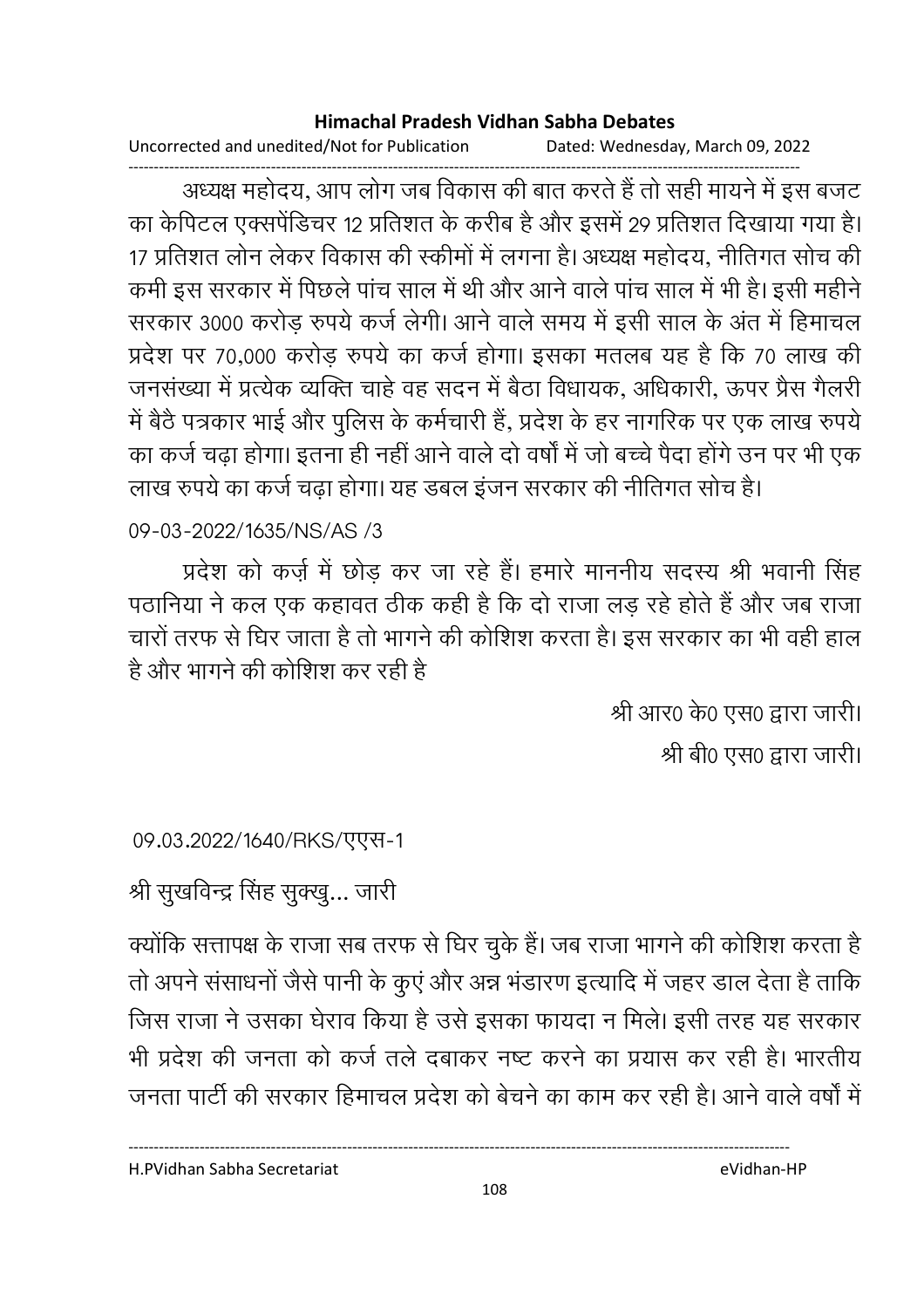Uncorrected and unedited/Not for Publication Dated: Wednesday, March 09, 2022

------------------------------------------------------------------------------------------------------------------------------------ हिमाचल प्रदेश का प्रत्येक नागरिक कर्ज के बोझ से दब जाएगा। देश तो पहले ही मुद्रीकरण और अन्य चीजों के तहत बिक रहा है लेकिन इस पर हम अभी बात नहीं करना चाहते। हम हाइड्रो से अपना राजस्व बढ़ा सकते थे। वर्ष 2005-06 की पावर पोलिसी के अनुसार हम जिस पावर प्रजिक्ट को प्राइवेट पार्टी या सरकार को देते थे उसमें हमें पहले 12 वर्षों में 12 प्रतिशत फ्री पावर मिलती थी। 12 से 30 साल तक 30 प्रतिशत और 30 से 40 साल तक 40 प्रतिशत पावर फ्री मिलती थी। 40 वर्ष के बाद वह प्रजिक्ट प्रदेश सरकार को वापिस हो जाता था। लुहरी-।, लुहरी-॥, और धौलासिद्ध प्रजिक्ट में आपने क्या समझौता किया? आपने नई ऊंजो नीति के साथ SJVNL के साथ समझौता किया है। हम लोग भले ही न रहें लेकिन हमें अगली पीढ़ी की चिंता करनी चाहिए। आपने यह समझौता कर दिया कि लुहरी-।, लुहरी-॥, और धौलासिद्ध प्रजिक्ट सदा के लिए आपके पास रहेंगे। जो हमें 12 प्रतिशत फ्री बिजली मिलनी थी. वह अब नहीं मिलेगी। आपने कहा कि हम 40 साल बाद आपको 25 प्रतिशत बिजली वापिस करेंगे और आपने 70 साल की कंडिशन भी हटा दी। आप हिमाचल प्रदेश की जनता के हिंतों को बेच रहे हैं। आपने रिसोर्स पैदा करने के लिए राइंडर कहा लगाया है? नई ऊंजों नीति में आप प्राइवेट वालों के लिए 40 वर्ष की कडीशन के बाद पावर प्राजैक्ट वार्पिस लेने की बात करते हैं लेकिन पी.एस.यू. के तहत जो पावर प्रजिक्ट्स दिए हैं उनमें क्यों समझौते हो रहे हैं? हिमाचल प्रदेश के लोगों के हिंतों के साथ क्यो खिलवाड़ किया जा रहा है? जोगिन्द्रनगर के चूल्हा प्रजिक्ट का कार्य वर्ष 2007 में पूर्ण किया

09.03.2022/1640/RKS/TTR-2

जाना था। उस समय इस प्रजिक्ट की लागत 431 करोड़ रुपये आकी गई थी। इस प्रजिक्ट को बनते-बनते आज 19 वर्ष बीत गए और आज इसकी लागत 2150 करोड़ रुपये पहुंच गई हैं। आप इस तरह हिमाचल प्रदेश की जनता का पैसा क्यों बरबाद कर रहे हैं? जिन अधिकारियों ने इस कार्य को लंबित किया उनके विरुद्ध क्या कार्रवाई की गई? जब यह प्रजिक्ट बनकर तैयार होगा तो जो इससे जो बिजली उत्पादन होगा वह 50 रुपये प्रति

H.PVidhan Sabha Secretariat eVidhan-HP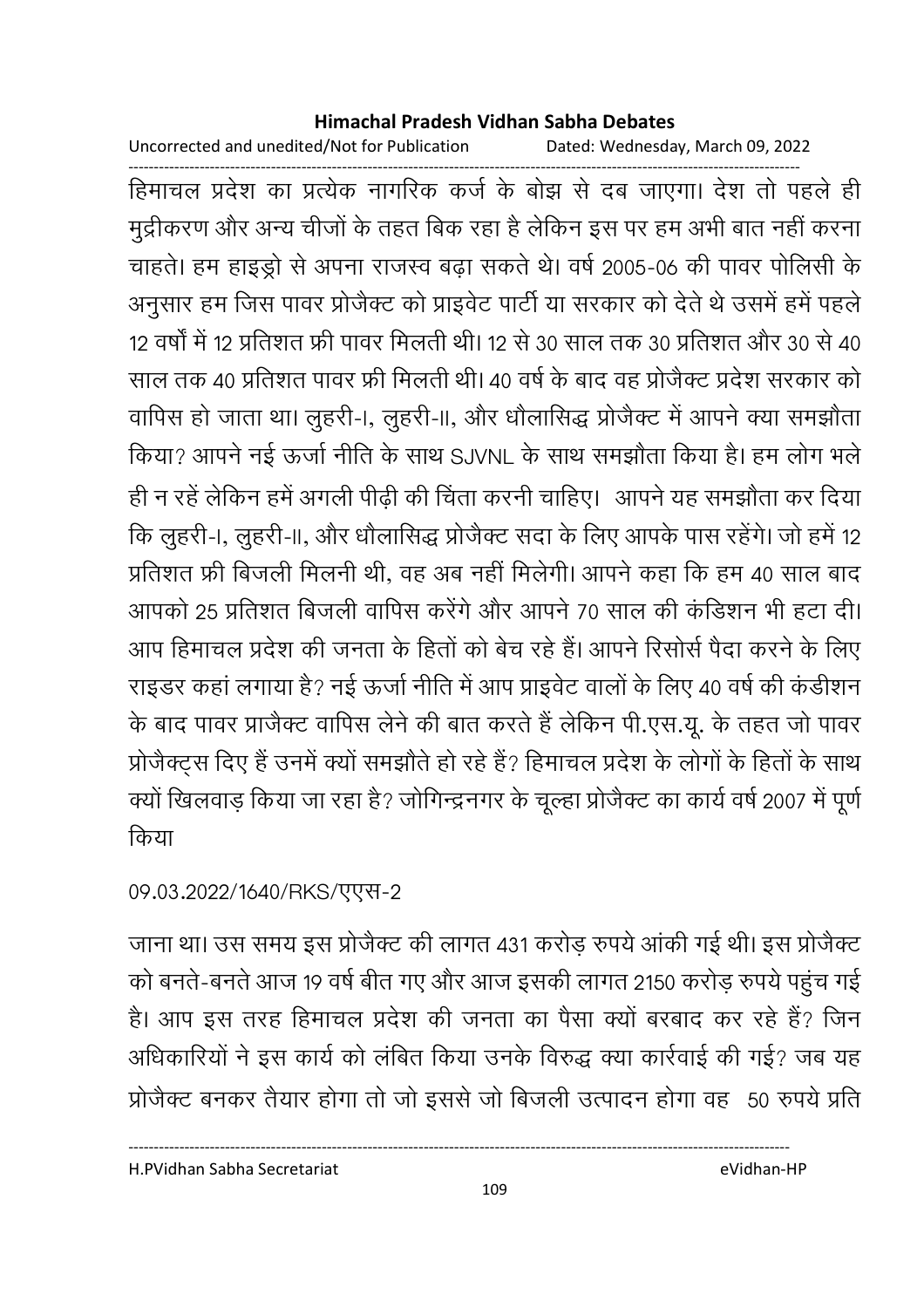Uncorrected and unedited/Not for Publication Dated: Wednesday, March 09, 2022

------------------------------------------------------------------------------------------------------------------------------------ ग्रूनिट के हिसाब से पड़ेगा। यह प्रदेश की जनता के भविष्य के साथ खिलवाड़ है। श्री जगत सिंह नेगी जी के प्रश्न के उत्तर में शोगटंग-कड़छम- वागटू प्रजिक्ट का जवाब आया है।

श्री बी.एस. द्वारा... जारी

09.03.2022/1645/बी.एस./डी0सी0/-1

# श्री सुखर्विन्द्र सिंह सुक्<u>खु</u> जारी...

जो प्रोजैक्ट की मिट्टी उठनी थी, मिट्टी उठाने के लिए जो प्रोजैक्ट बनाना था, 121 करोड़ रुपया खर्च कर दिया गया। वह 450 मैगावाट का प्रजिक्ट है, क्यों ऐसी ला परवाहिया हो रही है और अभी तक भी आने वाले तीन-चार सालों में वह प्रजिक्ट नहीं बनेगा। क्यों नहीं | बनेगा? हिमाचल पावर कारपरिशन उस प्रजिक्ट को बना रही है। उसमें होल टाइम चेयर मैन की की आवश्यकता है। अधिकारी बैठे हैं जनता हमारी हैं, पैसे हमारे हैं, पैसों को बर्बाद किया जा रहा है। जहां से रेवेन्यू जनरेंट होना चाहिए था हमें एक पैसा नहीं आ रहा है, यहीं नहीं आने वाले समय में जिस प्रकार की ऊर्जा नीति आपकी सरकार यहां पर ले करके आई है, कि 70 साल तक वह प्रोजैक्ट उनकी पास रहेगा, क्यों ऐसा परविर्तन किया गया? बहाना बिल्कुल साफ है कि कोई प्रजिक्ट लगाने नहीं आया। प्राइवेट वाले 12 प्रतिशत फ्री पावर भी दे रहे हैं और 30 साल जब प्रजिंक्ट की उम्र होगी तो 18 प्रतिशत फ्री पावर दे रह है और 30-40 साल के बीच में वह 40 प्रतिशत पावर दे रहे हैं, उसके बाद प्रजिक्ट हिमाचल प्रदेश को दे रहे हैं। आपने नई ऊर्जा नीति बनाई और आपकह रहे हैं कि 70 साल तक आप इस प्रोजैक्ट को चलाओ। जम्मू-कश्मीर की पावर पोलिसी बनी उसका आप अध्ययन करिए, हिमाचल की वर्ष 2005-06 की पावर पोलिसी बनी है आप उसका अध्ययन करिए। यह बात मैं इसलिए आपके ध्यान में लाना चाहता हूं कि अगर आज हमने नहीं सोचा तों भविष्य में आने वाली पीढ़िया हमें गाली देंगी कि कैसे नेता इस संभागार में बिठा करके रख दिए थे, जिन्होंने हिमाचल के बहते हुए सनि की क्या कीमत लगाई है। एस0जे0बी0एन0एल0 के साथ आपके जो भी एम0ओ0यू0 साइन हुए हैं, उनको रिवाइज करने की जरुरत है। हम हमाचल प्रदेश को धुए का शहर नहीं बनाना चाहते, अगर हमें हाइड्रो जेनरेशन से हमें कोई लाभ नहीं मिल रहा है तो धुए के शहर मत बनाइए। जब यहां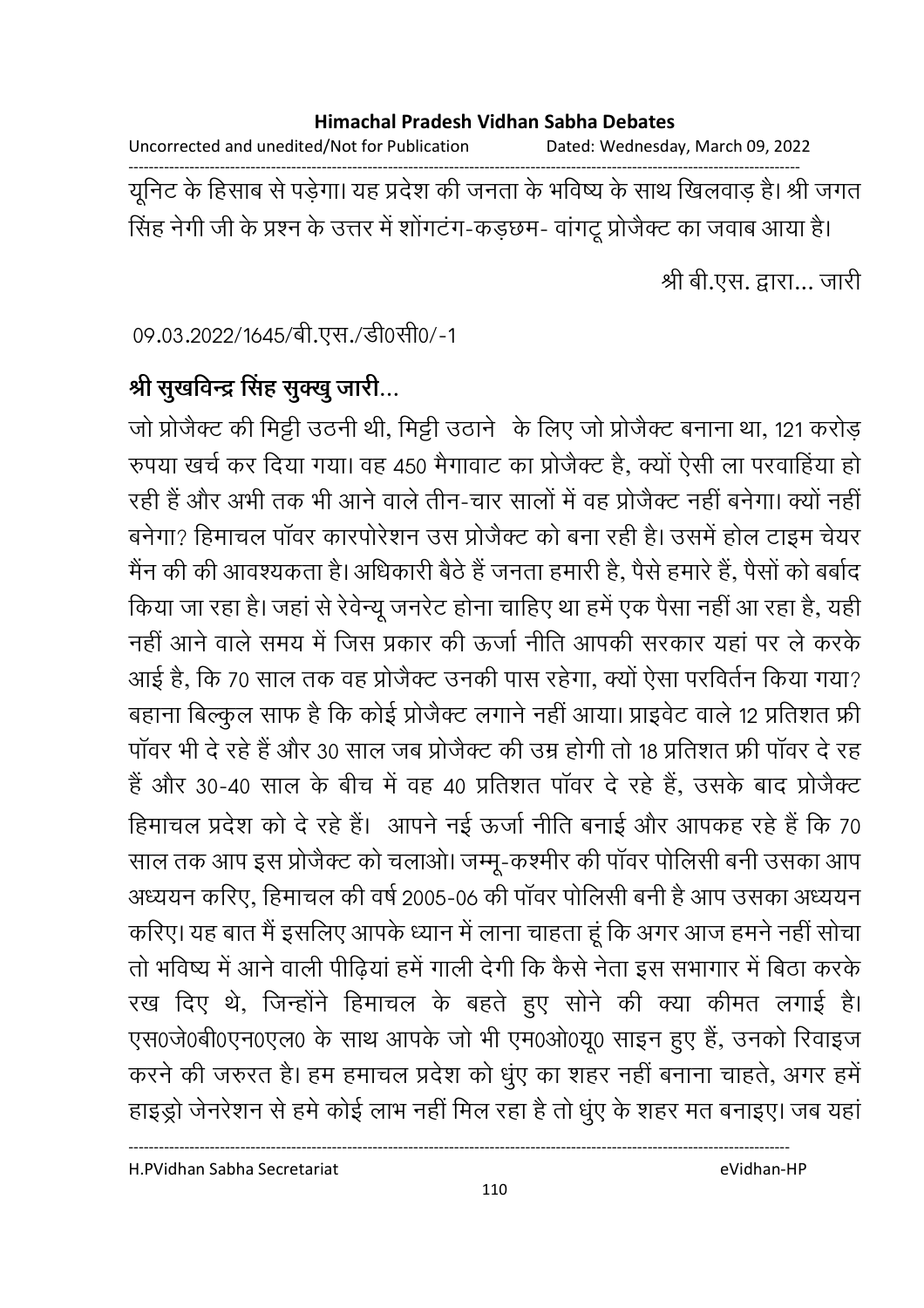Uncorrected and unedited/Not for Publication Dated: Wednesday, March 09, 2022

------------------------------------------------------------------------------------------------------------------------------------ पर धुए के शहर बन जाएंगे तो हमारे पर्यटन को इससे नुकसान होगा। मुख्य मंत्री जी एक और चीज में आपके ध्यान में लाना चाहता हूं। आपने अपने बजट भाषण में बिलासपुर-भानुपल्ली-रेल लाइन का जिक्र किया है। बहुत अच्छी बात है बननी चाहिए। आप देखिए कि 15 साल पहले जो समझौता हुआ है उसे रिवाइव करने की जरुरत है। उसमें जो उस समय के अधिकारी या अन्य कोई भी होंगे उन्होंने उस वक्त हिमालच प्रदेश के भविष्य के साथ क्या खिलवाड़ किया गया? उसमें कहा गया है कि भानुपल्ली रेल बिछाने के लिए

```
09.03.2022/1645/बी.एस./डी0सी0/-1
```
हिमाचल प्रदेश की जो भुमि अधिग्रहण करेंगे और जो कोस्ट ऑफ कंस्ट्रक्शन होगी उसमें 25 प्रतिश जो हमारा शेयर होगा उसे हम देंगे। यानी 15 सौ करोड़ लगाने के बाद, जो शेयरिंग हैं उसे तो रेलवे ने हमसे करवा दिया परंतु फायदा किसे होना है? केवल दो सिमेंट फैक्ट्रियों को, क्योंकि सिमेंट फैक्ट्री वालों ने सरकार से क्या फैसला करवाया इस पर भी फिर से विचार करने की जरुरत है। 1500 करोड़ लगाने के बाद, कोस्ट शेयरिंग में हमें भागीदारी बनाने के बाद मुख्य मंत्री महोदय, रेवेन्यू शैयरिंग में हमें एक पैसा भी नहीं मिल रहा है। रेवेन्यू शेयरिंग में क्या मिल रहा है कि हम आपको सर्विस प्रोवाइंड करेंगे। जिस इन्डस्ट्री के लिए दो उद्योगों के लिए वह रल लाइन बिछाई जा रही है उससे जो करोड़ो रुपया आएगा उसमें कुछ शेयर हमारा भी होना चाहिए। मुख्य मंत्री जी सात सौ करोड़ रुपया उनको दे चुके हैं। 70 करोड़ के अलावा जमीन की कोस्ट हिमाचल प्रदेश सरकार दे रही है। ये ही नहीं चण्डीगढ़-बंदी रेल लाइन की बात करना चाहूगा। इसमें तो लिख रहे हैं कि केन्द्र सरकार कर रही है, 50 प्रतिशत लैंड एक्यूजिशन की कोस्ट भी हिमाचल की सरकार वहन करेगी और कस्ट्रक्शन की कीमत तो और भी ज्यादा बढ़ गई है उसे भी हिमाचल प्रदेश सरकार वहन करेगी। सरकार कहा सोई रहती है?

श्री एन0 जी0 द्वारा जारी...

```
09-03-2022/1650/डी.सी.-एन.जी. /1
```
श्री सुखर्विन्द्र सिंह सुक्<u>खु</u> ….. जारी

H.PVidhan Sabha Secretariat eVidhan-HP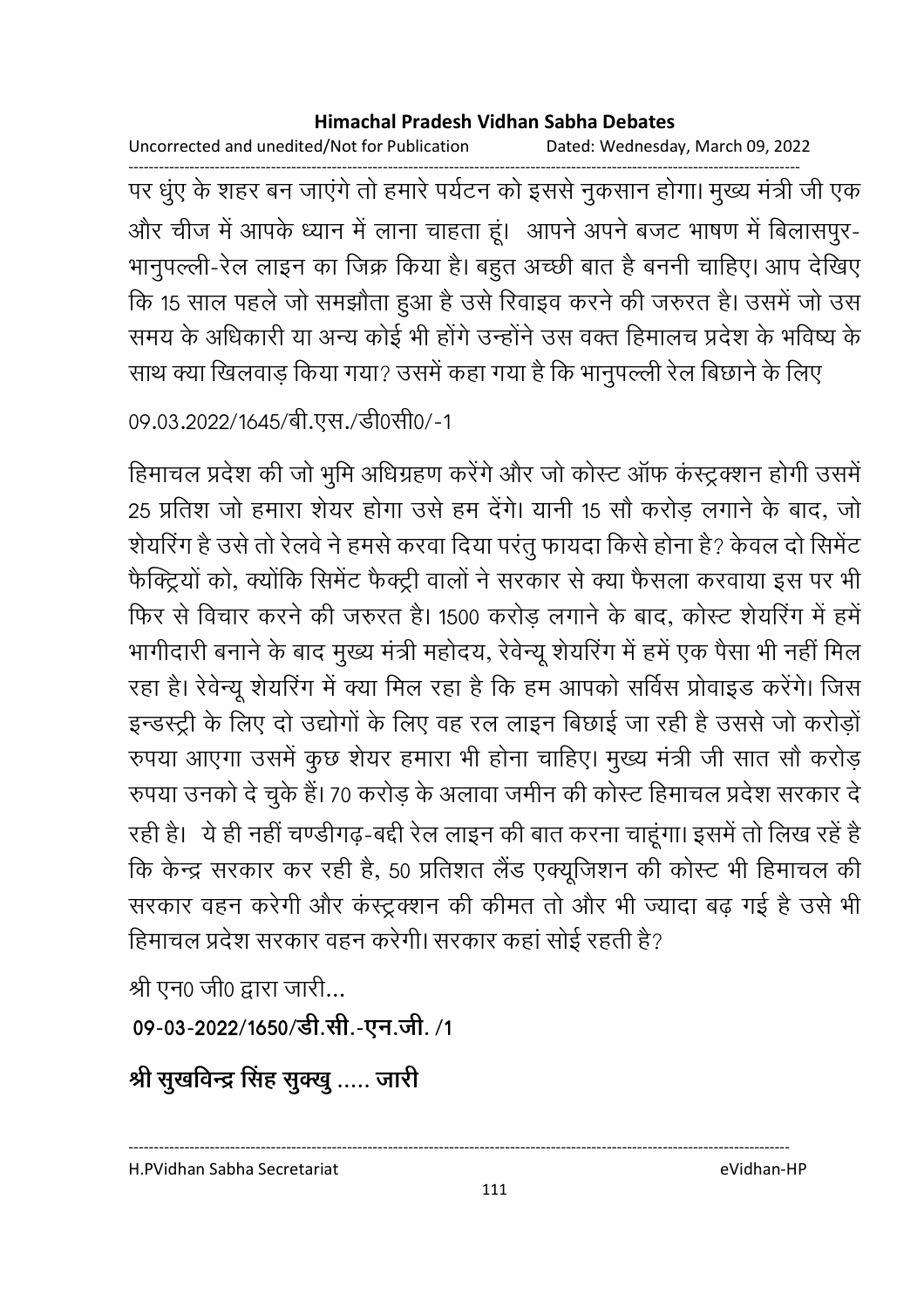Uncorrected and unedited/Not for Publication Dated: Wednesday, March 09, 2022

------------------------------------------------------------------------------------------------------------------------------------ कोस्ट शेयरिंग तो कर रहे हैं लेकिन रेवन्यू शेयरिंग नहीं कर रहे हैं। क्यों हिमाचल की जनता का पैसा फालतू में बाट कर लूटा रहे हैं? जब बिलासपुर-भानुपल्ली रेल लाइन सीमेंट उद्योगों के पास पहुंचेगी, माननीय सदस्य श्री संजय अवस्थी जी ने ठीक कहा था कि इनके विधान सभा क्षेत्र में सीमेंट उद्योग लगे हैं और वहां के लोगों को 1500 करोड़ रुपर्य की इस रैल लाइन पहुंचाने के बाद सेमिट 440 या 450 रुपर्य में मिलेगा। हमारे पैसे, हमारे खनिज, हमारी माइनिंग और सीमेंट का रेट चण्डीगढ़ से ज्यादा होगा। दिल्ली से ज्यादा रेंट हिमाचल प्रदेश के गरीब लोगों को मिल रहा है। अंकी विधान सभा क्षेत्र में, जहां पर सेमिट का उद्योग लगा है वहां पर as per cost सेमिट मिलना चाहिए। जिस भी विधान सभा क्षेत्र में ऐसे उद्योग लगते हैं वहां पर इसी प्रकार की व्यवस्था होनी चाहिए, जैसे हाइड्रो प्रजिक्ट्स में लाडा के रूप में दिया जाता है। माननीय मुख्य मंत्री जी आप एक समझौता और करने जा रहे हैं और मैं आपको इसलिए जागरूक करना चाहता हूं कि आप हिमाचल प्रदेश को मत बेचिए। आज आप अधिकारियों से घिर चुके हैं, आप सरकारी कर्मचारियों से और मंत्रियों से घिर चुके हैं। जब कोई राजा चारों ओर से घिर जाता है तो वह वहां से भागने की कोशिश करता है। वह कहता है कि 'यह स्यापा है छंडो परा'।

अध्यक्ष : माननीय सदस्य अब वाइंडअप कर दें।

**श्री सुखर्विन्द्र सिंह सुक्खु** : अध्यक्ष महोदय, माननीय मुख्य मंत्री जी का ड्रीम प्रजिक्ट है कि बल्ह में अन्तर्राष्ट्रीय हवाई अड्डा बनना चाहिए। हम भी कहते हैं कि बनना चाहिए और हम भी उसका स्वागत करते हैं। लेकिन जो delay tactics or delay corruption है उसे भी देखने की जरूरत है। आप अपनी सरकार का और हिमाचल की जनता का 2,000 करोड़ रुपये खर्च करने के बाद उनसे कुछ नहीं ले रहे हैं।

# 09-03-2022/1650/डी.सी.-एन.जी. /2

माननीय योगी जी ने यू.पी. के अंदर जेवर में एयरपोर्ट बनाया और उसमें प्रदेश का रेवन्यू शेयर रखा। लेकिन आप किस शर्त पर एम.ओ.यू. साइन करने जा रहे हैं? उसके लिए आप

H.PVidhan Sabha Secretariat eVidhan-HP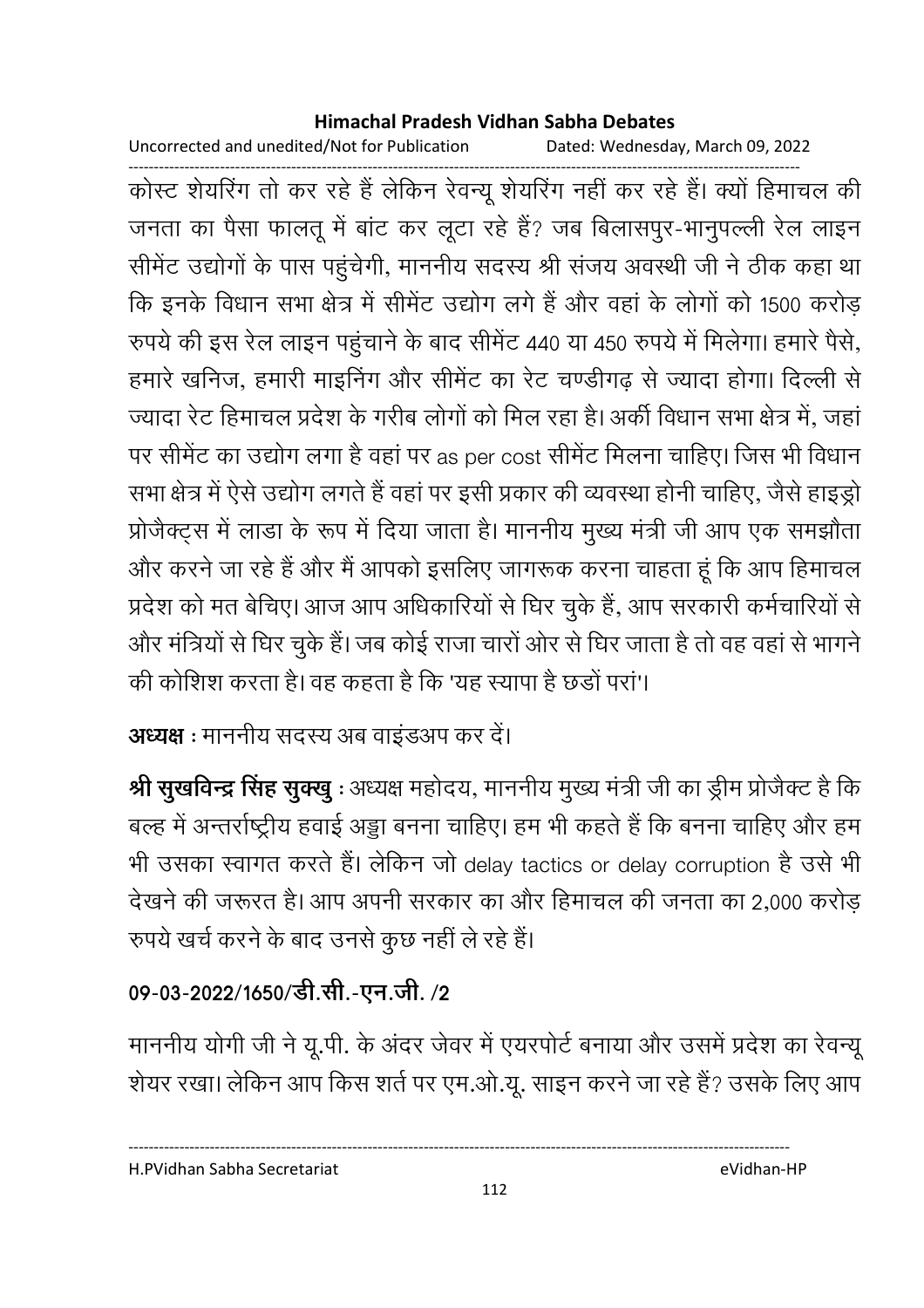Uncorrected and unedited/Not for Publication Dated: Wednesday, March 09, 2022

------------------------------------------------------------------------------------------------------------------------------------ सारी जगह खरीदेंगे और आपने 2,000 करोड़ रुपये भी रख लिया है। लेकिन आप रेवन्यू शेयरिंग में एक भी पैसा नहीं ले रहे हैं। यदि आपने इस शर्त के साथ एम.ओ.यू. साइन किया तो आप मण्डी व हिमाचल की जनता को धोखा देंगे। आप यदि कोस्ट शेयरिंग कर रहे हैं तो रेवन्यू शेयरिंग भी कीजिए। आप उसमें अपना हक मांगिए क्योंकि यह हक हिमाचल की जनता का है। इसमें हम सब आपका साथ देंगे। ऐसा नहीं है कि ये कभी नहीं ! हुआ है क्योंकि उत्तर प्रदेश सरकार ने ऐसा किया है। यू.पी में जेवर अन्तर्राष्ट्रीय हवाई अड्डा बन रहा है और उसमें वहां की सरकार ने कहा कि यदि हम कोस्ट शेयर करेंगे तो हम रेवन्यू भी शेयर करेंगे। आप रेलवे के एम.ओ.यू. को भी दोबारा रिवाइव कीजिए। हम अपने हिमाचल की जनता का धन ऐसे ही लूटने नहीं देंगे। अध्यक्ष महोदय, जो बीत गया उस अतीत को मत याद कीजिए।

**अध्यक्ष** : माननीय सदस्य श्री सुखविन्द्र सिंह सुक्खु जी कृपया अब एक मिनट में वाइंडअप कर दीजिए।

**श्री सुखर्विन्द्र सिंह सुक्खु** : अध्यक्ष महोदय, आपने बहुत सारे माननीय सदस्यों को 30-30 मिनट दिए हैं। क्या मैं कोई गलत बात कर रहा हूँ? अध्यक्ष महोदय, यदि हमने कोई गलती की है तो हम विपक्ष में बैठ कर उसकी सजा काट रहे हैं। आप (सत्तापक्ष) तो गलती पर गलतियां करते जा रहे हैं। आपको तो इसकी सजा डबल मिलेगी। हिमाचल की जनता बहुत जगरूक है और एक सजा तो आपको अभी कुछ समय पहले दें भी दी है। हिमाचल की जनता बहुत बुद्धिमान है और वह जानती है कि आप क्या करने जा रहे हैं। यहां पर आप किसानों की बात कर रहे हैं, हम सब लोग किसी-न-किसी रूप से कृषि से जुड़े हुए हैं। किसान खेती क्यों करेगा, दुग्ध उत्पादक दुग्ध उत्पादन क्यों करेगा,

श्री जे.एस. द्वारा जारी.........

**09.03.2022/1655/JS/YK/1**

श्री सुखर्विन्द्र सिंह सुक्खुः----जारी---

H.PVidhan Sabha Secretariat eVidhan-HP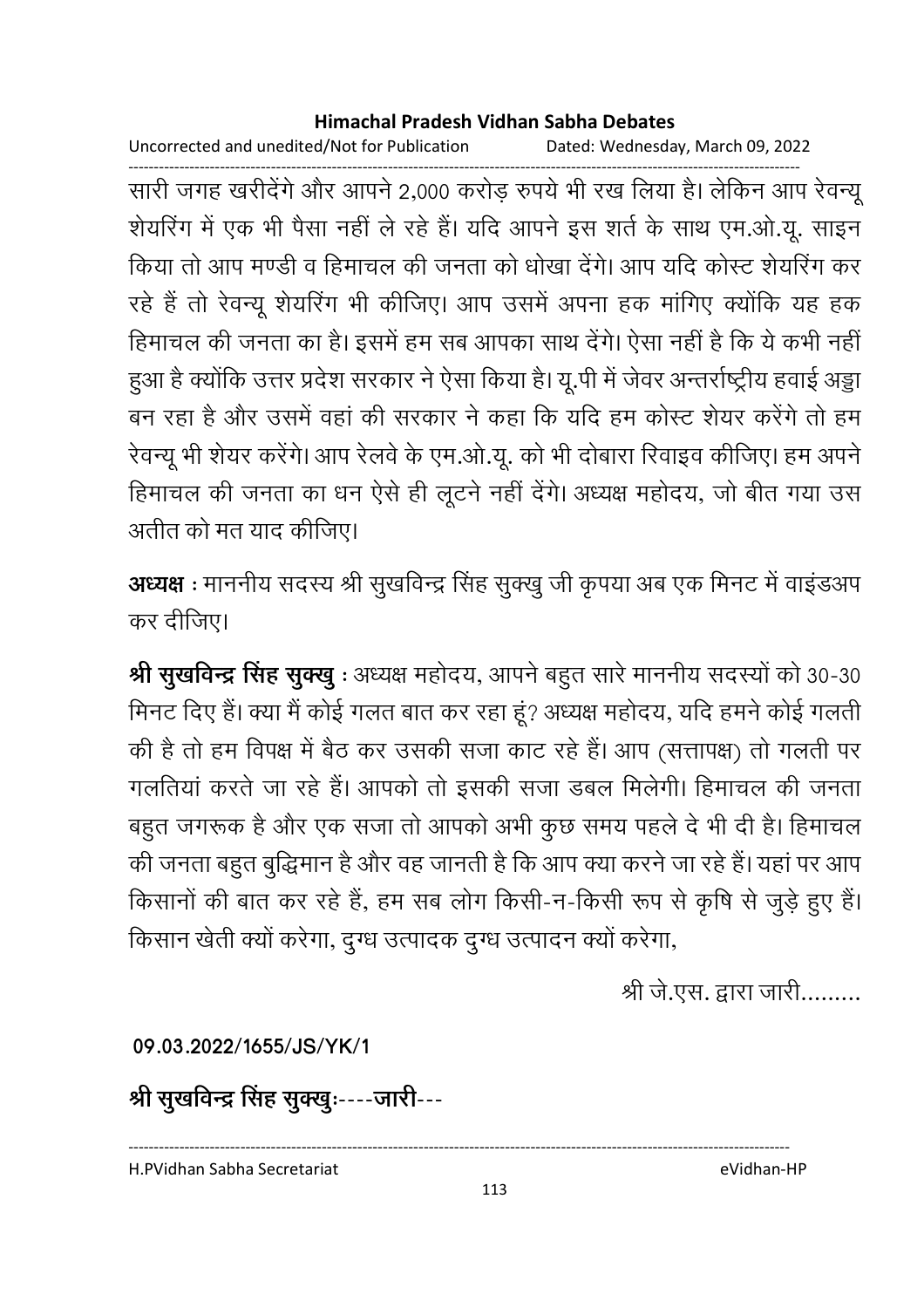Uncorrected and unedited/Not for Publication Dated: Wednesday, March 09, 2022

------------------------------------------------------------------------------------------------------------------------------------ क्योंकि उस रूरल इकोनामी के बारे में भी सोचने की जरूरत है। आप नहीं सोच रहे हैं। तभी तो आपने रस्म अदायगी पूरी कर दी। जय राम ठाकुर जी को कभी तनाव नहीं होता था लेकिन आजकल तनाव आ रहा है। बार-बार ये सीट से उठ जाते हैं। ये गुस्सा हो जातें हैं। चार साल तक ये बड़े शांत स्वभाव में थे। आपको बहुत प्रैशर पड़ रहा है। चुनावों का प्रेशर है, दिल्ली का प्रैशर है, मंत्रियों का प्रैशर है और कुछ विधायकों का प्रैशर है। कुछ नाराज विधायक जो उस ओर हैं, वे इधर भी आना चाहते हैं। माननीय मुख्य मंत्री जी, आपने 60 साल वालों को पैंशन दी। वह आपने अच्छा किया। लेकिन आपने पैंशन कितनी दी केवल 1100 रुपये दिए। आपने गाय की रक्षा करने वाले को भी 700 रुपये दिये लेकिन आपने घास व दाल का मूल्य एक ही कर दिया। उनको आप कम-से-कम 1500 रुपये पैंशन देते। ये नीतिगत परिवर्तन है। हमारी सरकारे भी पैशन देती आई है। आपके टाइम में कोई नई योजना नहीं आई है। हम राजीव गांधी आवास योजना के तहत आवास भी देते थे। माननीय अध्यक्ष महोदय, किसानों के लिए हम इस मंच के माध्यम से कहना चाहते हैं कि अगर कांग्रेस घोषणा पत्र में सब्जियों के लिये, जो गोभी उंगाता है, भिंडी उंगाता है, आलू उगाता है, प्याज उगाता है, हमने किसानों को देखा है, जब शाम होती है और जब वह फुल गोभी बेचने जाता है अगर दिन में वह 30 रुपये में बिकती हैं तो शाम को पौने दो रुपयें किलो उसको बेचनी पड़ती है। हम उनके लिए मिनीमम संपोर्ट प्राइस लाएंगे जैसे एप्पल में ले कर आए हैं। यही नहीं दूध उत्पादकों के लिए कुछ नहीं किया। आप उसमें दो रुपये बढ़ा रहे हैं। हम तो इस मच के माध्यम से कह रहे हैं कि दूध उत्पादक क्यों दूध पैदा करेगा जब आप उससे कम पैसे पर लेंगे? हम कम-से-कम जो भी दुग्ध उत्पादक होगा और इसकी स्टर्डी की गई है, कम-से-कम 80 रुपये किलो दूध उससे लेंगे और इस नीति को यहां पर लागू करेंगे। यह हमारे घोषणा पत्र में आएगा। ....व्यवधान...

अध्यक्षः माननीय सदस्य आप वाइंड अप करें। ....व्यवधान...

**09.03.2022/1655/JS/YK/2**

H.PVidhan Sabha Secretariat eVidhan-HP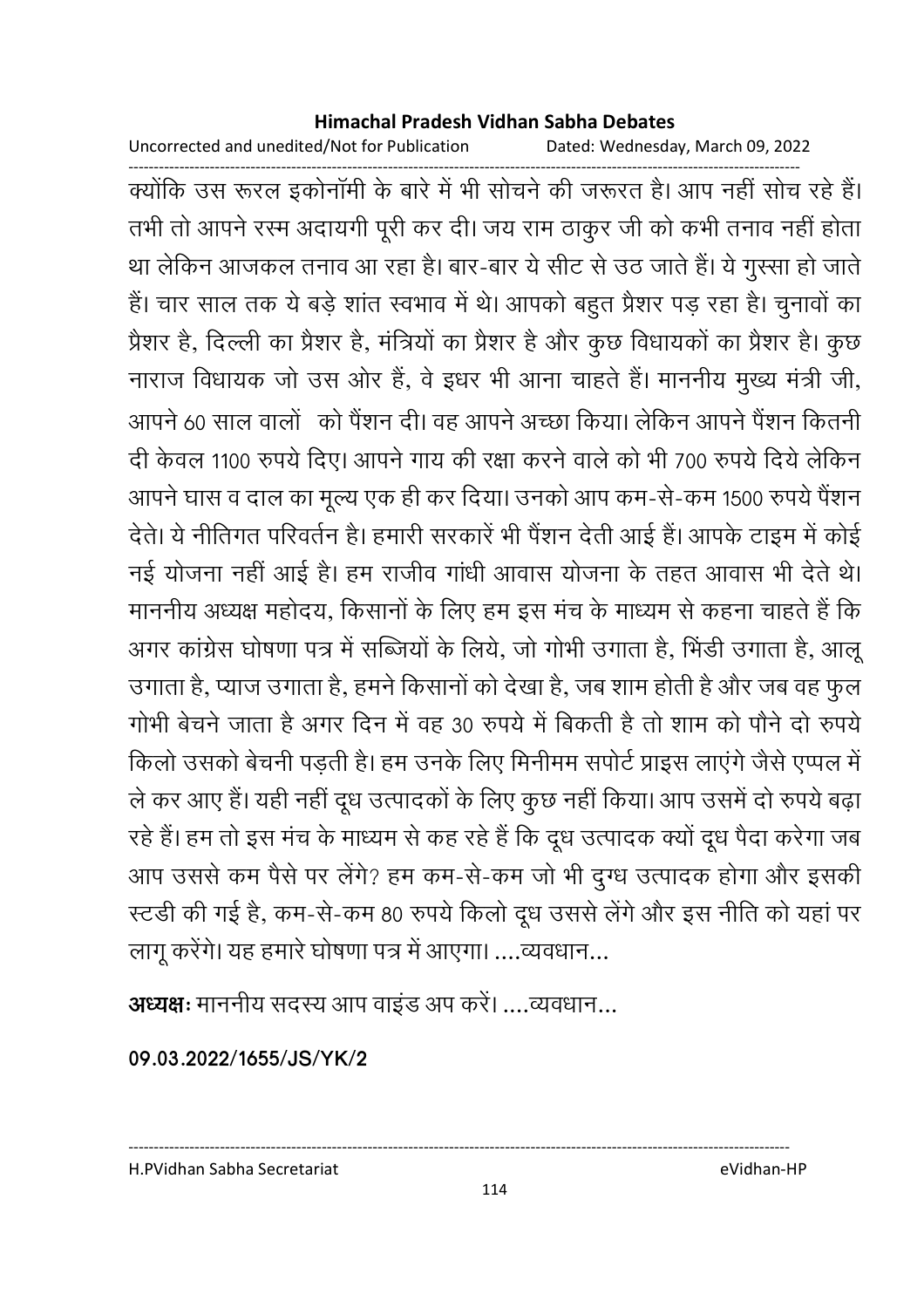Uncorrected and unedited/Not for Publication Dated: Wednesday, March 09, 2022

------------------------------------------------------------------------------------------------------------------------------------ **श्री सुखर्विन्द्र सिंह सुक्खुः** माननीय अध्यक्ष महोदय, ....व्यवधान...हमने कहा है और हम जो मंच पर कहते हैं, ठोक-बजा कर कहते हैं। हमारा घोषणा पत्र आएगा और उसमें कहेंगे। इसमें आप लोगों को क्यों तकलीफ हो रही है? ….व्यवधान…माननीय अध्यक्ष महोदय कर्मचारी, अधिकारी चाहे वह बोर्ड में लगा है, चाहे कापरिशन में लगा है, पत्रकार बन्धु भाई और यहाँ पर 70 लाख की जनसंख्या है। हमारा छोटा सा और सुन्दर प्रदेश हैं। पांच साल से आपकी नीतियों ने इसको बर्बाद करके रख दिया है। आपने छठा वेतन आयोग बड़े रो-धोंकर दिया। चलों अच्छा किया और आप उसमें देखिये उसमें आप अच्छी सैलरी दें रहे हैं। अब जो चीफ सेक्रेटरी. सेक्रेटरीज को पे मिलेगी उसमें चीफ सेक्रेटरी को तीन से सवा तीन लाख तक पे मिलेगी क्योंकि बेसिक 2,25,000 के करीब होगी। डॉक्टर्ज़ का वेतन 2,30,000 रुपये तक होगा और उसमें 31 परसेंट डी.ए. लग जाएगा। इंजीनियर्ज़ की 3-3 लाख, 2-2 लाख रुपये की सैलरी हैं। कर्मचारियों का आप उत्थान कर रहे हैं। अगर थोड़ा सा दिल आप और खोल देते ....व्यवधान...एम.एल.ए. को नहीं कह रहा हूं ....व्यवधान...आपको एक चीज मैं और बता दूं, 70 लाख की जनता 68 विधायकों को चुनती है। हर पांच साल बाद उसको जनता की अदालत में पेश होना पड़ता है। जनता उससे सवाल पूछती है कि आपने मेरे क्षेत्र के लिए क्या किया? क्या इस गांव में सड़क पहुंची? क्या उस गाव में पानी पहुंचा? हर गरीब आदमी उसके दरवाजे तक पहुंचता है और वह विधायक बड़ी विनम्रता से उसकी बात सुनता है। हमने नहीं कहा कि हमें चाहिए, हमने कहा कि आपने छठा वेतन आयोग दिया।

श्री एस.एस. द्वारा जारी------

**09.03.2022/1700/SS-YK/1**

# श्री सुखर्विन्द्र सिंह सुक्खु क्रमागत <del>:</del>

आपने बहुत अच्छा किया और उसके लिए आप इस मार्च में 3000 करोड़ रुपया कर्जा ले रहे हैं। जब आपने प्रदेश को बेचना ही है तो सरकारी कर्मचारी जो हर रोज़ नारा लगा रहे

H.PVidhan Sabha Secretariat eVidhan-HP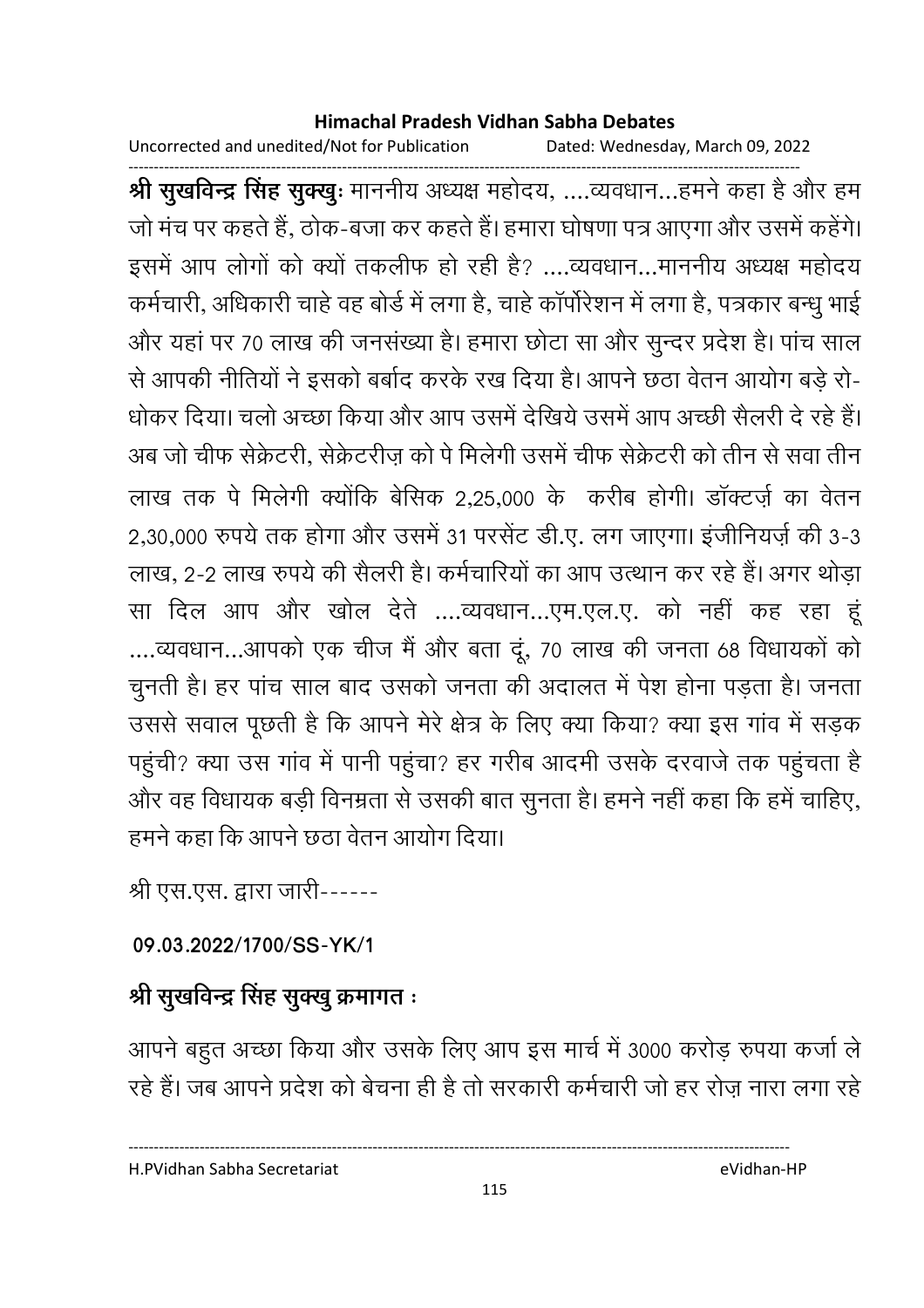Uncorrected and unedited/Not for Publication Dated: Wednesday, March 09, 2022

------------------------------------------------------------------------------------------------------------------------------------ है कि जय राम मामा मान्दा नहीं कर्मचारियों की सुनदा नहीं, उनके लिए आप 3 या 4 हजार करोड़ रुपया और कर्जा ले लो तथा उस कर्जे के आधार पर इनको ओल्ड पेंशन रकीम लगा दो। चाहे वे बोर्ड या कारपोरेशन के कर्मचारी हैं उन बेचारों को कुछ मिलता नहीं हैं। सन् 2000 के बाद के जो अधिकारी इस अधिकारी दीर्घा में बैठे हैं उनको और कुछ पत्रकारों को भी पेशन लगा दो। आपका इसमें क्या लगता है आपने कर्जा ही तो लेना है। लेकिन कर्जा लेने से पहले जो आप रेवेन्यू बांट रहे हैं उस चीज़ को भी देखो। इसलिए मैं कहना चाहता हूं कि मुख्य मंत्री जी आप सब वर्गों का ख्याल रखें।

**अध्यक्ष** : सुखर्विन्द्र सिंह सुक्खु जी, आप एक मिनट बैठिए। अब इस माननीय सदन की कार्यवाही एक घटा यानी 6.00 बजे अपराह्न तक बढ़ाई जाती है।

**श्री सुखविन्द्र सिंह सुक्खु** : अध्यक्ष महोदय, हम आपके माध्यम से कह रहे हैं कि 1.30 लाख सरकारी कर्मचारी हैं. पहले 2.25 लाख कर्मचारी थे।

अध्यक्ष : माननीय सदस्य आप वाइंड अप कर दीजिए। आपको बोलते हुए 25 मिनट हो गए हैं। आपकी सारी बातें आ गई हैं। आप रिपीट मत करिए।

**श्री सुखर्विन्द्र सिंह सुक्खु** : जो आउट सोर्स कर्मचारी है, करूणामूलक कर्मचारी हैं | …व्यवधान… अध्यक्ष महोदय, मुझे कक्लूड तो करने दो। क्लोजिंग तो होने दो।

अध्यक्ष महोदय, आज हम आपको यह कहना चाह रहे हैं कि जो आउट सोर्स कर्मचारी है, करूणामूलक कर्मचारी है, पैरा) फीटर्ज है, पीस मील वर्कजे है जोकि ठाकुर साहब ने बहुत। लगाए हैं। सिर्फ दो ही क्षेत्र के लगे हैं। एक सिराज और दूसरे धर्मपुर क्षेत्र के लगे हैं, मल्टी पर्पज़ वर्कर्ज हैं, हिमाचल की सरकार जनता का धन इस तरह से नहीं बांटेगी जिस तरह से जय राम ठाकुर जी की सरकार बाट रही है।

**09.03.2022/1700/SS-YK/2**

---------------------------------------------------------------------------------------------------------------------------------- H.PVidhan Sabha Secretariat eVidhan-HP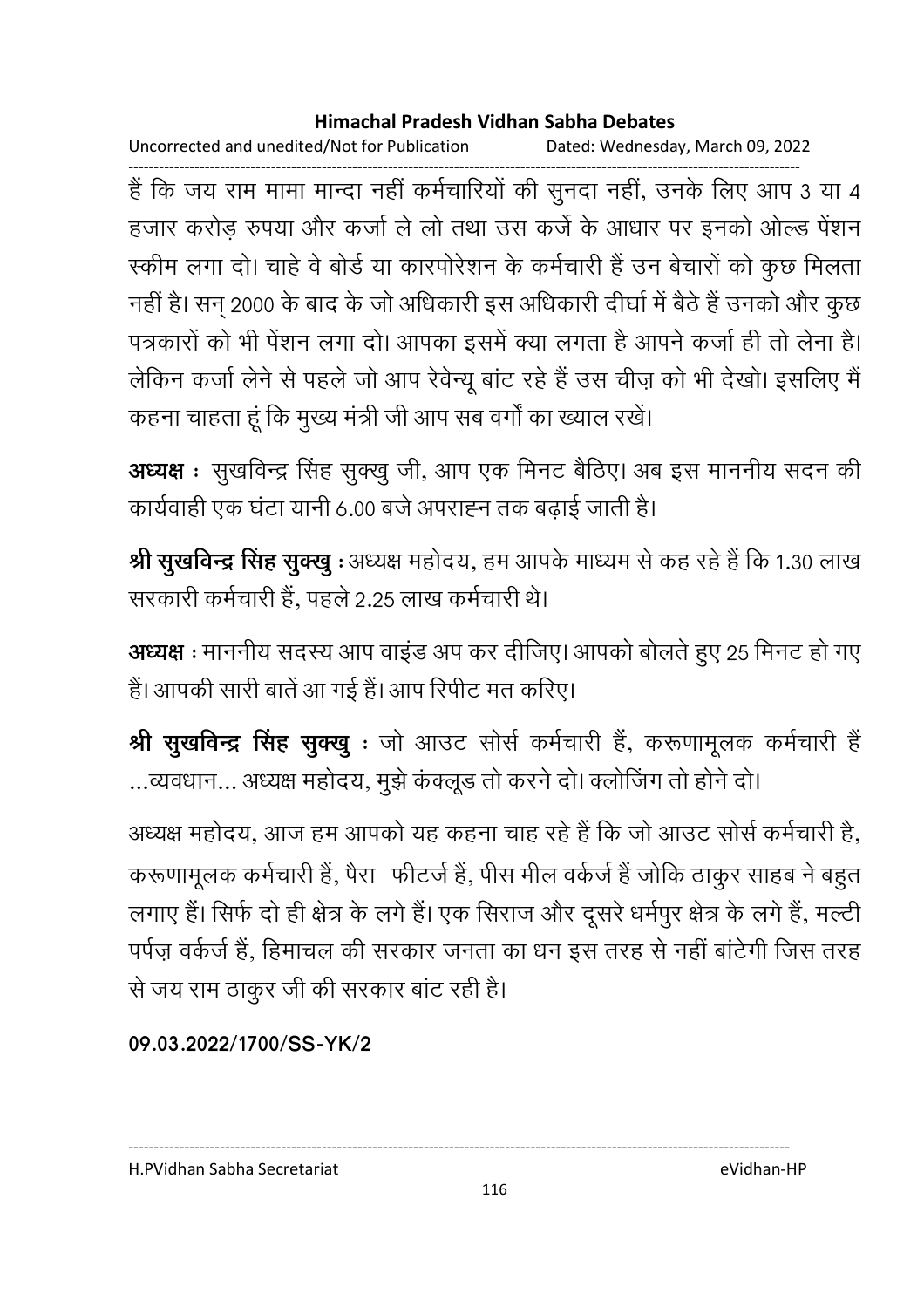Uncorrected and unedited/Not for Publication Dated: Wednesday, March 09, 2022

------------------------------------------------------------------------------------------------------------------------------------ रेलवे को दे दो, मुफ्त में दे दो, एम0ओ0यू0 कर लो, एयरपोर्ट कर लो; हम इस सरकार को इस मंच से ठोक बजाकर कहते हैं कि ओल्ड पेंशन स्कीम कांग्रेस पार्टी लाएगी। कांग्रेस पार्टी अधिकारियों को भी लाएगी. सब लोगों को लाएगी।

इसके अलावा जो पुलिस कर्मचारी जो 24 घंटे खड़े रहते हैं वे आपके दरवाजे पर गए। हमने सोचा था कि गवर्नर अंड्रैस में आप उनकी समस्याओं को अंड्रैस करेंगे लेकिन आपने। उनकी समस्याओं को अंड्रैस नहीं किया। उनका कार्यकाल जो आपने 8 साल से घटाकर 5 साल किया है हम उस कडीशन को भी हटाएंगे। हम इस सदन में ये वायदे करते हैं और आपको यह भी कहते हैं कि यह कांग्रेस के घोषणा पत्र में आएगा।

अंत में मैं यह भी कहूँगा कि रोहित ठाकुर जी ने एक बात रखी है।

**अध्यक्ष** : माननीय सदस्य, अब आप बैठिए।

**श्री सुखर्विन्द्र सिंह सुक्खु** : मुख्य मंत्री महोदय, इस सभागार के 40-45 विधायकों ने आपसे अनुरोध किया है कि 1903 में कालका से शिमला रेल लाइन बनी थी तो उसमें 103 टनल्ज बनीं। 40-45 विधायकों ने साइन करके आपसे अनुरोध किया कि 70 परसैंट हिमाचल हिल्ली टैरेन हैं इसलिए टनल बनाने के लिए अगर विधायक उसे विधायक प्राथमिकता में देना चाहता है तो उसको अभी जो विधायक प्राथमिकता है उसमें सम्मिलित किया जाए।

इसके अलावा मैं एक और बात कहना चाहूंगा कि आपने बड़े जोर-शोर से कहा कि 150 करोड़ रुपया देंगे। रोहित ठाकूर जी ने बड़े अच्छे आंकड़े यहां पर रखे। 150 करोड़ रुपया आप हमें 5 साल में देंगे। आप बोलते हैं कि दो पी0डब्ल्यू0डी0 की सड़के हैं, दो सिंचाई की सड़के हैं, दो ड्रिकिंग वाटर की सड़के हैं और दो रोपर्व की सड़के हैं; मेरा यह मानना है कि आप इन सब रोड़ों पर खर्च करने के लिए दो-दो या तीन-तीन करोड़ रुपया दे रहे हैं। आप कम-से-कम 150 करोड़ रुपये के बजाय 180 करोड़ रुपया दे दो, उससे आपका क्या जा रहा है क्योंकि आपने कर्जा ही लेना है। सम्भालना तो हमने ही है।

जारी श्रीमती के0एस0

H.PVidhan Sabha Secretariat eVidhan-HP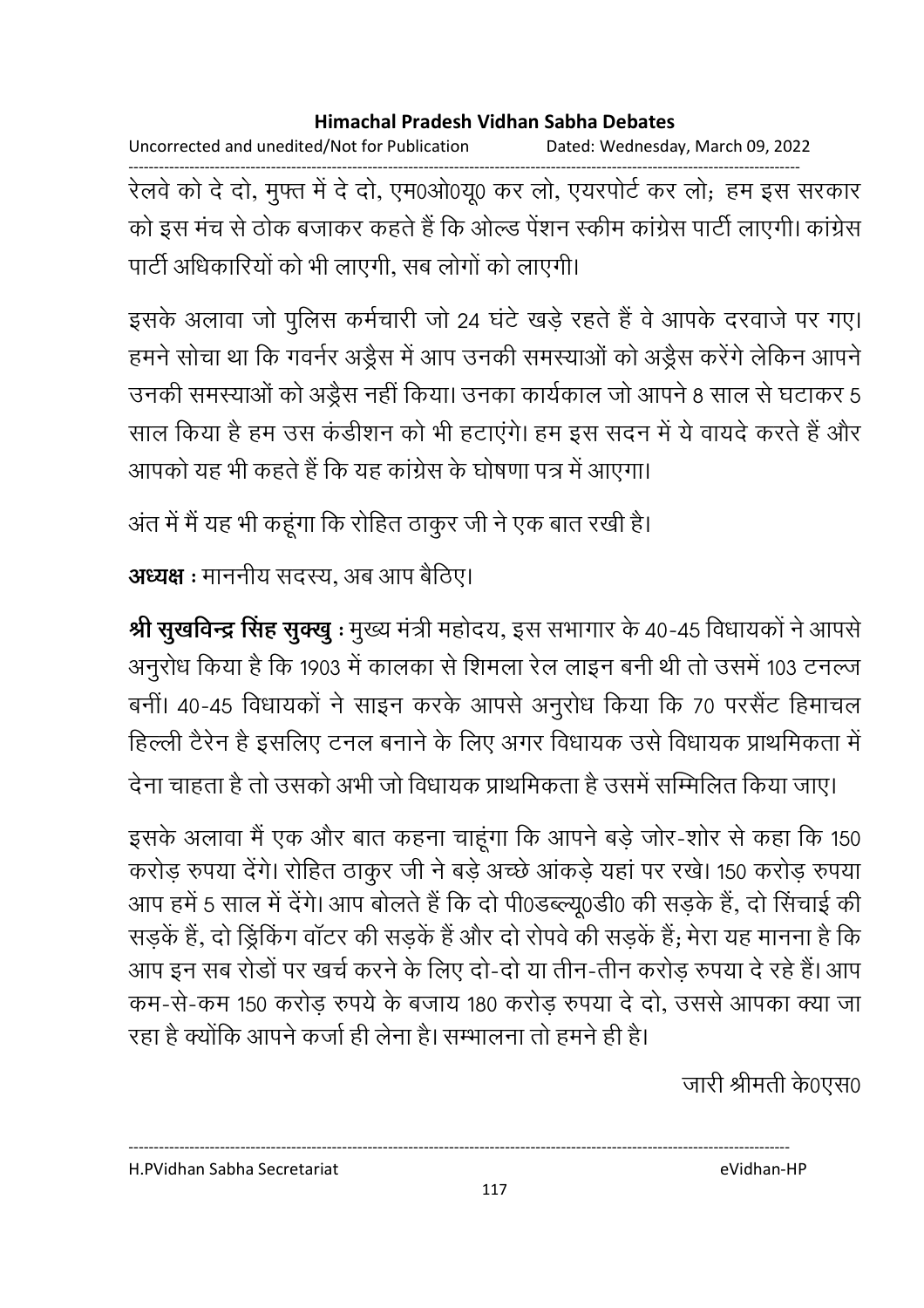Uncorrected and unedited/Not for Publication Dated: Wednesday, March 09, 2022 ------------------------------------------------------------------------------------------------------------------------------------

### **09.03.2022/1705/KS/YK/1**

# श्री सुखर्विन्द्र सिंह सुक्<u>खु</u> जारी---

इसलिए आप इस कर्ज को और बढ़ा लो। हमारा आपसे अनुरोध है कि प्रदेश हित में आप इस बारे में सोचिए। एक-दो नई योजनाएं आपने शुरू कीं, बाकी मैंने देखा कि सारी कांग्रेस ने शुरू की है। उनमें एक मुख्य मंत्री सहारा योजना है जिसके बारे में आशा जी ने कहा कि 5000 कर दो, जब आपने यह योजना शुरू की है तो इसमें बढ़ाने में आपको कोई हर्ज नहीं। होना चाहिए। आपकी एक और 1100 वाली योजना है जो कि अच्छी योजना है।

### **अध्यक्षः** सुक्खु जी, कृपया वाइंड अप करें।

**श्री सुखर्विन्द्र सिंह सुक्खुः** यह बहुत अच्छी योजना है लेकिन उसकी इम्पलेमिटेशन ठीक नहीं हैं। जब हम 1100 नम्बर पर शिकायत करते हैं तो इतना तो बता सकते हैं कि उसका क्या हल निकला? इस चीज़ को भी आप देखिए। अध्यक्ष महोदय, आप विश्वविद्यालय में बड़े शांत हुआ करते थे लेकिन आजकल हर वक्त घंटी ही बजाते रहते हैं। हमारा थोड़ा सा तो आप ख्याल रखिए। आप हमारी बात को डाइवर्ट करने की कोशिश करते हैं। माननीय मुख्य मंत्री जी, कुछ बातें हमने आपके सामने रखी हैं, आप कुछ एम.ओ.यू. साइन करने जा रहे हैं, एस.जे.वी.एन.एल. के साथ आप समझौता करने जा रहे हैं, हिमाचल को मत बेचिए, यही मेरा आपर्स अनुरोध है। अध्यक्ष महोदय, आपर्न समय दिया, आपका बहुत-बहुत धन्यवाद।

अध्यक्षः अब माननीय मुख्य मंत्री चर्चा का उत्तर देंगे परन्तु इससे पहले मैं सभी माननीय सदस्यों को सूचित करना चाहता हूं कि आज दिनांक 09.03.2022 को माननीय मुख्य मंत्री द्वारा मंत्रिमण्डल के माननीय सदस्यों तथा इस सदन के माननीय सदस्यों के सम्मान में 7.00 बर्ज होटल पीटरहाफ में रात्रि भोज का आयोजन किया गया है। अतः आप सभी सादर आमंत्रित हैं। अबब माननीय मुख्य मंत्री महोदय चर्चा का उत्तर देंगे।

### **09.03.2022/1705/KS/YK/2**

H.PVidhan Sabha Secretariat eVidhan-HP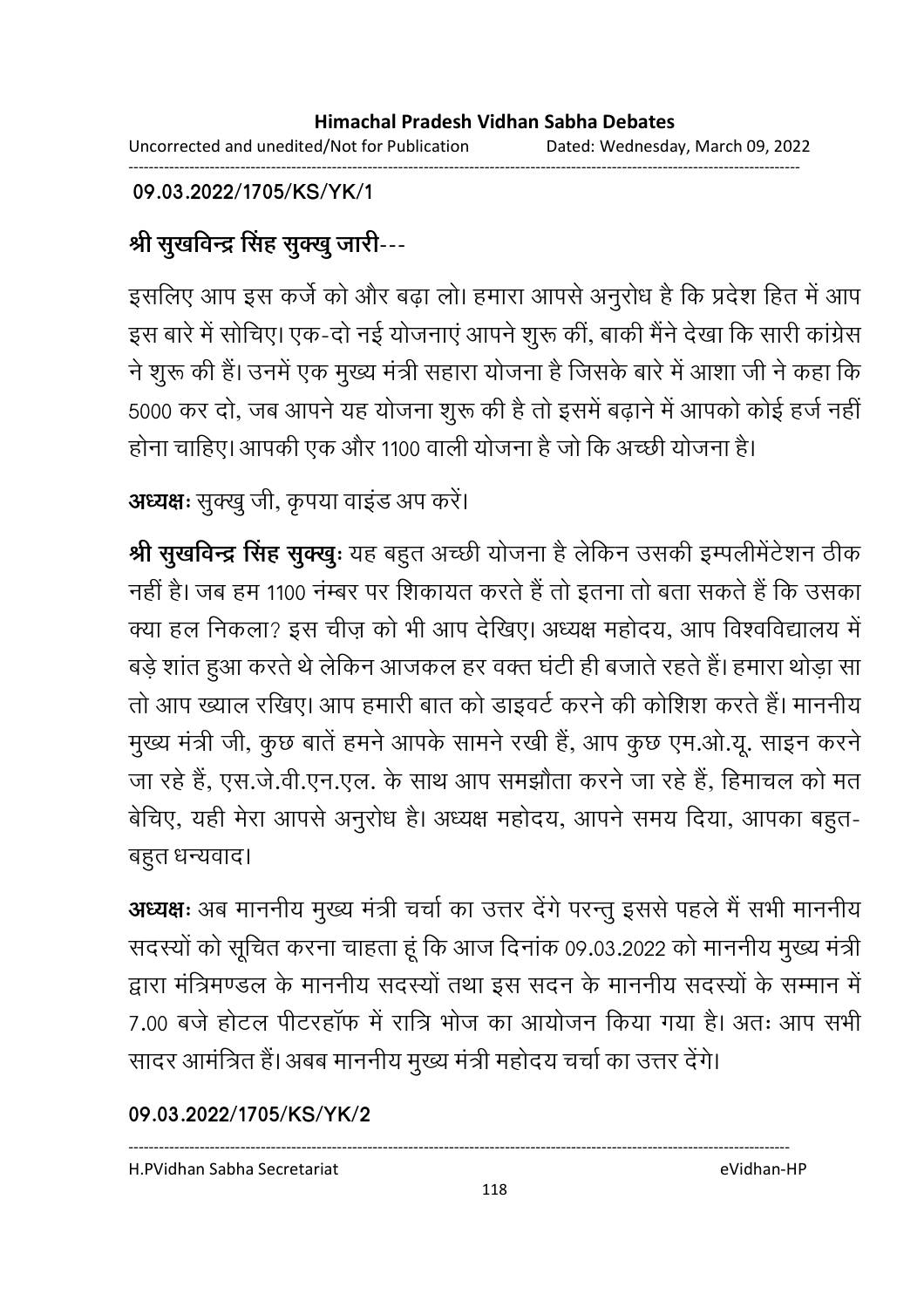Uncorrected and unedited/Not for Publication Dated: Wednesday, March 09, 2022

------------------------------------------------------------------------------------------------------------------------------------ **मुख्य मंत्रीः** माननीय अध्यक्ष महोदय, बजट अनुमानो पर वर्ष 2022-23 के लिए जो सामान्य चर्चा इस बजट के प्रस्तुतीकरण के पश्चात इस माननीय सदन में हो रही थी, उसका समापन और उस चर्चा का उत्तर देने के लिए मैं खड़ा हुआ हूं। मुझे इस बात की प्रसन्नता है कि बहुत सार्थक चर्चा इस माननीय सदन में हुई है। मैं यह भी देख रहा था कि कुल 49 | माननीय सदस्यों ने इस चर्चा में भाग लिया। 25 सदस्य सत्ता पक्ष से 22 प्रतिपक्ष से, सी.पी.आई.एम. के 1 और निर्दलीय भी 1 सदस्य ने इस चर्चा में भाग लिया और 17 घंटे 30 मिनट से भी ज्यादा लम्बे समय तक यह चर्चा चली। स्वाभाविक रूप से एक लोकतांत्रिक व्यवस्था के अनुरूप सत्ता पक्ष की ओर से इस बजट का अभिनंदन किया गया, स्वागत किया गया और इस बजट के माध्यम से जो बहुत महत्वपूर्ण चीजें प्रदेश के विकास के लिए, हर वर्ग के लिए राहत के रूप में दी गईं, उसका स्वागत किया गया वहीं विपक्ष की ओर से कुछ स्वर हमें सूनने को मिले जहां स्वागत भी हुआ, धन्यवाद भी हुआ लेकिन एक परम्परा के मुताबिक, विपक्ष की भूमिका निभाने की दृष्टि से रस्म अदा करते हुए बजट की हर बात का विरोध करने की कोशिश भी हुई। उसमें हमें आपत्ति भी नहीं हैं ।जब हम लोकतात्रिक व्यवस्था में विश्वास करते हैं, उसका सम्मान करते हैं तो स्वाभाविक रूप से हमें यह मानकर चलना चाहिए कि कुछ बातें अच्छे के लिए होंगी, कुछ बातों के लिए अच्छा बोला जाएगा और कुछ बातें विपक्ष की ओर से ऐसी आएंगी जिन पर कटाक्ष होगा, विरोध होगा।

श्रीमती अ0व0 द्वारा जारी---

### **09.03.2022/1710/av/yk/1**

# मुख्य मंत्री-----जारी

लेकिन हमें उन सारी बातों को सुनने की मनःस्थिति रखनी चाहिए और हमने रखी भी हैं। इस माननीय सदन के अंदर कई बार इस प्रकार की परिस्थितियां भी सामने आईं जब बहुत अच्छे माहौल में चर्चा हुई। लेकिन कई बार ऐसे दौर भी आएं जब चर्चा करते-करते थोड़ी तल्ख़ी भी हुई। मैं मानता हूं कि लोकतांत्रिक व्यवस्था के अनुरूप इस प्रकार की बातें होती

H.PVidhan Sabha Secretariat eVidhan-HP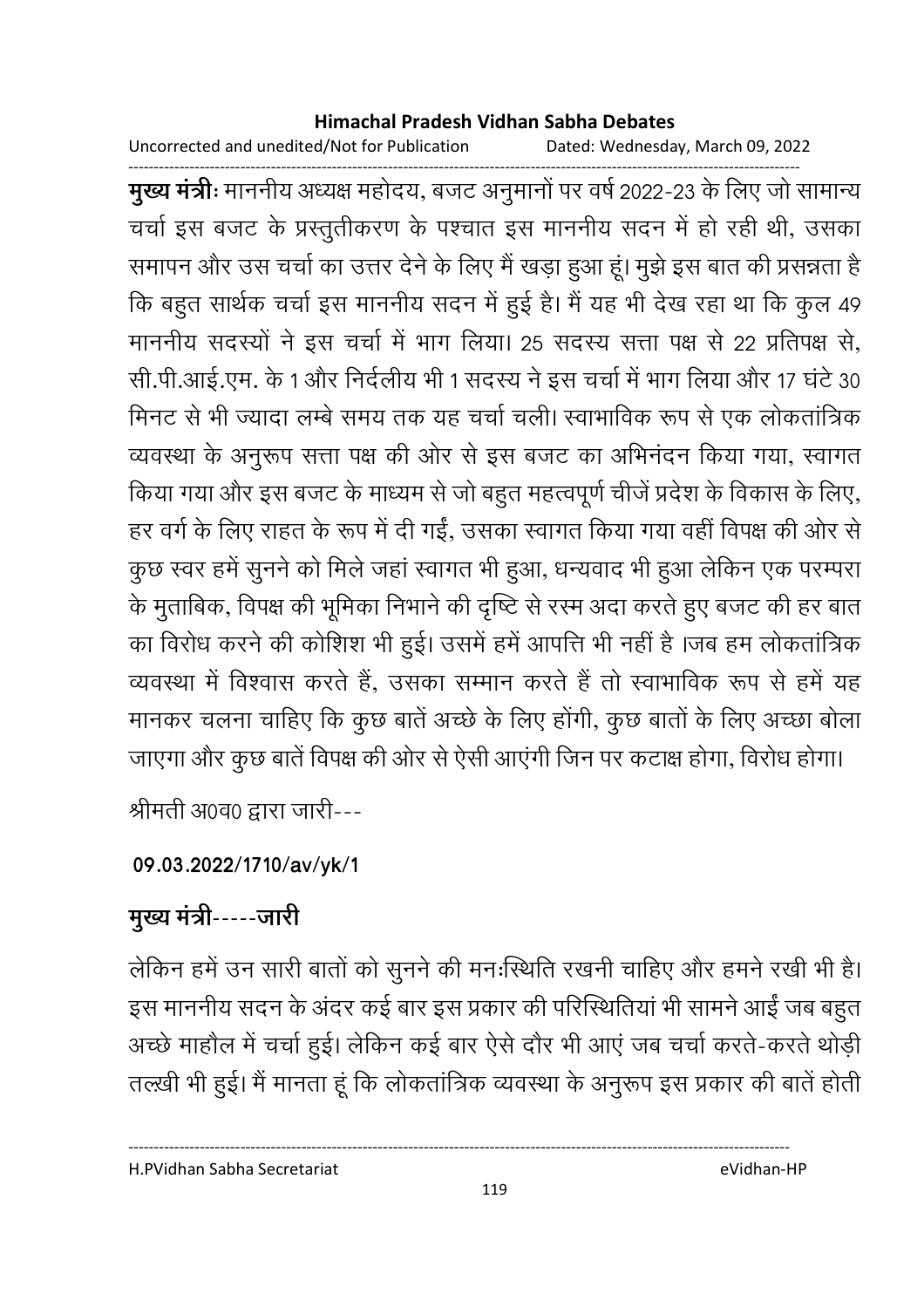Uncorrected and unedited/Not for Publication Dated: Wednesday, March 09, 2022

------------------------------------------------------------------------------------------------------------------------------------ है और इसके लिए हमारे मन में कोई बुरी भावना नहीं है। यहां पर जब विपक्ष की ओर से चर्चा में बोल रहे थे तो लगभग सभी माननीय सदस्यों ने एक सामान्य भाषण के रूप में अपनी-अपनी बात रखीं। सभी माननीय सदस्यों ने अपनी-अपनी बात इस मन:स्थिति के साथ कहीं कि सत्ता पक्ष में भारतीय जनता पार्टी के सदस्य बैठे हैं। हालांकि बहुत सारे सदस्यों ने बजट के बारे में थोड़ा अध्ययन भी किया हुआ है और उस बारे में भी बोलें। मैं समझता हूं कि सदन के अंदर सभी माननीय सदस्यों को माननीय राज्यपाल के अभिभाषण और मुख्य मंत्री द्वारा प्रस्तुत किए गए बजट पर पर हो रही चर्चा के दौरान अपने-अपने अच्छे सुझाव देने का मोंका होता है। इन दोनों अवसरों पर सभी माननीय सदस्य अपनी-अपनी बात को खुलेमन से यहां रख सकते हैं। मगर केवल रस्म अदा करना कि हम बजट का समर्थन नहीं कर सकते और यह बजट झूठ का पुलिदा है; ऐसी बातें ठीक नहीं होती। ...व्यवधान... वैसे हमें आप लोगों का समर्थन चाहिए भी नहीं, हा आप अपनी बातों को यहां पर साबित करते: तो ठीक होता। लेकिन केवल यह सोचकर कि हमारे बड़े नेता ने इस प्रकार की बातें बोली है इसलिए हमें भी ऐसी ही बातें बोलनी हैं, ऐसी भावना ठीक नहीं है। अभी यहां पर माननीय सदस्य श्री सुखविन्द्र सिंह सुक्खु बोल रहे थे और मुझे नहीं मालूम कि इनको अतिम वक्ता के रूप में क्यो रखा जाता है। माननीय सदस्य जब बजट पर बोल रहे थे तो इन्होंने भी कभी हाईडल प्रजिक्ट्स तो कभी लोन के सिलसिले में ही बातें कहीं है। इस माननीय सदन के अंदर लोन के सिलसिले में एक शेर बार-बार बोला जाता है कि :--

### **09.03.2022/1710/av/yk/2**

# इक चाक़ हो तो यारब चिला लेता गिरेबां अपना। जालिम ने फाड़ डाला है, तार-तार करके॥

प्रदेश को तार-तार तो आप लोगों ने किया हुआ है। आप लोगों ने उस वक्त अगर थोड़ा-सा भी रहम किया होता तो स्थिति ऐसी नहीं बनती। एक छेद होता तो हम चिला लेते परंतु आपने तो तार-तार किया हुआ है; अब इसमें हम क्या चिलाए। आप यहां पर देश

H.PVidhan Sabha Secretariat eVidhan-HP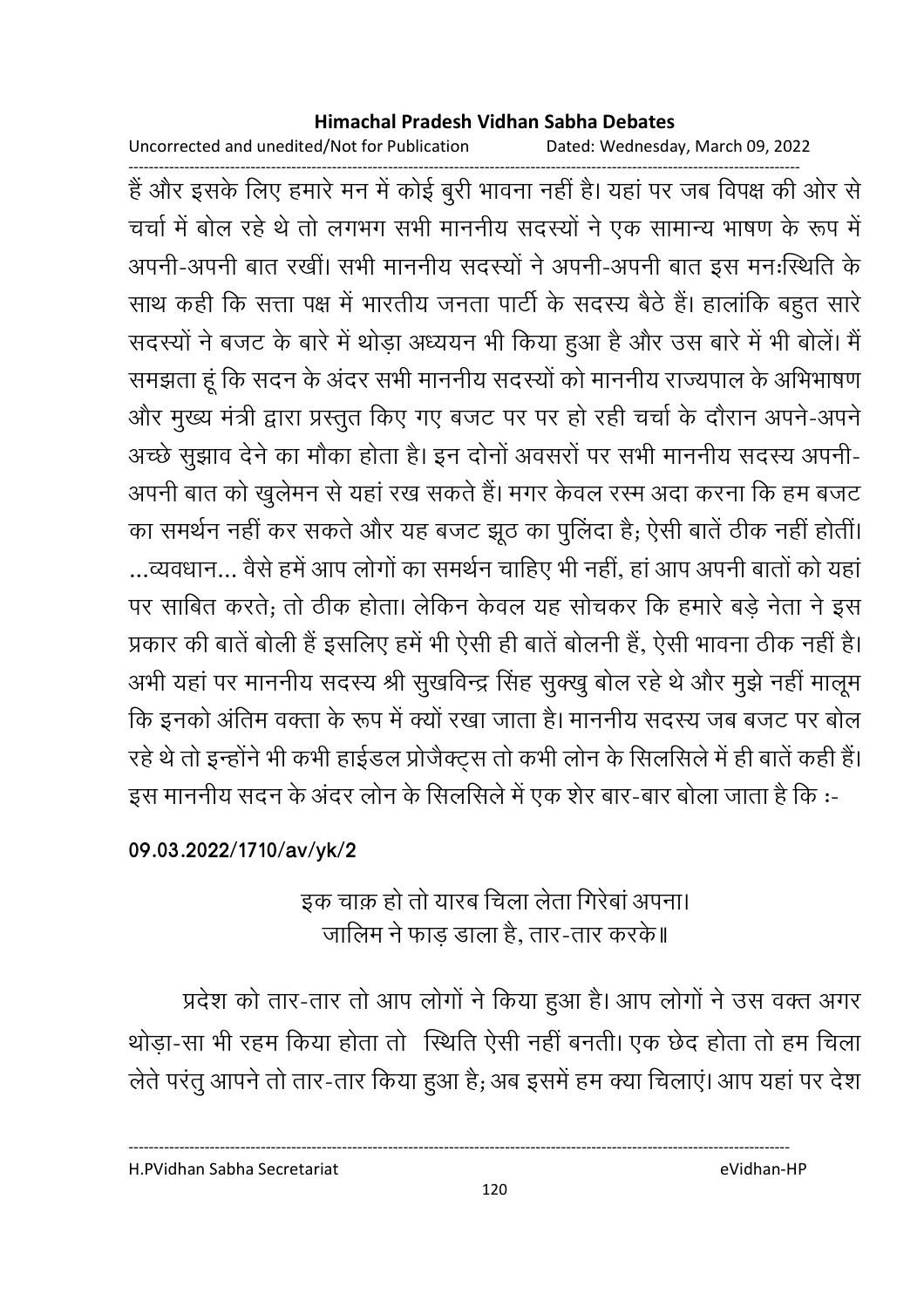Uncorrected and unedited/Not for Publication Dated: Wednesday, March 09, 2022

------------------------------------------------------------------------------------------------------------------------------------ और इस प्रदेश में सत्ता के अपने लबे अनुभव का जिक्र करते रहते हैं कि हमारी पार्टी की सरकार इस प्रदेश और देश में इतने-इतने वर्षों तक रहीं। फिर इस हालत की जिम्मेवारी भी आप लोगों को लेनी चाहिए। इनका तो यह हाल है कि अच्छा काम हमने किया और बाकी बुरे काम भारतीय जनता पार्टी की सरकार ने किए। ...व्यवधान... अभी 20 वर्षों तक भारतीय जनता पार्टी की सरकार और रहेगी। जब हमारी पार्टी की सरकार को 20 साल और हो जाएंगे तो हम आपसे इस प्रकार की बातें सुनने को तैयार रहेंगे। यहां अपने भाषण के दौरान विपक्ष के सभी सदस्यों ने एक आंकड़ा पकड़ लिया और कहा गया कि ग्रोथ रेट इतना प्रतिशत हो गया है। यहां पर कहा गया कि ग्रोथ रेट -5.20 प्रतिशत से 8.30 प्रतिशत तक कैसे पहुंच गया, मैं आपको इस बारे में बताना चाहूंगा।

# <u>टी सी द्वारा जारी</u>

# 09/03/2022/1715/टी0सी0वी0/ए0जी0 मुख्य मंत्री... जारी

राजस्थान में आपकी सरकार है और उस प्रदेश में पूरे देश का वरिष्ठ नेतृत्व है, उनमें एक व्यक्ति उसमें मुख्य मंत्री है। वहां वर्ष 2020-21 में ग्रोथ रेट -2.86 था और अभी जो बजट प्रस्तुत किया गया है उसमें कहा गया है कि ग्रोथ रेट 11.04 होगा। छतीसगढ़ आपकी पार्टी द्वारा शासित राज्य है। वहां आज बजट प्रस्तुत हुआ है। वहां पर वर्ष 2020-21 का ग्रोथ रेट -1.37 था और वर्ष 2021-22 का ग्रोथ रेट 11.54 बताया गया है। झारखण्ड में वर्ष 2020-21 में ग्रोथ रेंट -4.40 और वर्ष 2021-22 में बताया जा रहा है कि ग्रोथ रेंट 8.80 रहेगा। हरियाणा जो हमारा पड़ोसी राज्य है और वहां हमारी पार्टी की सरकार है। वहां वर्ष 2020-21 में ग्रोथ रेट -5.30 था जबकि अभी जो बजट प्रस्तुत किया गया है उसमें बताया गया है कि अनुमानित ग्रोथ रेट 9.80 होगा। उसी प्रकार से हमने अगर हिमाचल प्रदेश में -5.20 से 8.30 कहा तो इसमें कतई भी झूठ नहीं हैं। यह पूर्णतः सत्य पर आधारित हैं। ग्रोथ रेट का

H.PVidhan Sabha Secretariat eVidhan-HP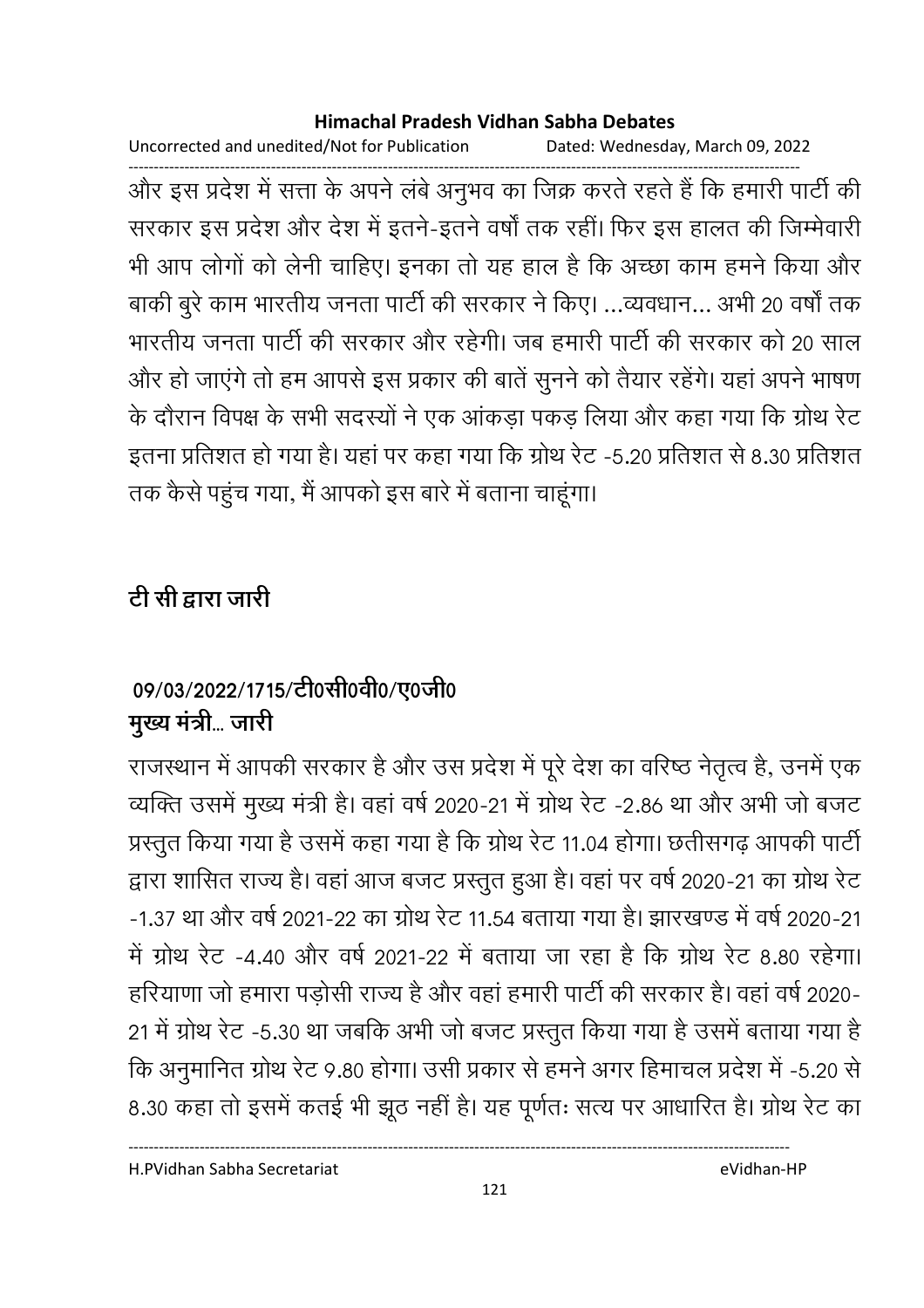Uncorrected and unedited/Not for Publication Dated: Wednesday, March 09, 2022

------------------------------------------------------------------------------------------------------------------------------------ जो फार्मूला है, इसको उसके मुताबिक निकाला गया है। …व्यवधान… मैं आपको तथ्य बता रहा हूं। अभी श्री सुखविन्द्र सिंह सुक्खु और विपक्ष के नेता, श्री मुकेश अग्निहोत्री जी ने भी इस तरह का जिक्र किया कि कुछ भी नहीं किया। कुछ हुआ ही नहीं । यह जनसंख्या कैसे बढ़ गई, यह बोलना रह गया अन्यथा ये कह देते कि हमारे बिना कुछ भी नहीं। वर्ष 2017-18 में सामाजिक सुरक्षा पेंशन के लाभार्थियों की संख्या 4.25 लाख थी और वर्ष 2022-23 में यह बढ़कर 7.50 लाख हो गई। हमने बजट में ऐलान किया है कि 60 वर्ष की आयु से ऊपर सभी को सामाजिक सुरक्षा पेंशन के दायरे में लाएंगे। आपके समय में इस पर मु0 4.50 करोड़ रुपये खर्च होते थे और वर्ष 2022-23 में हम इस पर मु0 1300 करोड़ रुपये खर्च करने जा रहे हैं। आप फिर भी कह रहे हैं कि कुछ भी नहीं किया। ... व्यवधान... यह भी बजट का ही हिस्सा है। ... व्यवधान ...

एन0एस0 द्वारा जारी ...

09-03-2022/1720/NS/AG/1

मुख्य मंत्री ........जारी

…व्यवधान… अध्यक्ष महोदय, मैं यहां पर तुलनात्मक दृष्टि से पिछले चार वर्षों का थोड़ा-सा कपैरिज़न बताना चाहूंगा। पिछली सरकार के पांच वर्ष के दौरान कुल 24,200 करीड़ रुपये के योजना परिव्ययों का प्रावधान किया गया था। यह मैं उस वक्त का ज़िक्र कर रहा हूं जब वर्ष 2013-14 से लेकर वर्ष 2017-18 तक आपकी सरकार थी। पिछले चार वर्षों में हमारी सरकार ने 40,229 करोड़ रुपये के योजना परिव्ययों का प्रावधान किया गया है जबकि आपकी सरकार ने 24,200 करोड़ रुपयों का प्रावधान किया था। आपको यह क्यों नज़र नहीं आ रहा है? इसमें आपको अंतर दिखाई नहीं दे रहा है। आप इसे स्वीकार क्यों नहीं करते हैं? अध्यक्ष महोदय, 24,200 करोड़ रुपये से 40,229 करोड़ रुपये पर पहुंचना कोई छोटा विषय नहीं है। इसलिए मैं यहां पर कह रहा हूं।

अध्यक्ष महोदय, यहां पर मैंने पहले ही 62,200 करोड़ रुपये का कर्ज़ बताया है और इसकी हमने डिटेल दे दी है लेकिन आप इसको मान ही नहीं रहे हैं। ...व्यवधान... अध्यक्ष महोदय, आमतौर पर हिमाचल प्रदेश में यह रहता है कि कर्ज़ लेने की आर्थोराइज्ड लिमिट

H.PVidhan Sabha Secretariat eVidhan-HP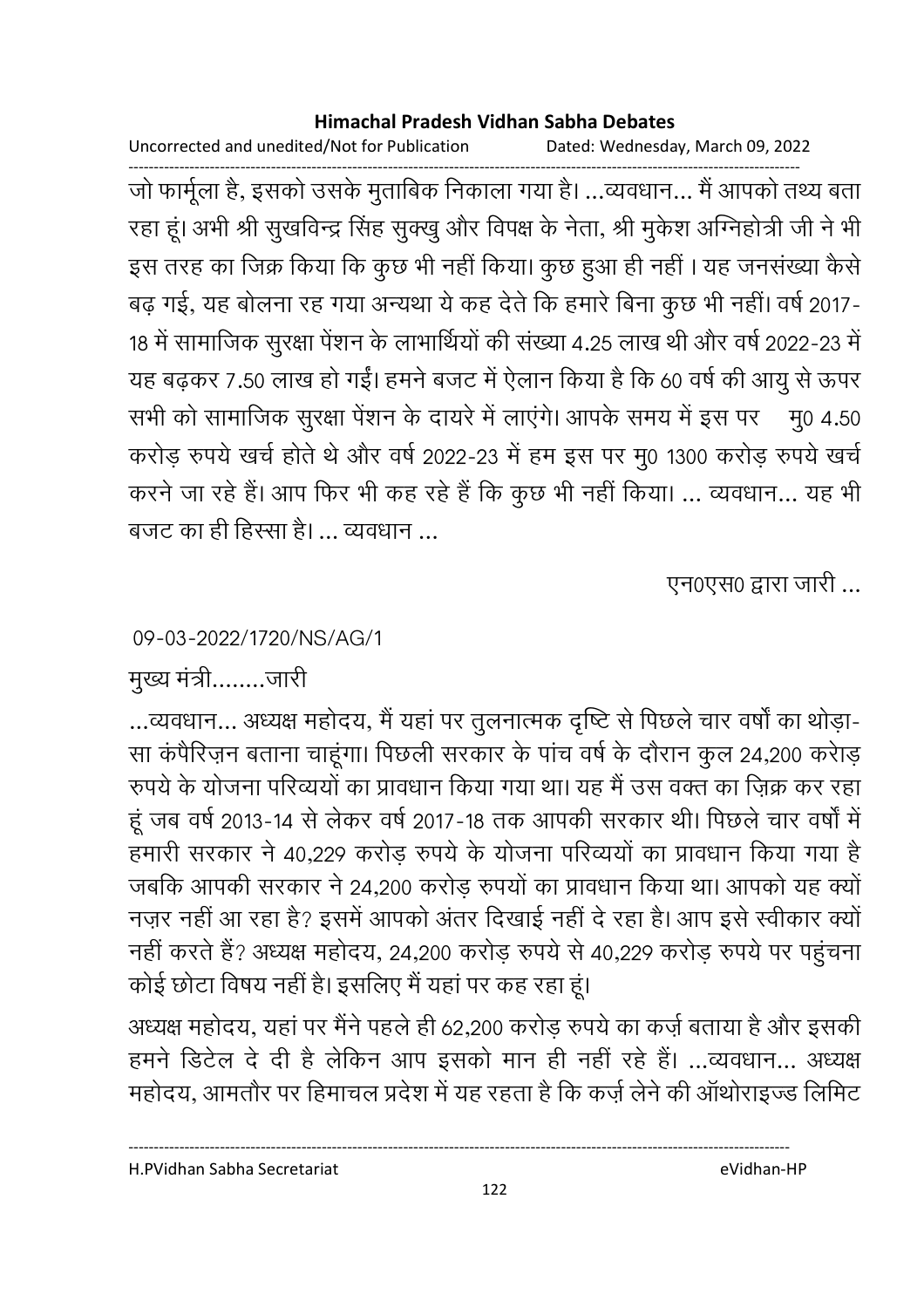Uncorrected and unedited/Not for Publication Dated: Wednesday, March 09, 2022

------------------------------------------------------------------------------------------------------------------------------------ को पूरा किया जाता है। …व्यवधान… आपके समय में कर्ज लेने की आर्थाराइज्ड लिमिट को एंग्जास्ट किया गया है और जितना लिया जा सकता था वह पूरे-का-पूरा लिया है। …व्यवधान…

अध्यक्ष : माननीय सदस्य, मुख्य मंत्री जी बजट की चर्चा का उत्तर दे रहे हैं, आप सुन लीजिए। आप सुनिए। ...व्यवधान...

**मुख्य मंत्री** : अध्यक्ष महोदय, हमारी सरकार में कर्ज लेने की जो आर्थाराइज्ड लिमिट थी और अभी तक हमने 5,384 करोड़ रुपये का मार्केट ऋण उस लिमिट से कम लिया है। मैं आपको यह कहना चाहता हूं। ...व्यवधान...

**अध्यक्ष** : आप बैठिए। सुन लीजिए। ...व्यवधान... सुनिए।

**मुख्य मंत्री :** ...व्यवधान... आपको पूरा सुनना है तो पूरा सुनिए। ...व्यवधान...

श्री आर0 के0 एस0 द्वारा जारी।

09.03.2022/1725/RKS/TTH-1

मुख्य मंत्री... जारी

…व्यवधान…

**अध्यक्ष** : माननीय मुख्य मंत्री जी चर्चा का उत्तर दे रहे है।आप कृपया बैठ जाइए।

मुख्य मंत्री : वर्ष 2018-19 में खुले बाजार से ऋण लेने के लिए प्राधिकृत सीमा के विरुद्ध हमने 1,627 करोड़ रुपये कम ऋण लिया है। वर्ष 2019-20 में भी प्राधिकृत सीमा से कम ऋण लिया गया है। वर्ष 2020-21 में 3,187 करोड़ रुपये कम ऋण लिया है। …व्यवधान…

**अध्यक्ष** : माननीय सदस्य बैठ जाइए। ...व्यवधान... माननीय सदस्य, माननीय मुख्य मंत्री चर्चा का उत्तर दे रहे हैं, आप बीच में न बोले। आप बैठ जाइए। …व्यवधान… यह अच्छी परम्परा नहीं है। माननीय नेता प्रतिपक्ष जी मैं आपको अलाउ नहीं कर रहा हूं, आप बैठ जाइए।

H.PVidhan Sabha Secretariat eVidhan-HP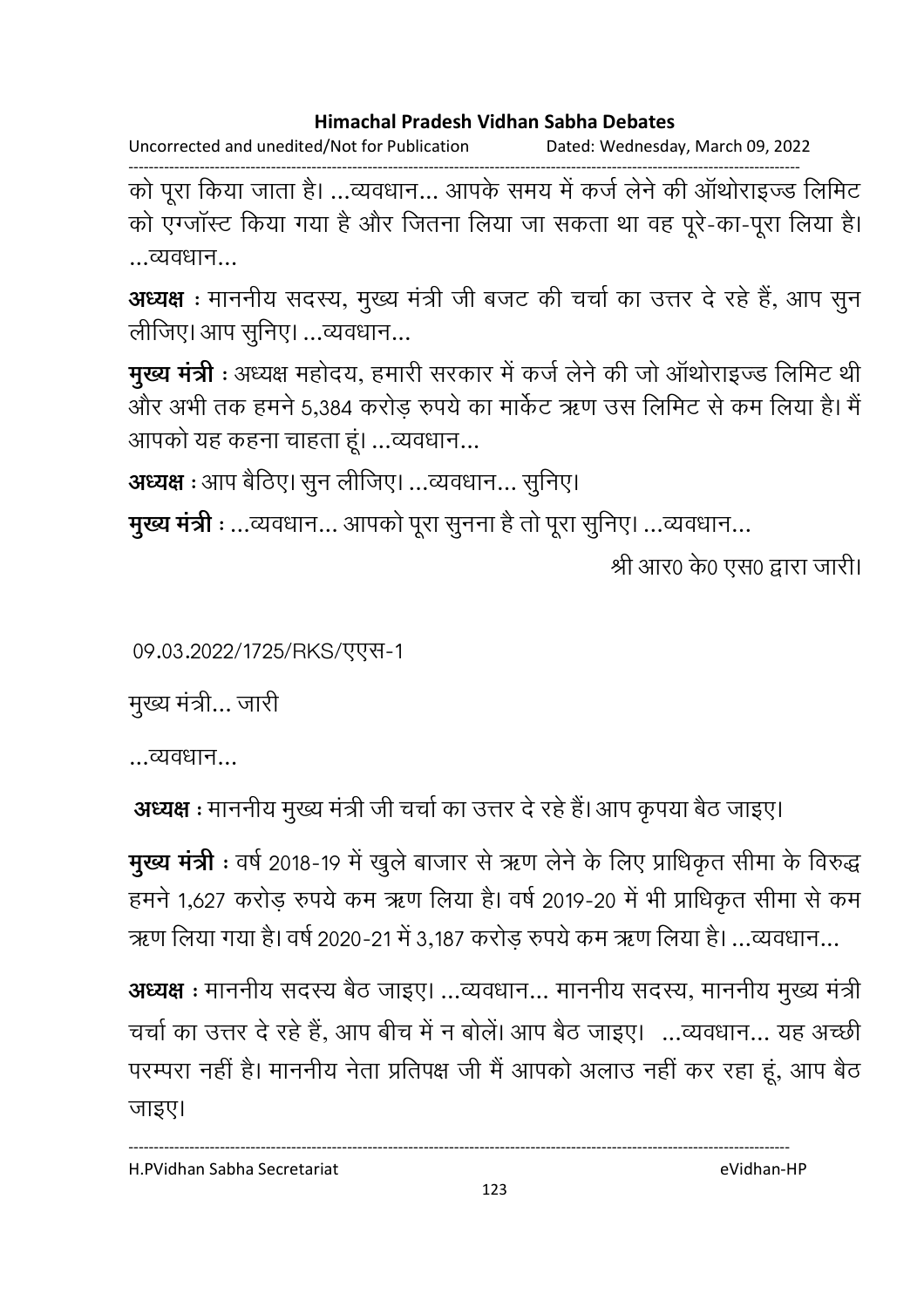Uncorrected and unedited/Not for Publication Dated: Wednesday, March 09, 2022

------------------------------------------------------------------------------------------------------------------------------------ **मुख्य मंत्री** : अध्यक्ष महोदय, हम तथ्यों के आधार पर कह रहे हैं। इसमें झूठ वाली बात कहा है? आपके समय तो कोविड भी नहीं था। लेकिन आपने उस समय भी मर्ज मारने के लिए ऋण लिया। आप FRBM की बात कर रहे हैं लेकिन हमने इस वैश्विक महामारी को भी फैस किया है। हमने प्राधिकृत लिमिट से 5,384 करोड़ रुपये कम कर्ज लिया है। …व्यवधान…

**अध्यक्ष** : माननीय सुखर्विन्द्र सिंह सुक्खु जी बैठ जाइए, आप पहले चर्चा का उत्तर सुने।

मुख्य मंत्री : हमने ऐसा कभी नहीं कहा कि हम 31 मार्च तक ऋण नहीं लेंगे। हम ऋण लेंगे लेकिन जो आंकड़ा आप दे रहे हैं हम उस आंकड़े से कम ऋण ले रहे हैं। मैं इस बात को स्पष्ट करना चाहूंगा कि हम ज्यादा-से-ज्यादा दो हजार करोड़ रुपये ऋण लेंगे। ...व्यवधान... हमने आज तक जो ऋण लिया है हम उसी का जिक्र करेंगे।...व्यवधान...

09.03.2022/1725/RKS/TVT-2

आने वाले समय में क्या परिस्थितिया होगी उनका आकलन हम कैसे कर सकते हैं। वित्तीय वर्ष 2021-22 के लिए भारत सरकार द्वारा 9,384 करोड़ रुपये का ऋण खुले बाजार से उठाने के लिए प्राधिकृत किया है। लेकिन 9,384 करोड़ रुपये के स्थान पर हमने अभी तक केवल 4 हजार करोड़ रुपये ही ऋण लिया है। इस प्रकार वर्तमान सरकार के विवेकपूर्ण ऋण प्रबंधन की वजह से ब्याज की कैरिंग कास्ट कम रही तथा आगामी समय में प्रदेश पर कर्ज का भार अपेक्षाकृत कम होगा। ...व्यवधान...ऐसा कभी नहीं हुआ कि विपक्ष के लोग हर बात पर बालें। व्यवधान

श्री बी.एस. द्वारा... जारी

09.03.2022/1730/बी.एस./ए0एस0/-1

मुख्य मंत्री जारी...

H.PVidhan Sabha Secretariat eVidhan-HP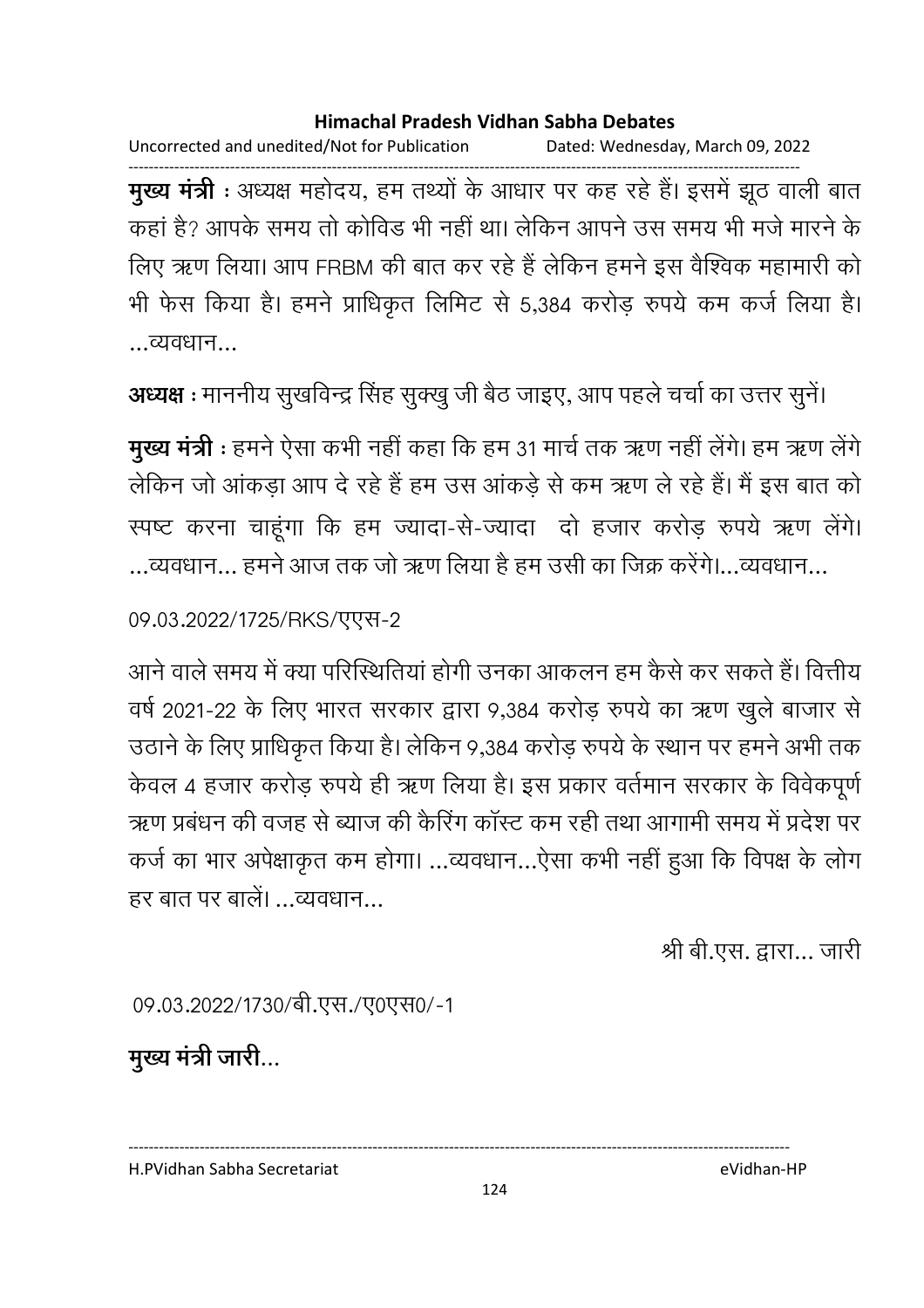Uncorrected and unedited/Not for Publication Dated: Wednesday, March 09, 2022 ------------------------------------------------------------------------------------------------------------------------------------

...व्यवधान... अध्यक्ष महोदय, यह इस माननीय सदन की परपरा नहीं रही हैं। …व्यवधान…

(कांग्रेस विधायक दल के सभी माननीय सदस्य एवं सत्ता पक्ष के सभी माननीय सदस्य **अपने-अपने स्थान पर खड़े हो करके नारेबाजी करने लगे) …व्यवधान…** 

**अध्यक्ष** : माननीय सदस्य, कृपया अपने-अपने स्थान पर बैठ जाइए।…व्यवधान…

**श्री मुकेश अग्निहोत्री** : यह जो एफ0आर0बी0एम0 प्रोजैक्शन -4.98 का यहा पर लाया गया है, आप इसे किताबों में ला चुके हैं, क्या आप इस कानून को पास करने के लिए या संशोधन हेतु इस माननीय सदन में ले करके आएंगे? ...व्यवधान...

**अध्यक्ष** : कृपया बैठ जाइए, संसदीय कार्य मंत्री जी कुछ कहना चाह रहे हैं। विपक्ष के माननीय सदस्यों ने काफी देर तक बोला है और अब मुख्य मंत्री जी चर्चा का उत्तर दे रहें ' हैं, तो हम इसमें व्यवधान डाल रहे हैं। यदि आपके मन में कोई प्रश्न है, तो उत्तर के बाद आप प्रश्न कर सकते हैं।

**ससदीय कार्य मंत्री** : अध्यक्ष महोदय, मै व्यवस्था का प्रश्न उठा रहा हू। व्यवस्था का प्रश्न केवल यह है कि यहां पर 49 माननीय सदस्यों के भाषण सुने गए हैं। अब चर्चा का उत्तर मुख्य मंत्री जी दे रहे हैं, अगर बीच में टोका-टोकी करते जाएंगे तो प्रश्नों के उत्तर नहीं आएगा। यदि आपने नियम के अनुसार क्लैरिफिर्कशन मांगनी है तो जब मुख्य मंत्री जी का उत्तर हो जाएगा, उसके बाद आप मांग सकते हैं। इस तरह से सदन नहीं चलेगा और न ही जवाब आएगा। ...व्यवधान...

**अध्यक्ष** माननीय सदस्य, कृपया बैठ जाइए...... ...व्यवधान...

श्री एन0 जी0 द्वारा जारी...

09-03-2022/1735/<del>डी.सी.-एन.जी.</del> /1

अध्यक्ष जारी.........

H.PVidhan Sabha Secretariat eVidhan-HP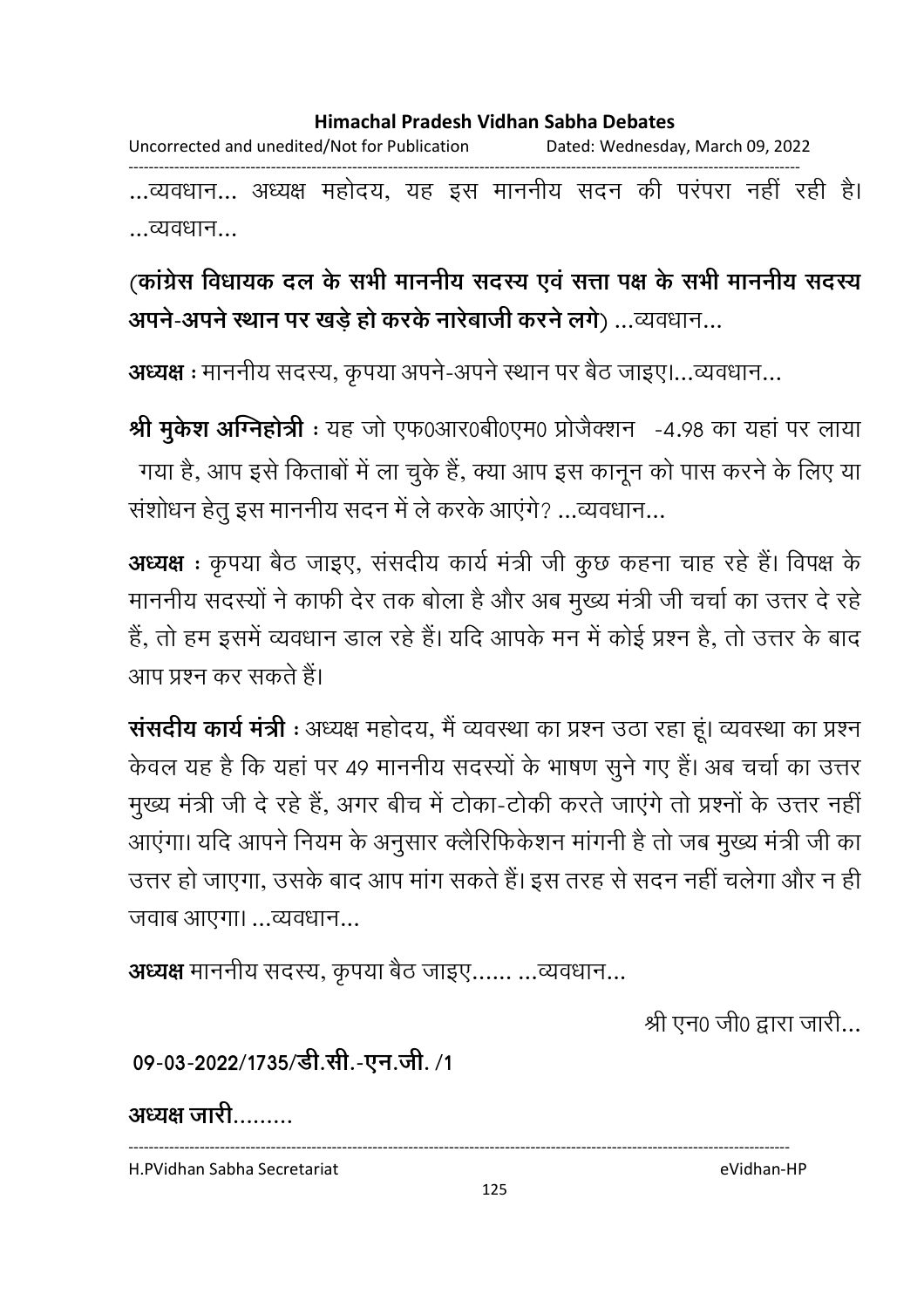Uncorrected and unedited/Not for Publication Dated: Wednesday, March 09, 2022 ------------------------------------------------------------------------------------------------------------------------------------

...व्यवधान... माननीय मुख्य मंत्री जी आप बोलिए।

**मुख्य मंत्री** : अध्यक्ष महोदय, जो सत्य होता है वह बहुत पीड़ादायक होता है। हम यहां पर फैक्ट्स रख रहे हैं। आप लोग FRBM की बात कर रहे हैं। यह प्राधिकार भारत सरकार व आर.बी.आई. की ओर से दिया गया है। हमें जरूरी लगेगा तो हम कर्ज लेगे। आप कह रहे हैं कि ये करेंगे या वो करेंगे तो ऐसा डिक्टेशन पॉसिबल नहीं हो सकता। ...व्यवधान... भारत सरकार व आर.बी.आई. की ओर से प्राधिकार है तो हम करेंगे। …व्यवधान… प्राधिकार भारत सरकार की ओर से हैं और प्राधिकारी आर.बी.आई. की ओर से हैं और आवश्यकता होगी तो हम करेंगे। व्यवधान

अध्यक्ष : माननीय विपक्ष के सदस्यगण मेरी बात सुनिए। माननीय मुख्य मंत्री जी उत्तर दे रहे हैं और यदि विपक्ष की ओर से बीच-बीच में खड़े होकर व्यवधान पैदा किया जाएगा तो यह सदन कैसे चलेगा? …व्यवधान… आप बाद में जो मंजी पूछिए। मैं आपको मना नहीं कर रहा हूं। जब आपको स्पष्टीकरण लेना होगा तो उसके लिए आपको समय दिया जाएगा।…व्यवधान… माननीय सदस्य श्री मुकेश आग्नेहोत्री जी बैठ जाइए। माननीय मुख्य मंत्री जी आप कहें।

**मुख्य मंत्री** : अध्यक्ष महोदय, विपक्ष की ओर एक बात को बार-बार कहा गया है। विपक्ष के जिन प्रमुख लोगों में आपस में प्रतिस्पर्धा है उन सब लोगों ने यहां पर आउटले के बारे में जिक्र किया है। उन्होंने कहा कि आउटले बहुत कम है तो मैं इन्हें तुलनात्मक आकड़े देनां चाह रहा हूं। कोविंड का इतना भयंकर दौर होने के बावजूद भी हैल्थ सैक्टर में आपकी सरकार के दौरान वर्ष 2013-14 से लेकर वर्ष 2016-17 तक 5,244 करोड़ रुपये था और हमारी सरकार के दौरान 10,195 करोड़ रुपये हैं।

## 09-03-2022/1735/डी.सी.-एन.जी. /2

लोक निर्माण विभाग में आपकी सरकार के दौरान वर्ष 2013-14 से लेकर वर्ष 2016-17 तक आउटले 10,430 करोड़ रुपये था और हमारी सरकार के दौरान 17,131 करोड़ रुपये हैं।

H.PVidhan Sabha Secretariat eVidhan-HP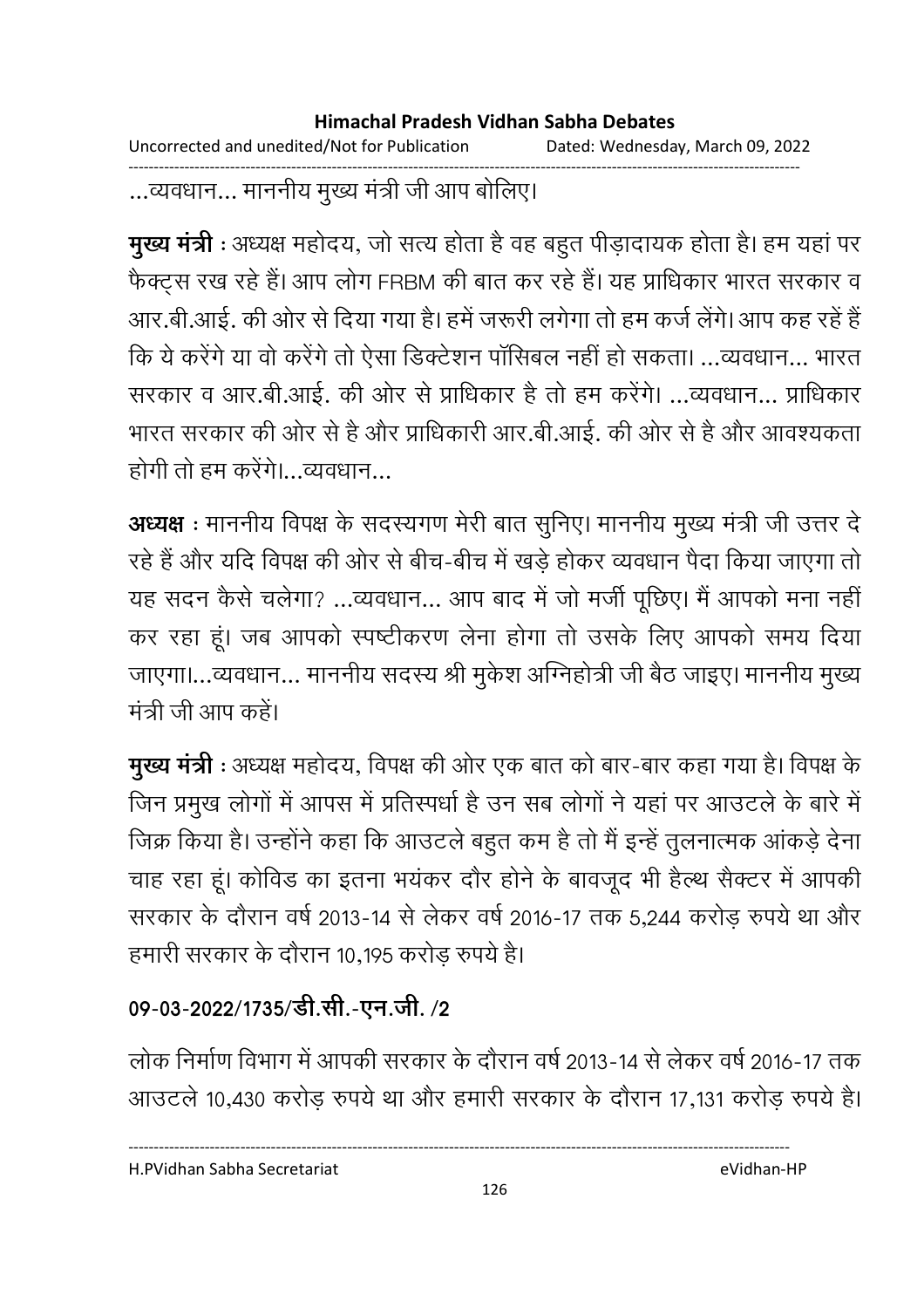Uncorrected and unedited/Not for Publication Dated: Wednesday, March 09, 2022

------------------------------------------------------------------------------------------------------------------------------------ शिक्षा के क्षेत्र में आपकी सरकार के दौरान वर्ष 2013-14 से लेकर वर्ष 2016-17 तक 19,203 करोड़ रुपये था और हमारी सरकार के दौरान 30,683 करोड़ रुपये हैं। इसी प्रकार आप कृषि व बागवानी का जिक्र करते हैं और मैं आपको बताना चाहता हूं कि कृषि में आपकी सरकार के दौरान वर्ष 2013-14 से लेकर वर्ष 2016-17 तक 1,634 करोड़ रुपये था और हमारी सरकार के दौरान 2,480 करोड़ रुपये हैं। बागवानी में आपकी सरकार के दौरान वर्ष 2013-14 से लेकर वर्ष 2016-17 तक 908 करोड़ रुपये था और हमारी सरकार के दौरान 2,016 करोड़ रुपये हैं। जल शक्ति विभाग में आपकी सरकार के दौरान वर्षे 2013-14 से लेकर वर्ष 2016-17 तक 7,293 करोड़ रुपये था और हमारी सरकार के दौरान 11,920 करोड़ रुपये हैं। अध्यक्ष महोदय, मैं कहना चाहता हूं कि हिमाचल प्रदेश के एक-एक विधान सभा क्षेत्र में 300-300, 200-200 करोड़ रुपये उद्घाटन व शिलान्यास इसी कारण से हो रहे हैं। मैं कहना चाहता हूं कि आज प्रदेश में विकास जमीनी स्तर पर हो रहा है। अध्यक्ष महोदय, यदि हम नाबार्ड की बात करें तो …व्यवधान… कर्जा है लेकिन उसके बावजूद भी हमने पैसा खर्चा है। पूर्व की सरकार ने अपने प्रथम चार वर्ष के कार्यकाल के दौरान इस सीमा में 38 करोड़ रुपये की वृद्धि की हैं

श्री जे.एस. द्वारा जारी.........

### **09.03.2022/1740/JS/DC/1**

# मुख्य मंत्री जारी-----जारी-------

और हमने इसमें 55 करोड़ रुपये की वृद्धि की। अध्यक्ष महोदय, मैं यह भी कहना चाहता हू कि पूर्व की सरकार ने अपने प्रथम चार वर्ष के कार्यकाल में विधायक प्राथमिकता योजनाओं के लिए कुल 1,781 करोड़ रुपये का बजट प्रावधान किया और हमने 3,173 करोड़ रुपये का प्रावधान किया। तुलना करके आप अपने आपको देख सकते हैं कि आप लोग कहा पर खड़े है? अध्यक्ष महोदय, मैं यहां पर सभी को देख रहा हूं और जिक्र होता है  $\overline{d} \overline{b}$ -: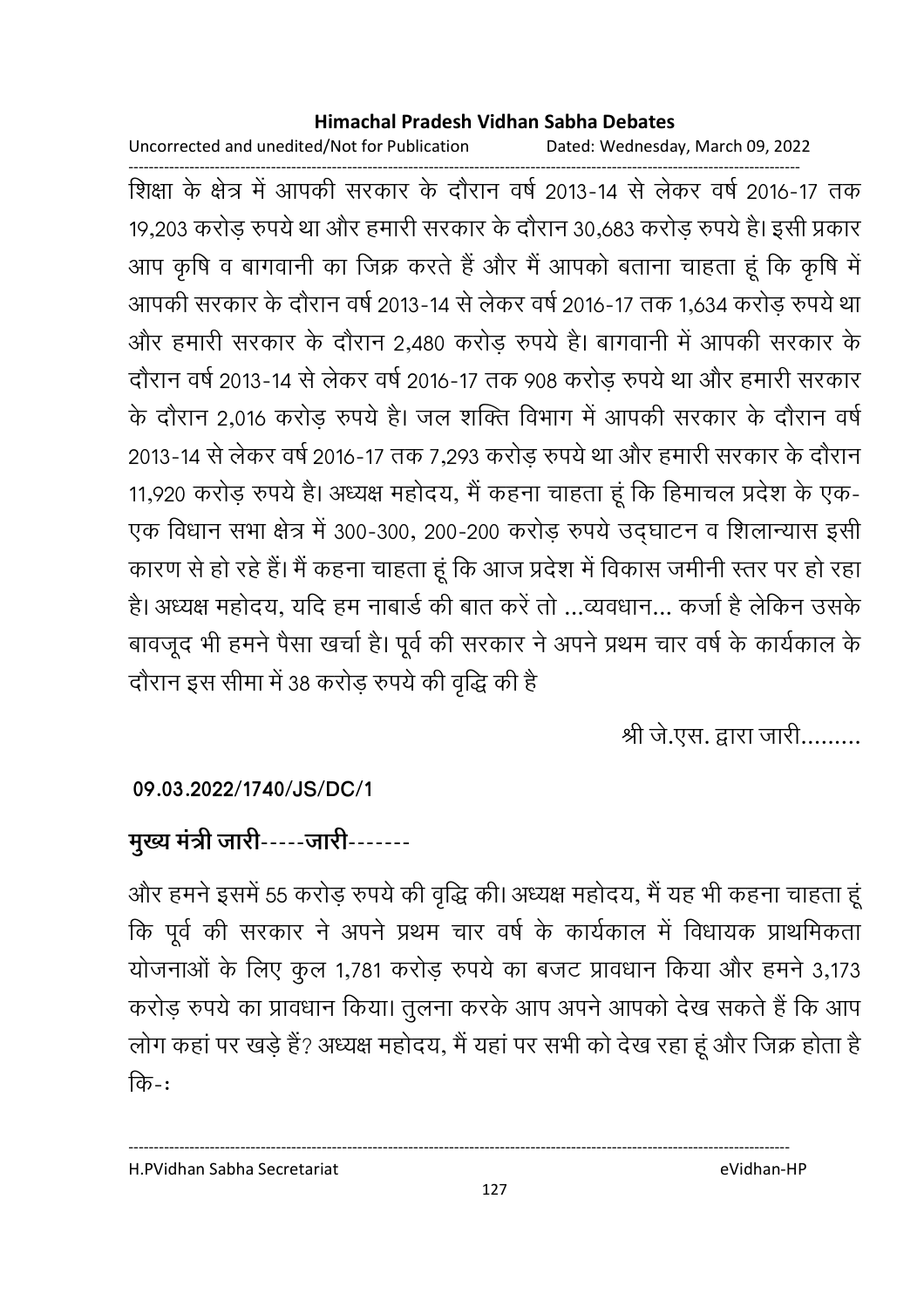Uncorrected and unedited/Not for Publication Dated: Wednesday, March 09, 2022

------------------------------------------------------------------------------------------------------------------------------------ कभी खुद पर, कभी हालात पर रोना आया, बात निकली तो हर बात पर रोना आया।

यह बात तो आपसे निकल रही है। आप लोगों को हर बात पर रोना आ रहा है। …व्यवधान…अध्यक्ष महोदय, बहुत सारे माननीय सदस्यों ने इस बात का जिक्र किया कि कोविड का सकट आया और आपने कुछ नहीं किया। ठीक है, अगर आप लोगों ने इस स्थिति तक रखा होता, आप लोगों ने कुछ अच्छा या बड़ा करने की स्थिति में रखा होता तो हम बहुत कुछ करने की मंशा रखते थे। लेकिन जो हालात आप लोगों ने प्रदेश की आर्थिक दृष्टि से छोड़े हैं, ऐसी हालात में कोविड के दौर में भी हमने मदद करने की कोशिश की है।

अध्यक्ष महोदय, यदि मैं परिवहन सेक्टर की बात करू तो टोकन टैक्स, स्पेशल रोड़ टैक्स, यात्रि और माल कर टैक्स में 153 करोड़ रुपये की मदद हिमाचल प्रदेश सरकार ने की। इससे ज्यादा और क्या किया जा सकता है? प्रश्न आप लोगों ने पूछा कि सरकार ने कुछ नहीं किया। निजी बस ऑप्रेटर्ज़ को पांच साल के लिए Interest Subvention पर ऋण दिया गया। उससे आगे बढ़ कर अध्यक्ष महोदय पर्यटन के क्षेत्र में उद्यमियों के लिए 5 वर्ष के लिए Interest Subvention पर ऋण दिया गया। इससे आगे बढ़ करके 1,16,000 किसानों को किसान क्रैडिट कार्ड के माध्यम से 19,67,00,000 रुपये की धनराशि प्रदान की गई। ...व्यवधान... पता नहीं

### **09.03.2022/1740/JS/DC/2**

ये पर्चु आप कहां से लाते हैं लेकिन ये सत्य नहीं होते हैं। ...व्यवधान... कोविड से लड़ने के लिए ...व्यवधान...

**अध्यक्षः** माननीय मुख्य मंत्री जी के उत्तर देने के बाद अगर कोई क्लैरिफिकेशन आपको लेनी होगी तो उसके लिए मैं आपको समय दूंगा। ...व्यवधान... आप सून लीजिए। बीच में ये टोका-टाकी ठीक नहीं है। …व्यवधान… प्लीज़ आप लोग बैठिए। …व्यवधान…

#### H.PVidhan Sabha Secretariat eVidhan-HP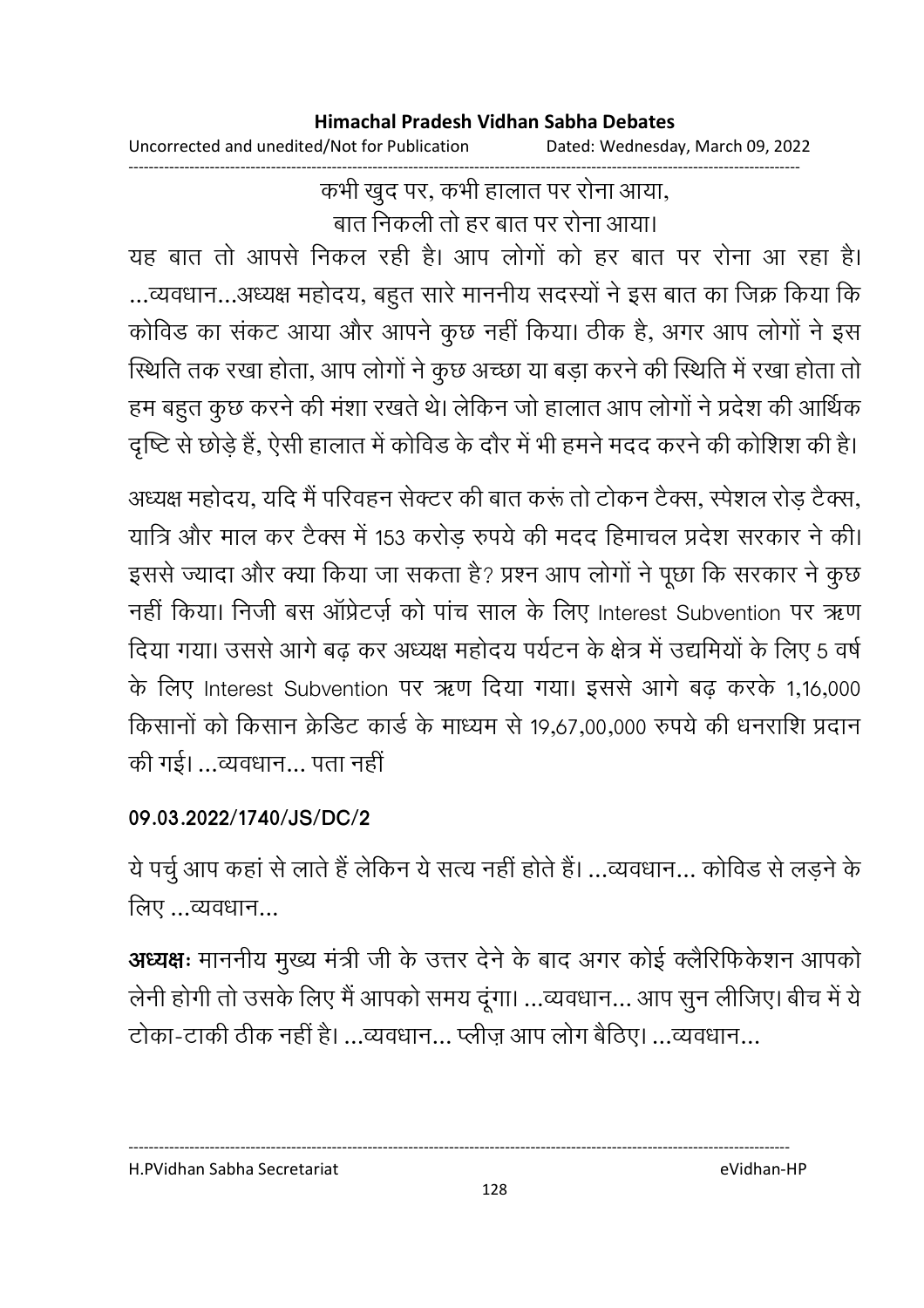Uncorrected and unedited/Not for Publication Dated: Wednesday, March 09, 2022

------------------------------------------------------------------------------------------------------------------------------------ **मुख्य मंत्रीः** माननीय अध्यक्ष महोदय, कुछ बातें यहां पर करने की है और कुछ बातें हम शाम को भोजन में मिलने वाले हैं, क्योंकि आप लोग सादर आमंत्रित हैं, वहां पर भी बातें करेंगे। यदि कोई कसर रह गई तो वहां पर भी बातें करेंगे।

अध्यक्ष महोदय, मैं आदरणीय प्रधान मंत्री जी का इस बात के लिए धन्यवाद करना चाहूंगा कि कोविड की पहली डोज़, सेकिंड डोज़ और उसके बाद बच्चों को जो डोज़ आई वह फ्री ऑफ कॉस्ट दी गई। ...व्यवधान... ऐसे व्यक्ति की मृत्यु कोविड-19 से हुई, परन्तु उनकी प्रधान मंत्री गरीब कल्याण योजना में पात्रता नहीं थी, को 50 लाख रुपये का बीमा कवर भी किया गया। व्यवधान

**अध्यक्षः** माननीय सदस्यगण, प्लीज आप सभी लोग बैठ जाए। आप लोग सुनिये। ...व्यवधान... बैठिए

(विपक्ष के सभी माननीय सदस्यों ने नारे लगाते हुए सदन से बर्हिगमन किया।)

श्री एस.एस. द्वारा जारी----

**09.03.2022/1745/SS-YK/1**

अध्यक्ष : मुख्य मंत्री महोदय, अपनी बात रखें।

**मुख्य मंत्रीः** अध्यक्ष महोदय, इनको बाहर जाना ही था क्योंकि खास तौर से जब हकीकत सामने आती है, जब आदमी एक्सपोज हो जाता है तो ऐसा होता है। इस माननीय सदन में कई सदस्य इस प्रकार के तथ्य रखने की कोशिश कर रहे थे कि अपने झूठ को सत्य साबित करने में सफल हो जाए। इसके लिए बार-बार प्रयत्न कर रहे हैं। मीडिया के माध्यम से भी ऐसा प्रचार कर रहे हैं जो तथ्यों पर आधारित नहीं है, सच्चाई पर आधारित नहीं हैं। अध्यक्ष महोदय, मैं यह जरूर कहना चाहता हूँ कि हमारी सरकार जो भी काम कर रही हैं | वह निष्ठा, ईमानदारी और समर्पित होकर कर रही है। जो भी बात हम माननीय सदन में कह रहे हैं वह तथ्यों पर आधारित कह रहे हैं। वे फैक्ट्स पर आधारित है, इसमें झूठ बोलने

H.PVidhan Sabha Secretariat eVidhan-HP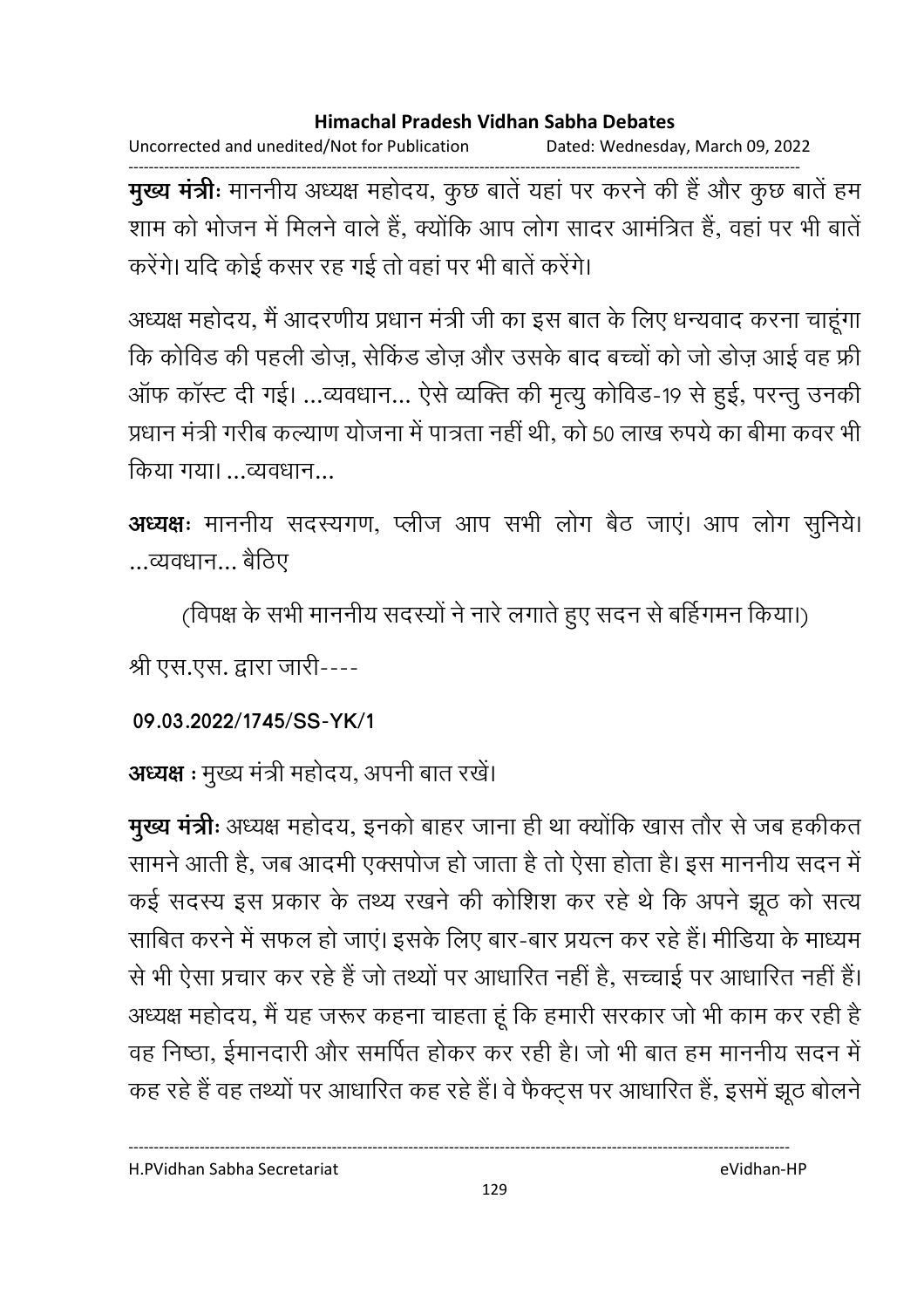Uncorrected and unedited/Not for Publication Dated: Wednesday, March 09, 2022

------------------------------------------------------------------------------------------------------------------------------------ या घुमा-फिराकर बात कहने का कोई स्कोप नहीं है। इसलिए उनको सुनने में कठिनाई हो। रही थी। इसलिए वे पूरी बात सुने बिना ही बाहर चले गए। मैं उनको हरेक बात का जवाब देना चाह रहा था लेकिन वे उसे बिना सुने चले गए। अध्यक्ष महोदय, विपक्ष द्वारा जो वाकआउट किया गया है मैं उसकी निंदा करता हूं।

अध्यक्ष महोदय, मैं इस बात को भी कहना चाहता हूं कि हमारी सरकार ने कोविड के इतने बड़े संकट के दौरान भी हर वर्ग की जितनी मदद करने की कोशिश की जा सकती थी वह की है। जैसे मैंने पहले कुछ बातों का ज़िक्र किया, उसी तरह से मैं यह भी कहना चाहता हू कि स्वर्ण जयंती आश्रय योजना के अंतर्गत 12 हजार लाभार्थियों को मकान के लिए सहायता राशि दी गई। कोविड रोगियों को होम आइसोलेशन में बेहतर उपचार के लिए ब्लाक स्तर पर मोबाइल टीमों का गठन किया गया है। उनको कोविड किट बनाकर घर पर दी गई जिसमें कोविंड की दवाइया, सैनिटाइजर, मास्क, चमनप्राश, थर्मामीटर, ऑक्सीमीटर इत्यादि शामिल हैं। ये सारी चीज़ें उपलब्ध करवाई गईं। इनके कार्यकाल में अगर ऐसा दौर आया होता तो मालूम नहीं ये उसमें क्या करते! उसमें भी ये गुंजाइश ढूंढते कि कहा से क्या कुछ निकल सकता है। कोविड किट में विटामिन-डी की गोलिया और ट्रीटमैंट से

### **09.03.2022/1745/SS-YK/2**

संबंधित सारी चीज़े उपलब्ध करवाई गई। हमारे कैंबिनेट के सभी सहयोगियों और विधायकों ने 30 परसैंट सैलरी का सहयोग दिया। मैं विपक्ष का भी धन्यवाद करता हूं कि विपक्ष के माननीय सदस्यों ने भी एक साल तक अपने वेतन में से 30 प्रतिशत की कटौती कोविड सहायता हेतू दी। मैं यह बात भी ज़रूर कहना चाहूंगा कि प्रदेश के सभी अधिकारियों व कर्मचारियों का कुछ दिन का वेतन हमने लिया। एक बार एक दिन का वेतन लिया और दूसरी बार दो दिन का वेतन लिया था, उससे भी कोविड काल में एक सहयोग मिला है। कोविंड से मृत व्यक्तियों के दाह संस्कार के लिए जो आवश्यक सहायता प्रदान की जा सकती थी, वह भी प्रदान की गई। बच्चों की पढ़ाई को जारी रखने के लिए 10वीं व 12वीं कक्षा के छात्रों के लिए दूरदर्शन ज्ञानशाला के माध्यम से आनलाइन कक्षाओं का

H.PVidhan Sabha Secretariat eVidhan-HP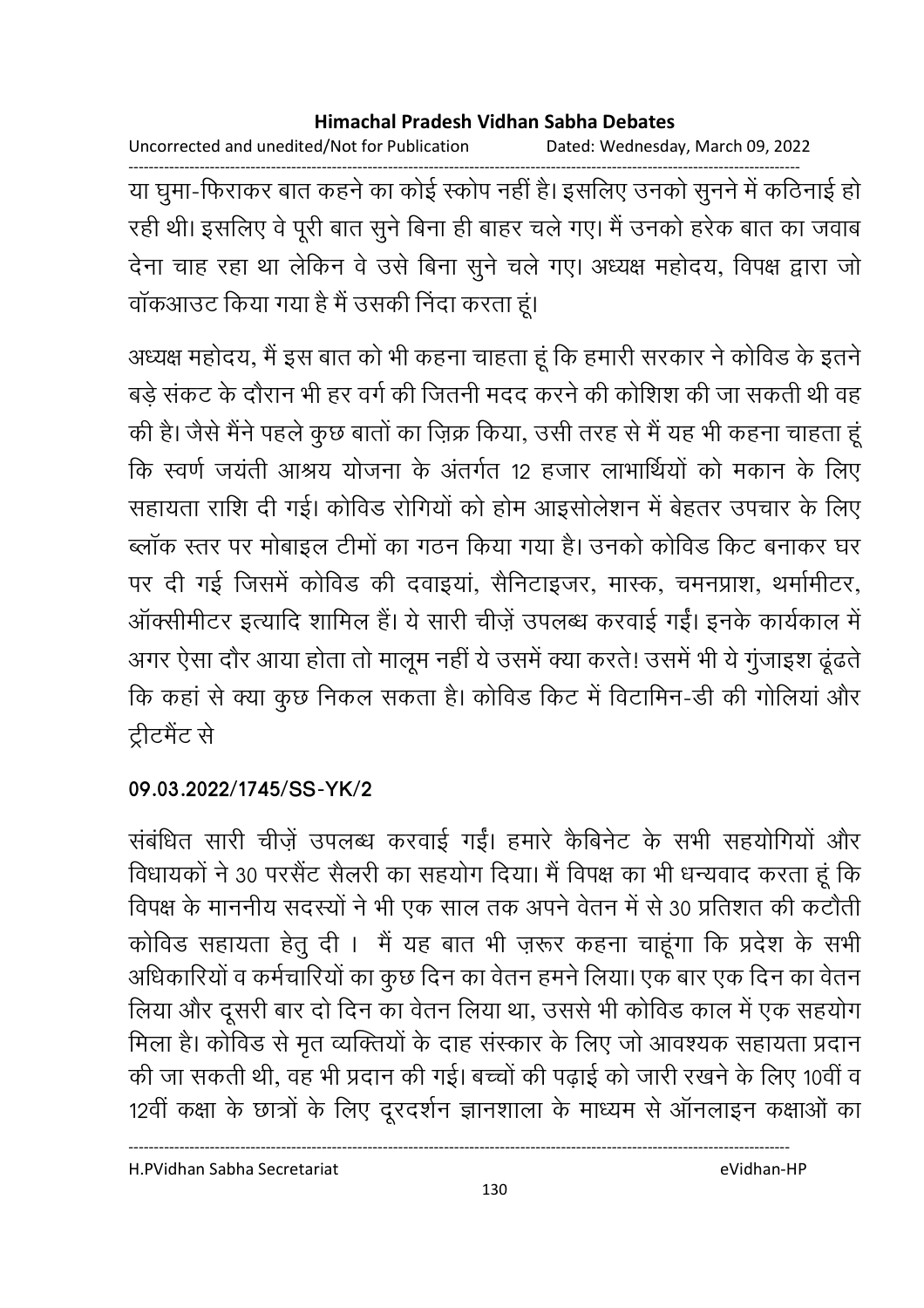Uncorrected and unedited/Not for Publication Dated: Wednesday, March 09, 2022

------------------------------------------------------------------------------------------------------------------------------------ प्रावधान किया गया। शहरी क्षेत्रों में बेरोज़गार युवाओं के लिए मुख्य मंत्री शहरी रोज़गार गारटी योजना की शुरूआत की गई। सामाजिक सुरक्षा पेशन के लाभाथियों, पैरा वर्कजे तथा अन्य कर्मचारियों के लिए संशोधित दरों से त्वरित रूप से राशि प्रदान की गई। उसी तरह से अध्यक्ष महोदय में यह भी कहना चाहता हूं कि जो बी0ओ0सी0डब्ल्यू0 के माध्यम से जो उसमें पात्र लोग थे जिनको मनरेगा और दूसरी योजना के अंतर्गत लाभ दिया जा सकता था, हमने तीन बार दो-दो हजार रुपये की राशि उनके खाते में डाली। इस प्रकार हमने मदद करने की कोशिश की है। हमने हर वर्ग की मदद करने की कोशिश की है। अभी तो विपक्ष के सदस्य चले गए। मुझे हमेशा अलग-अलग मिलकर कहते थे कि नाबार्ड की लिमिट बढ़ा दो, विधायक क्षेत्र विकास निधि का पैसा बढ़ा दो, विधायकों को जो ऐच्छिक निधि दी जाती है उसको बढ़ा दो; हमने इनकी तीनो बातों को स्वीकार किया। उसमें हमने पैसा बढ़ाया। अध्यक्ष महोदय, हमने विधायक क्षेत्र विकास निधि में बढ़ोतरी की।

जारी श्रीमती के∩एस∩

### **09.03.2022/1750/KS/AS/1**

### मुख्य मंत्री जारी---

अध्यक्ष महोदय, मैं यह कहना चाहता हूँ कि विधायक क्षेत्र विकास निधि वर्ष 2013-14 में 50 लाख रुपये थी, 2014-15 में इतनी ही रही, 2015-16 में 75 लाख, 2016-17 में 1 करोड़ रुपये हुई। हमने वर्ष 2018-19 में इसको 1.25 करोड़ किया, उसके बाद वर्ष 2019-20 में 1.50 करोड़ किया, 2020-21 में 1.75 करोड़ और 2021-22 में 1.80 करोड़ तथा अभी हमने इसको 2.00 करोड़ रुपये किया है। इनके समय में यह 90 लाख रुपये थी जिसको 90 लाख से बढ़ाकर हमने 2 करोड़ किया, यह मैं कहना चाहता हूं यानि लगभग उसमें 50 परसेंट की बढ़ौत्तरी हमने की है। इसी तरह से जो 5.00 लाख रुपये ऐच्छिक निधि थी, उसको भी हमने बढ़ाकर 12.00 लाख तक, दोगुना से भी ज्यादा बढ़ाया क्योंकि विधायक इंस्टीट्यूशन मज़बूत होना चाहिए।

H.PVidhan Sabha Secretariat eVidhan-HP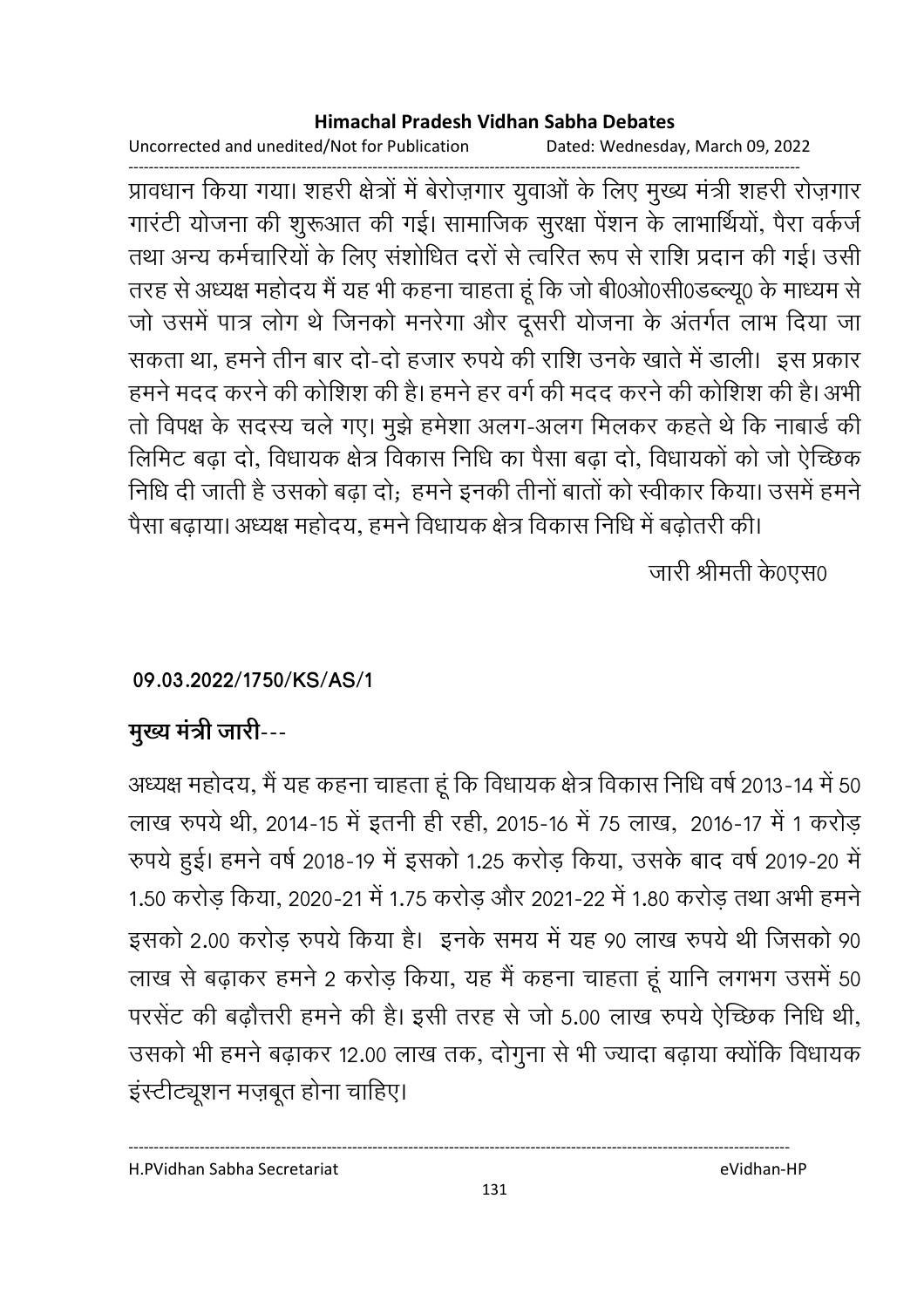Uncorrected and unedited/Not for Publication Dated: Wednesday, March 09, 2022 ------------------------------------------------------------------------------------------------------------------------------------ हमने चाहे चुने हुए प्रतिनिधि है, पचायत प्रधान है, उप प्रधान है, वार्ड मैम्बर है, जिला परिषद मैम्बर, नगर परिषद का अध्यक्ष, नगर पंचायत का अध्यक्ष, नगर पंचायत के सदस्य, नगर पंचायत के सदस्य, मेयर, डिप्टी मेयर, पार्षदों आदि सभी का मानदेय बढ़ाया है जिसकी तफ़सील देने की मैं आवश्यकता महसूस नहीं करता क्योंकि सारी डिटेल बजट प्रस्तुत करते समय हमने रख दी थी।

अध्यक्ष महोदय, हम आगे बढ़कर इस बात को भी देखे, अगर हम पैरा वर्कज़े की बात करे, आंगनबाडी वर्कर के हमने 1700 रुपये बढाए, मिनी आंगनबाडी वर्कर के 900, आंगनबाडी सहायिका के 900 रुपये, आशा वर्कर के 1825 रुपये, सिलाई अध्यापिकाओं के 900रुपये, मिंड डे मील वर्कज़े के 900 रुपये, वाटर कैरियर के 900 रुपये, जल रक्षक के 900 रुपये बढ़ाए और इसी तरह से पैरा फीटर के भी 900 रुपये बढ़ाए। दिहाड़ीदारों के लिए हमने 50 रुपर्य की बढ़ोत्तरी की। 50 रुपर्य की बढ़ौत्तरी का अभिप्राय है कि 1500 रुपर्य प्रतिमाह की बढ़ौत्तरी उनके लिए हुई है। 4200 रुपये की बढ़ौत्तरी हमारे कार्यकाल में एक दिहाड़ी लगाने वाले व्यक्ति के लिए हमने दी है।

### **09.03.2022/1750/KS/AS/2**

आउटसोर्स के जितने भी हमारे कर्मचारी है, उनको भी इस बजट में लाभ दिया गया है। पंचायत चौकीदार के मानदेय में 900 रुपये की बढौत्तरी की। राजस्व चौकीदार और लम्बरदारों के मानदेय में भी 900 रुपये की बढौत्तरी की जो आज हमसे मिलने आए थे। 1000 रुपये की बढोत्तरी एस.एम.सी. के लिए की और उनकी सेवाएं बनाए रखेंगे. यह भी हमने कहा है। आई.टी. टीचज़े के लिए 1000 रुपये की बढ़ोत्तरी की। एस.पी.ओज़ के लिए भी हमने 1000 रुपये की बढ़ोत्तरी की। हमने सभी वर्गा के लिए प्रयत्न किया है कि उनकी मदद करें ताकि इस महंगाई के जमाने में उनको अपने परिवार को चलाने में कठिनाई का सामना न करना पडे।

H.PVidhan Sabha Secretariat eVidhan-HP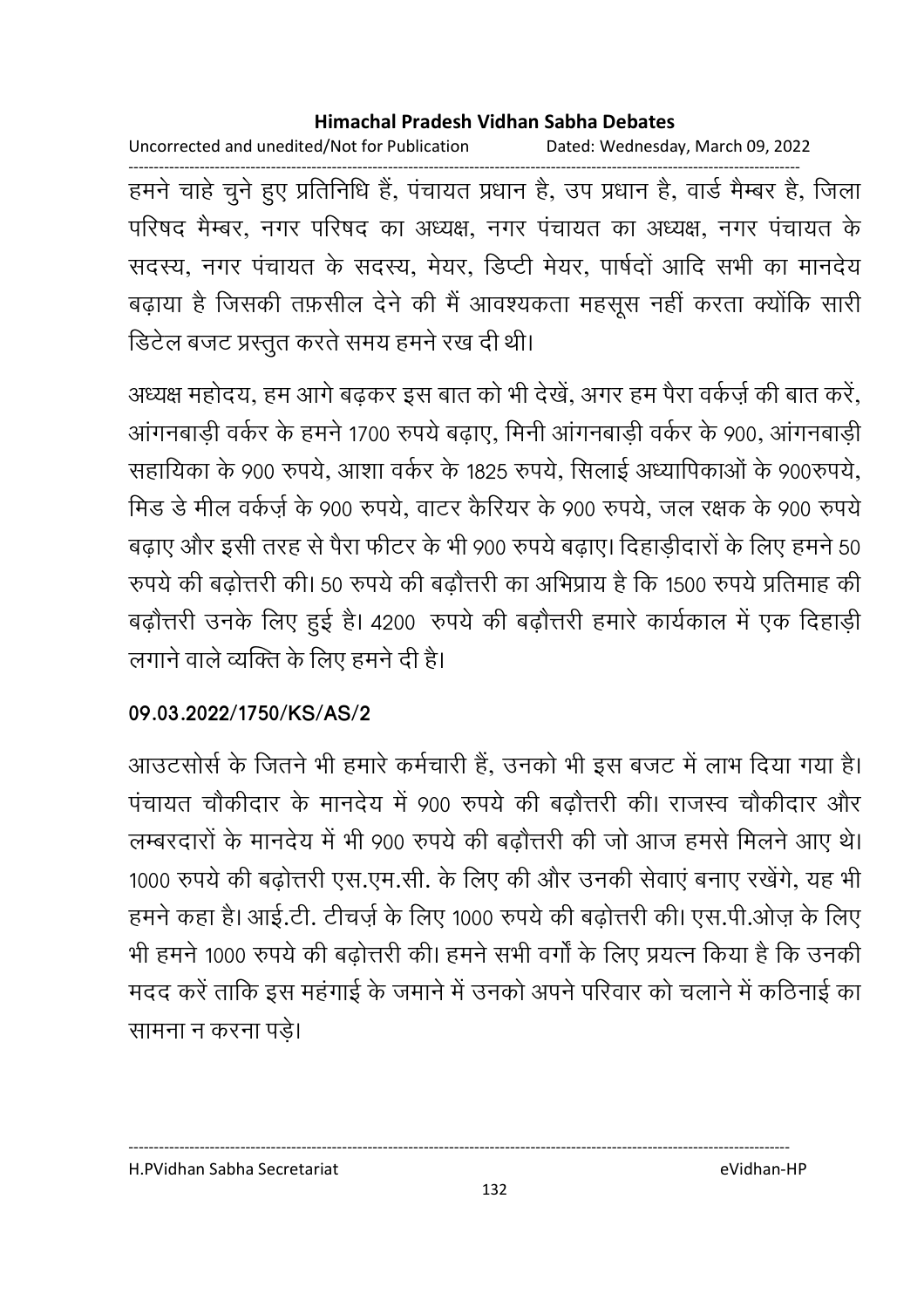Uncorrected and unedited/Not for Publication Dated: Wednesday, March 09, 2022

------------------------------------------------------------------------------------------------------------------------------------ अध्यक्ष महोदय, मुकेश अग्निहोत्री जी, राम लाल ठाकुर जी, आशीष बुटेल जी और राजेन्द्र राणा जी ने जी.एस.टी. कम्पन्सेशन का खासतौर से ज़िक्र किया कि आने वाले समय में कैसे होगा? मैं यह कहना चाहता हूँ कि हमारी सरकार ने वित्तीय अनुशासन बनाने का पूरा प्रयास किया है। इसका सबसे बड़ा सबूत यह है कि वर्तमान सरकार के 4 वर्षों के कार्यकाल में केन्द्र सरकार द्वारा खुले बाजार से ऋण उठाने के लिए प्राधिकृत सीमा के विरुद्ध हर वर्ष हमने कम ऋण लिया है। वर्तमान सरकार द्वारा वर्ष 2017 में अपना कार्यभार सम्भालने के बाद पहली बार यह प्रयास किया गया है कि बाजार ऋण प्राधिकृत सीमा से कम ऋण लिया जाए तथा इस दिशा में वर्ष 2017-18 के अंतिम तिमाही में जो वर्तमान सरकार के कार्यकाल में हैं, 800 करोड़ रुपये कम ऋण उठाए हैं, यह भी मैं आपके माध्यम से इस माननीय सदन को जानकारी देना चाहता हूं।

अध्यक्ष महोदय, अगर हम योजनाओं की बात करें तो मुझे इस बात की प्रसन्नता है कि आमतौर पर हमने इस बात को देखा है कि

श्रीमती अ0व0 द्वारा जारी---

**09.03.2022/1755/av/yk/1**

# <u>मुख्य मंत्री-----जारी</u>

यदि हम योजनाओं की बात करें तो मुझे इस बात की प्रसन्नता है कि हमने अपने पहले बजट से शुरू की गई सभी योजनाओं को चालू रखा है और उनके लिए बजट में लगातार प्रावधान करते आए है। आमतौर पर यह देखने को मिलता है कि पाचवा बजट चुनाव के मद्देनज़र सारी परिस्थितियों को देखकर प्रस्तुत किया जाता है। यहां पर हमारे विपक्ष के साथी बोल रहे थे कि यह एक चुनावी बजट है। मगर मैं यह कहना चाहता हूं कि यह चुनावी बजट नहीं हैं। यह हमारी सरकार का पांचवा बजट है और जो योजनाएं अपने प्रथम बजट में शुरू की थीं, हमने उनको और मजबूत करने की दिशा में काम किए हैं। मैं यह पूछना चाहता हूं कि क्या गृहिणी सुविधा योजना हमने चुनाव के वर्ष में शुरू की है? हमने यह

H.PVidhan Sabha Secretariat eVidhan-HP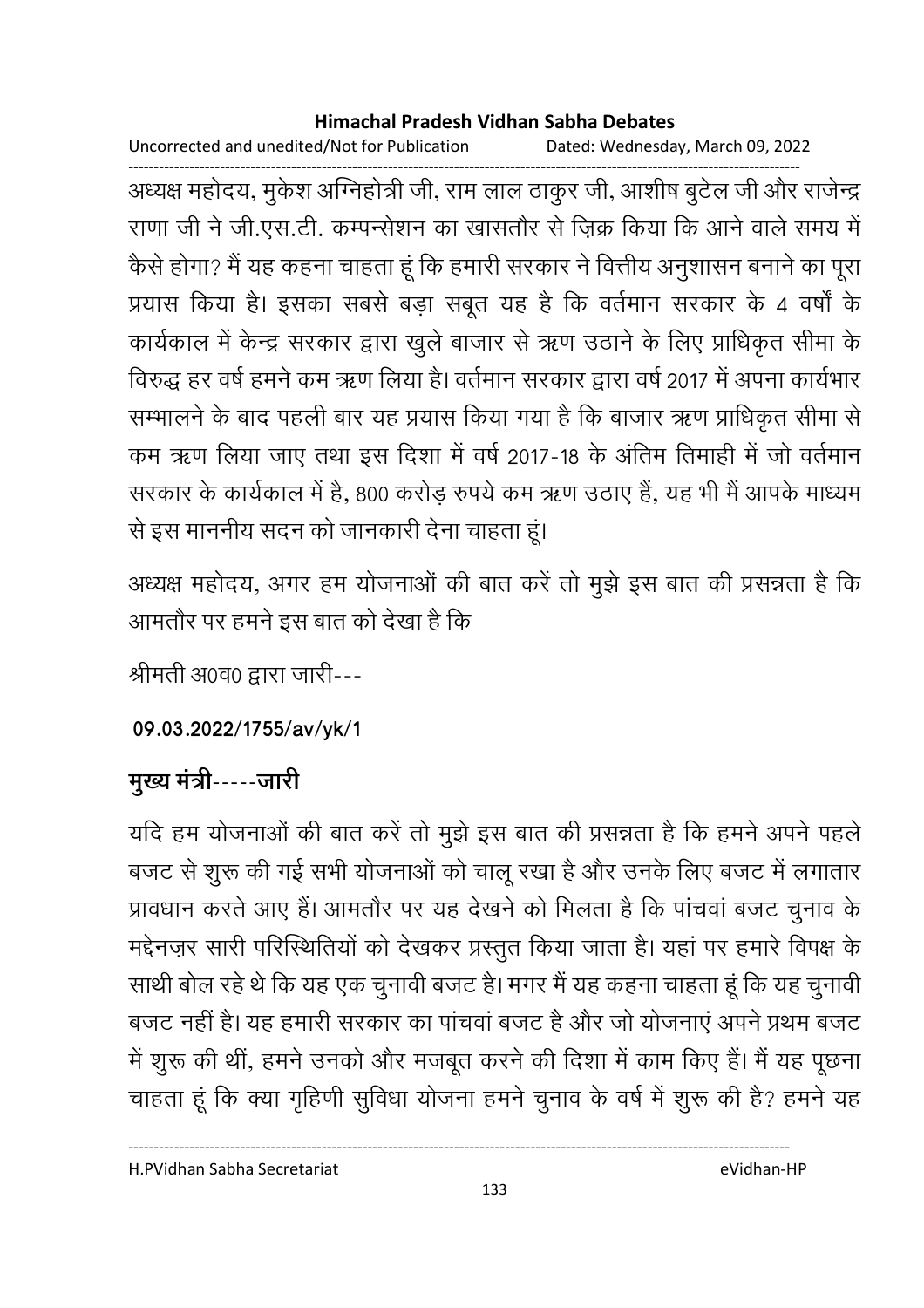Uncorrected and unedited/Not for Publication Dated: Wednesday, March 09, 2022

------------------------------------------------------------------------------------------------------------------------------------ योजना अपनी सरकार बनने के पहले वर्ष में शुरू की थी। प्रदेश के 3.25 लाख घरों में गैस कनेक्शन पहुंचाने का काम हमने इस चुनावी वर्ष में शुरू नहीं किया। इसके अतिरिक्त, यदि हम मुख्य मंत्री हिम केयर योजना की बात करें तो इस योजना के माध्यम से अभी तक हम हिमाचल प्रदेश में 2.27 लाख गरीब लोगों का निःशुल्क उपचार करवाने में सफल हुए है जिसके अंतर्गत 200 करोड़ रुपये से ज्यादा राशि खर्च की जा चुकी है। हम प्रदेश में सहारा योजना को लगातार मजबूत करने की दृष्टि से काम कर रहे हैं; तो क्या इसको भी हम चुनावी वर्ष में लाए हैं? हमने यहां पर मुख्य मंत्री स्वावलंबन योजना का जिक्र किया और इस योजना को हमने आज से 4 वर्ष पहले शुरू किया था। हमने इस योजना को आज भी और मजबूत करने की दिशा में कदम उठाए हैं, तो क्या हमने इसको भी चुनावी वर्ष में शुरू किया है? हमने इस बार के बजट में कहा है कि हमारी जितनी भी मातृ शक्ति या बहनें काम करना चाहती हैं तो उनको मुख्य मंत्री स्वावलंबन योजना के अंतर्गत 35 प्रतिशत सब्सिडी दी जाएगी। हमने बुढ़ापा पैंशन की आयु सीमा अपनी सरकार के आते ही 80 वर्ष से घटाकर 70 वर्ष की और पिछले बजट के दौरान उसको महिलाओं के लिए 65 वर्ष किया था तथा इस बजट में उसको सभी के लिए 60 वर्ष कर दिया है। क्या हमने ये सारी बातें चुनाव के दिनों में की हैं? हमने ये सारी योजनाएं उस दिन से लाई हैं जिस दिन प्रदेश में हमारी सरकार बनी थी। हमने सारी योजनाओं को

### **09.03.2022/1755/av/yk/2**

अपने प्रथम बजट से लेकर पांचवें बजट तक कायम रखकर इनको और मजबूत करने की कोशिश की है। यह सबसे खुशी की बात है कि हमने चुनाव का बोझ अपने दिमांग पर नहीं। रखा। हमने चुनाव की परिस्थितियों के मद्दैनज़र इस बजट को प्रस्तुत नहीं किया है। हम जानते हैं कि यहां पर जो हमारी सरकार द्वारा काम किए जा रहे हैं वह पूरे प्रदेश की जनता की बेहतरी के लिए हैं और उसमें हमें पूरे प्रदेश का सहयोग मिलेगा। कांग्रेस पार्टी के लोग अपना लास्ट बजट पेश करते हुए कह गए थे कि हम 25,000 बी0पी0एल0 परिवारों को इंडक्शन चूल्हे देंगे। मगर इन्होंने एक भी नहीं दिया। इन्होंने यह भी कहा था कि हम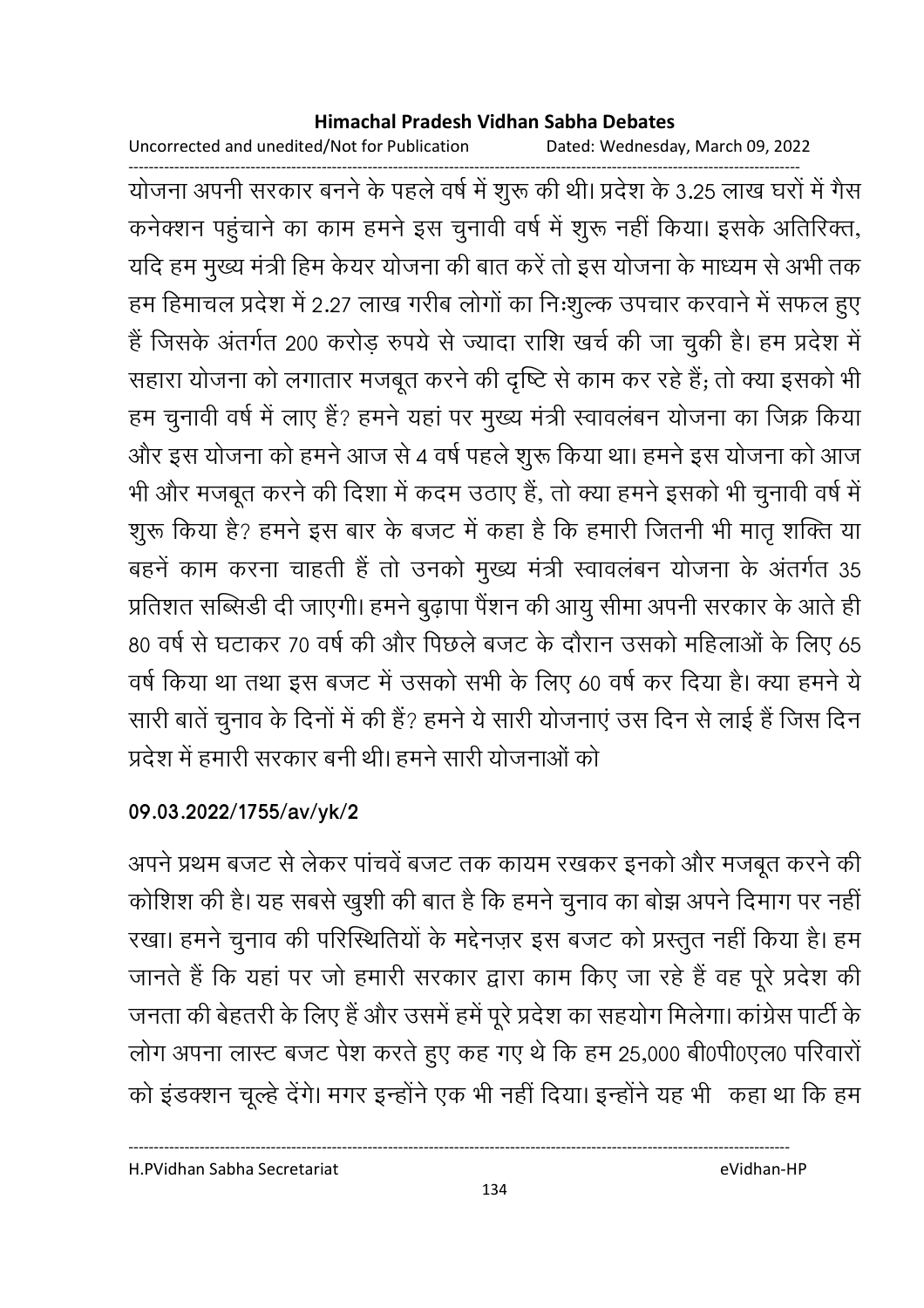Uncorrected and unedited/Not for Publication Dated: Wednesday, March 09, 2022

------------------------------------------------------------------------------------------------------------------------------------ 1,000 नौजवानों को बसों के परमिट देंगे। मैं यह पूछना चाहता हूं कि क्या इन्होंने एक को भी दिया? इन्होंने कहा था कि हर घर से नौकरी दी जाएगी। यहां पर माननीय सदस्य श्री विक्रमादित्य आउटसोर्स का जिक्र कर रहे थे। मैं तो यह कहूंगा कि पूरे प्रदेश से आउटसोर्स कर्मियों को इकट्ठा करने वाले सूत्रधार भी उस वक्त ये ही लोग थे। उनको रैली निकालकर पीटरहॉफ पहुंचाया गया और नारे लगवाए गए कि 'सातवीं बार राजा साहब'। माननीय श्री वीरभद्र सिंह का हम भी सम्मान करते हैं परंतु हम यह पूछना चाहते हैं कि क्या कांग्रेस पार्टी ने उनके लिए कोई नीति बनाने का प्रावधान किया? ये लोग जब खुद नहीं कर पाए तो मुझे लगता है कि इस प्रकार का ज्ञान बाटना ठीक बात नहीं है। हम क्या करेंगे; उसको आने वाले समय में देखेंगे। ऐसा नहीं है कि हमने बजट सत्र में बजट तो प्रस्तुत कर दिया और इसके बाद हमारे पास समय नहीं है। हमारे पास अभी भी काम करने के लिए बहुत समय है। हम जब तक कि आचार सहिता नहीं लगेगी; रात-दिन प्रदेश की जनता की सेवा में समर्पित होकर काम करेंगे। हम विपक्ष के उन सभी माननीय सदस्यों का जिक्र करना चाह रहे हैं

# <u>टी सी द्वारा जारी</u>

# 09/03/2022/1800/टी0सी0वी0/वाई0के0

# मुख्य मंत्री... जारी

मैं इनसे कहना चाहूंगा कि आप एक योजना का ज़िक्र तो करें कि हिमाचल प्रदेश में हमने यह योजना शुरू की और इस योजना के माध्यम से हमने काम किया। लेकिन इनकी कोई योजना ही नहीं हैं। इनकी योजना यह होती है कि डैपूर्टशन लाओं और स्कूल की नोटिफिकेशन हाथ में लेकर जाओ। ये मेरे विधान सभा चुनाव क्षेत्र से गाड़ियों में भर-भरकर लोगों को लाते थे।

**अध्यक्ष** : माननीय मुख्य मंत्री जी आपको और कितना समय लगेगा?

**मुख्य मंत्री** : अध्यक्ष महोदय, 15 मिनट और लगेंगे।

H.PVidhan Sabha Secretariat eVidhan-HP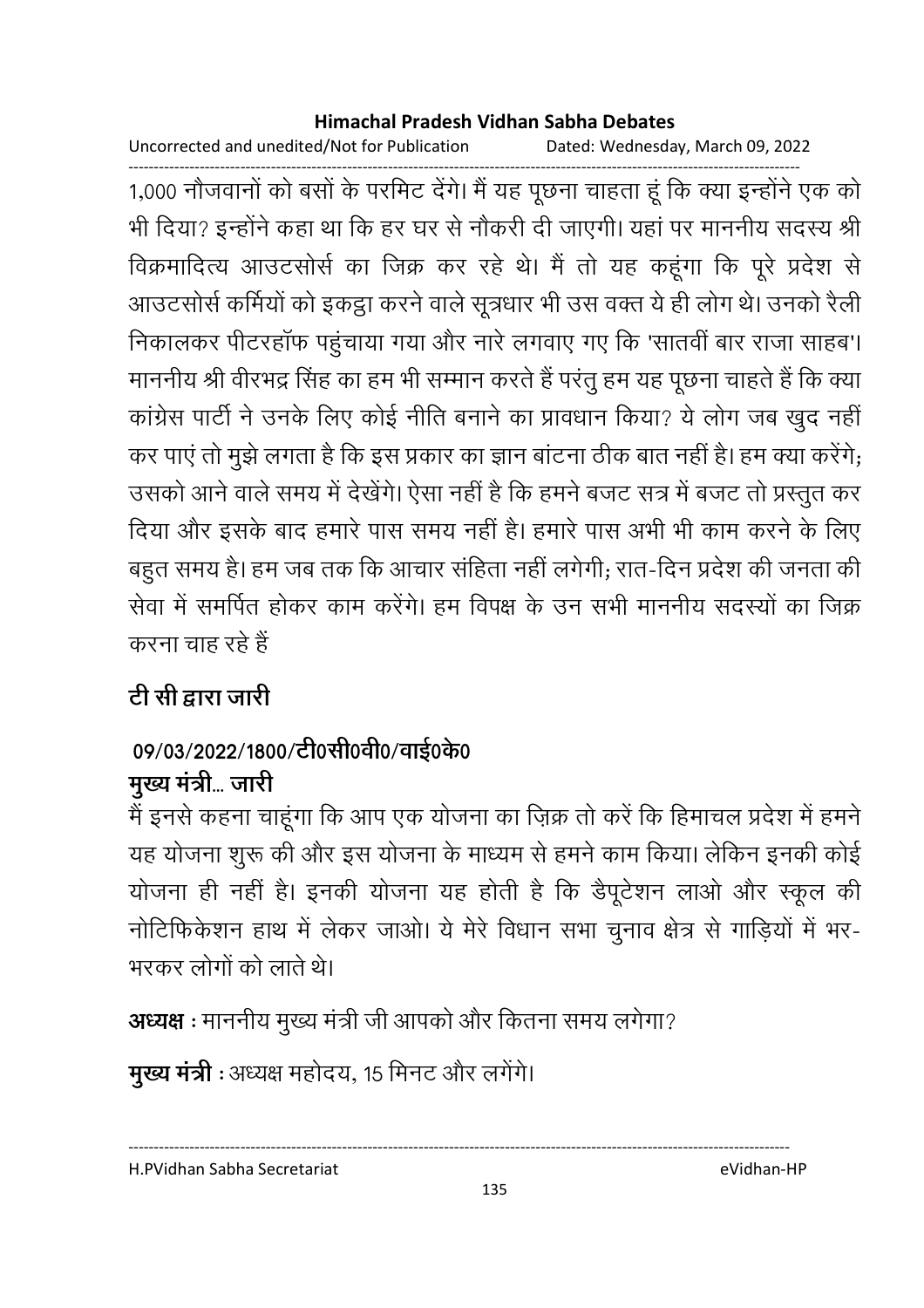#### ------------------------------------------------------------------------------------------------------------------------------------ <u>(</u> माननीय सदन की बैठक का समय साय 6.15 बज़ें तक बढ़ाया गया )

**मुख्य मंत्री** : अध्यक्ष महोदय, उनको जीपो में भरकर लाया जाता था और उनको वहां खड़ा कर घोषणा कर देते थे कि आपको कॉलेज दे दिया। अधिकारियों को कह दिया जाता था कि इसकी नोटिफिकेशन इनके हाथ में दे दें। प्रदेश के अनेकों विधान सभा क्षेत्रों में शिलान्यास कर दिए लेकिन शिक्षा विभाग के नाम एक इंच जमीन और एक रुपये के बजट प्रावधान नहीं होता था उसके बावजूद भी शिलान्यास करके रख दिए। कुछ माननीय विधायक मुझे बुला रहे हैं कि आप हमारे कॉलेज का शिलान्यास करें क्योंकि आपने इसके लिए बजट और जमीन का प्रावधान किया है। आपने इसकी फारेस्ट क्लीयरेस भी करवा दी है लेकिन फिर कहते हैं कि शिलान्यास करना कैसे हैं क्योंकि इन्होंने वहां पर पहले ही फटा लगा दिया है। ऐसी परिस्थिति जैसे पता नहीं आने वाले समय में दुनिया ही खत्म होने। वाली है। जहां छाप सकते हैं, अपना नाम छाप रहे हैं। लम्बे समय तक सत्ता में रहने वाले लोग इस प्रकार का कार्य करें तो ज्यादा पीड़ा होती है। इस बात का ज़िक्र करते हैं कि हम छह बार मुख्य मंत्री रहे। क्या छह बार रहने का अभिप्राय यही होता है कि आप नियमो, कानूनों की धज्जिया उड़ाते जाए। हमारा उनके प्रति सम्मान है। यह वे लोग नहीं करते थे, करवाने वाले ये लोग थे। आज वे हमारा

# 09/03/2022/1800/टी0सी0वी0/वाई0के0-2

सामाना नही कर पा रहे हैं और मुंह छुपाकर निकल गए। इन्होंने जिस प्रकार की परिस्थितिया पैदा की है, मैं यह कहना चाहूंगा कि उन्होंने सारी व्यवस्थाओं को तबाह किया है और आज हमारा मार्गदर्शन करने जा रहे हैं। यहां कह रहे हैं कि आपने कर्मचारियों के लिए राइंडर लगा दिया और आपको कोई स्वीकार करने के लिए तैयार नहीं हैं। मैं माननीय सदन को अवगत करवाना चाहता हूं कि पंजाब पे-कर्माशन को लागू करने के पश्चात् हम आगे बढ़ रहे हैं। हमारी सरकार ने 2 लाख से अधिक कर्मचारियों को नया वेतनमान प्रदान किया है और लगभग 1.20 लाख सरकारी कर्मचारी संशोधित वेतमान लेने के लिए अपना ऑप्शन दे चुके हैं। संशोधित वेतन निर्धारण करना एक टेक्निकल कार्य

H.PVidhan Sabha Secretariat eVidhan-HP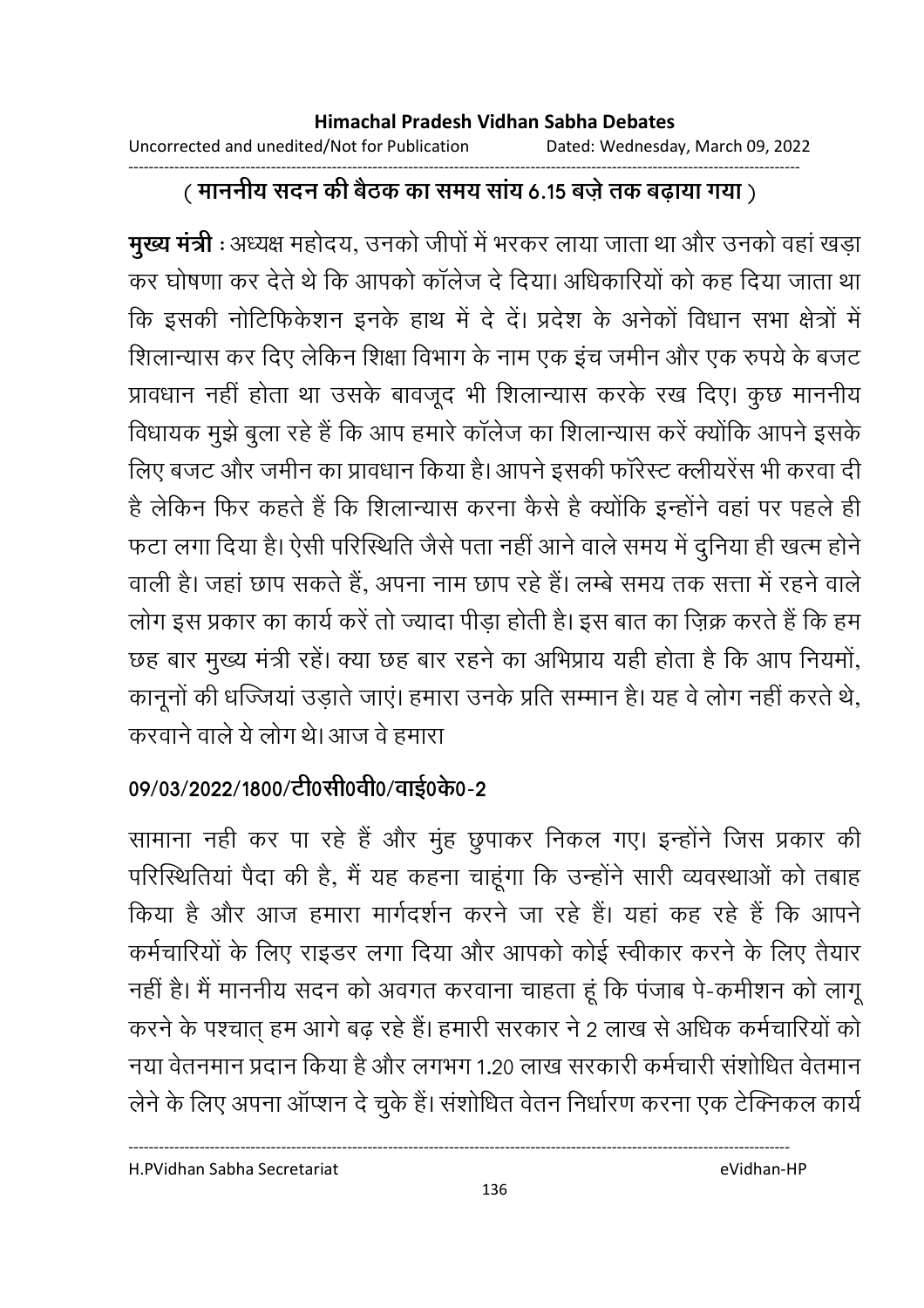Uncorrected and unedited/Not for Publication Dated: Wednesday, March 09, 2022

------------------------------------------------------------------------------------------------------------------------------------ हैं। इसको तत्परता से किया जा रहा है और 1.09 लाख कर्मचारी नये वेतनमान के अनुसार बढ़ा हुआ वेतन ले रहे हैं। मैं उम्मीद करता हूं कि शीघ्र ही हमारे सभी कर्मचारी अपनी आंप्शन देकर बढ़े हुए वेतनमान का लाभ लेने के पात्र होंगे। हिमाचल प्रदेश सरकार ने अपने कर्मचारियों व पेंशनरों का महंगाई भत्ता पंजाब से अधिक और केन्द्र की तर्ज़ पर देय तिथि से दिया है।

एन0एस0 द्वारा जारी ...

### 09-03-2022/1805/NS/AG/1

मुख्य मंत्री ........जारी

इसके विपरीत पंजाब सरकार ने न केवल हिमाचल प्रदेश के मुकाबले कम महंगाई भत्ता दिया बल्कि महंगाई भत्ता प्रस्पिक्टिव डेट से देकर 50 महीनों की डी0ए0 राशि पंजाब सरकार ने अपने पास ही रखी। मेरा अनुमान है कि पंजाब के लगभग चार लाख कर्मचारियों | और तीन लाख पैंशनरों के लाभ, 5000 करोड़ रुपये महंगाई भत्ते की राशि को वर्ष 2016 से वर्ष 2021 के बीच कर्मचारियों को लाभ देने की बजाए पंजाब सरकार ने अपने पास ही रखा। मैंने ये बातें सदन में बतानी थीं तो मैंने बता दी हैं।

अध्यक्ष महोदय, हमारी सरकार ने सरकारी अशदान को दिनाक 01.04.2019 से 10 प्रतिशत से बढ़ा करके 14 प्रतिशत किया है। जिससे एन0पी0एस0 कर्मचारियों को 175 करोड़ रुपये का लगातार वार्षिक लाभ मिल रहा है। इससे एक लाख से अधिक एन0पी0एस0 कर्मचारी लाभान्वित हो रहे हैं। हमारी सरकार अंशदान को 10 प्रतिशत से 14 प्रतिशत करने वाले अंग्रणी राज्यों में से हैं। इसलिए मैं इसे यहां पर बता रहा हूं क्योंकि ये लोग इतना शोर कर रहे हैं कि ओ0पी0एस0 दो। आपकी ही सरकार ने उस वक्त ओ0पी0एस0 बंद की। हमारी ही सरकार ने एन0पी0एस0 कर्मचारियों को लाभ दिए हैं और इनकी सरकार ने ये भी नहीं दिए। पिछली सरकार ने बड़ी देर के बाद रिटायरमैंट डैथ ग्रेच्युटी लाभ दिया और वह भी प्रस्पिक्टिव तिथि 22.09.2017 से इसे लागू किया। इस कारण जो कर्मचारी दिनांक 15.05.2003 से 21.09.2017 के दौरान सेवानिवृत्त हुए थे वे इस लाभ से वर्चित रह गए। हमने कर्मचारियों को भी डैथ-कम-रिटायरमैंट ग्रेच्युटी का लाभ

H.PVidhan Sabha Secretariat eVidhan-HP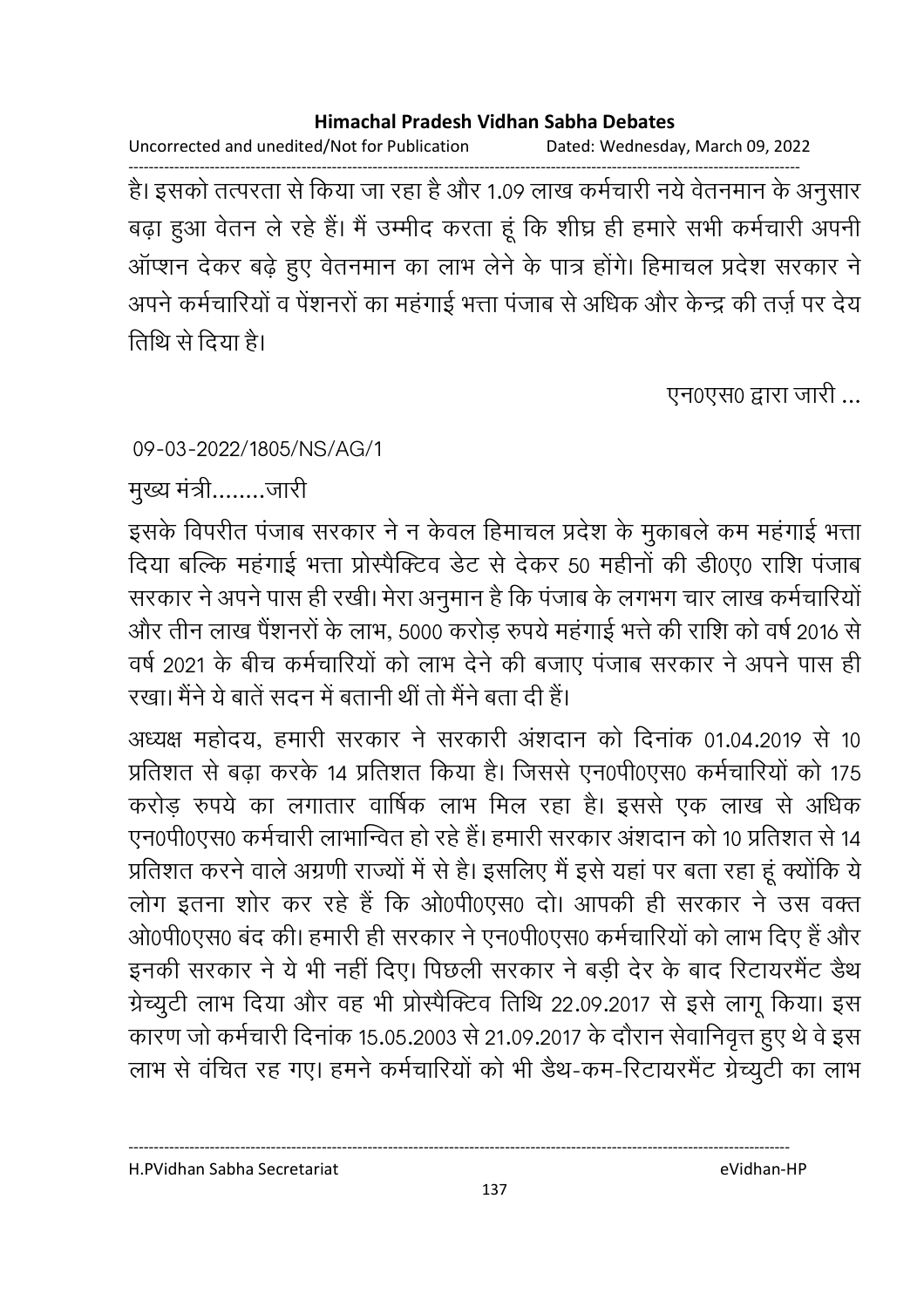Uncorrected and unedited/Not for Publication Dated: Wednesday, March 09, 2022

------------------------------------------------------------------------------------------------------------------------------------ दिया जिससे 5612 एन0पी0एस0 कर्मचारियों को 150 करोड़ रुपये का लाभ मिला। अगर आपको करना था तो इनको भी करते लेकिन यह हमने किया है।

अध्यक्ष महोदय, एन0पी0एस0 कर्मचारियों को इनवेलिंड पेशन और फैर्मिली पेशन देने के आदेश दिनांक 22.02.2022 को हमारी सरकार ने जारी किए। अब दिनांक 15.05.2003 के बाद सेवाकाल में मृत अथवा अपंग हुए लगभग 2200 एन0पी0एस0 कर्मचारियों के परिवारों को पारिवारिक पेंशन तथा इनवेलिड पेंशन का लाभ सी0सी0एस0 रूल्ज, 1972 की तरह मिलेगा जिस पर लगभग 250 करोड़ रुपये खर्च होंगे। पिछली सरकार चाहती तो वह अपने समय में केंद्र सरकार की तरह यह इनवेलिड पेंशन दे

### 09-03-2022/1805/NS/AG/2

सकती थीं। इन आदेशों से एन0पी0एस0 कर्मचारियों में सुरक्षा की भावना बढ़ेगी। अध्यक्ष महोदय, एन0पी0एस0 कर्मचारियों को रिटायरमैंट डैथ ग्रेच्युटी के लाभ ओ0पी0एस0 कर्मचारियों की तरह दिये जा रहे हैं। हमने इसकी सीमा 10 लाख रुपये से बढ़ा करके 20 लाख रुपये करने का निर्णय लिया है। कर्मचारियों के लिए जितना बेहतरीन हमारी सरकार-कर सकती थी उसको किया है। उनकी सरकार ने इनके लिए कुछ भी नहीं किया।

अध्यक्ष महोदय, अन्य विषयों को ले करके यहां पर जिक्र किया गया है। मैंने ग्रोथ रेट के बारे में बड़ा स्पष्ट कह दिया है। मैंने उन राज्यों का भी जिक्र किया है जहां कांग्रेस की सरकार है और उसका कर्परीजन भी दिया है। ये उन आकड़ों पर कुछ नहीं बोल पाएं। अध्यक्ष महोदय, इस बात का जिक्र किया गया कि आप लैपटाप नहीं दे रहे हैं। मैं इस बारें में यह कहना चाहता हूं कि हमने अभी हाल ही में केबिनेट की बैठक में निर्णय लिया है और उसके मुताबिक तकनीकी कारणों को लेकर लैपटाप देने की औपचारिकताओं को पूर्ण कर लिया गया है।

श्री आर0 के0 एस0 द्वारा जारी।

09.03.2022/1810/RKS/एजी-1

मुख्य मंत्री... जारी

बहुत जल्द बच्चों को लैपटोप उपलब्ध करवा दिए जाएंगे। अगर मैं ग्रीन फील्ड हवाई अड्डा, मण्डी की बात करूं तो हम लगातार इसके लिए प्रयास कर रहे हैं। हवाई अड्डे को स्थापित

----------------------------------------------------------------------------------------------------------------------------------

H.PVidhan Sabha Secretariat eVidhan-HP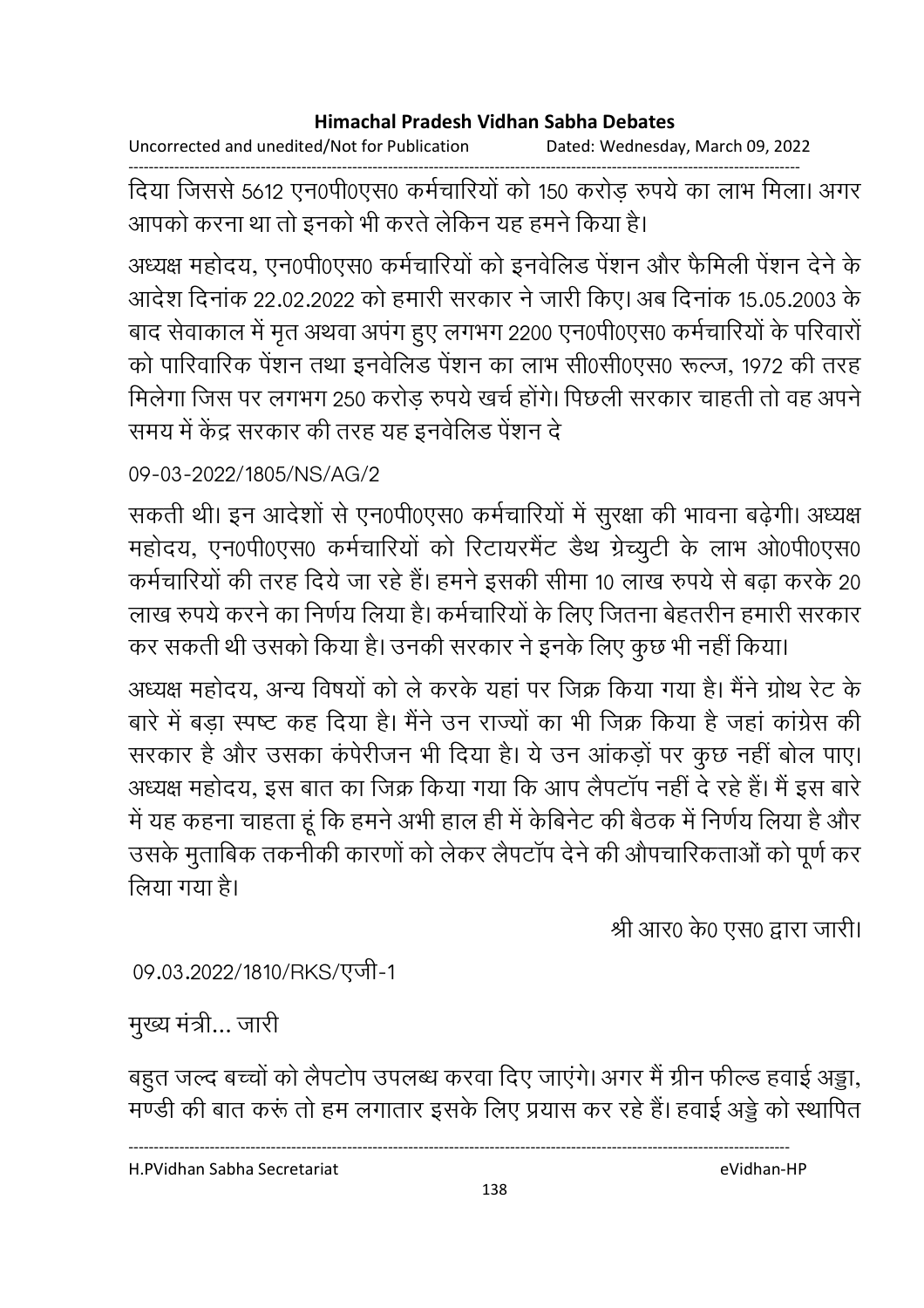Uncorrected and unedited/Not for Publication Dated: Wednesday, March 09, 2022

------------------------------------------------------------------------------------------------------------------------------------ करने के लिए एक-दो दिन या एक वर्ष में औपचारिकताएं पूरी नहीं की जा सकती। लेकिन मैं कहना चाहूंगा कि इस हवाई अड्डे को स्थापित करने के लिए जो प्रयास हो रहे हैं, उसमें हम बहुत जल्द सफल होंगे। मैं पिछले चार वर्षों से देख रहा हूं कि विपक्ष के लोग हर बार सरकार के ऊपर कीचड़ उछालने का नया मुद्दा ढूंढने की कोशिश करते हैं। लेकिन इनके हाथ में जो मुद्दे हैं उन्हें लोग सुनने को तैयार नहीं है। इन्होंने कई मुद्दे उठाने की कोशिश की लेकिन ये हर जगह विफल हुए। इस सरकार का सवा चार साल का कार्यकाल बीत रहा है लेकिन सरकार के विरुद्ध आज कोई भी ठोस मुद्दा सामने नहीं आया। पहले शुरू के चार महीनों में ही सरकार कटघरे में खड़ी हो जाती थी। जो लोग अपनी मांगो को सहजता से कह रहे हैं, हम उनकी बात सून रहे हैं। लेकिन ये कूछ लोगों को इस तरह से भड़का रहे हैं ताकि वे सरकार के खिलाफ आंदोलन का रास्ता अपनाएं जिससे इनको राजनीतिक लाभ मिल सके। यह सत्ता की भूख है। जिन लोगों को ये भड़काने की कोशिश कर रहे हैं वे थोड़ें समय तक इनके प्रभाव में आ सकते हैं लेकिन वे लंबे समय तक इनके साथ खड़े नहीं होंगे। अंततोगत्वा वे हमारे साथ मिलकर चलेंगे। हमने पर्यटन के क्षेत्र में नई डेस्टिनेशन डवेलप करने के प्रयास किए हैं और इस बात का जिक्र बजट भाषण और महामहिम राज्यपाल के आभेभाषण) के दौरान भी किया है। यह हमारा दुर्भाग्य था कि हम कोरोना के कारण चार वर्षा में से दो वर्ष ही काम कर पाए। हम पौग डैम, ततापानी और लारजी में टूरिस्ट डेस्टिनेशन डवैलप करने की तरफ आगे बढ़े हैं। हम बीड़-बिलिंग में इंटरनेशनल डेस्टिनेशन की ओर आगे बढ़े हैं। हमने धर्मशाला में 207 करोड़ रुपये की लागत से रोपवे तैयार किया है। पहले यह कहा जा रहा था कि अटल टनल, रोहताग का निर्माण कार्य वर्षे 2023 या वर्ष 2024 के अंत तक पूर्ण होगा लेकिन हमने इस टारगेट को अक्तूबर, 2020 में पूर्ण कर लिया। हमने जमीनी स्तर पर काम करने की कोशिश की है।

श्री बी.एस. द्वारा... जारी

09.03.2022/1815/बी.एस./ए0एस0/-1

# मुख्य मंत्री जारी...

इसी तरह से मण्डी में यूनिवर्सिटी की बात कह रहे हैं। हमने कहा है कि हम मण्डी में यूनिवर्सिटी बनाएंगे और हम इसे बहुत जल्दी पूरा करके लोगों को समर्पित करेंगे। बल्क

H.PVidhan Sabha Secretariat eVidhan-HP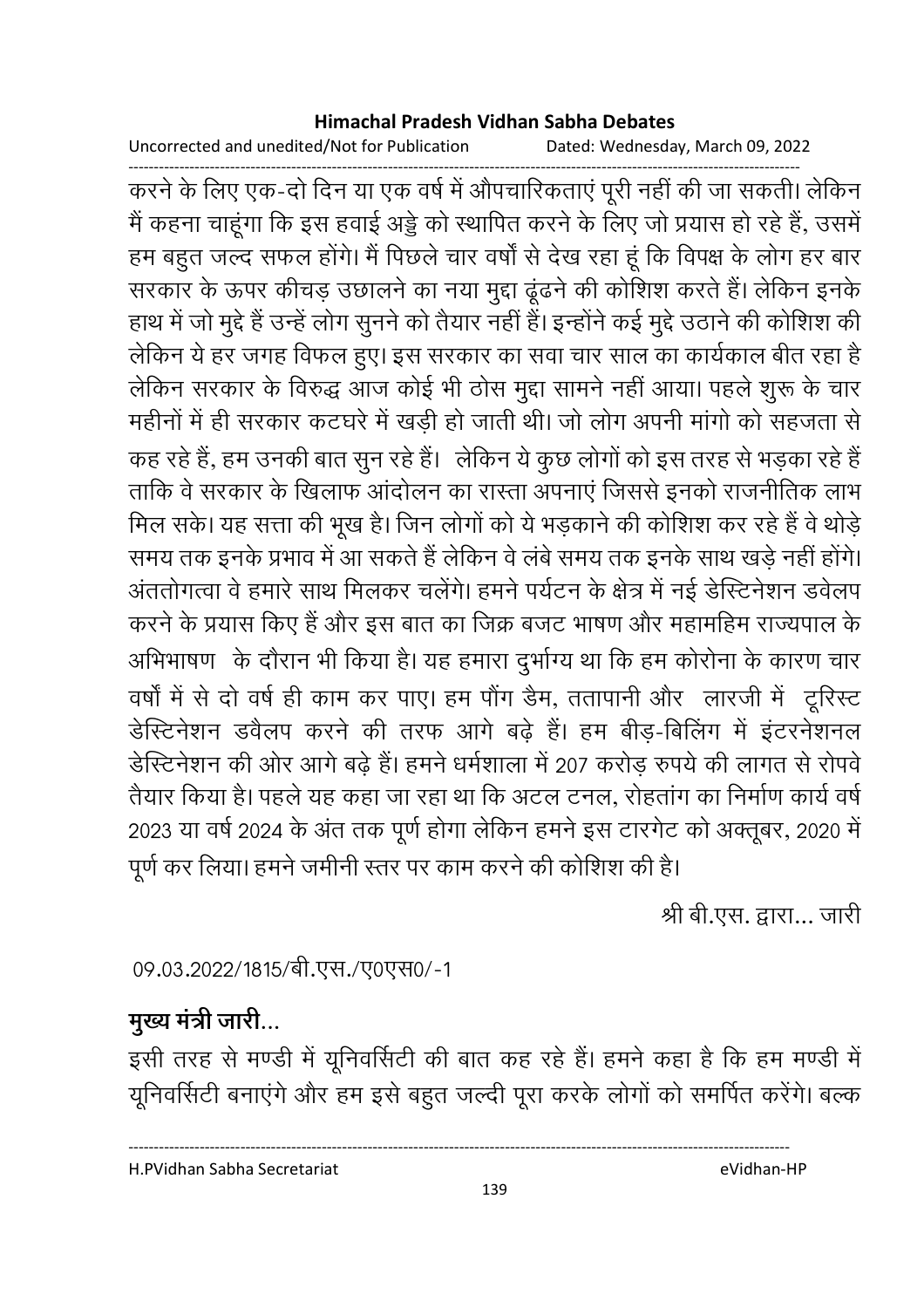Uncorrected and unedited/Not for Publication Dated: Wednesday, March 09, 2022 ------------------------------------------------------------------------------------------------------------------------------------ ड्रग्ज फार्मा हब की यहां पर बात की जा रही है। मैं उसके बारे में सिर्फ इतना ही कहना चाहता हूँ कि जो हमारा दूसरा चिकित्सा उपकरण पार्क है, उसके लिए भी हम काफी आगे बढ़े हैं और उसकी स्वीकृति के पश्चात जमींनी स्तर पर काम करने के प्रयास करेंगे और बल्क ड्रग्ज फार्मा के लिए जो हमनें प्रयास किए हैं उसमें भी हम निश्चित रूप से सफल होंगे, ऐसा मुझे भरोसा है।

जो इन्वेस्टर मीट हमने की उसके सार्थक परिणाम हमें जमींनी स्तर पर देखने को मिले हैं।

**अध्यक्ष** : अब इस माननीय सदन की कार्यवाही आधा घटा और बढ़ाई जाती है।

**मुख्य मंत्री** : अध्यक्ष जी, हम एक नहीं बहुत सारी चीजों का जिक्र कर सकते हैं। ग्लोबल -<br>इन्वेस्टर मीट में एक महीने के आयोजन के पश्चात हमने उसमें साढ़े 13 हजार ग्राउंड ब्रेकिंग की और अभी प्रधान मंत्री महोदय आए थे, उसमें हमने 28 हजार करोड़ रुपए की ग्राउंड ब्रकिंग की है। ये उसे भी स्वीकार करने के लिए तैयार नहीं है। हमने तय किया कि हिमाचल प्रदेश पावर सरप्लस स्टेट हैं, बिजली में हम गरीब लोगों के लिए राहत देंगे, उस पर हमने काम किया और 0-60 यूनिट बिजली फ्री ऑफ कोस्ट देने का निर्णय किया। उसके बाद आगे बढ़ करके हमने 60 के बाद 125 यूनिट तक एक रुपए के हिसाब से बिजली देने का निर्णय किया है और यह निर्णय ऐतिहासिक है। इसी तरह से अगर करुणामूलक की बात करें तो जो करुणामूलक वाले बच्चे धरने पर बैठे हैं, उनसे हम बार-बार आग्रह कर रहे हैं कि आइए बैठ करके बात करते हैं। पहले अगर किसी कर्मचारी की 50 वर्ष में मृत्यू हो जाती थी, तो उसका परिवार पात्र नहीं होता था, परंतु हमने उनके लिए 50 वर्ष की आयु को बढ़ा करके 58 वर्ष तक की दिया है। इनकम का क्राइटेरिया हमने दो बार बढ़ाया, इसे हमने पहले 2 लाख 25 हजार और फिर 2 लाख 50 हजार तक किया। उसके बाद अध्यक्ष महोदय, हमने यह भी कहा कि करुणामूलक आधार पर जो क्लास-4 के लिए

09.03.2022/1815/बी.एस./ए0एस0/-2

आना चाहते हैं, उनका अभिनंदन हैं, स्वागत है। मैंने तो यह भी कहा है कि एक हजार नोंजवानों को हम सीधे नौकरी देने का प्रावधान कर लेगे। मुझे प्रसन्नता है कि करुणामूलक

----------------------------------------------------------------------------------------------------------------------------------

H.PVidhan Sabha Secretariat eVidhan-HP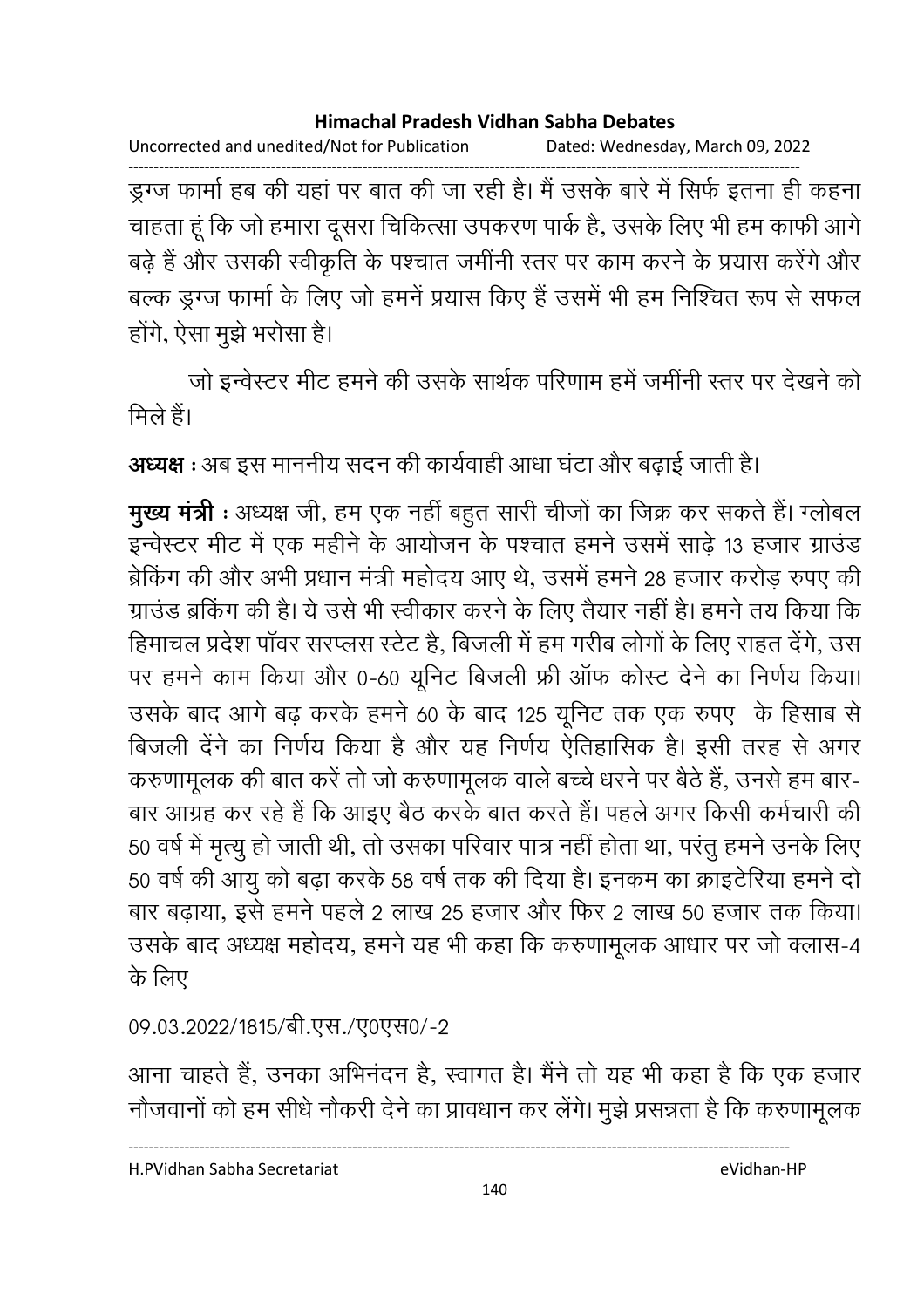Uncorrected and unedited/Not for Publication Dated: Wednesday, March 09, 2022

------------------------------------------------------------------------------------------------------------------------------------ वालों के आवेदनों की संख्या धीरे-धीरे बढ़ती जा रही है और मुझे पूरा भरोसा है कि हम आने वाले समय में सफल होंगे और हम उनकी समस्या का समाधान करने की कोशिश करेंगे। मुझे जो जानकारी मिली है उसके अनुसार 125 मामले हमने स्वीकृत किए हैं, 266 अभी सचिवालय में पंहुच गए हैं और शीघ्र ही हम इस काम को पूरा करने की कोशिश करेंगे, ताकि उन्हें हम ज्यादा-से-ज्यादा लाभ दे सकें।

एक मसला यह था कि टी0सी0पी0 नगर परिषद एरिया में जो एन0ओ0सी0 देने की व्यवस्था थी, उसमें बहुत सारे लोगों का आग्रह आ रहा था, उस आग्रह को हमने स्वीकार कर दिया और मुझे लगता है कि इस एन0ओ0सी0 में जो नए प्रावधान हमने जोड़े हैं, इसके कारण हमारे शहरी क्षेत्र में जो लोग हैं, उन्हें इसका लाभ मिलेगा।

स्वास्थ्य के क्षेत्र में हम देख रहे हैं कि एक्पेशन काफी हो गई है, नई पी0एच0सी0 खोली गई हैं, सी0एच0सी0 हो गई हैं और बहुत से सिविल अस्पताल हो गए हैं, इसलिए हमने तय किया कि डॉक्ट्ज के और पद भरने चाहिए।

श्री एन0 जी0 द्वारा जारी...

### 09-03-2022/1820/ए.एस.-एन.जी. /1

## मुख्य मंत्री जारी.........

हिमाचल प्रदेश के इतिहास में ये ऐसा पहला बजट है जिसमें 500 डाक्टज़ें के पदों को भरने का निर्णय लिया गया है ताकि सभी जगह डाक्टज़े पहुंच सके। अध्यक्ष महोदय, मैं पिछले कल अंतर्राष्ट्रीय महिला दिवस के उपलक्ष पर बहुत बड़े कार्यक्रम में जोगिन्द्रनगर गया था। मुझे वहां पर राजीव गांधी राजकीय आयुर्वेदिक महाविद्यालय, पपरोला के डॉक्टर्ज़ मिले थे और उन्होंने मुझे कुछ बातों का जिक्र किया। वे कह रहे थे कि प्रदेश में लगभग 400 आयुष डाक्टजे के पद रिक्त पड़े हैं। **अध्यक्ष महोदय, मैं इस माननीय सदन के** माध्यम से घोषणा करता हूं कि प्रदेश में आयुष डॉक्टर्ज़ के 200 पद भरे जाएंगे और इसके

---------------------------------------------------------------------------------------------------------------------------------- H.PVidhan Sabha Secretariat eVidhan-HP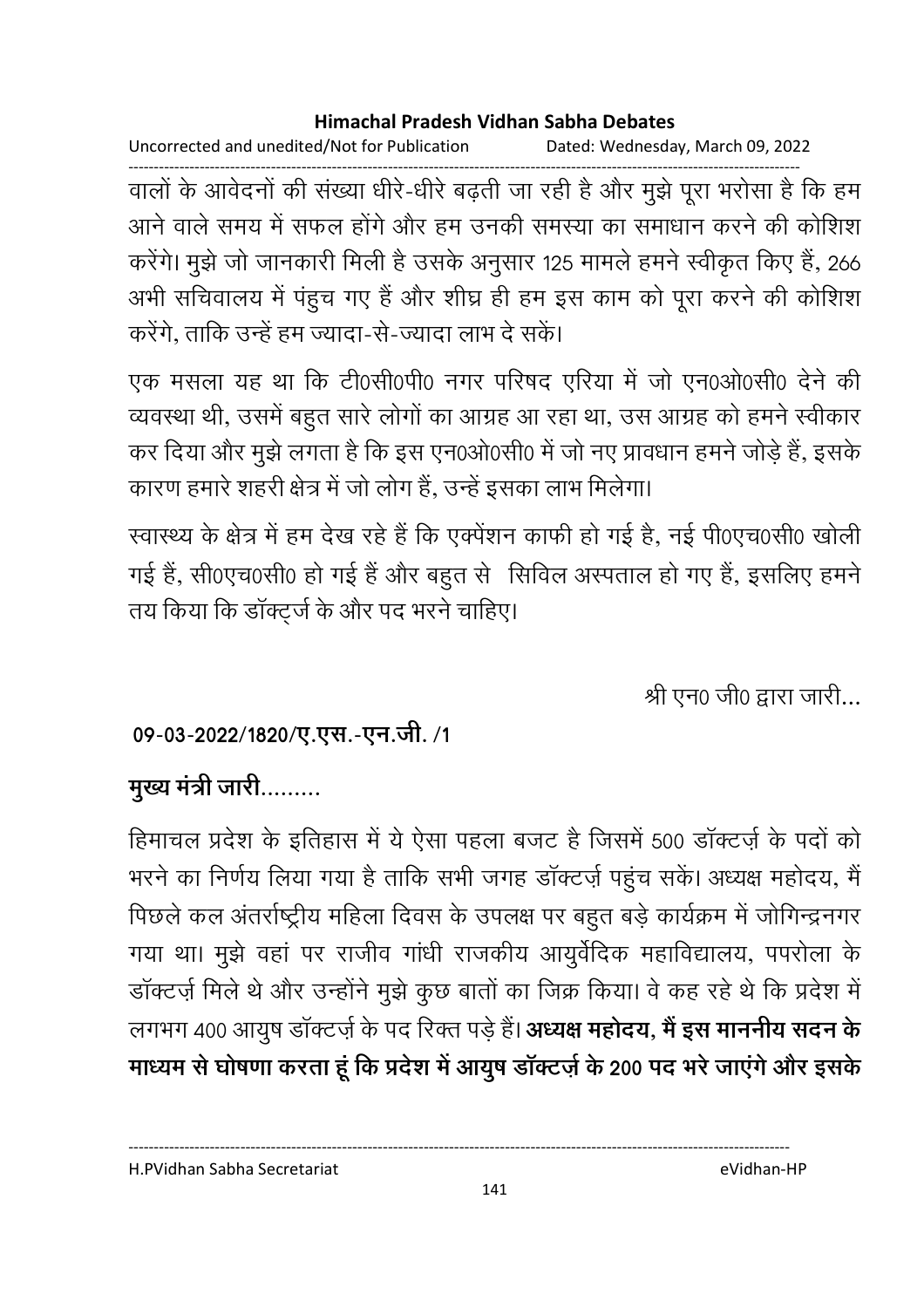Uncorrected and unedited/Not for Publication Dated: Wednesday, March 09, 2022

------------------------------------------------------------------------------------------------------------------------------------

अलावा मैं यह भी घोषणा करना चाहता हूं कि प्रदेश में 100 पद फार्मासिस्ट के भी भरे जाएगे।

अध्यक्ष महोदय, वहां पर बच्चों ने इससे सम्बंधित और भी मसले उठाएं हैं तथा वे सभी हमने नोट कर लिए हैं। उन सभी विषयों पर बेहतर क्या किया जा सकता है इसके लिए हम अवश्य प्रयत्न करेंगे। वहां पर अन्य विषयों पर भी सूझाव आए हैं। पंजाबी, ऊर्दू अध्यापक व बी.एंड और टैट वाले अध्यापकों ने भी कहा है कि जिस प्रकार शास्त्री अध्यापकों को टी.जी.टी. पदनाम देने की घोषणा की गई है उसी प्रकार हमारे बारे में भी विचार किया जाए। अध्यक्ष महोदय, इस सदर्भ में मैंने शिक्षा विभाग को कहा है कि इसे एग्ज़ामिन करके प्रस्तुत किया जाए और इस पर जो भी किया जा सकता होगा वह हम करेंगे। यहां पर परवाणू औद्योगिक क्षेत्र के विस्तार के लिए बात आई थी। अध्यक्ष महोदय, उसके बारे मैं यही कहना चाहूंगा कि लगभग 180 बीघा भूमि का केस राजस्व विभाग में प्राप्त हो चुका है और वहां पर औद्योगिक प्रशासन की व्यवस्था को भी सुदृढ किया जाएगा। कुछ दिन पहले वहां से हमारे पास एक डेलिगेशन मिलने के लिए आया था और उनके साथ जब चर्चा हुई तो हमने उन्हें भी कहा था कि हम सुधार की दिशा में आगे बढ़कर काम करेंगे।

### 09-03-2022/1820/ए.एस.-एन.जी. /2

मुझे एक बात को लेकर बहुत विचित्र लगा और जिस प्रकार माननीय सदस्य श्री सुखविन्द्र सिंह सुक्खु जी कह रहे थे कि एस.जे.वी.एन.एल. को बेच दिया। अध्यक्ष महोदय, इस प्रकार की भयानक बातें कहना उचित नहीं है। मैं बताना चाहता हूं कि हम उसमें 26.85 | प्रतिशत के मालिक हैं। इसके अलावा मैं कहना चाहता हूं कि इस प्रकार की कोई सम्भावना भी नहीं हैं। यहां पर विपक्ष के माननीय सदस्य 2005 की पावर पालिसी के बारे में बात कर रहे थे। यदि आज वे सामने बैठे होते तो हम उनसे पूछते कि 2005 की उस पावर पालिसी का इम्पेक्ट क्या हुआ? हिमाचल प्रदेश में कितने नए प्रजिक्ट्स लगे? 2005 की पालिसी के बाद तो प्रदेश में ऐसी परिस्थिति बनी कि जो प्रजिक्ट लगाना भी चाह रहे थे वे भी अपना

H.PVidhan Sabha Secretariat eVidhan-HP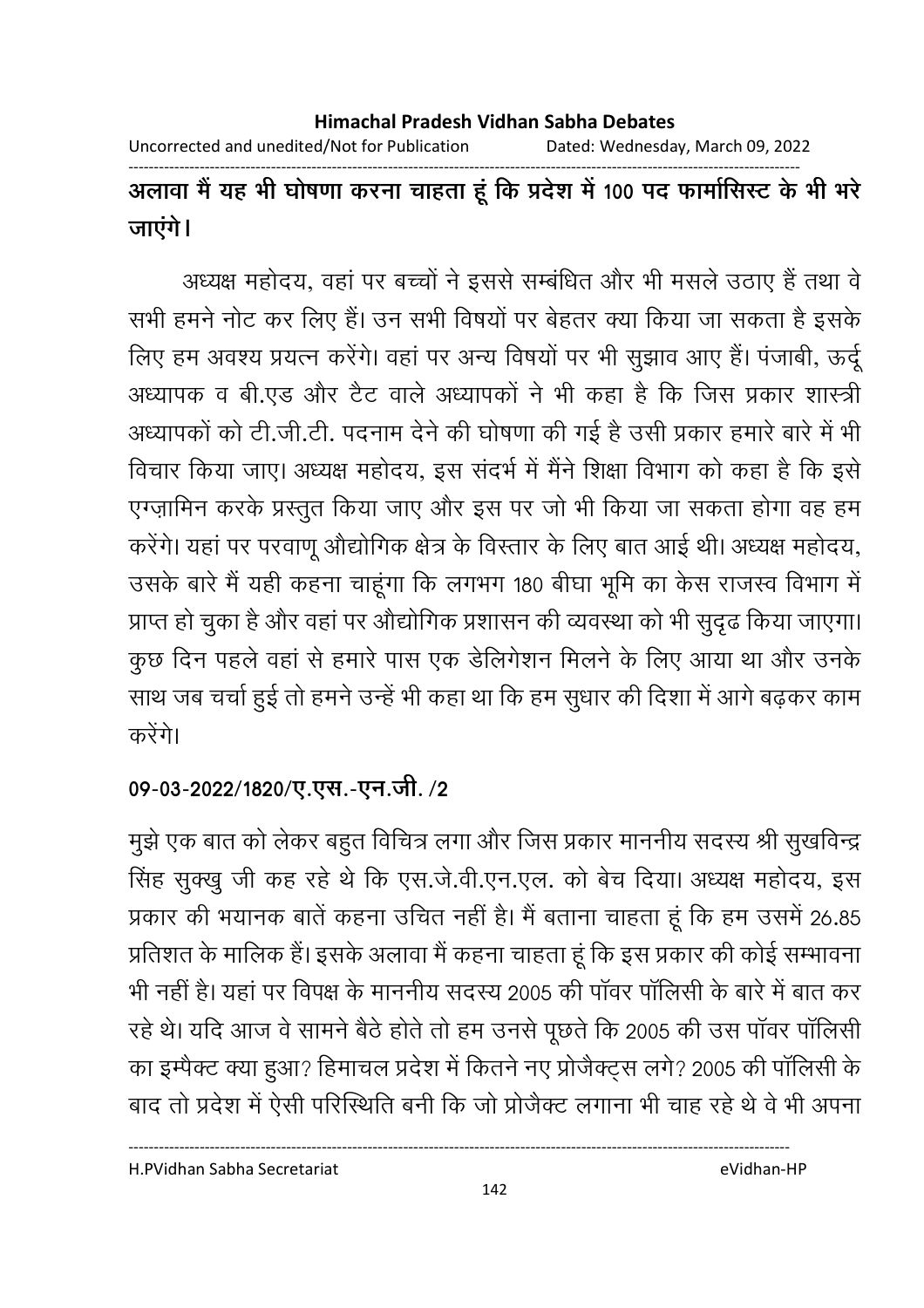Uncorrected and unedited/Not for Publication Dated: Wednesday, March 09, 2022

------------------------------------------------------------------------------------------------------------------------------------ बोरिया-बिस्तर उठा कर वापिस चले गए। अब हमने पावर पालिसी में कुछ बदलाव किए हैं | और उसके कारण प्रदेश में एक सकारात्मक माहौल बना है। मैं उम्मीद करता हूं कि आने वाले समय में निश्चित रूप से उसका लाभ होगा। इसके लिए हम और भी बेहतर करने की दिशा में आगे बढ़कर काम करेंगे। विपक्ष के लोग ये कहने की कोशिश कर रहे हैं कि हमने हिमाचल प्रदेश के हितों की रक्षा नहीं कि तो मैं उन्हें कहना चाहता हूं कि यह बिलकुल भी सत्य नहीं है। हिमाचल प्रदेश में भारतीय जनता पार्टी की सरकार बिलकुल कमिटिड है और हम इस बात को स्पष्ट शब्दों में कहना चाहते हैं कि हर हालत में हम हिमाचल प्रदेश के हिंतों की रक्षा करने में सक्षम है और हमने रक्षा की भी हैं। हिमाचल के हिंतों को यदि किसी ने बेचा है तो वह कांग्रेस पार्टी की सरकार थी। वे लोग आज हमारे सामने नहीं बैठे हैं | और हम उन्हें यह कई तथ्यों के आधार पर कह सकते हैं।

श्री जे.एस. द्वारा जारी.........

### **09.03.2022/1825/JS/DC/1**

# मुख्य मंत्री जारी----

एक और सुझाव है जो माननीय विधायकों की ओर से भी आज आया है। मैं इस बात को स्वीकार करता हूं कि माननीय विधायकों ने कहा था कि कुछ चीजों को हमारी विधायक निधि में परमिसिबल किया जाए। इसमें जो हम विधायक प्राथमिकता देते हैं, अभी तक उसमें क्योंकि आज हमने शिमला में टनल का फाउंडेशन स्टोन रखा और शिमला के इतिहास में मुझे लगता है कि बहुत लम्बे समय के पश्चात यह दौर आया है कि एक नई डबल लेन टनल का निर्माण कार्य आज से शुरू हो रहा है, उसके लिए मैं शिमला वासियों को बहुत-बहुत बधाई देता हूं।

अध्यक्ष महोदय, सत्ता पक्ष और विपक्ष के हमारे बहुत सारे- माननीय विधायकों ने इस बारे-में लिखकर दिया है। इन्होंने लिखकर दिया है कि विधायक प्राथमिकता में आने वाले समय में सड़कों का जितना स्कोप होता है, वह तो हम कर ही रहे हैं, पुलों के निर्माण के लिए हम प्रायोरिटी देते हैं लेकिन आने वाले समय में इस बात की भी प्रायोरिटी सुनिश्चित करेंगे कि हम इसमें टनल को भी रिकमेंड कर सके।

H.PVidhan Sabha Secretariat eVidhan-HP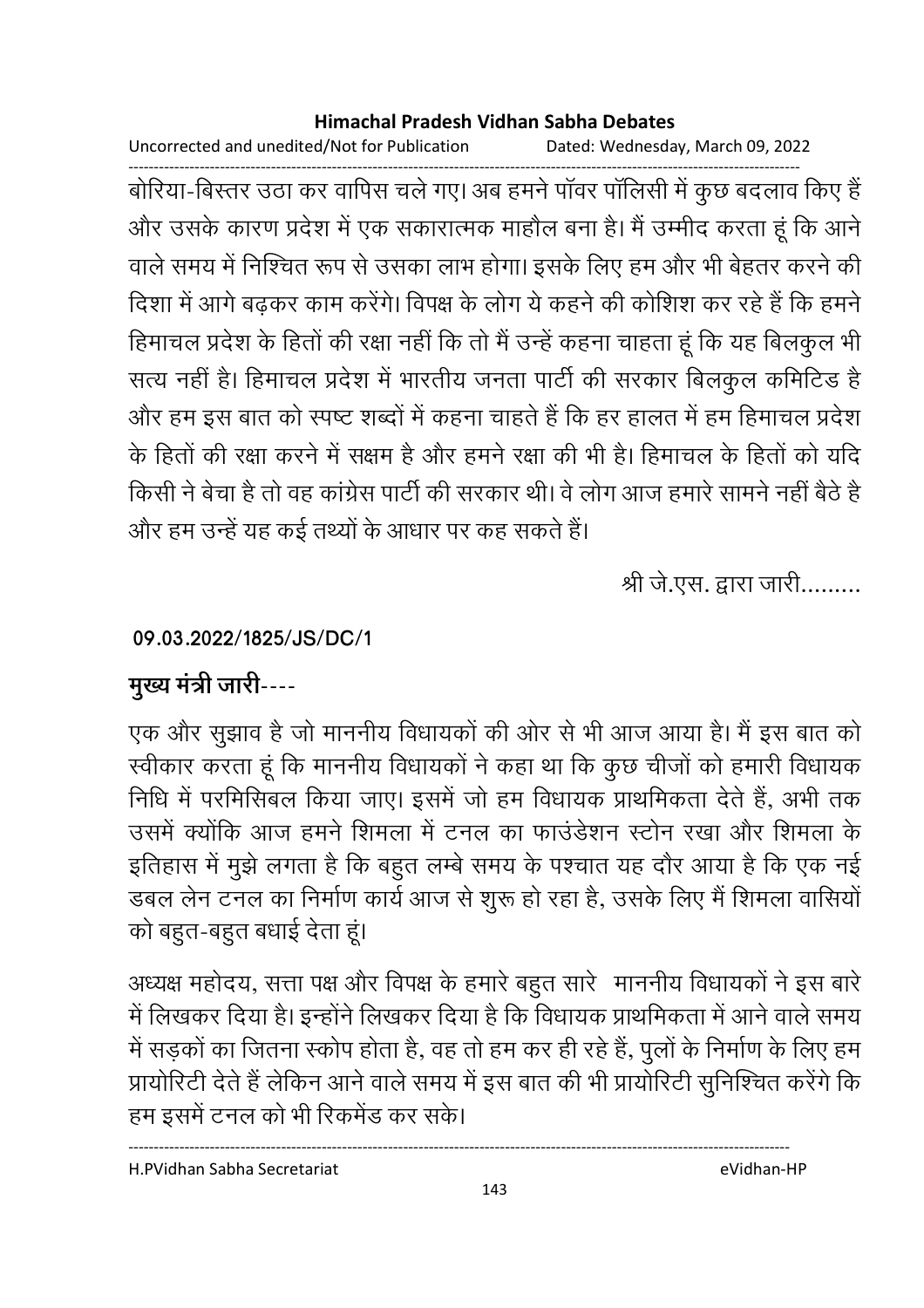Uncorrected and unedited/Not for Publication Dated: Wednesday, March 09, 2022

------------------------------------------------------------------------------------------------------------------------------------ अध्यक्ष महोदय, मैं इस प्रस्ताव को स्वीकार करता हूं और आने वाले समय में विधायक प्राथमिकता में टनल का भी ज़िक्र विधायक कर सकते हैं क्योंकि बहुत जगह इस प्रकार की सम्भावनाओं से हम बेहतर ढंग से लोगों को सड़क की सुविधा देने की स्थिति में हो सकते हैं।

अध्यक्ष महोदय, बहुत सारी बातों का हमने ज़िक्र कर दिया है। हमने माननीय सदन में जो बजट प्रस्तुत किया है, इसके माध्यम से हमने कोशिश की है कि इसमें हर वर्ग का ख्याल रखा जाए और बहुत सारी चीजों का ज़िक्र सत्ता पक्ष के माननीय सदस्यों ने यहां पर चर्चा के दौरान किया है। इन्होंने एक-एक बात का ज़िक्र बहुत तर्क के साथ किया है लेकिन विपक्ष ने अपनी एक औपचारिकता, एक रस्म को अदा करने की दृष्टि से जो कदम उठाया है कि हम नहीं सुनेंगे, नहीं मानेंगे, हम सदन से बाहर चले जाएंगे और आज की तारीख़ में जब इनको लग रहा है कि चुनाव करीब आ गए है तो ऐसी परिस्थिति में, ऐसे हालात पैदा करने से उनको बहुत बड़ा लाभ होगा लेकिन लाभ नहीं इनको निश्चित रूप से नुकसान होने वाला है। कल का दिन बहुत महत्वपूर्ण है,

### **09.03.2022/1825/JS/DC/2**

कल पांच राज्यों के चुनाव की काउंटिंग होगी तो मालूम पड़ जाएगा। जो ये बड़े-बड़े दावे कर रहे हैं कि हम यहां भी और वहां भी आ रहे हैं, असली हकीकत इनको कल मालूम पड़ेगी, उस बारे में मैं आज कुछ नहीं कहना चाहता। अध्यक्ष महोदय, जो यहां से चले गए, उनको मैं यह ज़रूर कहना चाहता हूं, बशर साहब का एक शेर मेरे पास है जिसका मैं ज़िक्र करना चाहूंगाः-

ख्वाहिंशों के बोझ में बशर तू क्या-क्या कर रहा है,

ख्वाहिशों के बोझ में बशर तू क्या-क्या कर रहा है।

इतना तो जीना भी नहीं जितना तू मर रहा है।

इतने ख्वाब, इतनी ख्वाहिशे इन्होंने पाल ली है, ये विपक्ष में होकर घोषणाएं कर रहे हैं कि हम यह भी कर देंगे, वह भी कर देंगे। नवम्बर, 2022 के चुनाव में जो अबकी बार होगा, हम

H.PVidhan Sabha Secretariat eVidhan-HP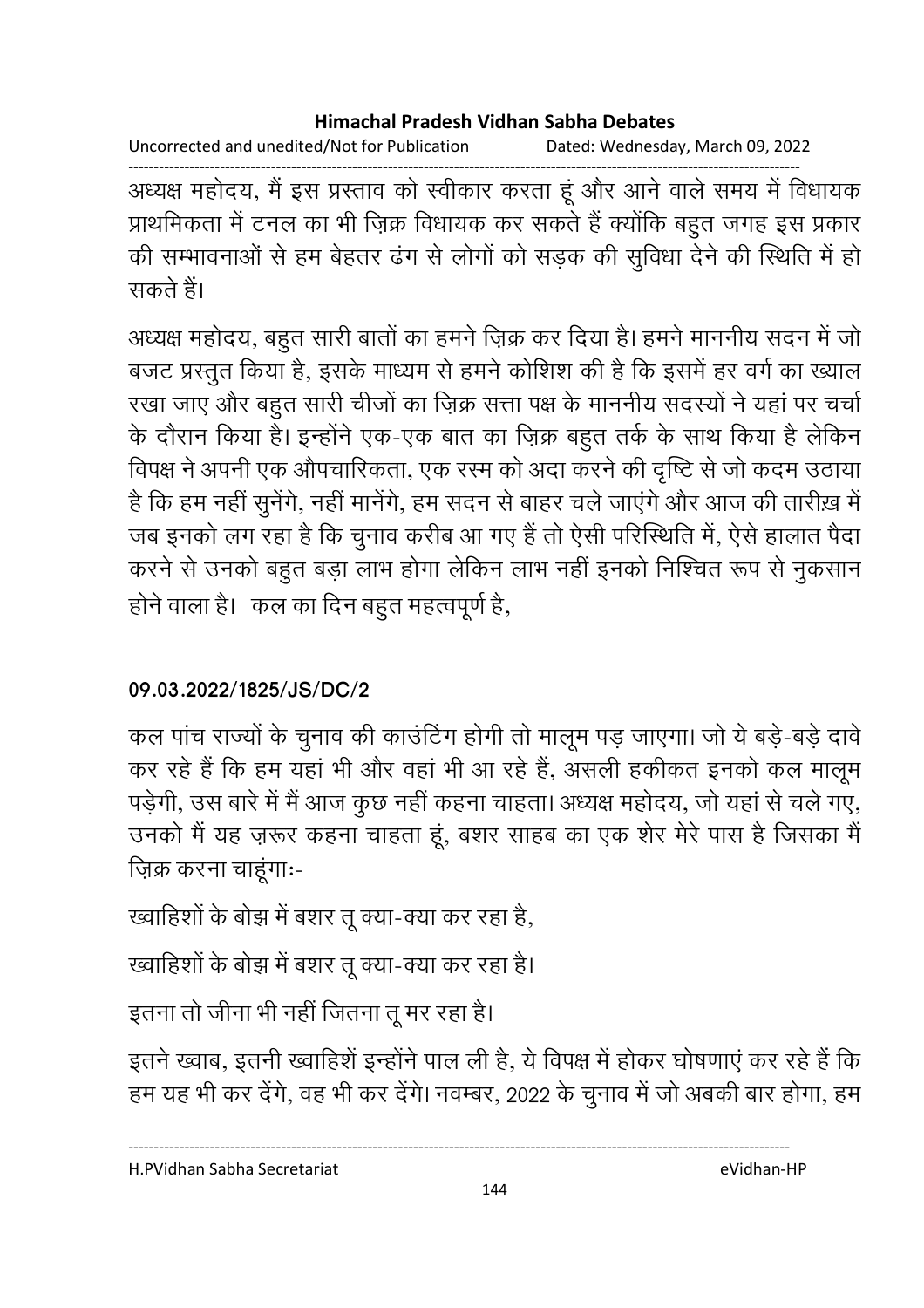## **Himachal Pradesh Vidhan Sabha Debates**

Uncorrected and unedited/Not for Publication Dated: Wednesday, March 09, 2022

------------------------------------------------------------------------------------------------------------------------------------ उसमें पूरी ताकत के साथ जाएंगे, सामना करेंगे और हिमाचल प्रदेश में फिर से भारतीय जनता पार्टी की सरकार को लाएंगे, उसमें कहीं भी किसी तरह की कोई गुंजाइश नहीं छोड़ेंगे। इसलिए इनकी ख्वाहिशें, इनके ख्वाब हकीकत में कभी भी तबदील नहीं होंगे, यह मैं कहना चाहता हूं। सत्ता पक्ष के सभी माननीय सदस्यों, जिन्होंने इस बजट की चर्चा में भाग ले कर बहुत मज़बूती के साथ इस बजट का समर्थन किया, मैं उनका आभार व्यक्त करता हूं और विपक्ष के लोग जो सच्चाई और हकीकत से दूर रह कर ही झूठा और भ्रामक प्रचार करने की कोशिश कर रहे हैं, वे आज इस माननीय सदन में नहीं हैं। उन पर मुझे दया आती है। उन्होंने भले ही समर्थन नहीं किया। मैं इतना ही कहना चाहता हूं कि लोकतांत्रिक व्यवस्था के अनुरूप उन्होंने अपनी विपक्ष की भूमिका निभाने की कोशिश की है लेकिन ये उसमें सफल नहीं हुए। अध्यक्ष महोदय, सत्ता पक्ष और विपक्ष के सभी माननीय सदस्यों, जिन्होंने चर्चा में भाग लिया, मैं खुले दिल से सभी का आभार व्यक्त करता हूं जिन्होंने अपने महत्वपूर्ण सुझाव दिए। अध्यक्ष महोदय, आपने इस सदन में, इस चर्चा को बहुत वक्त दिया और सार्थक चर्चा को एक स्वरूप देने की कोशिश की, आपका बहुत-बहुत धन्यवाद। जय हिंद।

श्री एस0एस0 द्वारा जारी---

**09.03.2022/1830/SS-YK/1**

अध्यक्ष : संसदीय कार्य मंत्री जी कुछ कहना चाहते हैं।

**शहरी विकास मंत्री (संसदीय कार्य मंत्री**) : अध्यक्ष महोदय, मुख्य मंत्री महोदय ने इतनी. लम्बी चर्चा का आज विस्तृत उत्तर इस माननीय सदन में दिया है। इसके लिए मैं इनको बंधाई देता हूं। लेकिन विपक्ष का रवैया विपक्ष के अनुरूप भी नहीं रहा। अगर उनको वाकआउट करना होता है तो उत्तर सुनने के बाद आखिर में क्लैरीफिकेशन में अगर संतुष्टि न हो तो वॉकआउट करते हैं। लेकिन जब सदन के नेता माननीय मुख्य मंत्री सदन में बोल रहे हों और बहुत ही महत्वपूर्ण विषय या बजट का जवाब दे रहे हों तो उस समय किसी भी प्रकार की टोका-टोकी करना, हर विषय पर सीट पर खड़े हो जाना जैसे कि उस सीट पर कोई स्प्रिंग लगे हों, बार-बार उछलते रहना; यह सब सदन की परम्पराएं के अनुकूल नहीं है। सदन में जो मयोदा व परम्पराए बनाई जाती है वे सब पर लागू होती है।

H.PVidhan Sabha Secretariat eVidhan-HP

----------------------------------------------------------------------------------------------------------------------------------